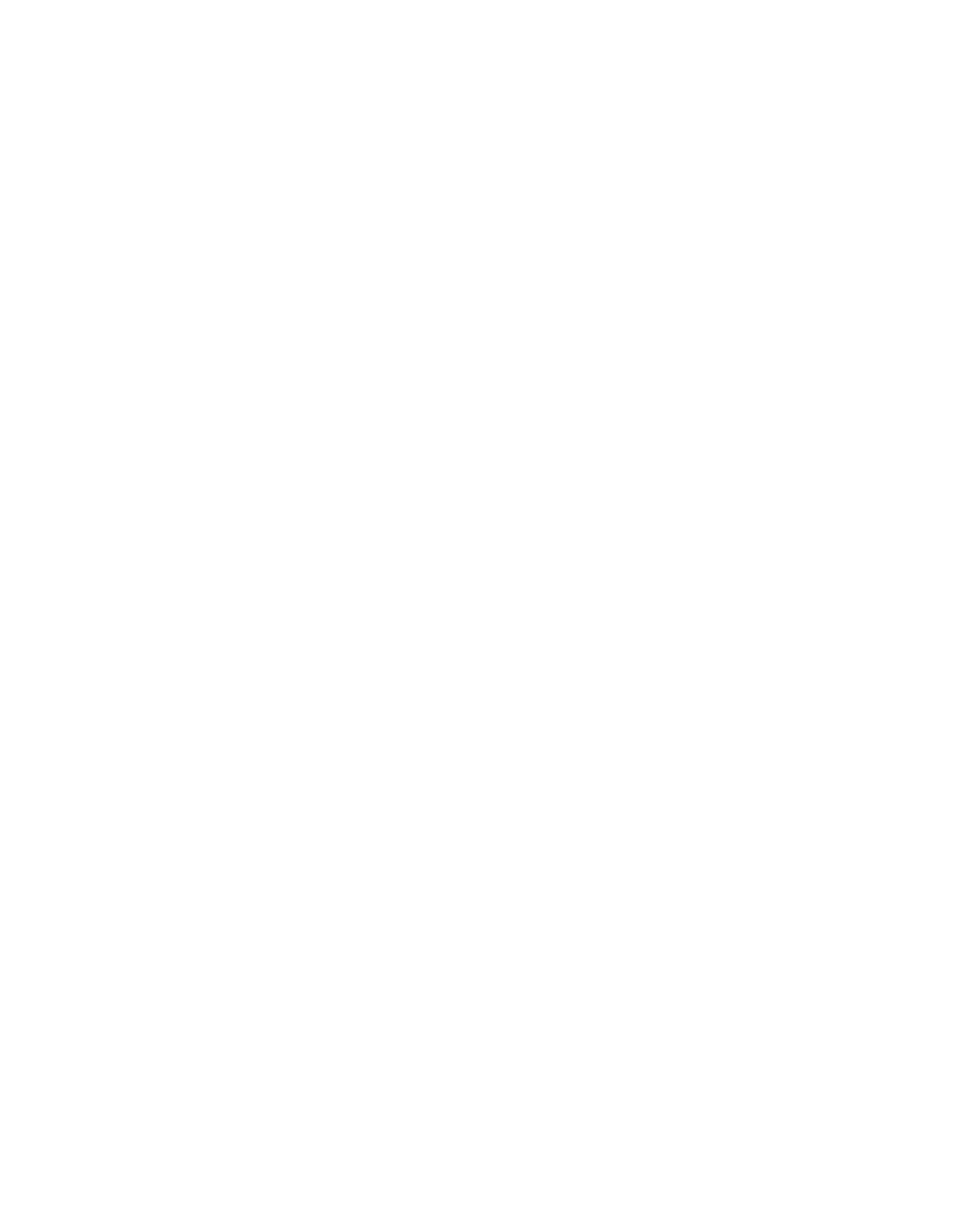

# **O\*NET ANALYST RATINGS OF OCCUPATIONAL SKILLS: ANALYSIS CYCLE 17 RESULTS**

#### **Table of Contents**

| Appendix A - Standard O*NET-IDI Codes and Titles for O*NET Analysis Cycle 17         |  |
|--------------------------------------------------------------------------------------|--|
| Appendix B - Descriptive Statistics for O*NET Analysis Cycle 17 Importance and Level |  |
|                                                                                      |  |
|                                                                                      |  |

# **List of Tables**

| Table 3. Interrater Reliabilities and Standard Errors of Measurement for Skills Across |  |
|----------------------------------------------------------------------------------------|--|
|                                                                                        |  |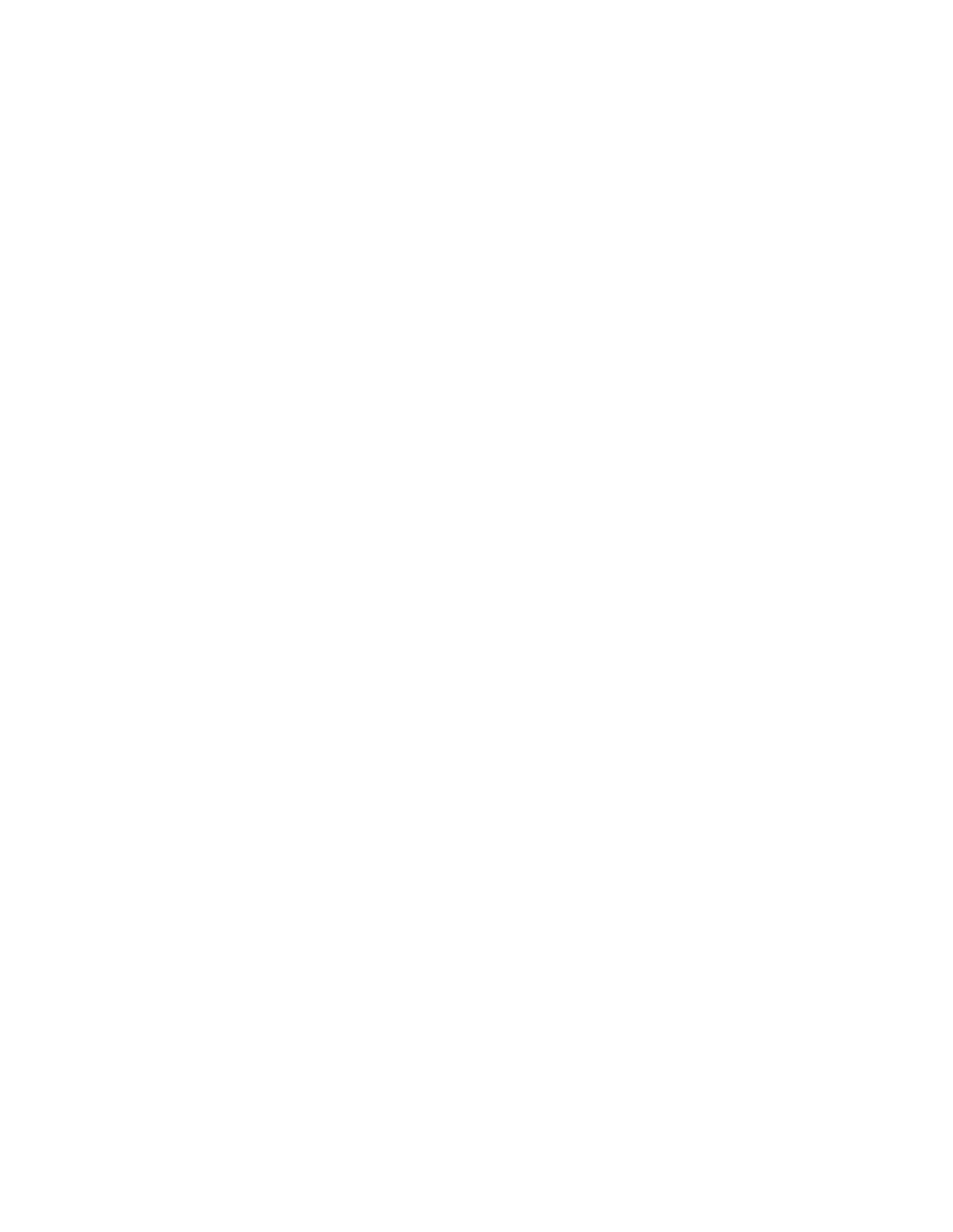

# **O\*NET ANALYST RATINGS OF OCCUPATIONAL SKILLS: ANALYSIS CYCLE 17 RESULTS**

#### **Introduction**

The Occupational Information Network (O\*NET) is a comprehensive system developed by the U.S. Department of Labor that provides information for over 1,100 occupations within the U.S. economy. This information is maintained in a comprehensive database which was developed to replace the Dictionary of Occupational Titles (DOT) (U.S. Department of Labor, 1991). In order to keep the database current, the National Center for O\*NET Development is involved in a continual data collection process aimed at identifying and maintaining current information on the characteristics of workers and jobs. The information that populates the O\*NET database is collected from three primary sources: incumbents, occupational experts, and occupational analysts. Targeted job incumbents provide ratings on occupational tasks, generalized work activities (GWAs), knowledge, education and training, work styles, and work context areas. Importance and level information regarding the abilities and skills associated with these occupations is being collected from occupational analysts. It should be noted that there are theoretical or philosophical reasons for preferring one rater group to the other for collecting different types of data. For example, incumbents are generally more familiar with the day-to-day duties of their job; therefore, they are the best source of information regarding tasks and GWAs. In contrast, it is likely that trained analysts understand the ability and skill constructs better than incumbents and therefore should provide the ability and skills data (Tsacoumis, 2007). Granted, it is imperative that the occupational analysts have detailed occupation information in order to rate the ability and skill constructs. It has also been suggested that some incumbents deliberately inflate their ratings to influence policy decisions regarding, for example, compensation and training (Morgeson, Delaney-Klinger, Mayfield, Ferrara, & Campion, 2004). Skill ratings may be particularly vulnerable to such effects given that they are more abstract and thus more difficult to verify than more observable descriptors such as job tasks (Morgeson & Campion, 1997; Morgeson et al., 2004). Given these considerations, occupational analysts as opposed to incumbents provide the ability and skill information in the O\*NET database.

This report focuses on results pertaining to the skill ratings only. Skills reflect proficiencies or competencies that are developed through training or experience (Peterson et al., 2001). The 35 O\*NET skills cover performance applicable to a broad range of jobs in the world's economy. These are grouped into seven categories: content, process, social, complex problem solving, technical, systems, and resource management.

To facilitate the skill rating process, occupational analysts are provided relevant occupational information. Trained occupational analysts are responsible for rating the importance and level of the 35 skills for each of the O\*NET occupations. More specifically, eight trained occupational analysts provided ratings for each occupation. For a description of the entire analyst data collection process, including the preparation and distribution of the occupational data, the steps associated with the ratings process, and the collection and management of the skill ratings, see *O\*NET Analyst Ratings of Occupational Skills: Procedures Update* (Fleisher & Tsacoumis, 2012).

To ensure a controlled data collection and management process, occupational data are being collected in groups or "analysis cycles." This report describes the results from the data collection process for the seventeenth analysis cycle of 116 occupations. Reports describing each of the previous cycles are available at http://www.onetcenter.org/research.html. Results for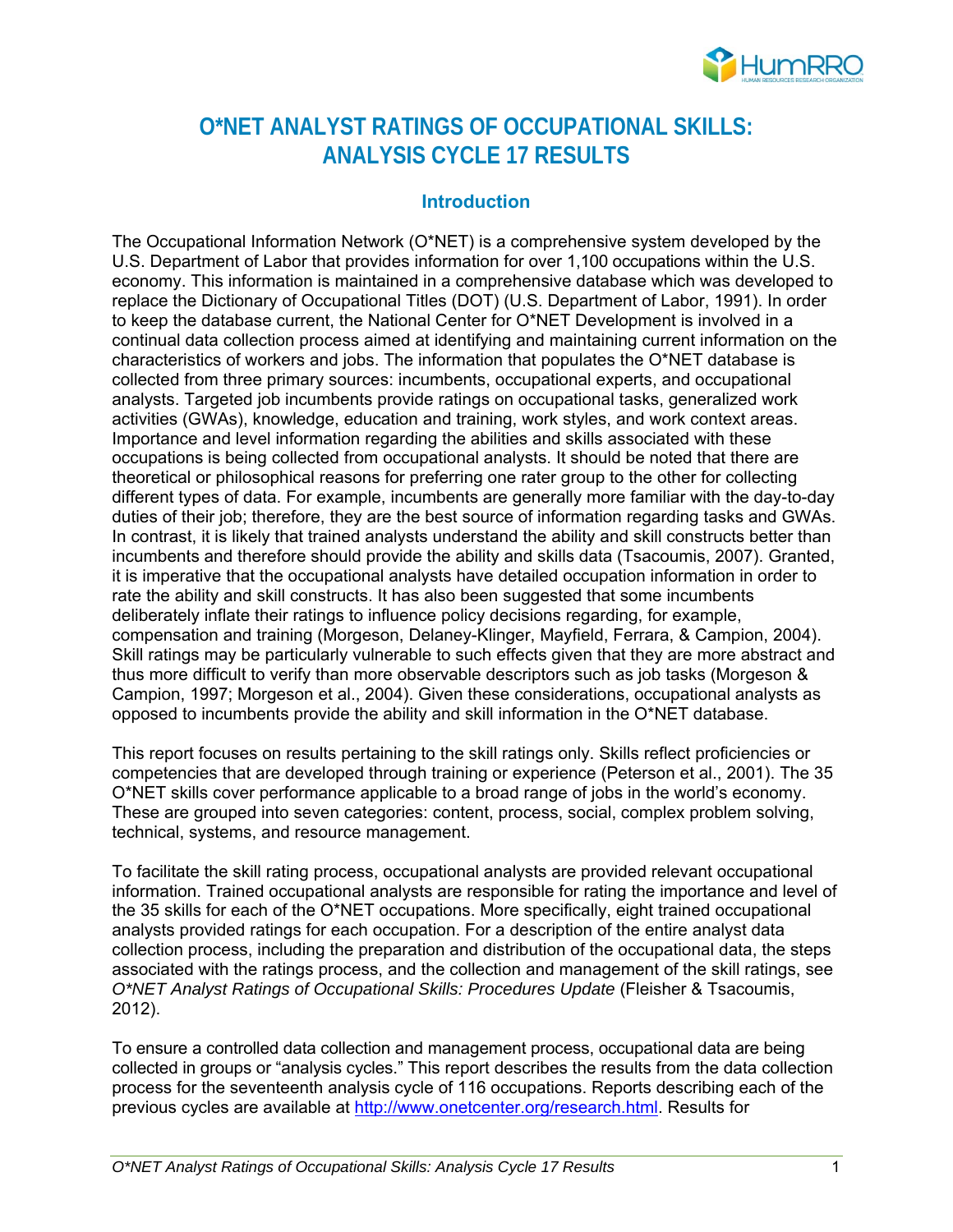subsequent cycles will be reported in separate reports. For a description of the O\*NET Data Collection Publication Schedule see http://www.onetcenter.org/dataPublication.html. It should be noted that the O\*NET Center now uses a unique eight-digit ID Profile Identifier (IDI) code to identify each occupation. Appendix A includes a listing of the IDI codes and Occupational Titles addressed in Cycle 17.

# **Evaluation of Cycle 17 Analyst Ratings**

As mentioned above, occupational analysts provided ratings on the importance and level of the 35 skills for each of the 116 occupations in Cycle 17. The mean, standard deviation, and *SEM* of the importance and level ratings were computed. These results are shown in Appendix B.

Four sets of analyses were performed to evaluate the ratings that occupational analysts provided. First, we focused on identifying the data that may be difficult to interpret based on limited agreement among raters or because there is an indication that the skill level rating is not relevant for a specific occupation. Thus, a set of recommended suppression criteria was established which flagged: (a) a skill level rating as not relevant to an occupation because of low importance ratings, (b) a skill with too little agreement in importance ratings across raters for a particular occupation, and (c) a skill with too little agreement in level ratings across raters for a particular occupation.

The remaining three sets of analyses focused on computing measures of interrater agreement and interrater reliability. Poor agreement or reliability estimates may be an indication that there is confusion about the constructs, potentially due to either the nature of the definition or rater training. Specifically, the second analysis involved computing the interrater agreement among the eight raters in each rating group. Next, the interrater reliability of the raters was computed to determine the extent to which raters agreed about the order of and relative distance between constructs on a particular scale (i.e., importance or level) within a particular occupation. That is, this analysis provides information regarding the consistency across raters in terms of how they rate the required level or relative importance of the 35 skill constructs to performance in a particular occupation. Finally, another interrater reliability estimate was computed to examine the consistency of ratings across occupations within constructs. In other words, this type of interrater reliability focused on the extent to which raters agree about the order of and relative distance between occupations on a particular scale for a particular construct.

### *Cycle 17 Recommended Data Flags*

Three distinct criteria were established to flag the skill data. All three flags affect the presentation of data within the publicly available O\*NET Online (online.onetcenter.org). First, the level rating of a skill was flagged as not relevant for a particular occupation if two or fewer of the eight occupational analysts rated its importance as two or greater. Thus, the level rating of a skill is considered not relevant when that construct is not important for performance in a particular occupation. For example, in the Cycle 17 data, the level ratings for Equipment Selection were considered not relevant for Management Analysts (00072.02.1) and Geographers (00154.03.1) because Equipment Selection was not considered important for performance in these two occupations. In this cycle, there were 406 not relevant flags (see Table 1 for the number of not relevant flags across the past 10 cycles). To facilitate interpretation of these results, it should be noted that there are 4,060 sets of ratings (116 occupations x 35 skills) in the current cycle. Given this, 10.00% (406/4,060) of the skill ratings were flagged as not relevant. The average percentage of skill ratings flagged as not relevant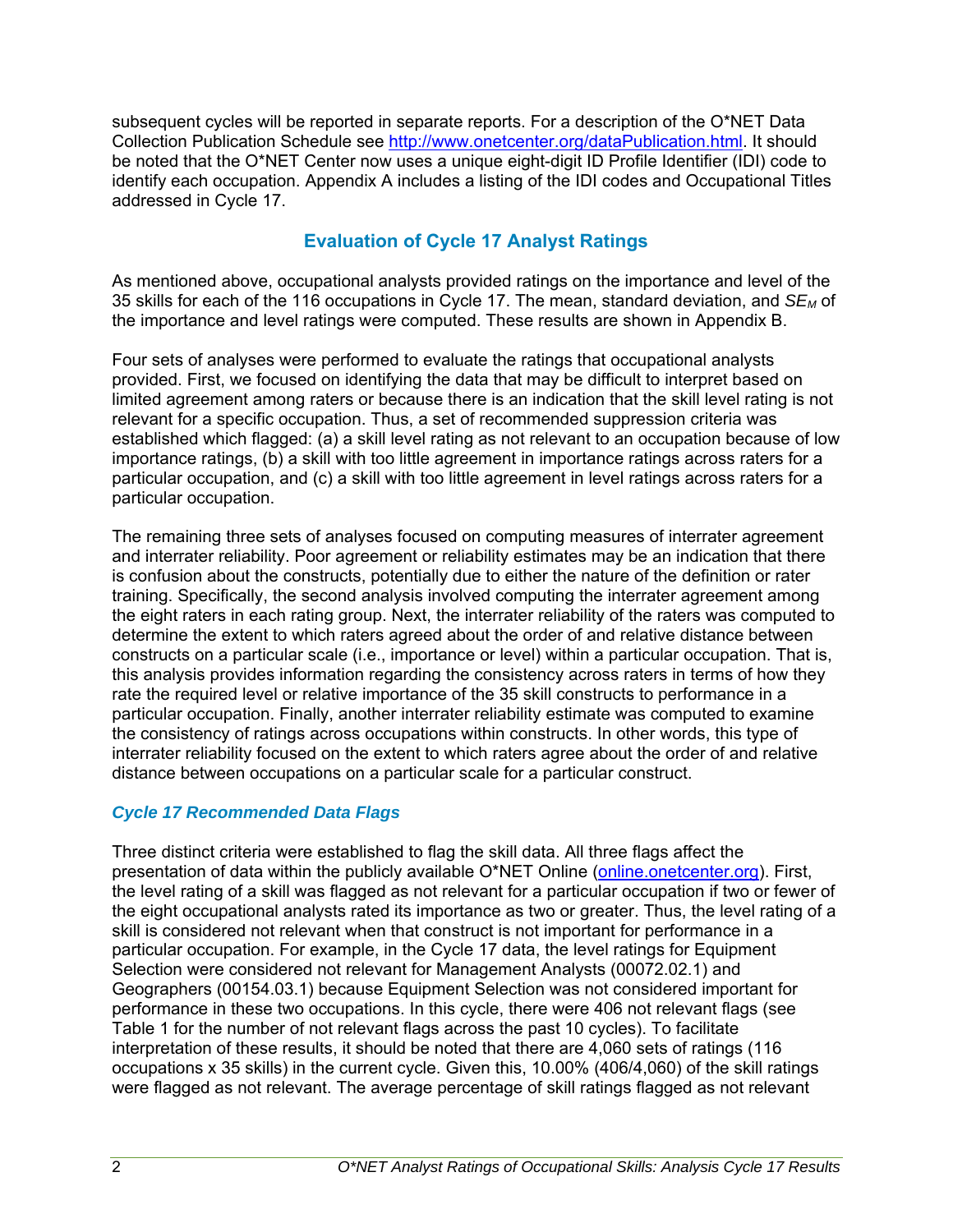

across the previous 16 cycles is 13.79% (*SD* = 3.91%); thus, the percentage of ratings flagged due to this criterion in the current cycle is lower than the average cycle.

The skills with the most flags in Cycle 17 include Installation (*n* = 90), Repairing (*n* = 59), and Equipment Maintenance (*n* = 56). Each of these skills has received large numbers of flags in previous cycles. Given that these constructs capture fairly specific technical proficiencies intuitively not required for many occupations, these results are not surprising. In Cycle 11, there was a drastic increase in the number of flags associated with Operations Analysis. In addition, there was a reasonable increase in the flags for Science. Cycle 12 demonstrated a marked reduction in this trend for both of these skills. That trend has continued into the current cycle.

The remaining two criteria involve the recommended suppression of identifying any skill importance or level mean rating that had a standard error of the mean (*SE<sub>M</sub>*) greater than 0.51. These criteria were established to capture those ratings deemed to have insufficient agreement across raters. The value of 0.51 was selected because  $1.00/1.96 = 0.51$ . An *SE<sub>M</sub>* greater than 0.51 means that the upper and lower bounds of the confidence interval are more than one scale point away from the observed mean. There were no instances in Cycle 17 where the mean importance rating was flagged for insufficient agreement. In fact, no importance ratings received flags for an  $SE_M$  greater than 0.51 since Cycle 3.

The results of the suppression criteria for level for the past 10 cycles (Cycles 8-17) are presented in Table 2. There were 13 insufficient agreement flags for level ratings in Cycle 17 (0.32% of the total). The skills that were flagged the most for the level criteria were: Operations Analysis ( $n = 6$ ), Installation (*n* = 3), and Technology Design (*n* = 2); no other constructs were flagged more than once. When looking at the number of occupations flagged to the total number of occupations in the cycle, the percent of occupations flagged in Cycle 17 decreased slightly from Cycle 16 (0.67%) and was lower than the percentages across all other cycles. These findings indicate a relatively high level of agreement among the occupational analysts, suggesting that the analysts have a uniform understanding of the constructs vis-à-vis the occupations examined this cycle. The detailed results of the recommended data flags and suppression criteria are depicted by the shaded cells in the results presented in Appendix B.

#### *Cycle 17 Interrater Agreement*

Interrater agreement was assessed to determine the level of absolute agreement among the occupational analysts in ratings within a construct for a particular occupation. Measures of interrater agreement index the extent to which the eight raters provided the same rating regarding the level of a skill (e.g., Reading Comprehension) required to perform within a particular occupation. To examine agreement, we calculated the standard deviation (*SD*) of ratings across occupational analysts for a given construct and scale for each occupation and the *SEM* of these ratings. For both indices, lower values indicate greater agreement, and vice versa.

A summary of these results is shown in Appendix C. The columns labeled "Mean of *M*s" show the mean of the occupational analyst mean importance and level ratings across the 35 skills for each occupation. The columns labeled "Median of *SD*s" show the median of the *SD*s associated with each mean importance and level rating across the 35 skills for each occupation. Finally, the columns labeled "Median of *SE<sub>M</sub>*s" show the median of the *SE<sub>M</sub>*s associated with each mean importance and level rating across the 35 skills for each occupation.

The importance ratings across all occupations had a median *SD* of .46 and a median *SEM* of .16. Interestingly, the level ratings across occupations also had a median *SD* of .46 and a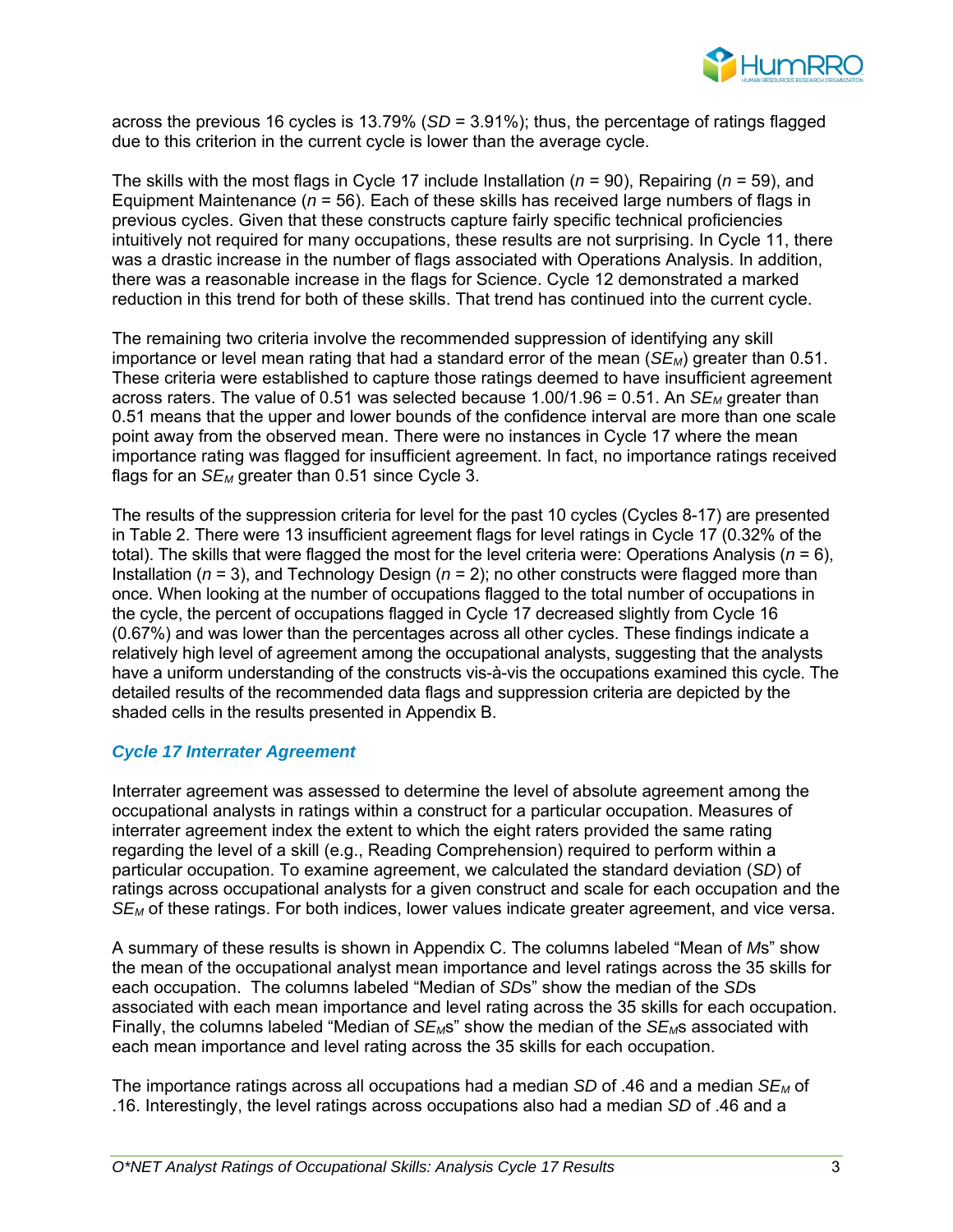median *SEM* of .16. Overall, the results indicate that the ratings made by the occupational analysts were quite consistent for both the importance and level scales.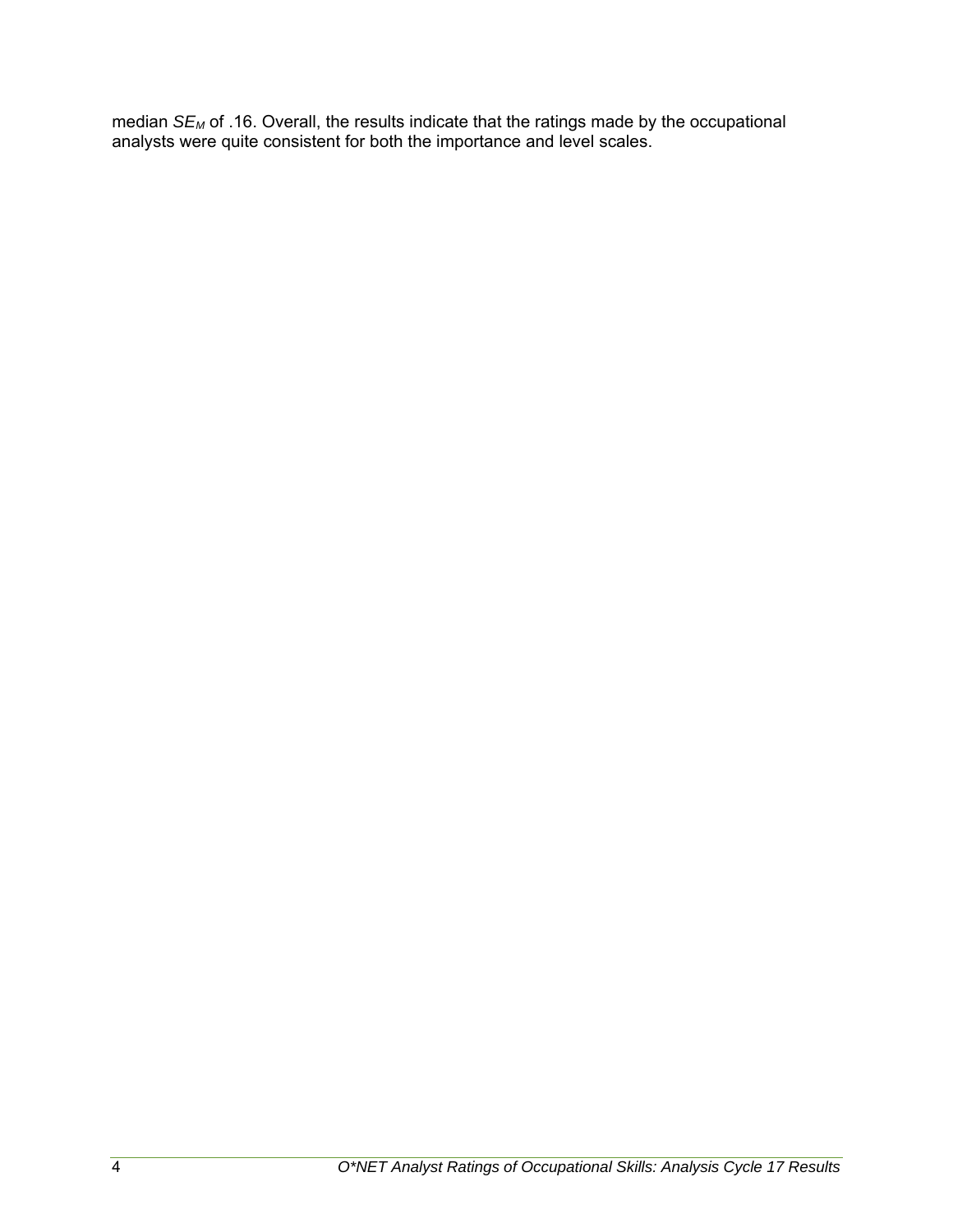| <b>Element Name</b>       | Cycle 8          | Cycle 9        | Cycle 10         | Cycle 11         | Cycle 12       | Cycle 13       | Cycle 14       | Cycle 15       | Cycle 16    | Cycle 17       |
|---------------------------|------------------|----------------|------------------|------------------|----------------|----------------|----------------|----------------|-------------|----------------|
|                           | $(N = 100)$      | $(N = 31)$     | $(N = 192)$      | $(N = 120)$      | $(N = 107)$    | $(N = 108)$    | $(N = 106)$    | $(N = 126)$    | $(N = 102)$ | $(N = 116)$    |
| Reading Comprehension     | $\overline{0}$   | $\Omega$       | $\theta$         | $\mathbf 0$      | $\theta$       | $\mathbf 0$    | $\overline{0}$ | $\overline{0}$ | $\Omega$    | $\Omega$       |
| Active Listening          | 0                | 0              | $\mathbf 0$      | $\boldsymbol{0}$ | $\mathbf{0}$   | $\mathbf{0}$   | 0              | 0              | 0           | $\Omega$       |
| Writing                   | 0                | 0              | $\boldsymbol{0}$ | 0                | $\mathbf 0$    | $\mathbf 0$    | 0              | 0              | 0           | $\mathbf 0$    |
| Speaking                  | 0                | 0              | $\boldsymbol{0}$ | 0                | 0              | $\mathbf 0$    | 0              | 0              | 0           | 0              |
| Mathematics               | 8                | 0              | $\mathbf{1}$     | 0                | $\overline{2}$ | $\pmb{0}$      | 1              | 1              | 0           | 0              |
| Science                   | 41               | 12             | 27               | 43               | 27             | 23             | 26             | 26             | 33          | 33             |
| Critical Thinking         | 0                | $\overline{0}$ | $\mathbf{0}$     | $\mathbf 0$      | $\mathbf 0$    | $\pmb{0}$      | $\mathbf 0$    | 0              | $\mathbf 0$ | $\mathbf 0$    |
| Active Learning           | 0                | 0              | $\mathbf 0$      | 0                | $\mathbf{0}$   | $\mathbf 0$    | 0              | 0              | 0           | 0              |
| Learning Strategies       | 6                | 1              | 0                | 0                | 0              | $\mathbf 0$    | 0              | 0              | 0           | 0              |
| Monitoring                | 0                | 0              | $\mathbf 0$      | $\mathbf 0$      | 0              | $\mathbf 0$    | 0              | 0              | 0           | $\mathbf{0}$   |
| Social Perceptiveness     | $\mathbf 0$      | $\mathbf 0$    | 0                | $\mathbf 0$      | 0              | $\mathbf{0}$   | 0              | 0              | 0           | $\mathbf{0}$   |
| Coordination              | 0                | 0              | $\mathbf 0$      | $\mathbf 0$      | 0              | $\mathbf{0}$   | 0              | 0              | 0           | $\mathbf 0$    |
| Persuasion                | $\boldsymbol{0}$ | $\mathbf 0$    | $\mathbf 0$      | $\mathbf{0}$     | $\mathbf{0}$   | $\mathbf 0$    | $\Omega$       | 0              | 0           | $\mathbf{0}$   |
| Negotiation               | 0                | $\mathbf 0$    | 0                | $\mathbf 0$      | 0              | $\mathbf 0$    | 0              | 0              | 0           | $\mathbf 0$    |
| Instructing               | 3                | 0              | $\mathbf 0$      | 0                | $\mathbf{0}$   | $\mathbf 0$    | 0              | 0              | 0           | $\overline{2}$ |
| Service Orientation       | $\boldsymbol{0}$ | $\overline{0}$ | $\mathbf 0$      | $\mathbf{0}$     | $\mathbf 0$    | $\mathbf 0$    | $\overline{0}$ | 0              | $\mathbf 0$ | $\mathbf 0$    |
| Complex Problem Solving   | 0                | $\mathbf 0$    | $\mathbf 0$      | 0                | $\mathbf 0$    | $\mathbf{0}$   | 0              | 0              | 0           | 0              |
| Operations Analysis       | 14               | 6              | $\overline{7}$   | 62               | 13             | 10             | 5              | 19             | 8           | 10             |
| Technology Design         | 21               | 6              | 14               | 16               | 29             | 8              | 8              | 14             | 10          | 14             |
| Equipment Selection       | 28               | 8              | 113              | 67               | 73             | 58             | 45             | 58             | 32          | 50             |
| Installation              | 77               | 25             | 167              | 100              | 96             | 96             | 80             | 105            | 70          | 90             |
| Programming               | 52               | 17             | 14               | 25               | 38             | 22             | 27             | 30             | 34          | 30             |
| Quality Control Analysis  | 10               | $\overline{0}$ | 30               | 15               | 21             | 6              | 6              | 8              | 3           | 5              |
| Operations Monitoring     | $\sqrt{4}$       | 0              | $\mathbf{0}$     | $\mathbf{1}$     | 12             | $\overline{2}$ | $\overline{2}$ | 0              | 1           | $\overline{2}$ |
| Operation and Control     | 11               | 3              | 59               | 38               | 53             | 31             | 20             | 28             | 15          | 19             |
| Equipment Maintenance     | 34               | 14             | 132              | 78               | 81             | 73             | 56             | 71             | 36          | 56             |
| Troubleshooting           | 13               | 1              | 58               | 31               | 50             | 28             | 17             | 30             | 16          | 23             |
| Repairing                 | 36               | 13             | 138              | 83               | 82             | 75             | 59             | 73             | 40          | 59             |
| Sy stems Analy sis        | 3                | 1              | $\mathbf{1}$     | 1                | $\mathbf{1}$   | $\mathbf 0$    | 0              | 0              | $\mathbf 0$ | 0              |
| Sy stems Evaluation       | 4                | 1              | $\mathbf 0$      | 0                | $\mathbf{0}$   | $\mathbf{0}$   | 1              | 0              | 0           | $\Omega$       |
| Judg. and Dec. Making     | 0                | 0              | $\mathbf 0$      | $\mathbf 0$      | $\mathbf{0}$   | $\mathbf{0}$   | $\mathbf 0$    | 0              | 0           | 0              |
| Time Management           | 0                | 0              | $\mathbf{0}$     | $\mathbf 0$      | $\mathbf{0}$   | $\mathbf 0$    | 0              | 0              | 0           | $\mathbf{0}$   |
| M. of Financial Resources | 13               | 5              | 22               | 22               | 17             | 9              | 13             | 9              | 9           | $\overline{7}$ |
| M. of Material Resources  | 12               | $\overline{2}$ | 19               | 12               | 8              | 6              | 9              | $\overline{7}$ | 2           | 5              |
| M. of Personnel Resources | $\overline{2}$   | $\mathbf 0$    | $\mathbf 0$      | 0                | 0              | $\mathbf 0$    | 1              | 0              | $\Omega$    | -1             |
| Total Flags out of all    | 11.20%           | 10.60%         | 11.90%           | 14.10%           | 16.10%         | 11.80%         | 10.10%         | 10.86%         | 8.66%       | 10.00%         |
| possible ratings          | (392/3500)       | (115/1085)     | (802/6720)       | (594/4200)       | (603/3745)     | (447/3780)     | (376/3710)     | (479/4410)     | (309/3570)  | (406/4060)     |

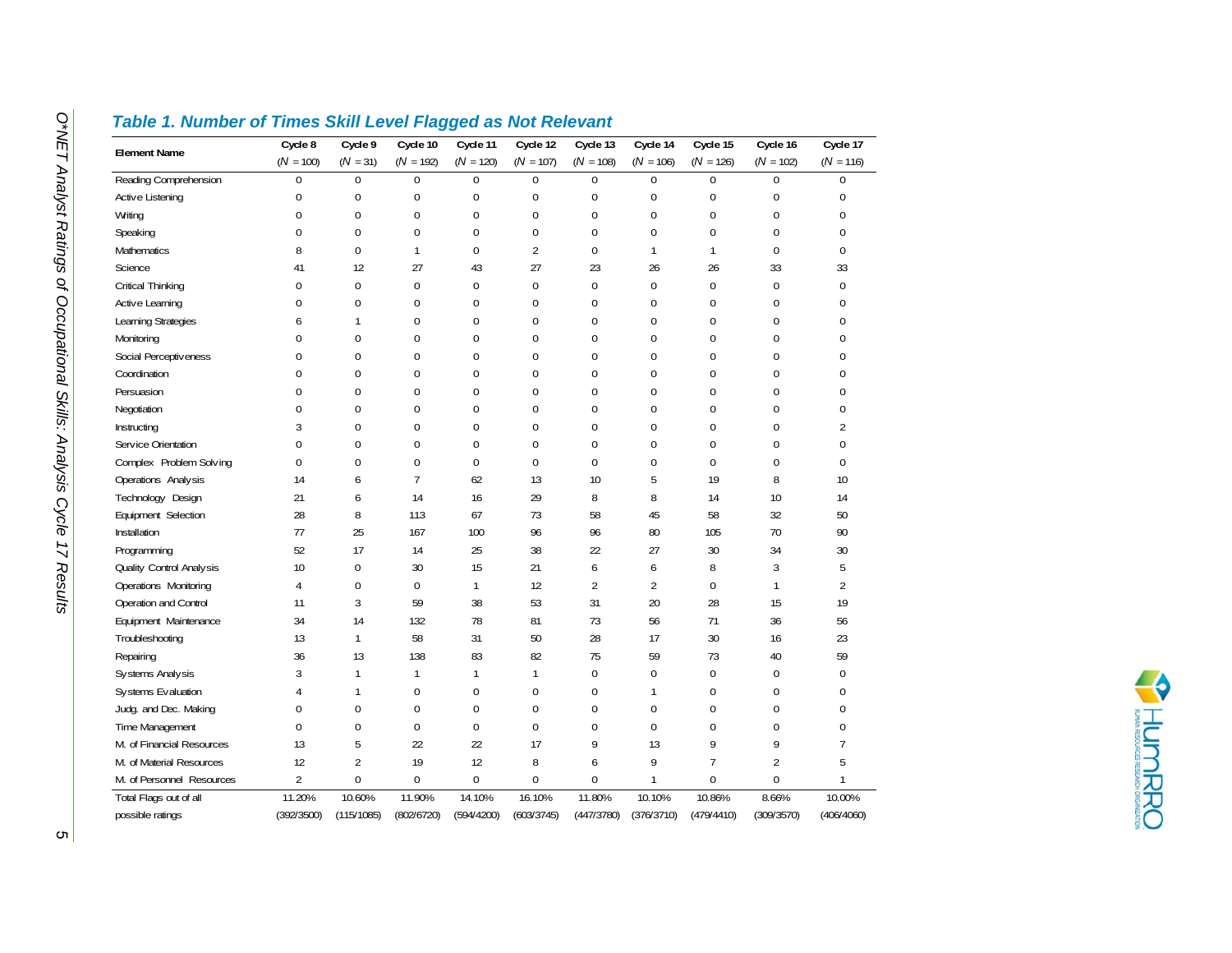| <b>Element Name</b>        | Cycle 8          | Cycle 9        | Cycle 10         | Cycle 11       | Cycle 12       | Cycle 13       | Cycle 14    | Cycle 15       | Cycle 16         | Cycle 17         |
|----------------------------|------------------|----------------|------------------|----------------|----------------|----------------|-------------|----------------|------------------|------------------|
|                            | $(N = 100)$      | $(N = 31)$     | $(N = 192)$      | $(N = 120)$    | $(N = 107)$    | $(N = 108)$    | $(N = 106)$ | $(N = 126)$    | $(N = 102)$      | $(N = 116)$      |
| Reading Comprehension      | $\boldsymbol{0}$ | $\mathbf{0}$   | 0                | $\pmb{0}$      | $\mathbf 0$    | $\pmb{0}$      | 0           | $\mathbf{0}$   | $\mathbf{0}$     | $\Omega$         |
| Active Listening           | 0                | $\mathbf 0$    | 0                | $\pmb{0}$      | $\mathbf{0}$   | $\pmb{0}$      | 0           | 0              | $\mathbf 0$      | $\boldsymbol{0}$ |
| Writing                    | $\mathbf 0$      | $\mathbf 0$    | $\mathbf{0}$     | $\mathbf 0$    | 0              | $\mathbf 0$    | 0           | $\pmb{0}$      | $\mathbf{0}$     | $\mathbf 0$      |
| Speaking                   | $\mathbf 0$      | $\mathbf 0$    | $\mathbf{0}$     | $\mathbf 0$    | 0              | $\pmb{0}$      | 0           | $\pmb{0}$      | $\mathbf 0$      | $\mathbf{0}$     |
| Mathematics                | $\overline{2}$   | $\mathbf{0}$   | 1                | 5              | $\mathbf 0$    | $\mathbf 0$    | 0           | $\mathbf{1}$   | $\boldsymbol{0}$ | $\mathbf{0}$     |
| Science                    | $\overline{4}$   | 5              | $\overline{7}$   | 16             | 8              | 17             | 3           | $\overline{2}$ | $\overline{2}$   | $\theta$         |
| Critical Thinking          | 0                | $\mathbf 0$    | 1                | $\mathbf 0$    | 0              | $\pmb{0}$      | 0           | $\pmb{0}$      | $\boldsymbol{0}$ | $\mathbf{0}$     |
| Active Learning            | -1               | $\mathbf 0$    | $\mathbf{0}$     | $\mathbf 0$    | $\mathbf 0$    | $\mathbf 0$    | 0           | $\pmb{0}$      | $\mathbf{0}$     | $\mathbf{0}$     |
| Learning Strategies        | $\mathbf 0$      | $\mathbf{0}$   | $\overline{0}$   | $\mathbf{0}$   | $\mathbf 0$    | $\mathbf{0}$   | 0           | $\pmb{0}$      | $\mathbf{0}$     | $\Omega$         |
| Monitoring                 | $\mathbf 0$      | $\mathbf{0}$   | $\mathbf 0$      | $\mathbf{0}$   | $\mathbf 0$    | $\mathbf{1}$   | 0           | $\pmb{0}$      | $\mathbf{0}$     | $\mathbf{0}$     |
| Social Perceptiveness      | $\mathbf 0$      | $\mathbf{0}$   | $\overline{0}$   | $\mathbf{0}$   | 0              | $\mathbf{0}$   | $\mathbf 0$ | $\mathbf{0}$   | $\mathbf{0}$     | $\theta$         |
| Coordination               | 1                | $\mathbf 0$    | 1                | $\bf{0}$       | 0              | $\mathbf 0$    | 0           | $\pmb{0}$      | $\mathbf 0$      | $\mathbf{0}$     |
| Persuasion                 | 3                | $\mathbf{1}$   | 0                | 6              | 0              | $\mathbf{1}$   | $\mathbf 0$ | $\mathbf{0}$   | $\mathbf 0$      | $\mathbf{0}$     |
| Negotiation                | 6                | $\mathbf{0}$   | $\overline{2}$   | $\mathbf{0}$   | 0              | $\mathbf{1}$   | 0           | 0              | $\mathbf{0}$     | $\mathbf{0}$     |
| Instructing                | 3                | $\mathbf{0}$   | $\mathbf 0$      | $\mathbf{0}$   | $\mathbf 0$    | $\mathbf{0}$   | 0           | $\mathbf{0}$   | $\mathbf{0}$     | $\theta$         |
| Service Orientation        | $\Omega$         | $\mathbf{0}$   | $\overline{0}$   | 3              | $\mathbf 0$    | $\mathbf{0}$   | $\Omega$    | $\mathbf{0}$   | $\mathbf{0}$     | $\theta$         |
| Complex Problem Solving    | $\mathbf{1}$     | $\mathbf{0}$   | $\boldsymbol{0}$ | $\pmb{0}$      | $\mathbf 0$    | $\mathbf{1}$   | 0           | $\mathbf{1}$   | $\mathbf{0}$     | $\mathbf{0}$     |
| Operations Analysis        | 14               | 3              | 33               | 35             | 13             | 35             | 12          | 11             | 6                | 6                |
| Technology Design          | 4                | 6              | 27               | 22             | $\overline{7}$ | 14             | 5           | 5              | 3                | $\overline{2}$   |
| <b>Equipment Selection</b> | $\overline{2}$   | 5              | 19               | 15             | 4              | 8              | 6           | $\overline{2}$ | $\overline{2}$   | $\mathbf{0}$     |
| Installation               | 8                | $\overline{4}$ | 18               | 16             | 3              | $\overline{4}$ | 5           | $\overline{2}$ | $\overline{2}$   | 3                |
| Programming                | $\mathbf{1}$     | 3              | 30               | 20             | 9              | 15             | 10          | 4              | $\overline{2}$   | $\mathbf 0$      |
| Quality Control Analysis   | $\overline{c}$   | 3              | 21               | 14             | 12             | 12             | 4           | 5              | 3                | $\mathbf{0}$     |
| Operations Monitoring      | $\mathbf 0$      | $\mathbf 0$    | 4                | 3              | $\mathbf{1}$   | $\pmb{0}$      | 0           | $\pmb{0}$      | $\mathbf 0$      | $\mathbf{0}$     |
| Operation and Control      | $\mathbf 0$      | $\mathbf{1}$   | $\overline{7}$   | 5              | 4              | $\bf{0}$       | 1           | 1              | 1                | $\mathbf{0}$     |
| Equipment Maintenance      | $\mathbf{1}$     | $\mathbf{1}$   | 6                | $\overline{2}$ | 2              | $\mathbf{1}$   | 0           | $\pmb{0}$      | $\mathbf{0}$     |                  |
| Troubleshooting            | $\mathbf{0}$     | $\overline{4}$ | 8                | 3              | 1              | $\overline{4}$ | 1           | $\mathbf{1}$   | $\mathbf{1}$     | $\mathbf{1}$     |
| Repairing                  | 1                | $\mathbf{0}$   | 4                | 1              |                | $\pmb{0}$      | 1           | 1              | $\mathbf{0}$     | $\mathbf{0}$     |
| Systems Analysis           | 1                | $\mathbf{0}$   | 1                | 2              | 2              | $\mathbf{1}$   | 0           | $\pmb{0}$      | $\mathbf{0}$     | $\Omega$         |
| Systems Evaluation         | $\overline{2}$   | $\mathbf{0}$   | $\mathbf 0$      | 3              | 1              | $\mathbf{1}$   | 0           | $\pmb{0}$      | $\mathbf{0}$     | $\mathbf{0}$     |
| Judg. and Dec. Making      | 0                | $\mathbf{0}$   | $\mathbf 0$      | $\mathbf{0}$   | $\mathbf 0$    | $\mathbf 0$    | 0           | $\pmb{0}$      | $\mathbf{0}$     | $\mathbf{0}$     |
| Time Management            | $\mathbf 0$      | $\mathbf{0}$   | 0                | $\bf{0}$       | $\mathbf 0$    | $\mathbf{0}$   | 0           | $\mathbf{0}$   | $\mathbf{0}$     | $\mathbf{0}$     |
| M. of Financial Resources  | 3                | $\overline{2}$ | $\overline{7}$   | $\overline{7}$ | 1              | $\overline{7}$ | 1           | 4              | $\mathbf{1}$     | $\mathbf{0}$     |
| M. of Material Resources   | $\overline{2}$   | $\overline{2}$ | $\overline{7}$   | 3              | 2              | $\overline{7}$ | 1           | 3              | $\overline{0}$   | $\mathbf{0}$     |
| M. of Personnel Resources  | $\mathbf 0$      | $\mathbf{1}$   | $\mathbf 0$      | 1              | $\Omega$       | $\mathbf{0}$   | 0           | $\Omega$       | -1               | $\Omega$         |
| Total Flags out of all     | 1.80%            | 3.80%          | 3.00%            | 4.30%          | 1.90%          | 3.40%          | 1.30%       | 0.98%          | 0.67%            | 0.32%            |
| possible ratings           | (62/3500)        | (41/1085)      | (204/6720)       | (182/4200)     | (71/3745)      | (130/3780)     | (50/3710)   | (43/4410)      | (24/3570)        | (13/4060)        |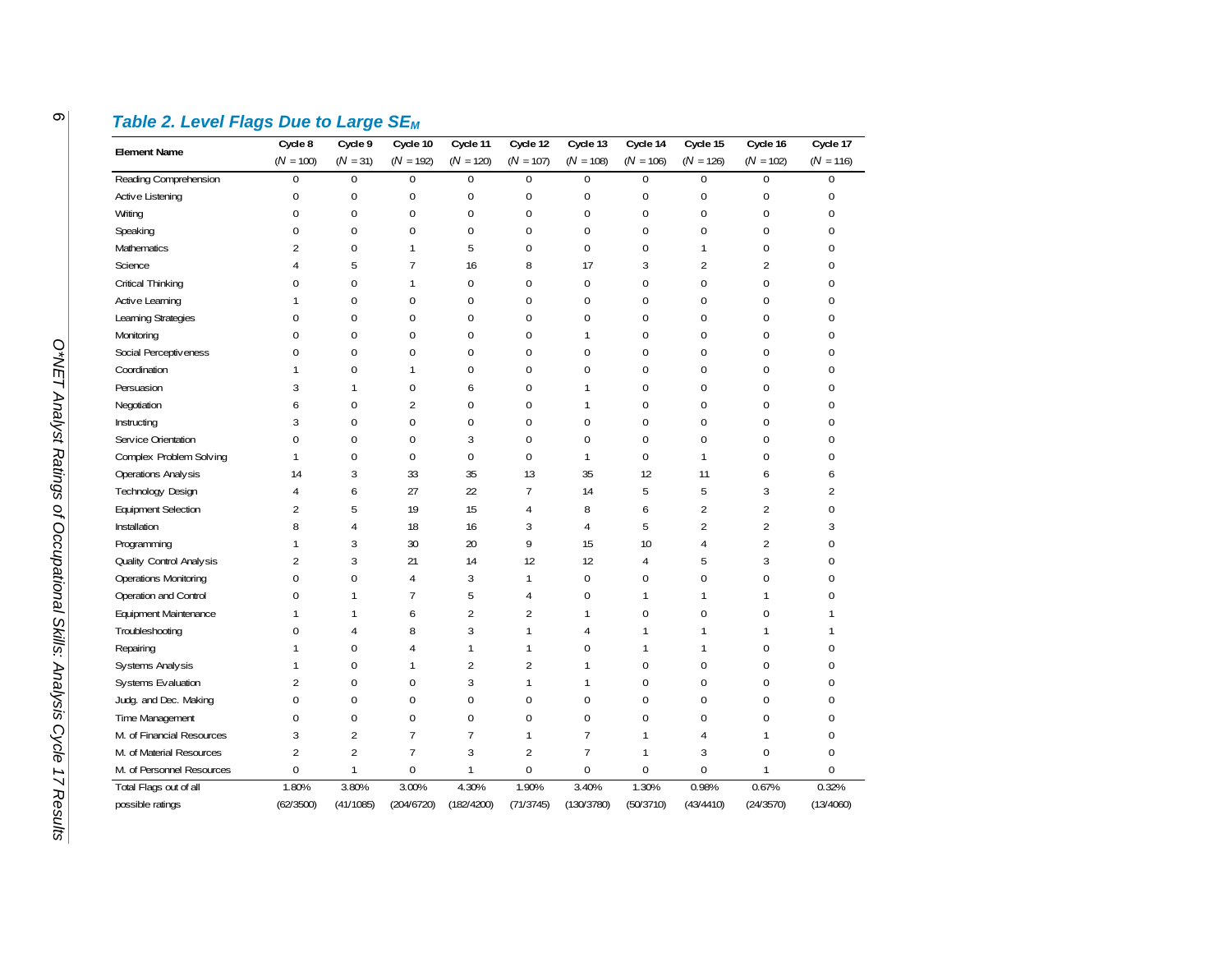

#### *Cycle 17 Interrater Reliability: Across Constructs within Occupations*

To examine the interrater reliability of the Cycle 17 ratings we calculated intraclass correlations (*ICC(*C, *k*); McGraw & Wong, 1996) among the occupational analysts' ratings to assess consistency across constructs within occupations. As mentioned previously, this statistic indicates the degree of similarity in the rank ordering and relative distance between the skills on a particular scale within an occupation. Our target level of interrater reliability is a median *ICC*(C, *k*) of .80 or greater. The value of .80 is judged to be a good rule-of-thumb that has been used in multiple contexts, including O\*NET (e.g., Clement, Chauvot, Philipp, & Ambrose, 2003; McCloy, Waugh, Medsker, Wall, Rivkin, & Lewis, 1999; Rase & Tognetti-Stuff, 1983).

The results of these analyses are presented in Appendix D. The results revealed high levels of interrater reliability across the 116 Cycle 17 occupations. Specifically, the median *ICC* for importance ratings for the skills across the occupations was .96 (*M* = .96, *SD* = .03). The median *ICC* for the level ratings was .97 (*M* = .97, *SD* = .03). The reliability for both the importance and level ratings exceeded the median target coefficient value of .80. In fact, only six of the 116 importance rating *ICC* values fell below .90 (01539.01.1 Hydroelectric Production Managers, 01594.01.1 Microsystems Engineers, 01601.01.1 Automotive Engineering Technicians, 01613.01.1 Nanotechnology Engineering Technicians, 00908.02.1 Foundry Mold and Coremakers, and 01682.01.1 Hydroelectric Plant Technicians). Similarly, none of the level rating *ICC*s fell below .80 and only three fell below .90 (01594.01.1 Microsystems Engineers , 01601.01.1 Automotive Engineering Technicians , and 01682.01.1 Hydroelectric Plant Technicians). Overall, the results indicate a strong level of agreement in the occupational analysts' ratings.

#### *Cycle 17 Interrater Reliability: Across Occupations within Constructs*

Another effective way to evaluate the reliability of the occupational analysts' ratings is to look at the consistency across occupations within constructs. This type of reliability is the extent to which raters agree about the order of and relative distance among occupations on a particular scale for a particular construct. For example, is there consistency across raters in how they differentiate among occupations on the required level of the skill Reading Comprehension? To make this evaluation, McGraw and Wong's (1996) *ICC*(C, *k*) is calculated for each construct on each scale (instead of for each occupation on each scale as described above). For example, each of the 35 skill importance scale ratings will have a reliability value. A median *ICC*(C, *k*) across the construct ratings for a particular domain on a particular scale of .80 or greater is the target interrater reliability for this coefficient (e.g., the median reliability across 35 skill level ratings should be at least .80). Again, the value of .80 has been judged to be a good rule-ofthumb.

This reliability analysis was conducted for skills on all occupations in Cycles 1 through 17 and results are presented in Table 3. The reliability analyses are based on 1,616 rating targets. The values in the columns titled *ICC*(*C*,1) reflect the single rater reliabilities, whereas the values in the columns titled *ICC*(*C*,8) reflect the reliability for eight raters. Overall for the skills, the median *ICC*(*C*,8) across the construct ratings for importance was .87 ( $M = .88$ , *SD* = .05) and for level was .91 ( $M = .90$ ,  $SD = .04$ ). This indicates that on the whole, the reliabilities exceeded the target level. The majority of the skills had high *ICC*(*C*,8) reliabilities for both importance and level. In fact, there were 10 skills with reliabilities equal to or greater than .90 for both importance and level (e.g., Science). However, there are some relatively low reliability coefficients to note.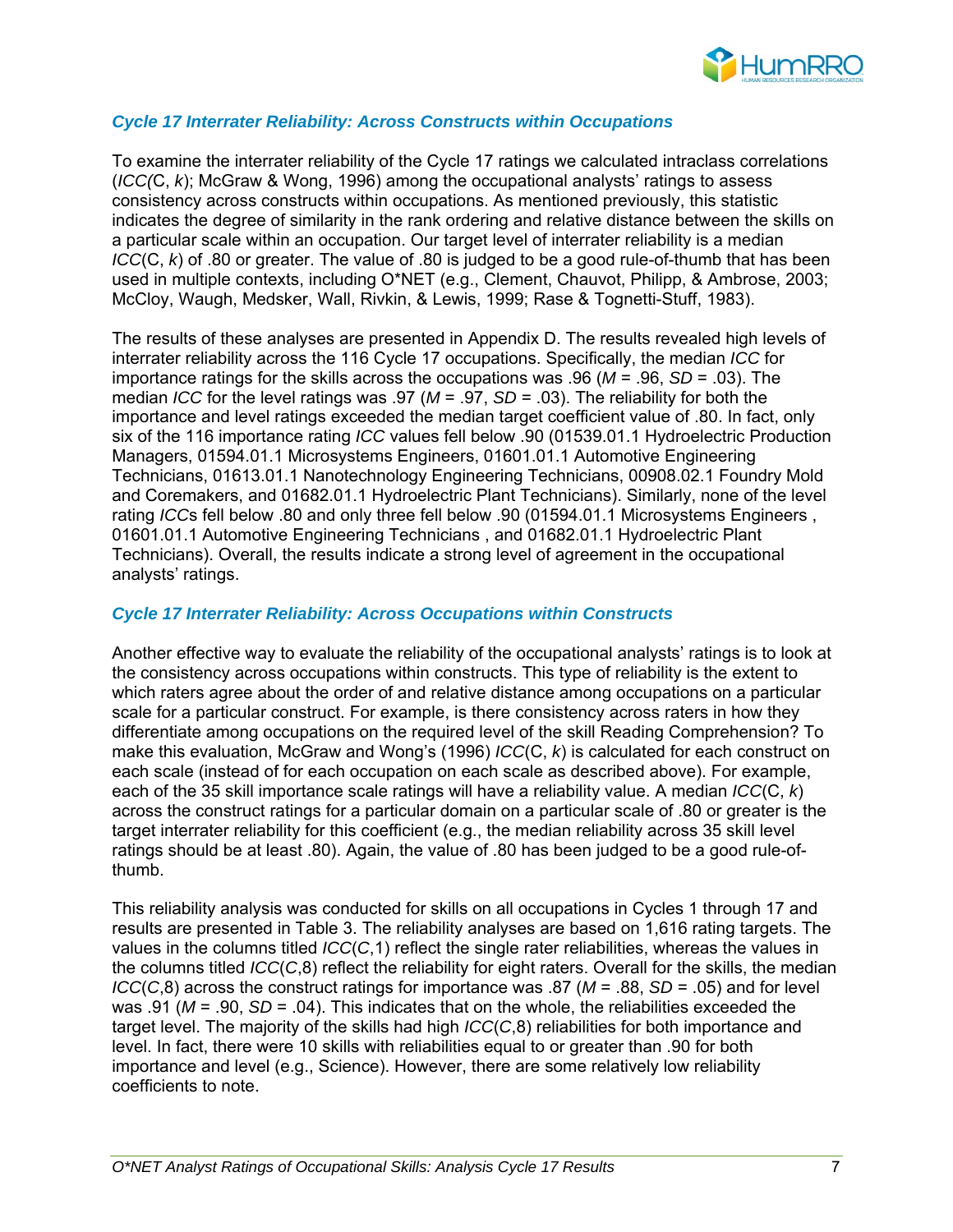|                |                                 | Cycles 1 through 17 ( $N = 1,616$ ) |            |           |          |          |           |  |  |
|----------------|---------------------------------|-------------------------------------|------------|-----------|----------|----------|-----------|--|--|
|                |                                 |                                     | Importance |           |          |          |           |  |  |
|                | <b>Skill</b>                    | ICC(C, 1)                           | ICC(C, 8)  | <b>SE</b> | ICC(C,1) | ICC(C,8) | <b>SE</b> |  |  |
| 1              | Reading Comprehension           | 0.52                                | 0.90       | 0.17      | 0.66     | 0.94     | 0.21      |  |  |
| $\overline{2}$ | <b>Active Listening</b>         | 0.42                                | 0.86       | 0.17      | 0.56     | 0.91     | 0.19      |  |  |
| 3              | Writing                         | 0.56                                | 0.91       | 0.18      | 0.68     | 0.94     | 0.20      |  |  |
| 4              | Speaking                        | 0.51                                | 0.89       | 0.16      | 0.61     | 0.93     | 0.19      |  |  |
| 5              | <b>Mathematics</b>              | 0.49                                | 0.88       | 0.20      | 0.59     | 0.92     | 0.27      |  |  |
| 6              | Science                         | 0.71                                | 0.95       | 0.20      | 0.72     | 0.95     | 0.31      |  |  |
| $\overline{7}$ | <b>Critical Thinking</b>        | 0.45                                | 0.87       | 0.16      | 0.52     | 0.90     | 0.20      |  |  |
| 8              | <b>Active Learning</b>          | 0.42                                | 0.85       | 0.19      | 0.55     | 0.91     | 0.24      |  |  |
| 9              | Learning Strategies             | 0.49                                | 0.89       | 0.19      | 0.59     | 0.92     | 0.23      |  |  |
| 10             | Monitoring                      | 0.32                                | 0.79       | 0.17      | 0.45     | 0.87     | 0.22      |  |  |
| 11             | <b>Social Perceptiveness</b>    | 0.41                                | 0.85       | 0.18      | 0.49     | 0.88     | 0.23      |  |  |
| 12             | Coordination                    | 0.36                                | 0.82       | 0.16      | 0.36     | 0.82     | 0.22      |  |  |
| 13             | Persuasion                      | 0.39                                | 0.84       | 0.19      | 0.40     | 0.84     | 0.27      |  |  |
| 14             | Negotiation                     | 0.42                                | 0.85       | 0.18      | 0.43     | 0.86     | 0.25      |  |  |
| 15             | Instructing                     | 0.56                                | 0.91       | 0.18      | 0.54     | 0.91     | 0.24      |  |  |
| 16             | <b>Service Orientation</b>      | 0.46                                | 0.87       | 0.19      | 0.41     | 0.85     | 0.24      |  |  |
| 17             | <b>Complex Problem Solving</b>  | 0.38                                | 0.83       | 0.19      | 0.52     | 0.90     | 0.21      |  |  |
| 18             | <b>Operations Analysis</b>      | 0.46                                | 0.87       | 0.24      | 0.51     | 0.89     | 0.37      |  |  |
| 19             | <b>Technology Design</b>        | 0.31                                | 0.78       | 0.20      | 0.39     | 0.84     | 0.31      |  |  |
| 20             | <b>Equipment Selection</b>      | 0.60                                | 0.92       | 0.19      | 0.60     | 0.92     | 0.29      |  |  |
| 21             | Installation                    | 0.56                                | 0.91       | 0.15      | 0.54     | 0.90     | 0.23      |  |  |
| 22             | Programming                     | 0.42                                | 0.85       | 0.19      | 0.49     | 0.89     | 0.28      |  |  |
| 23             | <b>Quality Control Analysis</b> | 0.52                                | 0.90       | 0.23      | 0.55     | 0.91     | 0.31      |  |  |
| 24             | <b>Operations Monitoring</b>    | 0.63                                | 0.93       | 0.20      | 0.62     | 0.93     | 0.27      |  |  |
| 25             | <b>Operation and Control</b>    | 0.72                                | 0.95       | 0.19      | 0.73     | 0.96     | 0.26      |  |  |
| 26             | <b>Equipment Maintenance</b>    | 0.79                                | 0.97       | 0.15      | 0.82     | 0.97     | 0.20      |  |  |
| 27             | Troubleshooting                 | 0.68                                | 0.94       | 0.18      | 0.71     | 0.95     | 0.26      |  |  |
| 28             | Repairing                       | 0.81                                | 0.97       | 0.14      | 0.83     | 0.98     | 0.20      |  |  |
| 29             | <b>Systems Analysis</b>         | 0.48                                | 0.88       | 0.21      | 0.57     | 0.91     | 0.26      |  |  |
| 30             | <b>Systems Evaluation</b>       | 0.43                                | 0.86       | 0.21      | 0.54     | 0.90     | 0.28      |  |  |
| 31             | Judg. and Dec. Making           | 0.39                                | 0.84       | 0.17      | 0.55     | 0.91     | 0.20      |  |  |
| 32             | Time Management                 | 0.32                                | 0.79       | 0.16      | 0.43     | 0.86     | 0.19      |  |  |
| 33             | M. of Financial Resources       | 0.46                                | 0.87       | 0.19      | 0.54     | 0.90     | 0.31      |  |  |
| 34             | M. of Material Resources        | 0.38                                | 0.83       | 0.20      | 0.45     | 0.87     | 0.31      |  |  |
| 35             | M. of Personnel Resources       | 0.46                                | 0.87       | 0.18      | 0.49     | 0.88     | 0.24      |  |  |

#### *Table 3. Interrater Reliabilities and Standard Errors of Measurement for Skills Across Occupations in Cycles 1 through 17*

*Note*. These *ICC*s indicate how consistently raters rated (rank ordered) occupations on a given skill. *SE* = Standard error of measurement = Observed score standard deviation times the square root of one minus *ICC*(*C*,8).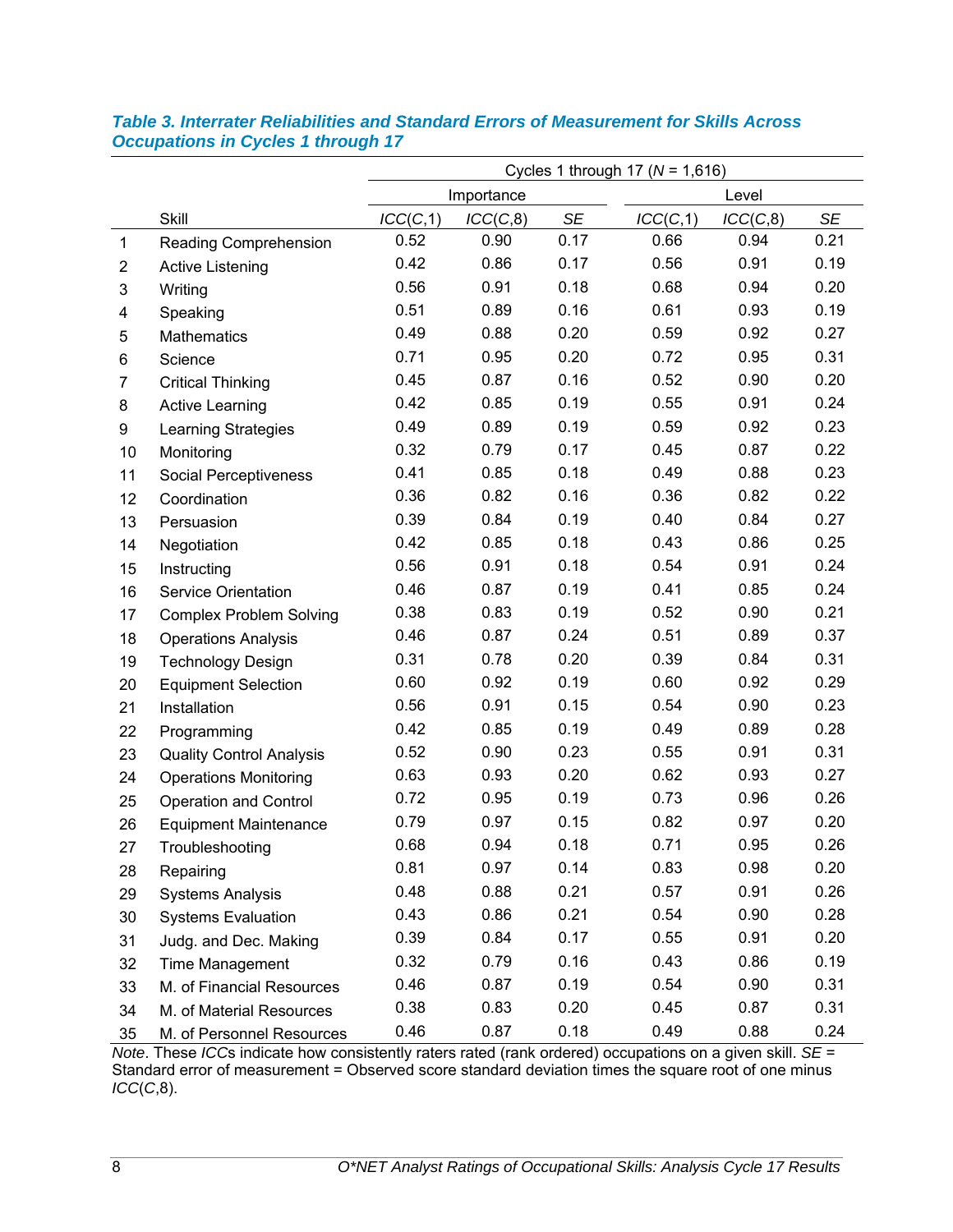

The lowest skill *ICC*(*C*,8) reliabilities were found for Technology Design, Time Management, and Monitoring, all of which had importance reliabilities slightly under .80. These were the same skills with reliabilities below .80 from Cycle 16. The construct with the lowest level reliability was Coordination. The reliability for the level of this skill was .82, which still exceeds the .80 threshold. Even though these skills (Technology Design, Time Management, Monitoring, and Coordination) had the lowest reliabilities compared to other skills this cycle, the reliabilities were still considerably high; the lowest reliability coefficient was .78 (Technology Design). A closer examination revealed relatively low between-occupation variation in the ratings for these two constructs, which is a contributing factor to lower reliability and therefore is a plausible explanation for these results.

Keep in mind that some variation in calculated values is likely to occur by chance. As previously described, the goal was for the *ICC*(*C*,8) reliabilities to have a median value across constructs of .80 or greater, which was achieved for both importance and level (.87 and .91, respectively). These results suggest that there was a good level of agreement among the raters with respect to the order and relative distance among occupations on particular constructs for importance and level.

### **Summary**

The main findings of the analysis of Cycle 17 analyst ratings were as follows:

- About 90% of the skill ratings were considered important for performance of a given occupation. Constructs that were flagged because the construct was considered not important for performance were very similar to those flagged in previous cycles and conceptually it is understandable that these constructs may be considered not relevant for the given occupations.
- None of the importance ratings and less than 1% of the level ratings were flagged based on a *SEM* greater than 0.51. For the level ratings, the percentage of skills flagged was the lowest observed across all 17 cycles.
- There was strong interrater agreement for this cycle as evidenced by the overall low medians of *SEM* values.
- All within-occupation *ICC* reliabilities were above the target value of .80. These high levels of interrater reliability indicate that the occupational analysts rank ordered the skills within each occupation similarly on both importance and level.
- The importance and level median across-occupation *ICC* reliabilities were above the target value of .80. These high levels of interrater reliability indicate that analysts rank ordered occupations within each skill similarly on both importance and level.

Given these results, it appears as though the analysts are calibrated with one another and understand the skills and associated definitions. Agreement was high and there is clear evidence regarding the high quality of the data. Nevertheless, project staff will continue to review the constructs and data collection process with returning analysts prior to each new cycle and as needed, throughout a cycle. Also, staff will thoroughly train new analysts, if any.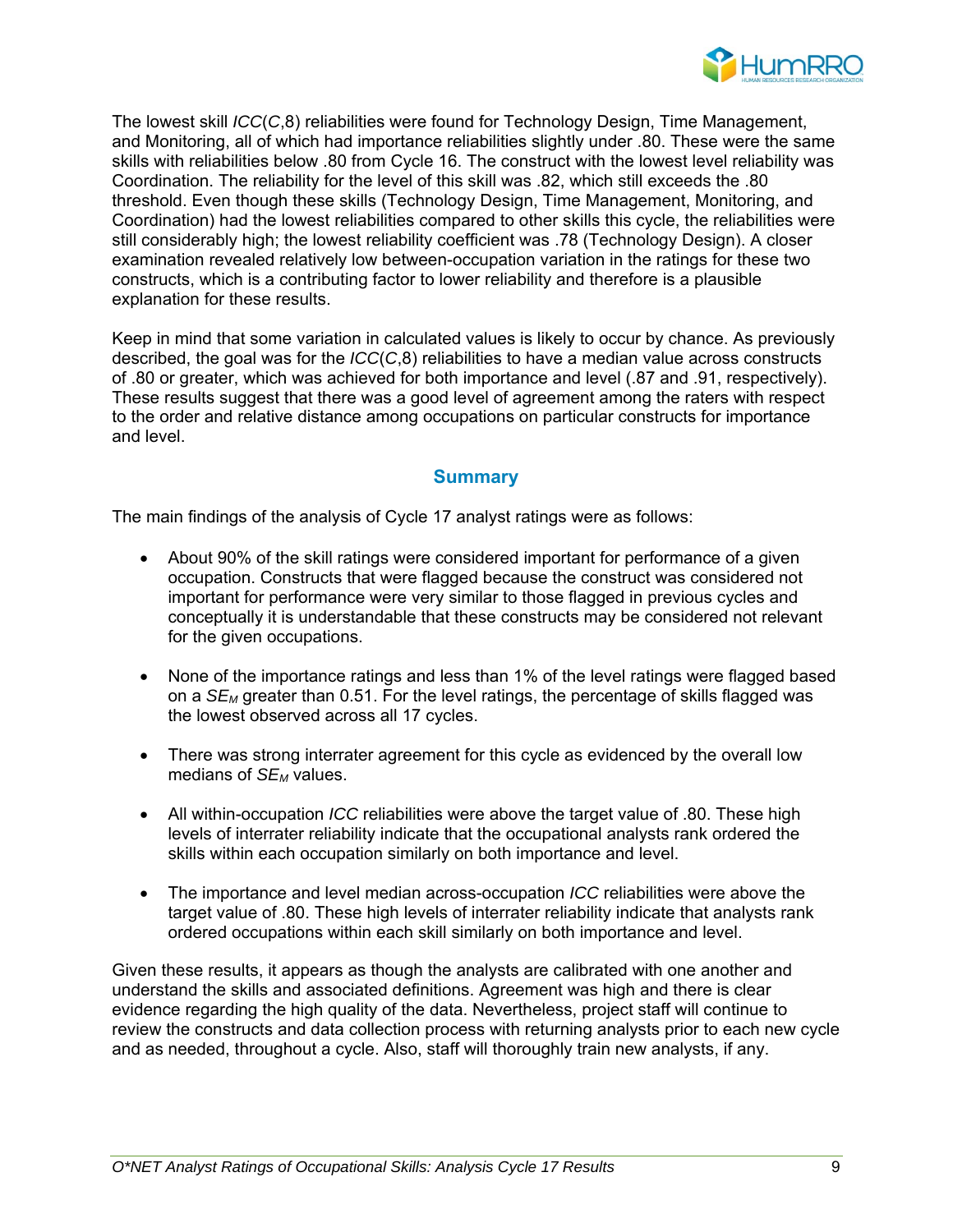#### **References**

- Clement, L., Chauvot, J., Philipp, R., & Ambrose, R. (2003). A method for developing rubrics for research purposes. In N. A. Pateman, B. J. Dougherty, & J. T. Zilliox (Eds.), *Proceedings of the 2003 joint meeting of PME and PMENA* (Vol. 2, pp. 221–227). Honolulu: CRDG, College of Education, University of Hawaii.
- Fleisher, M.S., & Tsacoumis, S. (2012). *O\*NET® analyst occupational skills ratings: Procedures update* (FR-11-67). Alexandria, VA: Human Resources Research Organization.
- McCloy, R., Waugh, G., Medsker, G., Wall, J., Rivkin, D., & Lewis, P. (1999, July). *Determining the occupational reinforce patterns for O\*NET occupational units (Volume I: Report)*. Raleigh, NC: National Center for O\*NET Development.
- McGraw, K. O., & Wong, S. P. (1996). Forming inferences about some intraclass correlation coefficients. *Psychological Methods, 1,* 30-46.
- Morgeson, F. P., & Campion, M. A. (1997). Social and cognitive sources of potential inaccuracy in job analysis. *Journal of Applied Psychology, 82,* 627-655.
- Morgeson, F. P., Delaney-Klinger, K., Mayfield, M. S., Ferrara, P., & Campion, M. A. (2004). Self-presentation processes in job analysis: A field experiment investigating inflation in abilities, tasks, and competencies. *Journal of Applied Psychology, 89*, 674-686.
- Peterson, N. G., Mumford, M. D., Borman, W. C., Jeanneret, P. R., Fleishman, E. A., Levin, K. Y., Campion, M. A., Mayfield, M. S., Morgeson, F. P., Pearlman, K., Gowing, M. K., Lancaster, A. R., Silver, M. B., & Dye, D. M. (2001). Understanding work through the Occupational Information Network (O\*NET): Implications for practice and research. *Personnel Psychology, 54,* 451-492.
- Rase, C.W. & Tognetti-Stuff, R. K. (1983). Reliability of the auditing process at the University of Montana's Physical Therapy Department. *Physical Therapy, 64(7)*, 1088-1090.
- Tsacoumis, S. (2007). *The feasibility of using O\*NET to study skill changes*. Presented at the Workshop on Research Evidence Related to Future Skill Demands organized by the National Academies Center for Education, Washington, D.C.
- U.S. Department of Labor (1991). *Dictionary of occupational titles* (Rev. 4th ed.). Washington, DC: U.S. Government Printing Office.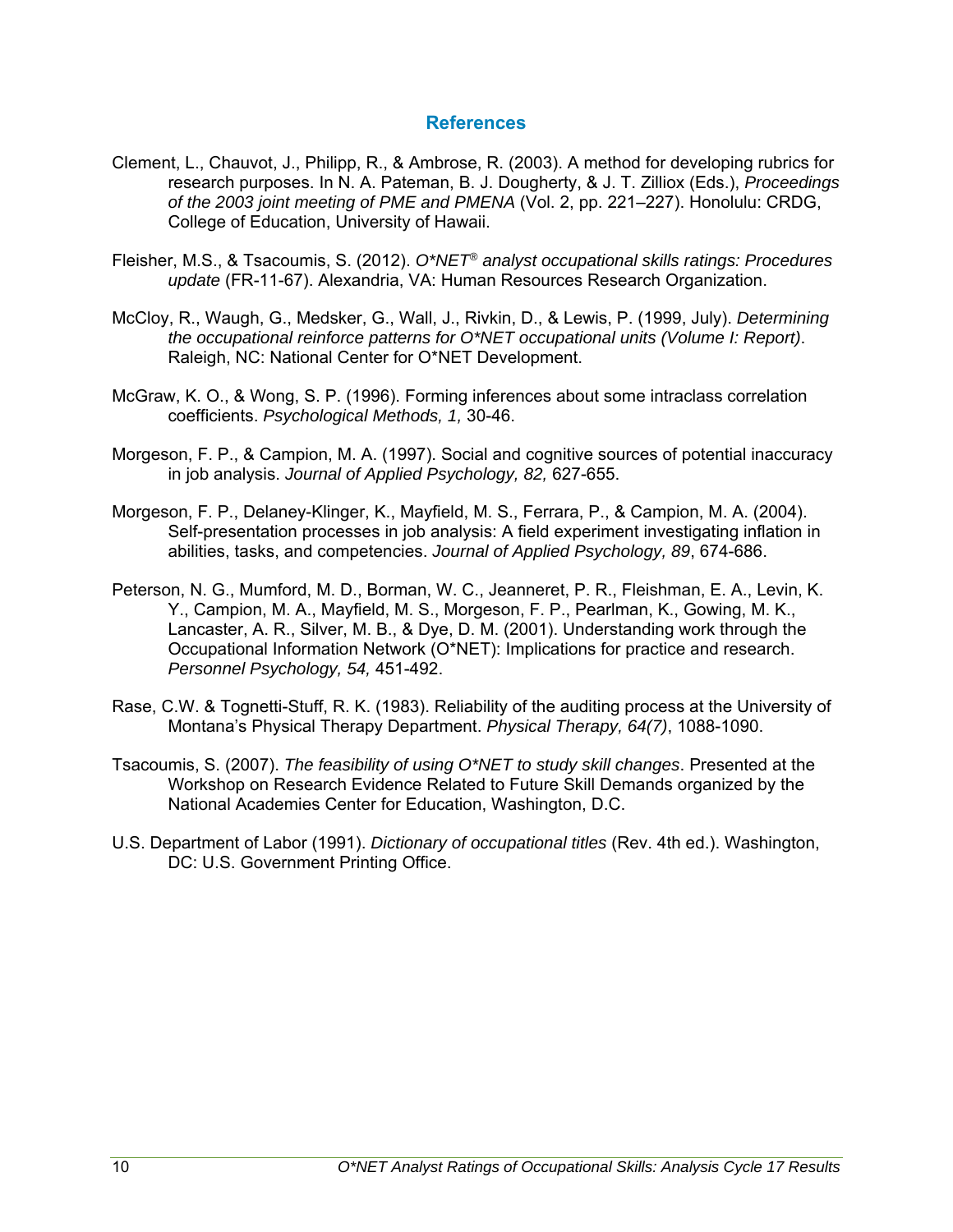

# **Appendix A**

#### **Standard O\*NET-IDI Codes and Titles for O\*NET Analysis Cycle 17 Occupations**

| <b>IDI Code</b> | <b>Occupation Title</b>                             |
|-----------------|-----------------------------------------------------|
| 00009.03.1      | <b>Sales Managers</b>                               |
| 00016.03.1      | <b>Computer and Information Systems Managers</b>    |
| 01536.01.1      | <b>Biofuels Production Managers</b>                 |
| 01539.01.1      | <b>Hydroelectric Production Managers</b>            |
| 00669.02.1      | <b>Aquacultural Managers</b>                        |
| 00021.03.1      | Medical and Health Services Managers                |
| 00017.02.1      | Postmasters and Mail Superintendents                |
| 01554.01.1      | <b>Wind Energy Operations Managers</b>              |
| 01555.01.1      | Wind Energy Project Managers                        |
| 00460.02.1      | Insurance Appraisers, Auto Damage                   |
| 00081.02.1      | Government Property Inspectors and Investigators    |
| 00071.03.1      | <b>Cost Estimators</b>                              |
| 01193.02.1      | Logisticians                                        |
| 00072.02.1      | <b>Management Analysts</b>                          |
| 00097.03.1      | Meeting, Convention, and Event Planners             |
| 01560.02.1      | <b>Energy Auditors</b>                              |
| 00052.03.1      | Auditors                                            |
| 00054.03.1      | <b>Budget Analysts</b>                              |
| 00202.02.1      | <b>Financial Analysts</b>                           |
| 01197.02.1      | Loan Counselors                                     |
| 01201.03.1      | Software Developers, Applications                   |
| 00193.03.1      | Database Administrators                             |
| 01517.02.1      | Software Quality Assurance Engineers and Testers    |
| 01571.02.1      | Geospatial Information Scientists and Technologists |
| 01581.02.1      | <b>Clinical Data Managers</b>                       |
| 01582.02.1      | <b>Geodetic Surveyors</b>                           |
| 00118.02.1      | <b>Product Safety Engineers</b>                     |
| 00120.02.1      | <b>Marine Engineers</b>                             |
| 01589.02.1      | <b>Biochemical Engineers</b>                        |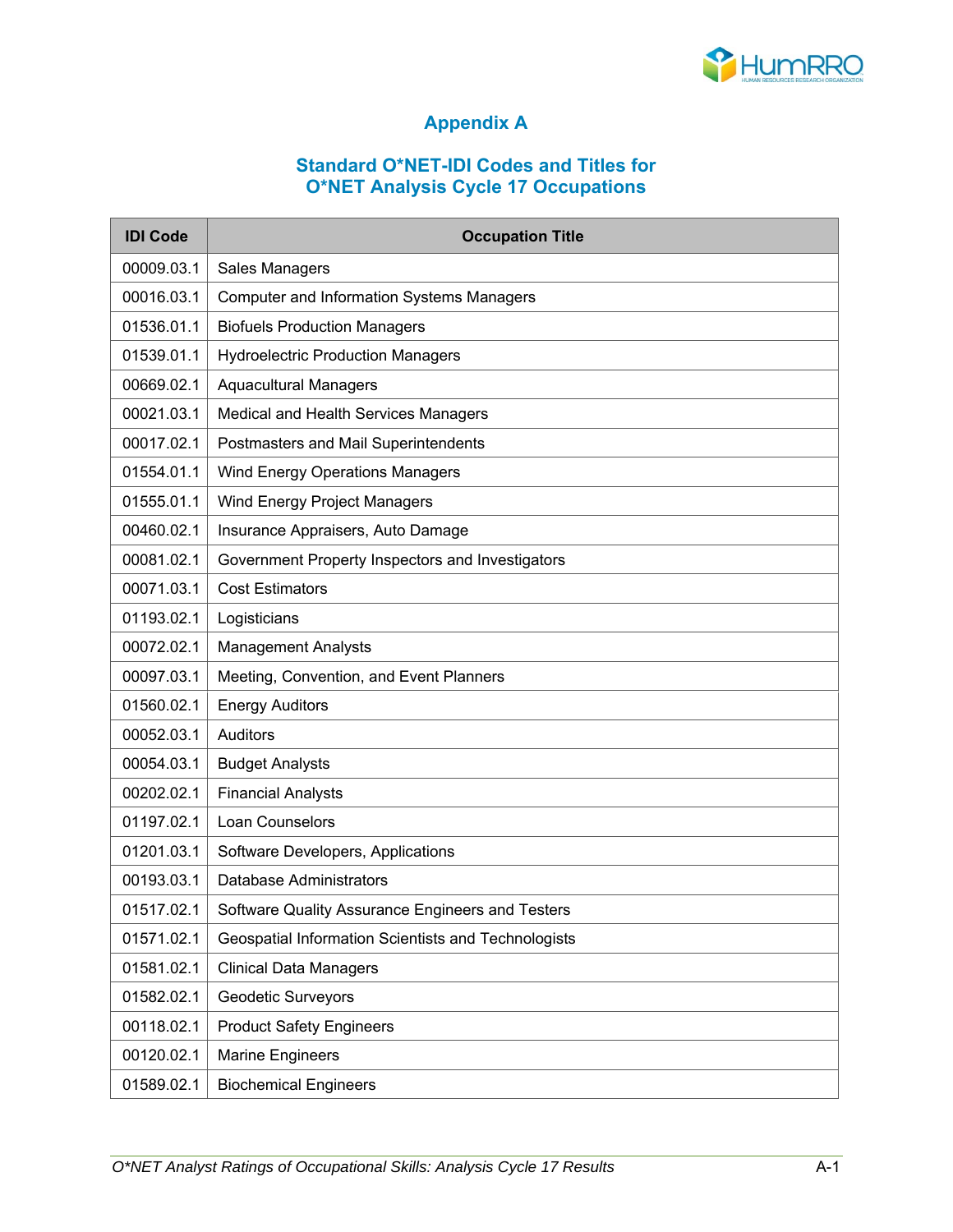| <b>IDI Code</b> | <b>Occupation Title</b>                                            |
|-----------------|--------------------------------------------------------------------|
| 01591.02.1      | <b>Energy Engineers</b>                                            |
| 01594.01.1      | Microsystems Engineers                                             |
| 01601.01.1      | <b>Automotive Engineering Technicians</b>                          |
| 01602.02.1      | <b>Non-Destructive Testing Specialists</b>                         |
| 01613.01.1      | Nanotechnology Engineering Technicians                             |
| 00162.03.1      | <b>Animal Scientists</b>                                           |
| 01615.02.1      | Molecular and Cellular Biologists                                  |
| 01616.02.1      | Geneticists                                                        |
| 00161.02.1      | <b>Park Naturalists</b>                                            |
| 01223.03.1      | Epidemiologists                                                    |
| 01620.02.1      | Remote Sensing Scientists and Technologists                        |
| 00218.02.1      | Sociologists                                                       |
| 00154.03.1      | Geographers                                                        |
| 00184.03.1      | Environmental Science and Protection Technicians, Including Health |
| 01625.02.1      | Precision Agriculture Technicians                                  |
| 00237.03.1      | Lawyers                                                            |
| 00244.02.1      | <b>Graduate Teaching Assistants</b>                                |
| 01296.02.1      | <b>Craft Artists</b>                                               |
| 00368.03.1      | <b>Graphic Designers</b>                                           |
| 00398.02.1      | Athletes and Sports Competitors                                    |
| 00384.02.1      | Musicians, Instrumental                                            |
| 00358.02.1      | Radio and Television Announcers                                    |
| 00359.02.1      | <b>Public Address System and Other Announcers</b>                  |
| 01638.02.1      | Preventive Medicine Physicians                                     |
| 00310.03.1      | <b>Recreational Therapists</b>                                     |
| 01651.02.1      | Orthoptists                                                        |
| 01705.01.1      | Orderlies                                                          |
| 01661.02.1      | <b>Endoscopy Technicians</b>                                       |
| 00531.03.1      | First-Line Supervisors of Police and Detectives                    |
| 00550.03.1      | <b>Correctional Officers and Jailers</b>                           |
| 00546.03.1      | <b>Police Detectives</b>                                           |
| 00551.02.1      | <b>Parking Enforcement Workers</b>                                 |
| 00548.03.1      | <b>Police Patrol Officers</b>                                      |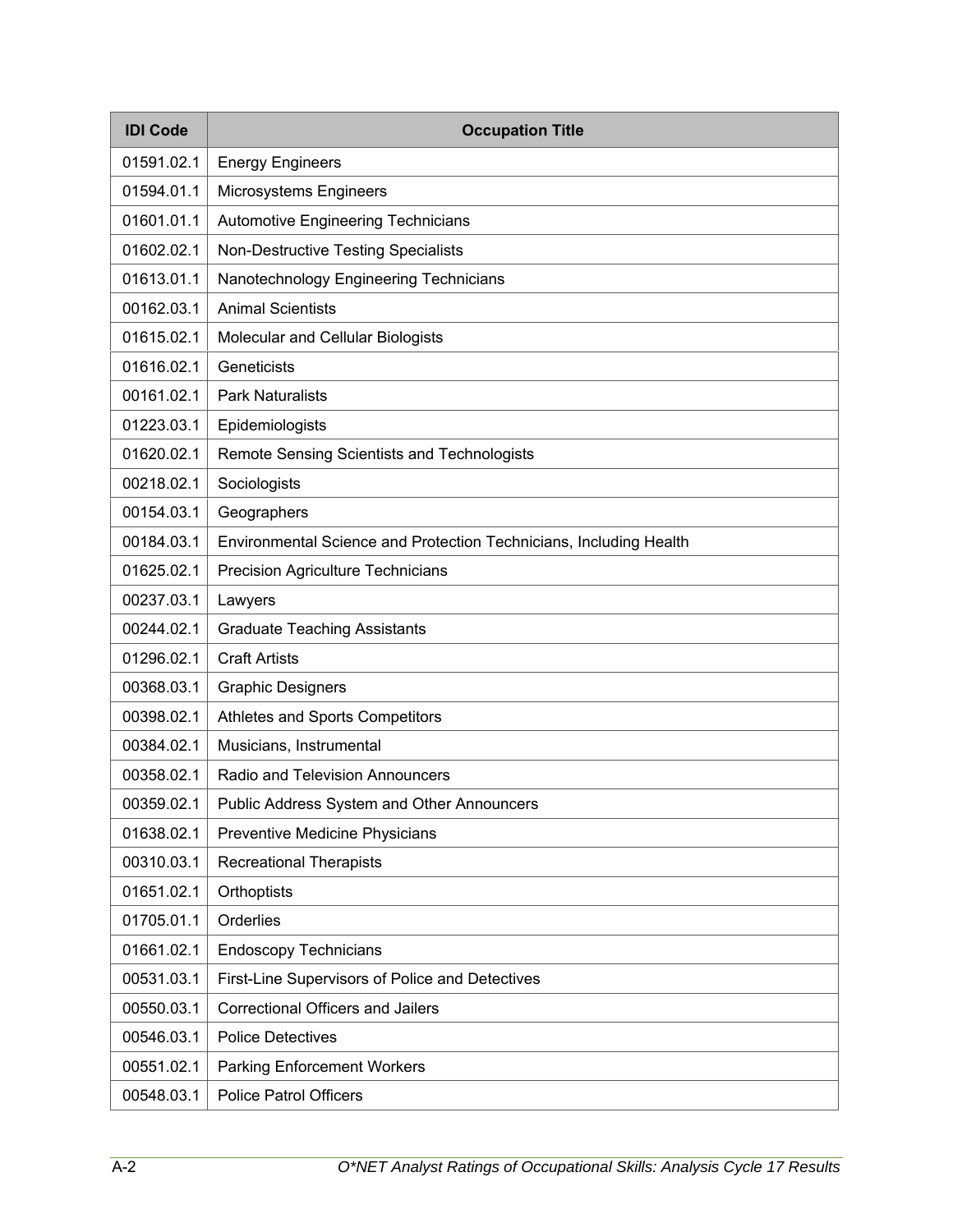

| <b>IDI Code</b> | <b>Occupation Title</b>                                                                                      |
|-----------------|--------------------------------------------------------------------------------------------------------------|
| 00561.03.1      | <b>Security Guards</b>                                                                                       |
| 00560.02.1      | <b>Crossing Guards</b>                                                                                       |
| 01345.02.1      | Cooks, Private Household                                                                                     |
| 00615.02.1      | <b>Costume Attendants</b>                                                                                    |
| 00602.02.1      | Hairdressers, Hairstylists, and Cosmetologists                                                               |
| 00422.02.1      | <b>Travel Agents</b>                                                                                         |
| 00442.02.1      | <b>Demonstrators and Product Promoters</b>                                                                   |
| 00495.03.1      | Payroll and Timekeeping Clerks                                                                               |
| 00485.02.1      | <b>Correspondence Clerks</b>                                                                                 |
| 01381.02.1      | Eligibility Interviewers, Government Programs                                                                |
| 00487.02.1      | <b>Order Clerks</b>                                                                                          |
| 00514.02.1      | <b>Couriers and Messengers</b>                                                                               |
| 00515.03.1      | Police, Fire, and Ambulance Dispatchers                                                                      |
| 00519.02.1      | Meter Readers, Utilities                                                                                     |
| 00513.02.1      | <b>Postal Service Clerks</b>                                                                                 |
| 00512.02.1      | <b>Postal Service Mail Carriers</b>                                                                          |
| 01384.02.1      | Postal Service Mail Sorters, Processors, and Processing Machine Operators                                    |
| 01387.02.1      | Mail Clerks and Mail Machine Operators, Except Postal Service                                                |
| 00475.02.1      | Proofreaders and Copy Markers                                                                                |
| 00640.02.1      | <b>Nursery Workers</b>                                                                                       |
| 00663.02.1      | <b>Hunters and Trappers</b>                                                                                  |
| 01401.02.1      | Drywall and Ceiling Tile Installers                                                                          |
| 00841.02.1      | <b>Continuous Mining Machine Operators</b>                                                                   |
| 01417.02.1      | Electronic Equipment Installers and Repairers, Motor Vehicles                                                |
| 00714.02.1      | Farm Equipment Mechanics and Service Technicians                                                             |
| 00767.02.1      | <b>Bicycle Repairers</b>                                                                                     |
| 01425.02.1      | Musical Instrument Repairers and Tuners                                                                      |
| 00574.02.1      | <b>Butchers and Meat Cutters</b>                                                                             |
| 00197.02.1      | Computer Numerically Controlled Machine Tool Programmers, Metal and Plastic                                  |
| 00948.02.1      | Forging Machine Setters, Operators, and Tenders, Metal and Plastic                                           |
| 01437.02.1      | Grinding, Lapping, Polishing, and Buffing Machine Tool Setters, Operators, and Tenders,<br>Metal and Plastic |
| 00937.02.1      | Lathe and Turning Machine Tool Setters, Operators, and Tenders, Metal and Plastic                            |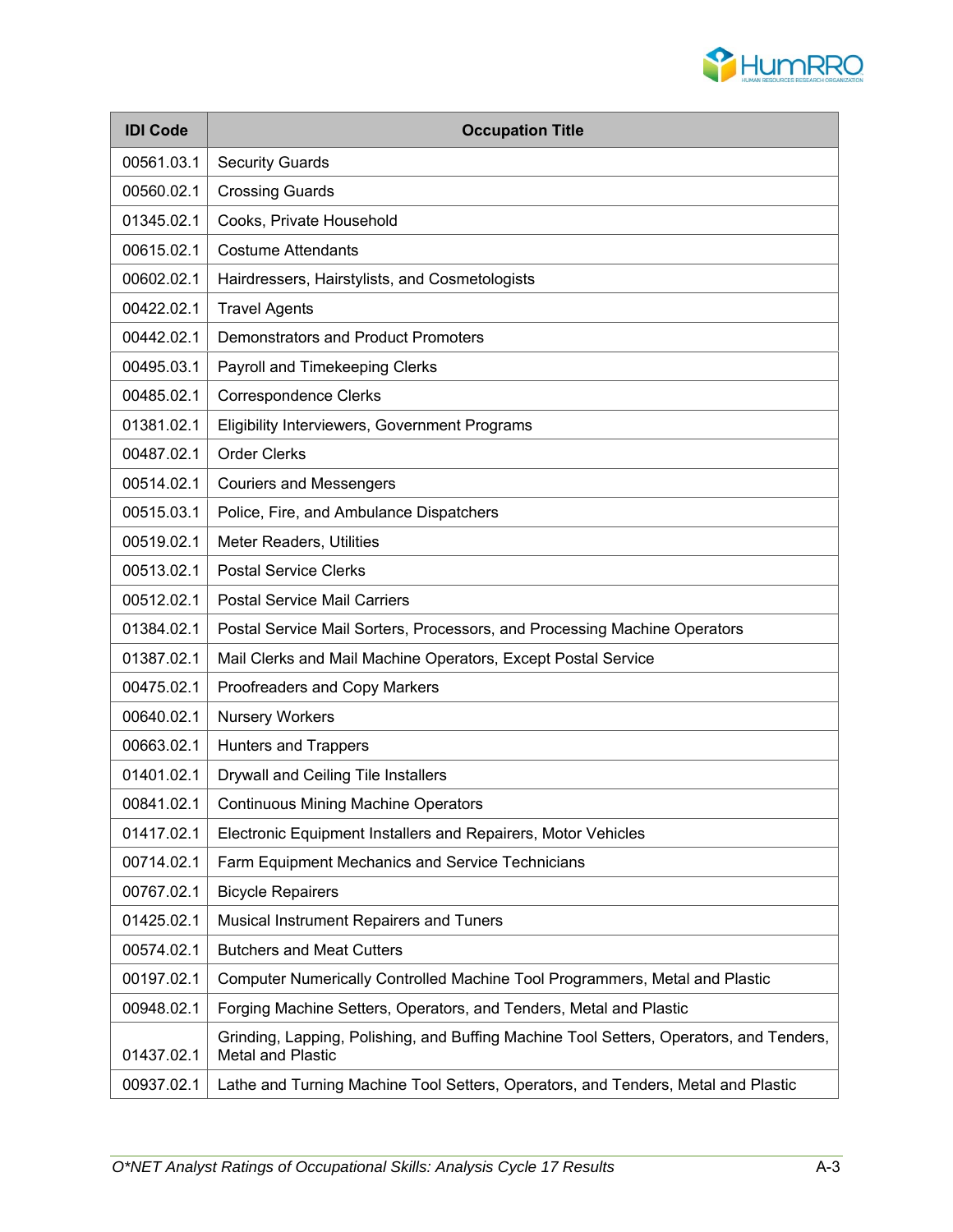| <b>IDI Code</b> | <b>Occupation Title</b>                                                                        |
|-----------------|------------------------------------------------------------------------------------------------|
| 00939.02.1      | Milling and Planing Machine Setters, Operators, and Tenders, Metal and Plastic                 |
| 00852.02.1      | Model Makers, Metal and Plastic                                                                |
| 00908.02.1      | <b>Foundry Mold and Coremakers</b>                                                             |
| 01438.02.1      | Molding, Coremaking, and Casting Machine Setters, Operators, and Tenders, Metal and<br>Plastic |
| 01442.02.1      | Heat Treating Equipment Setters, Operators, and Tenders, Metal and Plastic                     |
| 01443.02.1      | Plating and Coating Machine Setters, Operators, and Tenders, Metal and Plastic                 |
| 00851.02.1      | Tool Grinders, Filers, and Sharpeners                                                          |
| 01446.02.1      | Prepress Technicians and Workers                                                               |
| 00874.02.1      | <b>Fabric and Apparel Patternmakers</b>                                                        |
| 00879.02.1      | Upholsterers                                                                                   |
| 01679.01.1      | <b>Biofuels Processing Technicians</b>                                                         |
| 01682.01.1      | <b>Hydroelectric Plant Technicians</b>                                                         |
| 01468.02.1      | Crushing, Grinding, and Polishing Machine Setters, Operators, and Tenders                      |
| 01079.02.1      | Grinding and Polishing Workers, Hand                                                           |
| 01470.02.1      | Cutting and Slicing Machine Setters, Operators, and Tenders                                    |
| 01471.02.1      | Extruding, Forming, Pressing, and Compacting Machine Setters, Operators, and Tenders           |
| 01481.02.1      | Aircraft Cargo Handling Supervisors                                                            |
| 01489.02.1      | Sailors and Marine Oilers                                                                      |
| 01121.02.1      | <b>Ship Engineers</b>                                                                          |
| 01129.02.1      | Automotive and Watercraft Service Attendants                                                   |
| 00404.02.1      | <b>Traffic Technicians</b>                                                                     |
| 01163.02.1      | <b>Machine Feeders and Offbearers</b>                                                          |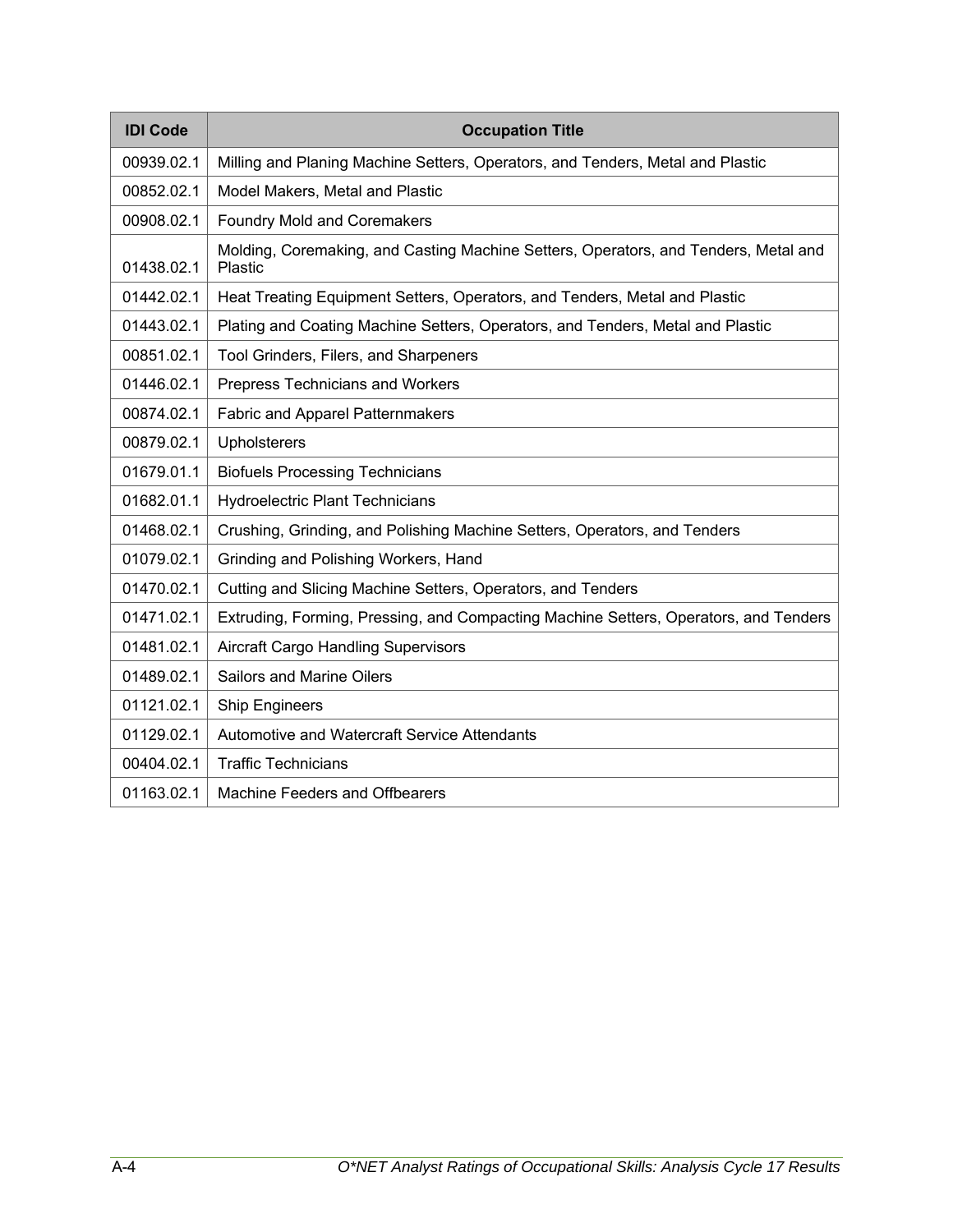

#### **Appendix B**

#### **Descriptive Statistics for O\*NET Analysis Cycle 17 Importance and Level Ratings by Occupations**

Explanation of Column Titles:

- Occupation: SOC code for the occupation The titles associated with each code are shown in Appendix A. Note that each page contains the results for a single occupation.
- Element Name: Abilities The name of each of the 52 O\*NET abilities. Shaded abilities indicate that two or fewer of the eight analysts rated its importance as 2 or greater and, in turn, the level of that construct is flagged as not relevant.
- *Mean* Imp: Mean Importance Rating The mean rating across eight raters.
- *SD* Imp: Standard Deviation of Importance Ratings The *SD* of the ratings across eight raters.
- *SE<sub>M</sub>* Imp: Standard Error of the Mean Importance Rating The *SE<sub>M</sub>* of the ratings across eight raters.
- *Mean* Level: Mean Level Rating The mean rating across eight raters.
- *SD* Level: Standard Deviation of Level Ratings The *SD* of the ratings across eight raters.
- *SE<sub>M</sub>* Level: Standard Error of the Mean Level Rating The *SE<sub>M</sub>* of the ratings across eight raters. Shaded level *SEMs* are flagged for insufficient agreement across raters if the *SEM* is greater than .51.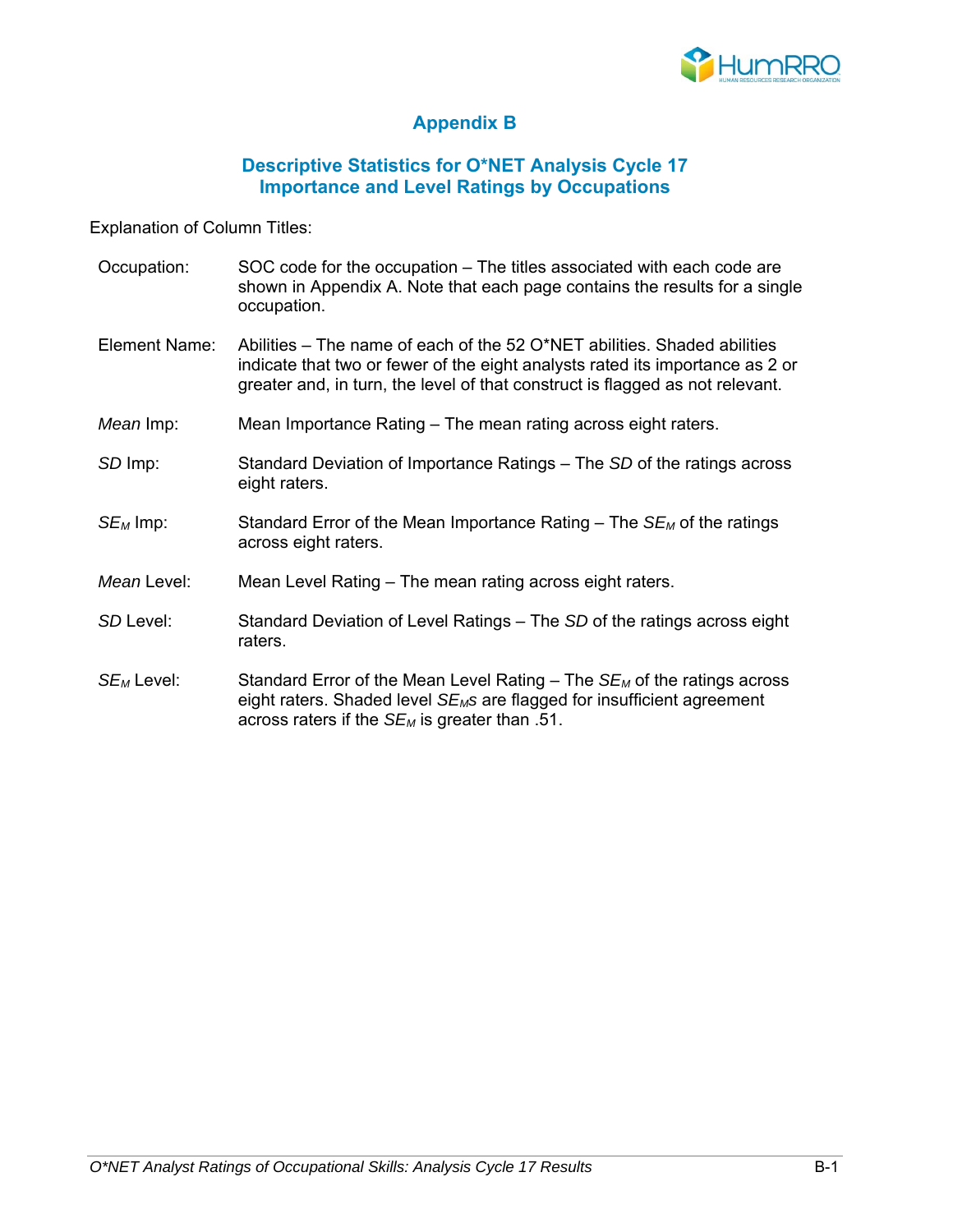#### **Sales Managers**

| <b>IDI Code</b> | <b>Element Name</b>             | <b>Mean</b><br>Imp | <b>SD</b><br>Imp | <b>SEM</b><br>Imp | <b>Mean</b><br>Level | <b>SD</b><br>Level | <b>SEM</b><br>Level |
|-----------------|---------------------------------|--------------------|------------------|-------------------|----------------------|--------------------|---------------------|
| 00009.03.1      | Reading Comprehension           | 3.88               | .35              | .13               | 4.00                 | .00                | .00.                |
| 00009.03.1      | Active Listening                | 4.00               | .00              | .00               | 4.00                 | .00                | .00                 |
| 00009.03.1      | Writing                         | 3.63               | .52              | .18               | 4.00                 | .00                | .00                 |
| 00009.03.1      | Speaking                        | 4.00               | .00              | .00               | 4.13                 | .35                | .13                 |
| 00009.03.1      | <b>Mathematics</b>              | 3.00               | .00              | .00               | 3.25                 | .46                | .16                 |
| 00009.03.1      | Science                         | 1.63               | .52              | .18               | .63                  | .52                | .18                 |
| 00009.03.1      | <b>Critical Thinking</b>        | 3.88               | .35              | .13               | 4.00                 | .00                | .00                 |
| 00009.03.1      | <b>Active Learning</b>          | 3.75               | .46              | .16               | 3.88                 | .35                | .13                 |
| 00009.03.1      | <b>Learning Strategies</b>      | 3.25               | .46              | .16               | 3.75                 | .46                | .16                 |
| 00009.03.1      | Monitoring                      | 3.75               | .46              | .16               | 4.75                 | .46                | .16                 |
| 00009.03.1      | Social Perceptiveness           | 3.88               | .35              | .13               | 4.13                 | .35                | .13                 |
| 00009.03.1      | Coordination                    | 3.88               | .35              | .13               | 4.13                 | .35                | .13                 |
| 00009.03.1      | Persuasion                      | 4.13               | .35              | .13               | 4.38                 | .52                | .18                 |
| 00009.03.1      | Negotiation                     | 3.88               | .35              | .13               | 3.88                 | .35                | .13                 |
| 00009.03.1      | Instructing                     | 3.63               | .52              | .18               | 3.63                 | .52                | .18                 |
| 00009.03.1      | <b>Service Orientation</b>      | 3.88               | .35              | .13               | 3.88                 | .35                | .13                 |
| 00009.03.1      | <b>Complex Problem Solving</b>  | 3.75               | .46              | .16               | 3.88                 | .64                | .23                 |
| 00009.03.1      | <b>Operations Analysis</b>      | 2.63               | .52              | .18               | 2.88                 | .35                | .13                 |
| 00009.03.1      | <b>Technology Design</b>        | 1.75               | .46              | .16               | .88                  | .64                | .23                 |
| 00009.03.1      | <b>Equipment Selection</b>      | 1.00               | .00              | .00               | .00                  | .00                | .00                 |
| 00009.03.1      | Installation                    | 1.00               | .00              | .00               | .00.                 | .00                | .00                 |
| 00009.03.1      | Programming                     | 1.63               | .52              | .18               | .88                  | .83                | .30                 |
| 00009.03.1      | <b>Quality Control Analysis</b> | 1.75               | .46              | .16               | 1.38                 | .92                | .32                 |
| 00009.03.1      | <b>Operations Monitoring</b>    | 1.75               | .46              | .16               | 1.75                 | 1.16               | .41                 |
| 00009.03.1      | <b>Operation and Control</b>    | 1.75               | .46              | .16               | 1.25                 | .89                | .31                 |
| 00009.03.1      | <b>Equipment Maintenance</b>    | 1.00               | .00              | .00               | .00                  | .00                | .00                 |
| 00009.03.1      | Troubleshooting                 | 1.00               | .00              | .00               | .00                  | .00                | .00                 |
| 00009.03.1      | Repairing                       | 1.00               | .00              | .00               | .00                  | .00                | .00                 |
| 00009.03.1      | <b>Systems Analysis</b>         | 3.63               | .52              | .18               | 3.75                 | .46                | .16                 |
| 00009.03.1      | <b>Systems Evaluation</b>       | 3.63               | .52              | .18               | 3.88                 | .35                | .13                 |
| 00009.03.1      | Judg. and Dec. Making           | 3.75               | .46              | .16               | 4.00                 | .00                | .00                 |
| 00009.03.1      | <b>Time Management</b>          | 3.50               | .53              | .19               | 3.88                 | .35                | .13                 |
| 00009.03.1      | M. of Financial Resources       | 3.00               | .00              | .00               | 3.63                 | .52                | .18                 |
| 00009.03.1      | M. of Material Resources        | 2.88               | .35              | .13               | 3.00                 | .00                | .00                 |
| 00009.03.1      | M. of Personnel Resources       | 3.75               | .46              | .16               | 4.00                 | .53                | .19                 |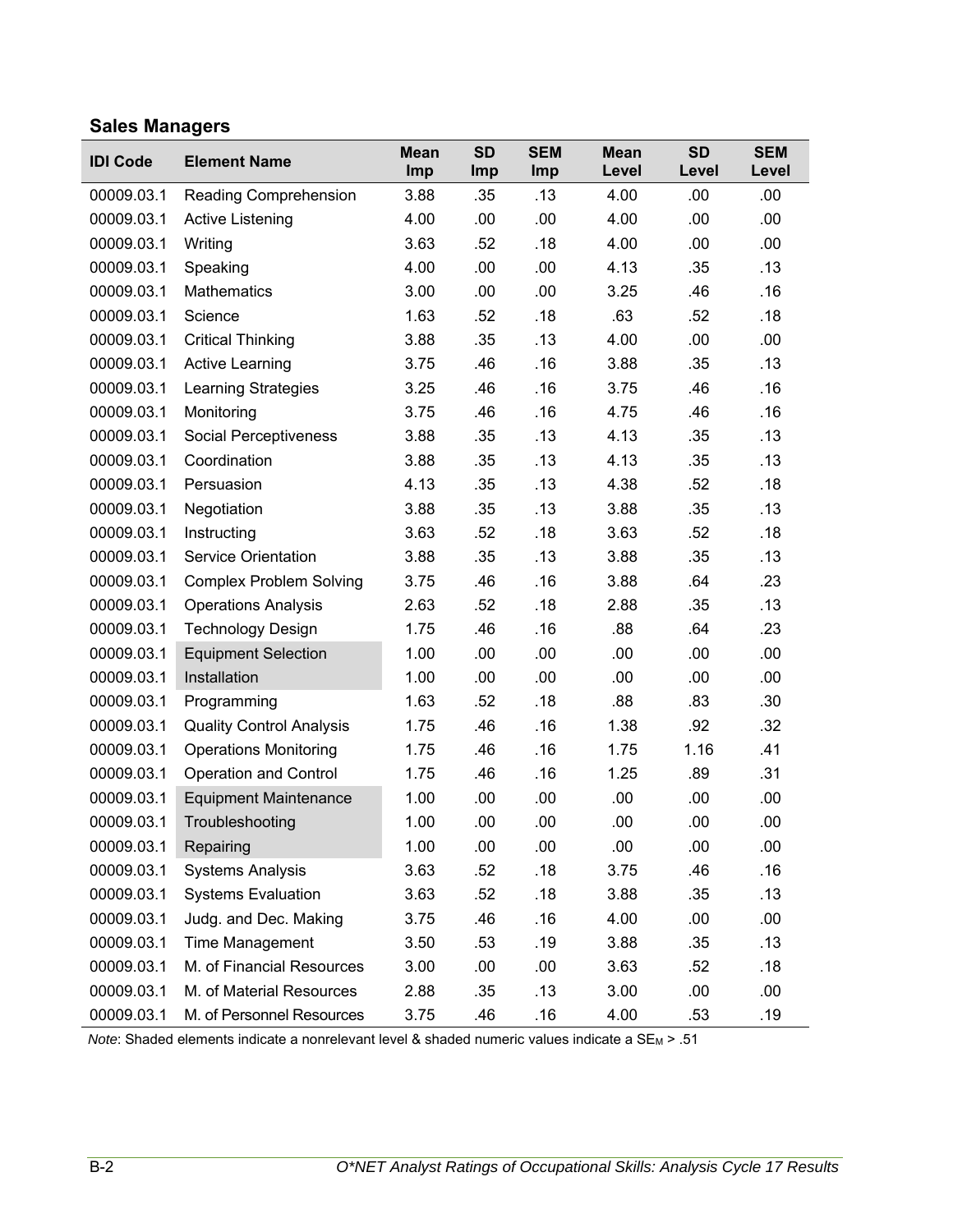

#### **Computer and Information Systems Managers**

| <b>IDI Code</b> | <b>Element Name</b>             | <b>Mean</b><br>Imp | <b>SD</b><br>Imp | <b>SEM</b><br>Imp | <b>Mean</b><br>Level | <b>SD</b><br>Level | <b>SEM</b><br>Level |
|-----------------|---------------------------------|--------------------|------------------|-------------------|----------------------|--------------------|---------------------|
| 00016.03.1      | Reading Comprehension           | 4.00               | .00              | .00               | 4.00                 | .00                | .00.                |
| 00016.03.1      | Active Listening                | 4.00               | .00              | .00               | 4.00                 | .00                | .00.                |
| 00016.03.1      | Writing                         | 3.75               | .46              | .16               | 4.00                 | .00                | .00                 |
| 00016.03.1      | Speaking                        | 3.88               | .35              | .13               | 3.88                 | .35                | .13                 |
| 00016.03.1      | <b>Mathematics</b>              | 3.13               | .35              | .13               | 3.13                 | .35                | .13                 |
| 00016.03.1      | Science                         | 1.75               | .46              | .16               | 1.38                 | .92                | .32                 |
| 00016.03.1      | <b>Critical Thinking</b>        | 4.13               | .35              | .13               | 4.00                 | .00                | .00.                |
| 00016.03.1      | <b>Active Learning</b>          | 3.38               | .52              | .18               | 3.88                 | .64                | .23                 |
| 00016.03.1      | <b>Learning Strategies</b>      | 3.25               | .46              | .16               | 3.50                 | .53                | .19                 |
| 00016.03.1      | Monitoring                      | 3.88               | .35              | .13               | 4.38                 | .52                | .18                 |
| 00016.03.1      | Social Perceptiveness           | 3.63               | .52              | .18               | 3.75                 | .46                | .16                 |
| 00016.03.1      | Coordination                    | 3.75               | .46              | .16               | 3.88                 | .64                | .23                 |
| 00016.03.1      | Persuasion                      | 3.13               | .35              | .13               | 3.50                 | .53                | .19                 |
| 00016.03.1      | Negotiation                     | 3.00               | .53              | .19               | 3.25                 | .71                | .25                 |
| 00016.03.1      | Instructing                     | 3.13               | .35              | .13               | 3.88                 | .35                | .13                 |
| 00016.03.1      | <b>Service Orientation</b>      | 2.88               | .35              | .13               | 3.13                 | .64                | .23                 |
| 00016.03.1      | <b>Complex Problem Solving</b>  | 3.75               | .71              | .25               | 3.88                 | .64                | .23                 |
| 00016.03.1      | <b>Operations Analysis</b>      | 3.13               | .35              | .13               | 3.38                 | .52                | .18                 |
| 00016.03.1      | <b>Technology Design</b>        | 2.50               | .76              | .27               | 2.00                 | .93                | .33                 |
| 00016.03.1      | <b>Equipment Selection</b>      | 1.88               | .64              | .23               | 2.00                 | 1.41               | .50                 |
| 00016.03.1      | Installation                    | 1.00               | .00              | .00               | .00                  | .00                | .00                 |
| 00016.03.1      | Programming                     | 2.75               | .71              | .25               | 2.63                 | .52                | .18                 |
| 00016.03.1      | <b>Quality Control Analysis</b> | 2.75               | .46              | .16               | 3.00                 | .53                | .19                 |
| 00016.03.1      | <b>Operations Monitoring</b>    | 2.88               | .35              | .13               | 2.88                 | .35                | .13                 |
| 00016.03.1      | <b>Operation and Control</b>    | 2.00               | .76              | .27               | 1.63                 | 1.19               | .42                 |
| 00016.03.1      | <b>Equipment Maintenance</b>    | 1.38               | .52              | .18               | .63                  | .92                | .32                 |
| 00016.03.1      | Troubleshooting                 | 2.50               | .76              | .27               | 2.50                 | 1.31               | .46                 |
| 00016.03.1      | Repairing                       | 1.50               | .76              | .27               | .75                  | 1.16               | .41                 |
| 00016.03.1      | <b>Systems Analysis</b>         | 3.63               | .52              | .18               | 3.50                 | .53                | .19                 |
| 00016.03.1      | <b>Systems Evaluation</b>       | 3.63               | .52              | .18               | 3.88                 | .35                | .13                 |
| 00016.03.1      | Judg. and Dec. Making           | 3.88               | .35              | .13               | 3.75                 | .46                | .16                 |
| 00016.03.1      | <b>Time Management</b>          | 3.38               | .52              | .18               | 3.75                 | .46                | .16                 |
| 00016.03.1      | M. of Financial Resources       | 3.00               | .00              | .00               | 3.38                 | .52                | .18                 |
| 00016.03.1      | M. of Material Resources        | 2.75               | .46              | .16               | 3.13                 | .35                | .13                 |
| 00016.03.1      | M. of Personnel Resources       | 3.63               | .52              | .18               | 3.75                 | .46                | .16                 |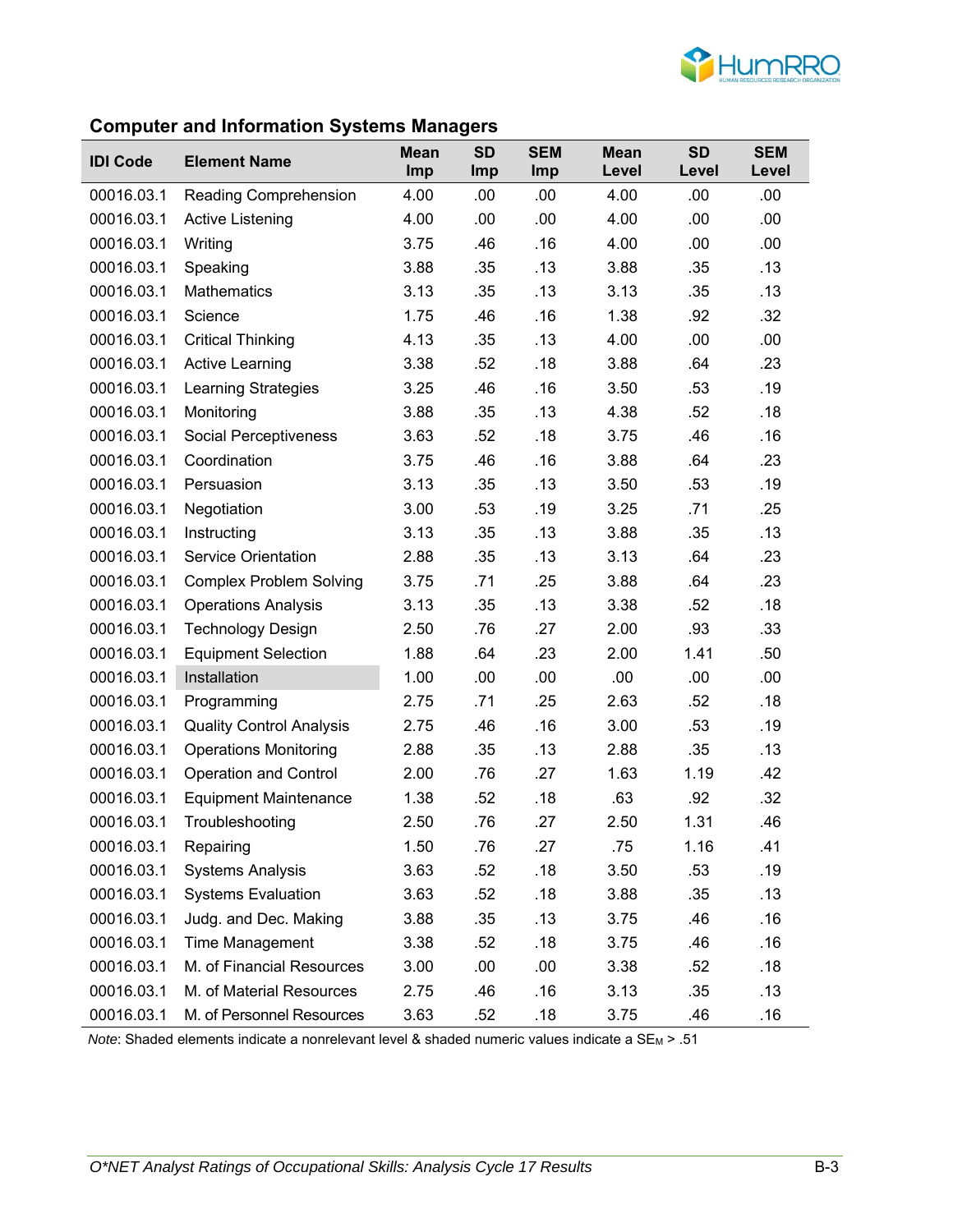### **Biofuels Production Managers**

| <b>IDI Code</b> | <b>Element Name</b>             | <b>Mean</b><br>Imp | <b>SD</b><br>Imp | <b>SEM</b><br><b>Imp</b> | <b>Mean</b><br>Level | <b>SD</b><br>Level | <b>SEM</b><br>Level |
|-----------------|---------------------------------|--------------------|------------------|--------------------------|----------------------|--------------------|---------------------|
| 01536.01.1      | Reading Comprehension           | 3.88               | .64              | .23                      | 4.00                 | .76                | .27                 |
| 01536.01.1      | <b>Active Listening</b>         | 3.75               | .71              | .25                      | 3.88                 | .64                | .23                 |
| 01536.01.1      | Writing                         | 3.50               | .53              | .19                      | 3.50                 | .53                | .19                 |
| 01536.01.1      | Speaking                        | 3.63               | .74              | .26                      | 4.00                 | .76                | .27                 |
| 01536.01.1      | <b>Mathematics</b>              | 3.00               | .76              | .27                      | 3.25                 | .71                | .25                 |
| 01536.01.1      | Science                         | 3.00               | .93              | .33                      | 3.50                 | 1.07               | .38                 |
| 01536.01.1      | <b>Critical Thinking</b>        | 3.88               | .35              | .13                      | 3.88                 | .83                | .30                 |
| 01536.01.1      | <b>Active Learning</b>          | 3.25               | .46              | .16                      | 3.63                 | .74                | .26                 |
| 01536.01.1      | Learning Strategies             | 3.38               | .52              | .18                      | 3.50                 | .53                | .19                 |
| 01536.01.1      | Monitoring                      | 3.75               | .71              | .25                      | 3.88                 | .64                | .23                 |
| 01536.01.1      | Social Perceptiveness           | 3.38               | .52              | .18                      | 3.75                 | .71                | .25                 |
| 01536.01.1      | Coordination                    | 3.63               | .52              | .18                      | 4.00                 | .53                | .19                 |
| 01536.01.1      | Persuasion                      | 3.13               | .35              | .13                      | 3.38                 | .52                | .18                 |
| 01536.01.1      | Negotiation                     | 3.00               | .00              | .00                      | 3.25                 | .46                | .16                 |
| 01536.01.1      | Instructing                     | 3.25               | .46              | .16                      | 3.63                 | .52                | .18                 |
| 01536.01.1      | <b>Service Orientation</b>      | 3.25               | .46              | .16                      | 3.25                 | .71                | .25                 |
| 01536.01.1      | <b>Complex Problem Solving</b>  | 3.38               | .52              | .18                      | 3.75                 | .71                | .25                 |
| 01536.01.1      | <b>Operations Analysis</b>      | 2.13               | .99              | .35                      | 2.00                 | 1.77               | .63                 |
| 01536.01.1      | <b>Technology Design</b>        | 1.88               | .83              | .30                      | 1.50                 | 1.51               | .53                 |
| 01536.01.1      | <b>Equipment Selection</b>      | 1.25               | .46              | .16                      | .38                  | .74                | .26                 |
| 01536.01.1      | Installation                    | 1.00               | .00              | .00                      | .00                  | .00                | .00                 |
| 01536.01.1      | Programming                     | 2.13               | .83              | .30                      | 1.63                 | 1.41               | .50                 |
| 01536.01.1      | <b>Quality Control Analysis</b> | 2.63               | .74              | .26                      | 3.13                 | .99                | .35                 |
| 01536.01.1      | <b>Operations Monitoring</b>    | 3.00               | .53              | .19                      | 3.50                 | .93                | .33                 |
| 01536.01.1      | <b>Operation and Control</b>    | 3.13               | .83              | .30                      | 3.38                 | .92                | .32                 |
| 01536.01.1      | <b>Equipment Maintenance</b>    | 1.50               | 1.07             | .38                      | .75                  | 1.49               | .53                 |
| 01536.01.1      | Troubleshooting                 | 2.25               | .89              | .31                      | 2.00                 | 1.20               | .42                 |
| 01536.01.1      | Repairing                       | 1.13               | .35              | .13                      | .13                  | .35                | .13                 |
| 01536.01.1      | <b>Systems Analysis</b>         | 3.25               | .71              | .25                      | 3.50                 | .93                | .33                 |
| 01536.01.1      | <b>Systems Evaluation</b>       | 3.00               | .76              | .27                      | 3.38                 | .74                | .26                 |
| 01536.01.1      | Judg. and Dec. Making           | 3.50               | .53              | .19                      | 3.88                 | .99                | .35                 |
| 01536.01.1      | <b>Time Management</b>          | 3.50               | .53              | .19                      | 3.75                 | .89                | .31                 |
| 01536.01.1      | M. of Financial Resources       | 3.00               | .76              | .27                      | 3.13                 | .83                | .30                 |
| 01536.01.1      | M. of Material Resources        | 2.75               | .71              | .25                      | 3.00                 | .76                | .27                 |
| 01536.01.1      | M. of Personnel Resources       | 3.88               | .64              | .23                      | 3.63                 | .92                | .32                 |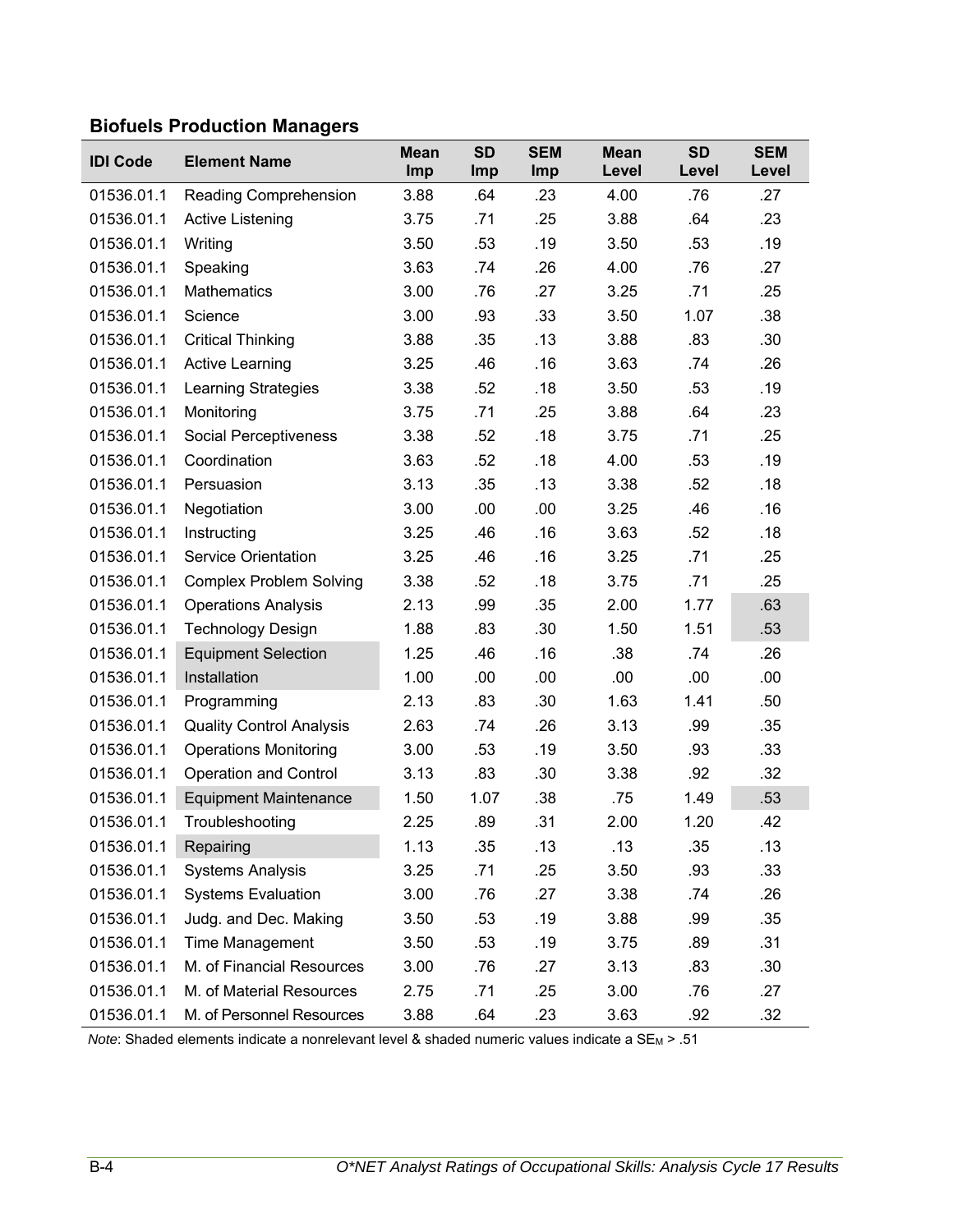

# **Hydroelectric Production Managers**

| <b>IDI Code</b> | <b>Element Name</b>             | <b>Mean</b><br>Imp | <b>SD</b><br>Imp | <b>SEM</b><br>Imp | <b>Mean</b><br>Level | <b>SD</b><br>Level | <b>SEM</b><br>Level |
|-----------------|---------------------------------|--------------------|------------------|-------------------|----------------------|--------------------|---------------------|
| 01539.01.1      | Reading Comprehension           | 3.88               | .64              | .23               | 4.13                 | .35                | .13                 |
| 01539.01.1      | Active Listening                | 4.13               | .35              | .13               | 4.00                 | .00                | .00                 |
| 01539.01.1      | Writing                         | 3.50               | .53              | .19               | 3.88                 | .35                | .13                 |
| 01539.01.1      | Speaking                        | 4.13               | .35              | .13               | 4.13                 | .35                | .13                 |
| 01539.01.1      | <b>Mathematics</b>              | 3.25               | .71              | .25               | 3.50                 | .53                | .19                 |
| 01539.01.1      | Science                         | 3.25               | .89              | .31               | 3.25                 | .89                | .31                 |
| 01539.01.1      | <b>Critical Thinking</b>        | 3.75               | .46              | .16               | 4.00                 | .00                | .00                 |
| 01539.01.1      | <b>Active Learning</b>          | 3.63               | .52              | .18               | 3.63                 | .52                | .18                 |
| 01539.01.1      | Learning Strategies             | 3.63               | .52              | .18               | 3.75                 | .46                | .16                 |
| 01539.01.1      | Monitoring                      | 3.88               | .64              | .23               | 3.75                 | .46                | .16                 |
| 01539.01.1      | <b>Social Perceptiveness</b>    | 3.25               | .46              | .16               | 3.63                 | .74                | .26                 |
| 01539.01.1      | Coordination                    | 3.50               | .53              | .19               | 3.75                 | .71                | .25                 |
| 01539.01.1      | Persuasion                      | 3.38               | .52              | .18               | 3.50                 | .53                | .19                 |
| 01539.01.1      | Negotiation                     | 3.25               | .46              | .16               | 3.63                 | .52                | .18                 |
| 01539.01.1      | Instructing                     | 3.38               | .52              | .18               | 3.88                 | .35                | .13                 |
| 01539.01.1      | <b>Service Orientation</b>      | 3.38               | .52              | .18               | 3.38                 | .74                | .26                 |
| 01539.01.1      | <b>Complex Problem Solving</b>  | 3.63               | .52              | .18               | 3.75                 | .46                | .16                 |
| 01539.01.1      | <b>Operations Analysis</b>      | 2.13               | 1.13             | .40               | 2.00                 | 1.85               | .65                 |
| 01539.01.1      | <b>Technology Design</b>        | 1.88               | .64              | .23               | 1.38                 | 1.06               | .38                 |
| 01539.01.1      | <b>Equipment Selection</b>      | 2.13               | .83              | .30               | 1.88                 | 1.25               | .44                 |
| 01539.01.1      | Installation                    | 1.25               | .71              | .25               | .38                  | 1.06               | .38                 |
| 01539.01.1      | Programming                     | 2.13               | .99              | .35               | 1.38                 | 1.19               | .42                 |
| 01539.01.1      | <b>Quality Control Analysis</b> | 3.25               | .89              | .31               | 3.38                 | .74                | .26                 |
| 01539.01.1      | <b>Operations Monitoring</b>    | 3.38               | .74              | .26               | 3.63                 | .92                | .32                 |
| 01539.01.1      | <b>Operation and Control</b>    | 3.25               | 1.04             | .37               | 3.25                 | .71                | .25                 |
| 01539.01.1      | <b>Equipment Maintenance</b>    | 2.75               | .71              | .25               | 2.63                 | .92                | .32                 |
| 01539.01.1      | Troubleshooting                 | 2.75               | .71              | .25               | 3.00                 | .76                | .27                 |
| 01539.01.1      | Repairing                       | 2.38               | .74              | .26               | 2.75                 | .71                | .25                 |
| 01539.01.1      | <b>Systems Analysis</b>         | 3.38               | .74              | .26               | 3.38                 | 1.06               | .38                 |
| 01539.01.1      | <b>Systems Evaluation</b>       | 3.38               | .74              | .26               | 3.50                 | .76                | .27                 |
| 01539.01.1      | Judg. and Dec. Making           | 3.88               | .35              | .13               | 3.88                 | .35                | .13                 |
| 01539.01.1      | Time Management                 | 3.75               | .46              | .16               | 3.75                 | .46                | .16                 |
| 01539.01.1      | M. of Financial Resources       | 3.00               | .53              | .19               | 3.38                 | .74                | .26                 |
| 01539.01.1      | M. of Material Resources        | 3.00               | .53              | .19               | 3.38                 | .74                | .26                 |
| 01539.01.1      | M. of Personnel Resources       | 3.75               | .46              | .16               | 3.75                 | .71                | .25                 |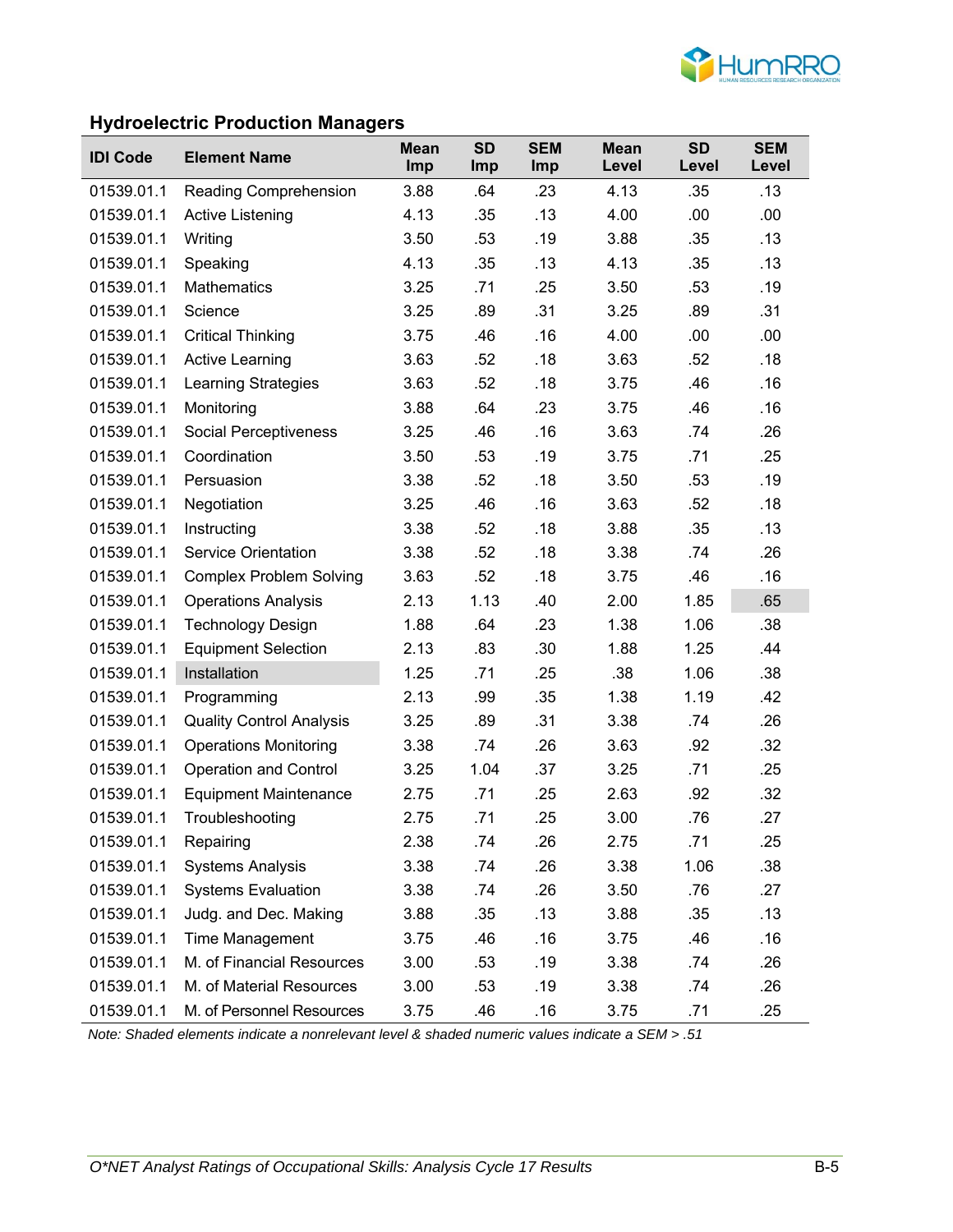# **Aquacultural Managers**

| <b>IDI Code</b> | <b>Element Name</b>             | <b>Mean</b><br>Imp | <b>SD</b><br>Imp | <b>SEM</b><br>Imp | <b>Mean</b><br>Level | <b>SD</b><br>Level | <b>SEM</b><br>Level |
|-----------------|---------------------------------|--------------------|------------------|-------------------|----------------------|--------------------|---------------------|
| 00669.02.1      | Reading Comprehension           | 3.75               | .46              | .16               | 3.88                 | .35                | .13                 |
| 00669.02.1      | <b>Active Listening</b>         | 3.63               | .52              | .18               | 4.00                 | .00                | .00                 |
| 00669.02.1      | Writing                         | 3.50               | .53              | .19               | 3.88                 | .35                | .13                 |
| 00669.02.1      | Speaking                        | 4.00               | .00              | .00               | 3.88                 | .35                | .13                 |
| 00669.02.1      | <b>Mathematics</b>              | 2.63               | .52              | .18               | 2.50                 | .53                | .19                 |
| 00669.02.1      | Science                         | 3.25               | .46              | .16               | 3.38                 | .52                | .18                 |
| 00669.02.1      | <b>Critical Thinking</b>        | 3.88               | .35              | .13               | 3.63                 | .52                | .18                 |
| 00669.02.1      | <b>Active Learning</b>          | 3.38               | .52              | .18               | 3.50                 | .53                | .19                 |
| 00669.02.1      | <b>Learning Strategies</b>      | 3.13               | .35              | .13               | 3.00                 | .00                | .00                 |
| 00669.02.1      | Monitoring                      | 4.00               | .00              | .00               | 4.00                 | .00                | .00                 |
| 00669.02.1      | Social Perceptiveness           | 3.50               | .53              | .19               | 3.50                 | .53                | .19                 |
| 00669.02.1      | Coordination                    | 3.13               | .35              | .13               | 3.75                 | .46                | .16                 |
| 00669.02.1      | Persuasion                      | 3.13               | .35              | .13               | 3.25                 | .46                | .16                 |
| 00669.02.1      | Negotiation                     | 3.13               | .35              | .13               | 3.25                 | .46                | .16                 |
| 00669.02.1      | Instructing                     | 3.00               | .00              | .00               | 3.00                 | .00                | .00                 |
| 00669.02.1      | <b>Service Orientation</b>      | 3.00               | .00              | .00               | 3.13                 | .35                | .13                 |
| 00669.02.1      | <b>Complex Problem Solving</b>  | 3.50               | .53              | .19               | 3.25                 | .46                | .16                 |
| 00669.02.1      | <b>Operations Analysis</b>      | 2.75               | .46              | .16               | 2.75                 | .46                | .16                 |
| 00669.02.1      | <b>Technology Design</b>        | 1.88               | .35              | .13               | 1.25                 | .71                | .25                 |
| 00669.02.1      | <b>Equipment Selection</b>      | 2.13               | .35              | .13               | 2.00                 | .00                | .00                 |
| 00669.02.1      | Installation                    | 1.00               | .00              | .00               | .00                  | .00                | .00                 |
| 00669.02.1      | Programming                     | 1.88               | .64              | .23               | 1.00                 | .76                | .27                 |
| 00669.02.1      | <b>Quality Control Analysis</b> | 3.00               | .53              | .19               | 3.13                 | .35                | .13                 |
| 00669.02.1      | <b>Operations Monitoring</b>    | 3.25               | .46              | .16               | 3.13                 | .35                | .13                 |
| 00669.02.1      | <b>Operation and Control</b>    | 3.13               | .35              | .13               | 3.00                 | .00                | .00                 |
| 00669.02.1      | <b>Equipment Maintenance</b>    | 2.25               | .46              | .16               | 2.63                 | .52                | .18                 |
| 00669.02.1      | Troubleshooting                 | 2.38               | .74              | .26               | 2.50                 | .53                | .19                 |
| 00669.02.1      | Repairing                       | 2.13               | .35              | .13               | 2.00                 | .00                | .00                 |
| 00669.02.1      | <b>Systems Analysis</b>         | 3.25               | .46              | .16               | 3.63                 | .52                | .18                 |
| 00669.02.1      | <b>Systems Evaluation</b>       | 3.25               | .46              | .16               | 3.50                 | .53                | .19                 |
| 00669.02.1      | Judg. and Dec. Making           | 3.75               | .46              | .16               | 3.50                 | .53                | .19                 |
| 00669.02.1      | Time Management                 | 3.88               | .35              | .13               | 3.50                 | .53                | .19                 |
| 00669.02.1      | M. of Financial Resources       | 2.88               | .35              | .13               | 3.25                 | .46                | .16                 |
| 00669.02.1      | M. of Material Resources        | 2.50               | .53              | .19               | 3.13                 | .35                | .13                 |
| 00669.02.1      | M. of Personnel Resources       | 3.50               | .53              | .19               | 3.88                 | .35                | .13                 |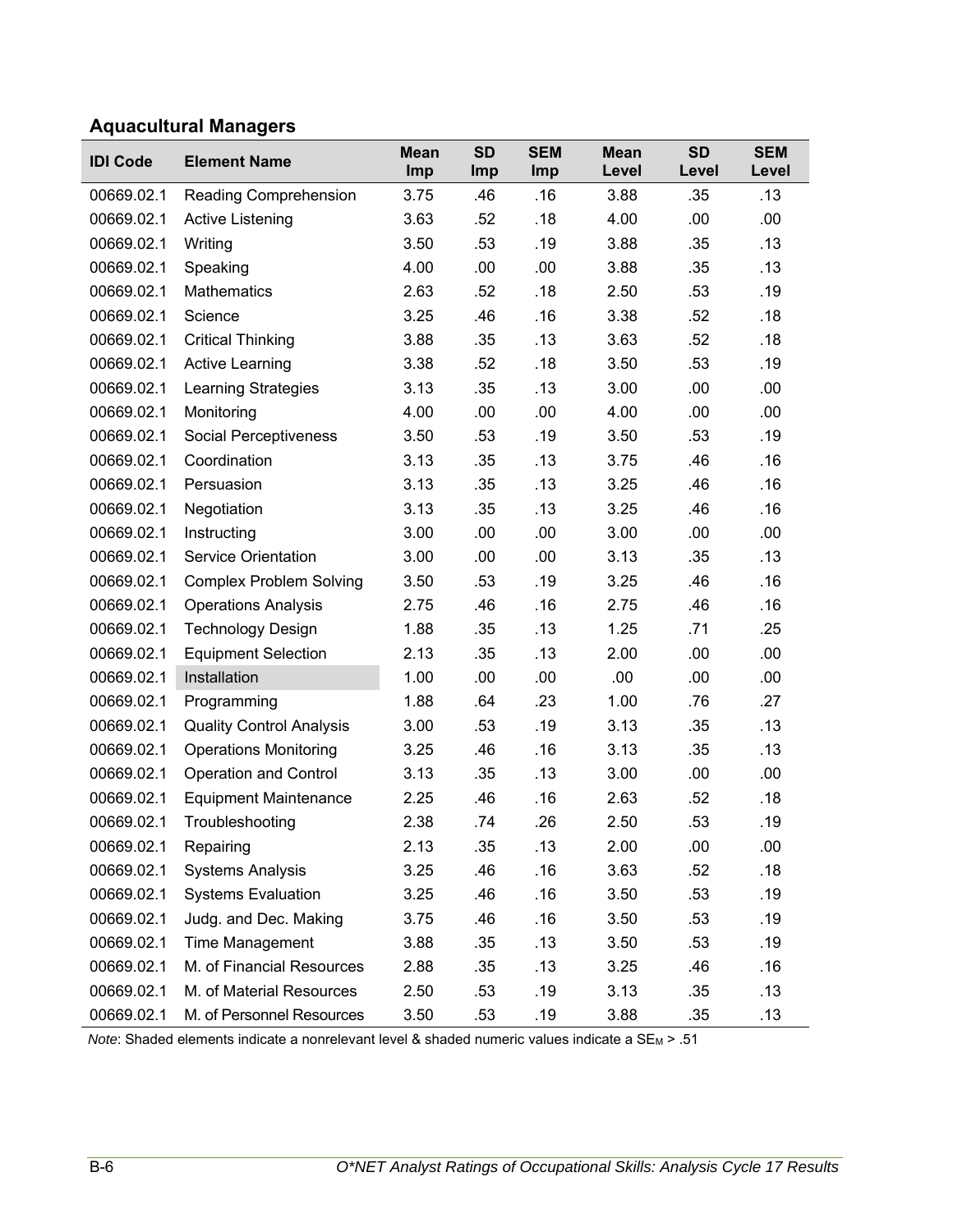

# **Medical and Health Services Managers**

| <b>IDI Code</b> | <b>Element Name</b>             | <b>Mean</b><br>Imp | <b>SD</b><br>Imp | <b>SEM</b><br>Imp | <b>Mean</b><br>Level | <b>SD</b><br>Level | <b>SEM</b><br>Level |
|-----------------|---------------------------------|--------------------|------------------|-------------------|----------------------|--------------------|---------------------|
| 00021.03.1      | Reading Comprehension           | 4.00               | .00              | .00               | 4.13                 | .35                | .13                 |
| 00021.03.1      | <b>Active Listening</b>         | 4.00               | .00              | .00               | 4.00                 | .00                | .00                 |
| 00021.03.1      | Writing                         | 4.00               | .00              | .00               | 4.00                 | .00                | .00                 |
| 00021.03.1      | Speaking                        | 4.25               | .46              | .16               | 4.00                 | .00                | .00                 |
| 00021.03.1      | <b>Mathematics</b>              | 2.75               | .46              | .16               | 2.88                 | .35                | .13                 |
| 00021.03.1      | Science                         | 2.75               | .46              | .16               | 3.13                 | .83                | .30                 |
| 00021.03.1      | <b>Critical Thinking</b>        | 4.13               | .35              | .13               | 4.00                 | .00                | .00                 |
| 00021.03.1      | <b>Active Learning</b>          | 3.88               | .35              | .13               | 4.00                 | .00                | .00                 |
| 00021.03.1      | <b>Learning Strategies</b>      | 3.13               | .35              | .13               | 3.75                 | .46                | .16                 |
| 00021.03.1      | Monitoring                      | 3.63               | .52              | .18               | 4.00                 | .00                | .00                 |
| 00021.03.1      | Social Perceptiveness           | 3.88               | .35              | .13               | 4.00                 | .00                | .00                 |
| 00021.03.1      | Coordination                    | 4.00               | .00              | .00               | 4.25                 | .46                | .16                 |
| 00021.03.1      | Persuasion                      | 3.63               | .52              | .18               | 3.50                 | .53                | .19                 |
| 00021.03.1      | Negotiation                     | 3.50               | .53              | .19               | 3.38                 | .52                | .18                 |
| 00021.03.1      | Instructing                     | 3.63               | .52              | .18               | 3.50                 | .53                | .19                 |
| 00021.03.1      | <b>Service Orientation</b>      | 3.75               | .46              | .16               | 3.50                 | .53                | .19                 |
| 00021.03.1      | <b>Complex Problem Solving</b>  | 3.75               | .46              | .16               | 3.38                 | .52                | .18                 |
| 00021.03.1      | <b>Operations Analysis</b>      | 3.50               | .53              | .19               | 3.88                 | .35                | .13                 |
| 00021.03.1      | <b>Technology Design</b>        | 2.00               | .93              | .33               | 1.13                 | .99                | .35                 |
| 00021.03.1      | <b>Equipment Selection</b>      | 1.00               | .00              | .00               | .00                  | .00                | .00                 |
| 00021.03.1      | Installation                    | 1.00               | .00              | .00               | .00                  | .00                | .00                 |
| 00021.03.1      | Programming                     | 1.75               | .46              | .16               | 1.00                 | .76                | .27                 |
| 00021.03.1      | <b>Quality Control Analysis</b> | 1.75               | .46              | .16               | 1.38                 | .92                | .32                 |
| 00021.03.1      | <b>Operations Monitoring</b>    | 1.88               | .35              | .13               | 1.63                 | .74                | .26                 |
| 00021.03.1      | <b>Operation and Control</b>    | 1.00               | .00              | .00               | .00                  | .00                | .00                 |
| 00021.03.1      | <b>Equipment Maintenance</b>    | 1.00               | .00              | .00               | .00                  | .00                | .00                 |
| 00021.03.1      | Troubleshooting                 | 1.25               | .46              | .16               | .25                  | .46                | .16                 |
| 00021.03.1      | Repairing                       | 1.00               | .00              | .00               | .00                  | .00                | .00                 |
| 00021.03.1      | <b>Systems Analysis</b>         | 3.50               | .76              | .27               | 3.25                 | .46                | .16                 |
| 00021.03.1      | <b>Systems Evaluation</b>       | 3.75               | .46              | .16               | 3.50                 | .53                | .19                 |
| 00021.03.1      | Judg. and Dec. Making           | 4.00               | .00              | .00               | 4.00                 | .00                | .00                 |
| 00021.03.1      | Time Management                 | 4.00               | .00              | .00               | 4.00                 | .00                | .00                 |
| 00021.03.1      | M. of Financial Resources       | 3.25               | .46              | .16               | 4.00                 | .53                | .19                 |
| 00021.03.1      | M. of Material Resources        | 3.13               | .35              | .13               | 3.63                 | .52                | .18                 |
| 00021.03.1      | M. of Personnel Resources       | 3.75               | .46              | .16               | 3.88                 | .35                | .13                 |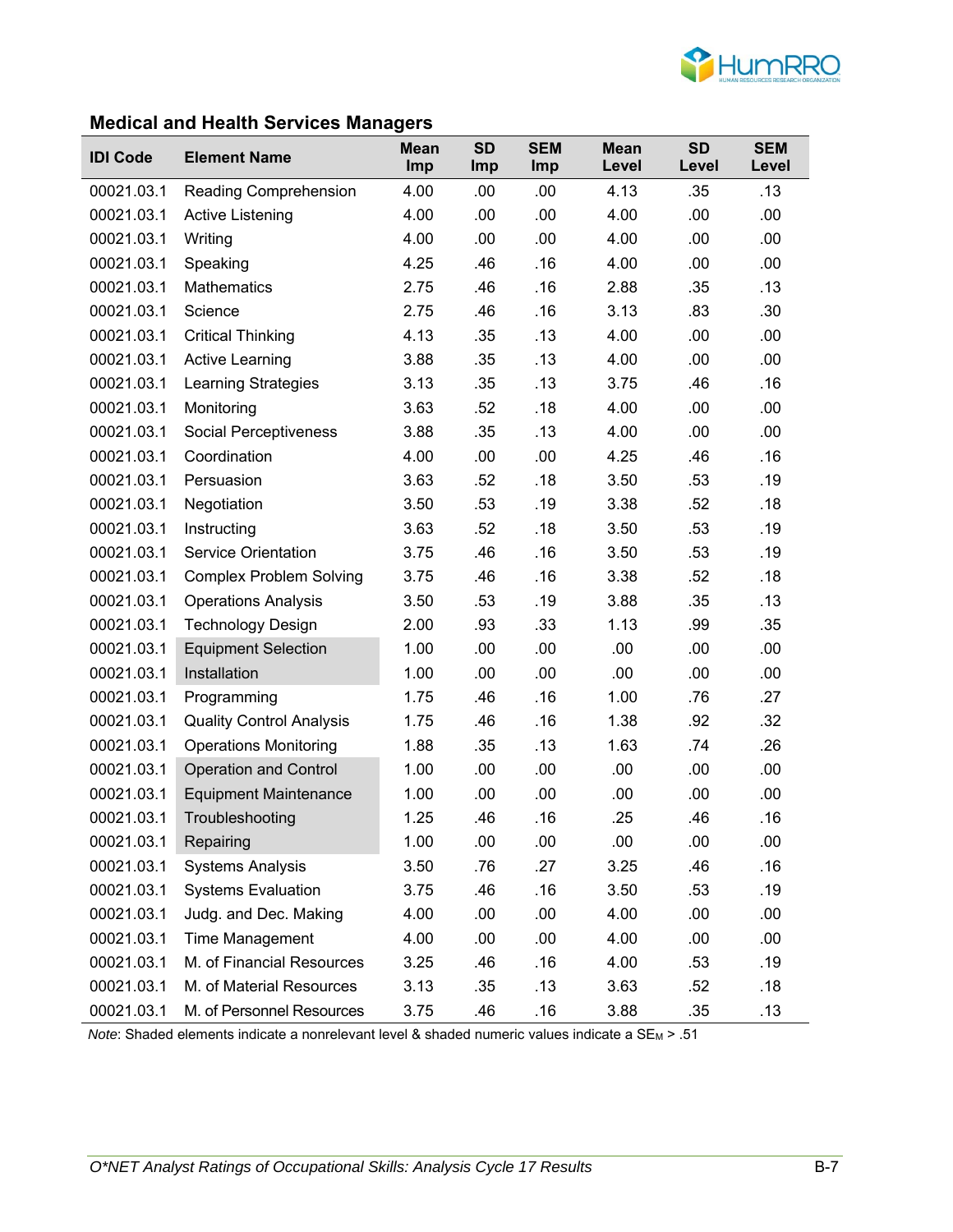|  |  | <b>Postmasters and Mail Superintendents</b> |
|--|--|---------------------------------------------|
|--|--|---------------------------------------------|

| <b>IDI Code</b> | <b>Element Name</b>             | <b>Mean</b><br>Imp | <b>SD</b><br>Imp | <b>SEM</b><br>Imp | <b>Mean</b><br>Level | <b>SD</b><br>Level | <b>SEM</b><br>Level |
|-----------------|---------------------------------|--------------------|------------------|-------------------|----------------------|--------------------|---------------------|
| 00017.02.1      | <b>Reading Comprehension</b>    | 4.00               | .00              | .00               | 3.88                 | .35                | .13                 |
| 00017.02.1      | <b>Active Listening</b>         | 4.00               | .00              | .00               | 3.38                 | .74                | .26                 |
| 00017.02.1      | Writing                         | 3.25               | .46              | .16               | 3.75                 | .46                | .16                 |
| 00017.02.1      | Speaking                        | 4.00               | .00              | .00               | 4.00                 | .00                | .00.                |
| 00017.02.1      | <b>Mathematics</b>              | 2.75               | .46              | .16               | 2.50                 | .53                | .19                 |
| 00017.02.1      | Science                         | 1.50               | .53              | .19               | .50                  | .53                | .19                 |
| 00017.02.1      | <b>Critical Thinking</b>        | 3.75               | .46              | .16               | 3.88                 | .35                | .13                 |
| 00017.02.1      | <b>Active Learning</b>          | 3.25               | .46              | .16               | 3.13                 | .35                | .13                 |
| 00017.02.1      | <b>Learning Strategies</b>      | 3.38               | .52              | .18               | 3.25                 | .46                | .16                 |
| 00017.02.1      | Monitoring                      | 3.75               | .46              | .16               | 3.63                 | .52                | .18                 |
| 00017.02.1      | Social Perceptiveness           | 4.00               | .00              | .00               | 3.50                 | .53                | .19                 |
| 00017.02.1      | Coordination                    | 4.00               | .00              | .00               | 3.50                 | .53                | .19                 |
| 00017.02.1      | Persuasion                      | 3.25               | .46              | .16               | 3.50                 | .53                | .19                 |
| 00017.02.1      | Negotiation                     | 3.63               | .52              | .18               | 3.25                 | .46                | .16                 |
| 00017.02.1      | Instructing                     | 3.25               | .46              | .16               | 3.25                 | .46                | .16                 |
| 00017.02.1      | <b>Service Orientation</b>      | 3.38               | .52              | .18               | 3.13                 | .35                | .13                 |
| 00017.02.1      | <b>Complex Problem Solving</b>  | 3.13               | .35              | .13               | 3.13                 | .35                | .13                 |
| 00017.02.1      | <b>Operations Analysis</b>      | 2.50               | .53              | .19               | 2.13                 | .35                | .13                 |
| 00017.02.1      | <b>Technology Design</b>        | 1.88               | .35              | .13               | 1.13                 | .64                | .23                 |
| 00017.02.1      | <b>Equipment Selection</b>      | 1.00               | .00              | .00               | .00                  | .00                | .00.                |
| 00017.02.1      | Installation                    | 1.00               | .00              | .00               | .00                  | .00                | .00                 |
| 00017.02.1      | Programming                     | 1.75               | .46              | .16               | .88                  | .64                | .23                 |
| 00017.02.1      | <b>Quality Control Analysis</b> | 2.25               | .46              | .16               | 1.88                 | .35                | .13                 |
| 00017.02.1      | <b>Operations Monitoring</b>    | 2.50               | .53              | .19               | 2.25                 | .46                | .16                 |
| 00017.02.1      | <b>Operation and Control</b>    | 1.63               | .52              | .18               | 1.25                 | 1.04               | .37                 |
| 00017.02.1      | <b>Equipment Maintenance</b>    | 1.00               | .00              | .00               | .00                  | .00                | .00.                |
| 00017.02.1      | Troubleshooting                 | 2.00               | .00              | .00               | 1.50                 | .53                | .19                 |
| 00017.02.1      | Repairing                       | 1.00               | .00              | .00               | .00                  | .00                | .00                 |
| 00017.02.1      | <b>Systems Analysis</b>         | 3.00               | .00              | .00               | 3.00                 | .00                | .00                 |
| 00017.02.1      | <b>Systems Evaluation</b>       | 2.88               | .35              | .13               | 3.00                 | .00                | .00                 |
| 00017.02.1      | Judg. and Dec. Making           | 3.25               | .46              | .16               | 3.13                 | .35                | .13                 |
| 00017.02.1      | Time Management                 | 4.00               | .00              | .00               | 3.88                 | .35                | .13                 |
| 00017.02.1      | M. of Financial Resources       | 2.75               | .46              | .16               | 2.75                 | .46                | .16                 |
| 00017.02.1      | M. of Material Resources        | 2.75               | .46              | .16               | 2.75                 | .46                | .16                 |
| 00017.02.1      | M. of Personnel Resources       | 3.88               | .35              | .13               | 3.50                 | .53                | .19                 |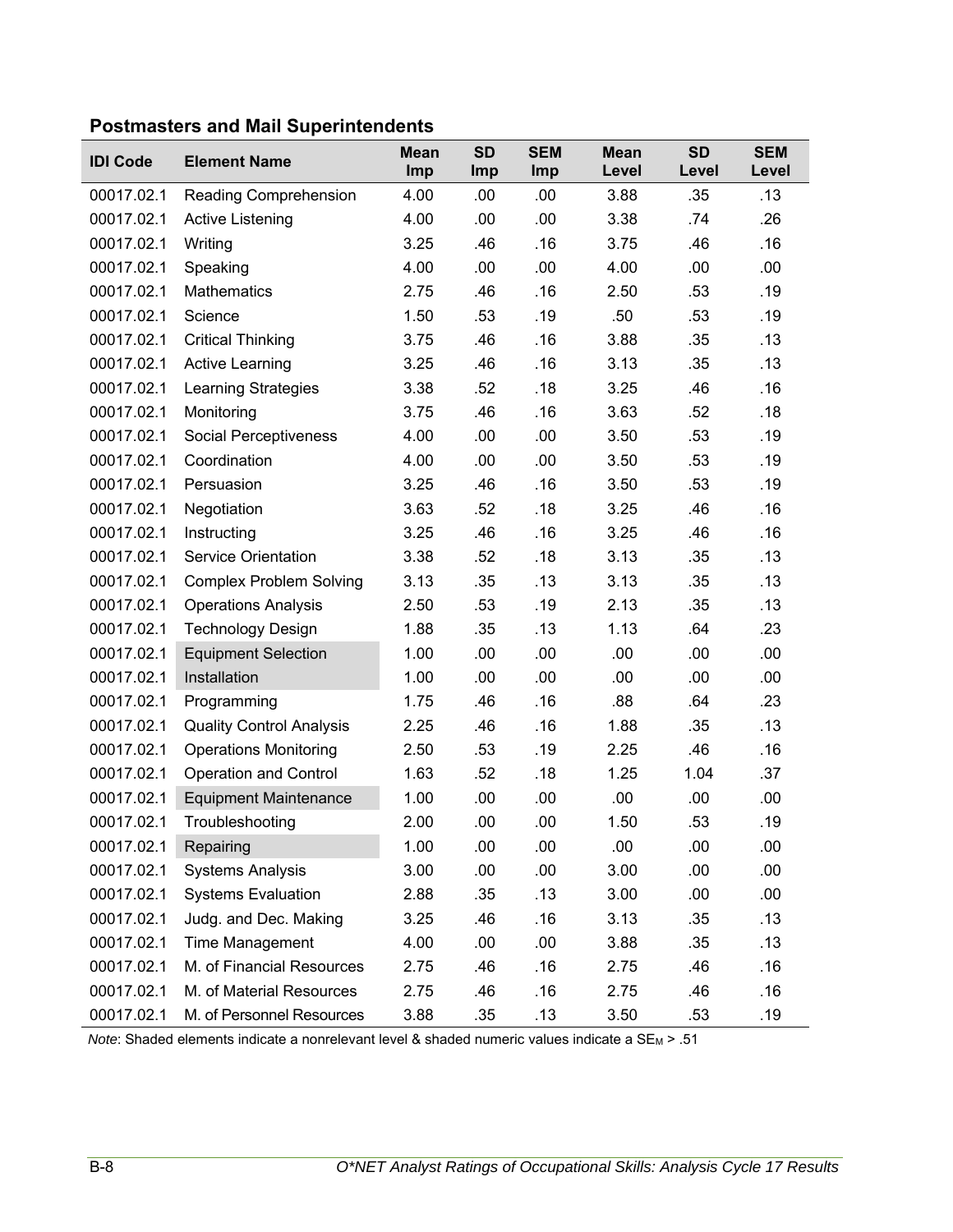

### **Wind Energy Operations Managers**

| <b>IDI Code</b> | <b>Element Name</b>             | <b>Mean</b><br>Imp | <b>SD</b><br>Imp | <b>SEM</b><br>Imp | <b>Mean</b><br>Level | <b>SD</b><br>Level | <b>SEM</b><br>Level |
|-----------------|---------------------------------|--------------------|------------------|-------------------|----------------------|--------------------|---------------------|
| 01554.01.1      | Reading Comprehension           | 3.75               | .46              | .16               | 4.38                 | .52                | .18                 |
| 01554.01.1      | Active Listening                | 3.88               | .35              | .13               | 3.88                 | .83                | .30 <sub>0</sub>    |
| 01554.01.1      | Writing                         | 3.50               | .53              | .19               | 3.88                 | .35                | .13                 |
| 01554.01.1      | Speaking                        | 4.00               | .00              | .00               | 4.00                 | .53                | .19                 |
| 01554.01.1      | <b>Mathematics</b>              | 3.13               | .35              | .13               | 3.25                 | .89                | .31                 |
| 01554.01.1      | Science                         | 1.63               | .74              | .26               | 1.00                 | 1.07               | .38                 |
| 01554.01.1      | <b>Critical Thinking</b>        | 4.00               | .53              | .19               | 3.88                 | .64                | .23                 |
| 01554.01.1      | <b>Active Learning</b>          | 3.38               | .52              | .18               | 3.50                 | .53                | .19                 |
| 01554.01.1      | Learning Strategies             | 3.00               | .53              | .19               | 3.38                 | .52                | .18                 |
| 01554.01.1      | Monitoring                      | 4.00               | .00              | .00               | 4.38                 | .52                | .18                 |
| 01554.01.1      | Social Perceptiveness           | 3.75               | .46              | .16               | 3.88                 | .35                | .13                 |
| 01554.01.1      | Coordination                    | 3.50               | .53              | .19               | 4.13                 | .64                | .23                 |
| 01554.01.1      | Persuasion                      | 3.63               | .52              | .18               | 3.63                 | .52                | .18                 |
| 01554.01.1      | Negotiation                     | 3.38               | .52              | .18               | 3.63                 | .52                | .18                 |
| 01554.01.1      | Instructing                     | 3.00               | .53              | .19               | 3.50                 | .53                | .19                 |
| 01554.01.1      | <b>Service Orientation</b>      | 2.88               | .64              | .23               | 3.00                 | .53                | .19                 |
| 01554.01.1      | <b>Complex Problem Solving</b>  | 3.38               | .74              | .26               | 3.50                 | .76                | .27                 |
| 01554.01.1      | <b>Operations Analysis</b>      | 2.00               | 1.07             | .38               | 1.75                 | 1.67               | .59                 |
| 01554.01.1      | <b>Technology Design</b>        | 1.88               | .64              | .23               | 1.38                 | 1.06               | .38                 |
| 01554.01.1      | <b>Equipment Selection</b>      | 2.13               | .64              | .23               | 1.88                 | .83                | .30 <sub>0</sub>    |
| 01554.01.1      | Installation                    | 1.00               | .00              | .00               | .00                  | .00                | .00.                |
| 01554.01.1      | Programming                     | 1.75               | .46              | .16               | 1.38                 | .92                | .32                 |
| 01554.01.1      | <b>Quality Control Analysis</b> | 2.63               | .52              | .18               | 2.75                 | .46                | .16                 |
| 01554.01.1      | <b>Operations Monitoring</b>    | 2.63               | .52              | .18               | 2.88                 | .35                | .13                 |
| 01554.01.1      | <b>Operation and Control</b>    | 2.25               | .71              | .25               | 2.38                 | 1.06               | .38                 |
| 01554.01.1      | <b>Equipment Maintenance</b>    | 2.00               | .53              | .19               | 2.00                 | .93                | .33                 |
| 01554.01.1      | Troubleshooting                 | 2.50               | .53              | .19               | 2.25                 | .71                | .25                 |
| 01554.01.1      | Repairing                       | 2.00               | .53              | .19               | 2.00                 | .93                | .33                 |
| 01554.01.1      | <b>Systems Analysis</b>         | 3.00               | .53              | .19               | 3.38                 | .74                | .26                 |
| 01554.01.1      | <b>Systems Evaluation</b>       | 2.88               | .35              | .13               | 3.25                 | .89                | .31                 |
| 01554.01.1      | Judg. and Dec. Making           | 3.25               | .46              | .16               | 3.75                 | .46                | .16                 |
| 01554.01.1      | Time Management                 | 3.13               | .64              | .23               | 3.38                 | .74                | .26                 |
| 01554.01.1      | M. of Financial Resources       | 2.88               | .64              | .23               | 3.50                 | 1.07               | .38                 |
| 01554.01.1      | M. of Material Resources        | 2.88               | .64              | .23               | 3.38                 | 1.06               | .38                 |
| 01554.01.1      | M. of Personnel Resources       | 3.63               | .52              | .18               | 4.00                 | .76                | .27                 |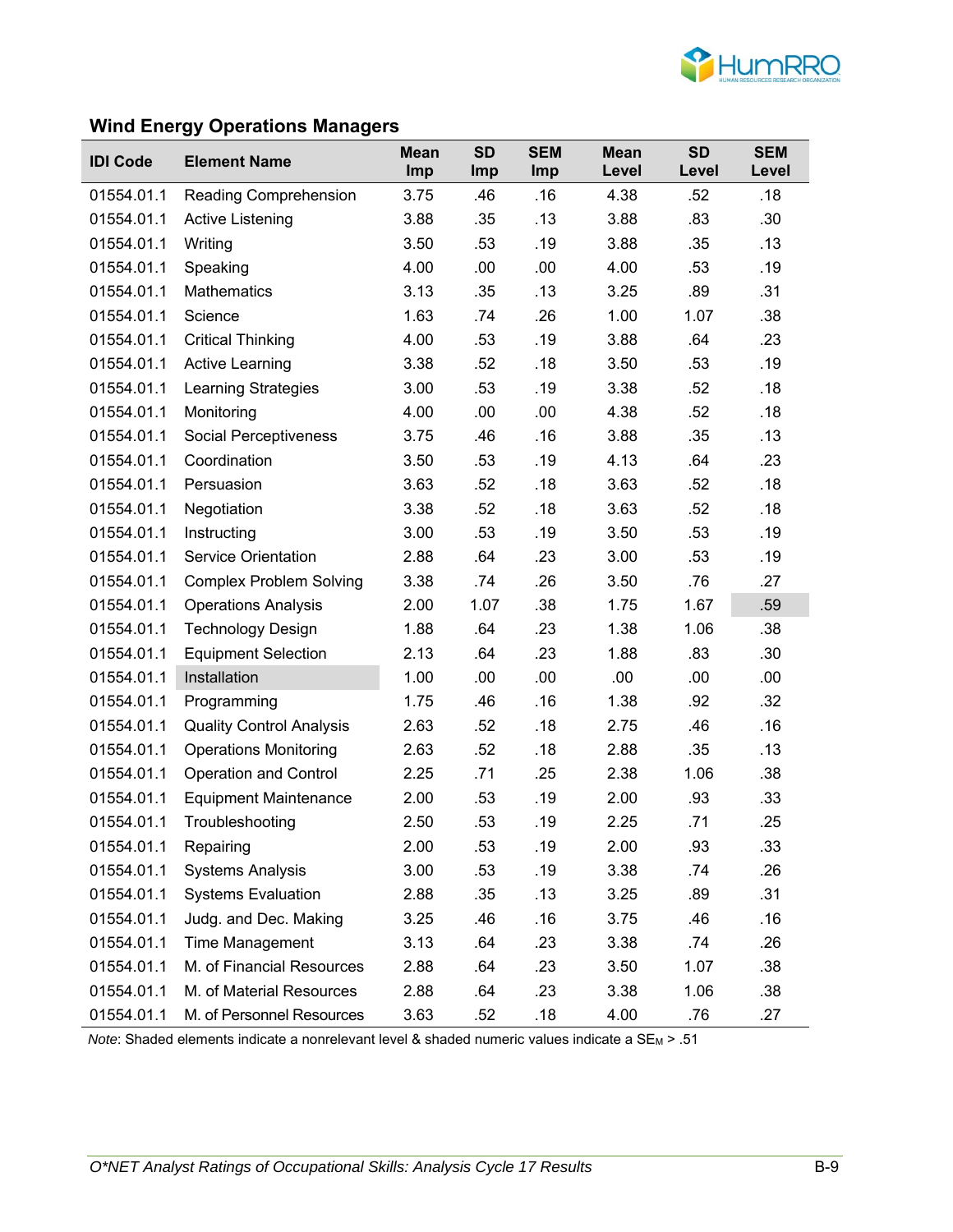# **Wind Energy Project Managers**

| <b>IDI Code</b> | <b>Element Name</b>             | <b>Mean</b><br>Imp | <b>SD</b><br>Imp | <b>SEM</b><br>Imp | <b>Mean</b><br>Level | <b>SD</b><br>Level | <b>SEM</b><br>Level |
|-----------------|---------------------------------|--------------------|------------------|-------------------|----------------------|--------------------|---------------------|
| 01555.01.1      | Reading Comprehension           | 3.88               | .35              | .13               | 4.25                 | .46                | .16                 |
| 01555.01.1      | Active Listening                | 3.75               | .46              | .16               | 3.75                 | .71                | .25                 |
| 01555.01.1      | Writing                         | 3.88               | .35              | .13               | 3.88                 | .35                | .13                 |
| 01555.01.1      | Speaking                        | 3.88               | .35              | .13               | 3.75                 | .46                | .16                 |
| 01555.01.1      | Mathematics                     | 3.00               | .00              | .00               | 3.50                 | .53                | .19                 |
| 01555.01.1      | Science                         | 1.75               | .71              | .25               | 1.13                 | .99                | .35                 |
| 01555.01.1      | <b>Critical Thinking</b>        | 4.00               | .00              | .00               | 4.25                 | .46                | .16                 |
| 01555.01.1      | <b>Active Learning</b>          | 3.38               | .52              | .18               | 4.00                 | .53                | .19                 |
| 01555.01.1      | <b>Learning Strategies</b>      | 2.75               | .71              | .25               | 2.88                 | .64                | .23                 |
| 01555.01.1      | Monitoring                      | 3.50               | .53              | .19               | 3.88                 | .64                | .23                 |
| 01555.01.1      | Social Perceptiveness           | 3.50               | .53              | .19               | 3.63                 | .52                | .18                 |
| 01555.01.1      | Coordination                    | 3.63               | .52              | .18               | 3.88                 | .64                | .23                 |
| 01555.01.1      | Persuasion                      | 3.25               | .46              | .16               | 3.75                 | .46                | .16                 |
| 01555.01.1      | Negotiation                     | 3.38               | .52              | .18               | 3.75                 | .46                | .16                 |
| 01555.01.1      | Instructing                     | 2.88               | .64              | .23               | 3.25                 | .46                | .16                 |
| 01555.01.1      | <b>Service Orientation</b>      | 2.88               | .35              | .13               | 3.13                 | .35                | .13                 |
| 01555.01.1      | <b>Complex Problem Solving</b>  | 3.38               | .74              | .26               | 3.25                 | .71                | .25                 |
| 01555.01.1      | <b>Operations Analysis</b>      | 2.00               | .93              | .33               | 1.63                 | 1.77               | .63                 |
| 01555.01.1      | <b>Technology Design</b>        | 1.75               | .46              | .16               | 1.00                 | .76                | .27                 |
| 01555.01.1      | <b>Equipment Selection</b>      | 1.25               | .71              | .25               | .38                  | 1.06               | .38                 |
| 01555.01.1      | Installation                    | 1.00               | .00              | .00               | .00                  | .00                | .00                 |
| 01555.01.1      | Programming                     | 1.75               | .46              | .16               | 1.25                 | .89                | .31                 |
| 01555.01.1      | <b>Quality Control Analysis</b> | 2.38               | .52              | .18               | 2.50                 | .93                | .33                 |
| 01555.01.1      | <b>Operations Monitoring</b>    | 2.13               | .64              | .23               | 1.88                 | .83                | .30                 |
| 01555.01.1      | <b>Operation and Control</b>    | 1.88               | .64              | .23               | 1.38                 | 1.19               | .42                 |
| 01555.01.1      | <b>Equipment Maintenance</b>    | 1.13               | .35              | .13               | .38                  | 1.06               | .38                 |
| 01555.01.1      | Troubleshooting                 | 2.00               | .53              | .19               | 1.38                 | .92                | .32                 |
| 01555.01.1      | Repairing                       | 1.13               | .35              | .13               | .38                  | 1.06               | .38                 |
| 01555.01.1      | <b>Systems Analysis</b>         | 3.00               | .76              | .27               | 3.13                 | .83                | .30                 |
| 01555.01.1      | <b>Systems Evaluation</b>       | 3.00               | .93              | .33               | 3.38                 | 1.06               | .38                 |
| 01555.01.1      | Judg. and Dec. Making           | 3.63               | .52              | .18               | 3.50                 | .53                | .19                 |
| 01555.01.1      | <b>Time Management</b>          | 3.38               | .52              | .18               | 3.63                 | .52                | .18                 |
| 01555.01.1      | M. of Financial Resources       | 3.13               | .64              | .23               | 3.50                 | .53                | .19                 |
| 01555.01.1      | M. of Material Resources        | 3.00               | .53              | .19               | 3.50                 | .53                | .19                 |
| 01555.01.1      | M. of Personnel Resources       | 3.38               | .52              | .18               | 3.38                 | .52                | .18                 |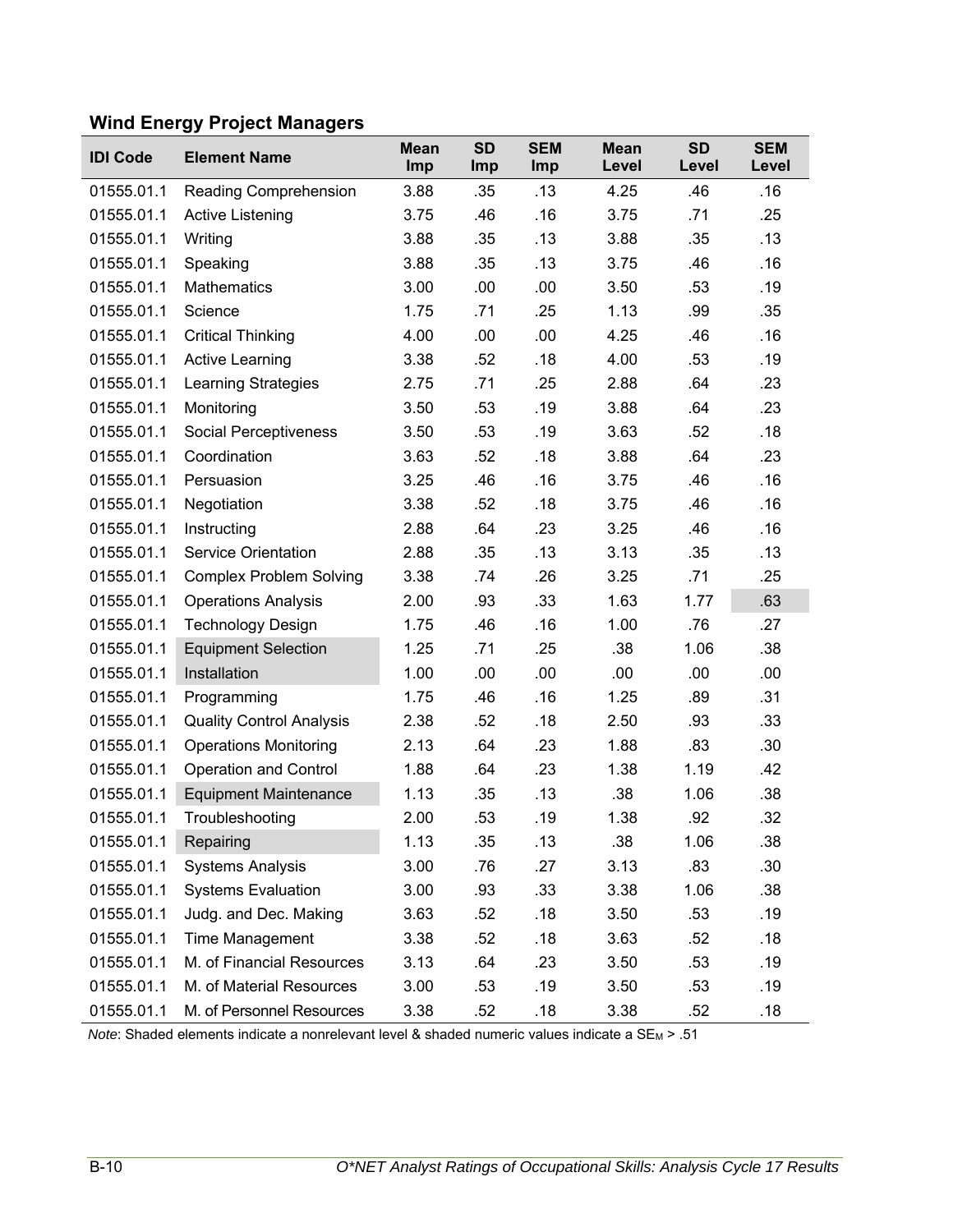

# **Insurance Appraisers, Auto Damage**

| <b>IDI Code</b> | <b>Element Name</b>             | <b>Mean</b> | <b>SD</b>  | <b>SEM</b> | <b>Mean</b> | <b>SD</b> | <b>SEM</b> |
|-----------------|---------------------------------|-------------|------------|------------|-------------|-----------|------------|
|                 |                                 | Imp         | <b>Imp</b> | Imp        | Level       | Level     | Level      |
| 00460.02.1      | Reading Comprehension           | 3.50        | .76        | .27        | 3.63        | .52       | .18        |
| 00460.02.1      | <b>Active Listening</b>         | 3.50        | .76        | .27        | 3.88        | .35       | .13        |
| 00460.02.1      | Writing                         | 3.75        | .71        | .25        | 3.25        | .46       | .16        |
| 00460.02.1      | Speaking                        | 3.75        | .46        | .16        | 3.75        | .46       | .16        |
| 00460.02.1      | <b>Mathematics</b>              | 2.63        | .52        | .18        | 2.75        | .46       | .16        |
| 00460.02.1      | Science                         | 1.13        | .35        | .13        | .25         | .71       | .25        |
| 00460.02.1      | <b>Critical Thinking</b>        | 3.38        | .52        | .18        | 3.75        | .46       | .16        |
| 00460.02.1      | <b>Active Learning</b>          | 2.88        | .35        | .13        | 3.00        | .00       | .00        |
| 00460.02.1      | Learning Strategies             | 2.13        | .35        | .13        | 1.50        | .53       | .19        |
| 00460.02.1      | Monitoring                      | 2.50        | .53        | .19        | 2.88        | .35       | .13        |
| 00460.02.1      | <b>Social Perceptiveness</b>    | 3.00        | .00        | .00        | 3.00        | .00       | .00        |
| 00460.02.1      | Coordination                    | 2.88        | .35        | .13        | 2.88        | .35       | .13        |
| 00460.02.1      | Persuasion                      | 2.88        | .35        | .13        | 2.88        | .35       | .13        |
| 00460.02.1      | Negotiation                     | 2.88        | .35        | .13        | 2.88        | .35       | .13        |
| 00460.02.1      | Instructing                     | 2.25        | .46        | .16        | 2.00        | .00       | .00        |
| 00460.02.1      | <b>Service Orientation</b>      | 3.00        | .00        | .00        | 3.00        | .00       | .00        |
| 00460.02.1      | <b>Complex Problem Solving</b>  | 2.88        | .35        | .13        | 2.88        | .35       | .13        |
| 00460.02.1      | <b>Operations Analysis</b>      | 1.88        | .64        | .23        | 1.38        | 1.06      | .38        |
| 00460.02.1      | <b>Technology Design</b>        | 1.38        | .52        | .18        | .50         | .76       | .27        |
| 00460.02.1      | <b>Equipment Selection</b>      | 1.50        | .53        | .19        | .63         | .74       | .26        |
| 00460.02.1      | Installation                    | 1.00        | .00        | .00        | .00         | .00       | .00        |
| 00460.02.1      | Programming                     | 1.25        | .46        | .16        | .50         | .93       | .33        |
| 00460.02.1      | <b>Quality Control Analysis</b> | 2.38        | .74        | .26        | 2.25        | .46       | .16        |
| 00460.02.1      | <b>Operations Monitoring</b>    | 2.38        | .52        | .18        | 2.25        | .46       | .16        |
| 00460.02.1      | <b>Operation and Control</b>    | 2.00        | .00        | .00        | 2.00        | .00       | .00        |
| 00460.02.1      | <b>Equipment Maintenance</b>    | 1.50        | .53        | .19        | .75         | .89       | .31        |
| 00460.02.1      | Troubleshooting                 | 2.13        | .35        | .13        | 1.50        | .53       | .19        |
| 00460.02.1      | Repairing                       | 1.63        | .52        | .18        | .88         | .83       | .30        |
| 00460.02.1      | <b>Systems Analysis</b>         | 2.38        | .52        | .18        | 2.13        | .35       | .13        |
| 00460.02.1      | <b>Systems Evaluation</b>       | 2.38        | .74        | .26        | 2.38        | .74       | .26        |
| 00460.02.1      | Judg. and Dec. Making           | 3.13        | .64        | .23        | 3.13        | .64       | .23        |
| 00460.02.1      | Time Management                 | 3.25        | .46        | .16        | 3.00        | .53       | .19        |
| 00460.02.1      | M. of Financial Resources       | 2.00        | .00        | .00        | 1.63        | .52       | .18        |
| 00460.02.1      | M. of Material Resources        | 1.50        | .53        | .19        | .88         | .99       | .35        |
| 00460.02.1      | M. of Personnel Resources       | 2.38        | .52        | .18        | 2.13        | .83       | .30        |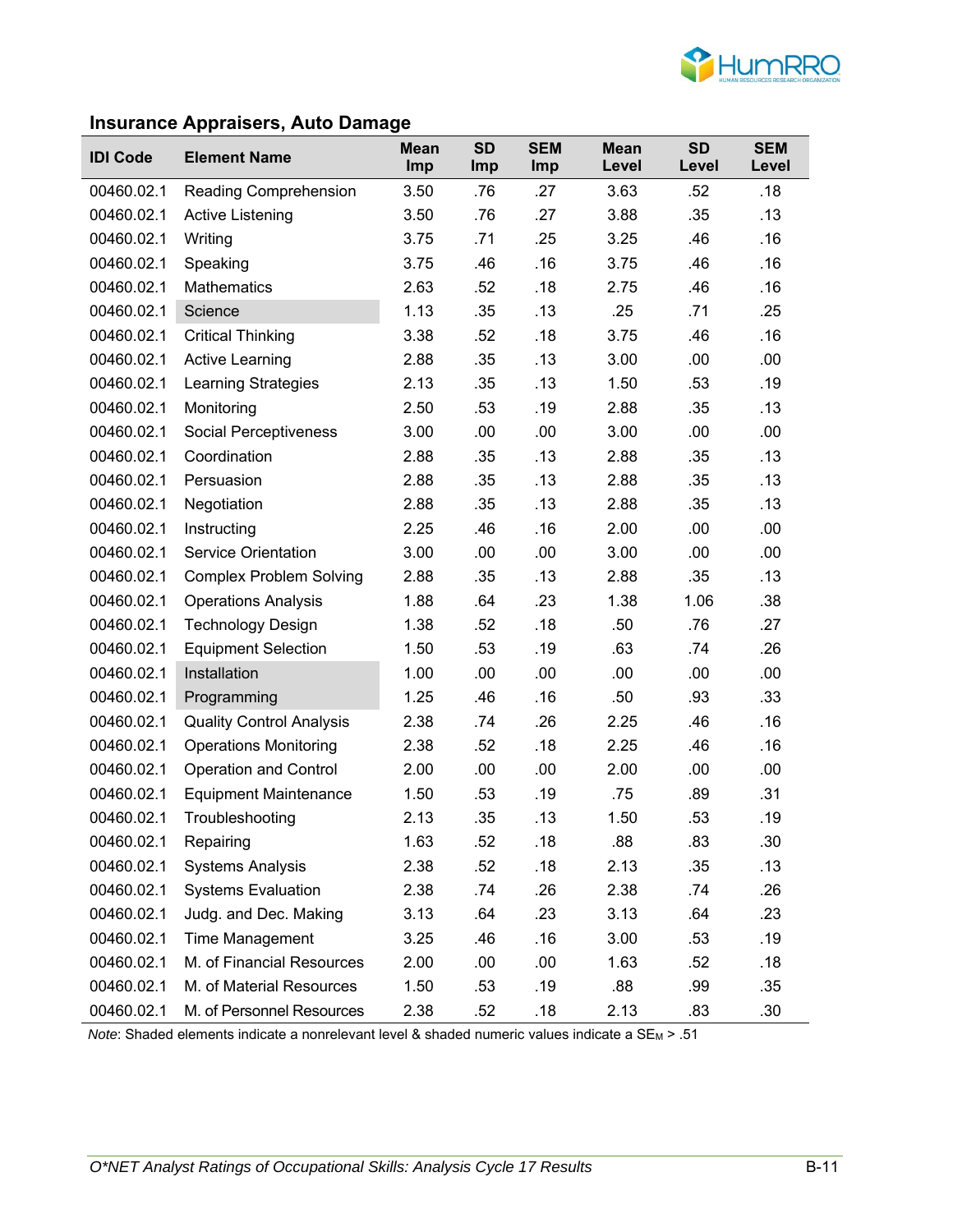| <b>IDI Code</b> | <b>Element Name</b>             | <b>Mean</b><br>Imp | <b>SD</b><br>Imp | <b>SEM</b><br>Imp | <b>Mean</b><br>Level | <b>SD</b><br>Level | <b>SEM</b><br>Level |
|-----------------|---------------------------------|--------------------|------------------|-------------------|----------------------|--------------------|---------------------|
| 00081.02.1      | <b>Reading Comprehension</b>    | 4.00               | .00              | .00               | 4.25                 | .46                | .16                 |
| 00081.02.1      | <b>Active Listening</b>         | 4.13               | .35              | .13               | 4.13                 | .35                | .13                 |
| 00081.02.1      | Writing                         | 4.00               | .00              | .00               | 4.00                 | .00                | .00                 |
| 00081.02.1      | Speaking                        | 4.00               | .00              | .00               | 4.13                 | .35                | .13                 |
| 00081.02.1      | <b>Mathematics</b>              | 2.88               | .35              | .13               | 3.13                 | .35                | .13                 |
| 00081.02.1      | Science                         | 1.88               | .35              | .13               | 1.25                 | .71                | .25                 |
| 00081.02.1      | <b>Critical Thinking</b>        | 4.00               | .00              | .00               | 4.13                 | .35                | .13                 |
| 00081.02.1      | <b>Active Learning</b>          | 3.50               | .53              | .19               | 3.38                 | .52                | .18                 |
| 00081.02.1      | <b>Learning Strategies</b>      | 3.00               | .53              | .19               | 3.13                 | .35                | .13                 |
| 00081.02.1      | Monitoring                      | 3.38               | .52              | .18               | 4.13                 | .35                | .13                 |
| 00081.02.1      | Social Perceptiveness           | 3.38               | .52              | .18               | 3.25                 | .71                | .25                 |
| 00081.02.1      | Coordination                    | 3.38               | .52              | .18               | 3.38                 | .52                | .18                 |
| 00081.02.1      | Persuasion                      | 3.00               | .53              | .19               | 3.50                 | .53                | .19                 |
| 00081.02.1      | Negotiation                     | 3.00               | .53              | .19               | 3.25                 | .46                | .16                 |
| 00081.02.1      | Instructing                     | 3.13               | .64              | .23               | 3.25                 | .71                | .25                 |
| 00081.02.1      | <b>Service Orientation</b>      | 3.13               | .83              | .30               | 3.13                 | .35                | .13                 |
| 00081.02.1      | <b>Complex Problem Solving</b>  | 3.50               | .53              | .19               | 3.38                 | .52                | .18                 |
| 00081.02.1      | <b>Operations Analysis</b>      | 1.75               | .46              | .16               | 1.25                 | .89                | .31                 |
| 00081.02.1      | <b>Technology Design</b>        | 1.63               | .52              | .18               | .75                  | .71                | .25                 |
| 00081.02.1      | <b>Equipment Selection</b>      | 1.00               | .00              | .00               | .00                  | .00                | .00                 |
| 00081.02.1      | Installation                    | 1.00               | .00              | .00               | .00                  | .00                | .00                 |
| 00081.02.1      | Programming                     | 1.75               | .46              | .16               | 1.25                 | .89                | .31                 |
| 00081.02.1      | <b>Quality Control Analysis</b> | 3.13               | .35              | .13               | 3.25                 | .46                | .16                 |
| 00081.02.1      | <b>Operations Monitoring</b>    | 3.00               | .53              | .19               | 3.00                 | .53                | .19                 |
| 00081.02.1      | <b>Operation and Control</b>    | 2.38               | .52              | .18               | 2.50                 | .53                | .19                 |
| 00081.02.1      | <b>Equipment Maintenance</b>    | 1.00               | .00              | .00               | .00                  | .00                | .00                 |
| 00081.02.1      | Troubleshooting                 | 1.75               | .46              | .16               | 1.13                 | .83                | .30                 |
| 00081.02.1      | Repairing                       | 1.00               | .00              | .00               | .00                  | .00                | .00                 |
| 00081.02.1      | <b>Systems Analysis</b>         | 3.25               | .46              | .16               | 3.38                 | .52                | .18                 |
| 00081.02.1      | <b>Systems Evaluation</b>       | 3.38               | .52              | .18               | 3.38                 | .52                | .18                 |
| 00081.02.1      | Judg. and Dec. Making           | 4.00               | .00              | .00               | 4.00                 | .00                | .00                 |
| 00081.02.1      | <b>Time Management</b>          | 3.13               | .35              | .13               | 3.13                 | .64                | .23                 |
| 00081.02.1      | M. of Financial Resources       | 2.00               | .76              | .27               | 1.50                 | .93                | .33                 |
| 00081.02.1      | M. of Material Resources        | 2.13               | .64              | .23               | 1.88                 | .83                | .30                 |
| 00081.02.1      | M. of Personnel Resources       | 2.75               | .46              | .16               | 2.88                 | .35                | .13                 |

**Government Property Inspectors and Investigators**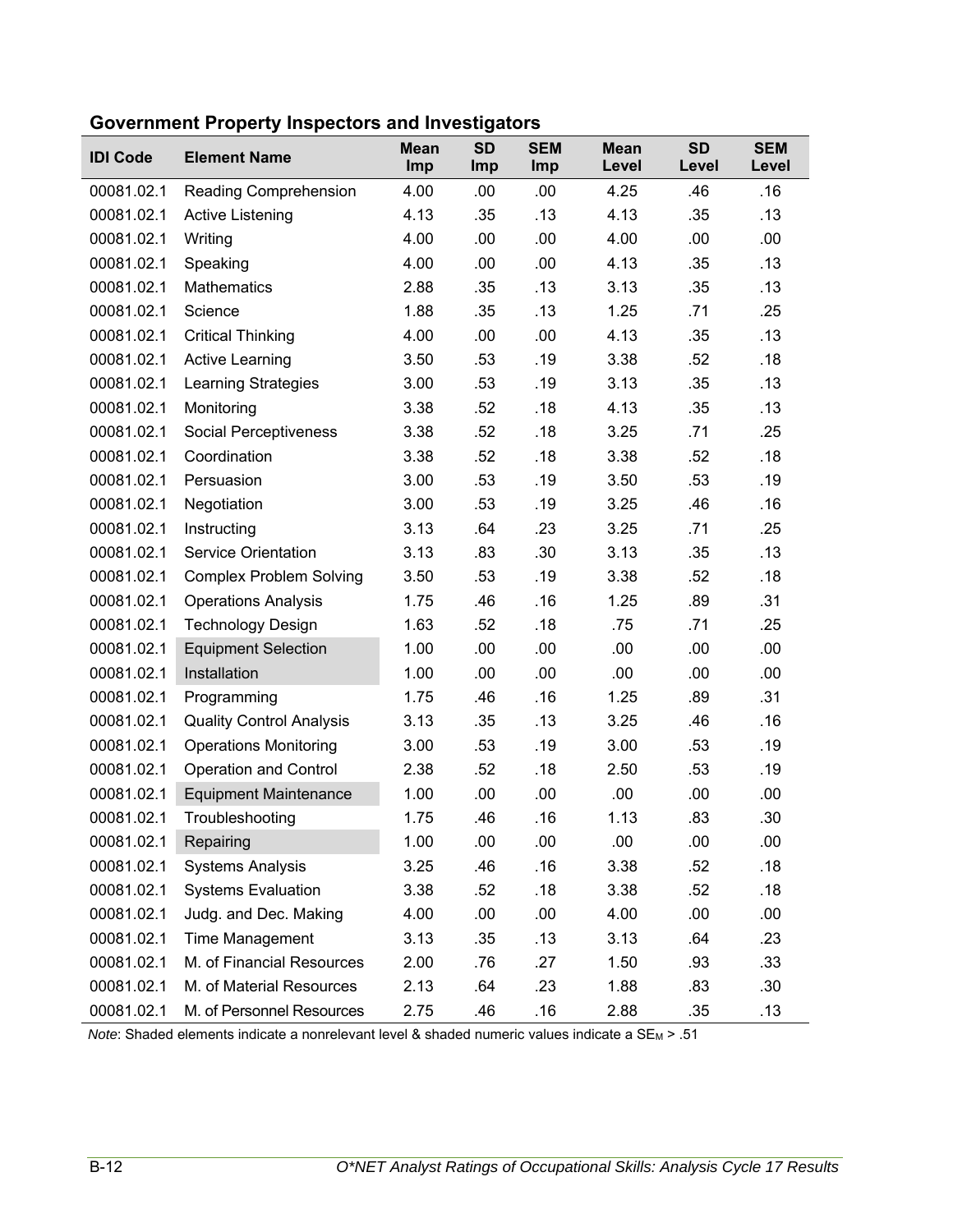

# **Cost Estimators**

| <b>IDI Code</b> | <b>Element Name</b>             | <b>Mean</b><br>Imp | <b>SD</b><br><b>Imp</b> | <b>SEM</b><br>Imp | <b>Mean</b><br>Level | <b>SD</b><br>Level | <b>SEM</b><br>Level |
|-----------------|---------------------------------|--------------------|-------------------------|-------------------|----------------------|--------------------|---------------------|
| 00071.03.1      | Reading Comprehension           | 3.88               | .35                     | .13               | 4.13                 | .35                | .13                 |
| 00071.03.1      | <b>Active Listening</b>         | 3.75               | .46                     | .16               | 4.13                 | .35                | .13                 |
| 00071.03.1      | Writing                         | 3.50               | .53                     | .19               | 3.75                 | .46                | .16                 |
| 00071.03.1      | Speaking                        | 3.75               | .46                     | .16               | 3.75                 | .46                | .16                 |
| 00071.03.1      | <b>Mathematics</b>              | 4.00               | .00                     | .00               | 4.25                 | .46                | .16                 |
| 00071.03.1      | Science                         | 1.50               | .53                     | .19               | .63                  | .74                | .26                 |
| 00071.03.1      | <b>Critical Thinking</b>        | 3.88               | .35                     | .13               | 4.25                 | .46                | .16                 |
| 00071.03.1      | <b>Active Learning</b>          | 3.25               | .46                     | .16               | 3.88                 | .35                | .13                 |
| 00071.03.1      | <b>Learning Strategies</b>      | 2.88               | .64                     | .23               | 3.00                 | .00                | .00                 |
| 00071.03.1      | Monitoring                      | 3.00               | .00                     | .00               | 3.63                 | .52                | .18                 |
| 00071.03.1      | Social Perceptiveness           | 3.13               | .35                     | .13               | 3.00                 | .00                | .00                 |
| 00071.03.1      | Coordination                    | 3.13               | .35                     | .13               | 3.25                 | .46                | .16                 |
| 00071.03.1      | Persuasion                      | 3.00               | .00                     | .00               | 3.75                 | .46                | .16                 |
| 00071.03.1      | Negotiation                     | 3.13               | .35                     | .13               | 3.38                 | .52                | .18                 |
| 00071.03.1      | Instructing                     | 2.75               | .46                     | .16               | 2.88                 | .35                | .13                 |
| 00071.03.1      | <b>Service Orientation</b>      | 2.50               | .53                     | .19               | 2.75                 | .46                | .16                 |
| 00071.03.1      | <b>Complex Problem Solving</b>  | 3.25               | .46                     | .16               | 3.63                 | .52                | .18                 |
| 00071.03.1      | <b>Operations Analysis</b>      | 2.50               | .76                     | .27               | 2.38                 | 1.06               | .38                 |
| 00071.03.1      | <b>Technology Design</b>        | 1.75               | .46                     | .16               | .88                  | .64                | .23                 |
| 00071.03.1      | <b>Equipment Selection</b>      | 1.00               | .00                     | .00               | .00                  | .00                | .00                 |
| 00071.03.1      | Installation                    | 1.00               | .00                     | .00               | .00                  | .00                | .00                 |
| 00071.03.1      | Programming                     | 1.88               | .35                     | .13               | 1.63                 | .74                | .26                 |
| 00071.03.1      | <b>Quality Control Analysis</b> | 1.50               | .53                     | .19               | .63                  | .74                | .26                 |
| 00071.03.1      | <b>Operations Monitoring</b>    | 1.75               | .46                     | .16               | 1.38                 | .92                | .32                 |
| 00071.03.1      | <b>Operation and Control</b>    | 1.13               | .35                     | .13               | .13                  | .35                | .13                 |
| 00071.03.1      | <b>Equipment Maintenance</b>    | 1.00               | .00                     | .00               | .00                  | .00                | .00                 |
| 00071.03.1      | Troubleshooting                 | 1.00               | .00                     | .00               | .00                  | .00                | .00                 |
| 00071.03.1      | Repairing                       | 1.00               | .00                     | .00               | .00                  | .00                | .00                 |
| 00071.03.1      | <b>Systems Analysis</b>         | 3.25               | .46                     | .16               | 3.63                 | .52                | .18                 |
| 00071.03.1      | <b>Systems Evaluation</b>       | 3.13               | .35                     | .13               | 3.25                 | .46                | .16                 |
| 00071.03.1      | Judg. and Dec. Making           | 3.75               | .46                     | .16               | 3.75                 | .71                | .25                 |
| 00071.03.1      | <b>Time Management</b>          | 3.00               | .00                     | .00               | 3.00                 | .53                | .19                 |
| 00071.03.1      | M. of Financial Resources       | 3.25               | .46                     | .16               | 3.88                 | .35                | .13                 |
| 00071.03.1      | M. of Material Resources        | 2.88               | .64                     | .23               | 3.25                 | .46                | .16                 |
| 00071.03.1      | M. of Personnel Resources       | 2.63               | .74                     | .26               | 2.50                 | 1.07               | .38                 |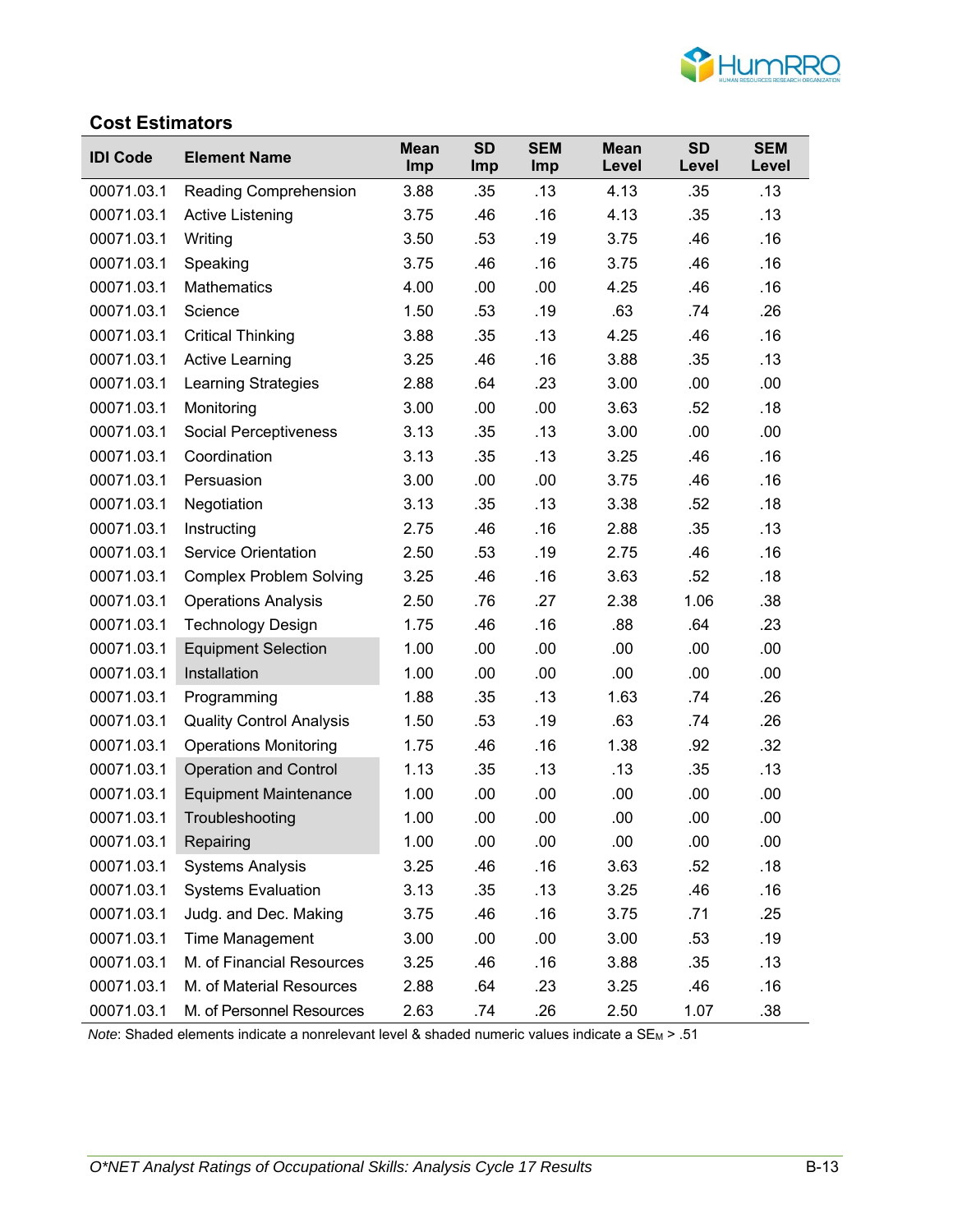# **Logisticians**

| <b>IDI Code</b> | <b>Element Name</b>             | <b>Mean</b><br>Imp | <b>SD</b><br>Imp | <b>SEM</b><br>Imp | <b>Mean</b><br>Level | <b>SD</b><br>Level | <b>SEM</b><br>Level |
|-----------------|---------------------------------|--------------------|------------------|-------------------|----------------------|--------------------|---------------------|
| 01193.02.1      | Reading Comprehension           | 3.88               | .35              | .13               | 4.13                 | .35                | .13                 |
| 01193.02.1      | Active Listening                | 3.88               | .35              | .13               | 4.13                 | .35                | .13                 |
| 01193.02.1      | Writing                         | 3.38               | .52              | .18               | 3.75                 | .46                | .16                 |
| 01193.02.1      | Speaking                        | 3.88               | .35              | .13               | 4.00                 | .53                | .19                 |
| 01193.02.1      | <b>Mathematics</b>              | 3.00               | .00              | .00               | 3.38                 | .52                | .18                 |
| 01193.02.1      | Science                         | 1.75               | .46              | .16               | .88                  | .64                | .23                 |
| 01193.02.1      | <b>Critical Thinking</b>        | 4.00               | .00              | .00               | 4.13                 | .35                | .13                 |
| 01193.02.1      | <b>Active Learning</b>          | 3.50               | .53              | .19               | 3.50                 | .53                | .19                 |
| 01193.02.1      | <b>Learning Strategies</b>      | 3.00               | .53              | .19               | 3.50                 | .53                | .19                 |
| 01193.02.1      | Monitoring                      | 3.88               | .35              | .13               | 4.63                 | .52                | .18                 |
| 01193.02.1      | Social Perceptiveness           | 3.63               | .52              | .18               | 3.63                 | .52                | .18                 |
| 01193.02.1      | Coordination                    | 3.88               | .35              | .13               | 4.25                 | .46                | .16                 |
| 01193.02.1      | Persuasion                      | 3.25               | .46              | .16               | 3.63                 | .52                | .18                 |
| 01193.02.1      | Negotiation                     | 3.25               | .46              | .16               | 3.50                 | .53                | .19                 |
| 01193.02.1      | Instructing                     | 3.13               | .35              | .13               | 3.00                 | .00                | .00                 |
| 01193.02.1      | <b>Service Orientation</b>      | 3.25               | .46              | .16               | 3.38                 | .52                | .18                 |
| 01193.02.1      | <b>Complex Problem Solving</b>  | 3.75               | .46              | .16               | 3.88                 | .35                | .13                 |
| 01193.02.1      | <b>Operations Analysis</b>      | 3.13               | .35              | .13               | 4.00                 | .00                | .00                 |
| 01193.02.1      | <b>Technology Design</b>        | 1.75               | .46              | .16               | .75                  | .46                | .16                 |
| 01193.02.1      | <b>Equipment Selection</b>      | 1.00               | .00              | .00               | .00.                 | .00                | .00                 |
| 01193.02.1      | Installation                    | 1.00               | .00              | .00               | .00                  | .00                | .00                 |
| 01193.02.1      | Programming                     | 1.88               | .35              | .13               | 1.75                 | .71                | .25                 |
| 01193.02.1      | <b>Quality Control Analysis</b> | 2.25               | .46              | .16               | 2.25                 | .46                | .16                 |
| 01193.02.1      | <b>Operations Monitoring</b>    | 2.00               | .53              | .19               | 1.63                 | .74                | .26                 |
| 01193.02.1      | <b>Operation and Control</b>    | 1.13               | .35              | .13               | .13                  | .35                | .13                 |
| 01193.02.1      | <b>Equipment Maintenance</b>    | 1.00               | .00              | .00               | .00                  | .00                | .00                 |
| 01193.02.1      | Troubleshooting                 | 1.00               | .00              | .00               | .00                  | .00                | .00                 |
| 01193.02.1      | Repairing                       | 1.00               | .00              | .00               | .00                  | .00                | .00                 |
| 01193.02.1      | <b>Systems Analysis</b>         | 3.50               | .53              | .19               | 3.88                 | .64                | .23                 |
| 01193.02.1      | <b>Systems Evaluation</b>       | 3.25               | .46              | .16               | 3.88                 | .64                | .23                 |
| 01193.02.1      | Judg. and Dec. Making           | 3.63               | .52              | .18               | 4.00                 | .53                | .19                 |
| 01193.02.1      | Time Management                 | 3.38               | .52              | .18               | 3.75                 | .46                | .16                 |
| 01193.02.1      | M. of Financial Resources       | 2.63               | .52              | .18               | 2.25                 | .46                | .16                 |
| 01193.02.1      | M. of Material Resources        | 2.88               | .64              | .23               | 2.63                 | .74                | .26                 |
| 01193.02.1      | M. of Personnel Resources       | 3.25               | .46              | .16               | 3.75                 | .46                | .16                 |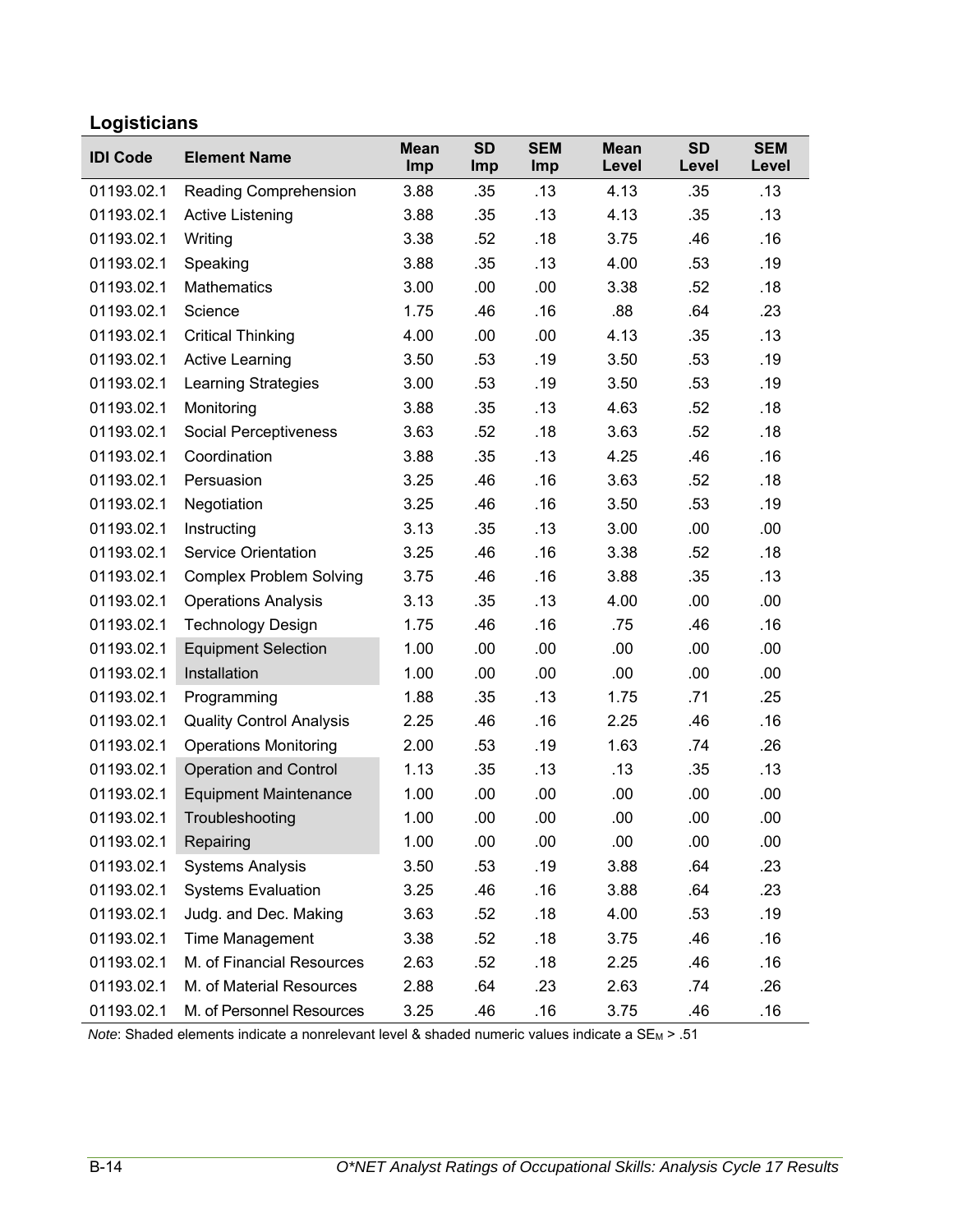

# **Management Analysts**

| <b>IDI Code</b> | <b>Element Name</b>             | <b>Mean</b><br>Imp | <b>SD</b><br><b>Imp</b> | <b>SEM</b><br>Imp | <b>Mean</b><br>Level | <b>SD</b><br>Level | <b>SEM</b><br>Level |
|-----------------|---------------------------------|--------------------|-------------------------|-------------------|----------------------|--------------------|---------------------|
| 00072.02.1      | Reading Comprehension           | 4.13               | .35                     | .13               | 4.13                 | .35                | .13                 |
| 00072.02.1      | Active Listening                | 4.13               | .35                     | .13               | 4.13                 | .35                | .13                 |
| 00072.02.1      | Writing                         | 4.00               | .53                     | .19               | 4.00                 | .00                | .00                 |
| 00072.02.1      | Speaking                        | 4.00               | .00                     | .00               | 4.00                 | .00                | .00                 |
| 00072.02.1      | <b>Mathematics</b>              | 3.00               | .00                     | .00               | 3.25                 | .46                | .16                 |
| 00072.02.1      | Science                         | 2.00               | .53                     | .19               | 1.88                 | .83                | .30                 |
| 00072.02.1      | <b>Critical Thinking</b>        | 4.13               | .35                     | .13               | 4.13                 | .35                | .13                 |
| 00072.02.1      | <b>Active Learning</b>          | 3.38               | .52                     | .18               | 3.75                 | .46                | .16                 |
| 00072.02.1      | <b>Learning Strategies</b>      | 3.00               | .53                     | .19               | 3.50                 | .53                | .19                 |
| 00072.02.1      | Monitoring                      | 3.88               | .35                     | .13               | 4.00                 | .00                | .00                 |
| 00072.02.1      | Social Perceptiveness           | 3.88               | .35                     | .13               | 3.75                 | .46                | .16                 |
| 00072.02.1      | Coordination                    | 3.75               | .46                     | .16               | 3.63                 | .52                | .18                 |
| 00072.02.1      | Persuasion                      | 3.13               | .35                     | .13               | 3.50                 | .53                | .19                 |
| 00072.02.1      | Negotiation                     | 3.00               | .00                     | .00               | 3.00                 | .00                | .00                 |
| 00072.02.1      | Instructing                     | 3.13               | .64                     | .23               | 3.38                 | .52                | .18                 |
| 00072.02.1      | <b>Service Orientation</b>      | 3.13               | .64                     | .23               | 3.00                 | .00                | .00                 |
| 00072.02.1      | <b>Complex Problem Solving</b>  | 3.88               | .64                     | .23               | 4.00                 | .53                | .19                 |
| 00072.02.1      | <b>Operations Analysis</b>      | 3.13               | .35                     | .13               | 4.13                 | .35                | .13                 |
| 00072.02.1      | <b>Technology Design</b>        | 1.63               | .52                     | .18               | .63                  | .52                | .18                 |
| 00072.02.1      | <b>Equipment Selection</b>      | 1.25               | .46                     | .16               | .25                  | .46                | .16                 |
| 00072.02.1      | Installation                    | 1.00               | .00                     | .00               | .00                  | .00                | .00                 |
| 00072.02.1      | Programming                     | 1.75               | .46                     | .16               | .88                  | .64                | .23                 |
| 00072.02.1      | <b>Quality Control Analysis</b> | 1.50               | .53                     | .19               | .63                  | .74                | .26                 |
| 00072.02.1      | <b>Operations Monitoring</b>    | 1.63               | .52                     | .18               | .63                  | .52                | .18                 |
| 00072.02.1      | <b>Operation and Control</b>    | 1.00               | .00                     | .00               | .00                  | .00                | .00                 |
| 00072.02.1      | <b>Equipment Maintenance</b>    | 1.00               | .00                     | .00               | .00                  | .00                | .00                 |
| 00072.02.1      | Troubleshooting                 | 1.25               | .46                     | .16               | .25                  | .46                | .16                 |
| 00072.02.1      | Repairing                       | 1.00               | .00                     | .00               | .00                  | .00                | .00                 |
| 00072.02.1      | <b>Systems Analysis</b>         | 3.88               | .64                     | .23               | 4.00                 | .53                | .19                 |
| 00072.02.1      | <b>Systems Evaluation</b>       | 4.00               | .53                     | .19               | 4.00                 | .53                | .19                 |
| 00072.02.1      | Judg. and Dec. Making           | 4.00               | .00                     | .00               | 4.13                 | .35                | .13                 |
| 00072.02.1      | Time Management                 | 3.13               | .35                     | .13               | 3.13                 | .35                | .13                 |
| 00072.02.1      | M. of Financial Resources       | 1.88               | .35                     | .13               | 1.00                 | .53                | .19                 |
| 00072.02.1      | M. of Material Resources        | 2.00               | .00                     | .00               | 1.88                 | .35                | .13                 |
| 00072.02.1      | M. of Personnel Resources       | 3.00               | .00                     | .00               | 3.00                 | .00                | .00                 |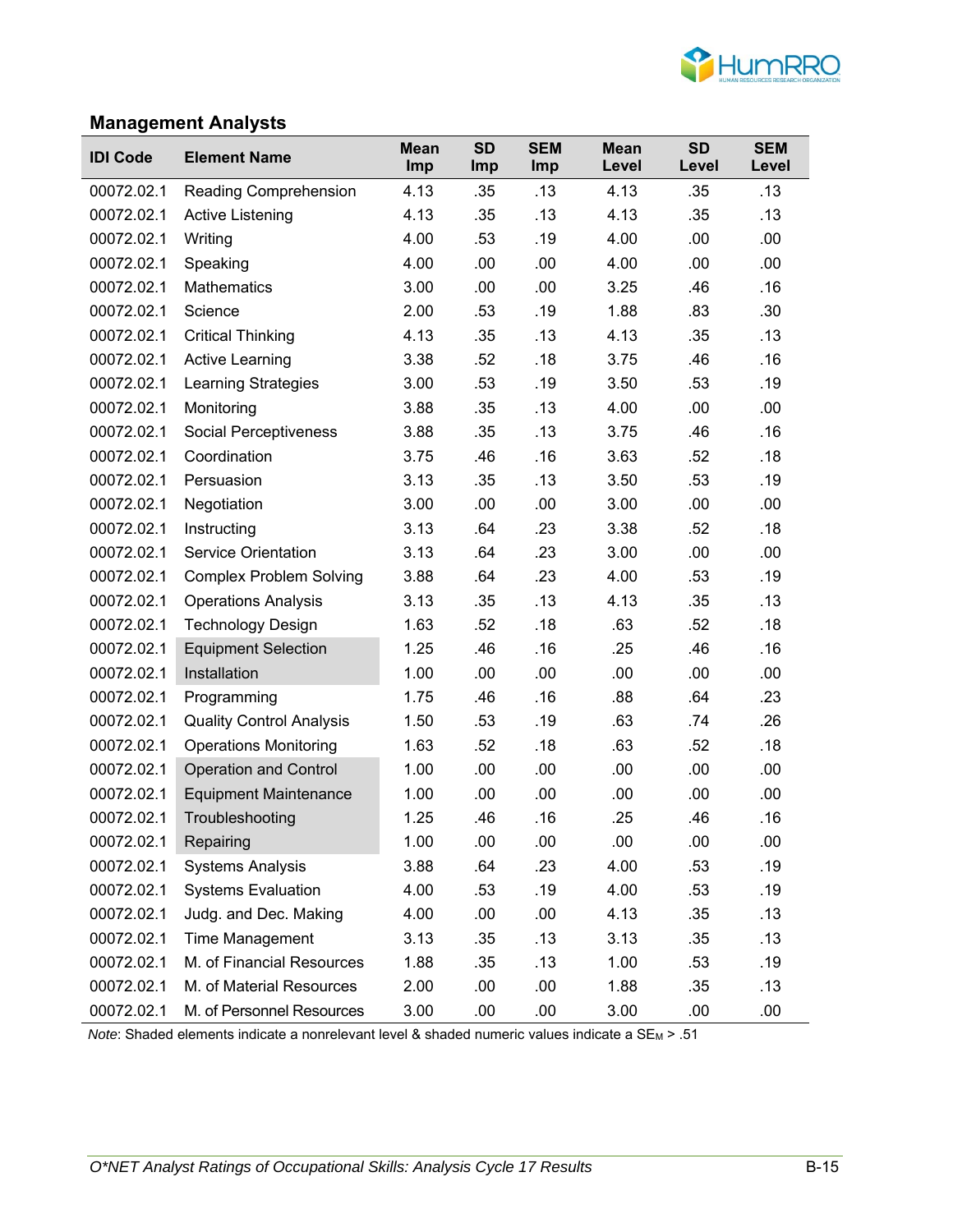| <b>IDI Code</b> | <b>Element Name</b>             | <b>Mean</b><br>Imp | <b>SD</b><br>Imp | <b>SEM</b><br>Imp | <b>Mean</b><br>Level | <b>SD</b><br>Level | <b>SEM</b><br>Level |
|-----------------|---------------------------------|--------------------|------------------|-------------------|----------------------|--------------------|---------------------|
| 00097.03.1      | Reading Comprehension           | 4.00               | .00              | .00               | 4.00                 | .00                | .00                 |
| 00097.03.1      | <b>Active Listening</b>         | 4.00               | .00              | .00               | 4.00                 | .00                | .00                 |
| 00097.03.1      | Writing                         | 3.50               | .53              | .19               | 3.63                 | .52                | .18                 |
| 00097.03.1      | Speaking                        | 4.00               | .00              | .00               | 4.00                 | .00                | .00                 |
| 00097.03.1      | Mathematics                     | 2.50               | .53              | .19               | 2.50                 | .53                | .19                 |
| 00097.03.1      | Science                         | 1.25               | .46              | .16               | .25                  | .46                | .16                 |
| 00097.03.1      | <b>Critical Thinking</b>        | 3.88               | .35              | .13               | 3.88                 | .35                | .13                 |
| 00097.03.1      | <b>Active Learning</b>          | 3.38               | .52              | .18               | 3.13                 | .35                | .13                 |
| 00097.03.1      | <b>Learning Strategies</b>      | 2.38               | .52              | .18               | 2.88                 | .35                | .13                 |
| 00097.03.1      | Monitoring                      | 3.50               | .53              | .19               | 3.75                 | .46                | .16                 |
| 00097.03.1      | <b>Social Perceptiveness</b>    | 3.88               | .35              | .13               | 3.75                 | .46                | .16                 |
| 00097.03.1      | Coordination                    | 3.88               | .35              | .13               | 4.00                 | .53                | .19                 |
| 00097.03.1      | Persuasion                      | 3.50               | .53              | .19               | 3.50                 | .53                | .19                 |
| 00097.03.1      | Negotiation                     | 3.38               | .52              | .18               | 3.63                 | .52                | .18                 |
| 00097.03.1      | Instructing                     | 3.00               | .00              | .00               | 3.13                 | .35                | .13                 |
| 00097.03.1      | <b>Service Orientation</b>      | 3.88               | .35              | .13               | 3.88                 | .64                | .23                 |
| 00097.03.1      | <b>Complex Problem Solving</b>  | 3.63               | .74              | .26               | 3.50                 | .76                | .27                 |
| 00097.03.1      | <b>Operations Analysis</b>      | 2.75               | .71              | .25               | 2.63                 | 1.06               | .38                 |
| 00097.03.1      | <b>Technology Design</b>        | 1.75               | .46              | .16               | .75                  | .46                | .16                 |
| 00097.03.1      | <b>Equipment Selection</b>      | 1.75               | .46              | .16               | .88                  | .64                | .23                 |
| 00097.03.1      | Installation                    | 1.00               | .00              | .00               | .00                  | .00                | .00                 |
| 00097.03.1      | Programming                     | 1.38               | .52              | .18               | .38                  | .52                | .18                 |
| 00097.03.1      | <b>Quality Control Analysis</b> | 2.25               | .89              | .31               | 1.63                 | 1.06               | .38                 |
| 00097.03.1      | <b>Operations Monitoring</b>    | 2.00               | .53              | .19               | 1.63                 | .74                | .26                 |
| 00097.03.1      | <b>Operation and Control</b>    | 2.00               | .53              | .19               | 1.75                 | .89                | .31                 |
| 00097.03.1      | <b>Equipment Maintenance</b>    | 1.63               | .52              | .18               | .63                  | .52                | .18                 |
| 00097.03.1      | Troubleshooting                 | 1.75               | .46              | .16               | .75                  | .46                | .16                 |
| 00097.03.1      | Repairing                       | 1.75               | .46              | .16               | .75                  | .46                | .16                 |
| 00097.03.1      | <b>Systems Analysis</b>         | 3.25               | .46              | .16               | 3.13                 | .35                | .13                 |
| 00097.03.1      | <b>Systems Evaluation</b>       | 3.13               | .35              | .13               | 3.38                 | .52                | .18                 |
| 00097.03.1      | Judg. and Dec. Making           | 3.63               | .52              | .18               | 3.38                 | .52                | .18                 |
| 00097.03.1      | Time Management                 | 3.75               | .46              | .16               | 3.75                 | .46                | .16                 |
| 00097.03.1      | M. of Financial Resources       | 3.00               | .53              | .19               | 3.13                 | .64                | .23                 |
| 00097.03.1      | M. of Material Resources        | 2.88               | .64              | .23               | 2.88                 | .64                | .23                 |
| 00097.03.1      | M. of Personnel Resources       | 3.25               | .46              | .16               | 3.38                 | .52                | .18                 |

# **Meeting, Convention, and Event Planners**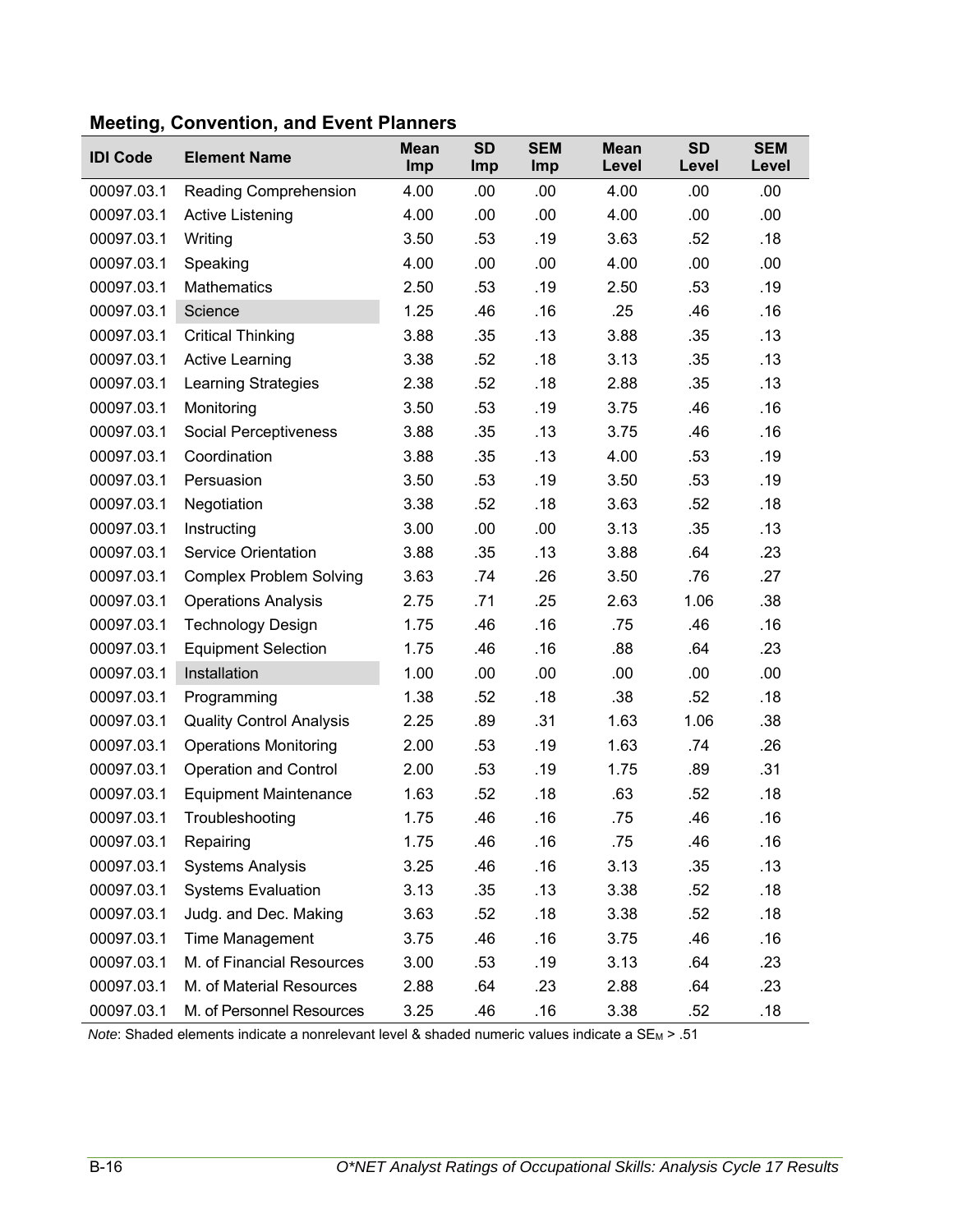

# **Energy Auditors**

| <b>IDI Code</b> | <b>Element Name</b>             | <b>Mean</b><br>Imp | <b>SD</b><br><b>Imp</b> | <b>SEM</b><br>Imp | <b>Mean</b><br>Level | <b>SD</b><br>Level | <b>SEM</b><br>Level |
|-----------------|---------------------------------|--------------------|-------------------------|-------------------|----------------------|--------------------|---------------------|
| 01560.02.1      | Reading Comprehension           | 3.88               | .35                     | .13               | 3.88                 | .35                | .13                 |
| 01560.02.1      | Active Listening                | 3.88               | .35                     | .13               | 3.75                 | .46                | .16                 |
| 01560.02.1      | Writing                         | 3.75               | .46                     | .16               | 3.75                 | .46                | .16                 |
| 01560.02.1      | Speaking                        | 3.75               | .46                     | .16               | 3.38                 | .52                | .18                 |
| 01560.02.1      | Mathematics                     | 3.38               | .52                     | .18               | 3.13                 | .35                | .13                 |
| 01560.02.1      | Science                         | 3.00               | .53                     | .19               | 3.00                 | .53                | .19                 |
| 01560.02.1      | <b>Critical Thinking</b>        | 3.75               | .46                     | .16               | 3.75                 | .46                | .16                 |
| 01560.02.1      | <b>Active Learning</b>          | 3.13               | .64                     | .23               | 3.25                 | .46                | .16                 |
| 01560.02.1      | <b>Learning Strategies</b>      | 3.00               | .53                     | .19               | 3.00                 | .00                | .00                 |
| 01560.02.1      | Monitoring                      | 3.25               | .46                     | .16               | 3.38                 | .52                | .18                 |
| 01560.02.1      | Social Perceptiveness           | 2.88               | .35                     | .13               | 3.00                 | .00                | .00                 |
| 01560.02.1      | Coordination                    | 3.00               | .00                     | .00               | 3.00                 | .00                | .00                 |
| 01560.02.1      | Persuasion                      | 3.00               | .53                     | .19               | 3.00                 | .53                | .19                 |
| 01560.02.1      | Negotiation                     | 3.00               | .53                     | .19               | 2.88                 | .35                | .13                 |
| 01560.02.1      | Instructing                     | 2.88               | .35                     | .13               | 3.00                 | .00                | .00                 |
| 01560.02.1      | <b>Service Orientation</b>      | 3.00               | .53                     | .19               | 2.88                 | .64                | .23                 |
| 01560.02.1      | <b>Complex Problem Solving</b>  | 3.25               | .46                     | .16               | 3.25                 | .71                | .25                 |
| 01560.02.1      | <b>Operations Analysis</b>      | 3.00               | .53                     | .19               | 3.00                 | .53                | .19                 |
| 01560.02.1      | <b>Technology Design</b>        | 2.13               | .83                     | .30               | 1.50                 | 1.31               | .46                 |
| 01560.02.1      | <b>Equipment Selection</b>      | 2.00               | .93                     | .33               | 1.25                 | 1.28               | .45                 |
| 01560.02.1      | Installation                    | 1.50               | .53                     | .19               | .88                  | 1.13               | .40                 |
| 01560.02.1      | Programming                     | 1.50               | .53                     | .19               | .75                  | .89                | .31                 |
| 01560.02.1      | <b>Quality Control Analysis</b> | 2.63               | .74                     | .26               | 2.63                 | .92                | .32                 |
| 01560.02.1      | <b>Operations Monitoring</b>    | 3.00               | .00                     | .00               | 2.63                 | .52                | .18                 |
| 01560.02.1      | <b>Operation and Control</b>    | 2.50               | .53                     | .19               | 2.25                 | .46                | .16                 |
| 01560.02.1      | <b>Equipment Maintenance</b>    | 1.13               | .35                     | .13               | .25                  | .71                | .25                 |
| 01560.02.1      | Troubleshooting                 | 2.13               | .35                     | .13               | 2.00                 | .76                | .27                 |
| 01560.02.1      | Repairing                       | 1.00               | .00                     | .00               | .00                  | .00                | .00                 |
| 01560.02.1      | <b>Systems Analysis</b>         | 3.13               | .35                     | .13               | 3.38                 | .74                | .26                 |
| 01560.02.1      | <b>Systems Evaluation</b>       | 3.13               | .35                     | .13               | 3.63                 | .52                | .18                 |
| 01560.02.1      | Judg. and Dec. Making           | 3.75               | .46                     | .16               | 3.50                 | .53                | .19                 |
| 01560.02.1      | Time Management                 | 3.25               | .46                     | .16               | 3.25                 | .46                | .16                 |
| 01560.02.1      | M. of Financial Resources       | 2.00               | .00                     | .00               | 2.13                 | .35                | .13                 |
| 01560.02.1      | M. of Material Resources        | 2.00               | .00                     | .00               | 2.25                 | .46                | .16                 |
| 01560.02.1      | M. of Personnel Resources       | 2.75               | .46                     | .16               | 2.88                 | .35                | .13                 |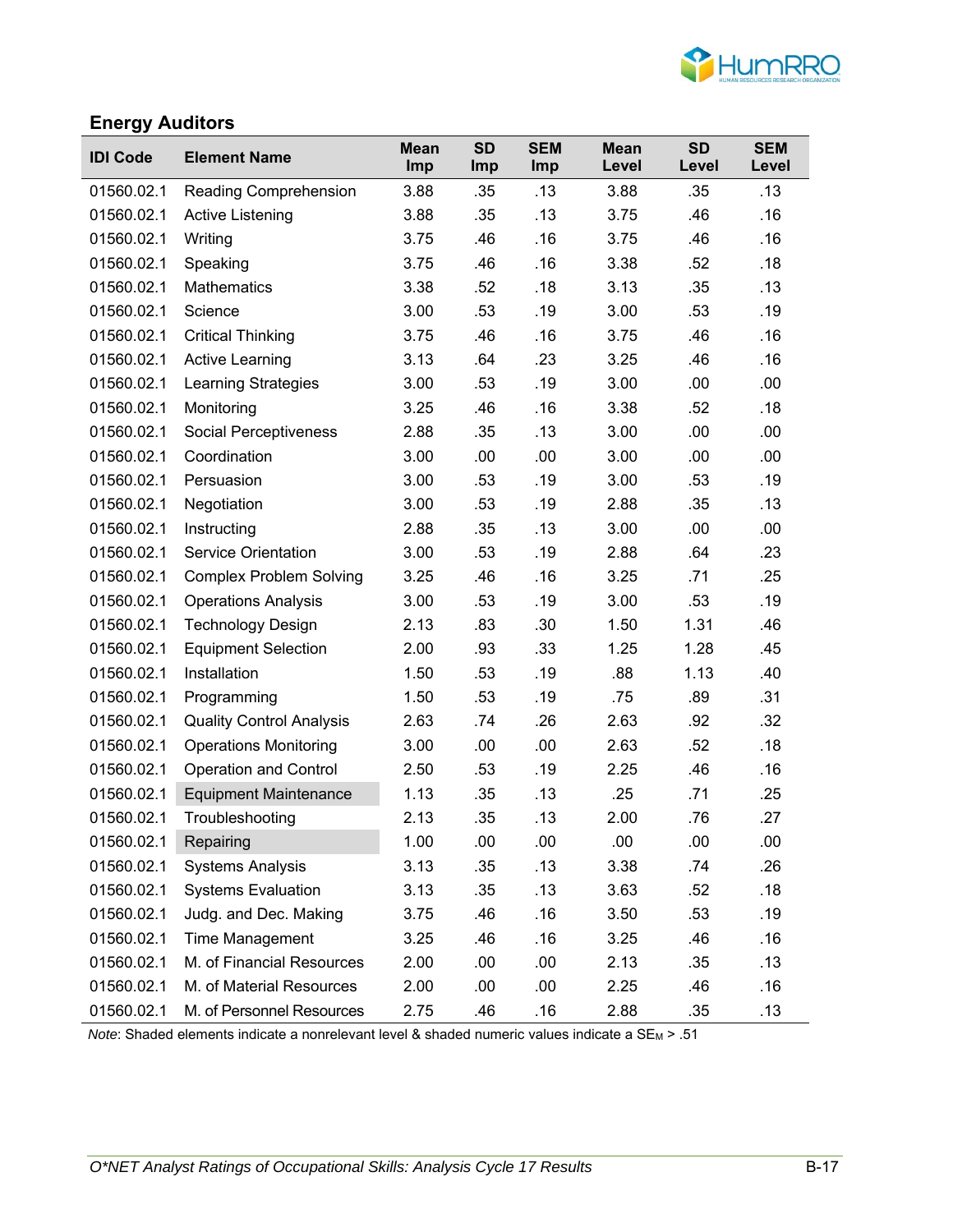# **Auditors**

| <b>IDI Code</b> | <b>Element Name</b>             | <b>Mean</b><br>Imp | <b>SD</b><br>Imp | <b>SEM</b><br>Imp | <b>Mean</b><br>Level | <b>SD</b><br>Level | <b>SEM</b><br>Level |
|-----------------|---------------------------------|--------------------|------------------|-------------------|----------------------|--------------------|---------------------|
| 00052.03.1      | Reading Comprehension           | 4.00               | .00              | .00               | 4.25                 | .46                | .16                 |
| 00052.03.1      | Active Listening                | 4.00               | .00              | .00               | 4.00                 | .00                | .00                 |
| 00052.03.1      | Writing                         | 3.88               | .35              | .13               | 4.00                 | .00                | .00                 |
| 00052.03.1      | Speaking                        | 3.88               | .35              | .13               | 4.00                 | .00                | .00                 |
| 00052.03.1      | <b>Mathematics</b>              | 3.50               | .53              | .19               | 4.00                 | .00                | .00                 |
| 00052.03.1      | Science                         | 1.88               | .35              | .13               | 1.63                 | .74                | .26                 |
| 00052.03.1      | <b>Critical Thinking</b>        | 3.88               | .35              | .13               | 4.00                 | .00                | .00                 |
| 00052.03.1      | <b>Active Learning</b>          | 3.50               | .53              | .19               | 3.75                 | .46                | .16                 |
| 00052.03.1      | <b>Learning Strategies</b>      | 2.88               | .35              | .13               | 3.00                 | .00                | .00                 |
| 00052.03.1      | Monitoring                      | 3.25               | .46              | .16               | 3.75                 | .46                | .16                 |
| 00052.03.1      | <b>Social Perceptiveness</b>    | 3.13               | .35              | .13               | 3.25                 | .46                | .16                 |
| 00052.03.1      | Coordination                    | 3.13               | .35              | .13               | 3.38                 | .52                | .18                 |
| 00052.03.1      | Persuasion                      | 3.25               | .46              | .16               | 3.63                 | .52                | .18                 |
| 00052.03.1      | Negotiation                     | 3.13               | .35              | .13               | 3.25                 | .46                | .16                 |
| 00052.03.1      | Instructing                     | 3.00               | .00              | .00               | 3.50                 | .53                | .19                 |
| 00052.03.1      | <b>Service Orientation</b>      | 3.00               | .00              | .00               | 3.25                 | .46                | .16                 |
| 00052.03.1      | <b>Complex Problem Solving</b>  | 3.63               | .52              | .18               | 4.00                 | .00                | .00                 |
| 00052.03.1      | <b>Operations Analysis</b>      | 2.63               | .52              | .18               | 2.63                 | .52                | .18                 |
| 00052.03.1      | <b>Technology Design</b>        | 1.88               | .35              | .13               | 1.13                 | .64                | .23                 |
| 00052.03.1      | <b>Equipment Selection</b>      | 1.00               | .00              | .00               | .00                  | .00                | .00                 |
| 00052.03.1      | Installation                    | 1.00               | .00              | .00               | .00                  | .00                | .00                 |
| 00052.03.1      | Programming                     | 1.88               | .35              | .13               | 1.50                 | .76                | .27                 |
| 00052.03.1      | <b>Quality Control Analysis</b> | 2.00               | .53              | .19               | 1.75                 | .89                | .31                 |
| 00052.03.1      | <b>Operations Monitoring</b>    | 2.00               | .00              | .00               | 1.88                 | .35                | .13                 |
| 00052.03.1      | <b>Operation and Control</b>    | 1.00               | .00              | .00               | .00                  | .00                | .00                 |
| 00052.03.1      | <b>Equipment Maintenance</b>    | 1.00               | .00              | .00               | .00                  | .00                | .00                 |
| 00052.03.1      | Troubleshooting                 | 1.00               | .00              | .00               | .00                  | .00                | .00                 |
| 00052.03.1      | Repairing                       | 1.00               | .00              | .00               | .00                  | .00                | .00                 |
| 00052.03.1      | <b>Systems Analysis</b>         | 3.13               | .35              | .13               | 3.63                 | .52                | .18                 |
| 00052.03.1      | <b>Systems Evaluation</b>       | 3.00               | .00              | .00               | 3.88                 | .35                | .13                 |
| 00052.03.1      | Judg. and Dec. Making           | 3.50               | .53              | .19               | 4.00                 | .00                | .00                 |
| 00052.03.1      | Time Management                 | 3.38               | .52              | .18               | 3.75                 | .46                | .16                 |
| 00052.03.1      | M. of Financial Resources       | 2.63               | .52              | .18               | 2.75                 | .46                | .16                 |
| 00052.03.1      | M. of Material Resources        | 2.00               | .00              | .00               | 2.00                 | .00                | .00                 |
| 00052.03.1      | M. of Personnel Resources       | 3.13               | .35              | .13               | 3.50                 | .53                | .19                 |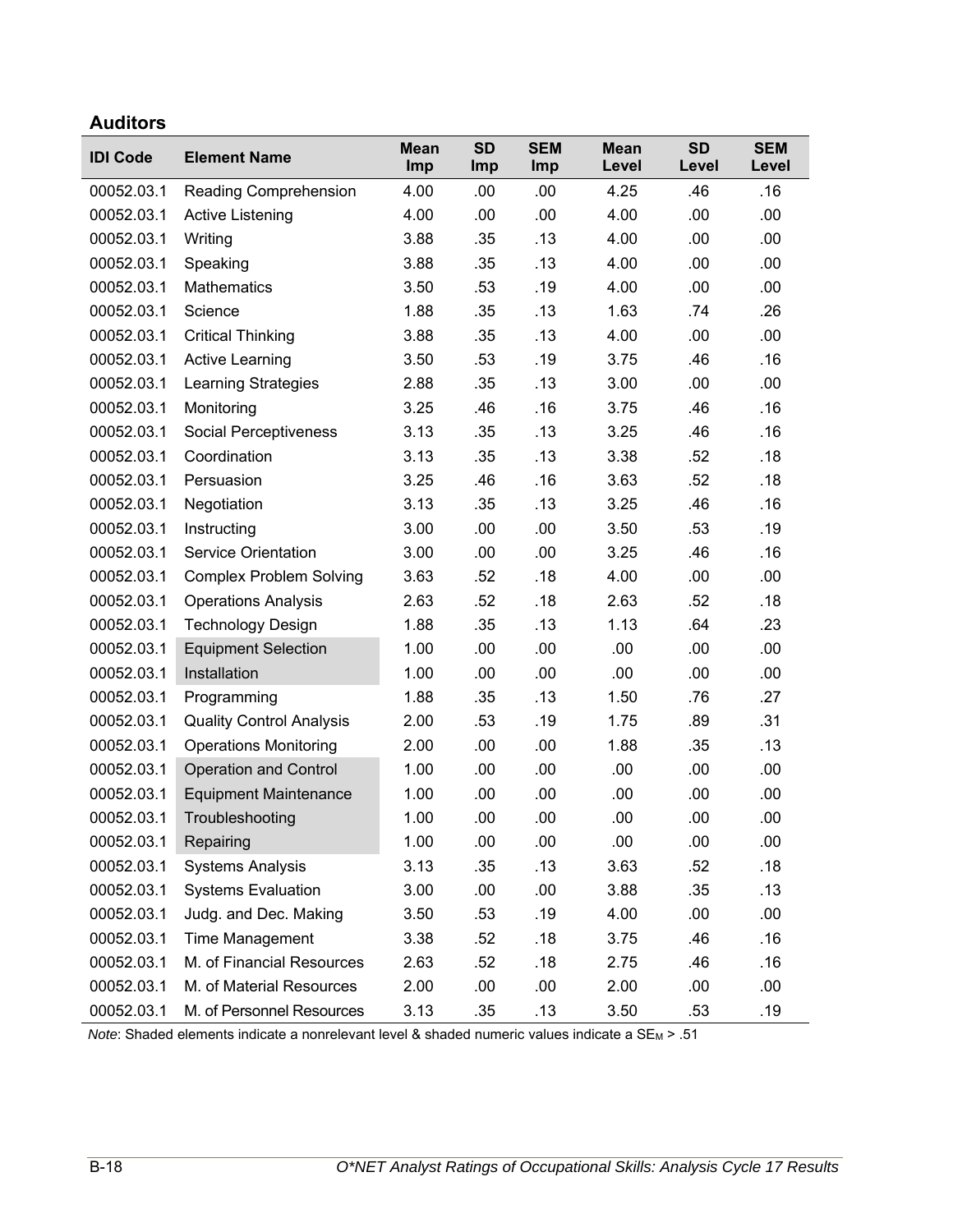

#### **Budget Analysts**

| <b>IDI Code</b> | <b>Element Name</b>             | <b>Mean</b><br>Imp | <b>SD</b><br><b>Imp</b> | <b>SEM</b><br><b>Imp</b> | <b>Mean</b><br>Level | <b>SD</b><br>Level | <b>SEM</b><br>Level |
|-----------------|---------------------------------|--------------------|-------------------------|--------------------------|----------------------|--------------------|---------------------|
| 00054.03.1      | <b>Reading Comprehension</b>    | 3.88               | .35                     | .13                      | 4.00                 | .00                | .00                 |
| 00054.03.1      | <b>Active Listening</b>         | 4.00               | .00                     | .00                      | 4.00                 | .00                | .00                 |
| 00054.03.1      | Writing                         | 3.25               | .46                     | .16                      | 3.75                 | .46                | .16                 |
| 00054.03.1      | Speaking                        | 3.75               | .46                     | .16                      | 3.38                 | .52                | .18                 |
| 00054.03.1      | <b>Mathematics</b>              | 3.75               | .46                     | .16                      | 3.50                 | .53                | .19                 |
| 00054.03.1      | Science                         | 1.25               | .46                     | .16                      | .25                  | .46                | .16                 |
| 00054.03.1      | <b>Critical Thinking</b>        | 3.75               | .46                     | .16                      | 3.88                 | .35                | .13                 |
| 00054.03.1      | <b>Active Learning</b>          | 3.25               | .46                     | .16                      | 3.38                 | .74                | .26                 |
| 00054.03.1      | Learning Strategies             | 2.88               | .64                     | .23                      | 2.75                 | .71                | .25                 |
| 00054.03.1      | Monitoring                      | 3.13               | .35                     | .13                      | 3.38                 | .52                | .18                 |
| 00054.03.1      | <b>Social Perceptiveness</b>    | 3.00               | .00                     | .00                      | 3.00                 | .00                | .00                 |
| 00054.03.1      | Coordination                    | 3.00               | .00                     | .00                      | 3.00                 | .00                | .00                 |
| 00054.03.1      | Persuasion                      | 2.50               | .53                     | .19                      | 2.88                 | .35                | .13                 |
| 00054.03.1      | Negotiation                     | 2.50               | .53                     | .19                      | 2.75                 | .46                | .16                 |
| 00054.03.1      | Instructing                     | 2.88               | .35                     | .13                      | 2.88                 | .35                | .13                 |
| 00054.03.1      | <b>Service Orientation</b>      | 2.88               | .35                     | .13                      | 2.75                 | .46                | .16                 |
| 00054.03.1      | <b>Complex Problem Solving</b>  | 3.63               | .52                     | .18                      | 3.50                 | .53                | .19                 |
| 00054.03.1      | <b>Operations Analysis</b>      | 2.63               | .52                     | .18                      | 3.00                 | .53                | .19                 |
| 00054.03.1      | <b>Technology Design</b>        | 1.75               | .46                     | .16                      | .88                  | .64                | .23                 |
| 00054.03.1      | <b>Equipment Selection</b>      | 1.00               | .00                     | .00                      | .00                  | .00                | .00                 |
| 00054.03.1      | Installation                    | 1.00               | .00                     | .00                      | .00                  | .00                | .00                 |
| 00054.03.1      | Programming                     | 1.88               | .64                     | .23                      | 1.13                 | .99                | .35                 |
| 00054.03.1      | <b>Quality Control Analysis</b> | 1.25               | .46                     | .16                      | .50                  | .93                | .33                 |
| 00054.03.1      | <b>Operations Monitoring</b>    | 1.88               | .35                     | .13                      | 1.00                 | .53                | .19                 |
| 00054.03.1      | <b>Operation and Control</b>    | 1.00               | .00                     | .00                      | .00                  | .00                | .00                 |
| 00054.03.1      | <b>Equipment Maintenance</b>    | 1.00               | .00                     | .00                      | .00                  | .00                | .00                 |
| 00054.03.1      | Troubleshooting                 | 1.00               | .00                     | .00                      | .00                  | .00                | .00                 |
| 00054.03.1      | Repairing                       | 1.00               | .00                     | .00                      | .00                  | .00                | .00                 |
| 00054.03.1      | <b>Systems Analysis</b>         | 3.13               | .64                     | .23                      | 3.50                 | .53                | .19                 |
| 00054.03.1      | <b>Systems Evaluation</b>       | 2.88               | .35                     | .13                      | 3.00                 | .00                | .00                 |
| 00054.03.1      | Judg. and Dec. Making           | 3.50               | .53                     | .19                      | 3.63                 | .52                | .18                 |
| 00054.03.1      | <b>Time Management</b>          | 3.00               | .00                     | .00                      | 3.00                 | .00                | .00                 |
| 00054.03.1      | M. of Financial Resources       | 3.13               | .64                     | .23                      | 3.75                 | .89                | .31                 |
| 00054.03.1      | M. of Material Resources        | 2.25               | .46                     | .16                      | 2.00                 | .53                | .19                 |
| 00054.03.1      | M. of Personnel Resources       | 2.75               | .46                     | .16                      | 2.75                 | .46                | .16                 |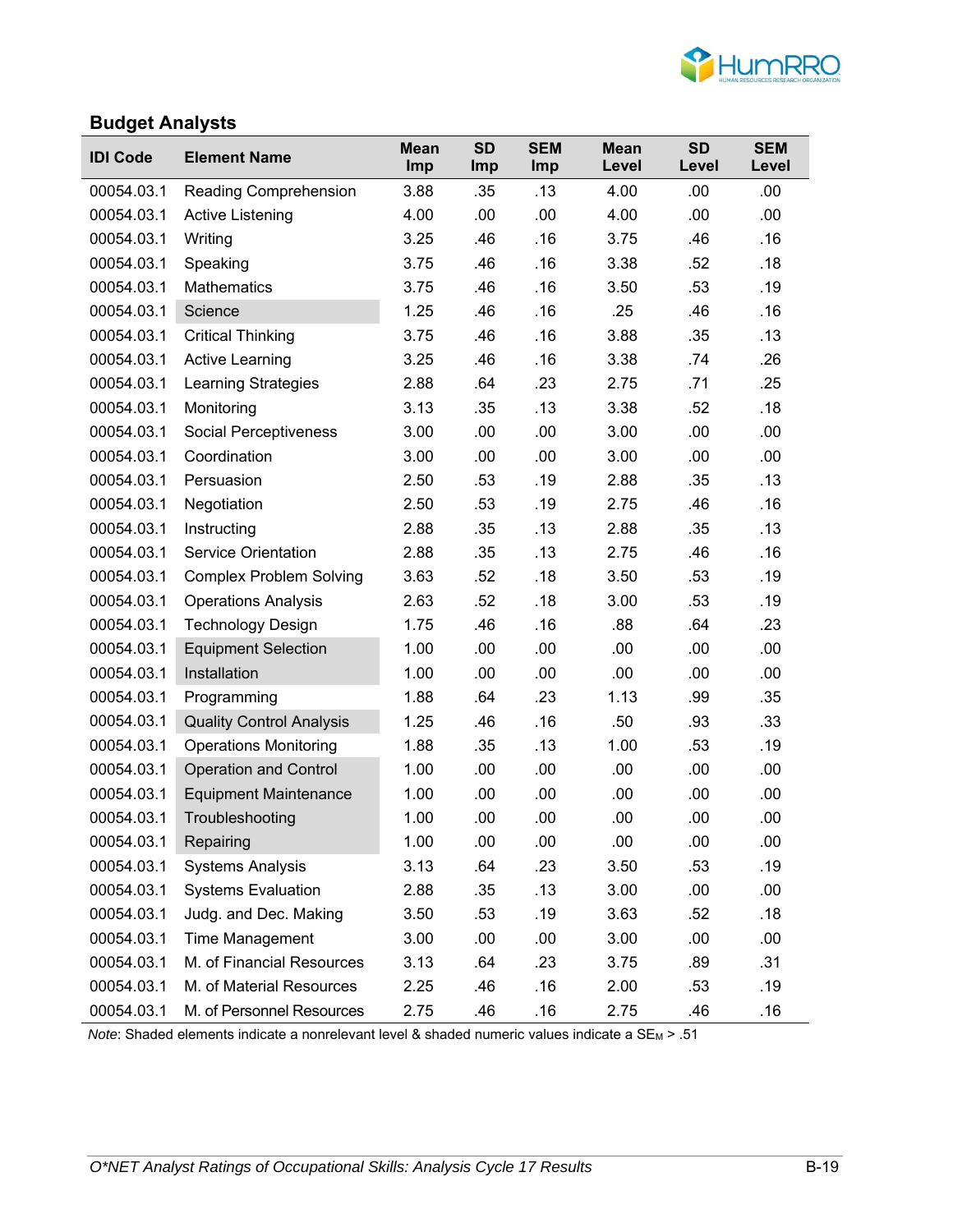# **Financial Analysts**

| <b>IDI Code</b> | <b>Element Name</b>             | <b>Mean</b><br>Imp | <b>SD</b><br>Imp | <b>SEM</b><br>Imp | <b>Mean</b><br>Level | <b>SD</b><br>Level | <b>SEM</b><br>Level |
|-----------------|---------------------------------|--------------------|------------------|-------------------|----------------------|--------------------|---------------------|
| 00202.02.1      | Reading Comprehension           | 4.00               | .00              | .00               | 4.13                 | .35                | .13                 |
| 00202.02.1      | <b>Active Listening</b>         | 3.88               | .35              | .13               | 3.88                 | .35                | .13                 |
| 00202.02.1      | Writing                         | 3.75               | .46              | .16               | 4.13                 | .35                | .13                 |
| 00202.02.1      | Speaking                        | 3.75               | .46              | .16               | 3.75                 | .46                | .16                 |
| 00202.02.1      | <b>Mathematics</b>              | 3.88               | .35              | .13               | 4.13                 | .64                | .23                 |
| 00202.02.1      | Science                         | 1.63               | .52              | .18               | .75                  | .71                | .25                 |
| 00202.02.1      | <b>Critical Thinking</b>        | 4.13               | .35              | .13               | 4.13                 | .35                | .13                 |
| 00202.02.1      | <b>Active Learning</b>          | 3.50               | .53              | .19               | 3.88                 | .64                | .23                 |
| 00202.02.1      | <b>Learning Strategies</b>      | 2.50               | .53              | .19               | 2.75                 | .46                | .16                 |
| 00202.02.1      | Monitoring                      | 3.25               | .46              | .16               | 3.63                 | .74                | .26                 |
| 00202.02.1      | Social Perceptiveness           | 2.75               | .46              | .16               | 2.88                 | .35                | .13                 |
| 00202.02.1      | Coordination                    | 2.38               | .74              | .26               | 2.50                 | 1.20               | .42                 |
| 00202.02.1      | Persuasion                      | 2.88               | .35              | .13               | 3.25                 | .71                | .25                 |
| 00202.02.1      | Negotiation                     | 2.38               | .74              | .26               | 2.38                 | 1.06               | .38                 |
| 00202.02.1      | Instructing                     | 2.25               | .71              | .25               | 2.38                 | 1.06               | .38                 |
| 00202.02.1      | <b>Service Orientation</b>      | 2.50               | .53              | .19               | 2.38                 | .74                | .26                 |
| 00202.02.1      | <b>Complex Problem Solving</b>  | 3.50               | .53              | .19               | 3.63                 | .52                | .18                 |
| 00202.02.1      | <b>Operations Analysis</b>      | 2.25               | .71              | .25               | 2.13                 | 1.13               | .40                 |
| 00202.02.1      | <b>Technology Design</b>        | 1.63               | .52              | .18               | .63                  | .52                | .18                 |
| 00202.02.1      | <b>Equipment Selection</b>      | 1.00               | .00              | .00               | .00                  | .00                | .00                 |
| 00202.02.1      | Installation                    | 1.00               | .00              | .00               | .00                  | .00                | .00                 |
| 00202.02.1      | Programming                     | 1.88               | .64              | .23               | 1.13                 | .99                | .35                 |
| 00202.02.1      | <b>Quality Control Analysis</b> | 1.75               | .71              | .25               | 1.00                 | .93                | .33                 |
| 00202.02.1      | <b>Operations Monitoring</b>    | 1.63               | .52              | .18               | .75                  | .71                | .25                 |
| 00202.02.1      | <b>Operation and Control</b>    | 1.13               | .35              | .13               | .25                  | .71                | .25                 |
| 00202.02.1      | <b>Equipment Maintenance</b>    | 1.00               | .00              | .00               | .00                  | .00                | .00                 |
| 00202.02.1      | Troubleshooting                 | 1.38               | .52              | .18               | .38                  | .52                | .18                 |
| 00202.02.1      | Repairing                       | 1.00               | .00              | .00               | .00                  | .00                | .00                 |
| 00202.02.1      | <b>Systems Analysis</b>         | 3.13               | .35              | .13               | 3.63                 | .52                | .18                 |
| 00202.02.1      | <b>Systems Evaluation</b>       | 3.13               | .35              | .13               | 3.75                 | .71                | .25                 |
| 00202.02.1      | Judg. and Dec. Making           | 3.63               | .52              | .18               | 3.75                 | .46                | .16                 |
| 00202.02.1      | <b>Time Management</b>          | 2.88               | .35              | .13               | 2.75                 | .46                | .16                 |
| 00202.02.1      | M. of Financial Resources       | 2.25               | .89              | .31               | 2.13                 | .99                | .35                 |
| 00202.02.1      | M. of Material Resources        | 1.75               | .46              | .16               | .75                  | .46                | .16                 |
| 00202.02.1      | M. of Personnel Resources       | 1.88               | .35              | .13               | 1.88                 | .83                | .30                 |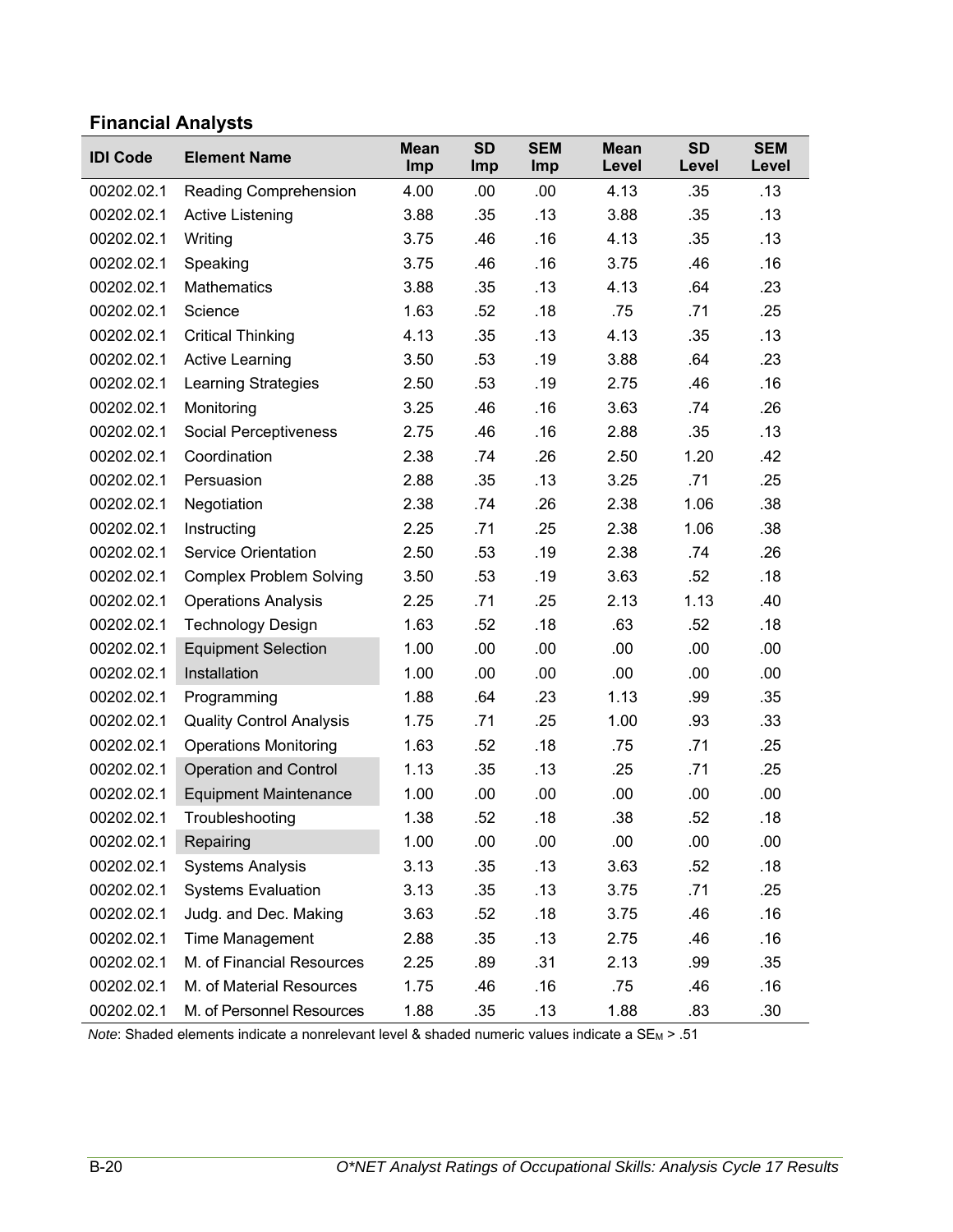

### **Loan Counselors**

| <b>IDI Code</b> | <b>Element Name</b>             | <b>Mean</b><br>Imp | <b>SD</b><br>Imp | <b>SEM</b><br>Imp | <b>Mean</b><br>Level | <b>SD</b><br>Level | <b>SEM</b><br>Level |
|-----------------|---------------------------------|--------------------|------------------|-------------------|----------------------|--------------------|---------------------|
| 01197.02.1      | <b>Reading Comprehension</b>    | 4.00               | .00              | .00               | 4.00                 | .00                | .00                 |
| 01197.02.1      | <b>Active Listening</b>         | 4.00               | .00              | .00               | 4.00                 | .00                | .00                 |
| 01197.02.1      | Writing                         | 3.63               | .52              | .18               | 3.75                 | .46                | .16                 |
| 01197.02.1      | Speaking                        | 4.00               | .00              | .00               | 3.88                 | .35                | .13                 |
| 01197.02.1      | <b>Mathematics</b>              | 3.25               | .46              | .16               | 3.25                 | .46                | .16                 |
| 01197.02.1      | Science                         | 1.50               | .53              | .19               | .50                  | .53                | .19                 |
| 01197.02.1      | <b>Critical Thinking</b>        | 4.00               | .00              | .00               | 4.00                 | .00                | .00                 |
| 01197.02.1      | <b>Active Learning</b>          | 3.63               | .52              | .18               | 3.63                 | .52                | .18                 |
| 01197.02.1      | <b>Learning Strategies</b>      | 3.38               | .52              | .18               | 3.50                 | .53                | .19                 |
| 01197.02.1      | Monitoring                      | 2.88               | .35              | .13               | 3.38                 | .52                | .18                 |
| 01197.02.1      | <b>Social Perceptiveness</b>    | 3.63               | .52              | .18               | 3.50                 | .76                | .27                 |
| 01197.02.1      | Coordination                    | 3.38               | .74              | .26               | 3.13                 | .64                | .23                 |
| 01197.02.1      | Persuasion                      | 3.00               | .00              | .00               | 3.13                 | .35                | .13                 |
| 01197.02.1      | Negotiation                     | 3.00               | .00              | .00               | 3.13                 | .35                | .13                 |
| 01197.02.1      | Instructing                     | 3.38               | .52              | .18               | 3.50                 | .53                | .19                 |
| 01197.02.1      | <b>Service Orientation</b>      | 3.50               | .53              | .19               | 3.50                 | .53                | .19                 |
| 01197.02.1      | <b>Complex Problem Solving</b>  | 3.00               | .53              | .19               | 3.00                 | .53                | .19                 |
| 01197.02.1      | <b>Operations Analysis</b>      | 2.13               | .64              | .23               | 2.00                 | .93                | .33                 |
| 01197.02.1      | <b>Technology Design</b>        | 1.63               | .52              | .18               | .63                  | .52                | .18                 |
| 01197.02.1      | <b>Equipment Selection</b>      | 1.00               | .00              | .00               | .00                  | .00                | .00                 |
| 01197.02.1      | Installation                    | 1.00               | .00              | .00               | .00                  | .00                | .00                 |
| 01197.02.1      | Programming                     | 1.75               | .46              | .16               | .88                  | .64                | .23                 |
| 01197.02.1      | <b>Quality Control Analysis</b> | 1.50               | .53              | .19               | .63                  | .74                | .26                 |
| 01197.02.1      | <b>Operations Monitoring</b>    | 1.25               | .46              | .16               | .50                  | .93                | .33                 |
| 01197.02.1      | <b>Operation and Control</b>    | 1.50               | .53              | .19               | .88                  | .99                | .35                 |
| 01197.02.1      | <b>Equipment Maintenance</b>    | 1.00               | .00              | .00               | .00                  | .00                | .00                 |
| 01197.02.1      | Troubleshooting                 | 1.00               | .00              | .00               | .00                  | .00                | .00                 |
| 01197.02.1      | Repairing                       | 1.00               | .00              | .00               | .00                  | .00                | .00                 |
| 01197.02.1      | <b>Systems Analysis</b>         | 3.00               | .00              | .00               | 3.00                 | .00                | .00                 |
| 01197.02.1      | <b>Systems Evaluation</b>       | 2.75               | .46              | .16               | 2.88                 | .35                | .13                 |
| 01197.02.1      | Judg. and Dec. Making           | 3.50               | .53              | .19               | 3.75                 | .46                | .16                 |
| 01197.02.1      | Time Management                 | 3.13               | .35              | .13               | 3.38                 | .74                | .26                 |
| 01197.02.1      | M. of Financial Resources       | 2.13               | .64              | .23               | 1.50                 | .76                | .27                 |
| 01197.02.1      | M. of Material Resources        | 1.63               | .52              | .18               | .75                  | .71                | .25                 |
| 01197.02.1      | M. of Personnel Resources       | 2.63               | .52              | .18               | 2.75                 | .46                | .16                 |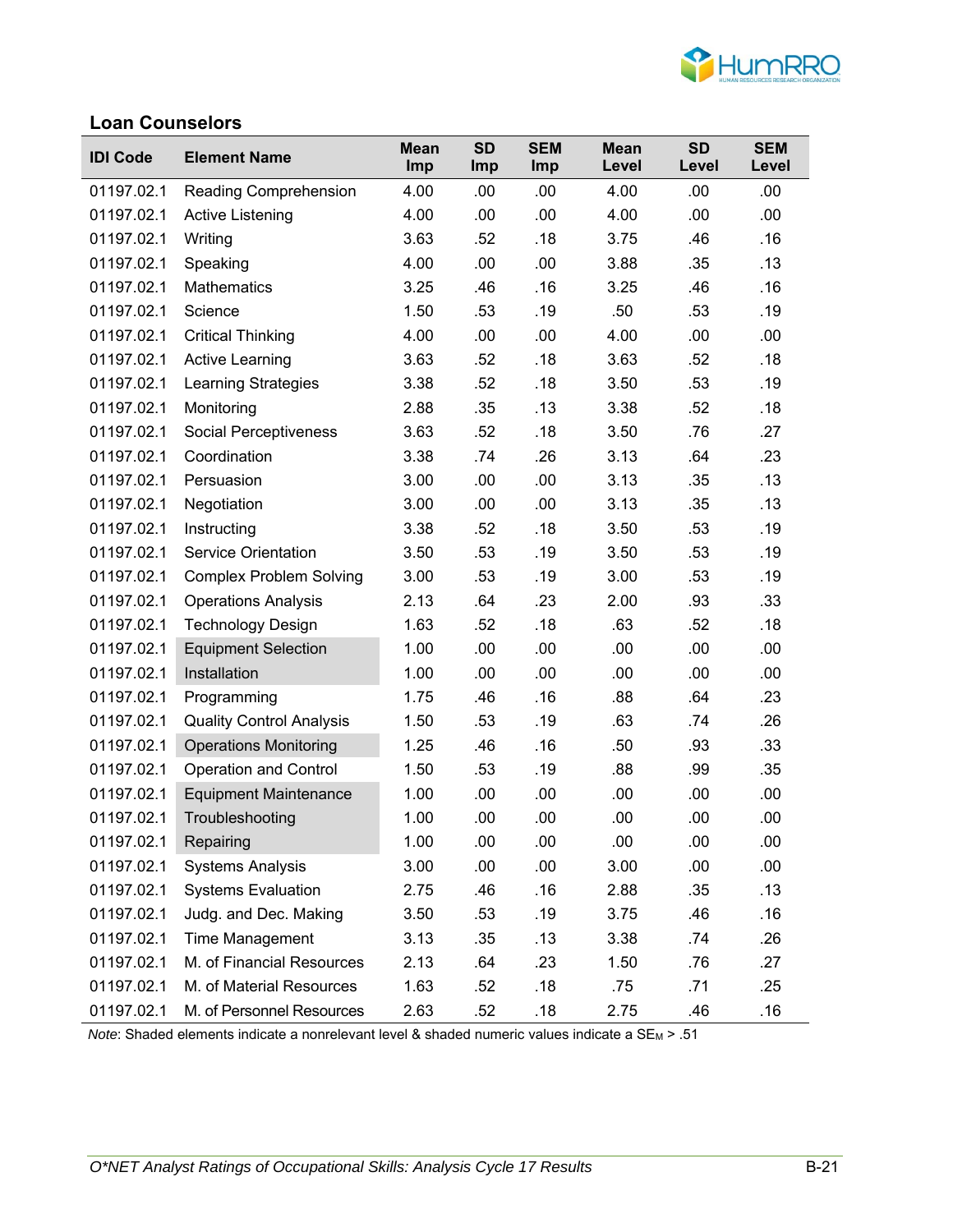| <b>IDI Code</b> | <b>Element Name</b>             | <b>Mean</b><br>Imp | <b>SD</b><br>Imp | <b>SEM</b><br>Imp | <b>Mean</b><br>Level | <b>SD</b><br>Level | <b>SEM</b><br>Level |
|-----------------|---------------------------------|--------------------|------------------|-------------------|----------------------|--------------------|---------------------|
| 01201.03.1      | <b>Reading Comprehension</b>    | 3.13               | .35              | .13               | 3.88                 | .35                | .13                 |
| 01201.03.1      | Active Listening                | 3.13               | .35              | .13               | 3.75                 | .46                | .16                 |
| 01201.03.1      | Writing                         | 3.00               | .00              | .00               | 3.50                 | .53                | .19                 |
| 01201.03.1      | Speaking                        | 3.25               | .46              | .16               | 3.75                 | .46                | .16                 |
| 01201.03.1      | Mathematics                     | 2.88               | .35              | .13               | 3.75                 | .71                | .25                 |
| 01201.03.1      | Science                         | 2.88               | .35              | .13               | 3.00                 | .53                | .19                 |
| 01201.03.1      | <b>Critical Thinking</b>        | 3.63               | .52              | .18               | 4.00                 | .00                | .00                 |
| 01201.03.1      | <b>Active Learning</b>          | 3.00               | .00              | .00               | 3.63                 | .52                | .18                 |
| 01201.03.1      | Learning Strategies             | 3.00               | .00              | .00               | 3.13                 | .35                | .13                 |
| 01201.03.1      | Monitoring                      | 3.00               | .00.             | .00               | 3.75                 | .46                | .16                 |
| 01201.03.1      | Social Perceptiveness           | 2.88               | .35              | .13               | 3.00                 | .00                | .00                 |
| 01201.03.1      | Coordination                    | 3.00               | .00              | .00               | 3.38                 | .52                | .18                 |
| 01201.03.1      | Persuasion                      | 2.88               | .35              | .13               | 3.00                 | .53                | .19                 |
| 01201.03.1      | Negotiation                     | 2.75               | .46              | .16               | 2.75                 | .46                | .16                 |
| 01201.03.1      | Instructing                     | 2.88               | .35              | .13               | 3.38                 | .74                | .26                 |
| 01201.03.1      | <b>Service Orientation</b>      | 2.88               | .35              | .13               | 3.00                 | .00                | .00                 |
| 01201.03.1      | <b>Complex Problem Solving</b>  | 3.63               | .52              | .18               | 4.13                 | .64                | .23                 |
| 01201.03.1      | <b>Operations Analysis</b>      | 3.50               | .53              | .19               | 3.75                 | .46                | .16                 |
| 01201.03.1      | <b>Technology Design</b>        | 3.00               | .53              | .19               | 3.63                 | .52                | .18                 |
| 01201.03.1      | <b>Equipment Selection</b>      | 1.88               | .35              | .13               | 1.75                 | .71                | .25                 |
| 01201.03.1      | Installation                    | 1.75               | .46              | .16               | 1.50                 | .93                | .33                 |
| 01201.03.1      | Programming                     | 4.00               | .53              | .19               | 4.75                 | .46                | .16                 |
| 01201.03.1      | <b>Quality Control Analysis</b> | 2.88               | .83              | .30               | 3.13                 | 1.36               | .48                 |
| 01201.03.1      | <b>Operations Monitoring</b>    | 2.75               | .46              | .16               | 3.13                 | .35                | .13                 |
| 01201.03.1      | <b>Operation and Control</b>    | 2.00               | .53              | .19               | 2.25                 | 1.04               | .37                 |
| 01201.03.1      | <b>Equipment Maintenance</b>    | 1.25               | .46              | .16               | .25                  | .46                | .16                 |
| 01201.03.1      | Troubleshooting                 | 2.88               | .83              | .30               | 4.25                 | 1.75               | .62                 |
| 01201.03.1      | Repairing                       | 1.13               | .35              | .13               | .13                  | .35                | .13                 |
| 01201.03.1      | <b>Systems Analysis</b>         | 3.88               | .35              | .13               | 4.25                 | .46                | .16                 |
| 01201.03.1      | <b>Systems Evaluation</b>       | 3.88               | .35              | .13               | 4.50                 | .53                | .19                 |
| 01201.03.1      | Judg. and Dec. Making           | 3.75               | .46              | .16               | 4.13                 | .35                | .13                 |
| 01201.03.1      | Time Management                 | 2.88               | .35              | .13               | 3.50                 | .53                | .19                 |
| 01201.03.1      | M. of Financial Resources       | 2.00               | .00              | .00               | 1.88                 | .64                | .23                 |
| 01201.03.1      | M. of Material Resources        | 2.00               | .00              | .00               | 1.88                 | .64                | .23                 |
| 01201.03.1      | M. of Personnel Resources       | 2.88               | .35              | .13               | 3.25                 | .46                | .16                 |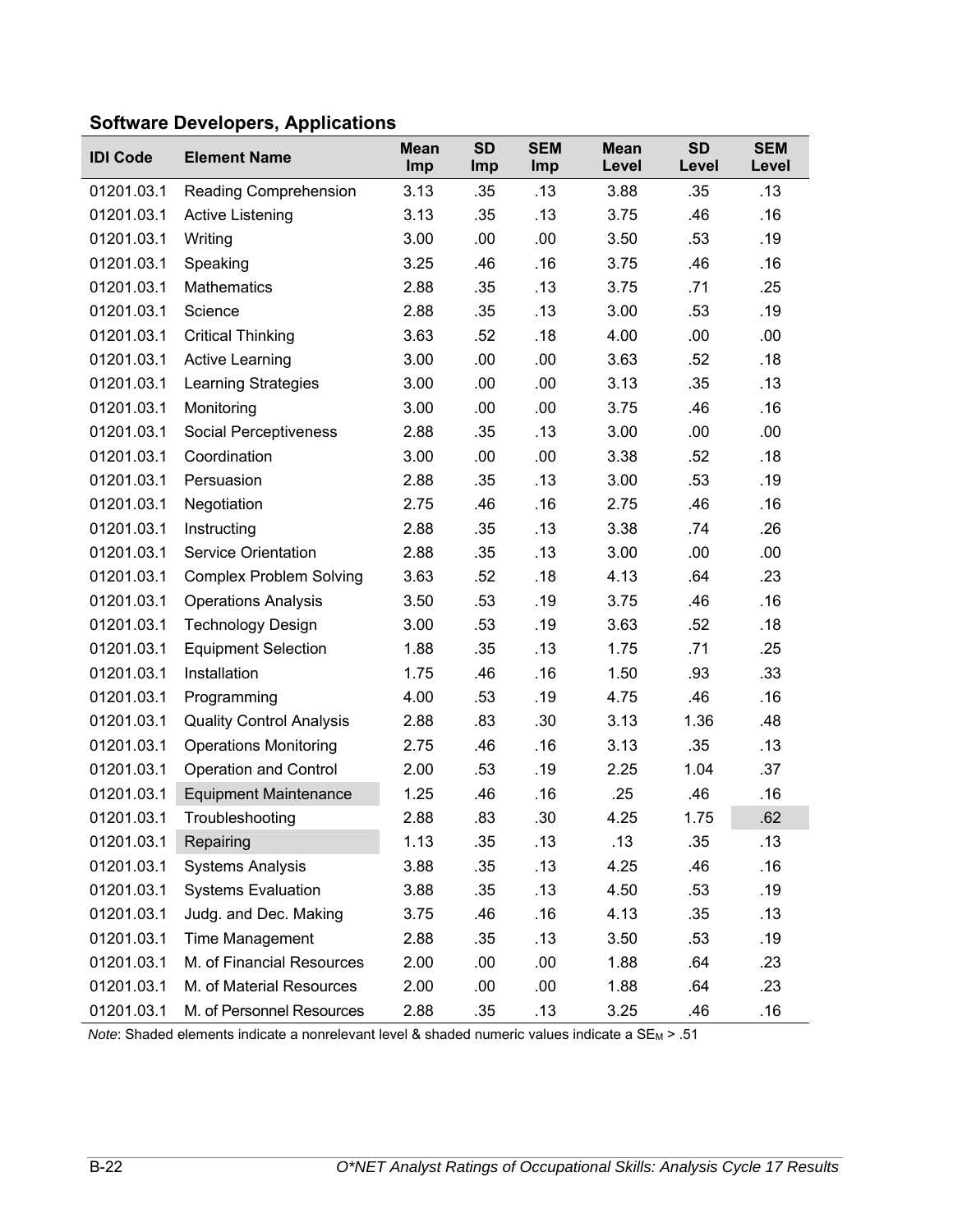

#### **Database Administrators**

| <b>IDI Code</b> | <b>Element Name</b>             | <b>Mean</b><br>Imp | <b>SD</b><br><b>Imp</b> | <b>SEM</b><br>Imp | <b>Mean</b><br>Level | <b>SD</b><br>Level | <b>SEM</b><br>Level |
|-----------------|---------------------------------|--------------------|-------------------------|-------------------|----------------------|--------------------|---------------------|
| 00193.03.1      | Reading Comprehension           | 3.50               | .53                     | .19               | 4.38                 | .52                | .18                 |
| 00193.03.1      | Active Listening                | 3.50               | .53                     | .19               | 3.88                 | .35                | .13                 |
| 00193.03.1      | Writing                         | 3.38               | .52                     | .18               | 3.88                 | .35                | .13                 |
| 00193.03.1      | Speaking                        | 3.38               | .52                     | .18               | 3.88                 | .35                | .13                 |
| 00193.03.1      | Mathematics                     | 3.13               | .35                     | .13               | 3.50                 | .53                | .19                 |
| 00193.03.1      | Science                         | 2.00               | .76                     | .27               | 1.50                 | 1.07               | .38                 |
| 00193.03.1      | <b>Critical Thinking</b>        | 3.88               | .35                     | .13               | 4.13                 | .35                | .13                 |
| 00193.03.1      | <b>Active Learning</b>          | 3.50               | .53                     | .19               | 3.88                 | .64                | .23                 |
| 00193.03.1      | Learning Strategies             | 3.00               | .00                     | .00               | 3.38                 | .52                | .18                 |
| 00193.03.1      | Monitoring                      | 3.38               | .52                     | .18               | 4.13                 | .35                | .13                 |
| 00193.03.1      | <b>Social Perceptiveness</b>    | 2.75               | .46                     | .16               | 3.00                 | .76                | .27                 |
| 00193.03.1      | Coordination                    | 3.13               | .35                     | .13               | 3.50                 | .53                | .19                 |
| 00193.03.1      | Persuasion                      | 2.63               | .52                     | .18               | 2.75                 | .46                | .16                 |
| 00193.03.1      | Negotiation                     | 2.13               | .35                     | .13               | 2.38                 | .52                | .18                 |
| 00193.03.1      | Instructing                     | 3.00               | .00                     | .00               | 3.75                 | .46                | .16                 |
| 00193.03.1      | <b>Service Orientation</b>      | 2.75               | .46                     | .16               | 3.00                 | .76                | .27                 |
| 00193.03.1      | <b>Complex Problem Solving</b>  | 3.63               | .52                     | .18               | 4.00                 | .53                | .19                 |
| 00193.03.1      | <b>Operations Analysis</b>      | 3.13               | .35                     | .13               | 3.38                 | .52                | .18                 |
| 00193.03.1      | <b>Technology Design</b>        | 2.38               | 1.06                    | .38               | 2.25                 | 1.49               | .53                 |
| 00193.03.1      | <b>Equipment Selection</b>      | 1.88               | .35                     | .13               | 1.88                 | .99                | .35                 |
| 00193.03.1      | Installation                    | 1.63               | .52                     | .18               | 1.00                 | .93                | .33                 |
| 00193.03.1      | Programming                     | 3.38               | .52                     | .18               | 3.88                 | .64                | .23                 |
| 00193.03.1      | <b>Quality Control Analysis</b> | 3.00               | .53                     | .19               | 2.88                 | .64                | .23                 |
| 00193.03.1      | <b>Operations Monitoring</b>    | 3.13               | .35                     | .13               | 3.13                 | .35                | .13                 |
| 00193.03.1      | <b>Operation and Control</b>    | 1.88               | .35                     | .13               | 1.50                 | .76                | .27                 |
| 00193.03.1      | <b>Equipment Maintenance</b>    | 1.00               | .00                     | .00               | .00                  | .00                | .00                 |
| 00193.03.1      | Troubleshooting                 | 2.88               | .35                     | .13               | 3.13                 | .35                | .13                 |
| 00193.03.1      | Repairing                       | 1.25               | .46                     | .16               | .25                  | .46                | .16                 |
| 00193.03.1      | <b>Systems Analysis</b>         | 3.38               | .52                     | .18               | 3.88                 | .35                | .13                 |
| 00193.03.1      | <b>Systems Evaluation</b>       | 3.38               | .52                     | .18               | 4.00                 | .53                | .19                 |
| 00193.03.1      | Judg. and Dec. Making           | 3.50               | .53                     | .19               | 4.00                 | .00                | .00.                |
| 00193.03.1      | Time Management                 | 3.00               | .53                     | .19               | 3.25                 | .71                | .25                 |
| 00193.03.1      | M. of Financial Resources       | 2.00               | .76                     | .27               | 2.00                 | 1.31               | .46                 |
| 00193.03.1      | M. of Material Resources        | 2.00               | .76                     | .27               | 1.75                 | 1.16               | .41                 |
| 00193.03.1      | M. of Personnel Resources       | 2.75               | .46                     | .16               | 3.25                 | .71                | .25                 |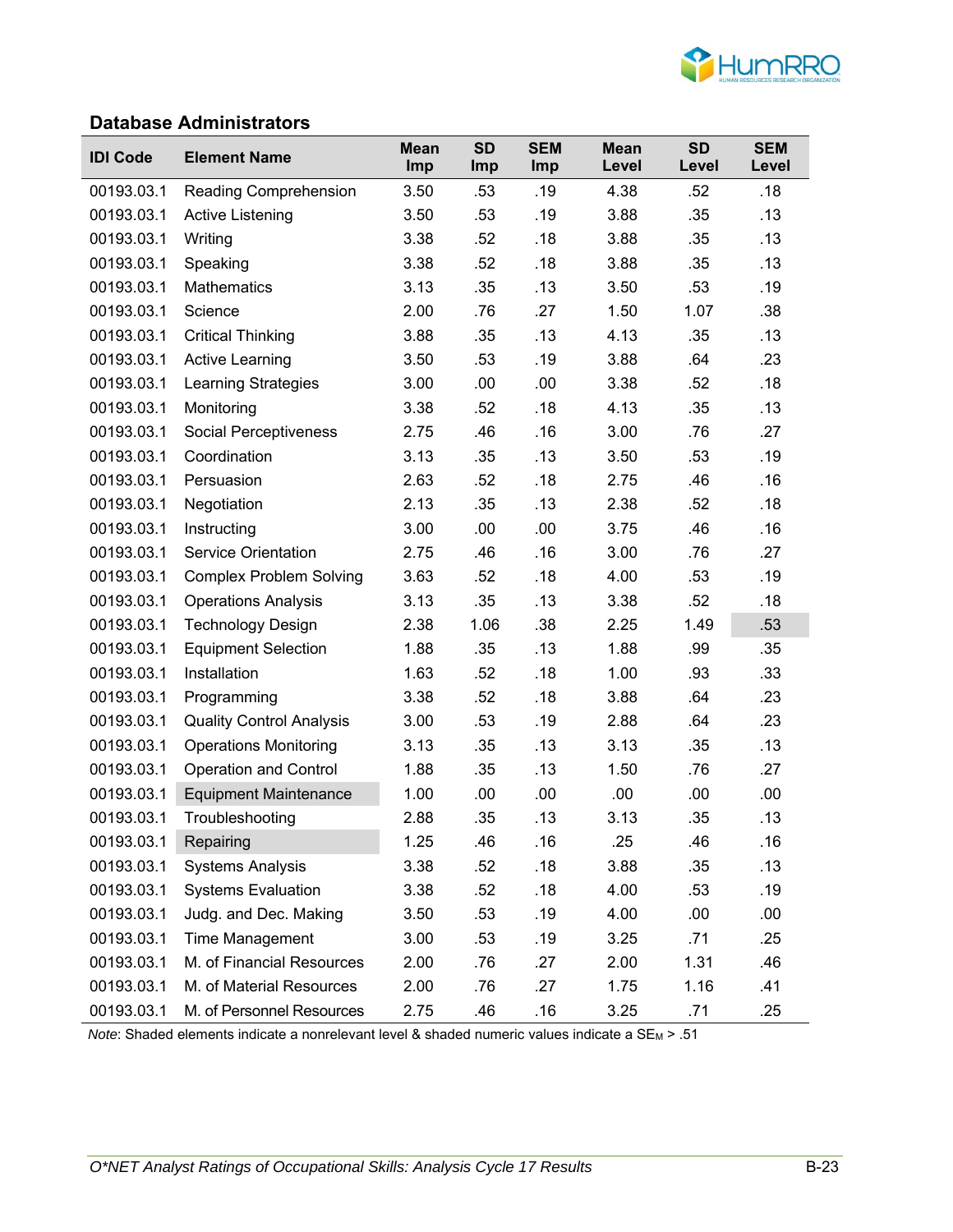| <b>IDI Code</b> | <b>Element Name</b>             | <b>Mean</b><br>Imp | <b>SD</b><br>Imp | <b>SEM</b><br>Imp | <b>Mean</b><br>Level | <b>SD</b><br>Level | <b>SEM</b><br>Level |
|-----------------|---------------------------------|--------------------|------------------|-------------------|----------------------|--------------------|---------------------|
| 01517.02.1      | <b>Reading Comprehension</b>    | 3.88               | .35              | .13               | 4.00                 | .00                | .00                 |
| 01517.02.1      | Active Listening                | 3.63               | .52              | .18               | 3.88                 | .35                | .13                 |
| 01517.02.1      | Writing                         | 3.63               | .52              | .18               | 3.88                 | .35                | .13                 |
| 01517.02.1      | Speaking                        | 3.75               | .46              | .16               | 3.50                 | .53                | .19                 |
| 01517.02.1      | <b>Mathematics</b>              | 2.25               | .46              | .16               | 2.25                 | .46                | .16                 |
| 01517.02.1      | Science                         | 3.00               | .53              | .19               | 3.25                 | .71                | .25                 |
| 01517.02.1      | <b>Critical Thinking</b>        | 4.00               | .00              | .00               | 3.88                 | .35                | .13                 |
| 01517.02.1      | <b>Active Learning</b>          | 3.25               | .46              | .16               | 3.00                 | .00                | .00                 |
| 01517.02.1      | Learning Strategies             | 2.75               | .46              | .16               | 2.88                 | .35                | .13                 |
| 01517.02.1      | Monitoring                      | 3.50               | .53              | .19               | 3.75                 | .46                | .16                 |
| 01517.02.1      | Social Perceptiveness           | 2.88               | .35              | .13               | 2.88                 | .35                | .13                 |
| 01517.02.1      | Coordination                    | 2.88               | .35              | .13               | 3.00                 | .00                | .00                 |
| 01517.02.1      | Persuasion                      | 2.50               | .53              | .19               | 2.75                 | .46                | .16                 |
| 01517.02.1      | Negotiation                     | 2.38               | .52              | .18               | 2.13                 | .35                | .13                 |
| 01517.02.1      | Instructing                     | 2.75               | .46              | .16               | 2.88                 | .35                | .13                 |
| 01517.02.1      | <b>Service Orientation</b>      | 2.38               | .52              | .18               | 2.75                 | .46                | .16                 |
| 01517.02.1      | <b>Complex Problem Solving</b>  | 3.25               | .46              | .16               | 3.25                 | .46                | .16                 |
| 01517.02.1      | <b>Operations Analysis</b>      | 3.13               | .35              | .13               | 3.38                 | .52                | .18                 |
| 01517.02.1      | <b>Technology Design</b>        | 2.63               | .52              | .18               | 2.75                 | .71                | .25                 |
| 01517.02.1      | <b>Equipment Selection</b>      | 1.88               | .35              | .13               | 1.75                 | .71                | .25                 |
| 01517.02.1      | Installation                    | 2.13               | .64              | .23               | 2.00                 | 1.07               | .38                 |
| 01517.02.1      | Programming                     | 3.75               | .71              | .25               | 3.50                 | .53                | .19                 |
| 01517.02.1      | <b>Quality Control Analysis</b> | 3.25               | .71              | .25               | 3.63                 | .74                | .26                 |
| 01517.02.1      | <b>Operations Monitoring</b>    | 2.75               | .46              | .16               | 2.13                 | .35                | .13                 |
| 01517.02.1      | <b>Operation and Control</b>    | 1.88               | .35              | .13               | 1.63                 | .74                | .26                 |
| 01517.02.1      | <b>Equipment Maintenance</b>    | 1.00               | .00              | .00               | .00                  | .00                | .00                 |
| 01517.02.1      | Troubleshooting                 | 2.63               | .52              | .18               | 3.00                 | .93                | .33                 |
| 01517.02.1      | Repairing                       | 1.00               | .00              | .00               | .00                  | .00                | .00                 |
| 01517.02.1      | <b>Systems Analysis</b>         | 3.13               | .35              | .13               | 3.13                 | .35                | .13                 |
| 01517.02.1      | <b>Systems Evaluation</b>       | 3.00               | .53              | .19               | 3.88                 | .64                | .23                 |
| 01517.02.1      | Judg. and Dec. Making           | 3.13               | .35              | .13               | 3.63                 | .52                | .18                 |
| 01517.02.1      | Time Management                 | 3.00               | .00              | .00               | 3.00                 | .00                | .00                 |
| 01517.02.1      | M. of Financial Resources       | 1.38               | .52              | .18               | .38                  | .52                | .18                 |
| 01517.02.1      | M. of Material Resources        | 1.50               | .53              | .19               | .63                  | .74                | .26                 |
| 01517.02.1      | M. of Personnel Resources       | 2.25               | .46              | .16               | 2.25                 | .46                | .16                 |

### **Software Quality Assurance Engineers and Testers**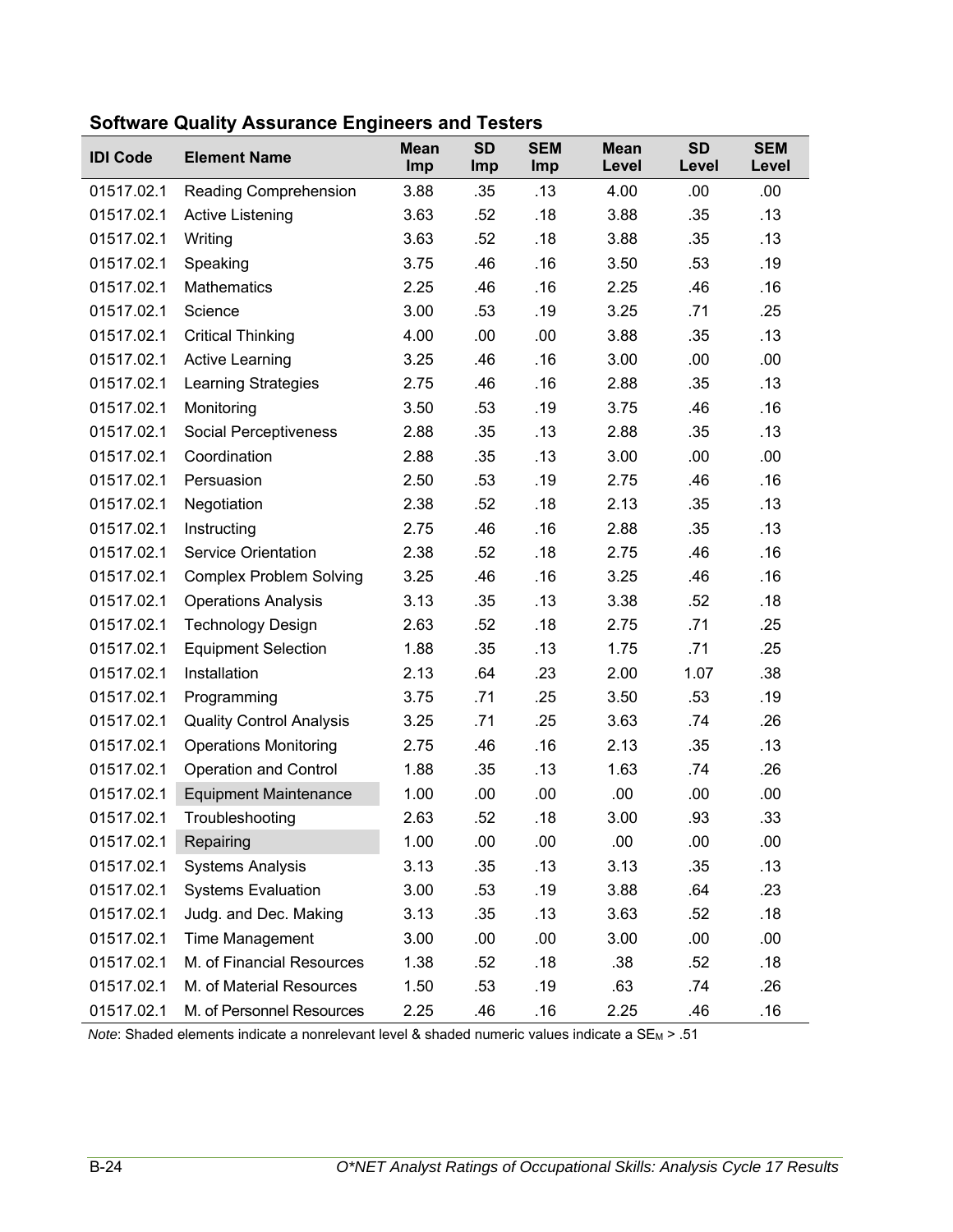

#### **Geospatial Information Scientists and Technologists**

| <b>IDI Code</b> | <b>Element Name</b>             | <b>Mean</b><br>Imp | <b>SD</b><br>Imp | <b>SEM</b><br>Imp | <b>Mean</b><br>Level | <b>SD</b><br>Level | <b>SEM</b><br>Level |
|-----------------|---------------------------------|--------------------|------------------|-------------------|----------------------|--------------------|---------------------|
| 01571.02.1      | Reading Comprehension           | 4.00               | .00              | .00               | 4.38                 | .52                | .18                 |
| 01571.02.1      | <b>Active Listening</b>         | 3.88               | .35              | .13               | 4.00                 | .00                | .00.                |
| 01571.02.1      | Writing                         | 3.88               | .35              | .13               | 3.88                 | .35                | .13                 |
| 01571.02.1      | Speaking                        | 3.75               | .46              | .16               | 3.88                 | .35                | .13                 |
| 01571.02.1      | Mathematics                     | 3.38               | .52              | .18               | 3.38                 | .52                | .18                 |
| 01571.02.1      | Science                         | 3.88               | .35              | .13               | 3.88                 | .35                | .13                 |
| 01571.02.1      | <b>Critical Thinking</b>        | 3.75               | .46              | .16               | 4.00                 | .00                | .00                 |
| 01571.02.1      | <b>Active Learning</b>          | 3.63               | .52              | .18               | 3.75                 | .46                | .16                 |
| 01571.02.1      | Learning Strategies             | 3.00               | .53              | .19               | 3.13                 | .35                | .13                 |
| 01571.02.1      | Monitoring                      | 3.00               | .00              | .00               | 3.25                 | .46                | .16                 |
| 01571.02.1      | <b>Social Perceptiveness</b>    | 3.00               | .53              | .19               | 3.00                 | .53                | .19                 |
| 01571.02.1      | Coordination                    | 3.13               | .35              | .13               | 3.38                 | .52                | .18                 |
| 01571.02.1      | Persuasion                      | 2.63               | .52              | .18               | 2.63                 | .52                | .18                 |
| 01571.02.1      | Negotiation                     | 2.63               | .52              | .18               | 2.63                 | .52                | .18                 |
| 01571.02.1      | Instructing                     | 3.00               | .53              | .19               | 3.25                 | .46                | .16                 |
| 01571.02.1      | <b>Service Orientation</b>      | 3.00               | .00              | .00               | 3.00                 | .00                | .00.                |
| 01571.02.1      | <b>Complex Problem Solving</b>  | 3.75               | .46              | .16               | 3.88                 | .35                | .13                 |
| 01571.02.1      | <b>Operations Analysis</b>      | 3.25               | .46              | .16               | 3.50                 | .53                | .19                 |
| 01571.02.1      | <b>Technology Design</b>        | 2.13               | .64              | .23               | 1.75                 | .89                | .31                 |
| 01571.02.1      | <b>Equipment Selection</b>      | 1.38               | .52              | .18               | .38                  | .52                | .18                 |
| 01571.02.1      | Installation                    | 1.00               | .00              | .00               | .00                  | .00                | .00                 |
| 01571.02.1      | Programming                     | 2.88               | .35              | .13               | 3.00                 | .53                | .19                 |
| 01571.02.1      | <b>Quality Control Analysis</b> | 1.38               | .52              | .18               | .63                  | .92                | .32                 |
| 01571.02.1      | <b>Operations Monitoring</b>    | 2.00               | .00              | .00               | 1.88                 | .35                | .13                 |
| 01571.02.1      | <b>Operation and Control</b>    | 1.38               | .52              | .18               | .38                  | .52                | .18                 |
| 01571.02.1      | <b>Equipment Maintenance</b>    | 1.00               | .00              | .00               | .00                  | .00                | .00                 |
| 01571.02.1      | Troubleshooting                 | 1.13               | .35              | .13               | .25                  | .71                | .25                 |
| 01571.02.1      | Repairing                       | 1.00               | .00              | .00               | .00                  | .00                | .00                 |
| 01571.02.1      | <b>Systems Analysis</b>         | 3.13               | .64              | .23               | 3.75                 | .46                | .16                 |
| 01571.02.1      | <b>Systems Evaluation</b>       | 3.00               | .53              | .19               | 3.63                 | .52                | .18                 |
| 01571.02.1      | Judg. and Dec. Making           | 3.63               | .52              | .18               | 3.38                 | .52                | .18                 |
| 01571.02.1      | Time Management                 | 3.00               | .00              | .00               | 3.25                 | .46                | .16                 |
| 01571.02.1      | M. of Financial Resources       | 2.00               | .00              | .00               | 1.88                 | .35                | .13                 |
| 01571.02.1      | M. of Material Resources        | 2.00               | .00              | .00               | 1.88                 | .35                | .13                 |
| 01571.02.1      | M. of Personnel Resources       | 3.00               | .53              | .19               | 2.88                 | .35                | .13                 |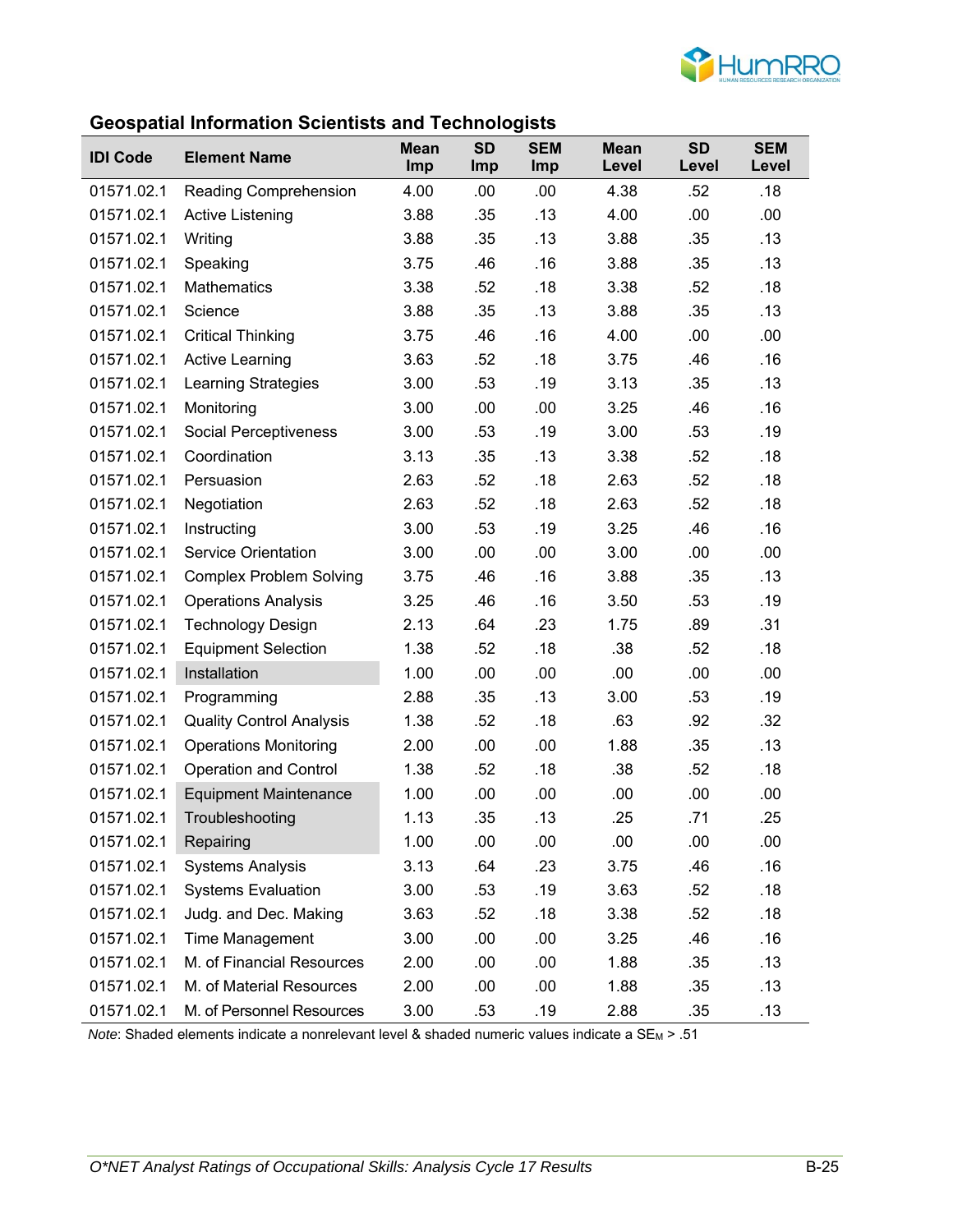# **Clinical Data Managers**

| <b>IDI Code</b> | <b>Element Name</b>             | <b>Mean</b><br>Imp | <b>SD</b><br><b>Imp</b> | <b>SEM</b><br>Imp | <b>Mean</b><br>Level | <b>SD</b><br>Level | <b>SEM</b><br>Level |
|-----------------|---------------------------------|--------------------|-------------------------|-------------------|----------------------|--------------------|---------------------|
| 01581.02.1      | <b>Reading Comprehension</b>    | 3.88               | .35                     | .13               | 4.25                 | .46                | .16                 |
| 01581.02.1      | <b>Active Listening</b>         | 3.88               | .35                     | .13               | 3.88                 | .35                | .13                 |
| 01581.02.1      | Writing                         | 3.75               | .46                     | .16               | 4.00                 | .00                | .00                 |
| 01581.02.1      | Speaking                        | 3.88               | .35                     | .13               | 4.00                 | .00                | .00                 |
| 01581.02.1      | <b>Mathematics</b>              | 3.50               | .53                     | .19               | 3.88                 | .64                | .23                 |
| 01581.02.1      | Science                         | 2.38               | .52                     | .18               | 2.25                 | .71                | .25                 |
| 01581.02.1      | <b>Critical Thinking</b>        | 4.00               | .00                     | .00               | 4.25                 | .46                | .16                 |
| 01581.02.1      | <b>Active Learning</b>          | 3.63               | .52                     | .18               | 4.00                 | .53                | .19                 |
| 01581.02.1      | <b>Learning Strategies</b>      | 2.88               | .35                     | .13               | 3.25                 | .46                | .16                 |
| 01581.02.1      | Monitoring                      | 3.63               | .52                     | .18               | 4.13                 | .35                | .13                 |
| 01581.02.1      | Social Perceptiveness           | 3.13               | .35                     | .13               | 3.50                 | .53                | .19                 |
| 01581.02.1      | Coordination                    | 3.38               | .52                     | .18               | 3.38                 | .52                | .18                 |
| 01581.02.1      | Persuasion                      | 2.75               | .46                     | .16               | 2.63                 | .74                | .26                 |
| 01581.02.1      | Negotiation                     | 2.50               | .53                     | .19               | 2.38                 | .52                | .18                 |
| 01581.02.1      | Instructing                     | 3.00               | .00                     | .00               | 3.75                 | .46                | .16                 |
| 01581.02.1      | <b>Service Orientation</b>      | 2.75               | .46                     | .16               | 2.63                 | .74                | .26                 |
| 01581.02.1      | <b>Complex Problem Solving</b>  | 3.50               | .53                     | .19               | 3.63                 | .52                | .18                 |
| 01581.02.1      | <b>Operations Analysis</b>      | 2.75               | .46                     | .16               | 3.38                 | .52                | .18                 |
| 01581.02.1      | <b>Technology Design</b>        | 1.75               | .46                     | .16               | 1.38                 | .92                | .32                 |
| 01581.02.1      | <b>Equipment Selection</b>      | 1.88               | .64                     | .23               | 1.50                 | 1.07               | .38                 |
| 01581.02.1      | Installation                    | 1.00               | .00                     | .00               | .00                  | .00                | .00                 |
| 01581.02.1      | Programming                     | 3.25               | .46                     | .16               | 3.63                 | .74                | .26                 |
| 01581.02.1      | <b>Quality Control Analysis</b> | 2.50               | .53                     | .19               | 2.50                 | .53                | .19                 |
| 01581.02.1      | <b>Operations Monitoring</b>    | 2.13               | .35                     | .13               | 2.00                 | .00                | .00                 |
| 01581.02.1      | <b>Operation and Control</b>    | 1.75               | .46                     | .16               | 1.25                 | .89                | .31                 |
| 01581.02.1      | <b>Equipment Maintenance</b>    | 1.00               | .00                     | .00               | .00                  | .00                | .00                 |
| 01581.02.1      | Troubleshooting                 | 1.63               | .52                     | .18               | .63                  | .52                | .18                 |
| 01581.02.1      | Repairing                       | 1.00               | .00                     | .00               | .00                  | .00                | .00                 |
| 01581.02.1      | <b>Systems Analysis</b>         | 3.25               | .46                     | .16               | 3.38                 | .52                | .18                 |
| 01581.02.1      | <b>Systems Evaluation</b>       | 3.13               | .35                     | .13               | 3.38                 | .52                | .18                 |
| 01581.02.1      | Judg. and Dec. Making           | 3.25               | .46                     | .16               | 3.63                 | .52                | .18                 |
| 01581.02.1      | Time Management                 | 3.38               | .52                     | .18               | 3.50                 | .53                | .19                 |
| 01581.02.1      | M. of Financial Resources       | 1.88               | .35                     | .13               | 1.25                 | .71                | .25                 |
| 01581.02.1      | M. of Material Resources        | 1.88               | .35                     | .13               | 1.50                 | .76                | .27                 |
| 01581.02.1      | M. of Personnel Resources       | 3.00               | .00                     | .00               | 3.38                 | .52                | .18                 |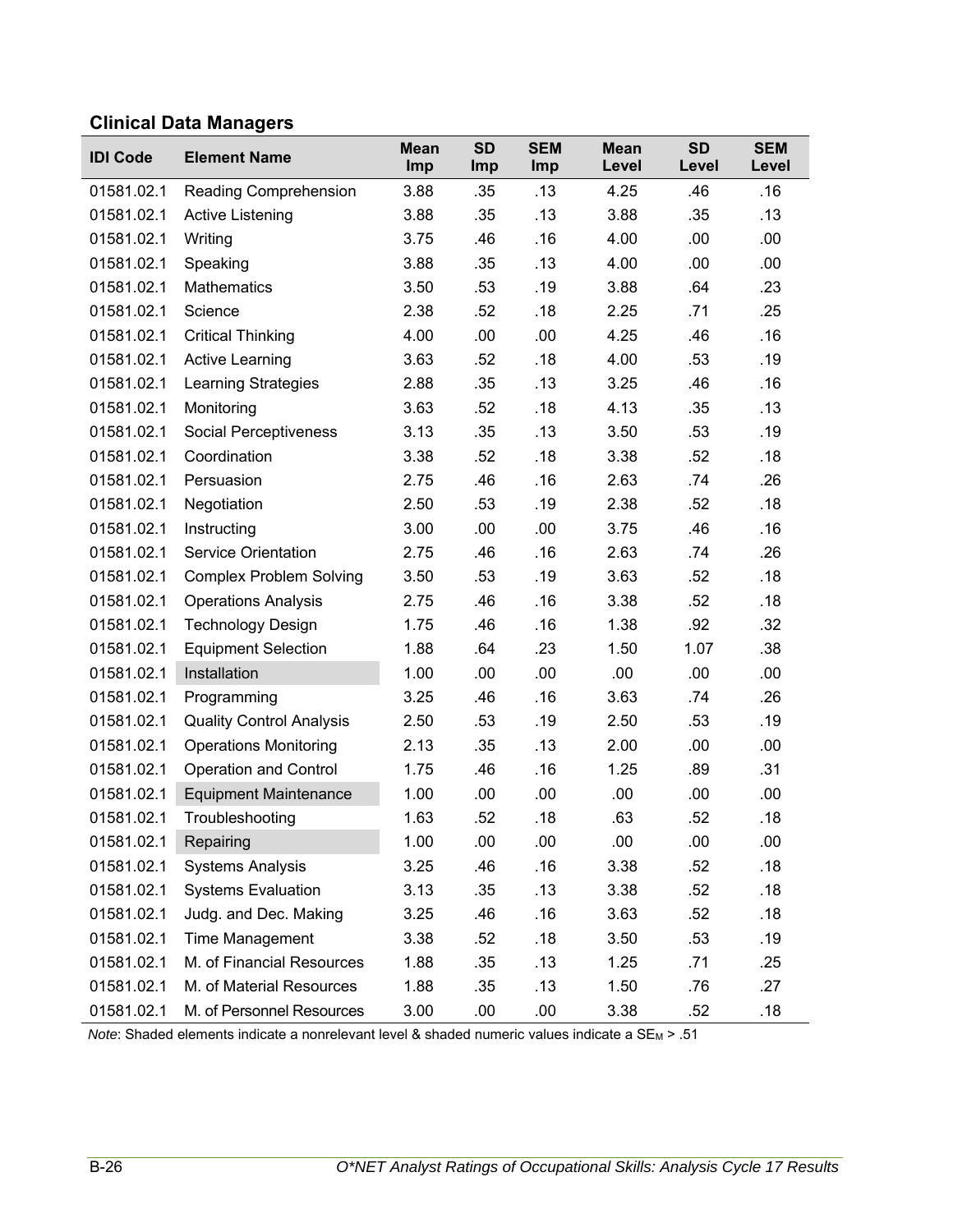

#### **Geodetic Surveyors**

| <b>IDI Code</b> | <b>Element Name</b>             | <b>Mean</b><br>Imp | <b>SD</b><br>Imp | <b>SEM</b><br>Imp | <b>Mean</b><br>Level | <b>SD</b><br>Level | <b>SEM</b><br>Level |
|-----------------|---------------------------------|--------------------|------------------|-------------------|----------------------|--------------------|---------------------|
| 01582.02.1      | <b>Reading Comprehension</b>    | 4.00               | .00              | .00               | 4.38                 | .52                | .18                 |
| 01582.02.1      | <b>Active Listening</b>         | 3.88               | .35              | .13               | 4.00                 | .00                | .00                 |
| 01582.02.1      | Writing                         | 3.25               | .46              | .16               | 4.13                 | .35                | .13                 |
| 01582.02.1      | Speaking                        | 3.25               | .46              | .16               | 3.88                 | .35                | .13                 |
| 01582.02.1      | <b>Mathematics</b>              | 4.13               | .35              | .13               | 4.75                 | .46                | .16                 |
| 01582.02.1      | Science                         | 3.13               | .35              | .13               | 3.63                 | .74                | .26                 |
| 01582.02.1      | <b>Critical Thinking</b>        | 4.00               | .00              | .00               | 4.00                 | .00                | .00                 |
| 01582.02.1      | <b>Active Learning</b>          | 3.25               | .46              | .16               | 3.88                 | .35                | .13                 |
| 01582.02.1      | <b>Learning Strategies</b>      | 3.00               | .00              | .00               | 3.50                 | .53                | .19                 |
| 01582.02.1      | Monitoring                      | 3.38               | .52              | .18               | 3.88                 | .35                | .13                 |
| 01582.02.1      | Social Perceptiveness           | 3.00               | .00              | .00               | 3.00                 | .00                | .00                 |
| 01582.02.1      | Coordination                    | 3.13               | .35              | .13               | 3.13                 | .35                | .13                 |
| 01582.02.1      | Persuasion                      | 2.50               | .53              | .19               | 2.38                 | .52                | .18                 |
| 01582.02.1      | Negotiation                     | 2.50               | .53              | .19               | 2.25                 | .46                | .16                 |
| 01582.02.1      | Instructing                     | 2.88               | .35              | .13               | 3.13                 | .35                | .13                 |
| 01582.02.1      | <b>Service Orientation</b>      | 2.50               | .53              | .19               | 2.50                 | .76                | .27                 |
| 01582.02.1      | <b>Complex Problem Solving</b>  | 3.50               | .53              | .19               | 3.88                 | .35                | .13                 |
| 01582.02.1      | <b>Operations Analysis</b>      | 1.88               | .35              | .13               | 1.75                 | .71                | .25                 |
| 01582.02.1      | <b>Technology Design</b>        | 2.13               | .35              | .13               | 1.50                 | .76                | .27                 |
| 01582.02.1      | <b>Equipment Selection</b>      | 2.00               | .00              | .00               | 2.38                 | .74                | .26                 |
| 01582.02.1      | Installation                    | 1.00               | .00              | .00               | .00                  | .00                | .00                 |
| 01582.02.1      | Programming                     | 2.38               | .74              | .26               | 3.00                 | .53                | .19                 |
| 01582.02.1      | <b>Quality Control Analysis</b> | 2.88               | .35              | .13               | 3.00                 | .53                | .19                 |
| 01582.02.1      | <b>Operations Monitoring</b>    | 3.00               | .00              | .00               | 2.50                 | .53                | .19                 |
| 01582.02.1      | <b>Operation and Control</b>    | 2.88               | .35              | .13               | 2.75                 | .46                | .16                 |
| 01582.02.1      | <b>Equipment Maintenance</b>    | 2.13               | .35              | .13               | 1.63                 | .52                | .18                 |
| 01582.02.1      | Troubleshooting                 | 2.13               | .35              | .13               | 1.88                 | .35                | .13                 |
| 01582.02.1      | Repairing                       | 2.13               | .35              | .13               | 1.63                 | .52                | .18                 |
| 01582.02.1      | <b>Systems Analysis</b>         | 3.25               | .46              | .16               | 3.25                 | .46                | .16                 |
| 01582.02.1      | <b>Systems Evaluation</b>       | 3.13               | .64              | .23               | 3.25                 | .46                | .16                 |
| 01582.02.1      | Judg. and Dec. Making           | 3.50               | .53              | .19               | 3.75                 | .46                | .16                 |
| 01582.02.1      | Time Management                 | 3.13               | .35              | .13               | 3.50                 | .53                | .19                 |
| 01582.02.1      | M. of Financial Resources       | 2.00               | .00              | .00               | 1.88                 | .35                | .13                 |
| 01582.02.1      | M. of Material Resources        | 2.00               | .00              | .00               | 1.88                 | .35                | .13                 |
| 01582.02.1      | M. of Personnel Resources       | 3.00               | .00              | .00               | 3.50                 | .53                | .19                 |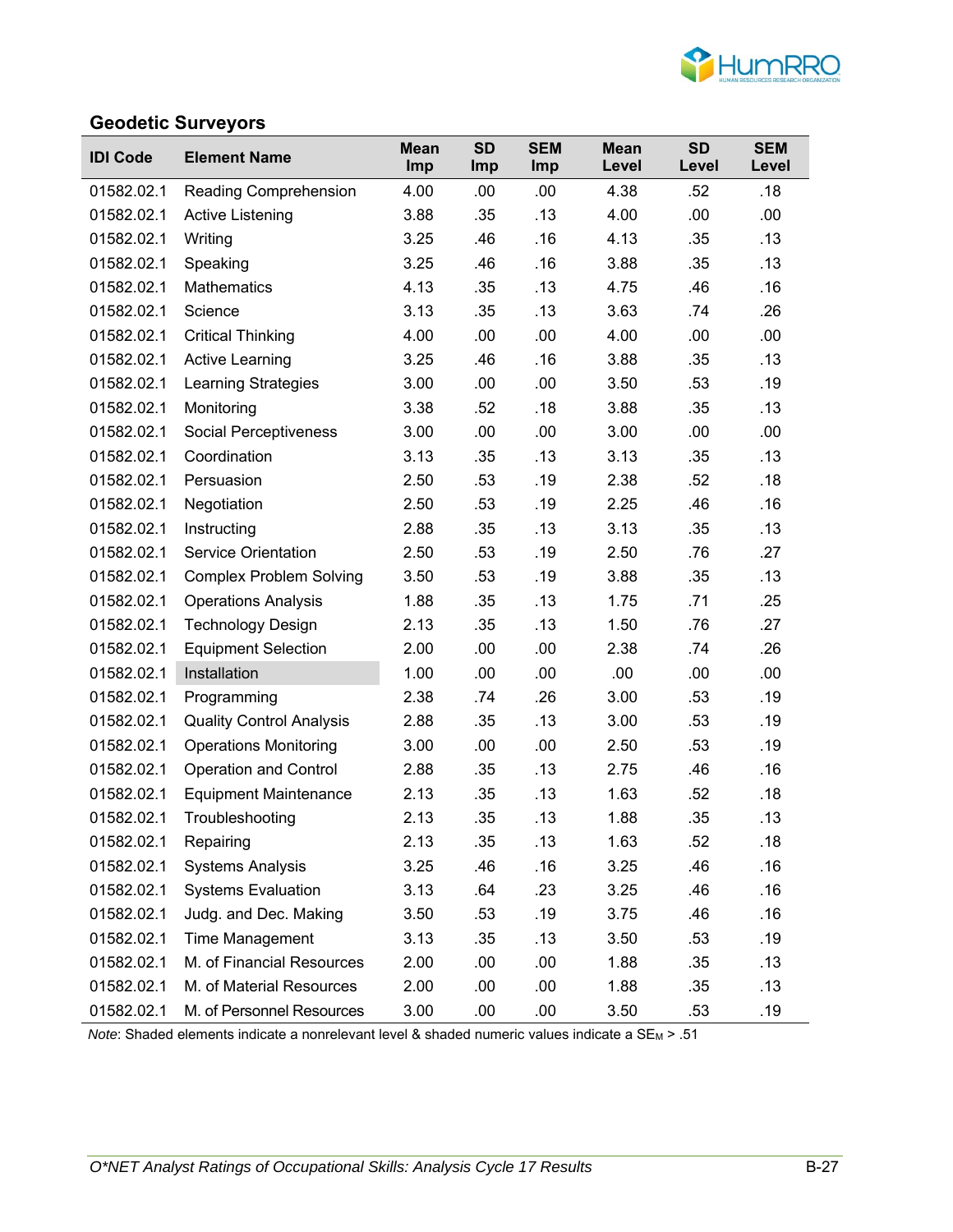# **Product Safety Engineers**

| <b>IDI Code</b> | <b>Element Name</b>             | <b>Mean</b><br>Imp | <b>SD</b><br>Imp | <b>SEM</b><br>Imp | <b>Mean</b><br>Level | <b>SD</b><br>Level | <b>SEM</b><br>Level |
|-----------------|---------------------------------|--------------------|------------------|-------------------|----------------------|--------------------|---------------------|
| 00118.02.1      | <b>Reading Comprehension</b>    | 4.00               | .00              | .00               | 4.25                 | .46                | .16                 |
| 00118.02.1      | <b>Active Listening</b>         | 3.88               | .35              | .13               | 4.00                 | .53                | .19                 |
| 00118.02.1      | Writing                         | 3.88               | .35              | .13               | 4.00                 | .53                | .19                 |
| 00118.02.1      | Speaking                        | 3.88               | .35              | .13               | 4.13                 | .35                | .13                 |
| 00118.02.1      | <b>Mathematics</b>              | 2.75               | .71              | .25               | 2.63                 | 1.06               | .38                 |
| 00118.02.1      | Science                         | 3.50               | .53              | .19               | 4.00                 | .53                | .19                 |
| 00118.02.1      | <b>Critical Thinking</b>        | 4.00               | .00              | .00               | 4.13                 | .35                | .13                 |
| 00118.02.1      | <b>Active Learning</b>          | 3.50               | .53              | .19               | 3.38                 | .74                | .26                 |
| 00118.02.1      | <b>Learning Strategies</b>      | 3.13               | .35              | .13               | 3.13                 | .35                | .13                 |
| 00118.02.1      | Monitoring                      | 3.13               | .35              | .13               | 3.38                 | .52                | .18                 |
| 00118.02.1      | <b>Social Perceptiveness</b>    | 2.88               | .35              | .13               | 2.88                 | .35                | .13                 |
| 00118.02.1      | Coordination                    | 3.00               | .00              | .00               | 2.88                 | .35                | .13                 |
| 00118.02.1      | Persuasion                      | 2.75               | .46              | .16               | 2.50                 | .53                | .19                 |
| 00118.02.1      | Negotiation                     | 2.75               | .46              | .16               | 2.50                 | .53                | .19                 |
| 00118.02.1      | Instructing                     | 2.88               | .64              | .23               | 3.00                 | .53                | .19                 |
| 00118.02.1      | <b>Service Orientation</b>      | 2.75               | .46              | .16               | 2.63                 | .52                | .18                 |
| 00118.02.1      | <b>Complex Problem Solving</b>  | 3.38               | .52              | .18               | 3.50                 | .53                | .19                 |
| 00118.02.1      | <b>Operations Analysis</b>      | 3.50               | .53              | .19               | 4.00                 | .53                | .19                 |
| 00118.02.1      | <b>Technology Design</b>        | 2.00               | .53              | .19               | 1.38                 | .74                | .26                 |
| 00118.02.1      | <b>Equipment Selection</b>      | 1.13               | .35              | .13               | .13                  | .35                | .13                 |
| 00118.02.1      | Installation                    | 1.00               | .00              | .00               | .00                  | .00                | .00                 |
| 00118.02.1      | Programming                     | 1.88               | .35              | .13               | 1.13                 | .64                | .23                 |
| 00118.02.1      | <b>Quality Control Analysis</b> | 3.38               | .52              | .18               | 3.75                 | .46                | .16                 |
| 00118.02.1      | <b>Operations Monitoring</b>    | 2.75               | .46              | .16               | 2.88                 | .35                | .13                 |
| 00118.02.1      | <b>Operation and Control</b>    | 1.88               | .35              | .13               | 1.50                 | .93                | .33                 |
| 00118.02.1      | <b>Equipment Maintenance</b>    | 1.00               | .00              | .00               | .00                  | .00                | .00                 |
| 00118.02.1      | Troubleshooting                 | 2.75               | .46              | .16               | 2.63                 | .74                | .26                 |
| 00118.02.1      | Repairing                       | 1.00               | .00              | .00               | .00                  | .00                | .00                 |
| 00118.02.1      | <b>Systems Analysis</b>         | 3.13               | .35              | .13               | 3.13                 | .35                | .13                 |
| 00118.02.1      | <b>Systems Evaluation</b>       | 3.25               | .46              | .16               | 3.25                 | .46                | .16                 |
| 00118.02.1      | Judg. and Dec. Making           | 3.75               | .46              | .16               | 3.75                 | .71                | .25                 |
| 00118.02.1      | Time Management                 | 3.00               | .00              | .00               | 2.75                 | .46                | .16                 |
| 00118.02.1      | M. of Financial Resources       | 1.75               | .46              | .16               | .88                  | .64                | .23                 |
| 00118.02.1      | M. of Material Resources        | 1.75               | .46              | .16               | 1.00                 | .76                | .27                 |
| 00118.02.1      | M. of Personnel Resources       | 2.25               | .46              | .16               | 2.38                 | .52                | .18                 |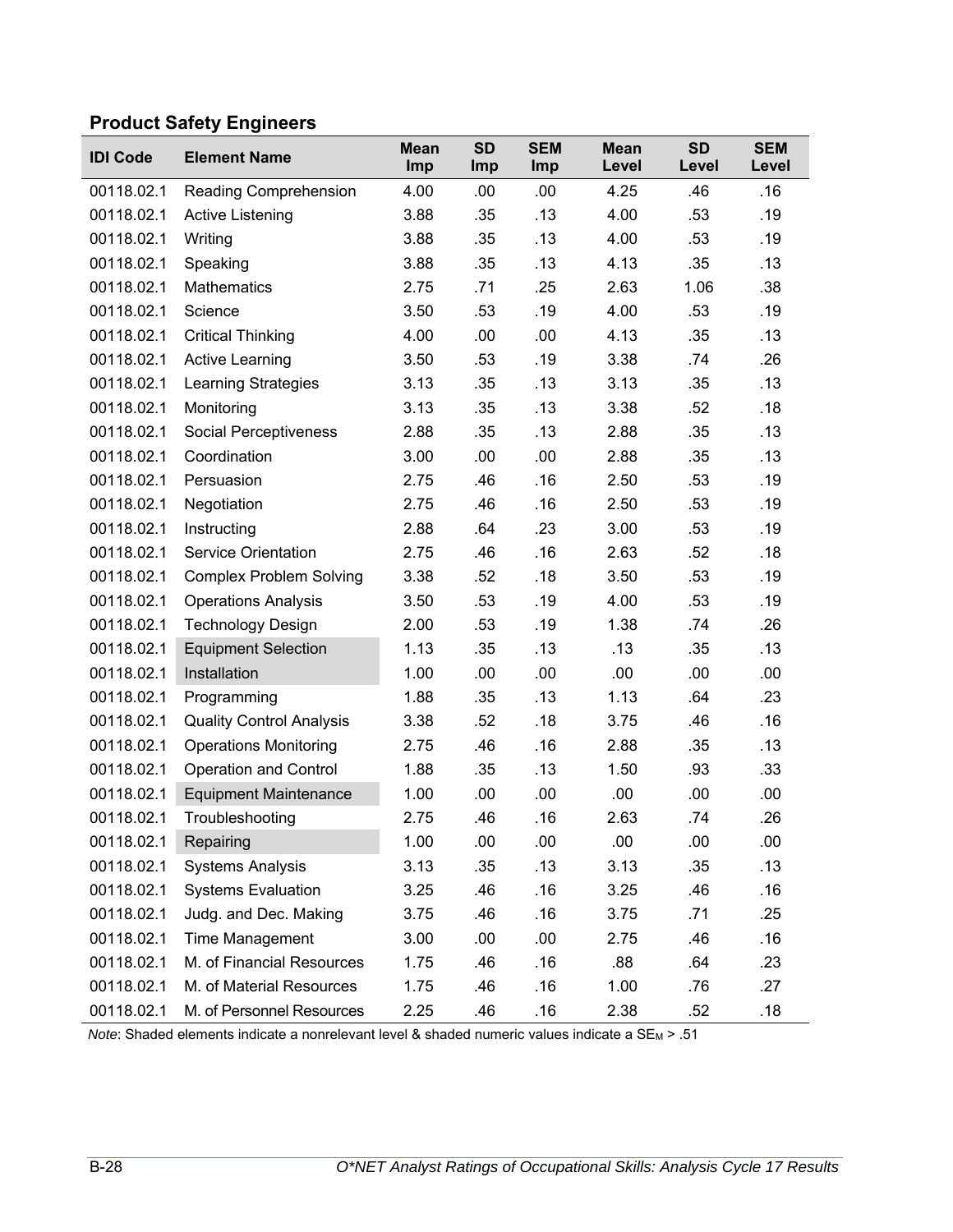

### **Marine Engineers**

| <b>IDI Code</b> | <b>Element Name</b>             | <b>Mean</b><br>Imp | <b>SD</b><br><b>Imp</b> | <b>SEM</b><br>Imp | <b>Mean</b><br>Level | <b>SD</b><br>Level | <b>SEM</b><br>Level |
|-----------------|---------------------------------|--------------------|-------------------------|-------------------|----------------------|--------------------|---------------------|
| 00120.02.1      | Reading Comprehension           | 3.88               | .35                     | .13               | 4.50                 | .53                | .19                 |
| 00120.02.1      | <b>Active Listening</b>         | 3.88               | .35                     | .13               | 3.88                 | .64                | .23                 |
| 00120.02.1      | Writing                         | 3.50               | .53                     | .19               | 4.13                 | .35                | .13                 |
| 00120.02.1      | Speaking                        | 3.88               | .35                     | .13               | 4.00                 | .53                | .19                 |
| 00120.02.1      | <b>Mathematics</b>              | 3.38               | .52                     | .18               | 4.63                 | .74                | .26                 |
| 00120.02.1      | Science                         | 3.63               | .52                     | .18               | 4.63                 | .52                | .18                 |
| 00120.02.1      | <b>Critical Thinking</b>        | 4.00               | .00                     | .00               | 4.38                 | .52                | .18                 |
| 00120.02.1      | <b>Active Learning</b>          | 3.25               | .46                     | .16               | 4.38                 | .52                | .18                 |
| 00120.02.1      | <b>Learning Strategies</b>      | 3.00               | .00                     | .00               | 3.25                 | .46                | .16                 |
| 00120.02.1      | Monitoring                      | 3.63               | .52                     | .18               | 4.13                 | .64                | .23                 |
| 00120.02.1      | Social Perceptiveness           | 3.00               | .00                     | .00               | 3.13                 | .35                | .13                 |
| 00120.02.1      | Coordination                    | 3.13               | .35                     | .13               | 3.63                 | .52                | .18                 |
| 00120.02.1      | Persuasion                      | 2.88               | .35                     | .13               | 3.25                 | .71                | .25                 |
| 00120.02.1      | Negotiation                     | 2.88               | .35                     | .13               | 3.25                 | .46                | .16                 |
| 00120.02.1      | Instructing                     | 3.00               | .00                     | .00               | 3.50                 | .53                | .19                 |
| 00120.02.1      | <b>Service Orientation</b>      | 2.75               | .46                     | .16               | 2.88                 | .35                | .13                 |
| 00120.02.1      | <b>Complex Problem Solving</b>  | 3.75               | .46                     | .16               | 4.13                 | .35                | .13                 |
| 00120.02.1      | <b>Operations Analysis</b>      | 3.50               | .53                     | .19               | 4.25                 | .71                | .25                 |
| 00120.02.1      | <b>Technology Design</b>        | 2.75               | .46                     | .16               | 3.25                 | .71                | .25                 |
| 00120.02.1      | <b>Equipment Selection</b>      | 2.38               | .52                     | .18               | 2.13                 | .99                | .35                 |
| 00120.02.1      | Installation                    | 1.50               | .53                     | .19               | .88                  | .99                | .35                 |
| 00120.02.1      | Programming                     | 2.13               | .64                     | .23               | 2.00                 | .93                | .33                 |
| 00120.02.1      | <b>Quality Control Analysis</b> | 3.25               | .46                     | .16               | 3.88                 | .64                | .23                 |
| 00120.02.1      | <b>Operations Monitoring</b>    | 3.50               | .53                     | .19               | 3.75                 | .46                | .16                 |
| 00120.02.1      | <b>Operation and Control</b>    | 2.63               | .52                     | .18               | 3.13                 | .35                | .13                 |
| 00120.02.1      | <b>Equipment Maintenance</b>    | 2.25               | .71                     | .25               | 2.13                 | 1.25               | .44                 |
| 00120.02.1      | Troubleshooting                 | 3.13               | .35                     | .13               | 3.88                 | .64                | .23                 |
| 00120.02.1      | Repairing                       | 2.25               | .46                     | .16               | 2.25                 | .89                | .31                 |
| 00120.02.1      | <b>Systems Analysis</b>         | 3.38               | .52                     | .18               | 3.88                 | .35                | .13                 |
| 00120.02.1      | <b>Systems Evaluation</b>       | 3.13               | .35                     | .13               | 3.75                 | .71                | .25                 |
| 00120.02.1      | Judg. and Dec. Making           | 3.75               | .46                     | .16               | 4.25                 | .46                | .16                 |
| 00120.02.1      | Time Management                 | 3.38               | .52                     | .18               | 3.75                 | .46                | .16                 |
| 00120.02.1      | M. of Financial Resources       | 2.88               | .35                     | .13               | 3.38                 | .52                | .18                 |
| 00120.02.1      | M. of Material Resources        | 3.00               | .00                     | .00               | 3.00                 | .00                | .00                 |
| 00120.02.1      | M. of Personnel Resources       | 3.25               | .46                     | .16               | 3.63                 | .52                | .18                 |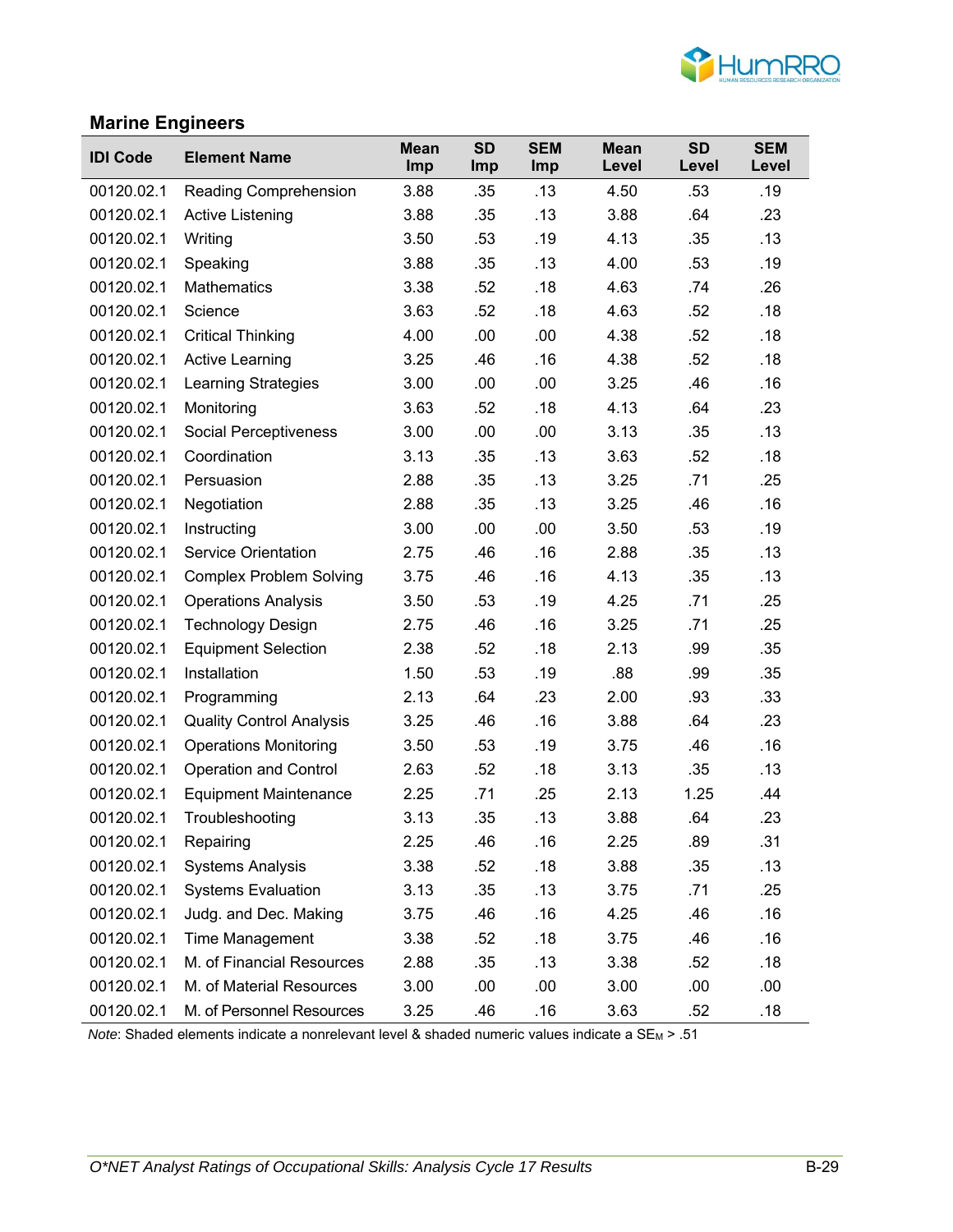# **Biochemical Engineers**

| <b>IDI Code</b> | <b>Element Name</b>             | <b>Mean</b><br>Imp | <b>SD</b><br><b>Imp</b> | <b>SEM</b><br>Imp | <b>Mean</b><br>Level | <b>SD</b><br>Level | <b>SEM</b><br>Level |
|-----------------|---------------------------------|--------------------|-------------------------|-------------------|----------------------|--------------------|---------------------|
| 01589.02.1      | <b>Reading Comprehension</b>    | 3.88               | .35                     | .13               | 4.88                 | .35                | .13                 |
| 01589.02.1      | Active Listening                | 4.00               | .00                     | .00               | 4.00                 | .00                | .00                 |
| 01589.02.1      | Writing                         | 3.88               | .35                     | .13               | 4.25                 | .46                | .16                 |
| 01589.02.1      | Speaking                        | 3.88               | .35                     | .13               | 3.88                 | .35                | .13                 |
| 01589.02.1      | <b>Mathematics</b>              | 3.75               | .46                     | .16               | 3.88                 | .35                | .13                 |
| 01589.02.1      | Science                         | 3.88               | .35                     | .13               | 4.38                 | .74                | .26                 |
| 01589.02.1      | <b>Critical Thinking</b>        | 3.88               | .35                     | .13               | 4.13                 | .35                | .13                 |
| 01589.02.1      | <b>Active Learning</b>          | 3.75               | .46                     | .16               | 4.13                 | .35                | .13                 |
| 01589.02.1      | <b>Learning Strategies</b>      | 3.13               | .35                     | .13               | 3.25                 | .46                | .16                 |
| 01589.02.1      | Monitoring                      | 3.25               | .46                     | .16               | 3.75                 | .46                | .16                 |
| 01589.02.1      | <b>Social Perceptiveness</b>    | 3.00               | .53                     | .19               | 3.00                 | .53                | .19                 |
| 01589.02.1      | Coordination                    | 3.13               | .35                     | .13               | 3.13                 | .35                | .13                 |
| 01589.02.1      | Persuasion                      | 2.88               | .35                     | .13               | 3.00                 | .53                | .19                 |
| 01589.02.1      | Negotiation                     | 2.88               | .35                     | .13               | 2.88                 | .35                | .13                 |
| 01589.02.1      | Instructing                     | 3.13               | .35                     | .13               | 3.38                 | .52                | .18                 |
| 01589.02.1      | <b>Service Orientation</b>      | 2.63               | .52                     | .18               | 2.88                 | .35                | .13                 |
| 01589.02.1      | <b>Complex Problem Solving</b>  | 3.88               | .35                     | .13               | 4.00                 | .00                | .00                 |
| 01589.02.1      | <b>Operations Analysis</b>      | 3.25               | .71                     | .25               | 3.63                 | .52                | .18                 |
| 01589.02.1      | <b>Technology Design</b>        | 2.25               | .46                     | .16               | 2.25                 | .46                | .16                 |
| 01589.02.1      | <b>Equipment Selection</b>      | 2.00               | .00                     | .00               | 1.50                 | .53                | .19                 |
| 01589.02.1      | Installation                    | 1.00               | .00                     | .00               | .00                  | .00                | .00                 |
| 01589.02.1      | Programming                     | 1.88               | .35                     | .13               | 1.75                 | .71                | .25                 |
| 01589.02.1      | <b>Quality Control Analysis</b> | 3.00               | .00                     | .00               | 3.50                 | .53                | .19                 |
| 01589.02.1      | <b>Operations Monitoring</b>    | 3.00               | .00                     | .00               | 3.00                 | .00                | .00                 |
| 01589.02.1      | <b>Operation and Control</b>    | 2.50               | .53                     | .19               | 2.38                 | .74                | .26                 |
| 01589.02.1      | <b>Equipment Maintenance</b>    | 1.75               | .46                     | .16               | 1.13                 | .83                | .30                 |
| 01589.02.1      | Troubleshooting                 | 2.13               | .35                     | .13               | 2.00                 | .00                | .00                 |
| 01589.02.1      | Repairing                       | 1.63               | .52                     | .18               | 1.00                 | .93                | .33                 |
| 01589.02.1      | <b>Systems Analysis</b>         | 3.63               | .52                     | .18               | 3.75                 | .46                | .16                 |
| 01589.02.1      | <b>Systems Evaluation</b>       | 3.38               | .52                     | .18               | 3.38                 | .52                | .18                 |
| 01589.02.1      | Judg. and Dec. Making           | 3.75               | .46                     | .16               | 4.00                 | .53                | .19                 |
| 01589.02.1      | <b>Time Management</b>          | 3.25               | .46                     | .16               | 3.38                 | .52                | .18                 |
| 01589.02.1      | M. of Financial Resources       | 2.00               | .00                     | .00               | 2.13                 | .35                | .13                 |
| 01589.02.1      | M. of Material Resources        | 2.50               | .53                     | .19               | 2.38                 | .52                | .18                 |
| 01589.02.1      | M. of Personnel Resources       | 2.88               | .35                     | .13               | 3.13                 | .35                | .13                 |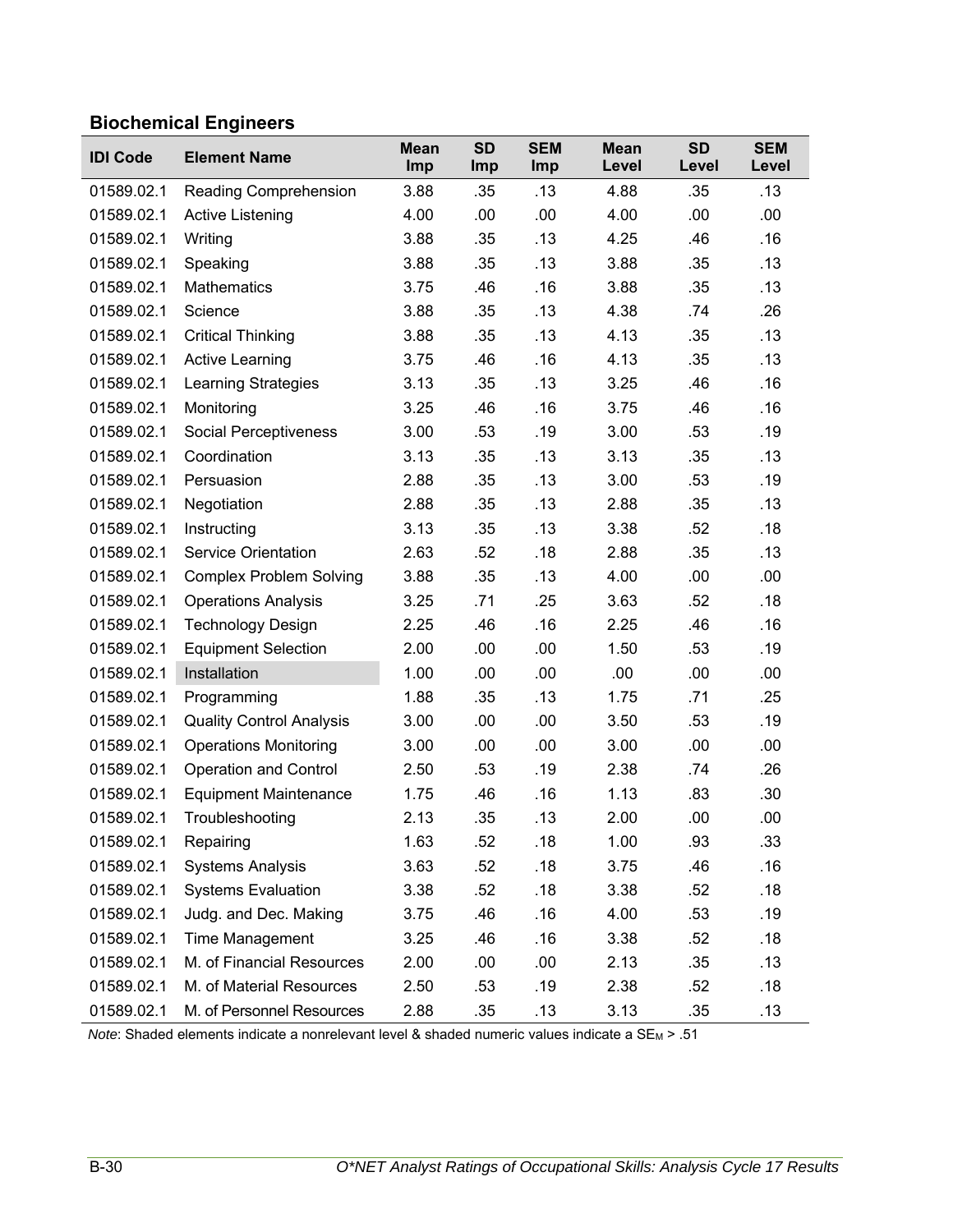

# **Energy Engineers**

| <b>IDI Code</b> | <b>Element Name</b>             | <b>Mean</b><br>Imp | <b>SD</b><br>Imp | <b>SEM</b><br>Imp | <b>Mean</b><br>Level | <b>SD</b><br>Level | <b>SEM</b><br>Level |
|-----------------|---------------------------------|--------------------|------------------|-------------------|----------------------|--------------------|---------------------|
| 01591.02.1      | <b>Reading Comprehension</b>    | 4.13               | .35              | .13               | 4.75                 | .46                | .16                 |
| 01591.02.1      | <b>Active Listening</b>         | 3.88               | .35              | .13               | 4.00                 | .00                | .00                 |
| 01591.02.1      | Writing                         | 3.88               | .35              | .13               | 4.13                 | .35                | .13                 |
| 01591.02.1      | Speaking                        | 3.75               | .46              | .16               | 4.00                 | .00                | .00                 |
| 01591.02.1      | <b>Mathematics</b>              | 3.75               | .46              | .16               | 4.13                 | .35                | .13                 |
| 01591.02.1      | Science                         | 3.63               | .52              | .18               | 4.38                 | .74                | .26                 |
| 01591.02.1      | <b>Critical Thinking</b>        | 4.00               | .53              | .19               | 4.13                 | .35                | .13                 |
| 01591.02.1      | <b>Active Learning</b>          | 3.75               | .46              | .16               | 3.88                 | .35                | .13                 |
| 01591.02.1      | <b>Learning Strategies</b>      | 2.88               | .35              | .13               | 3.00                 | .00                | .00                 |
| 01591.02.1      | Monitoring                      | 3.88               | .35              | .13               | 3.88                 | .35                | .13                 |
| 01591.02.1      | Social Perceptiveness           | 3.25               | .46              | .16               | 3.50                 | .53                | .19                 |
| 01591.02.1      | Coordination                    | 3.00               | .00              | .00               | 3.38                 | .52                | .18                 |
| 01591.02.1      | Persuasion                      | 3.00               | .00              | .00               | 3.00                 | .00                | .00                 |
| 01591.02.1      | Negotiation                     | 2.88               | .35              | .13               | 3.00                 | .00                | .00                 |
| 01591.02.1      | Instructing                     | 3.00               | .00              | .00               | 3.00                 | .00                | .00                 |
| 01591.02.1      | <b>Service Orientation</b>      | 3.00               | .00              | .00               | 3.00                 | .00                | .00                 |
| 01591.02.1      | <b>Complex Problem Solving</b>  | 3.88               | .35              | .13               | 4.00                 | .53                | .19                 |
| 01591.02.1      | <b>Operations Analysis</b>      | 3.38               | .74              | .26               | 3.88                 | .64                | .23                 |
| 01591.02.1      | <b>Technology Design</b>        | 2.13               | .35              | .13               | 2.13                 | .83                | .30                 |
| 01591.02.1      | <b>Equipment Selection</b>      | 1.25               | .46              | .16               | .25                  | .46                | .16                 |
| 01591.02.1      | Installation                    | 1.00               | .00              | .00               | .00                  | .00                | .00                 |
| 01591.02.1      | Programming                     | 2.00               | .53              | .19               | 1.25                 | .89                | .31                 |
| 01591.02.1      | <b>Quality Control Analysis</b> | 2.50               | .76              | .27               | 2.50                 | .53                | .19                 |
| 01591.02.1      | <b>Operations Monitoring</b>    | 2.63               | .52              | .18               | 2.75                 | .46                | .16                 |
| 01591.02.1      | <b>Operation and Control</b>    | 2.13               | .35              | .13               | 1.88                 | .64                | .23                 |
| 01591.02.1      | <b>Equipment Maintenance</b>    | 1.00               | .00              | .00               | .00                  | .00                | .00                 |
| 01591.02.1      | Troubleshooting                 | 2.00               | .00              | .00               | 1.63                 | .52                | .18                 |
| 01591.02.1      | Repairing                       | 1.00               | .00              | .00               | .00                  | .00                | .00                 |
| 01591.02.1      | <b>Systems Analysis</b>         | 3.88               | .64              | .23               | 4.00                 | .53                | .19                 |
| 01591.02.1      | <b>Systems Evaluation</b>       | 3.50               | .76              | .27               | 3.75                 | .71                | .25                 |
| 01591.02.1      | Judg. and Dec. Making           | 3.50               | .53              | .19               | 4.00                 | .00                | .00                 |
| 01591.02.1      | <b>Time Management</b>          | 3.13               | .35              | .13               | 3.38                 | .52                | .18                 |
| 01591.02.1      | M. of Financial Resources       | 2.25               | .46              | .16               | 2.25                 | .46                | .16                 |
| 01591.02.1      | M. of Material Resources        | 2.25               | .46              | .16               | 2.38                 | .52                | .18                 |
| 01591.02.1      | M. of Personnel Resources       | 2.75               | .46              | .16               | 3.00                 | .53                | .19                 |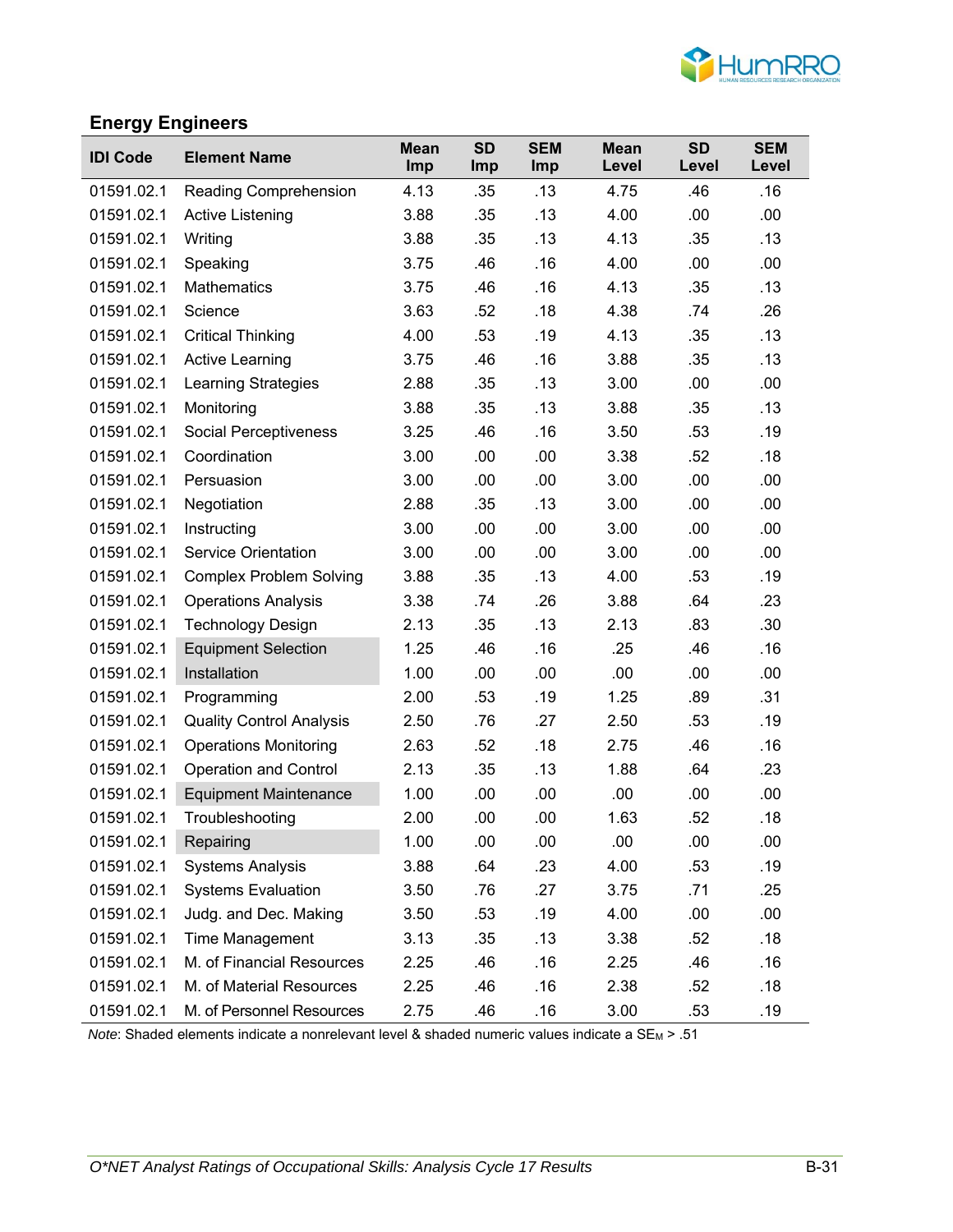# **Microsystems Engineers**

| <b>IDI Code</b> | <b>Element Name</b>             | <b>Mean</b><br>Imp | <b>SD</b><br>Imp | <b>SEM</b><br>Imp | <b>Mean</b><br>Level | <b>SD</b><br>Level | <b>SEM</b><br>Level |
|-----------------|---------------------------------|--------------------|------------------|-------------------|----------------------|--------------------|---------------------|
| 01594.01.1      | Reading Comprehension           | 4.00               | .53              | .19               | 4.75                 | .89                | .31                 |
| 01594.01.1      | <b>Active Listening</b>         | 4.00               | .53              | .19               | 4.25                 | .46                | .16                 |
| 01594.01.1      | Writing                         | 3.75               | .71              | .25               | 4.00                 | .76                | .27                 |
| 01594.01.1      | Speaking                        | 3.63               | .92              | .32               | 4.00                 | .76                | .27                 |
| 01594.01.1      | Mathematics                     | 3.38               | .92              | .32               | 3.88                 | 1.25               | .44                 |
| 01594.01.1      | Science                         | 3.63               | .92              | .32               | 3.88                 | .99                | .35                 |
| 01594.01.1      | <b>Critical Thinking</b>        | 4.00               | .76              | .27               | 4.13                 | .64                | .23                 |
| 01594.01.1      | <b>Active Learning</b>          | 3.50               | .53              | .19               | 3.88                 | .83                | .30                 |
| 01594.01.1      | <b>Learning Strategies</b>      | 3.25               | .71              | .25               | 3.38                 | .74                | .26                 |
| 01594.01.1      | Monitoring                      | 3.63               | .74              | .26               | 3.75                 | .71                | .25                 |
| 01594.01.1      | Social Perceptiveness           | 3.00               | .53              | .19               | 3.38                 | .74                | .26                 |
| 01594.01.1      | Coordination                    | 3.00               | .00              | .00               | 3.13                 | .64                | .23                 |
| 01594.01.1      | Persuasion                      | 2.88               | .35              | .13               | 3.00                 | .53                | .19                 |
| 01594.01.1      | Negotiation                     | 3.00               | .53              | .19               | 3.25                 | .71                | .25                 |
| 01594.01.1      | Instructing                     | 3.13               | .35              | .13               | 3.50                 | .76                | .27                 |
| 01594.01.1      | <b>Service Orientation</b>      | 3.00               | .53              | .19               | 3.00                 | .76                | .27                 |
| 01594.01.1      | <b>Complex Problem Solving</b>  | 3.88               | .64              | .23               | 4.25                 | 1.16               | .41                 |
| 01594.01.1      | <b>Operations Analysis</b>      | 3.00               | 1.41             | .50               | 3.00                 | 2.00               | .71                 |
| 01594.01.1      | <b>Technology Design</b>        | 2.38               | .92              | .32               | 2.63                 | 1.41               | .50                 |
| 01594.01.1      | <b>Equipment Selection</b>      | 2.25               | .71              | .25               | 2.38                 | 1.19               | .42                 |
| 01594.01.1      | Installation                    | 1.38               | .74              | .26               | .63                  | 1.19               | .42                 |
| 01594.01.1      | Programming                     | 2.63               | .74              | .26               | 2.50                 | 1.20               | .42                 |
| 01594.01.1      | <b>Quality Control Analysis</b> | 3.13               | .64              | .23               | 3.50                 | .93                | .33                 |
| 01594.01.1      | <b>Operations Monitoring</b>    | 3.25               | .71              | .25               | 3.38                 | .52                | .18                 |
| 01594.01.1      | <b>Operation and Control</b>    | 2.63               | .52              | .18               | 2.75                 | .89                | .31                 |
| 01594.01.1      | <b>Equipment Maintenance</b>    | 1.88               | .64              | .23               | 1.63                 | 1.19               | .42                 |
| 01594.01.1      | Troubleshooting                 | 2.50               | .76              | .27               | 2.38                 | 1.30               | .46                 |
| 01594.01.1      | Repairing                       | 2.00               | .76              | .27               | 1.75                 | 1.28               | .45                 |
| 01594.01.1      | <b>Systems Analysis</b>         | 3.75               | .46              | .16               | 4.00                 | .76                | .27                 |
| 01594.01.1      | <b>Systems Evaluation</b>       | 3.50               | .76              | .27               | 3.88                 | .83                | .30                 |
| 01594.01.1      | Judg. and Dec. Making           | 3.63               | .52              | .18               | 3.75                 | .71                | .25                 |
| 01594.01.1      | <b>Time Management</b>          | 3.50               | .53              | .19               | 3.63                 | .52                | .18                 |
| 01594.01.1      | M. of Financial Resources       | 2.25               | .46              | .16               | 2.25                 | 1.04               | .37                 |
| 01594.01.1      | M. of Material Resources        | 2.38               | .52              | .18               | 2.38                 | 1.06               | .38                 |
| 01594.01.1      | M. of Personnel Resources       | 2.88               | .64              | .23               | 2.88                 | .64                | .23                 |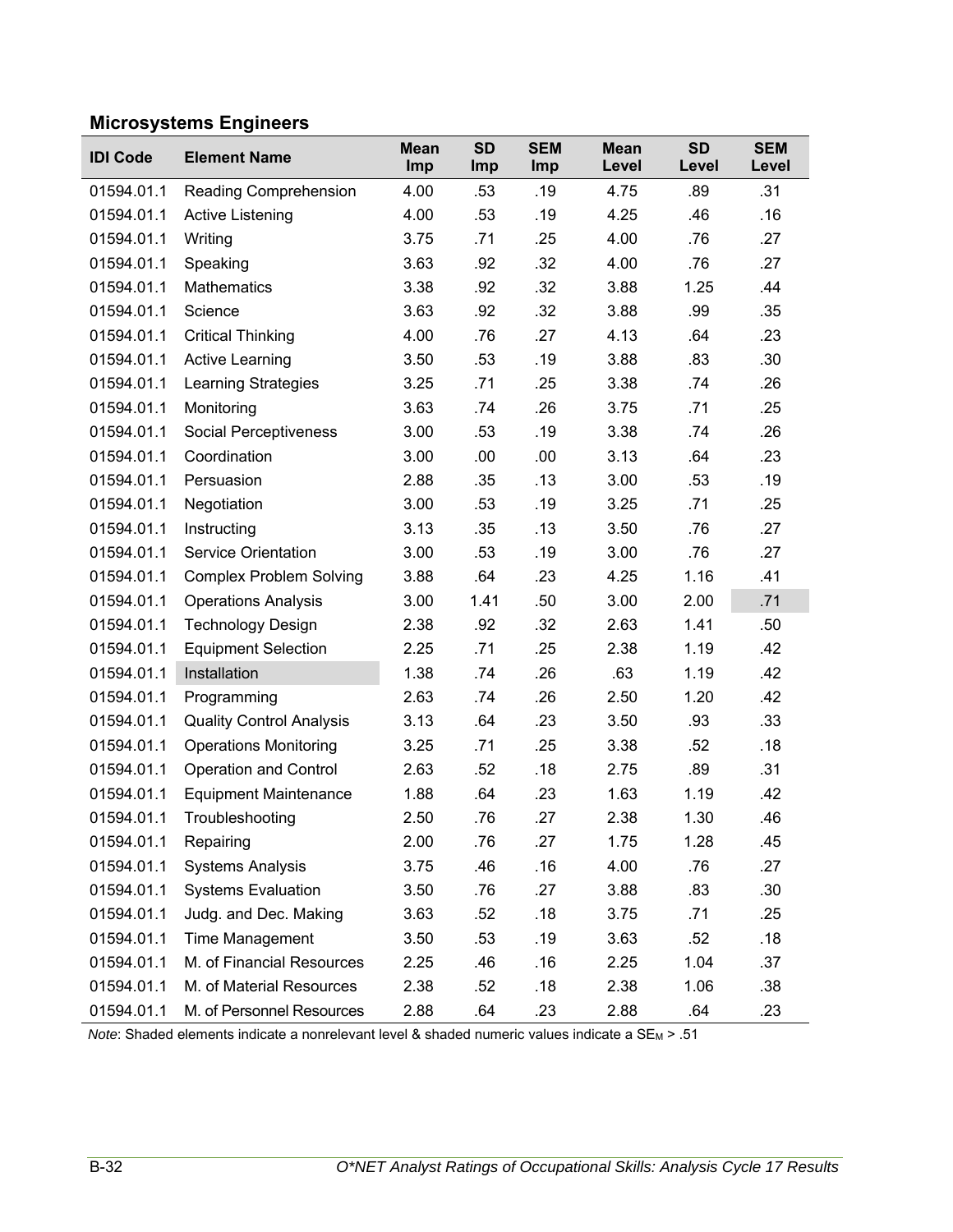

# **Automotive Engineering Technicians**

| <b>IDI Code</b> | <b>Element Name</b>             | <b>Mean</b><br>Imp | <b>SD</b><br>Imp | <b>SEM</b><br>Imp | <b>Mean</b><br>Level | <b>SD</b><br>Level | <b>SEM</b><br>Level |
|-----------------|---------------------------------|--------------------|------------------|-------------------|----------------------|--------------------|---------------------|
| 01601.01.1      | <b>Reading Comprehension</b>    | 3.63               | .52              | .18               | 4.00                 | .53                | .19                 |
| 01601.01.1      | Active Listening                | 3.25               | .46              | .16               | 3.38                 | .52                | .18                 |
| 01601.01.1      | Writing                         | 3.25               | .46              | .16               | 3.25                 | .46                | .16                 |
| 01601.01.1      | Speaking                        | 3.50               | .53              | .19               | 3.38                 | .52                | .18                 |
| 01601.01.1      | Mathematics                     | 3.13               | .35              | .13               | 3.38                 | .74                | .26                 |
| 01601.01.1      | Science                         | 2.63               | .52              | .18               | 3.00                 | 1.07               | .38                 |
| 01601.01.1      | <b>Critical Thinking</b>        | 3.50               | .53              | .19               | 3.38                 | .52                | .18                 |
| 01601.01.1      | <b>Active Learning</b>          | 3.00               | .53              | .19               | 3.13                 | .83                | .30 <sub>1</sub>    |
| 01601.01.1      | Learning Strategies             | 2.38               | .52              | .18               | 2.63                 | .52                | .18                 |
| 01601.01.1      | Monitoring                      | 3.13               | .64              | .23               | 3.38                 | .92                | .32                 |
| 01601.01.1      | <b>Social Perceptiveness</b>    | 3.00               | .53              | .19               | 2.50                 | .76                | .27                 |
| 01601.01.1      | Coordination                    | 3.00               | .53              | .19               | 3.00                 | .76                | .27                 |
| 01601.01.1      | Persuasion                      | 2.38               | .52              | .18               | 2.63                 | .74                | .26                 |
| 01601.01.1      | Negotiation                     | 2.38               | .52              | .18               | 2.25                 | .46                | .16                 |
| 01601.01.1      | Instructing                     | 2.38               | .52              | .18               | 2.63                 | .52                | .18                 |
| 01601.01.1      | <b>Service Orientation</b>      | 2.50               | .53              | .19               | 2.13                 | .64                | .23                 |
| 01601.01.1      | <b>Complex Problem Solving</b>  | 3.25               | .71              | .25               | 3.25                 | .46                | .16                 |
| 01601.01.1      | <b>Operations Analysis</b>      | 2.25               | .71              | .25               | 2.25                 | 1.49               | .53                 |
| 01601.01.1      | <b>Technology Design</b>        | 2.00               | .76              | .27               | 1.75                 | 1.28               | .45                 |
| 01601.01.1      | <b>Equipment Selection</b>      | 2.88               | .83              | .30               | 2.88                 | .64                | .23                 |
| 01601.01.1      | Installation                    | 2.38               | .92              | .32               | 2.38                 | 1.60               | .56                 |
| 01601.01.1      | Programming                     | 2.13               | .35              | .13               | 1.88                 | .64                | .23                 |
| 01601.01.1      | <b>Quality Control Analysis</b> | 3.25               | .71              | .25               | 3.25                 | .89                | .31                 |
| 01601.01.1      | <b>Operations Monitoring</b>    | 3.25               | .46              | .16               | 3.00                 | .53                | .19                 |
| 01601.01.1      | <b>Operation and Control</b>    | 2.88               | .35              | .13               | 2.88                 | .64                | .23                 |
| 01601.01.1      | <b>Equipment Maintenance</b>    | 3.00               | .53              | .19               | 3.00                 | .53                | .19                 |
| 01601.01.1      | Troubleshooting                 | 3.00               | .76              | .27               | 3.13                 | .83                | .30                 |
| 01601.01.1      | Repairing                       | 3.13               | .64              | .23               | 3.13                 | .64                | .23                 |
| 01601.01.1      | <b>Systems Analysis</b>         | 2.63               | .74              | .26               | 2.88                 | .64                | .23                 |
| 01601.01.1      | <b>Systems Evaluation</b>       | 2.88               | .83              | .30               | 2.88                 | .83                | .30 <sub>1</sub>    |
| 01601.01.1      | Judg. and Dec. Making           | 3.13               | .35              | .13               | 3.25                 | .71                | .25                 |
| 01601.01.1      | Time Management                 | 2.88               | .35              | .13               | 2.63                 | .52                | .18                 |
| 01601.01.1      | M. of Financial Resources       | 1.75               | .46              | .16               | 1.50                 | .93                | .33                 |
| 01601.01.1      | M. of Material Resources        | 2.13               | .64              | .23               | 2.00                 | .93                | .33                 |
| 01601.01.1      | M. of Personnel Resources       | 2.38               | .52              | .18               | 2.25                 | .46                | .16                 |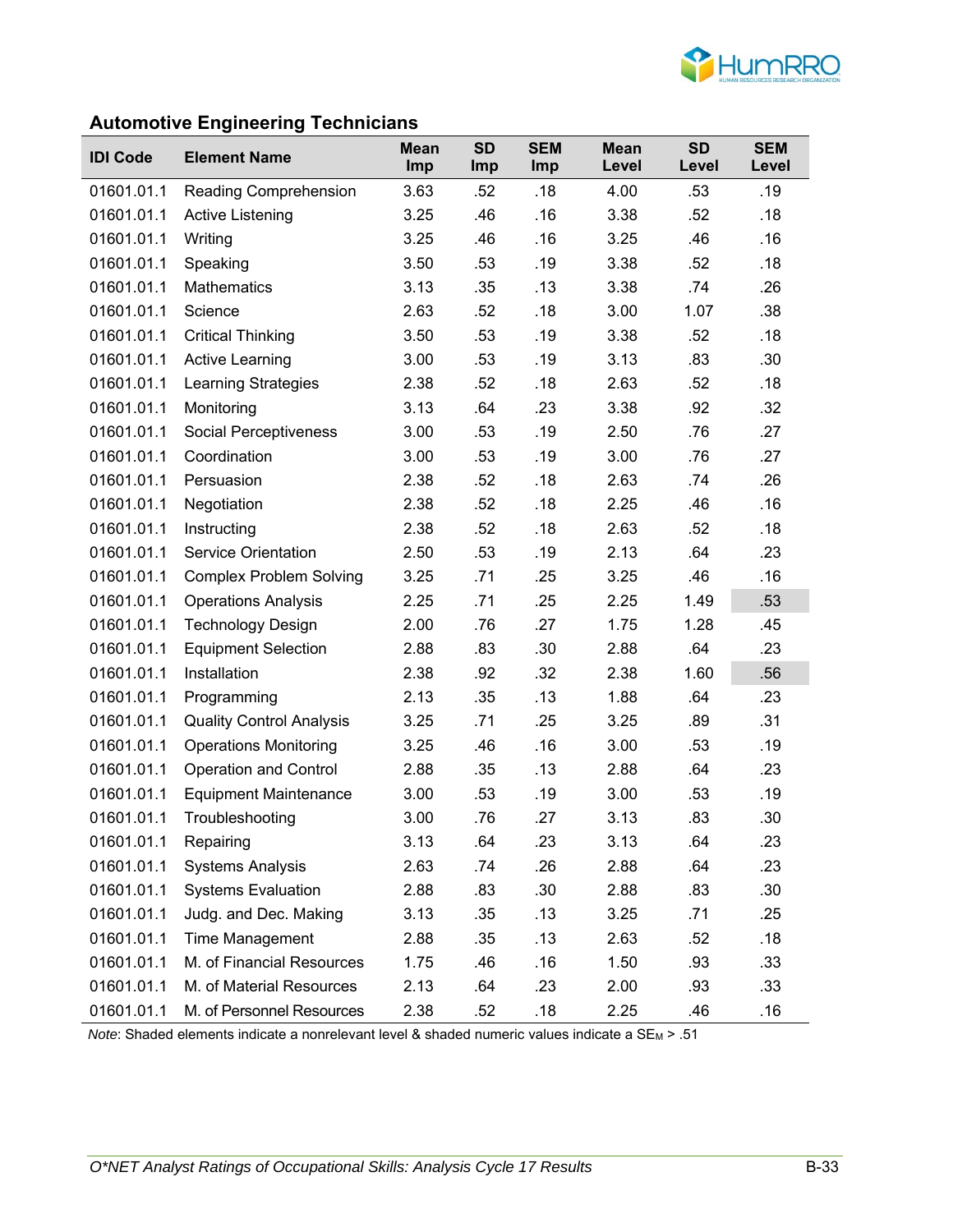| <b>IDI Code</b> | <b>Element Name</b>             | <b>Mean</b><br>Imp | <b>SD</b><br>Imp | <b>SEM</b><br>Imp | <b>Mean</b><br>Level | <b>SD</b><br>Level | <b>SEM</b><br>Level |
|-----------------|---------------------------------|--------------------|------------------|-------------------|----------------------|--------------------|---------------------|
| 01602.02.1      | Reading Comprehension           | 3.63               | .52              | .18               | 3.75                 | .46                | .16                 |
| 01602.02.1      | Active Listening                | 3.50               | .76              | .27               | 3.38                 | .52                | .18                 |
| 01602.02.1      | Writing                         | 3.25               | .46              | .16               | 3.13                 | .35                | .13                 |
| 01602.02.1      | Speaking                        | 3.25               | .46              | .16               | 3.13                 | .35                | .13                 |
| 01602.02.1      | <b>Mathematics</b>              | 3.00               | .00              | .00               | 3.13                 | .35                | .13                 |
| 01602.02.1      | Science                         | 2.75               | .46              | .16               | 2.75                 | .89                | .31                 |
| 01602.02.1      | <b>Critical Thinking</b>        | 3.63               | .52              | .18               | 3.50                 | .53                | .19                 |
| 01602.02.1      | <b>Active Learning</b>          | 3.63               | .52              | .18               | 3.50                 | .76                | .27                 |
| 01602.02.1      | <b>Learning Strategies</b>      | 3.13               | .35              | .13               | 3.38                 | .52                | .18                 |
| 01602.02.1      | Monitoring                      | 3.50               | .53              | .19               | 3.50                 | .53                | .19                 |
| 01602.02.1      | Social Perceptiveness           | 2.88               | .35              | .13               | 3.00                 | .53                | .19                 |
| 01602.02.1      | Coordination                    | 2.88               | .35              | .13               | 3.13                 | .35                | .13                 |
| 01602.02.1      | Persuasion                      | 2.63               | .52              | .18               | 2.50                 | .76                | .27                 |
| 01602.02.1      | Negotiation                     | 2.50               | .53              | .19               | 2.38                 | .52                | .18                 |
| 01602.02.1      | Instructing                     | 3.13               | .35              | .13               | 3.13                 | .35                | .13                 |
| 01602.02.1      | <b>Service Orientation</b>      | 2.63               | .92              | .32               | 2.38                 | 1.06               | .38                 |
| 01602.02.1      | <b>Complex Problem Solving</b>  | 3.25               | .46              | .16               | 3.13                 | .35                | .13                 |
| 01602.02.1      | <b>Operations Analysis</b>      | 1.75               | .46              | .16               | .88                  | .64                | .23                 |
| 01602.02.1      | <b>Technology Design</b>        | 1.88               | .35              | .13               | 1.50                 | .76                | .27                 |
| 01602.02.1      | <b>Equipment Selection</b>      | 2.63               | .52              | .18               | 2.63                 | .52                | .18                 |
| 01602.02.1      | Installation                    | 1.13               | .35              | .13               | .13                  | .35                | .13                 |
| 01602.02.1      | Programming                     | 1.75               | .46              | .16               | 1.13                 | .83                | .30                 |
| 01602.02.1      | <b>Quality Control Analysis</b> | 3.75               | .71              | .25               | 3.75                 | .46                | .16                 |
| 01602.02.1      | <b>Operations Monitoring</b>    | 3.13               | .35              | .13               | 3.13                 | .64                | .23                 |
| 01602.02.1      | <b>Operation and Control</b>    | 3.00               | .00              | .00               | 3.00                 | .00                | .00                 |
| 01602.02.1      | <b>Equipment Maintenance</b>    | 2.88               | .35              | .13               | 2.75                 | .46                | .16                 |
| 01602.02.1      | Troubleshooting                 | 3.00               | .00              | .00               | 2.88                 | .35                | .13                 |
| 01602.02.1      | Repairing                       | 2.13               | .35              | .13               | 2.13                 | .35                | .13                 |
| 01602.02.1      | <b>Systems Analysis</b>         | 3.00               | .00              | .00               | 3.00                 | .00                | .00                 |
| 01602.02.1      | <b>Systems Evaluation</b>       | 3.00               | .53              | .19               | 3.13                 | .35                | .13                 |
| 01602.02.1      | Judg. and Dec. Making           | 3.25               | .46              | .16               | 3.38                 | .52                | .18                 |
| 01602.02.1      | Time Management                 | 3.00               | .00              | .00               | 3.00                 | .53                | .19                 |
| 01602.02.1      | M. of Financial Resources       | 1.75               | .46              | .16               | 1.13                 | .83                | .30                 |
| 01602.02.1      | M. of Material Resources        | 1.88               | .35              | .13               | 1.38                 | .74                | .26                 |
| 01602.02.1      | M. of Personnel Resources       | 2.88               | .35              | .13               | 3.00                 | .00                | .00                 |

# **Non-Destructive Testing Specialists**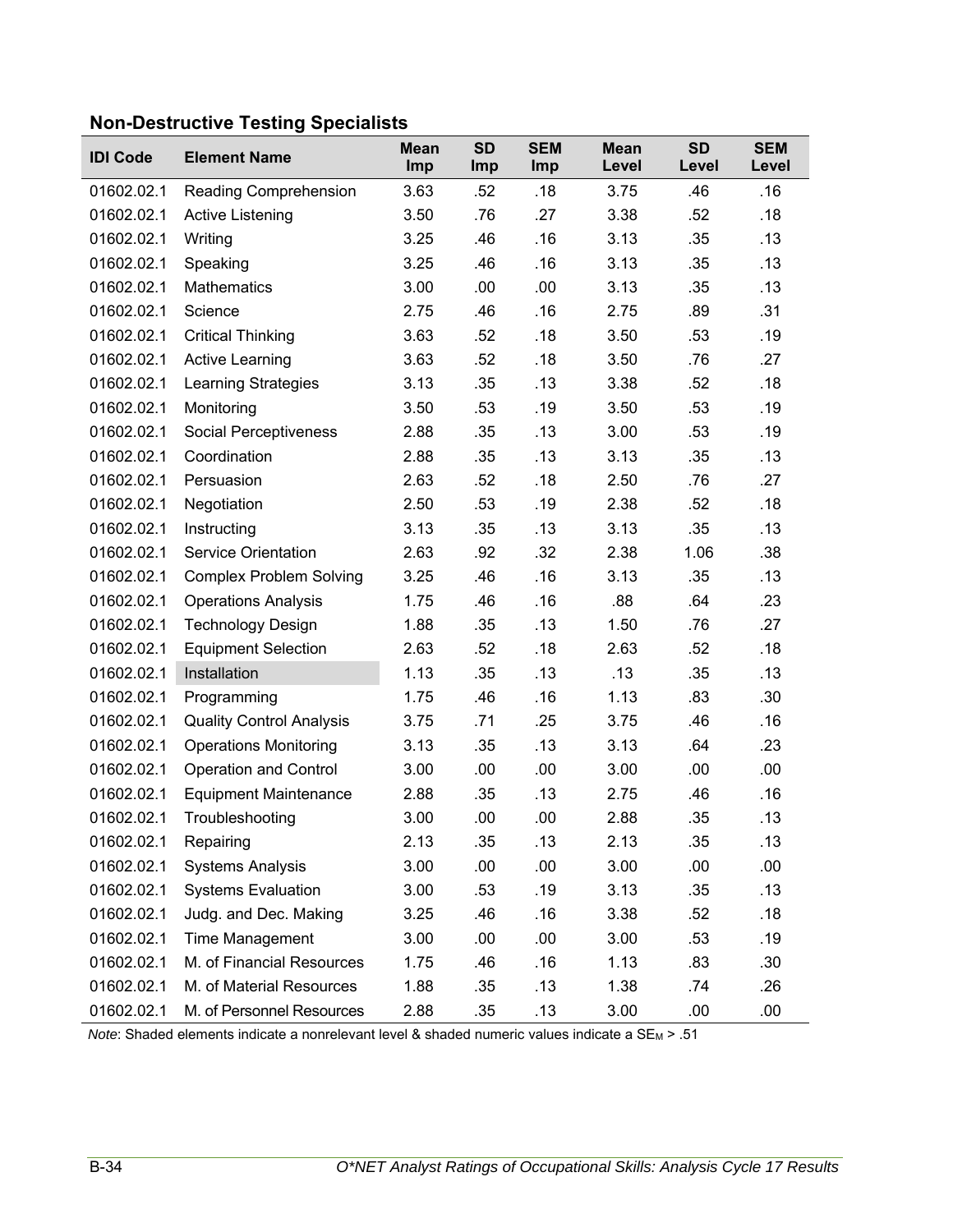

# **Nanotechnology Engineering Technicians**

|                 | <u>ວງ</u>                       |                    |                  |                   |                      |                    |                     |
|-----------------|---------------------------------|--------------------|------------------|-------------------|----------------------|--------------------|---------------------|
| <b>IDI Code</b> | <b>Element Name</b>             | <b>Mean</b><br>Imp | <b>SD</b><br>Imp | <b>SEM</b><br>Imp | <b>Mean</b><br>Level | <b>SD</b><br>Level | <b>SEM</b><br>Level |
| 01613.01.1      | <b>Reading Comprehension</b>    | 3.63               | .74              | .26               | 3.63                 | .74                | .26                 |
| 01613.01.1      | <b>Active Listening</b>         | 3.50               | .53              | .19               | 3.50                 | .53                | .19                 |
| 01613.01.1      | Writing                         | 3.38               | .92              | .32               | 3.63                 | .52                | .18                 |
| 01613.01.1      | Speaking                        | 3.38               | .52              | .18               | 3.50                 | .53                | .19                 |
| 01613.01.1      | <b>Mathematics</b>              | 2.75               | .71              | .25               | 3.25                 | .46                | .16                 |
| 01613.01.1      | Science                         | 3.00               | .93              | .33               | 3.38                 | .74                | .26                 |
| 01613.01.1      | <b>Critical Thinking</b>        | 3.50               | .53              | .19               | 3.38                 | .52                | .18                 |
| 01613.01.1      | <b>Active Learning</b>          | 3.13               | .83              | .30               | 3.25                 | .46                | .16                 |
| 01613.01.1      | Learning Strategies             | 2.63               | .74              | .26               | 3.13                 | .35                | .13                 |
| 01613.01.1      | Monitoring                      | 3.63               | .74              | .26               | 3.63                 | .52                | .18                 |
| 01613.01.1      | <b>Social Perceptiveness</b>    | 2.75               | .71              | .25               | 2.63                 | .92                | .32                 |
| 01613.01.1      | Coordination                    | 2.75               | .46              | .16               | 3.00                 | .76                | .27                 |
| 01613.01.1      | Persuasion                      | 2.38               | .52              | .18               | 2.50                 | .53                | .19                 |
| 01613.01.1      | Negotiation                     | 2.25               | .46              | .16               | 2.50                 | .53                | .19                 |
| 01613.01.1      | Instructing                     | 2.38               | .52              | .18               | 3.00                 | .53                | .19                 |
| 01613.01.1      | <b>Service Orientation</b>      | 2.38               | .52              | .18               | 2.50                 | .53                | .19                 |
| 01613.01.1      | <b>Complex Problem Solving</b>  | 3.25               | .46              | .16               | 3.38                 | .52                | .18                 |
| 01613.01.1      | <b>Operations Analysis</b>      | 1.50               | .76              | .27               | 1.00                 | 1.41               | .50                 |
| 01613.01.1      | <b>Technology Design</b>        | 2.00               | .53              | .19               | 2.00                 | 1.07               | .38                 |
| 01613.01.1      | <b>Equipment Selection</b>      | 3.00               | .76              | .27               | 3.00                 | .00                | .00                 |
| 01613.01.1      | Installation                    | 1.38               | .74              | .26               | .75                  | 1.39               | .49                 |
| 01613.01.1      | Programming                     | 2.38               | .92              | .32               | 1.88                 | 1.13               | .40                 |
| 01613.01.1      | <b>Quality Control Analysis</b> | 3.63               | 1.06             | .38               | 3.50                 | .53                | .19                 |
| 01613.01.1      | <b>Operations Monitoring</b>    | 3.63               | .74              | .26               | 3.63                 | .52                | .18                 |
| 01613.01.1      | <b>Operation and Control</b>    | 3.38               | .74              | .26               | 3.38                 | .74                | .26                 |
| 01613.01.1      | <b>Equipment Maintenance</b>    | 3.38               | .74              | .26               | 3.50                 | .53                | .19                 |
| 01613.01.1      | Troubleshooting                 | 3.38               | .52              | .18               | 3.38                 | .52                | .18                 |
| 01613.01.1      | Repairing                       | 3.38               | .74              | .26               | 3.25                 | .46                | .16                 |
| 01613.01.1      | <b>Systems Analysis</b>         | 2.75               | .46              | .16               | 2.88                 | .35                | .13                 |
| 01613.01.1      | <b>Systems Evaluation</b>       | 2.75               | .46              | .16               | 2.88                 | .35                | .13                 |
| 01613.01.1      | Judg. and Dec. Making           | 3.13               | .35              | .13               | 3.25                 | .46                | .16                 |
| 01613.01.1      | Time Management                 | 3.13               | .35              | .13               | 3.00                 | .53                | .19                 |
| 01613.01.1      | M. of Financial Resources       | 2.00               | .53              | .19               | 1.38                 | .74                | .26                 |
| 01613.01.1      | M. of Material Resources        | 2.00               | .53              | .19               | 1.63                 | .92                | .32                 |
| 01613.01.1      | M. of Personnel Resources       | 2.25               | .71              | .25               | 2.13                 | .99                | .35                 |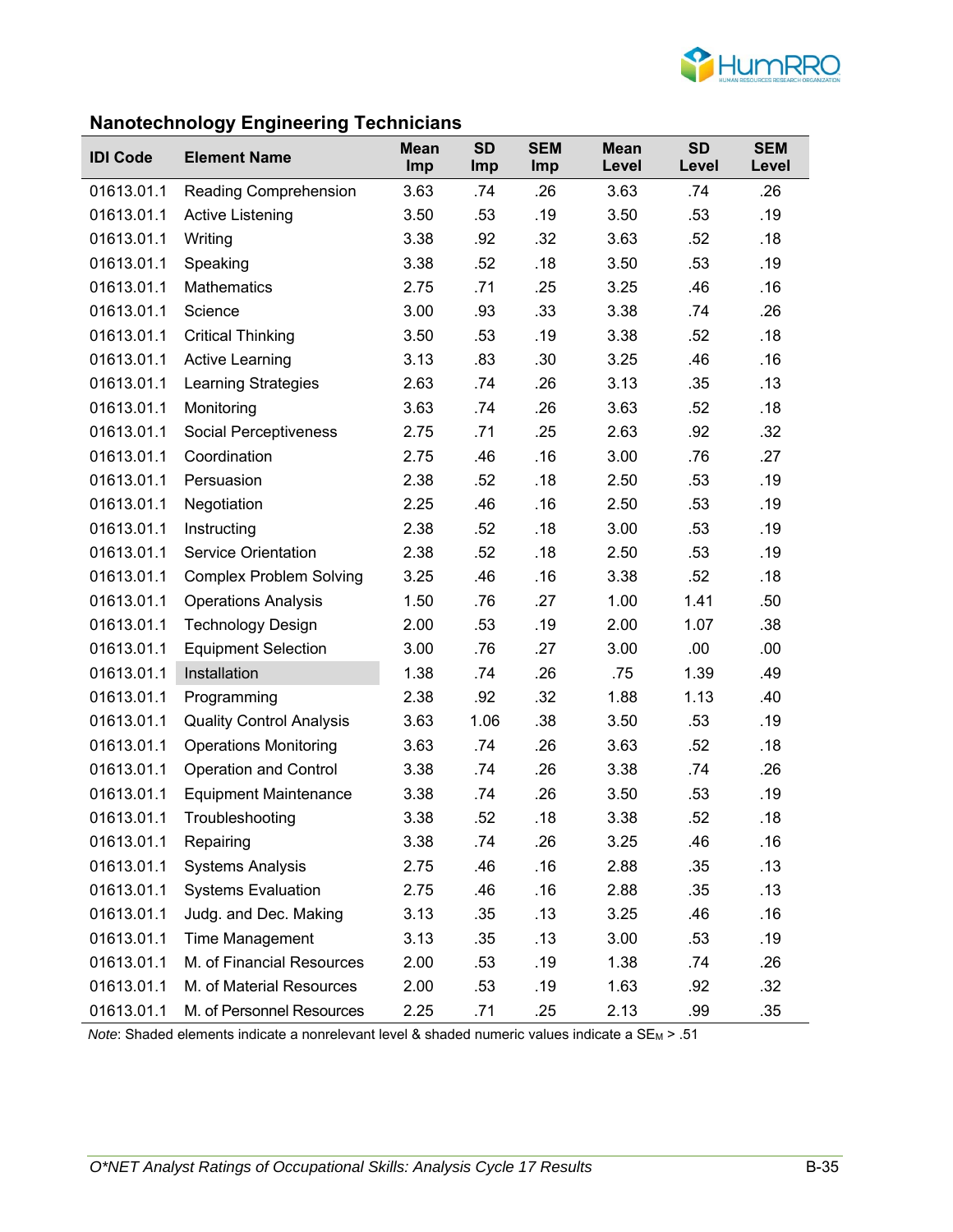### **Animal Scientists**

| <b>IDI Code</b> | <b>Element Name</b>             | <b>Mean</b><br>Imp | <b>SD</b><br>Imp | <b>SEM</b><br>Imp | <b>Mean</b><br>Level | <b>SD</b><br>Level | <b>SEM</b><br>Level |
|-----------------|---------------------------------|--------------------|------------------|-------------------|----------------------|--------------------|---------------------|
| 00162.03.1      | Reading Comprehension           | 4.00               | .00              | .00               | 4.63                 | .74                | .26                 |
| 00162.03.1      | <b>Active Listening</b>         | 3.88               | .35              | .13               | 4.00                 | .53                | .19                 |
| 00162.03.1      | Writing                         | 4.00               | .00              | .00               | 4.25                 | .46                | .16                 |
| 00162.03.1      | Speaking                        | 4.00               | .00              | .00               | 4.13                 | .35                | .13                 |
| 00162.03.1      | <b>Mathematics</b>              | 3.38               | .52              | .18               | 3.50                 | .76                | .27                 |
| 00162.03.1      | Science                         | 4.38               | .52              | .18               | 4.38                 | .52                | .18                 |
| 00162.03.1      | <b>Critical Thinking</b>        | 4.00               | .00              | .00               | 4.25                 | .46                | .16                 |
| 00162.03.1      | <b>Active Learning</b>          | 3.88               | .64              | .23               | 4.38                 | .74                | .26                 |
| 00162.03.1      | Learning Strategies             | 3.25               | .71              | .25               | 3.25                 | .71                | .25                 |
| 00162.03.1      | Monitoring                      | 3.50               | .53              | .19               | 4.00                 | .53                | .19                 |
| 00162.03.1      | Social Perceptiveness           | 3.00               | .53              | .19               | 3.38                 | .52                | .18                 |
| 00162.03.1      | Coordination                    | 3.25               | .46              | .16               | 3.25                 | .46                | .16                 |
| 00162.03.1      | Persuasion                      | 2.88               | .35              | .13               | 3.00                 | .00                | .00                 |
| 00162.03.1      | Negotiation                     | 2.75               | .46              | .16               | 2.88                 | .35                | .13                 |
| 00162.03.1      | Instructing                     | 3.13               | .35              | .13               | 3.38                 | .52                | .18                 |
| 00162.03.1      | <b>Service Orientation</b>      | 2.88               | .35              | .13               | 2.88                 | .35                | .13                 |
| 00162.03.1      | <b>Complex Problem Solving</b>  | 3.88               | .35              | .13               | 4.13                 | .35                | .13                 |
| 00162.03.1      | <b>Operations Analysis</b>      | 2.88               | .64              | .23               | 3.00                 | .93                | .33                 |
| 00162.03.1      | <b>Technology Design</b>        | 1.88               | .35              | .13               | 1.00                 | .53                | .19                 |
| 00162.03.1      | <b>Equipment Selection</b>      | 1.00               | .00              | .00               | .00                  | .00                | .00                 |
| 00162.03.1      | Installation                    | 1.00               | .00              | .00               | .00                  | .00                | .00                 |
| 00162.03.1      | Programming                     | 1.88               | .64              | .23               | 1.00                 | .93                | .33                 |
| 00162.03.1      | <b>Quality Control Analysis</b> | 2.88               | .35              | .13               | 3.00                 | .00                | .00                 |
| 00162.03.1      | <b>Operations Monitoring</b>    | 2.50               | .53              | .19               | 2.88                 | .35                | .13                 |
| 00162.03.1      | <b>Operation and Control</b>    | 2.13               | .35              | .13               | 2.25                 | .46                | .16                 |
| 00162.03.1      | <b>Equipment Maintenance</b>    | 1.00               | .00              | .00               | .00                  | .00                | .00                 |
| 00162.03.1      | Troubleshooting                 | 1.88               | .35              | .13               | 1.00                 | .53                | .19                 |
| 00162.03.1      | Repairing                       | 1.00               | .00              | .00               | .00                  | .00                | .00                 |
| 00162.03.1      | <b>Systems Analysis</b>         | 3.63               | .52              | .18               | 3.63                 | .74                | .26                 |
| 00162.03.1      | <b>Systems Evaluation</b>       | 3.25               | .46              | .16               | 3.88                 | .64                | .23                 |
| 00162.03.1      | Judg. and Dec. Making           | 3.88               | .35              | .13               | 4.50                 | .53                | .19                 |
| 00162.03.1      | <b>Time Management</b>          | 3.13               | .35              | .13               | 3.25                 | .46                | .16                 |
| 00162.03.1      | M. of Financial Resources       | 1.75               | .46              | .16               | .88                  | .64                | .23                 |
| 00162.03.1      | M. of Material Resources        | 1.88               | .35              | .13               | 1.50                 | .76                | .27                 |
| 00162.03.1      | M. of Personnel Resources       | 2.88               | .35              | .13               | 2.88                 | .35                | .13                 |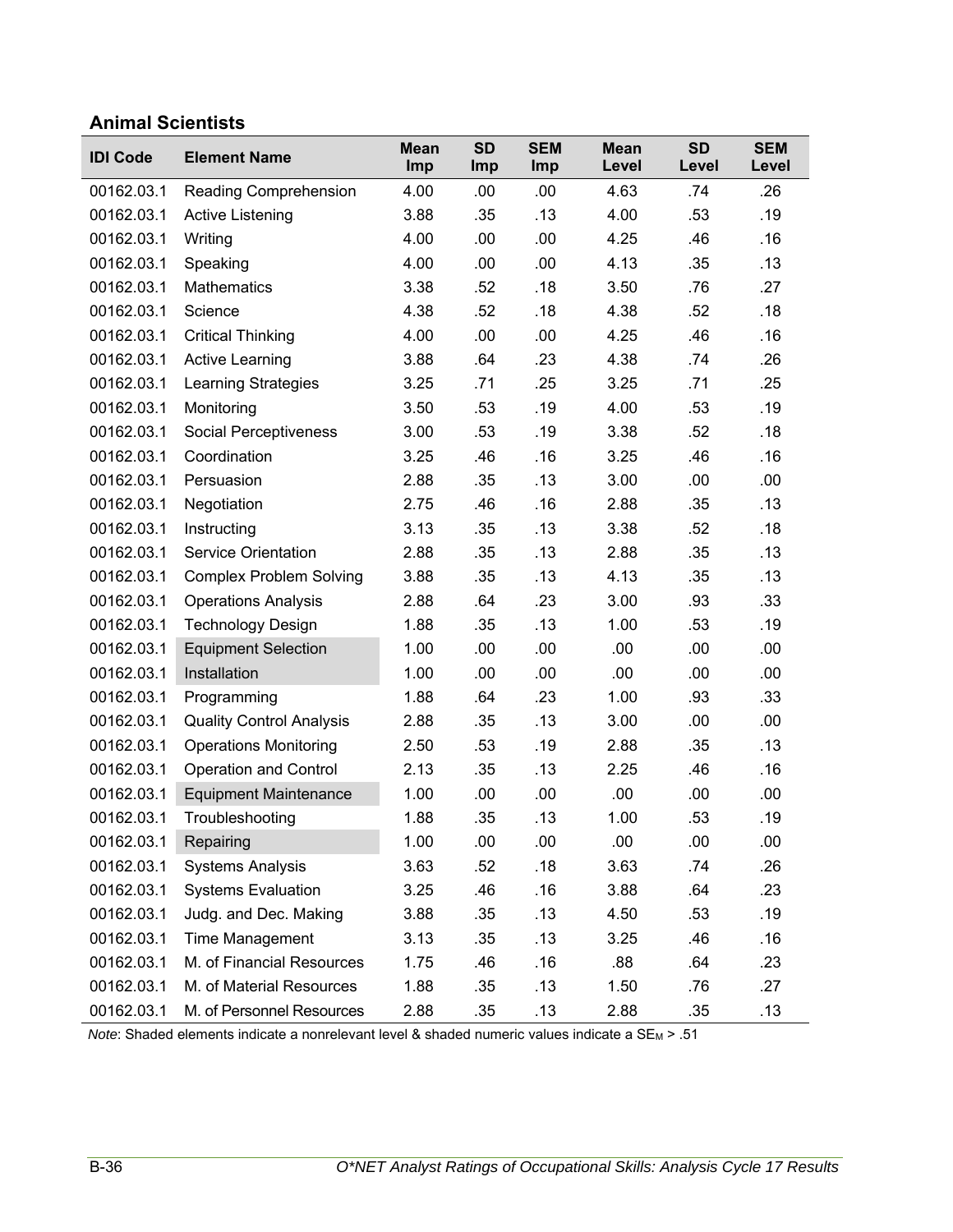

### **Molecular and Cellular Biologists**

| <b>IDI Code</b> | <b>Element Name</b>             | <b>Mean</b><br>Imp | <b>SD</b><br><b>Imp</b> | <b>SEM</b><br>Imp | <b>Mean</b><br>Level | <b>SD</b><br>Level | <b>SEM</b><br>Level |
|-----------------|---------------------------------|--------------------|-------------------------|-------------------|----------------------|--------------------|---------------------|
| 01615.02.1      | Reading Comprehension           | 4.38               | .52                     | .18               | 5.75                 | .46                | .16                 |
| 01615.02.1      | Active Listening                | 4.00               | .53                     | .19               | 4.88                 | .35                | .13                 |
| 01615.02.1      | Writing                         | 4.13               | .35                     | .13               | 5.13                 | .35                | .13                 |
| 01615.02.1      | Speaking                        | 4.00               | .00                     | .00               | 4.88                 | .35                | .13                 |
| 01615.02.1      | Mathematics                     | 3.75               | .46                     | .16               | 4.75                 | .46                | .16                 |
| 01615.02.1      | Science                         | 4.88               | .35                     | .13               | 5.38                 | .52                | .18                 |
| 01615.02.1      | <b>Critical Thinking</b>        | 4.25               | .46                     | .16               | 5.00                 | .53                | .19                 |
| 01615.02.1      | <b>Active Learning</b>          | 4.00               | .00                     | .00               | 5.25                 | .71                | .25                 |
| 01615.02.1      | Learning Strategies             | 3.88               | .35                     | .13               | 4.50                 | .53                | .19                 |
| 01615.02.1      | Monitoring                      | 3.88               | .35                     | .13               | 4.75                 | .46                | .16                 |
| 01615.02.1      | Social Perceptiveness           | 3.13               | .35                     | .13               | 3.25                 | .46                | .16                 |
| 01615.02.1      | Coordination                    | 3.13               | .35                     | .13               | 3.63                 | .74                | .26                 |
| 01615.02.1      | Persuasion                      | 2.75               | .46                     | .16               | 2.75                 | .46                | .16                 |
| 01615.02.1      | Negotiation                     | 2.50               | .53                     | .19               | 2.63                 | .52                | .18                 |
| 01615.02.1      | Instructing                     | 3.50               | .53                     | .19               | 4.25                 | .46                | .16                 |
| 01615.02.1      | <b>Service Orientation</b>      | 2.50               | .53                     | .19               | 2.13                 | .35                | .13                 |
| 01615.02.1      | <b>Complex Problem Solving</b>  | 4.00               | .00                     | .00               | 4.13                 | .35                | .13                 |
| 01615.02.1      | <b>Operations Analysis</b>      | 2.88               | .35                     | .13               | 3.25                 | .71                | .25                 |
| 01615.02.1      | <b>Technology Design</b>        | 2.00               | .53                     | .19               | 1.75                 | .71                | .25                 |
| 01615.02.1      | <b>Equipment Selection</b>      | 1.88               | .35                     | .13               | 1.88                 | .99                | .35                 |
| 01615.02.1      | Installation                    | 1.00               | .00                     | .00               | .00                  | .00                | .00                 |
| 01615.02.1      | Programming                     | 2.50               | .53                     | .19               | 3.13                 | .83                | .30                 |
| 01615.02.1      | <b>Quality Control Analysis</b> | 3.00               | .00                     | .00               | 3.00                 | .00                | .00                 |
| 01615.02.1      | <b>Operations Monitoring</b>    | 2.88               | .35                     | .13               | 2.75                 | .46                | .16                 |
| 01615.02.1      | <b>Operation and Control</b>    | 2.50               | .53                     | .19               | 2.75                 | .46                | .16                 |
| 01615.02.1      | <b>Equipment Maintenance</b>    | 1.00               | .00                     | .00               | .00                  | .00                | .00                 |
| 01615.02.1      | Troubleshooting                 | 2.00               | .00                     | .00               | 1.63                 | .52                | .18                 |
| 01615.02.1      | Repairing                       | 1.00               | .00                     | .00               | .00                  | .00                | .00                 |
| 01615.02.1      | <b>Systems Analysis</b>         | 3.38               | .74                     | .26               | 4.00                 | .53                | .19                 |
| 01615.02.1      | <b>Systems Evaluation</b>       | 3.38               | .52                     | .18               | 4.00                 | .53                | .19                 |
| 01615.02.1      | Judg. and Dec. Making           | 4.00               | .00                     | .00               | 4.50                 | .53                | .19                 |
| 01615.02.1      | Time Management                 | 3.13               | .64                     | .23               | 3.75                 | .71                | .25                 |
| 01615.02.1      | M. of Financial Resources       | 2.50               | .76                     | .27               | 2.88                 | 1.25               | .44                 |
| 01615.02.1      | M. of Material Resources        | 2.75               | .46                     | .16               | 3.13                 | .35                | .13                 |
| 01615.02.1      | M. of Personnel Resources       | 3.00               | .00                     | .00               | 3.38                 | .52                | .18                 |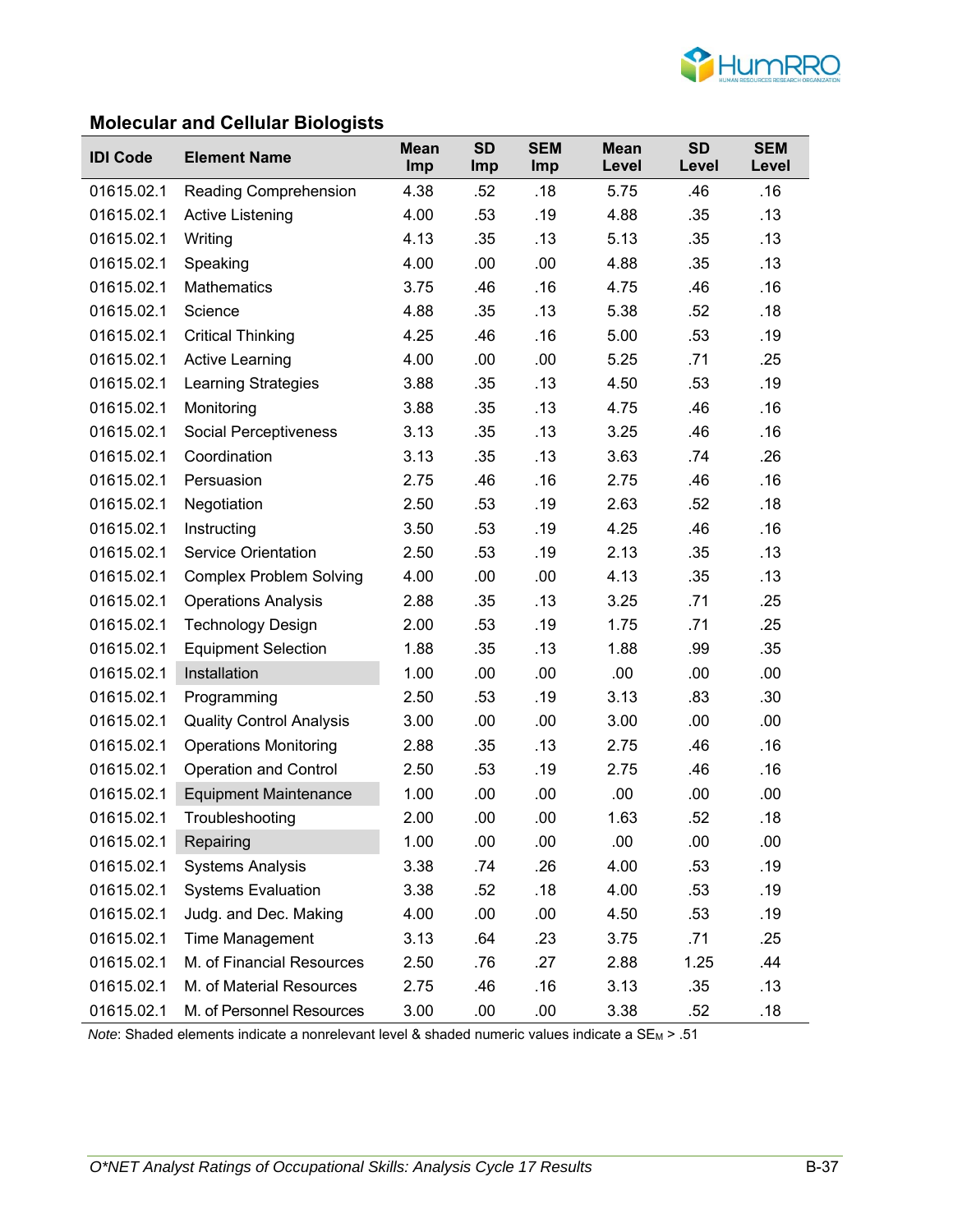### **Geneticists**

| <b>IDI Code</b> | <b>Element Name</b>             | <b>Mean</b><br>Imp | <b>SD</b><br>Imp | <b>SEM</b><br>Imp | <b>Mean</b><br>Level | <b>SD</b><br>Level | <b>SEM</b><br>Level |
|-----------------|---------------------------------|--------------------|------------------|-------------------|----------------------|--------------------|---------------------|
| 01616.02.1      | Reading Comprehension           | 4.25               | .46              | .16               | 5.00                 | .53                | .19                 |
| 01616.02.1      | Active Listening                | 3.88               | .35              | .13               | 4.25                 | .46                | .16                 |
| 01616.02.1      | Writing                         | 3.88               | .35              | .13               | 4.88                 | .35                | .13                 |
| 01616.02.1      | Speaking                        | 4.00               | .53              | .19               | 4.00                 | .00                | .00                 |
| 01616.02.1      | <b>Mathematics</b>              | 3.63               | .52              | .18               | 4.00                 | .53                | .19                 |
| 01616.02.1      | Science                         | 4.00               | .53              | .19               | 4.38                 | .52                | .18                 |
| 01616.02.1      | <b>Critical Thinking</b>        | 4.00               | .00              | .00               | 4.25                 | .46                | .16                 |
| 01616.02.1      | <b>Active Learning</b>          | 4.00               | .53              | .19               | 3.88                 | .35                | .13                 |
| 01616.02.1      | <b>Learning Strategies</b>      | 3.50               | .53              | .19               | 4.00                 | .00                | .00                 |
| 01616.02.1      | Monitoring                      | 3.75               | .71              | .25               | 3.88                 | .35                | .13                 |
| 01616.02.1      | Social Perceptiveness           | 3.50               | .53              | .19               | 4.00                 | .00                | .00                 |
| 01616.02.1      | Coordination                    | 3.25               | .46              | .16               | 3.25                 | .46                | .16                 |
| 01616.02.1      | Persuasion                      | 3.13               | .35              | .13               | 3.25                 | .46                | .16                 |
| 01616.02.1      | Negotiation                     | 2.88               | .35              | .13               | 3.00                 | .53                | .19                 |
| 01616.02.1      | Instructing                     | 3.63               | .52              | .18               | 3.75                 | .46                | .16                 |
| 01616.02.1      | <b>Service Orientation</b>      | 3.00               | .00              | .00               | 3.00                 | .00                | .00                 |
| 01616.02.1      | <b>Complex Problem Solving</b>  | 3.88               | .35              | .13               | 3.88                 | .35                | .13                 |
| 01616.02.1      | <b>Operations Analysis</b>      | 1.63               | .52              | .18               | 1.13                 | 1.13               | .40                 |
| 01616.02.1      | <b>Technology Design</b>        | 1.88               | .35              | .13               | 1.13                 | .64                | .23                 |
| 01616.02.1      | <b>Equipment Selection</b>      | 1.25               | .46              | .16               | .25                  | .46                | .16                 |
| 01616.02.1      | Installation                    | 1.00               | .00              | .00               | .00                  | .00                | .00.                |
| 01616.02.1      | Programming                     | 1.88               | .35              | .13               | 1.25                 | .89                | .31                 |
| 01616.02.1      | <b>Quality Control Analysis</b> | 2.75               | .46              | .16               | 2.63                 | .52                | .18                 |
| 01616.02.1      | <b>Operations Monitoring</b>    | 2.63               | .52              | .18               | 2.75                 | .46                | .16                 |
| 01616.02.1      | <b>Operation and Control</b>    | 1.50               | .53              | .19               | 1.00                 | 1.20               | .42                 |
| 01616.02.1      | <b>Equipment Maintenance</b>    | 1.00               | .00              | .00               | .00                  | .00                | .00                 |
| 01616.02.1      | Troubleshooting                 | 2.00               | .00              | .00               | 1.00                 | .00                | .00                 |
| 01616.02.1      | Repairing                       | 1.00               | .00              | .00               | .00                  | .00                | .00                 |
| 01616.02.1      | <b>Systems Analysis</b>         | 3.50               | .53              | .19               | 3.63                 | .52                | .18                 |
| 01616.02.1      | <b>Systems Evaluation</b>       | 3.13               | .64              | .23               | 3.38                 | .52                | .18                 |
| 01616.02.1      | Judg. and Dec. Making           | 3.75               | .46              | .16               | 3.88                 | .64                | .23                 |
| 01616.02.1      | Time Management                 | 3.38               | .52              | .18               | 3.75                 | .46                | .16                 |
| 01616.02.1      | M. of Financial Resources       | 2.13               | .35              | .13               | 2.00                 | .00                | .00                 |
| 01616.02.1      | M. of Material Resources        | 2.13               | .35              | .13               | 2.13                 | .35                | .13                 |
| 01616.02.1      | M. of Personnel Resources       | 3.00               | .00              | .00               | 3.13                 | .35                | .13                 |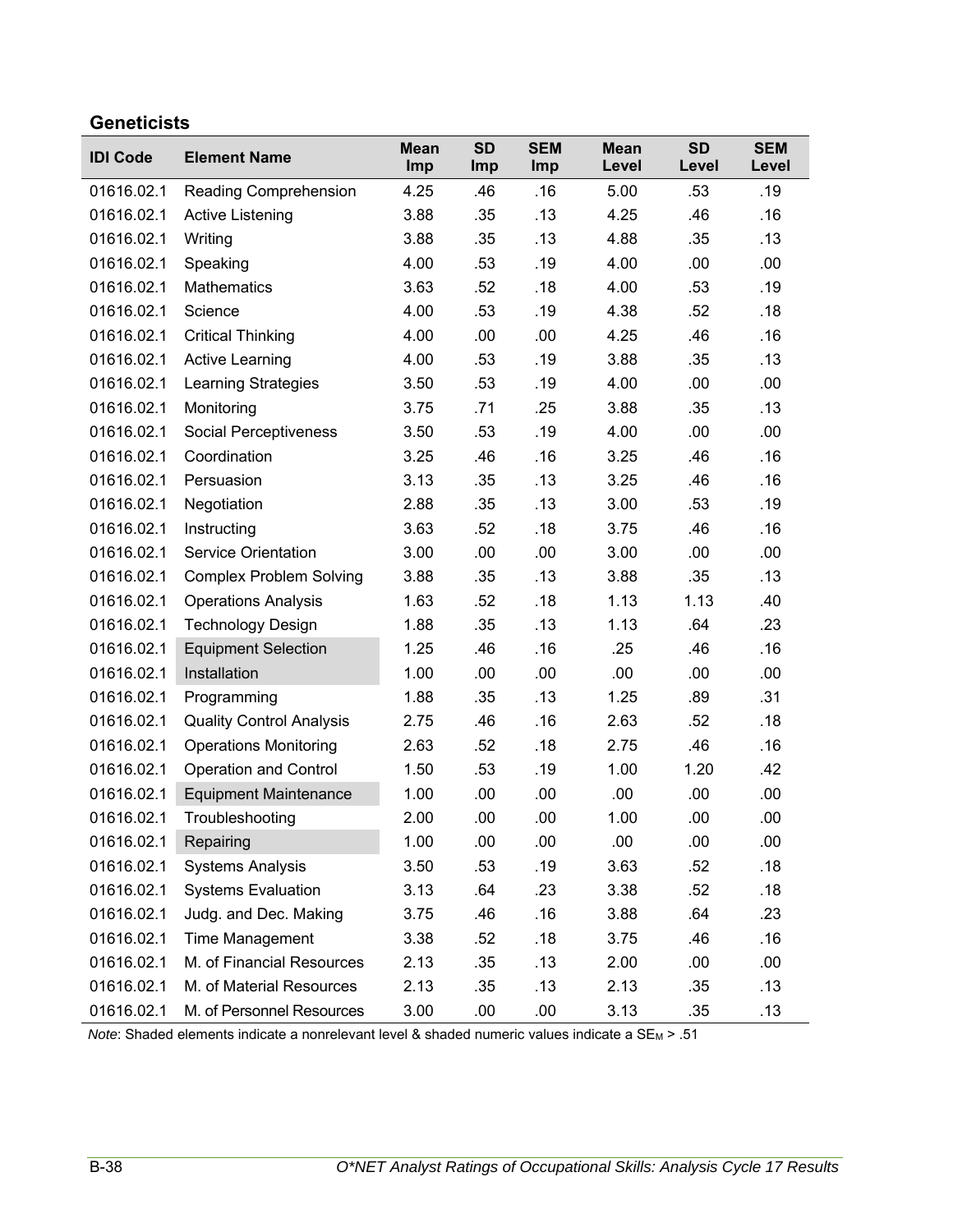

### **Park Naturalists**

| <b>IDI Code</b> | <b>Element Name</b>             | <b>Mean</b><br>Imp | <b>SD</b><br>Imp | <b>SEM</b><br>Imp | <b>Mean</b><br>Level | <b>SD</b><br>Level | <b>SEM</b><br>Level |
|-----------------|---------------------------------|--------------------|------------------|-------------------|----------------------|--------------------|---------------------|
| 00161.02.1      | <b>Reading Comprehension</b>    | 3.88               | .35              | .13               | 3.88                 | .35                | .13                 |
| 00161.02.1      | <b>Active Listening</b>         | 3.75               | .46              | .16               | 3.88                 | .35                | .13                 |
| 00161.02.1      | Writing                         | 3.63               | .52              | .18               | 3.88                 | .35                | .13                 |
| 00161.02.1      | Speaking                        | 4.00               | .53              | .19               | 3.88                 | .35                | .13                 |
| 00161.02.1      | <b>Mathematics</b>              | 2.00               | .00              | .00               | 2.00                 | .00                | .00                 |
| 00161.02.1      | Science                         | 2.63               | .52              | .18               | 2.38                 | .52                | .18                 |
| 00161.02.1      | <b>Critical Thinking</b>        | 3.75               | .46              | .16               | 3.88                 | .35                | .13                 |
| 00161.02.1      | <b>Active Learning</b>          | 3.38               | .52              | .18               | 3.13                 | .35                | .13                 |
| 00161.02.1      | <b>Learning Strategies</b>      | 3.25               | .46              | .16               | 3.25                 | .46                | .16                 |
| 00161.02.1      | Monitoring                      | 3.13               | .35              | .13               | 3.13                 | .35                | .13                 |
| 00161.02.1      | Social Perceptiveness           | 3.75               | .46              | .16               | 3.38                 | .52                | .18                 |
| 00161.02.1      | Coordination                    | 3.13               | .35              | .13               | 3.13                 | .35                | .13                 |
| 00161.02.1      | Persuasion                      | 3.00               | .00              | .00               | 2.88                 | .35                | .13                 |
| 00161.02.1      | Negotiation                     | 2.88               | .35              | .13               | 2.50                 | .53                | .19                 |
| 00161.02.1      | Instructing                     | 3.38               | .52              | .18               | 3.25                 | .46                | .16                 |
| 00161.02.1      | <b>Service Orientation</b>      | 3.25               | .46              | .16               | 3.38                 | .52                | .18                 |
| 00161.02.1      | <b>Complex Problem Solving</b>  | 3.00               | .00              | .00               | 3.00                 | .00                | .00                 |
| 00161.02.1      | <b>Operations Analysis</b>      | 2.88               | .35              | .13               | 2.75                 | .46                | .16                 |
| 00161.02.1      | <b>Technology Design</b>        | 2.00               | .00              | .00               | 1.13                 | .35                | .13                 |
| 00161.02.1      | <b>Equipment Selection</b>      | 1.38               | .52              | .18               | .75                  | 1.04               | .37                 |
| 00161.02.1      | Installation                    | 1.00               | .00              | .00               | .00                  | .00                | .00                 |
| 00161.02.1      | Programming                     | 1.75               | .46              | .16               | 1.00                 | .76                | .27                 |
| 00161.02.1      | <b>Quality Control Analysis</b> | 2.38               | .52              | .18               | 1.88                 | .35                | .13                 |
| 00161.02.1      | <b>Operations Monitoring</b>    | 2.50               | .53              | .19               | 2.13                 | .35                | .13                 |
| 00161.02.1      | <b>Operation and Control</b>    | 2.00               | .00              | .00               | 2.00                 | .00                | .00                 |
| 00161.02.1      | <b>Equipment Maintenance</b>    | 1.50               | .53              | .19               | .88                  | .99                | .35                 |
| 00161.02.1      | Troubleshooting                 | 2.00               | .00              | .00               | 1.63                 | .52                | .18                 |
| 00161.02.1      | Repairing                       | 1.38               | .52              | .18               | .75                  | 1.04               | .37                 |
| 00161.02.1      | <b>Systems Analysis</b>         | 2.75               | .46              | .16               | 2.25                 | .46                | .16                 |
| 00161.02.1      | <b>Systems Evaluation</b>       | 2.88               | .35              | .13               | 2.38                 | .74                | .26                 |
| 00161.02.1      | Judg. and Dec. Making           | 3.38               | .52              | .18               | 3.13                 | .35                | .13                 |
| 00161.02.1      | Time Management                 | 3.13               | .35              | .13               | 3.13                 | .35                | .13                 |
| 00161.02.1      | M. of Financial Resources       | 2.13               | .35              | .13               | 1.38                 | .74                | .26                 |
| 00161.02.1      | M. of Material Resources        | 2.13               | .35              | .13               | 1.75                 | .71                | .25                 |
| 00161.02.1      | M. of Personnel Resources       | 3.00               | .00              | .00               | 2.88                 | .35                | .13                 |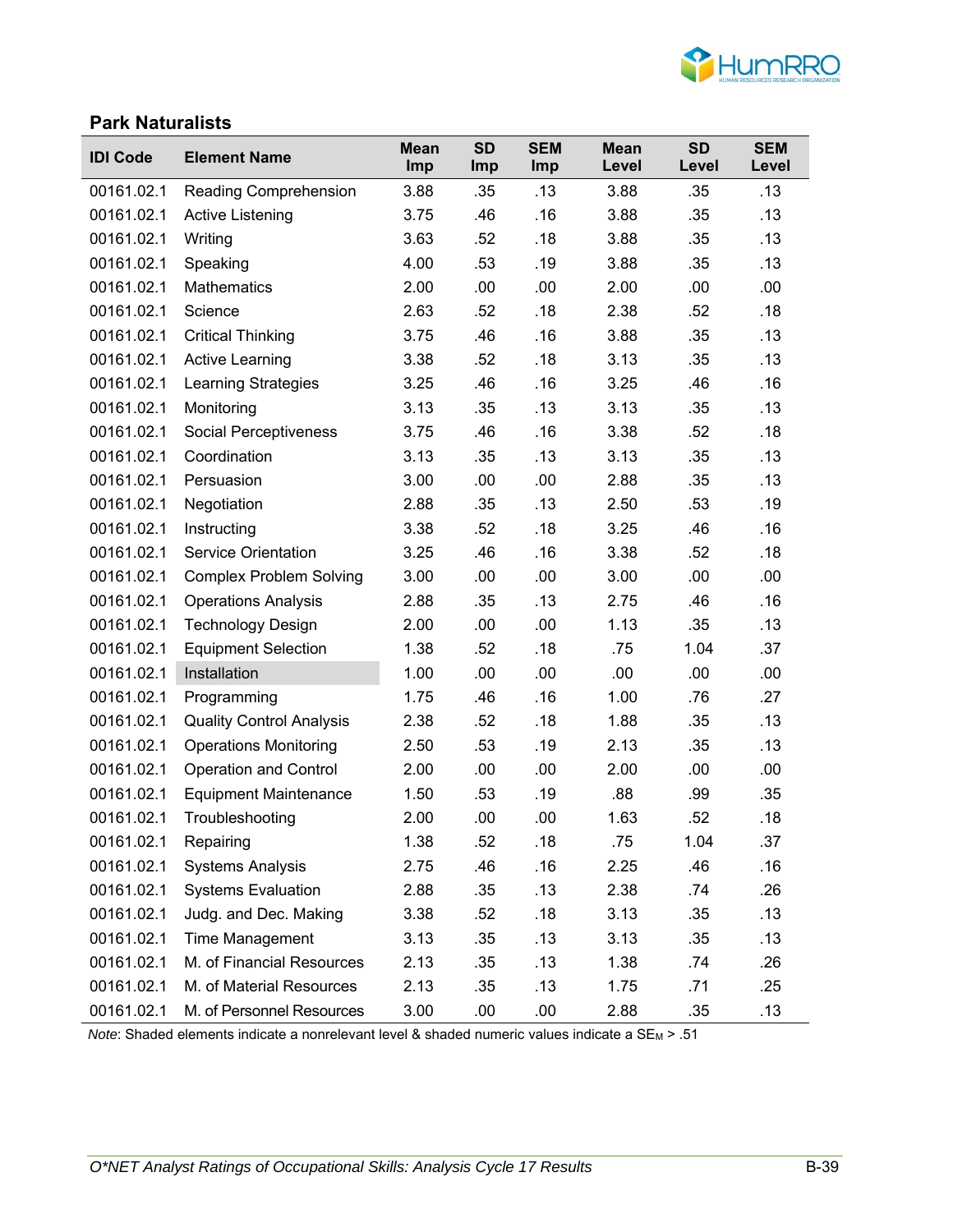# **Epidemiologists**

| <b>IDI Code</b> | <b>Element Name</b>             | <b>Mean</b><br>Imp | <b>SD</b><br>Imp | <b>SEM</b><br>Imp | <b>Mean</b><br>Level | <b>SD</b><br>Level | <b>SEM</b><br>Level |
|-----------------|---------------------------------|--------------------|------------------|-------------------|----------------------|--------------------|---------------------|
| 01223.03.1      | <b>Reading Comprehension</b>    | 4.25               | .46              | .16               | 5.00                 | .53                | .19                 |
| 01223.03.1      | <b>Active Listening</b>         | 4.00               | .53              | .19               | 4.50                 | .53                | .19                 |
| 01223.03.1      | Writing                         | 4.00               | .00              | .00               | 4.38                 | .52                | .18                 |
| 01223.03.1      | Speaking                        | 4.13               | .35              | .13               | 4.25                 | .46                | .16                 |
| 01223.03.1      | <b>Mathematics</b>              | 3.50               | .53              | .19               | 4.00                 | .76                | .27                 |
| 01223.03.1      | Science                         | 4.38               | .74              | .26               | 5.25                 | .46                | .16                 |
| 01223.03.1      | <b>Critical Thinking</b>        | 4.25               | .46              | .16               | 4.75                 | .71                | .25                 |
| 01223.03.1      | <b>Active Learning</b>          | 4.13               | .64              | .23               | 4.63                 | .74                | .26                 |
| 01223.03.1      | <b>Learning Strategies</b>      | 3.50               | .53              | .19               | 3.63                 | .52                | .18                 |
| 01223.03.1      | Monitoring                      | 3.75               | .46              | .16               | 4.13                 | .64                | .23                 |
| 01223.03.1      | Social Perceptiveness           | 3.75               | .46              | .16               | 3.88                 | .64                | .23                 |
| 01223.03.1      | Coordination                    | 3.63               | .52              | .18               | 3.75                 | .46                | .16                 |
| 01223.03.1      | Persuasion                      | 3.13               | .35              | .13               | 3.50                 | .53                | .19                 |
| 01223.03.1      | Negotiation                     | 2.88               | .35              | .13               | 3.25                 | .46                | .16                 |
| 01223.03.1      | Instructing                     | 3.38               | .52              | .18               | 3.75                 | .71                | .25                 |
| 01223.03.1      | <b>Service Orientation</b>      | 3.25               | .46              | .16               | 3.38                 | .74                | .26                 |
| 01223.03.1      | <b>Complex Problem Solving</b>  | 4.00               | .53              | .19               | 4.38                 | .74                | .26                 |
| 01223.03.1      | <b>Operations Analysis</b>      | 3.13               | .35              | .13               | 3.63                 | .52                | .18                 |
| 01223.03.1      | <b>Technology Design</b>        | 1.63               | .52              | .18               | .63                  | .52                | .18                 |
| 01223.03.1      | <b>Equipment Selection</b>      | 1.00               | .00              | .00               | .00                  | .00                | .00                 |
| 01223.03.1      | Installation                    | 1.00               | .00              | .00               | .00                  | .00                | .00                 |
| 01223.03.1      | Programming                     | 1.63               | .52              | .18               | .75                  | .71                | .25                 |
| 01223.03.1      | <b>Quality Control Analysis</b> | 1.63               | .52              | .18               | .88                  | .83                | .30                 |
| 01223.03.1      | <b>Operations Monitoring</b>    | 1.88               | .35              | .13               | 1.38                 | .74                | .26                 |
| 01223.03.1      | <b>Operation and Control</b>    | 1.13               | .35              | .13               | .13                  | .35                | .13                 |
| 01223.03.1      | <b>Equipment Maintenance</b>    | 1.00               | .00              | .00               | .00                  | .00                | .00                 |
| 01223.03.1      | Troubleshooting                 | 1.00               | .00              | .00               | .00                  | .00                | .00                 |
| 01223.03.1      | Repairing                       | 1.00               | .00              | .00               | .00                  | .00                | .00                 |
| 01223.03.1      | <b>Systems Analysis</b>         | 3.88               | .64              | .23               | 4.00                 | .53                | .19                 |
| 01223.03.1      | <b>Systems Evaluation</b>       | 3.88               | .64              | .23               | 3.88                 | .64                | .23                 |
| 01223.03.1      | Judg. and Dec. Making           | 4.13               | .35              | .13               | 4.25                 | .46                | .16                 |
| 01223.03.1      | <b>Time Management</b>          | 3.38               | .52              | .18               | 3.63                 | .52                | .18                 |
| 01223.03.1      | M. of Financial Resources       | 2.00               | .76              | .27               | 1.50                 | .93                | .33                 |
| 01223.03.1      | M. of Material Resources        | 1.88               | .35              | .13               | 1.88                 | .83                | .30                 |
| 01223.03.1      | M. of Personnel Resources       | 3.13               | .35              | .13               | 3.38                 | .52                | .18                 |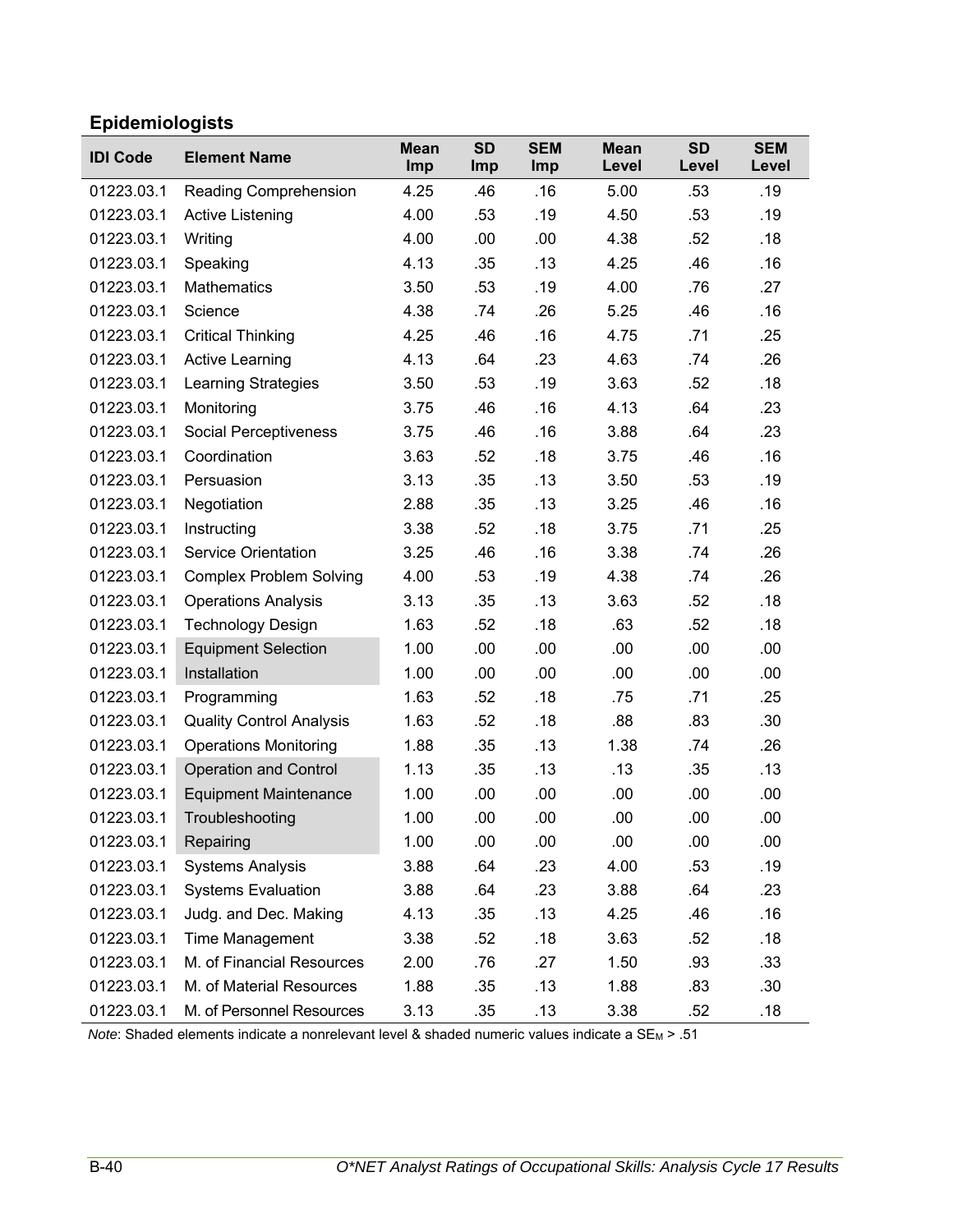

### **Remote Sensing Scientists and Technologists**

| <b>IDI Code</b> | <b>Element Name</b>             | <b>Mean</b><br><b>Imp</b> | ັ<br><b>SD</b><br>Imp | <b>SEM</b><br>Imp | <b>Mean</b><br>Level | <b>SD</b><br>Level | <b>SEM</b><br>Level |
|-----------------|---------------------------------|---------------------------|-----------------------|-------------------|----------------------|--------------------|---------------------|
| 01620.02.1      | Reading Comprehension           | 4.00                      | .00                   | .00               | 4.88                 | .35                | .13                 |
| 01620.02.1      | <b>Active Listening</b>         | 3.75                      | .46                   | .16               | 4.13                 | .35                | .13                 |
| 01620.02.1      | Writing                         | 3.88                      | .35                   | .13               | 4.75                 | .46                | .16                 |
| 01620.02.1      | Speaking                        | 3.88                      | .35                   | .13               | 3.88                 | .35                | .13                 |
| 01620.02.1      | <b>Mathematics</b>              | 3.88                      | .64                   | .23               | 4.25                 | .46                | .16                 |
| 01620.02.1      | Science                         | 4.00                      | .00                   | .00               | 4.13                 | .35                | .13                 |
| 01620.02.1      | <b>Critical Thinking</b>        | 4.00                      | .00                   | .00               | 4.25                 | .46                | .16                 |
| 01620.02.1      | <b>Active Learning</b>          | 3.13                      | .35                   | .13               | 3.88                 | .35                | .13                 |
| 01620.02.1      | Learning Strategies             | 2.88                      | .35                   | .13               | 3.13                 | .35                | .13                 |
| 01620.02.1      | Monitoring                      | 3.50                      | .53                   | .19               | 3.88                 | .35                | .13                 |
| 01620.02.1      | Social Perceptiveness           | 3.00                      | .00                   | .00               | 3.00                 | .00                | .00                 |
| 01620.02.1      | Coordination                    | 3.00                      | .00                   | .00               | 3.13                 | .35                | .13                 |
| 01620.02.1      | Persuasion                      | 2.88                      | .35                   | .13               | 2.88                 | .35                | .13                 |
| 01620.02.1      | Negotiation                     | 2.63                      | .52                   | .18               | 2.75                 | .46                | .16                 |
| 01620.02.1      | Instructing                     | 2.75                      | .46                   | .16               | 3.25                 | .46                | .16                 |
| 01620.02.1      | <b>Service Orientation</b>      | 2.88                      | .35                   | .13               | 3.00                 | .53                | .19                 |
| 01620.02.1      | <b>Complex Problem Solving</b>  | 3.88                      | .35                   | .13               | 4.00                 | .53                | .19                 |
| 01620.02.1      | <b>Operations Analysis</b>      | 3.38                      | .74                   | .26               | 3.88                 | .83                | .30                 |
| 01620.02.1      | <b>Technology Design</b>        | 2.25                      | .71                   | .25               | 2.25                 | .71                | .25                 |
| 01620.02.1      | <b>Equipment Selection</b>      | 1.25                      | .46                   | .16               | .38                  | .74                | .26                 |
| 01620.02.1      | Installation                    | 1.13                      | .35                   | .13               | .25                  | .71                | .25                 |
| 01620.02.1      | Programming                     | 2.50                      | .76                   | .27               | 2.38                 | .92                | .32                 |
| 01620.02.1      | <b>Quality Control Analysis</b> | 1.88                      | .64                   | .23               | 1.13                 | .99                | .35                 |
| 01620.02.1      | <b>Operations Monitoring</b>    | 2.50                      | .53                   | .19               | 2.50                 | .76                | .27                 |
| 01620.02.1      | <b>Operation and Control</b>    | 1.88                      | .64                   | .23               | 1.13                 | .99                | .35                 |
| 01620.02.1      | <b>Equipment Maintenance</b>    | 1.13                      | .35                   | .13               | .13                  | .35                | .13                 |
| 01620.02.1      | Troubleshooting                 | 1.13                      | .35                   | .13               | .25                  | .71                | .25                 |
| 01620.02.1      | Repairing                       | 1.00                      | .00                   | .00               | .00                  | .00                | .00                 |
| 01620.02.1      | <b>Systems Analysis</b>         | 3.75                      | .46                   | .16               | 3.88                 | .35                | .13                 |
| 01620.02.1      | <b>Systems Evaluation</b>       | 3.50                      | .53                   | .19               | 3.88                 | .35                | .13                 |
| 01620.02.1      | Judg. and Dec. Making           | 3.50                      | .53                   | .19               | 4.00                 | .53                | .19                 |
| 01620.02.1      | <b>Time Management</b>          | 3.00                      | .00                   | .00               | 3.38                 | .52                | .18                 |
| 01620.02.1      | M. of Financial Resources       | 2.00                      | .00                   | .00               | 1.88                 | .35                | .13                 |
| 01620.02.1      | M. of Material Resources        | 2.13                      | .35                   | .13               | 2.25                 | .46                | .16                 |
| 01620.02.1      | M. of Personnel Resources       | 2.88                      | .35                   | .13               | 3.00                 | .00                | .00                 |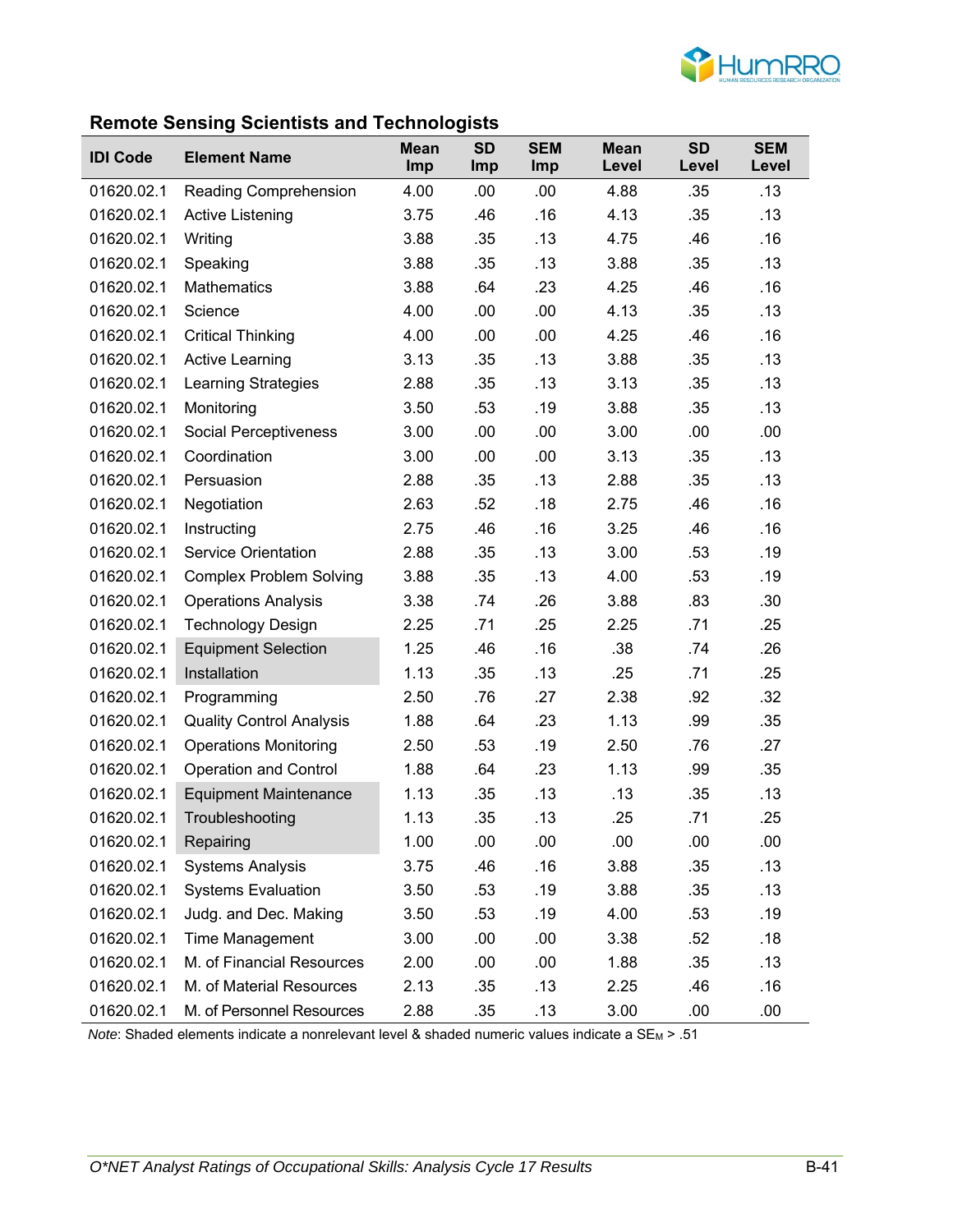# **Sociologists**

| <b>IDI Code</b> | <b>Element Name</b>             | <b>Mean</b><br>Imp | <b>SD</b><br>Imp | <b>SEM</b><br>Imp | <b>Mean</b><br>Level | <b>SD</b><br>Level | <b>SEM</b><br>Level |
|-----------------|---------------------------------|--------------------|------------------|-------------------|----------------------|--------------------|---------------------|
| 00218.02.1      | Reading Comprehension           | 4.13               | .35              | .13               | 4.88                 | .35                | .13                 |
| 00218.02.1      | Active Listening                | 4.00               | .00              | .00               | 4.63                 | .52                | .18                 |
| 00218.02.1      | Writing                         | 4.00               | .53              | .19               | 4.75                 | .46                | .16                 |
| 00218.02.1      | Speaking                        | 3.88               | .35              | .13               | 4.50                 | .53                | .19                 |
| 00218.02.1      | <b>Mathematics</b>              | 2.50               | .53              | .19               | 3.38                 | .52                | .18                 |
| 00218.02.1      | Science                         | 3.38               | .74              | .26               | 3.63                 | .52                | .18                 |
| 00218.02.1      | <b>Critical Thinking</b>        | 3.88               | .35              | .13               | 4.25                 | .46                | .16                 |
| 00218.02.1      | <b>Active Learning</b>          | 3.88               | .35              | .13               | 4.13                 | .35                | .13                 |
| 00218.02.1      | Learning Strategies             | 3.75               | .46              | .16               | 4.00                 | .00                | .00                 |
| 00218.02.1      | Monitoring                      | 3.63               | .52              | .18               | 3.88                 | .35                | .13                 |
| 00218.02.1      | Social Perceptiveness           | 4.00               | .00              | .00               | 4.25                 | .46                | .16                 |
| 00218.02.1      | Coordination                    | 3.13               | .35              | .13               | 3.13                 | .35                | .13                 |
| 00218.02.1      | Persuasion                      | 3.13               | .35              | .13               | 3.13                 | .35                | .13                 |
| 00218.02.1      | Negotiation                     | 2.88               | .35              | .13               | 3.00                 | .00                | .00                 |
| 00218.02.1      | Instructing                     | 3.63               | .52              | .18               | 3.88                 | .35                | .13                 |
| 00218.02.1      | <b>Service Orientation</b>      | 3.00               | .00              | .00               | 3.13                 | .35                | .13                 |
| 00218.02.1      | <b>Complex Problem Solving</b>  | 3.63               | .52              | .18               | 3.75                 | .46                | .16                 |
| 00218.02.1      | <b>Operations Analysis</b>      | 2.75               | .71              | .25               | 2.50                 | .93                | .33                 |
| 00218.02.1      | <b>Technology Design</b>        | 1.38               | .52              | .18               | .63                  | .92                | .32                 |
| 00218.02.1      | <b>Equipment Selection</b>      | 1.00               | .00              | .00               | .00.                 | .00                | .00                 |
| 00218.02.1      | Installation                    | 1.00               | .00              | .00               | .00                  | .00                | .00                 |
| 00218.02.1      | Programming                     | 1.50               | .53              | .19               | .75                  | .89                | .31                 |
| 00218.02.1      | <b>Quality Control Analysis</b> | 1.38               | .52              | .18               | .50                  | .76                | .27                 |
| 00218.02.1      | <b>Operations Monitoring</b>    | 1.38               | .52              | .18               | .38                  | .52                | .18                 |
| 00218.02.1      | <b>Operation and Control</b>    | 1.00               | .00              | .00               | .00                  | .00                | .00                 |
| 00218.02.1      | <b>Equipment Maintenance</b>    | 1.00               | .00              | .00               | .00                  | .00                | .00                 |
| 00218.02.1      | Troubleshooting                 | 1.00               | .00              | .00               | .00                  | .00                | .00                 |
| 00218.02.1      | Repairing                       | 1.00               | .00              | .00               | .00                  | .00                | .00                 |
| 00218.02.1      | <b>Systems Analysis</b>         | 3.13               | .35              | .13               | 3.63                 | .52                | .18                 |
| 00218.02.1      | <b>Systems Evaluation</b>       | 2.88               | .35              | .13               | 3.00                 | .00                | .00                 |
| 00218.02.1      | Judg. and Dec. Making           | 3.75               | .46              | .16               | 3.75                 | .46                | .16                 |
| 00218.02.1      | Time Management                 | 3.13               | .35              | .13               | 3.00                 | .00                | .00                 |
| 00218.02.1      | M. of Financial Resources       | 1.88               | .35              | .13               | .88                  | .35                | .13                 |
| 00218.02.1      | M. of Material Resources        | 2.00               | .00              | .00               | 1.50                 | .53                | .19                 |
| 00218.02.1      | M. of Personnel Resources       | 2.75               | .46              | .16               | 3.00                 | .00                | .00                 |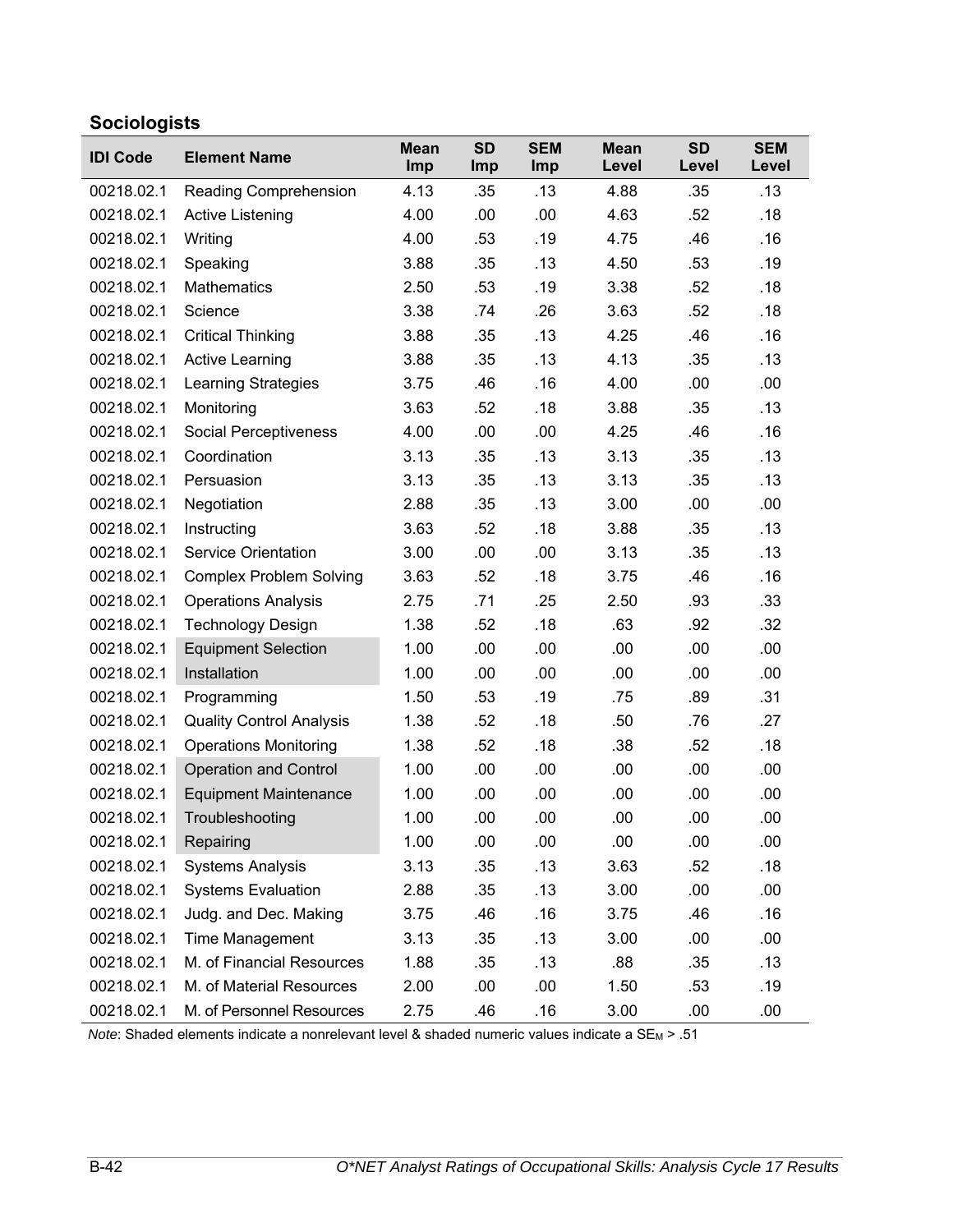

### **Geographers**

| <b>IDI Code</b> | <b>Element Name</b>             | <b>Mean</b><br>Imp | <b>SD</b><br><b>Imp</b> | <b>SEM</b><br>Imp | <b>Mean</b><br>Level | <b>SD</b><br>Level | <b>SEM</b><br>Level |
|-----------------|---------------------------------|--------------------|-------------------------|-------------------|----------------------|--------------------|---------------------|
| 00154.03.1      | Reading Comprehension           | 4.00               | .00                     | .00               | 4.75                 | .46                | .16                 |
| 00154.03.1      | <b>Active Listening</b>         | 3.88               | .35                     | .13               | 4.00                 | .00                | .00                 |
| 00154.03.1      | Writing                         | 4.00               | .00                     | .00               | 4.75                 | .46                | .16                 |
| 00154.03.1      | Speaking                        | 4.00               | .00                     | .00               | 4.25                 | .46                | .16                 |
| 00154.03.1      | <b>Mathematics</b>              | 2.88               | .35                     | .13               | 3.00                 | .00                | .00                 |
| 00154.03.1      | Science                         | 3.63               | .52                     | .18               | 3.88                 | .35                | .13                 |
| 00154.03.1      | <b>Critical Thinking</b>        | 3.88               | .35                     | .13               | 4.00                 | .00                | .00                 |
| 00154.03.1      | <b>Active Learning</b>          | 3.75               | .46                     | .16               | 3.88                 | .35                | .13                 |
| 00154.03.1      | <b>Learning Strategies</b>      | 3.25               | .46                     | .16               | 3.63                 | .52                | .18                 |
| 00154.03.1      | Monitoring                      | 3.00               | .00                     | .00               | 3.50                 | .53                | .19                 |
| 00154.03.1      | Social Perceptiveness           | 3.00               | .00                     | .00               | 3.13                 | .35                | .13                 |
| 00154.03.1      | Coordination                    | 3.00               | .00                     | .00               | 3.25                 | .46                | .16                 |
| 00154.03.1      | Persuasion                      | 2.63               | .52                     | .18               | 2.75                 | .46                | .16                 |
| 00154.03.1      | Negotiation                     | 2.75               | .46                     | .16               | 2.75                 | .46                | .16                 |
| 00154.03.1      | Instructing                     | 3.25               | .46                     | .16               | 3.63                 | .52                | .18                 |
| 00154.03.1      | <b>Service Orientation</b>      | 3.00               | .00                     | .00               | 3.00                 | .00                | .00                 |
| 00154.03.1      | <b>Complex Problem Solving</b>  | 3.63               | .52                     | .18               | 3.88                 | .35                | .13                 |
| 00154.03.1      | <b>Operations Analysis</b>      | 2.63               | .52                     | .18               | 2.75                 | .46                | .16                 |
| 00154.03.1      | <b>Technology Design</b>        | 1.88               | .35                     | .13               | 1.13                 | .64                | .23                 |
| 00154.03.1      | <b>Equipment Selection</b>      | 1.00               | .00                     | .00               | .00                  | .00                | .00                 |
| 00154.03.1      | Installation                    | 1.00               | .00                     | .00               | .00                  | .00                | .00                 |
| 00154.03.1      | Programming                     | 1.63               | .52                     | .18               | .88                  | .83                | .30                 |
| 00154.03.1      | <b>Quality Control Analysis</b> | 1.38               | .52                     | .18               | .50                  | .76                | .27                 |
| 00154.03.1      | <b>Operations Monitoring</b>    | 1.88               | .35                     | .13               | 1.25                 | .71                | .25                 |
| 00154.03.1      | <b>Operation and Control</b>    | 1.00               | .00                     | .00               | .00                  | .00                | .00                 |
| 00154.03.1      | <b>Equipment Maintenance</b>    | 1.00               | .00                     | .00               | .00                  | .00                | .00                 |
| 00154.03.1      | Troubleshooting                 | 1.00               | .00                     | .00               | .00                  | .00                | .00                 |
| 00154.03.1      | Repairing                       | 1.00               | .00                     | .00               | .00                  | .00                | .00                 |
| 00154.03.1      | <b>Systems Analysis</b>         | 3.50               | .53                     | .19               | 3.75                 | .46                | .16                 |
| 00154.03.1      | <b>Systems Evaluation</b>       | 3.00               | .53                     | .19               | 3.50                 | .53                | .19                 |
| 00154.03.1      | Judg. and Dec. Making           | 3.75               | .46                     | .16               | 3.63                 | .52                | .18                 |
| 00154.03.1      | <b>Time Management</b>          | 3.00               | .00                     | .00               | 3.38                 | .52                | .18                 |
| 00154.03.1      | M. of Financial Resources       | 2.00               | .00                     | .00               | 1.50                 | .53                | .19                 |
| 00154.03.1      | M. of Material Resources        | 2.00               | .00                     | .00               | 1.75                 | .46                | .16                 |
| 00154.03.1      | M. of Personnel Resources       | 2.75               | .46                     | .16               | 2.88                 | .35                | .13                 |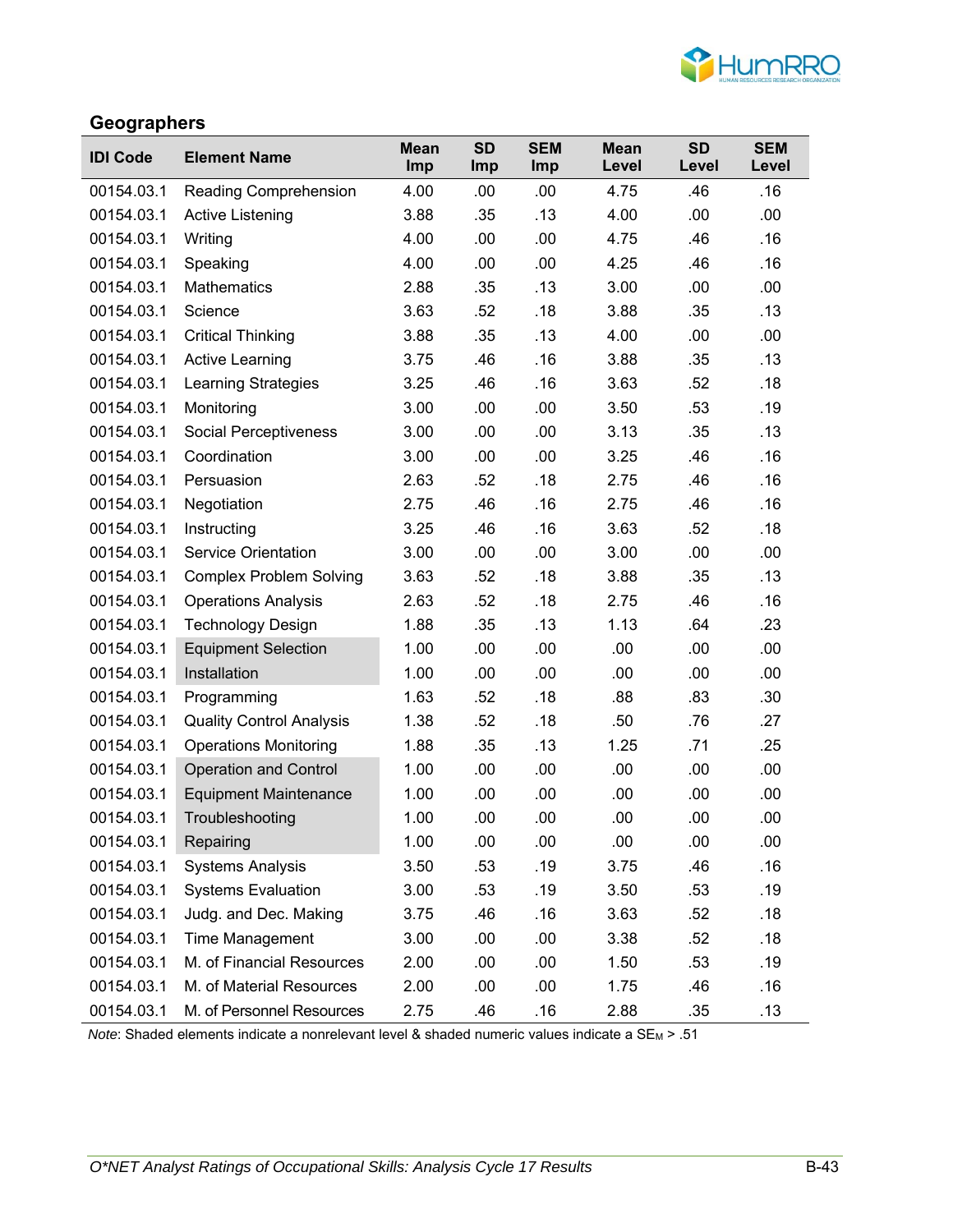| <b>IDI Code</b> | <b>Element Name</b>             | <b>Mean</b><br>Imp | <b>SD</b><br>Imp | <b>SEM</b><br>Imp | <b>Mean</b><br>Level | <b>SD</b><br>Level | <b>SEM</b><br>Level |
|-----------------|---------------------------------|--------------------|------------------|-------------------|----------------------|--------------------|---------------------|
| 00184.03.1      | <b>Reading Comprehension</b>    | 3.88               | .35              | .13               | 4.00                 | .00                | .00                 |
| 00184.03.1      | <b>Active Listening</b>         | 4.00               | .00              | .00               | 4.00                 | .00                | .00                 |
| 00184.03.1      | Writing                         | 3.63               | .52              | .18               | 3.88                 | .35                | .13                 |
| 00184.03.1      | Speaking                        | 3.75               | .46              | .16               | 3.75                 | .46                | .16                 |
| 00184.03.1      | <b>Mathematics</b>              | 3.13               | .35              | .13               | 3.13                 | .64                | .23                 |
| 00184.03.1      | Science                         | 3.63               | .52              | .18               | 3.38                 | .52                | .18                 |
| 00184.03.1      | <b>Critical Thinking</b>        | 3.88               | .35              | .13               | 3.75                 | .46                | .16                 |
| 00184.03.1      | <b>Active Learning</b>          | 3.13               | .35              | .13               | 3.13                 | .35                | .13                 |
| 00184.03.1      | Learning Strategies             | 3.00               | .53              | .19               | 3.13                 | .35                | .13                 |
| 00184.03.1      | Monitoring                      | 3.25               | .46              | .16               | 3.88                 | .35                | .13                 |
| 00184.03.1      | Social Perceptiveness           | 3.25               | .46              | .16               | 3.13                 | .35                | .13                 |
| 00184.03.1      | Coordination                    | 3.00               | .00              | .00               | 3.00                 | .00                | .00                 |
| 00184.03.1      | Persuasion                      | 3.00               | .53              | .19               | 3.13                 | .35                | .13                 |
| 00184.03.1      | Negotiation                     | 2.75               | .46              | .16               | 3.00                 | .00                | .00                 |
| 00184.03.1      | Instructing                     | 3.00               | .53              | .19               | 3.13                 | .35                | .13                 |
| 00184.03.1      | <b>Service Orientation</b>      | 3.13               | .35              | .13               | 2.88                 | .35                | .13                 |
| 00184.03.1      | <b>Complex Problem Solving</b>  | 3.38               | .52              | .18               | 3.38                 | .52                | .18                 |
| 00184.03.1      | <b>Operations Analysis</b>      | 2.88               | .35              | .13               | 3.00                 | .53                | .19                 |
| 00184.03.1      | <b>Technology Design</b>        | 1.63               | .52              | .18               | .75                  | .71                | .25                 |
| 00184.03.1      | <b>Equipment Selection</b>      | 2.13               | .35              | .13               | 1.88                 | .35                | .13                 |
| 00184.03.1      | Installation                    | 1.00               | .00              | .00               | .00                  | .00                | .00                 |
| 00184.03.1      | Programming                     | 1.75               | .71              | .25               | 1.13                 | 1.36               | .48                 |
| 00184.03.1      | <b>Quality Control Analysis</b> | 2.88               | .64              | .23               | 2.88                 | .35                | .13                 |
| 00184.03.1      | <b>Operations Monitoring</b>    | 3.13               | .35              | .13               | 3.13                 | .35                | .13                 |
| 00184.03.1      | <b>Operation and Control</b>    | 2.75               | .46              | .16               | 2.75                 | .46                | .16                 |
| 00184.03.1      | <b>Equipment Maintenance</b>    | 2.38               | .52              | .18               | 2.13                 | .64                | .23                 |
| 00184.03.1      | Troubleshooting                 | 2.25               | .46              | .16               | 2.63                 | .52                | .18                 |
| 00184.03.1      | Repairing                       | 2.13               | .35              | .13               | 2.00                 | .53                | .19                 |
| 00184.03.1      | <b>Systems Analysis</b>         | 3.00               | .53              | .19               | 3.25                 | .46                | .16                 |
| 00184.03.1      | <b>Systems Evaluation</b>       | 2.88               | .35              | .13               | 3.00                 | .00                | .00                 |
| 00184.03.1      | Judg. and Dec. Making           | 3.25               | .46              | .16               | 3.38                 | .52                | .18                 |
| 00184.03.1      | <b>Time Management</b>          | 3.25               | .46              | .16               | 3.25                 | .46                | .16                 |
| 00184.03.1      | M. of Financial Resources       | 2.00               | .00              | .00               | 1.50                 | .53                | .19                 |
| 00184.03.1      | M. of Material Resources        | 2.00               | .00              | .00               | 1.88                 | .35                | .13                 |
| 00184.03.1      | M. of Personnel Resources       | 2.38               | .52              | .18               | 3.00                 | .00                | .00                 |

#### **Environmental Science and Protection Technicians, Including Health**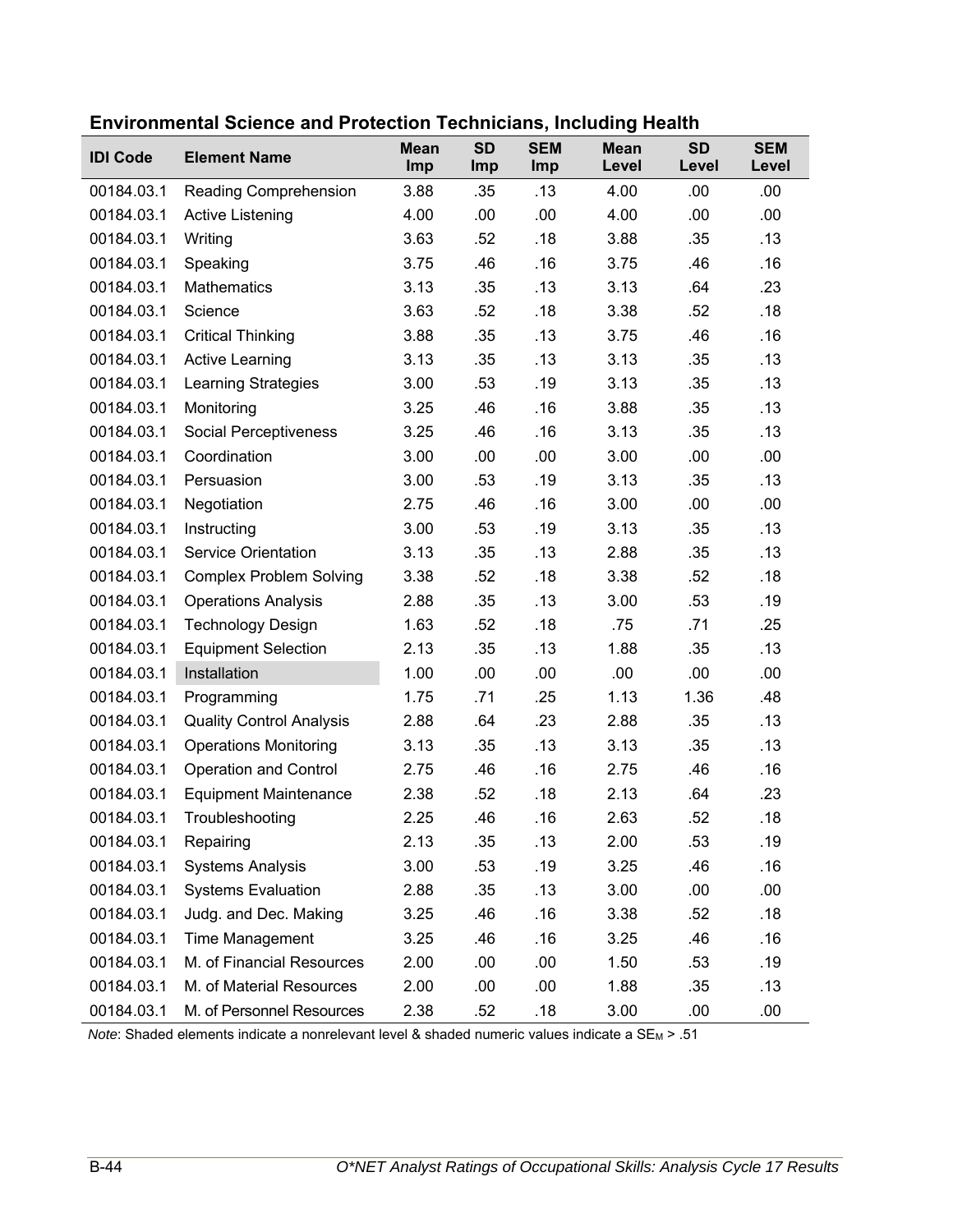

### **Precision Agriculture Technicians**

| <b>IDI Code</b> | <b>Element Name</b>             | <b>Mean</b><br>Imp | <b>SD</b><br><b>Imp</b> | <b>SEM</b><br>Imp | <b>Mean</b><br>Level | <b>SD</b><br>Level | <b>SEM</b><br>Level |
|-----------------|---------------------------------|--------------------|-------------------------|-------------------|----------------------|--------------------|---------------------|
| 01625.02.1      | <b>Reading Comprehension</b>    | 3.88               | .35                     | .13               | 4.00                 | .00                | .00                 |
| 01625.02.1      | <b>Active Listening</b>         | 3.88               | .35                     | .13               | 3.88                 | .35                | .13                 |
| 01625.02.1      | Writing                         | 3.38               | .52                     | .18               | 3.38                 | .52                | .18                 |
| 01625.02.1      | Speaking                        | 3.75               | .46                     | .16               | 3.38                 | .52                | .18                 |
| 01625.02.1      | <b>Mathematics</b>              | 3.25               | .46                     | .16               | 3.38                 | .52                | .18                 |
| 01625.02.1      | Science                         | 3.00               | .00                     | .00               | 3.13                 | .35                | .13                 |
| 01625.02.1      | <b>Critical Thinking</b>        | 3.88               | .35                     | .13               | 3.63                 | .52                | .18                 |
| 01625.02.1      | <b>Active Learning</b>          | 3.50               | .53                     | .19               | 3.75                 | .71                | .25                 |
| 01625.02.1      | Learning Strategies             | 2.75               | .46                     | .16               | 2.75                 | .46                | .16                 |
| 01625.02.1      | Monitoring                      | 3.25               | .46                     | .16               | 3.50                 | .53                | .19                 |
| 01625.02.1      | <b>Social Perceptiveness</b>    | 2.88               | .35                     | .13               | 2.88                 | .35                | .13                 |
| 01625.02.1      | Coordination                    | 3.00               | .00                     | .00               | 3.00                 | .00                | .00                 |
| 01625.02.1      | Persuasion                      | 2.88               | .35                     | .13               | 2.88                 | .35                | .13                 |
| 01625.02.1      | Negotiation                     | 2.50               | .53                     | .19               | 2.75                 | .46                | .16                 |
| 01625.02.1      | Instructing                     | 2.63               | .52                     | .18               | 3.00                 | .53                | .19                 |
| 01625.02.1      | <b>Service Orientation</b>      | 3.00               | .53                     | .19               | 3.00                 | .53                | .19                 |
| 01625.02.1      | <b>Complex Problem Solving</b>  | 3.25               | .46                     | .16               | 3.25                 | .46                | .16                 |
| 01625.02.1      | <b>Operations Analysis</b>      | 2.75               | .46                     | .16               | 3.25                 | .71                | .25                 |
| 01625.02.1      | <b>Technology Design</b>        | 1.75               | .46                     | .16               | 1.00                 | .76                | .27                 |
| 01625.02.1      | <b>Equipment Selection</b>      | 2.25               | .71                     | .25               | 2.13                 | 1.13               | .40                 |
| 01625.02.1      | Installation                    | 1.75               | .71                     | .25               | 1.38                 | 1.30               | .46                 |
| 01625.02.1      | Programming                     | 2.25               | .46                     | .16               | 1.63                 | .92                | .32                 |
| 01625.02.1      | <b>Quality Control Analysis</b> | 2.63               | .52                     | .18               | 3.00                 | .00                | .00                 |
| 01625.02.1      | <b>Operations Monitoring</b>    | 3.00               | .00                     | .00               | 2.88                 | .35                | .13                 |
| 01625.02.1      | <b>Operation and Control</b>    | 2.75               | .46                     | .16               | 2.75                 | .46                | .16                 |
| 01625.02.1      | <b>Equipment Maintenance</b>    | 2.63               | .52                     | .18               | 2.38                 | .74                | .26                 |
| 01625.02.1      | Troubleshooting                 | 2.75               | .46                     | .16               | 2.38                 | .74                | .26                 |
| 01625.02.1      | Repairing                       | 2.50               | .53                     | .19               | 2.38                 | .74                | .26                 |
| 01625.02.1      | <b>Systems Analysis</b>         | 3.38               | .52                     | .18               | 3.25                 | .46                | .16                 |
| 01625.02.1      | <b>Systems Evaluation</b>       | 3.00               | .53                     | .19               | 3.25                 | .46                | .16                 |
| 01625.02.1      | Judg. and Dec. Making           | 3.38               | .52                     | .18               | 3.50                 | .53                | .19                 |
| 01625.02.1      | <b>Time Management</b>          | 3.13               | .35                     | .13               | 2.88                 | .35                | .13                 |
| 01625.02.1      | M. of Financial Resources       | 1.75               | .46                     | .16               | .88                  | .64                | .23                 |
| 01625.02.1      | M. of Material Resources        | 1.88               | .35                     | .13               | 1.13                 | .64                | .23                 |
| 01625.02.1      | M. of Personnel Resources       | 2.50               | .53                     | .19               | 2.38                 | .52                | .18                 |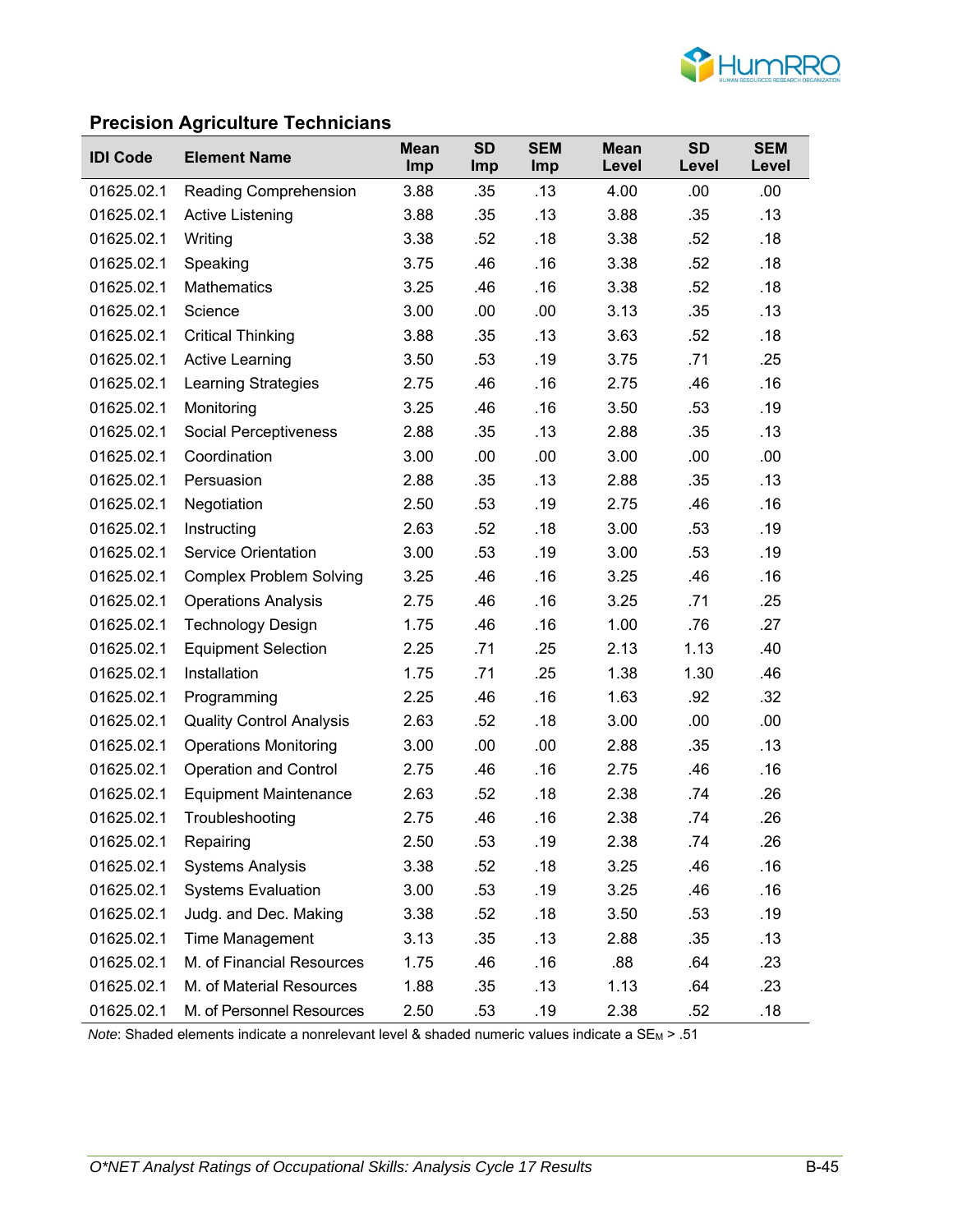# **Lawyers**

| <b>IDI Code</b> | <b>Element Name</b>             | <b>Mean</b><br>Imp | <b>SD</b><br>Imp | <b>SEM</b><br>Imp | <b>Mean</b><br>Level | <b>SD</b><br>Level | <b>SEM</b><br>Level |
|-----------------|---------------------------------|--------------------|------------------|-------------------|----------------------|--------------------|---------------------|
| 00237.03.1      | Reading Comprehension           | 4.38               | .52              | .18               | 4.88                 | .35                | .13                 |
| 00237.03.1      | Active Listening                | 4.63               | .52              | .18               | 4.75                 | .46                | .16                 |
| 00237.03.1      | Writing                         | 4.00               | .00              | .00               | 4.88                 | .35                | .13                 |
| 00237.03.1      | Speaking                        | 4.63               | .52              | .18               | 4.88                 | .35                | .13                 |
| 00237.03.1      | <b>Mathematics</b>              | 2.13               | .35              | .13               | 2.13                 | .35                | .13                 |
| 00237.03.1      | Science                         | 1.63               | .52              | .18               | .88                  | .83                | .30                 |
| 00237.03.1      | <b>Critical Thinking</b>        | 4.25               | .46              | .16               | 4.88                 | .35                | .13                 |
| 00237.03.1      | <b>Active Learning</b>          | 3.88               | .35              | .13               | 4.25                 | .46                | .16                 |
| 00237.03.1      | <b>Learning Strategies</b>      | 3.00               | .00              | .00               | 3.13                 | .35                | .13                 |
| 00237.03.1      | Monitoring                      | 3.63               | .52              | .18               | 3.75                 | .46                | .16                 |
| 00237.03.1      | Social Perceptiveness           | 3.75               | .46              | .16               | 4.00                 | .00                | .00                 |
| 00237.03.1      | Coordination                    | 3.38               | .52              | .18               | 3.38                 | .52                | .18                 |
| 00237.03.1      | Persuasion                      | 4.00               | .00              | .00               | 4.50                 | .53                | .19                 |
| 00237.03.1      | Negotiation                     | 4.00               | .00              | .00               | 4.25                 | .46                | .16                 |
| 00237.03.1      | Instructing                     | 3.13               | .35              | .13               | 3.13                 | .35                | .13                 |
| 00237.03.1      | <b>Service Orientation</b>      | 3.13               | .35              | .13               | 3.75                 | .46                | .16                 |
| 00237.03.1      | <b>Complex Problem Solving</b>  | 4.13               | .35              | .13               | 4.00                 | .00                | .00                 |
| 00237.03.1      | <b>Operations Analysis</b>      | 2.63               | .74              | .26               | 2.38                 | 1.06               | .38                 |
| 00237.03.1      | <b>Technology Design</b>        | 1.88               | .35              | .13               | 1.00                 | .53                | .19                 |
| 00237.03.1      | <b>Equipment Selection</b>      | 1.00               | .00              | .00               | .00.                 | .00                | .00                 |
| 00237.03.1      | Installation                    | 1.00               | .00              | .00               | .00                  | .00                | .00                 |
| 00237.03.1      | Programming                     | 1.50               | .53              | .19               | .75                  | .89                | .31                 |
| 00237.03.1      | <b>Quality Control Analysis</b> | 1.13               | .35              | .13               | .25                  | .71                | .25                 |
| 00237.03.1      | <b>Operations Monitoring</b>    | 1.63               | .52              | .18               | .63                  | .52                | .18                 |
| 00237.03.1      | <b>Operation and Control</b>    | 1.38               | .52              | .18               | .38                  | .52                | .18                 |
| 00237.03.1      | <b>Equipment Maintenance</b>    | 1.00               | .00              | .00               | .00                  | .00                | .00                 |
| 00237.03.1      | Troubleshooting                 | 1.00               | .00              | .00               | .00                  | .00                | .00                 |
| 00237.03.1      | Repairing                       | 1.00               | .00              | .00               | .00                  | .00                | .00                 |
| 00237.03.1      | <b>Systems Analysis</b>         | 3.50               | .53              | .19               | 3.50                 | .53                | .19                 |
| 00237.03.1      | <b>Systems Evaluation</b>       | 3.00               | .53              | .19               | 3.25                 | .46                | .16                 |
| 00237.03.1      | Judg. and Dec. Making           | 4.13               | .35              | .13               | 4.25                 | .46                | .16                 |
| 00237.03.1      | Time Management                 | 3.88               | .35              | .13               | 4.00                 | .00                | .00                 |
| 00237.03.1      | M. of Financial Resources       | 2.25               | .46              | .16               | 2.00                 | .53                | .19                 |
| 00237.03.1      | M. of Material Resources        | 2.00               | .00              | .00               | 1.75                 | .46                | .16                 |
| 00237.03.1      | M. of Personnel Resources       | 2.88               | .35              | .13               | 3.00                 | .00                | .00                 |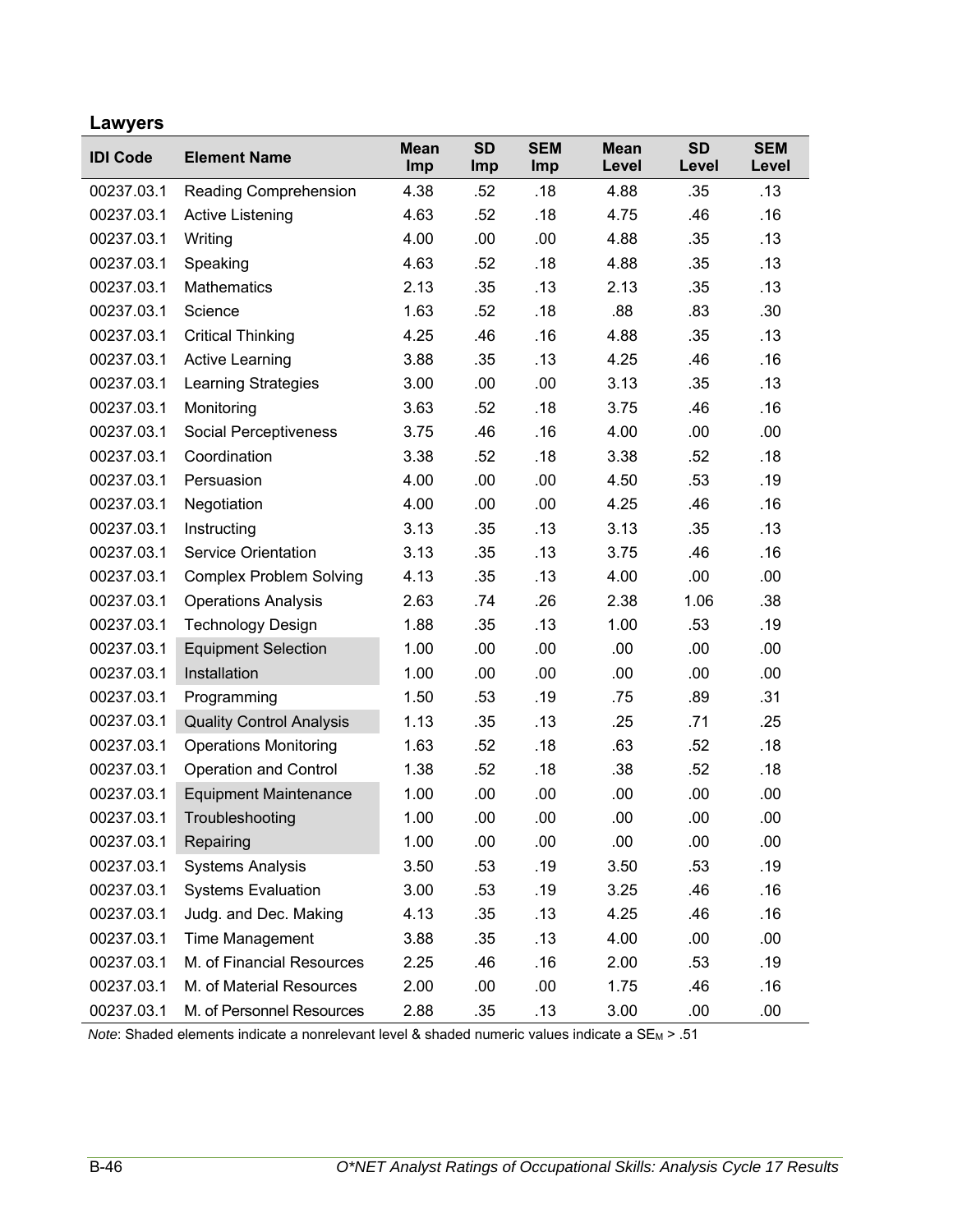

### **Graduate Teaching Assistants**

| <b>IDI Code</b> | <b>Element Name</b>             | <b>Mean</b><br>Imp | <b>SD</b><br><b>Imp</b> | <b>SEM</b><br><b>Imp</b> | <b>Mean</b><br>Level | <b>SD</b><br>Level | <b>SEM</b><br>Level |
|-----------------|---------------------------------|--------------------|-------------------------|--------------------------|----------------------|--------------------|---------------------|
| 00244.02.1      | <b>Reading Comprehension</b>    | 3.88               | .35                     | .13                      | 4.25                 | .46                | .16                 |
| 00244.02.1      | <b>Active Listening</b>         | 3.63               | .52                     | .18                      | 4.00                 | .00                | .00                 |
| 00244.02.1      | Writing                         | 3.25               | .46                     | .16                      | 3.38                 | .52                | .18                 |
| 00244.02.1      | Speaking                        | 3.50               | .53                     | .19                      | 3.50                 | .53                | .19                 |
| 00244.02.1      | <b>Mathematics</b>              | 2.25               | .46                     | .16                      | 2.00                 | .53                | .19                 |
| 00244.02.1      | Science                         | 2.00               | .00                     | .00                      | 1.63                 | .52                | .18                 |
| 00244.02.1      | <b>Critical Thinking</b>        | 3.13               | .35                     | .13                      | 3.38                 | .52                | .18                 |
| 00244.02.1      | <b>Active Learning</b>          | 3.00               | .00                     | .00                      | 3.13                 | .35                | .13                 |
| 00244.02.1      | Learning Strategies             | 3.38               | .52                     | .18                      | 3.50                 | .53                | .19                 |
| 00244.02.1      | Monitoring                      | 3.13               | .35                     | .13                      | 3.25                 | .46                | .16                 |
| 00244.02.1      | Social Perceptiveness           | 3.13               | .35                     | .13                      | 3.13                 | .35                | .13                 |
| 00244.02.1      | Coordination                    | 3.13               | .35                     | .13                      | 3.00                 | .00                | .00                 |
| 00244.02.1      | Persuasion                      | 2.38               | .52                     | .18                      | 2.63                 | .52                | .18                 |
| 00244.02.1      | Negotiation                     | 2.38               | .52                     | .18                      | 2.25                 | .46                | .16                 |
| 00244.02.1      | Instructing                     | 3.50               | .53                     | .19                      | 3.50                 | .53                | .19                 |
| 00244.02.1      | <b>Service Orientation</b>      | 3.13               | .35                     | .13                      | 3.13                 | .35                | .13                 |
| 00244.02.1      | <b>Complex Problem Solving</b>  | 3.13               | .35                     | .13                      | 3.13                 | .35                | .13                 |
| 00244.02.1      | <b>Operations Analysis</b>      | 2.00               | .00                     | .00                      | 2.00                 | .00                | .00                 |
| 00244.02.1      | <b>Technology Design</b>        | 1.88               | .35                     | .13                      | 1.13                 | .64                | .23                 |
| 00244.02.1      | <b>Equipment Selection</b>      | 1.00               | .00                     | .00                      | .00                  | .00                | .00                 |
| 00244.02.1      | Installation                    | 1.00               | .00                     | .00                      | .00                  | .00                | .00                 |
| 00244.02.1      | Programming                     | 1.75               | .71                     | .25                      | 1.00                 | 1.07               | .38                 |
| 00244.02.1      | <b>Quality Control Analysis</b> | 2.13               | .35                     | .13                      | 1.50                 | .76                | .27                 |
| 00244.02.1      | <b>Operations Monitoring</b>    | 2.00               | .00                     | .00                      | 1.25                 | .46                | .16                 |
| 00244.02.1      | <b>Operation and Control</b>    | 1.00               | .00                     | .00                      | .00                  | .00                | .00                 |
| 00244.02.1      | <b>Equipment Maintenance</b>    | 1.00               | .00                     | .00                      | .00                  | .00                | .00                 |
| 00244.02.1      | Troubleshooting                 | 1.75               | .46                     | .16                      | .88                  | .64                | .23                 |
| 00244.02.1      | Repairing                       | 1.00               | .00                     | .00                      | .00                  | .00                | .00                 |
| 00244.02.1      | <b>Systems Analysis</b>         | 2.25               | .46                     | .16                      | 2.38                 | .52                | .18                 |
| 00244.02.1      | <b>Systems Evaluation</b>       | 2.25               | .46                     | .16                      | 2.13                 | .35                | .13                 |
| 00244.02.1      | Judg. and Dec. Making           | 3.00               | .00                     | .00                      | 3.00                 | .00                | .00                 |
| 00244.02.1      | Time Management                 | 3.00               | .00                     | .00                      | 3.00                 | .00                | .00                 |
| 00244.02.1      | M. of Financial Resources       | 1.38               | .52                     | .18                      | .38                  | .52                | .18                 |
| 00244.02.1      | M. of Material Resources        | 1.75               | .71                     | .25                      | .88                  | .83                | .30                 |
| 00244.02.1      | M. of Personnel Resources       | 2.25               | .46                     | .16                      | 2.25                 | .46                | .16                 |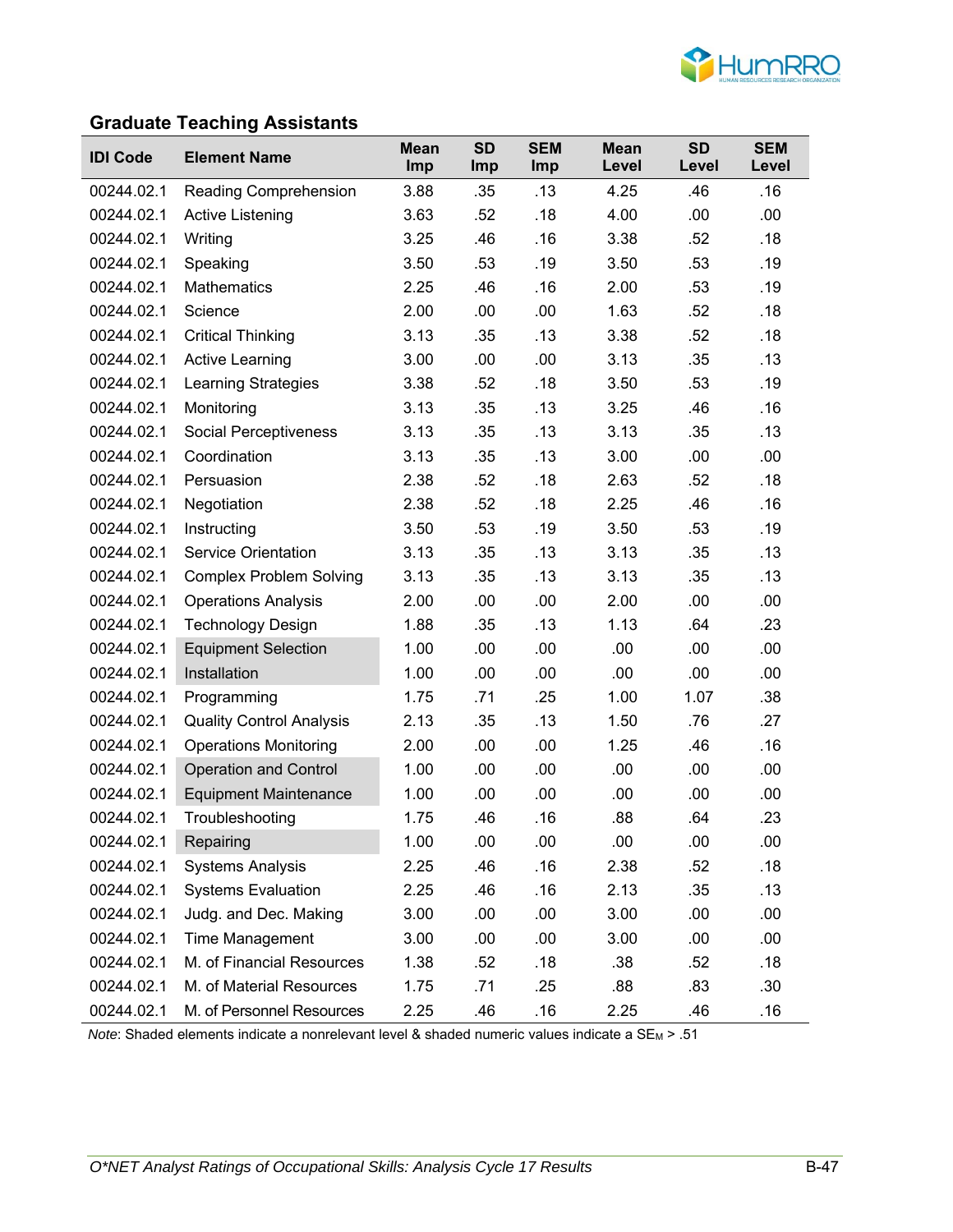#### **Craft Artists**

| <b>IDI Code</b> | <b>Element Name</b>             | <b>Mean</b><br>Imp | <b>SD</b><br>Imp | <b>SEM</b><br>Imp | <b>Mean</b><br>Level | <b>SD</b><br>Level | <b>SEM</b><br>Level |
|-----------------|---------------------------------|--------------------|------------------|-------------------|----------------------|--------------------|---------------------|
| 01296.02.1      | <b>Reading Comprehension</b>    | 3.13               | .35              | .13               | 2.75                 | .46                | .16                 |
| 01296.02.1      | Active Listening                | 3.13               | .35              | .13               | 2.75                 | .46                | .16                 |
| 01296.02.1      | Writing                         | 2.88               | .35              | .13               | 2.63                 | .52                | .18                 |
| 01296.02.1      | Speaking                        | 3.13               | .35              | .13               | 2.88                 | .35                | .13                 |
| 01296.02.1      | Mathematics                     | 2.13               | .35              | .13               | 2.00                 | .00                | .00                 |
| 01296.02.1      | Science                         | 1.38               | .52              | .18               | .38                  | .52                | .18                 |
| 01296.02.1      | <b>Critical Thinking</b>        | 3.00               | .00              | .00               | 3.13                 | .35                | .13                 |
| 01296.02.1      | <b>Active Learning</b>          | 2.88               | .35              | .13               | 2.63                 | .52                | .18                 |
| 01296.02.1      | <b>Learning Strategies</b>      | 2.25               | .46              | .16               | 2.25                 | .46                | .16                 |
| 01296.02.1      | Monitoring                      | 3.00               | .00              | .00               | 2.75                 | .46                | .16                 |
| 01296.02.1      | Social Perceptiveness           | 3.13               | .35              | .13               | 2.88                 | .35                | .13                 |
| 01296.02.1      | Coordination                    | 2.50               | .53              | .19               | 2.13                 | .35                | .13                 |
| 01296.02.1      | Persuasion                      | 3.00               | .53              | .19               | 2.88                 | .64                | .23                 |
| 01296.02.1      | Negotiation                     | 2.13               | .35              | .13               | 2.13                 | .35                | .13                 |
| 01296.02.1      | Instructing                     | 1.25               | .46              | .16               | .38                  | .74                | .26                 |
| 01296.02.1      | <b>Service Orientation</b>      | 2.88               | .35              | .13               | 2.88                 | .35                | .13                 |
| 01296.02.1      | <b>Complex Problem Solving</b>  | 2.88               | .35              | .13               | 2.88                 | .35                | .13                 |
| 01296.02.1      | <b>Operations Analysis</b>      | 2.63               | .52              | .18               | 2.38                 | .74                | .26                 |
| 01296.02.1      | <b>Technology Design</b>        | 1.88               | .35              | .13               | 1.25                 | .71                | .25                 |
| 01296.02.1      | <b>Equipment Selection</b>      | 2.38               | .52              | .18               | 2.13                 | .35                | .13                 |
| 01296.02.1      | Installation                    | 1.00               | .00              | .00               | .00                  | .00                | .00                 |
| 01296.02.1      | Programming                     | 1.50               | .53              | .19               | .50                  | .53                | .19                 |
| 01296.02.1      | <b>Quality Control Analysis</b> | 2.50               | .53              | .19               | 2.50                 | .53                | .19                 |
| 01296.02.1      | <b>Operations Monitoring</b>    | 2.25               | .46              | .16               | 1.88                 | .35                | .13                 |
| 01296.02.1      | <b>Operation and Control</b>    | 2.25               | .46              | .16               | 2.00                 | .53                | .19                 |
| 01296.02.1      | <b>Equipment Maintenance</b>    | 1.88               | .35              | .13               | 1.63                 | .74                | .26                 |
| 01296.02.1      | Troubleshooting                 | 1.88               | .35              | .13               | 1.63                 | .74                | .26                 |
| 01296.02.1      | Repairing                       | 1.88               | .35              | .13               | 1.63                 | .74                | .26                 |
| 01296.02.1      | <b>Systems Analysis</b>         | 2.00               | .00              | .00               | 1.75                 | .46                | .16                 |
| 01296.02.1      | <b>Systems Evaluation</b>       | 2.13               | .35              | .13               | 1.75                 | .46                | .16                 |
| 01296.02.1      | Judg. and Dec. Making           | 2.75               | .46              | .16               | 2.63                 | .52                | .18                 |
| 01296.02.1      | Time Management                 | 2.63               | .52              | .18               | 2.13                 | .35                | .13                 |
| 01296.02.1      | M. of Financial Resources       | 2.25               | .46              | .16               | 2.00                 | .53                | .19                 |
| 01296.02.1      | M. of Material Resources        | 2.50               | .53              | .19               | 2.13                 | .64                | .23                 |
| 01296.02.1      | M. of Personnel Resources       | 2.13               | .35              | .13               | 1.75                 | .46                | .16                 |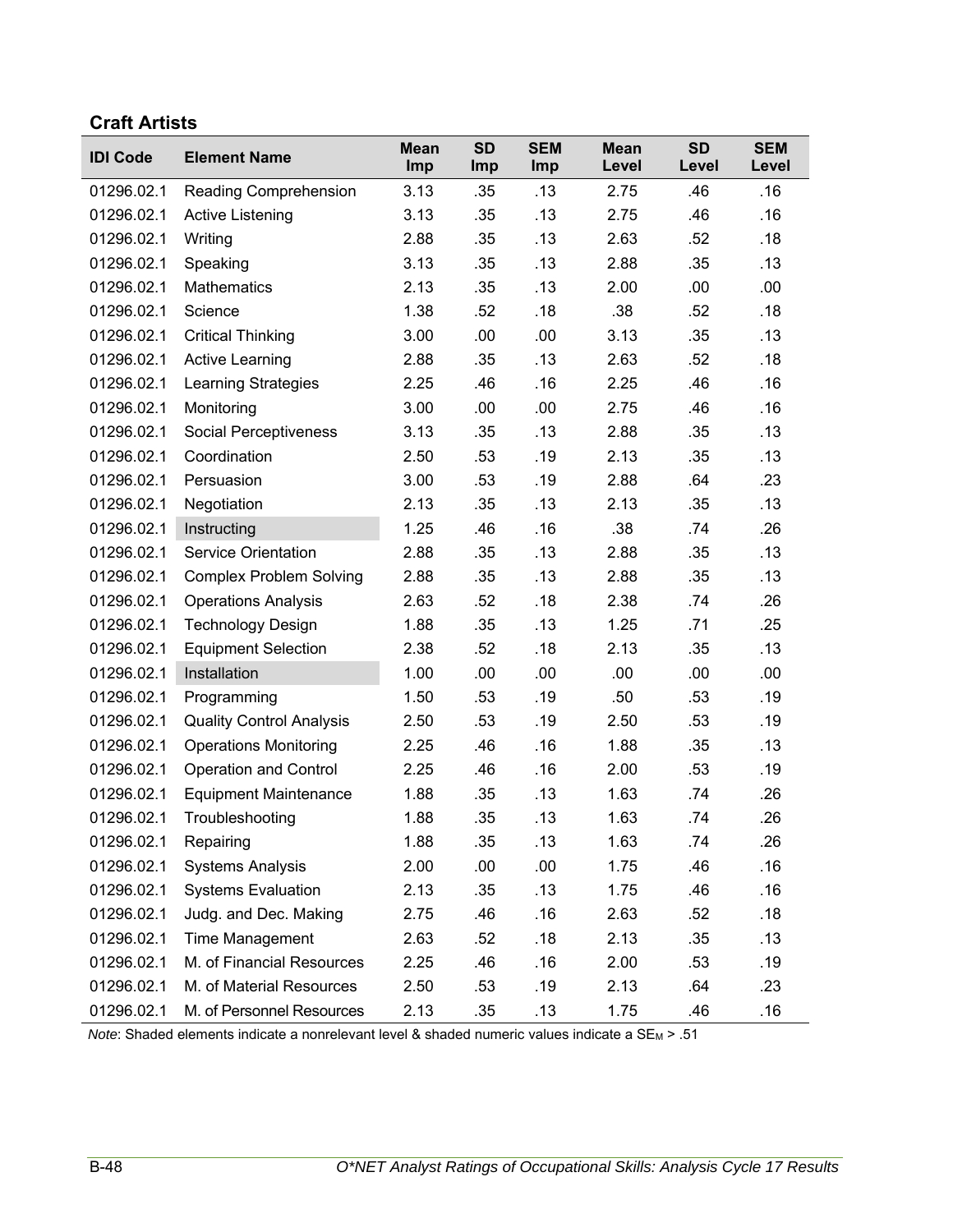

### **Graphic Designers**

| <b>IDI Code</b> | <b>Element Name</b>             | <b>Mean</b><br>Imp | <b>SD</b><br><b>Imp</b> | <b>SEM</b><br>Imp | <b>Mean</b><br>Level | <b>SD</b><br>Level | <b>SEM</b><br>Level |
|-----------------|---------------------------------|--------------------|-------------------------|-------------------|----------------------|--------------------|---------------------|
| 00368.03.1      | Reading Comprehension           | 3.25               | .46                     | .16               | 3.75                 | .46                | .16                 |
| 00368.03.1      | Active Listening                | 3.63               | .52                     | .18               | 3.38                 | .52                | .18                 |
| 00368.03.1      | Writing                         | 3.00               | .00                     | .00               | 3.13                 | .35                | .13                 |
| 00368.03.1      | Speaking                        | 3.38               | .52                     | .18               | 3.50                 | .53                | .19                 |
| 00368.03.1      | <b>Mathematics</b>              | 2.00               | .00                     | .00               | 2.13                 | .35                | .13                 |
| 00368.03.1      | Science                         | 1.25               | .46                     | .16               | .25                  | .46                | .16                 |
| 00368.03.1      | <b>Critical Thinking</b>        | 3.38               | .52                     | .18               | 3.63                 | .52                | .18                 |
| 00368.03.1      | <b>Active Learning</b>          | 3.13               | .35                     | .13               | 3.13                 | .35                | .13                 |
| 00368.03.1      | Learning Strategies             | 2.63               | .52                     | .18               | 2.75                 | .46                | .16                 |
| 00368.03.1      | Monitoring                      | 3.00               | .00                     | .00               | 3.13                 | .35                | .13                 |
| 00368.03.1      | Social Perceptiveness           | 3.13               | .64                     | .23               | 2.88                 | .35                | .13                 |
| 00368.03.1      | Coordination                    | 3.00               | .00                     | .00               | 3.00                 | .00                | .00                 |
| 00368.03.1      | Persuasion                      | 2.88               | .35                     | .13               | 3.00                 | .53                | .19                 |
| 00368.03.1      | Negotiation                     | 2.88               | .35                     | .13               | 2.88                 | .35                | .13                 |
| 00368.03.1      | Instructing                     | 2.63               | .52                     | .18               | 2.88                 | .35                | .13                 |
| 00368.03.1      | <b>Service Orientation</b>      | 2.88               | .35                     | .13               | 2.88                 | .35                | .13                 |
| 00368.03.1      | <b>Complex Problem Solving</b>  | 3.00               | .53                     | .19               | 3.00                 | .53                | .19                 |
| 00368.03.1      | <b>Operations Analysis</b>      | 3.13               | .35                     | .13               | 3.13                 | .35                | .13                 |
| 00368.03.1      | <b>Technology Design</b>        | 2.00               | .76                     | .27               | 1.50                 | .93                | .33                 |
| 00368.03.1      | <b>Equipment Selection</b>      | 1.25               | .46                     | .16               | .38                  | .74                | .26                 |
| 00368.03.1      | Installation                    | 1.00               | .00                     | .00               | .00                  | .00                | .00                 |
| 00368.03.1      | Programming                     | 1.63               | .74                     | .26               | .75                  | 1.04               | .37                 |
| 00368.03.1      | <b>Quality Control Analysis</b> | 2.00               | .53                     | .19               | 1.25                 | .89                | .31                 |
| 00368.03.1      | <b>Operations Monitoring</b>    | 1.88               | .35                     | .13               | 1.63                 | .74                | .26                 |
| 00368.03.1      | <b>Operation and Control</b>    | 1.25               | .46                     | .16               | .25                  | .46                | .16                 |
| 00368.03.1      | <b>Equipment Maintenance</b>    | 1.00               | .00                     | .00               | .00                  | .00                | .00                 |
| 00368.03.1      | Troubleshooting                 | 1.00               | .00                     | .00               | .00                  | .00                | .00                 |
| 00368.03.1      | Repairing                       | 1.00               | .00                     | .00               | .00                  | .00                | .00                 |
| 00368.03.1      | <b>Systems Analysis</b>         | 2.75               | .46                     | .16               | 2.63                 | .52                | .18                 |
| 00368.03.1      | <b>Systems Evaluation</b>       | 2.50               | .53                     | .19               | 2.75                 | .71                | .25                 |
| 00368.03.1      | Judg. and Dec. Making           | 3.13               | .35                     | .13               | 3.00                 | .00                | .00                 |
| 00368.03.1      | Time Management                 | 3.13               | .35                     | .13               | 3.00                 | .00                | .00                 |
| 00368.03.1      | M. of Financial Resources       | 1.88               | .35                     | .13               | 1.38                 | .74                | .26                 |
| 00368.03.1      | M. of Material Resources        | 1.88               | .35                     | .13               | 1.00                 | .53                | .19                 |
| 00368.03.1      | M. of Personnel Resources       | 2.38               | .52                     | .18               | 2.38                 | .52                | .18                 |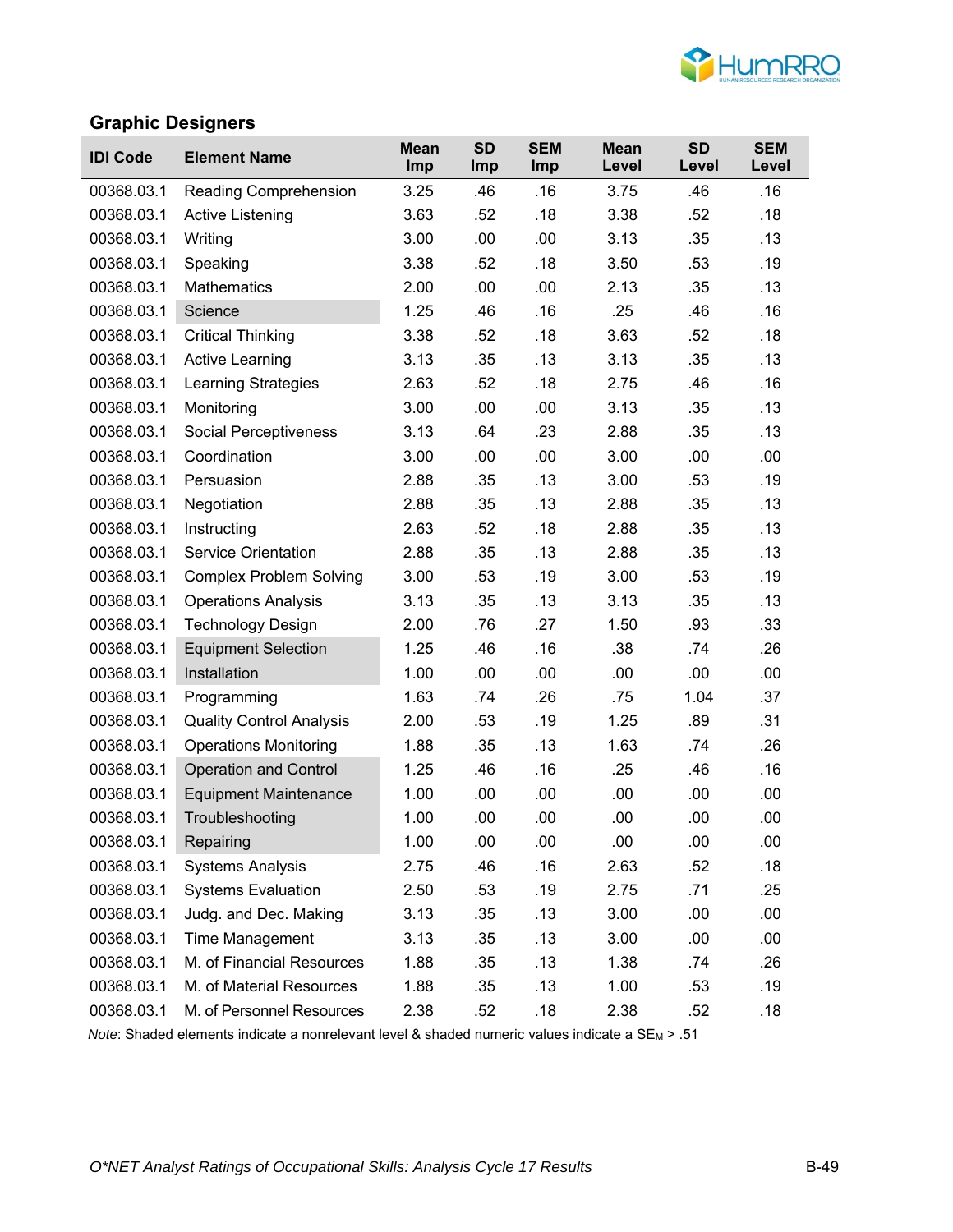# **Athletes and Sports Competitors**

| <b>IDI Code</b> | <b>Element Name</b>             | <b>Mean</b><br>Imp | <b>SD</b><br>Imp | <b>SEM</b><br>Imp | <b>Mean</b><br>Level | <b>SD</b><br>Level | <b>SEM</b><br>Level |
|-----------------|---------------------------------|--------------------|------------------|-------------------|----------------------|--------------------|---------------------|
| 00398.02.1      | Reading Comprehension           | 3.13               | .35              | .13               | 3.00                 | .00                | .00                 |
| 00398.02.1      | <b>Active Listening</b>         | 3.75               | .46              | .16               | 3.25                 | .46                | .16                 |
| 00398.02.1      | Writing                         | 2.75               | .46              | .16               | 2.88                 | .35                | .13                 |
| 00398.02.1      | Speaking                        | 3.88               | .35              | .13               | 3.00                 | .00                | .00                 |
| 00398.02.1      | <b>Mathematics</b>              | 2.13               | .35              | .13               | 1.50                 | .76                | .27                 |
| 00398.02.1      | Science                         | 1.75               | .46              | .16               | 1.00                 | .76                | .27                 |
| 00398.02.1      | <b>Critical Thinking</b>        | 3.75               | .46              | .16               | 3.13                 | .35                | .13                 |
| 00398.02.1      | <b>Active Learning</b>          | 3.00               | .00              | .00               | 3.00                 | .00                | .00                 |
| 00398.02.1      | Learning Strategies             | 2.88               | .35              | .13               | 3.00                 | .00                | .00                 |
| 00398.02.1      | Monitoring                      | 3.25               | .46              | .16               | 3.00                 | .00                | .00                 |
| 00398.02.1      | Social Perceptiveness           | 3.13               | .35              | .13               | 3.00                 | .00                | .00                 |
| 00398.02.1      | Coordination                    | 3.63               | .52              | .18               | 3.75                 | .46                | .16                 |
| 00398.02.1      | Persuasion                      | 3.00               | .53              | .19               | 2.50                 | .53                | .19                 |
| 00398.02.1      | Negotiation                     | 2.88               | .35              | .13               | 2.38                 | .52                | .18                 |
| 00398.02.1      | Instructing                     | 3.00               | .00              | .00               | 3.00                 | .00                | .00                 |
| 00398.02.1      | <b>Service Orientation</b>      | 2.88               | .35              | .13               | 2.75                 | .46                | .16                 |
| 00398.02.1      | <b>Complex Problem Solving</b>  | 3.00               | .00              | .00               | 2.88                 | .35                | .13                 |
| 00398.02.1      | <b>Operations Analysis</b>      | 2.00               | .00              | .00               | 2.00                 | .00                | .00                 |
| 00398.02.1      | <b>Technology Design</b>        | 1.88               | .35              | .13               | .88                  | .35                | .13                 |
| 00398.02.1      | <b>Equipment Selection</b>      | 1.00               | .00              | .00               | .00                  | .00                | .00                 |
| 00398.02.1      | Installation                    | 1.00               | .00              | .00               | .00                  | .00                | .00                 |
| 00398.02.1      | Programming                     | 1.00               | .00              | .00               | .00                  | .00                | .00                 |
| 00398.02.1      | <b>Quality Control Analysis</b> | 2.00               | .00              | .00               | 1.38                 | .74                | .26                 |
| 00398.02.1      | <b>Operations Monitoring</b>    | 2.38               | .52              | .18               | 1.88                 | .64                | .23                 |
| 00398.02.1      | <b>Operation and Control</b>    | 1.75               | .71              | .25               | 1.38                 | 1.19               | .42                 |
| 00398.02.1      | <b>Equipment Maintenance</b>    | 1.88               | 1.25             | .44               | .88                  | 1.25               | .44                 |
| 00398.02.1      | Troubleshooting                 | 1.88               | .35              | .13               | 1.00                 | .53                | .19                 |
| 00398.02.1      | Repairing                       | 1.00               | .00              | .00               | .00                  | .00                | .00                 |
| 00398.02.1      | <b>Systems Analysis</b>         | 2.13               | .35              | .13               | 2.13                 | .35                | .13                 |
| 00398.02.1      | <b>Systems Evaluation</b>       | 2.38               | .52              | .18               | 2.38                 | .52                | .18                 |
| 00398.02.1      | Judg. and Dec. Making           | 3.25               | .46              | .16               | 2.88                 | .35                | .13                 |
| 00398.02.1      | Time Management                 | 3.00               | .00              | .00               | 3.00                 | .00                | .00                 |
| 00398.02.1      | M. of Financial Resources       | 1.63               | .52              | .18               | 1.00                 | .93                | .33                 |
| 00398.02.1      | M. of Material Resources        | 1.75               | .71              | .25               | 1.13                 | 1.13               | .40                 |
| 00398.02.1      | M. of Personnel Resources       | 2.88               | .35              | .13               | 2.50                 | .76                | .27                 |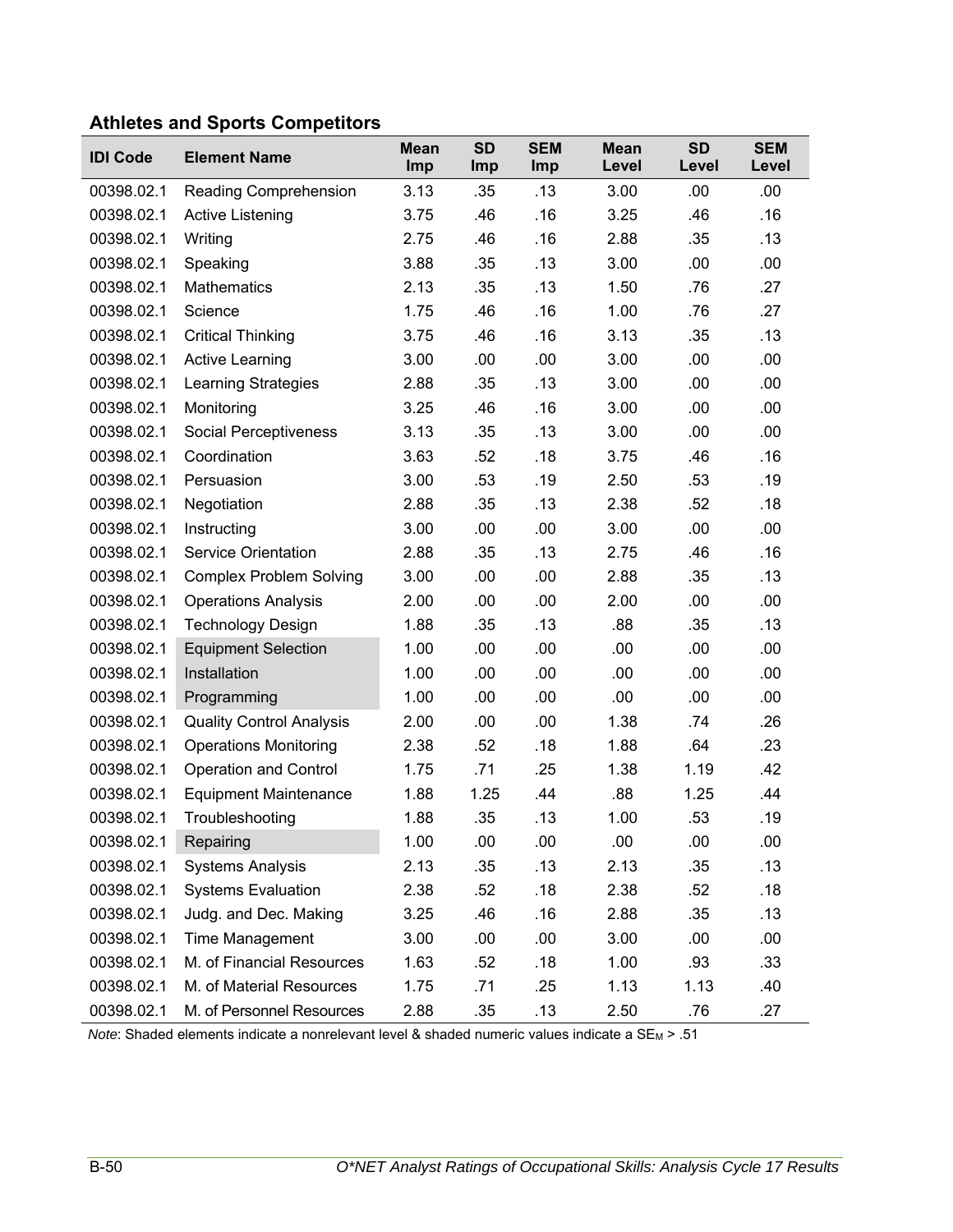

### **Musicians, Instrumental**

|                 | ololullo, mou umonum            |                    |                  |                   |                      |                    |                     |
|-----------------|---------------------------------|--------------------|------------------|-------------------|----------------------|--------------------|---------------------|
| <b>IDI Code</b> | <b>Element Name</b>             | <b>Mean</b><br>Imp | <b>SD</b><br>Imp | <b>SEM</b><br>Imp | <b>Mean</b><br>Level | <b>SD</b><br>Level | <b>SEM</b><br>Level |
| 00384.02.1      | Reading Comprehension           | 3.00               | .00              | .00               | 3.13                 | .35                | .13                 |
| 00384.02.1      | Active Listening                | 3.63               | .52              | .18               | 3.13                 | .35                | .13                 |
| 00384.02.1      | Writing                         | 2.88               | .35              | .13               | 3.00                 | .00                | .00                 |
| 00384.02.1      | Speaking                        | 3.13               | .35              | .13               | 3.13                 | .35                | .13                 |
| 00384.02.1      | <b>Mathematics</b>              | 1.88               | .35              | .13               | 1.13                 | .64                | .23                 |
| 00384.02.1      | Science                         | 1.00               | .00              | .00               | .00                  | .00                | .00                 |
| 00384.02.1      | <b>Critical Thinking</b>        | 3.13               | .35              | .13               | 3.13                 | .35                | .13                 |
| 00384.02.1      | <b>Active Learning</b>          | 3.00               | .00              | .00               | 3.00                 | .00                | .00                 |
| 00384.02.1      | Learning Strategies             | 2.50               | .53              | .19               | 2.88                 | .64                | .23                 |
| 00384.02.1      | Monitoring                      | 3.13               | .35              | .13               | 3.38                 | .52                | .18                 |
| 00384.02.1      | <b>Social Perceptiveness</b>    | 3.13               | .35              | .13               | 3.25                 | .46                | .16                 |
| 00384.02.1      | Coordination                    | 3.13               | .35              | .13               | 3.63                 | .52                | .18                 |
| 00384.02.1      | Persuasion                      | 2.88               | .35              | .13               | 3.00                 | .53                | .19                 |
| 00384.02.1      | Negotiation                     | 2.63               | .52              | .18               | 2.88                 | .35                | .13                 |
| 00384.02.1      | Instructing                     | 2.50               | .53              | .19               | 3.00                 | .00                | .00.                |
| 00384.02.1      | <b>Service Orientation</b>      | 2.88               | .35              | .13               | 2.88                 | .35                | .13                 |
| 00384.02.1      | <b>Complex Problem Solving</b>  | 2.75               | .46              | .16               | 2.88                 | .35                | .13                 |
| 00384.02.1      | <b>Operations Analysis</b>      | 2.00               | .53              | .19               | 1.63                 | .92                | .32                 |
| 00384.02.1      | <b>Technology Design</b>        | 1.38               | .52              | .18               | .50                  | .76                | .27                 |
| 00384.02.1      | <b>Equipment Selection</b>      | 1.00               | .00              | .00               | .00                  | .00                | .00                 |
| 00384.02.1      | Installation                    | 1.00               | .00              | .00               | .00                  | .00                | .00                 |
| 00384.02.1      | Programming                     | 1.00               | .00              | .00               | .00                  | .00                | .00                 |
| 00384.02.1      | <b>Quality Control Analysis</b> | 2.13               | .35              | .13               | 1.38                 | .74                | .26                 |
| 00384.02.1      | <b>Operations Monitoring</b>    | 2.00               | .00              | .00               | 1.38                 | .74                | .26                 |
| 00384.02.1      | <b>Operation and Control</b>    | 1.00               | .00              | .00               | .00                  | .00                | .00                 |
| 00384.02.1      | <b>Equipment Maintenance</b>    | 1.00               | .00              | .00               | .00                  | .00                | .00                 |
| 00384.02.1      | Troubleshooting                 | 1.63               | .52              | .18               | .88                  | .83                | .30                 |
| 00384.02.1      | Repairing                       | 1.00               | .00              | .00               | .00                  | .00                | .00                 |
| 00384.02.1      | <b>Systems Analysis</b>         | 2.38               | .52              | .18               | 2.25                 | .46                | .16                 |
| 00384.02.1      | <b>Systems Evaluation</b>       | 2.38               | .52              | .18               | 2.25                 | .46                | .16                 |
| 00384.02.1      | Judg. and Dec. Making           | 3.13               | .35              | .13               | 3.00                 | .00                | .00                 |
| 00384.02.1      | Time Management                 | 3.00               | .00              | .00               | 3.00                 | .00                | .00                 |
| 00384.02.1      | M. of Financial Resources       | 1.50               | .53              | .19               | .50                  | .53                | .19                 |
| 00384.02.1      | M. of Material Resources        | 1.50               | .53              | .19               | .50                  | .53                | .19                 |
| 00384.02.1      | M. of Personnel Resources       | 2.25               | .46              | .16               | 2.25                 | .46                | .16                 |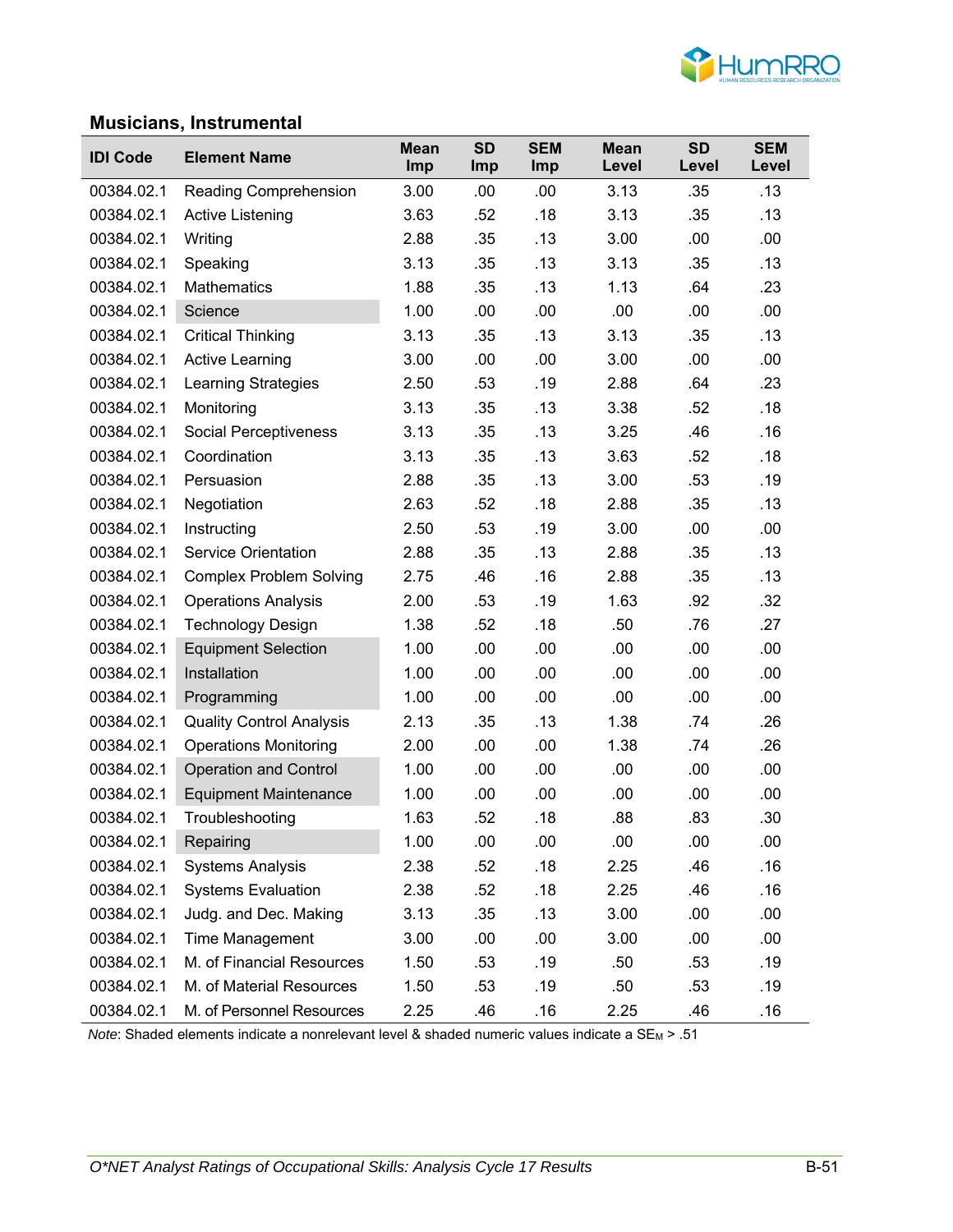|  |  | <b>Radio and Television Announcers</b> |
|--|--|----------------------------------------|
|--|--|----------------------------------------|

| <b>IDI Code</b> | <b>Element Name</b>             | <b>Mean</b><br>Imp | <b>SD</b><br>Imp | <b>SEM</b><br>Imp | <b>Mean</b><br>Level | <b>SD</b><br>Level | <b>SEM</b><br>Level |
|-----------------|---------------------------------|--------------------|------------------|-------------------|----------------------|--------------------|---------------------|
| 00358.02.1      | Reading Comprehension           | 4.00               | .00              | .00               | 3.88                 | .35                | .13                 |
| 00358.02.1      | Active Listening                | 4.00               | .00              | .00               | 4.00                 | .00                | .00.                |
| 00358.02.1      | Writing                         | 3.25               | .46              | .16               | 4.00                 | .00                | .00.                |
| 00358.02.1      | Speaking                        | 4.63               | .52              | .18               | 4.38                 | .52                | .18                 |
| 00358.02.1      | <b>Mathematics</b>              | 1.88               | .35              | .13               | 1.25                 | .89                | .31                 |
| 00358.02.1      | Science                         | 1.00               | .00              | .00               | .00                  | .00                | .00                 |
| 00358.02.1      | <b>Critical Thinking</b>        | 3.75               | .46              | .16               | 3.88                 | .35                | .13                 |
| 00358.02.1      | <b>Active Learning</b>          | 3.25               | .46              | .16               | 3.25                 | .46                | .16                 |
| 00358.02.1      | <b>Learning Strategies</b>      | 2.13               | .35              | .13               | 2.38                 | .52                | .18                 |
| 00358.02.1      | Monitoring                      | 3.25               | .46              | .16               | 3.38                 | .52                | .18                 |
| 00358.02.1      | Social Perceptiveness           | 3.50               | .53              | .19               | 3.75                 | .46                | .16                 |
| 00358.02.1      | Coordination                    | 3.00               | .00              | .00               | 3.50                 | .53                | .19                 |
| 00358.02.1      | Persuasion                      | 2.88               | .35              | .13               | 2.88                 | .35                | .13                 |
| 00358.02.1      | Negotiation                     | 2.88               | .35              | .13               | 2.88                 | .35                | .13                 |
| 00358.02.1      | Instructing                     | 2.38               | .52              | .18               | 2.13                 | .35                | .13                 |
| 00358.02.1      | <b>Service Orientation</b>      | 3.00               | .00              | .00               | 3.00                 | .00                | .00                 |
| 00358.02.1      | <b>Complex Problem Solving</b>  | 3.00               | .00              | .00               | 3.00                 | .00                | .00                 |
| 00358.02.1      | <b>Operations Analysis</b>      | 2.00               | .53              | .19               | 1.25                 | .89                | .31                 |
| 00358.02.1      | <b>Technology Design</b>        | 1.38               | .52              | .18               | .63                  | .92                | .32                 |
| 00358.02.1      | <b>Equipment Selection</b>      | 1.63               | .52              | .18               | .75                  | .71                | .25                 |
| 00358.02.1      | Installation                    | 1.00               | .00              | .00               | .00                  | .00                | .00                 |
| 00358.02.1      | Programming                     | 1.25               | .46              | .16               | .38                  | .74                | .26                 |
| 00358.02.1      | <b>Quality Control Analysis</b> | 2.13               | .35              | .13               | 1.63                 | .52                | .18                 |
| 00358.02.1      | <b>Operations Monitoring</b>    | 2.25               | .46              | .16               | 2.00                 | .76                | .27                 |
| 00358.02.1      | Operation and Control           | 2.25               | .46              | .16               | 1.75                 | .46                | .16                 |
| 00358.02.1      | <b>Equipment Maintenance</b>    | 1.63               | .52              | .18               | .63                  | .52                | .18                 |
| 00358.02.1      | Troubleshooting                 | 1.63               | .52              | .18               | .75                  | .71                | .25                 |
| 00358.02.1      | Repairing                       | 1.63               | .52              | .18               | .63                  | .52                | .18                 |
| 00358.02.1      | <b>Systems Analysis</b>         | 2.13               | .35              | .13               | 2.00                 | .53                | .19                 |
| 00358.02.1      | <b>Systems Evaluation</b>       | 2.13               | .35              | .13               | 2.00                 | .00                | .00                 |
| 00358.02.1      | Judg. and Dec. Making           | 3.25               | .46              | .16               | 3.13                 | .35                | .13                 |
| 00358.02.1      | Time Management                 | 3.38               | .52              | .18               | 3.13                 | .35                | .13                 |
| 00358.02.1      | M. of Financial Resources       | 1.50               | .53              | .19               | .63                  | .74                | .26                 |
| 00358.02.1      | M. of Material Resources        | 1.50               | .53              | .19               | .63                  | .74                | .26                 |
| 00358.02.1      | M. of Personnel Resources       | 2.13               | .35              | .13               | 2.13                 | .35                | .13                 |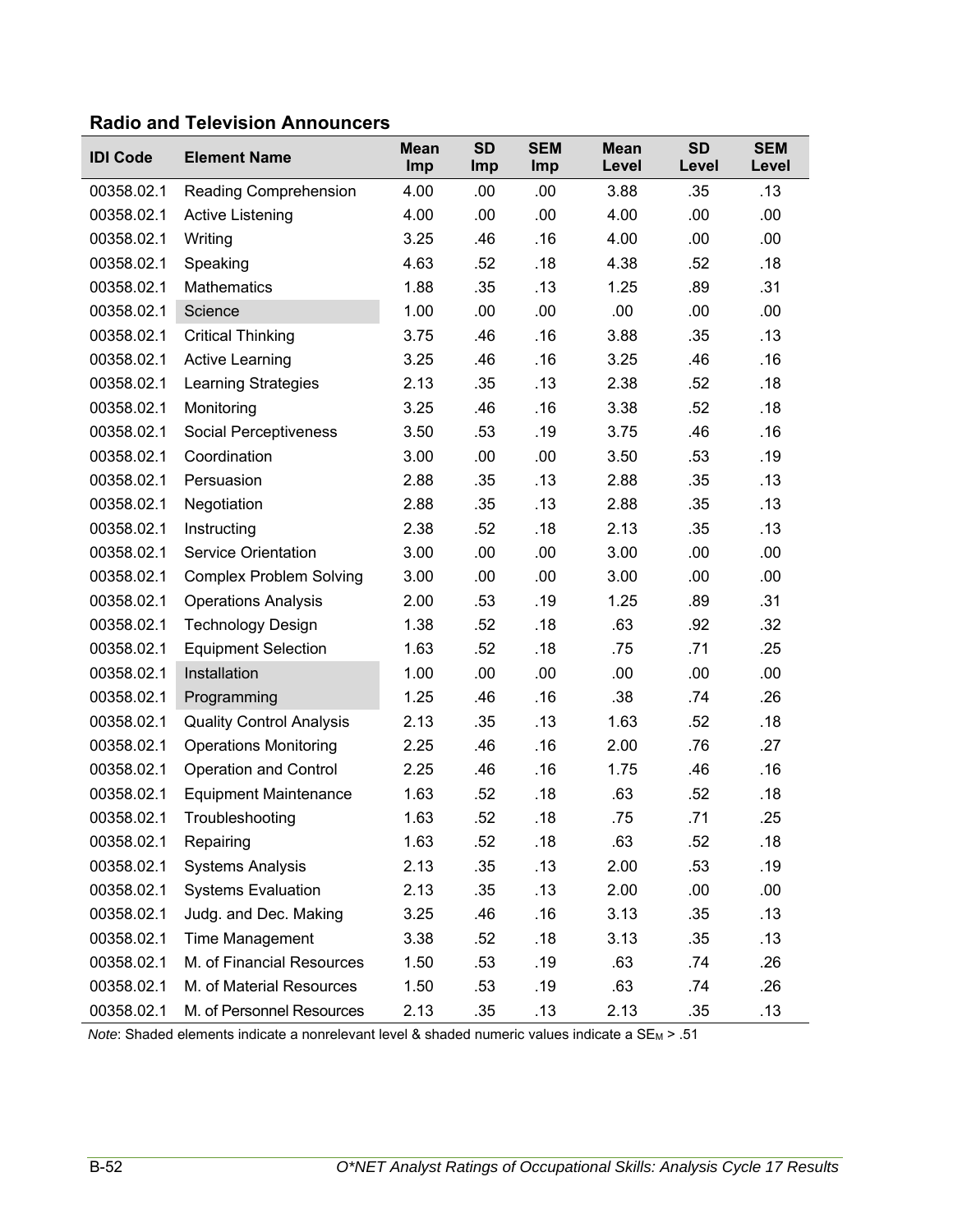

### **Public Address System and Other Announcers**

| <b>IDI Code</b> | <b>Element Name</b>             | <b>Mean</b><br>Imp | <b>SD</b><br>Imp | <b>SEM</b><br>Imp | <b>Mean</b><br>Level | <b>SD</b><br>Level | <b>SEM</b><br>Level |
|-----------------|---------------------------------|--------------------|------------------|-------------------|----------------------|--------------------|---------------------|
| 00359.02.1      | Reading Comprehension           | 3.25               | .46              | .16               | 3.50                 | .53                | .19                 |
| 00359.02.1      | Active Listening                | 3.38               | .52              | .18               | 3.25                 | .46                | .16                 |
| 00359.02.1      | Writing                         | 2.63               | .52              | .18               | 2.88                 | .35                | .13                 |
| 00359.02.1      | Speaking                        | 4.63               | .52              | .18               | 4.00                 | .00                | .00                 |
| 00359.02.1      | Mathematics                     | 1.75               | .46              | .16               | 1.38                 | .92                | .32                 |
| 00359.02.1      | Science                         | 1.00               | .00              | .00               | .00                  | .00                | .00                 |
| 00359.02.1      | <b>Critical Thinking</b>        | 2.88               | .35              | .13               | 2.88                 | .35                | .13                 |
| 00359.02.1      | <b>Active Learning</b>          | 2.88               | .35              | .13               | 2.88                 | .35                | .13                 |
| 00359.02.1      | <b>Learning Strategies</b>      | 1.88               | .35              | .13               | 1.50                 | .76                | .27                 |
| 00359.02.1      | Monitoring                      | 3.00               | .00              | .00               | 3.00                 | .00                | .00                 |
| 00359.02.1      | <b>Social Perceptiveness</b>    | 3.00               | .00              | .00               | 3.00                 | .00                | .00                 |
| 00359.02.1      | Coordination                    | 2.88               | .35              | .13               | 2.88                 | .35                | .13                 |
| 00359.02.1      | Persuasion                      | 2.63               | .52              | .18               | 2.63                 | .52                | .18                 |
| 00359.02.1      | Negotiation                     | 2.13               | .64              | .23               | 2.00                 | .93                | .33                 |
| 00359.02.1      | Instructing                     | 2.00               | .53              | .19               | 1.75                 | .71                | .25                 |
| 00359.02.1      | <b>Service Orientation</b>      | 2.88               | .35              | .13               | 2.88                 | .35                | .13                 |
| 00359.02.1      | <b>Complex Problem Solving</b>  | 2.75               | .46              | .16               | 2.75                 | .46                | .16                 |
| 00359.02.1      | <b>Operations Analysis</b>      | 1.50               | .53              | .19               | .50                  | .53                | .19                 |
| 00359.02.1      | <b>Technology Design</b>        | 1.50               | .53              | .19               | .50                  | .53                | .19                 |
| 00359.02.1      | <b>Equipment Selection</b>      | 1.25               | .46              | .16               | .25                  | .46                | .16                 |
| 00359.02.1      | Installation                    | 1.00               | .00              | .00               | .00                  | .00                | .00                 |
| 00359.02.1      | Programming                     | 1.25               | .46              | .16               | .25                  | .46                | .16                 |
| 00359.02.1      | <b>Quality Control Analysis</b> | 2.13               | .35              | .13               | 1.25                 | .46                | .16                 |
| 00359.02.1      | <b>Operations Monitoring</b>    | 2.13               | .35              | .13               | 1.75                 | .46                | .16                 |
| 00359.02.1      | <b>Operation and Control</b>    | 1.63               | .52              | .18               | .88                  | .83                | .30                 |
| 00359.02.1      | <b>Equipment Maintenance</b>    | 1.25               | .46              | .16               | .25                  | .46                | .16                 |
| 00359.02.1      | Troubleshooting                 | 1.88               | .35              | .13               | .88                  | .35                | .13                 |
| 00359.02.1      | Repairing                       | 1.25               | .46              | .16               | .25                  | .46                | .16                 |
| 00359.02.1      | <b>Systems Analysis</b>         | 2.00               | .00              | .00               | 1.75                 | .46                | .16                 |
| 00359.02.1      | <b>Systems Evaluation</b>       | 2.00               | .00              | .00               | 1.50                 | .53                | .19                 |
| 00359.02.1      | Judg. and Dec. Making           | 2.75               | .46              | .16               | 2.38                 | .74                | .26                 |
| 00359.02.1      | <b>Time Management</b>          | 2.75               | .46              | .16               | 2.50                 | .53                | .19                 |
| 00359.02.1      | M. of Financial Resources       | 1.25               | .46              | .16               | .25                  | .46                | .16                 |
| 00359.02.1      | M. of Material Resources        | 1.50               | .53              | .19               | .50                  | .53                | .19                 |
| 00359.02.1      | M. of Personnel Resources       | 1.88               | .35              | .13               | 1.50                 | .76                | .27                 |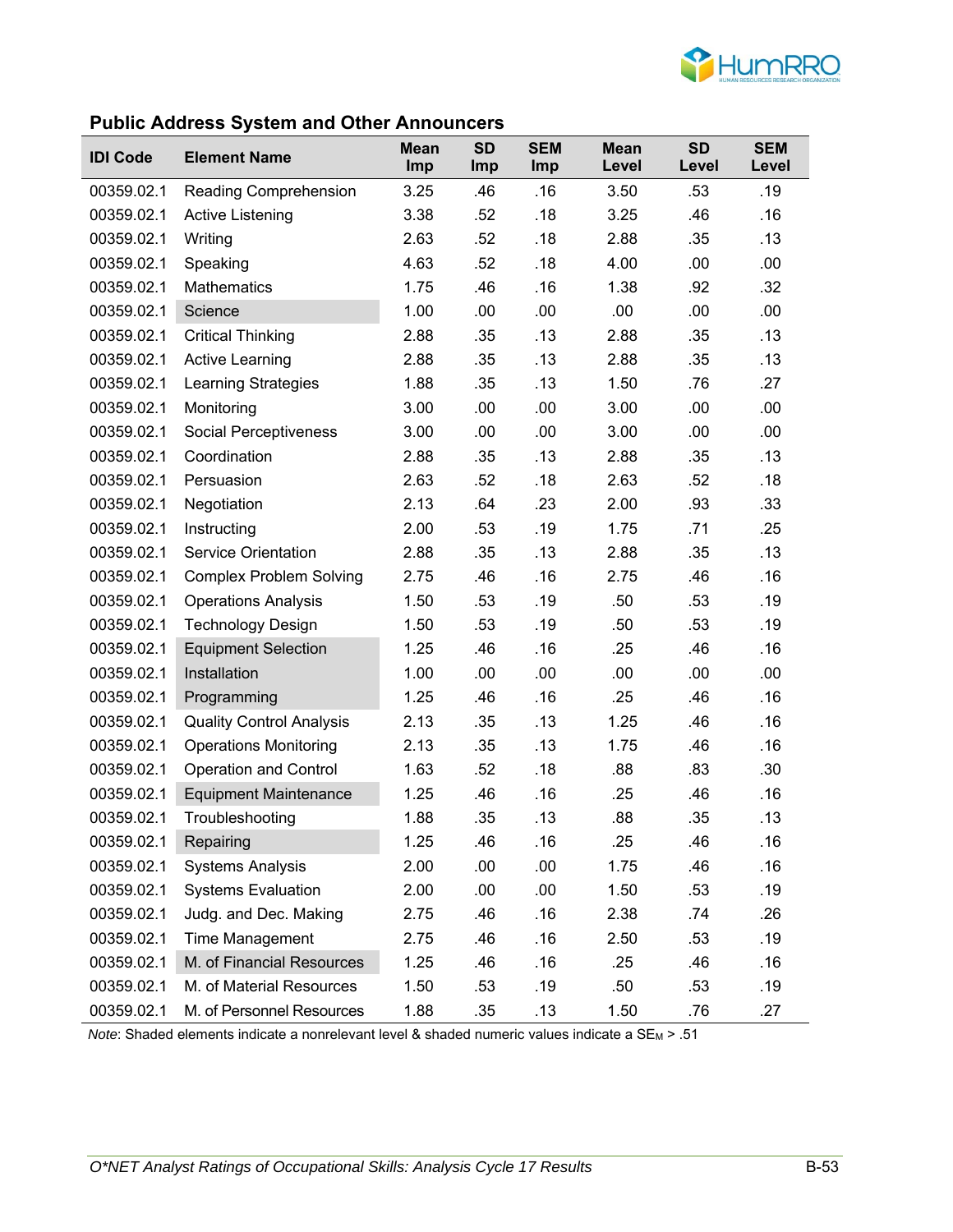# **Preventive Medicine Physicians**

| <b>IDI Code</b> | <b>Element Name</b>             | <b>Mean</b><br>Imp | <b>SD</b><br><b>Imp</b> | <b>SEM</b><br>Imp | <b>Mean</b><br>Level | <b>SD</b><br>Level | <b>SEM</b><br>Level |
|-----------------|---------------------------------|--------------------|-------------------------|-------------------|----------------------|--------------------|---------------------|
| 01638.02.1      | <b>Reading Comprehension</b>    | 4.38               | .52                     | .18               | 5.50                 | .53                | .19                 |
| 01638.02.1      | Active Listening                | 4.13               | .35                     | .13               | 4.50                 | .53                | .19                 |
| 01638.02.1      | Writing                         | 4.00               | .00                     | .00               | 4.75                 | .46                | .16                 |
| 01638.02.1      | Speaking                        | 4.00               | .00                     | .00               | 4.63                 | .52                | .18                 |
| 01638.02.1      | <b>Mathematics</b>              | 3.13               | .35                     | .13               | 3.38                 | .52                | .18                 |
| 01638.02.1      | Science                         | 3.88               | .64                     | .23               | 4.63                 | .74                | .26                 |
| 01638.02.1      | <b>Critical Thinking</b>        | 4.25               | .46                     | .16               | 5.00                 | .53                | .19                 |
| 01638.02.1      | <b>Active Learning</b>          | 4.13               | .35                     | .13               | 4.88                 | .64                | .23                 |
| 01638.02.1      | <b>Learning Strategies</b>      | 3.75               | .46                     | .16               | 4.50                 | .53                | .19                 |
| 01638.02.1      | Monitoring                      | 3.88               | .35                     | .13               | 4.50                 | .93                | .33                 |
| 01638.02.1      | Social Perceptiveness           | 4.00               | .00                     | .00               | 4.63                 | .52                | .18                 |
| 01638.02.1      | Coordination                    | 3.88               | .35                     | .13               | 4.25                 | .71                | .25                 |
| 01638.02.1      | Persuasion                      | 3.38               | .52                     | .18               | 3.88                 | .64                | .23                 |
| 01638.02.1      | Negotiation                     | 3.13               | .35                     | .13               | 3.25                 | .46                | .16                 |
| 01638.02.1      | Instructing                     | 3.50               | .53                     | .19               | 4.50                 | .53                | .19                 |
| 01638.02.1      | <b>Service Orientation</b>      | 3.75               | .46                     | .16               | 4.88                 | .64                | .23                 |
| 01638.02.1      | <b>Complex Problem Solving</b>  | 4.00               | .53                     | .19               | 4.88                 | .64                | .23                 |
| 01638.02.1      | <b>Operations Analysis</b>      | 2.63               | .52                     | .18               | 2.88                 | .64                | .23                 |
| 01638.02.1      | <b>Technology Design</b>        | 1.63               | .52                     | .18               | .63                  | .52                | .18                 |
| 01638.02.1      | <b>Equipment Selection</b>      | 1.00               | .00                     | .00               | .00                  | .00                | .00                 |
| 01638.02.1      | Installation                    | 1.00               | .00                     | .00               | .00                  | .00                | .00                 |
| 01638.02.1      | Programming                     | 1.88               | .35                     | .13               | .88                  | .35                | .13                 |
| 01638.02.1      | <b>Quality Control Analysis</b> | 2.38               | .52                     | .18               | 2.25                 | .71                | .25                 |
| 01638.02.1      | <b>Operations Monitoring</b>    | 1.63               | .52                     | .18               | .75                  | .71                | .25                 |
| 01638.02.1      | <b>Operation and Control</b>    | 1.63               | .52                     | .18               | .63                  | .52                | .18                 |
| 01638.02.1      | <b>Equipment Maintenance</b>    | 1.00               | .00                     | .00               | .00                  | .00                | .00                 |
| 01638.02.1      | Troubleshooting                 | 1.00               | .00                     | .00               | .00                  | .00                | .00                 |
| 01638.02.1      | Repairing                       | 1.00               | .00                     | .00               | .00                  | .00                | .00                 |
| 01638.02.1      | <b>Systems Analysis</b>         | 3.63               | .74                     | .26               | 4.00                 | .93                | .33                 |
| 01638.02.1      | <b>Systems Evaluation</b>       | 3.75               | .71                     | .25               | 4.25                 | .89                | .31                 |
| 01638.02.1      | Judg. and Dec. Making           | 4.00               | .53                     | .19               | 4.75                 | .71                | .25                 |
| 01638.02.1      | Time Management                 | 3.63               | .52                     | .18               | 4.13                 | .83                | .30                 |
| 01638.02.1      | M. of Financial Resources       | 1.88               | .64                     | .23               | 1.63                 | 1.06               | .38                 |
| 01638.02.1      | M. of Material Resources        | 1.75               | .46                     | .16               | 1.63                 | 1.06               | .38                 |
| 01638.02.1      | M. of Personnel Resources       | 3.50               | .53                     | .19               | 4.13                 | .64                | .23                 |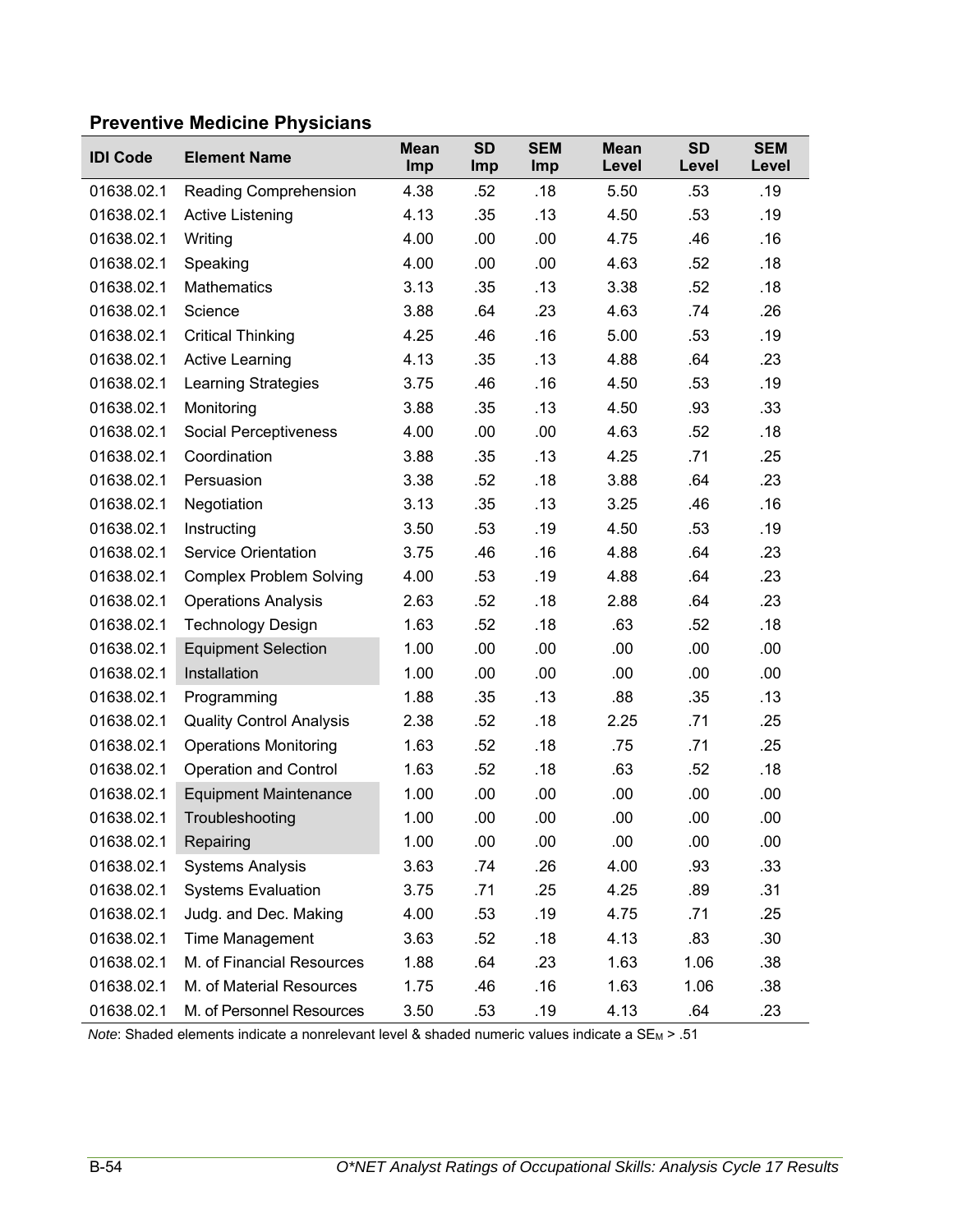

#### **Recreational Therapists**

| <b>IDI Code</b> | <b>Element Name</b>             | <b>Mean</b><br>Imp | <b>SD</b><br><b>Imp</b> | <b>SEM</b><br><b>Imp</b> | <b>Mean</b><br>Level | <b>SD</b><br>Level | <b>SEM</b><br>Level |
|-----------------|---------------------------------|--------------------|-------------------------|--------------------------|----------------------|--------------------|---------------------|
| 00310.03.1      | <b>Reading Comprehension</b>    | 3.75               | .46                     | .16                      | 3.88                 | .35                | .13                 |
| 00310.03.1      | <b>Active Listening</b>         | 4.00               | .00                     | .00                      | 4.00                 | .00                | .00                 |
| 00310.03.1      | Writing                         | 3.63               | .52                     | .18                      | 3.88                 | .35                | .13                 |
| 00310.03.1      | Speaking                        | 4.00               | .00                     | .00                      | 3.88                 | .35                | .13                 |
| 00310.03.1      | Mathematics                     | 2.00               | .00                     | .00                      | 2.00                 | .00                | .00                 |
| 00310.03.1      | Science                         | 2.38               | .74                     | .26                      | 2.00                 | .93                | .33                 |
| 00310.03.1      | <b>Critical Thinking</b>        | 3.75               | .46                     | .16                      | 4.00                 | .00                | .00                 |
| 00310.03.1      | <b>Active Learning</b>          | 3.38               | .52                     | .18                      | 3.38                 | .52                | .18                 |
| 00310.03.1      | Learning Strategies             | 3.38               | .52                     | .18                      | 3.38                 | .52                | .18                 |
| 00310.03.1      | Monitoring                      | 3.38               | .52                     | .18                      | 3.63                 | .74                | .26                 |
| 00310.03.1      | Social Perceptiveness           | 4.13               | .35                     | .13                      | 4.00                 | .53                | .19                 |
| 00310.03.1      | Coordination                    | 4.00               | .00                     | .00                      | 3.75                 | .46                | .16                 |
| 00310.03.1      | Persuasion                      | 3.25               | .46                     | .16                      | 3.75                 | .46                | .16                 |
| 00310.03.1      | Negotiation                     | 3.38               | .52                     | .18                      | 3.25                 | .46                | .16                 |
| 00310.03.1      | Instructing                     | 3.75               | .46                     | .16                      | 3.75                 | .46                | .16                 |
| 00310.03.1      | <b>Service Orientation</b>      | 4.13               | .35                     | .13                      | 3.88                 | .35                | .13                 |
| 00310.03.1      | <b>Complex Problem Solving</b>  | 3.50               | .53                     | .19                      | 3.50                 | .53                | .19                 |
| 00310.03.1      | <b>Operations Analysis</b>      | 2.75               | .71                     | .25                      | 2.88                 | .64                | .23                 |
| 00310.03.1      | <b>Technology Design</b>        | 1.88               | .35                     | .13                      | 1.13                 | .64                | .23                 |
| 00310.03.1      | <b>Equipment Selection</b>      | 1.25               | .46                     | .16                      | .25                  | .46                | .16                 |
| 00310.03.1      | Installation                    | 1.00               | .00                     | .00                      | .00                  | .00                | .00                 |
| 00310.03.1      | Programming                     | 1.50               | .53                     | .19                      | .75                  | .89                | .31                 |
| 00310.03.1      | <b>Quality Control Analysis</b> | 2.00               | .00                     | .00                      | 1.25                 | .46                | .16                 |
| 00310.03.1      | <b>Operations Monitoring</b>    | 2.00               | .00                     | .00                      | 2.00                 | .53                | .19                 |
| 00310.03.1      | <b>Operation and Control</b>    | 1.88               | .35                     | .13                      | 1.50                 | .76                | .27                 |
| 00310.03.1      | <b>Equipment Maintenance</b>    | 1.00               | .00                     | .00                      | .00                  | .00                | .00                 |
| 00310.03.1      | Troubleshooting                 | 1.75               | .46                     | .16                      | .88                  | .64                | .23                 |
| 00310.03.1      | Repairing                       | 1.00               | .00                     | .00                      | .00                  | .00                | .00                 |
| 00310.03.1      | <b>Systems Analysis</b>         | 2.88               | .64                     | .23                      | 2.75                 | .71                | .25                 |
| 00310.03.1      | <b>Systems Evaluation</b>       | 2.75               | .71                     | .25                      | 2.50                 | .76                | .27                 |
| 00310.03.1      | Judg. and Dec. Making           | 3.38               | .52                     | .18                      | 3.38                 | .52                | .18                 |
| 00310.03.1      | Time Management                 | 3.38               | .52                     | .18                      | 3.38                 | .52                | .18                 |
| 00310.03.1      | M. of Financial Resources       | 2.00               | .00                     | .00                      | 1.50                 | .53                | .19                 |
| 00310.03.1      | M. of Material Resources        | 2.00               | .00                     | .00                      | 1.63                 | .52                | .18                 |
| 00310.03.1      | M. of Personnel Resources       | 3.00               | .00                     | .00                      | 3.00                 | .00                | .00                 |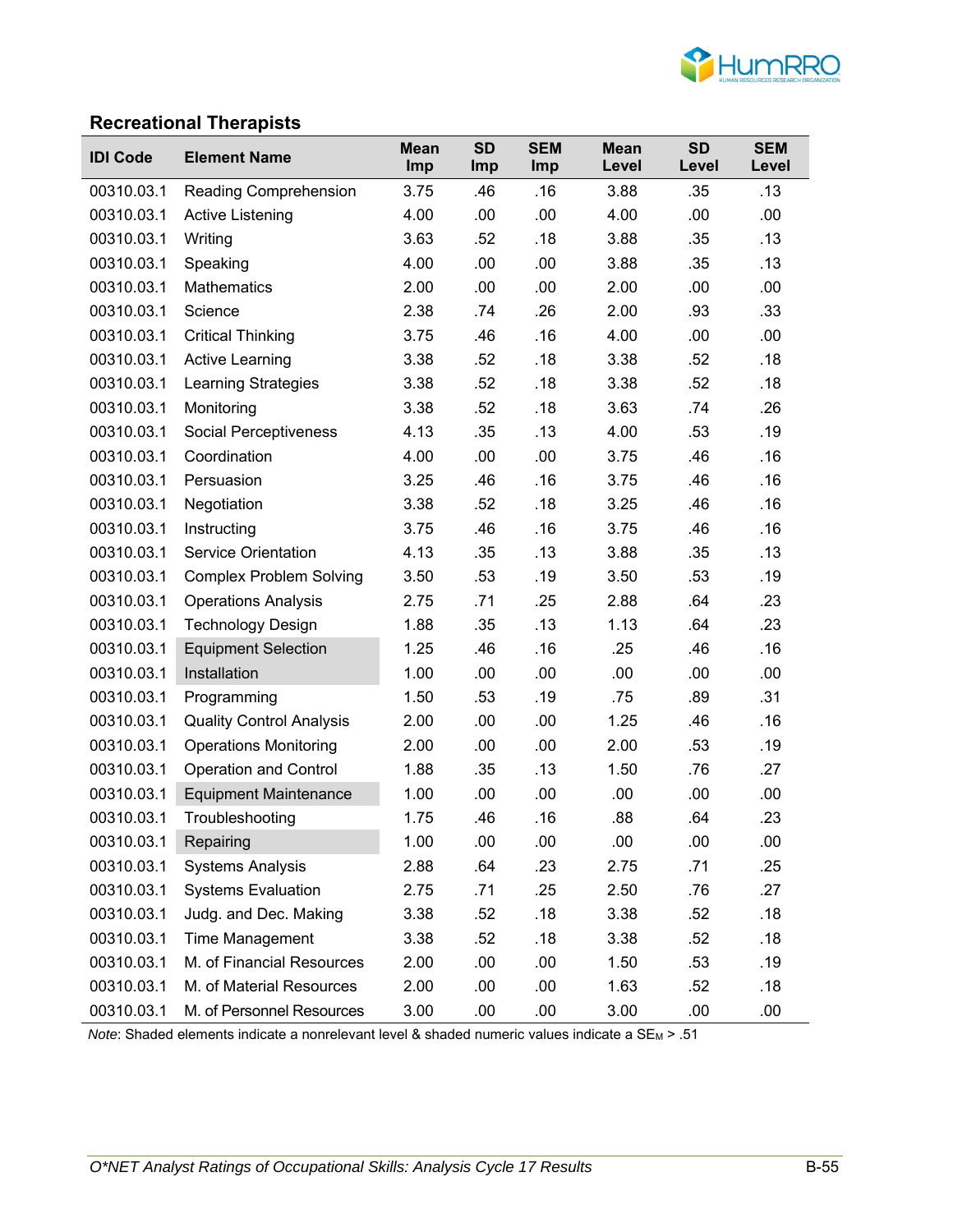# **Orthoptists**

| <b>IDI Code</b> | <b>Element Name</b>             | <b>Mean</b><br>Imp | <b>SD</b><br>Imp | <b>SEM</b><br>Imp | <b>Mean</b><br>Level | <b>SD</b><br>Level | <b>SEM</b><br>Level |
|-----------------|---------------------------------|--------------------|------------------|-------------------|----------------------|--------------------|---------------------|
| 01651.02.1      | Reading Comprehension           | 3.38               | .52              | .18               | 4.63                 | .52                | .18                 |
| 01651.02.1      | Active Listening                | 3.75               | .46              | .16               | 4.00                 | .00                | .00                 |
| 01651.02.1      | Writing                         | 3.13               | .35              | .13               | 4.00                 | .00                | .00                 |
| 01651.02.1      | Speaking                        | 3.75               | .46              | .16               | 3.88                 | .35                | .13                 |
| 01651.02.1      | <b>Mathematics</b>              | 2.50               | .53              | .19               | 2.75                 | .46                | .16                 |
| 01651.02.1      | Science                         | 3.88               | .64              | .23               | 3.88                 | .35                | .13                 |
| 01651.02.1      | <b>Critical Thinking</b>        | 3.88               | .35              | .13               | 4.00                 | .00                | .00                 |
| 01651.02.1      | <b>Active Learning</b>          | 3.13               | .35              | .13               | 3.88                 | .35                | .13                 |
| 01651.02.1      | <b>Learning Strategies</b>      | 3.13               | .35              | .13               | 3.63                 | .52                | .18                 |
| 01651.02.1      | Monitoring                      | 3.13               | .35              | .13               | 3.63                 | .52                | .18                 |
| 01651.02.1      | <b>Social Perceptiveness</b>    | 3.75               | .46              | .16               | 3.88                 | .35                | .13                 |
| 01651.02.1      | Coordination                    | 3.00               | .00              | .00               | 3.00                 | .00                | .00                 |
| 01651.02.1      | Persuasion                      | 3.00               | .00              | .00               | 3.00                 | .00                | .00                 |
| 01651.02.1      | Negotiation                     | 2.38               | .52              | .18               | 2.63                 | .52                | .18                 |
| 01651.02.1      | Instructing                     | 3.13               | .35              | .13               | 3.88                 | .35                | .13                 |
| 01651.02.1      | <b>Service Orientation</b>      | 3.25               | .46              | .16               | 4.00                 | .00                | .00                 |
| 01651.02.1      | <b>Complex Problem Solving</b>  | 3.25               | .46              | .16               | 3.88                 | .35                | .13                 |
| 01651.02.1      | <b>Operations Analysis</b>      | 2.88               | .35              | .13               | 2.88                 | .35                | .13                 |
| 01651.02.1      | <b>Technology Design</b>        | 2.00               | .00              | .00               | 1.38                 | .52                | .18                 |
| 01651.02.1      | <b>Equipment Selection</b>      | 1.25               | .46              | .16               | .25                  | .46                | .16                 |
| 01651.02.1      | Installation                    | 1.00               | .00              | .00               | .00                  | .00                | .00                 |
| 01651.02.1      | Programming                     | 2.00               | .00              | .00               | 1.25                 | .46                | .16                 |
| 01651.02.1      | <b>Quality Control Analysis</b> | 1.75               | .46              | .16               | 1.25                 | .89                | .31                 |
| 01651.02.1      | <b>Operations Monitoring</b>    | 2.13               | .35              | .13               | 1.75                 | .46                | .16                 |
| 01651.02.1      | <b>Operation and Control</b>    | 1.25               | .46              | .16               | .38                  | .74                | .26                 |
| 01651.02.1      | <b>Equipment Maintenance</b>    | 1.00               | .00              | .00               | .00                  | .00                | .00                 |
| 01651.02.1      | Troubleshooting                 | 1.00               | .00              | .00               | .00                  | .00                | .00                 |
| 01651.02.1      | Repairing                       | 1.00               | .00              | .00               | .00                  | .00                | .00                 |
| 01651.02.1      | <b>Systems Analysis</b>         | 2.88               | .35              | .13               | 3.00                 | .00                | .00                 |
| 01651.02.1      | <b>Systems Evaluation</b>       | 2.88               | .35              | .13               | 3.00                 | .00                | .00                 |
| 01651.02.1      | Judg. and Dec. Making           | 3.38               | .52              | .18               | 3.75                 | .46                | .16                 |
| 01651.02.1      | Time Management                 | 3.00               | .00              | .00               | 3.13                 | .35                | .13                 |
| 01651.02.1      | M. of Financial Resources       | 1.50               | .53              | .19               | .75                  | .89                | .31                 |
| 01651.02.1      | M. of Material Resources        | 1.63               | .52              | .18               | .88                  | .83                | .30                 |
| 01651.02.1      | M. of Personnel Resources       | 2.38               | .52              | .18               | 2.38                 | .52                | .18                 |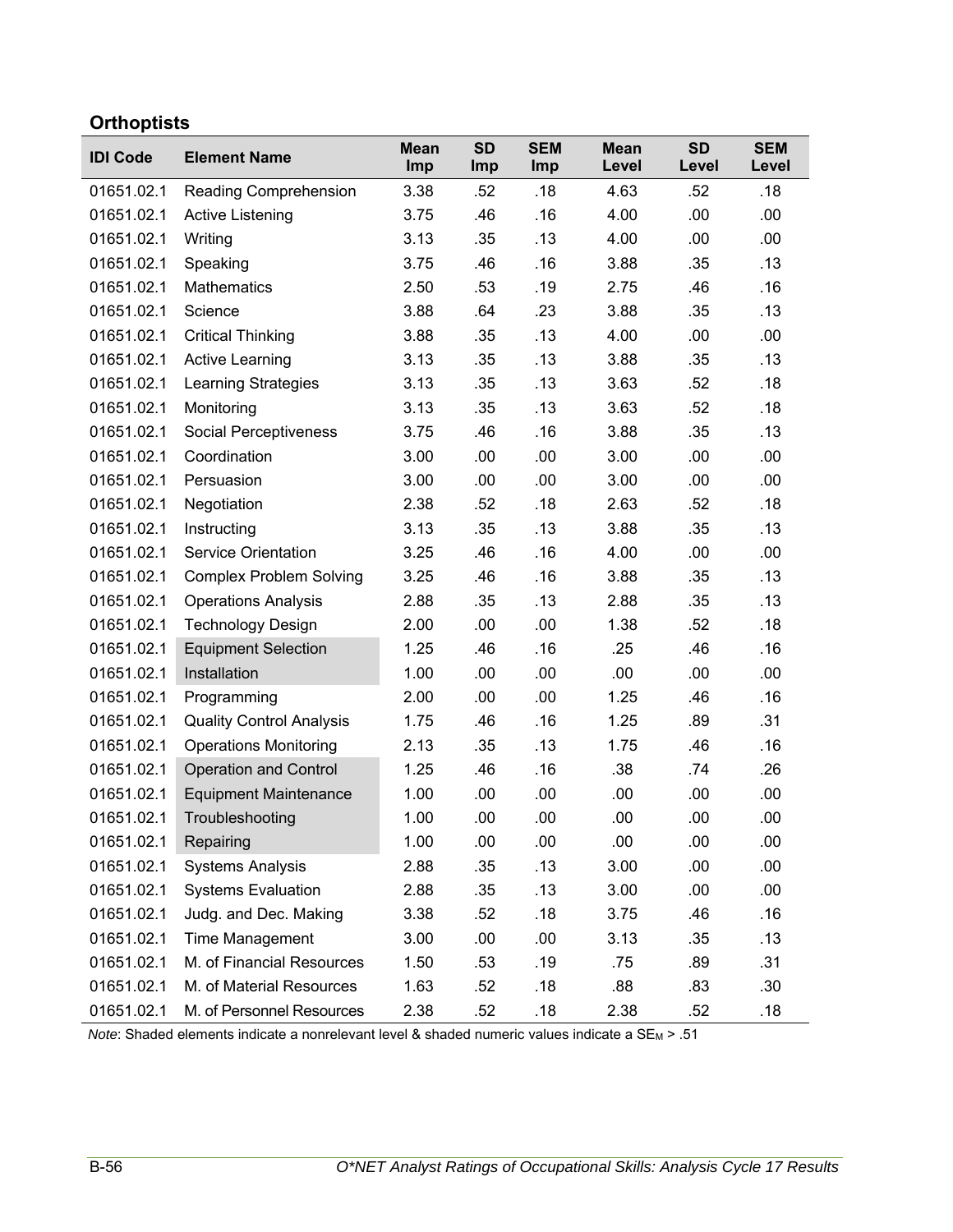

#### **Orderlies**

| <b>IDI Code</b> | <b>Element Name</b>             | <b>Mean</b><br><b>Imp</b> | <b>SD</b><br><b>Imp</b> | <b>SEM</b><br>Imp | <b>Mean</b><br>Level | <b>SD</b><br>Level | <b>SEM</b><br>Level |
|-----------------|---------------------------------|---------------------------|-------------------------|-------------------|----------------------|--------------------|---------------------|
| 01705.01.1      | <b>Reading Comprehension</b>    | 2.50                      | .76                     | .27               | 2.00                 | .93                | .33                 |
| 01705.01.1      | Active Listening                | 3.13                      | .64                     | .23               | 2.50                 | .53                | .19                 |
| 01705.01.1      | Writing                         | 2.63                      | .52                     | .18               | 2.25                 | .46                | .16                 |
| 01705.01.1      | Speaking                        | 3.00                      | .53                     | .19               | 2.13                 | .35                | .13                 |
| 01705.01.1      | <b>Mathematics</b>              | 1.75                      | .46                     | .16               | .88                  | .64                | .23                 |
| 01705.01.1      | Science                         | 1.25                      | .46                     | .16               | .25                  | .46                | .16                 |
| 01705.01.1      | <b>Critical Thinking</b>        | 2.75                      | .46                     | .16               | 2.13                 | .64                | .23                 |
| 01705.01.1      | <b>Active Learning</b>          | 2.13                      | .35                     | .13               | 1.88                 | .64                | .23                 |
| 01705.01.1      | <b>Learning Strategies</b>      | 2.13                      | .35                     | .13               | 2.00                 | .53                | .19                 |
| 01705.01.1      | Monitoring                      | 2.63                      | .52                     | .18               | 2.00                 | .93                | .33                 |
| 01705.01.1      | Social Perceptiveness           | 3.38                      | .74                     | .26               | 2.50                 | .53                | .19                 |
| 01705.01.1      | Coordination                    | 2.88                      | .35                     | .13               | 2.63                 | .52                | .18                 |
| 01705.01.1      | Persuasion                      | 2.25                      | .89                     | .31               | 1.50                 | 1.07               | .38                 |
| 01705.01.1      | Negotiation                     | 2.38                      | .74                     | .26               | 1.63                 | .92                | .32                 |
| 01705.01.1      | Instructing                     | 2.13                      | .35                     | .13               | 2.25                 | .46                | .16                 |
| 01705.01.1      | <b>Service Orientation</b>      | 3.38                      | .74                     | .26               | 2.63                 | .52                | .18                 |
| 01705.01.1      | <b>Complex Problem Solving</b>  | 2.25                      | .71                     | .25               | 1.63                 | .74                | .26                 |
| 01705.01.1      | <b>Operations Analysis</b>      | 1.13                      | .35                     | .13               | .13                  | .35                | .13                 |
| 01705.01.1      | <b>Technology Design</b>        | 1.13                      | .35                     | .13               | .25                  | .71                | .25                 |
| 01705.01.1      | <b>Equipment Selection</b>      | 1.25                      | .46                     | .16               | .25                  | .46                | .16                 |
| 01705.01.1      | Installation                    | 1.00                      | .00                     | .00               | .00                  | .00                | .00                 |
| 01705.01.1      | Programming                     | 1.00                      | .00                     | .00               | .00                  | .00                | .00                 |
| 01705.01.1      | <b>Quality Control Analysis</b> | 1.88                      | .64                     | .23               | 1.25                 | .89                | .31                 |
| 01705.01.1      | <b>Operations Monitoring</b>    | 2.00                      | .53                     | .19               | 1.38                 | .74                | .26                 |
| 01705.01.1      | <b>Operation and Control</b>    | 1.88                      | .64                     | .23               | 1.25                 | .89                | .31                 |
| 01705.01.1      | <b>Equipment Maintenance</b>    | 1.13                      | .35                     | .13               | .13                  | .35                | .13                 |
| 01705.01.1      | Troubleshooting                 | 2.00                      | .53                     | .19               | 1.63                 | .92                | .32                 |
| 01705.01.1      | Repairing                       | 1.00                      | .00                     | .00               | .00                  | .00                | .00                 |
| 01705.01.1      | <b>Systems Analysis</b>         | 1.88                      | .35                     | .13               | 1.25                 | .71                | .25                 |
| 01705.01.1      | <b>Systems Evaluation</b>       | 1.75                      | .46                     | .16               | 1.00                 | .76                | .27                 |
| 01705.01.1      | Judg. and Dec. Making           | 2.63                      | .52                     | .18               | 1.63                 | .74                | .26                 |
| 01705.01.1      | Time Management                 | 2.50                      | .53                     | .19               | 2.13                 | .64                | .23                 |
| 01705.01.1      | M. of Financial Resources       | 1.00                      | .00                     | .00               | .00                  | .00                | .00                 |
| 01705.01.1      | M. of Material Resources        | 1.25                      | .46                     | .16               | .25                  | .46                | .16                 |
| 01705.01.1      | M. of Personnel Resources       | 1.88                      | .35                     | .13               | 1.63                 | .74                | .26                 |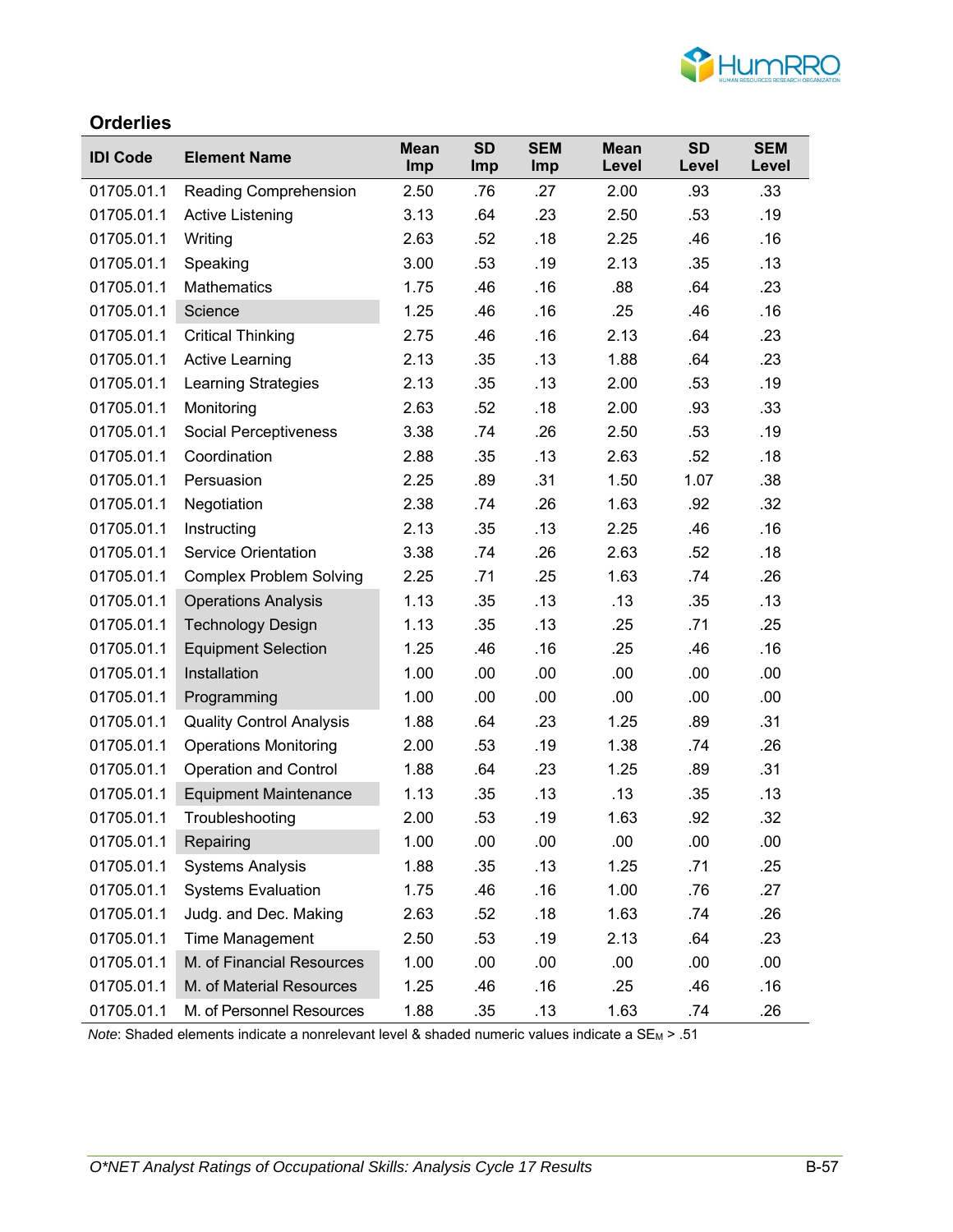# **Endoscopy Technicians**

| <b>IDI Code</b> | <b>Element Name</b>             | <b>Mean</b><br>Imp | <b>SD</b><br><b>Imp</b> | <b>SEM</b><br>Imp | <b>Mean</b><br>Level | <b>SD</b><br>Level | <b>SEM</b><br>Level |
|-----------------|---------------------------------|--------------------|-------------------------|-------------------|----------------------|--------------------|---------------------|
| 01661.02.1      | <b>Reading Comprehension</b>    | 3.63               | .52                     | .18               | 4.00                 | .53                | .19                 |
| 01661.02.1      | <b>Active Listening</b>         | 3.38               | .52                     | .18               | 3.38                 | .52                | .18                 |
| 01661.02.1      | Writing                         | 3.25               | .46                     | .16               | 3.00                 | .00                | .00                 |
| 01661.02.1      | Speaking                        | 3.38               | .52                     | .18               | 3.13                 | .35                | .13                 |
| 01661.02.1      | <b>Mathematics</b>              | 2.00               | .00                     | .00               | 2.13                 | .35                | .13                 |
| 01661.02.1      | Science                         | 1.75               | .46                     | .16               | .88                  | .64                | .23                 |
| 01661.02.1      | <b>Critical Thinking</b>        | 3.50               | .53                     | .19               | 3.25                 | .46                | .16                 |
| 01661.02.1      | <b>Active Learning</b>          | 3.13               | .35                     | .13               | 3.00                 | .53                | .19                 |
| 01661.02.1      | <b>Learning Strategies</b>      | 2.50               | .76                     | .27               | 2.38                 | .74                | .26                 |
| 01661.02.1      | Monitoring                      | 3.13               | .35                     | .13               | 3.13                 | .35                | .13                 |
| 01661.02.1      | Social Perceptiveness           | 3.13               | .35                     | .13               | 3.13                 | .35                | .13                 |
| 01661.02.1      | Coordination                    | 3.00               | .00                     | .00               | 3.00                 | .00                | .00                 |
| 01661.02.1      | Persuasion                      | 2.50               | .76                     | .27               | 2.50                 | 1.07               | .38                 |
| 01661.02.1      | Negotiation                     | 2.38               | .74                     | .26               | 2.13                 | .99                | .35                 |
| 01661.02.1      | Instructing                     | 2.88               | .64                     | .23               | 2.88                 | .64                | .23                 |
| 01661.02.1      | <b>Service Orientation</b>      | 3.13               | .35                     | .13               | 3.00                 | .00                | .00                 |
| 01661.02.1      | <b>Complex Problem Solving</b>  | 3.00               | .53                     | .19               | 2.63                 | .52                | .18                 |
| 01661.02.1      | <b>Operations Analysis</b>      | 1.25               | .46                     | .16               | .25                  | .46                | .16                 |
| 01661.02.1      | <b>Technology Design</b>        | 1.50               | .53                     | .19               | .50                  | .53                | .19                 |
| 01661.02.1      | <b>Equipment Selection</b>      | 2.38               | .52                     | .18               | 2.13                 | .35                | .13                 |
| 01661.02.1      | Installation                    | 1.00               | .00                     | .00               | .00                  | .00                | .00                 |
| 01661.02.1      | Programming                     | 1.38               | .52                     | .18               | .38                  | .52                | .18                 |
| 01661.02.1      | <b>Quality Control Analysis</b> | 2.75               | .71                     | .25               | 2.88                 | .64                | .23                 |
| 01661.02.1      | <b>Operations Monitoring</b>    | 3.13               | .35                     | .13               | 3.00                 | .00                | .00                 |
| 01661.02.1      | <b>Operation and Control</b>    | 3.13               | .35                     | .13               | 3.00                 | .00                | .00                 |
| 01661.02.1      | <b>Equipment Maintenance</b>    | 2.88               | .64                     | .23               | 2.88                 | .35                | .13                 |
| 01661.02.1      | Troubleshooting                 | 2.88               | .64                     | .23               | 2.75                 | .46                | .16                 |
| 01661.02.1      | Repairing                       | 2.88               | .64                     | .23               | 2.38                 | .52                | .18                 |
| 01661.02.1      | <b>Systems Analysis</b>         | 2.50               | .76                     | .27               | 2.25                 | .46                | .16                 |
| 01661.02.1      | <b>Systems Evaluation</b>       | 2.25               | .71                     | .25               | 2.13                 | .35                | .13                 |
| 01661.02.1      | Judg. and Dec. Making           | 3.13               | .35                     | .13               | 3.00                 | .00                | .00                 |
| 01661.02.1      | Time Management                 | 3.00               | .00                     | .00               | 2.50                 | .53                | .19                 |
| 01661.02.1      | M. of Financial Resources       | 1.50               | .53                     | .19               | .50                  | .53                | .19                 |
| 01661.02.1      | M. of Material Resources        | 1.88               | .35                     | .13               | 1.13                 | .64                | .23                 |
| 01661.02.1      | M. of Personnel Resources       | 2.38               | .52                     | .18               | 2.00                 | .53                | .19                 |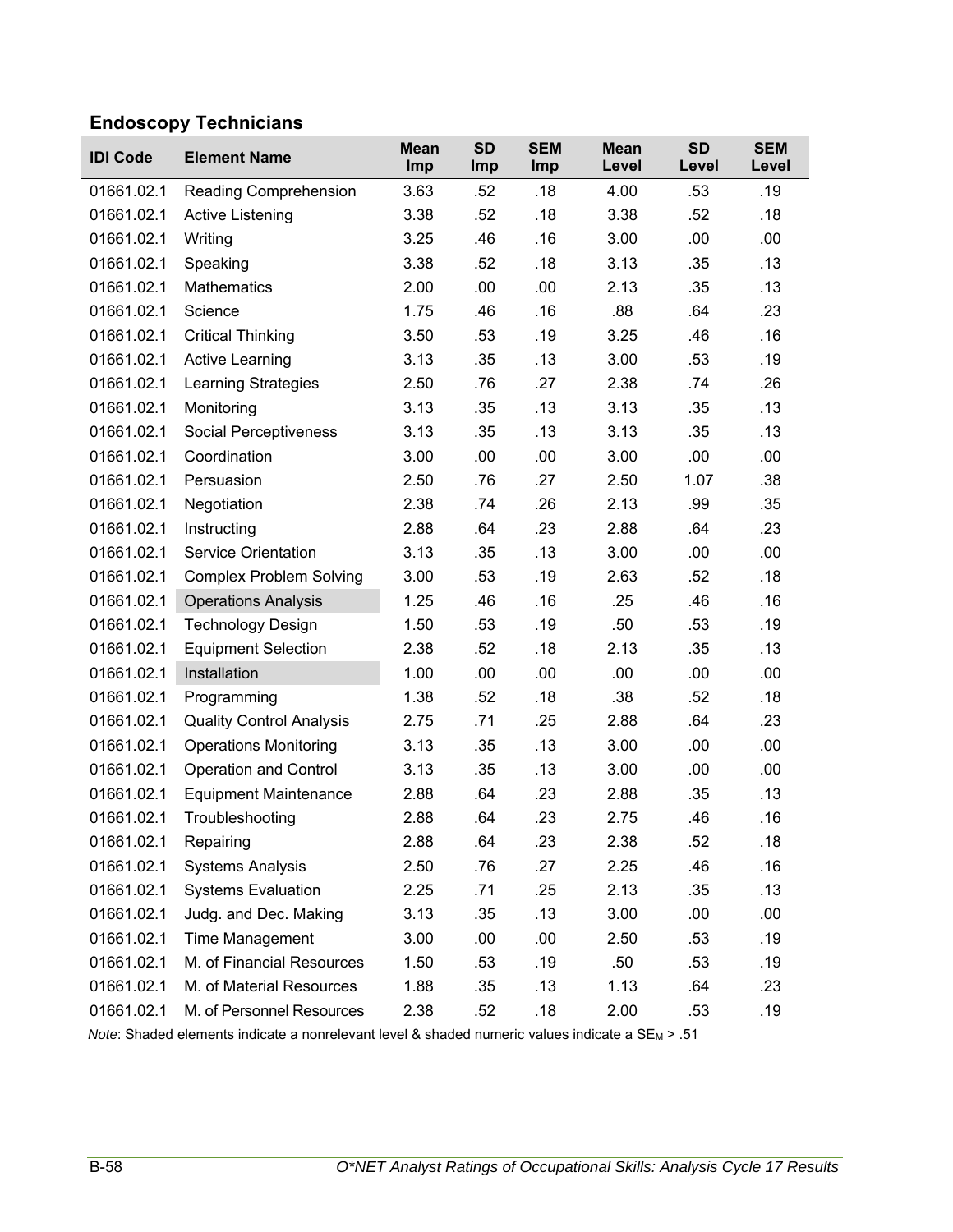

#### **First-Line Supervisors of Police and Detectives**

| <b>IDI Code</b> | .<br><b>Element Name</b>        | <b>Mean</b> | <b>SD</b>  | <b>SEM</b> | <b>Mean</b> | <b>SD</b> | <b>SEM</b> |
|-----------------|---------------------------------|-------------|------------|------------|-------------|-----------|------------|
|                 |                                 | Imp         | <b>Imp</b> | Imp        | Level       | Level     | Level      |
| 00531.03.1      | <b>Reading Comprehension</b>    | 3.88        | .35        | .13        | 4.00        | .00       | .00.       |
| 00531.03.1      | <b>Active Listening</b>         | 4.13        | .35        | .13        | 4.13        | .35       | .13        |
| 00531.03.1      | Writing                         | 3.63        | .52        | .18        | 3.88        | .35       | .13        |
| 00531.03.1      | Speaking                        | 4.00        | .53        | .19        | 4.00        | .00       | .00        |
| 00531.03.1      | <b>Mathematics</b>              | 2.50        | .53        | .19        | 2.63        | .52       | .18        |
| 00531.03.1      | Science                         | 1.75        | .71        | .25        | 1.13        | .99       | .35        |
| 00531.03.1      | <b>Critical Thinking</b>        | 4.00        | .00        | .00        | 4.13        | .35       | .13        |
| 00531.03.1      | <b>Active Learning</b>          | 3.88        | .35        | .13        | 3.88        | .35       | .13        |
| 00531.03.1      | Learning Strategies             | 3.75        | .46        | .16        | 3.88        | .35       | .13        |
| 00531.03.1      | Monitoring                      | 4.00        | .00        | .00        | 4.38        | .52       | .18        |
| 00531.03.1      | <b>Social Perceptiveness</b>    | 4.00        | .00        | .00        | 4.00        | .00       | .00        |
| 00531.03.1      | Coordination                    | 4.00        | .00        | .00        | 4.00        | .00       | .00        |
| 00531.03.1      | Persuasion                      | 3.75        | .46        | .16        | 4.00        | .00       | .00        |
| 00531.03.1      | Negotiation                     | 3.25        | .46        | .16        | 3.50        | .53       | .19        |
| 00531.03.1      | Instructing                     | 3.88        | .35        | .13        | 4.00        | .00       | .00        |
| 00531.03.1      | <b>Service Orientation</b>      | 3.38        | .52        | .18        | 3.38        | .52       | .18        |
| 00531.03.1      | <b>Complex Problem Solving</b>  | 3.75        | .46        | .16        | 4.00        | .00       | .00        |
| 00531.03.1      | <b>Operations Analysis</b>      | 2.38        | .52        | .18        | 2.63        | .52       | .18        |
| 00531.03.1      | <b>Technology Design</b>        | 1.75        | .46        | .16        | .88         | .64       | .23        |
| 00531.03.1      | <b>Equipment Selection</b>      | 1.00        | .00        | .00        | .00         | .00       | .00        |
| 00531.03.1      | Installation                    | 1.00        | .00        | .00        | .00         | .00       | .00        |
| 00531.03.1      | Programming                     | 1.75        | .46        | .16        | 1.00        | .76       | .27        |
| 00531.03.1      | <b>Quality Control Analysis</b> | 2.25        | .46        | .16        | 2.00        | .53       | .19        |
| 00531.03.1      | <b>Operations Monitoring</b>    | 2.50        | .53        | .19        | 2.38        | .52       | .18        |
| 00531.03.1      | <b>Operation and Control</b>    | 2.50        | .53        | .19        | 2.13        | .35       | .13        |
| 00531.03.1      | <b>Equipment Maintenance</b>    | 1.00        | .00        | .00        | .00         | .00       | .00        |
| 00531.03.1      | Troubleshooting                 | 1.88        | .35        | .13        | 1.13        | .64       | .23        |
| 00531.03.1      | Repairing                       | 1.00        | .00        | .00        | .00         | .00       | .00        |
| 00531.03.1      | <b>Systems Analysis</b>         | 3.25        | .46        | .16        | 3.25        | .46       | .16        |
| 00531.03.1      | <b>Systems Evaluation</b>       | 3.25        | .46        | .16        | 3.38        | .52       | .18        |
| 00531.03.1      | Judg. and Dec. Making           | 3.63        | .52        | .18        | 3.63        | .52       | .18        |
| 00531.03.1      | Time Management                 | 3.88        | .35        | .13        | 4.13        | .35       | .13        |
| 00531.03.1      | M. of Financial Resources       | 2.50        | .53        | .19        | 3.00        | .00       | .00        |
| 00531.03.1      | M. of Material Resources        | 2.75        | .46        | .16        | 2.88        | .35       | .13        |
| 00531.03.1      | M. of Personnel Resources       | 4.00        | .00        | .00        | 4.00        | .00       | .00        |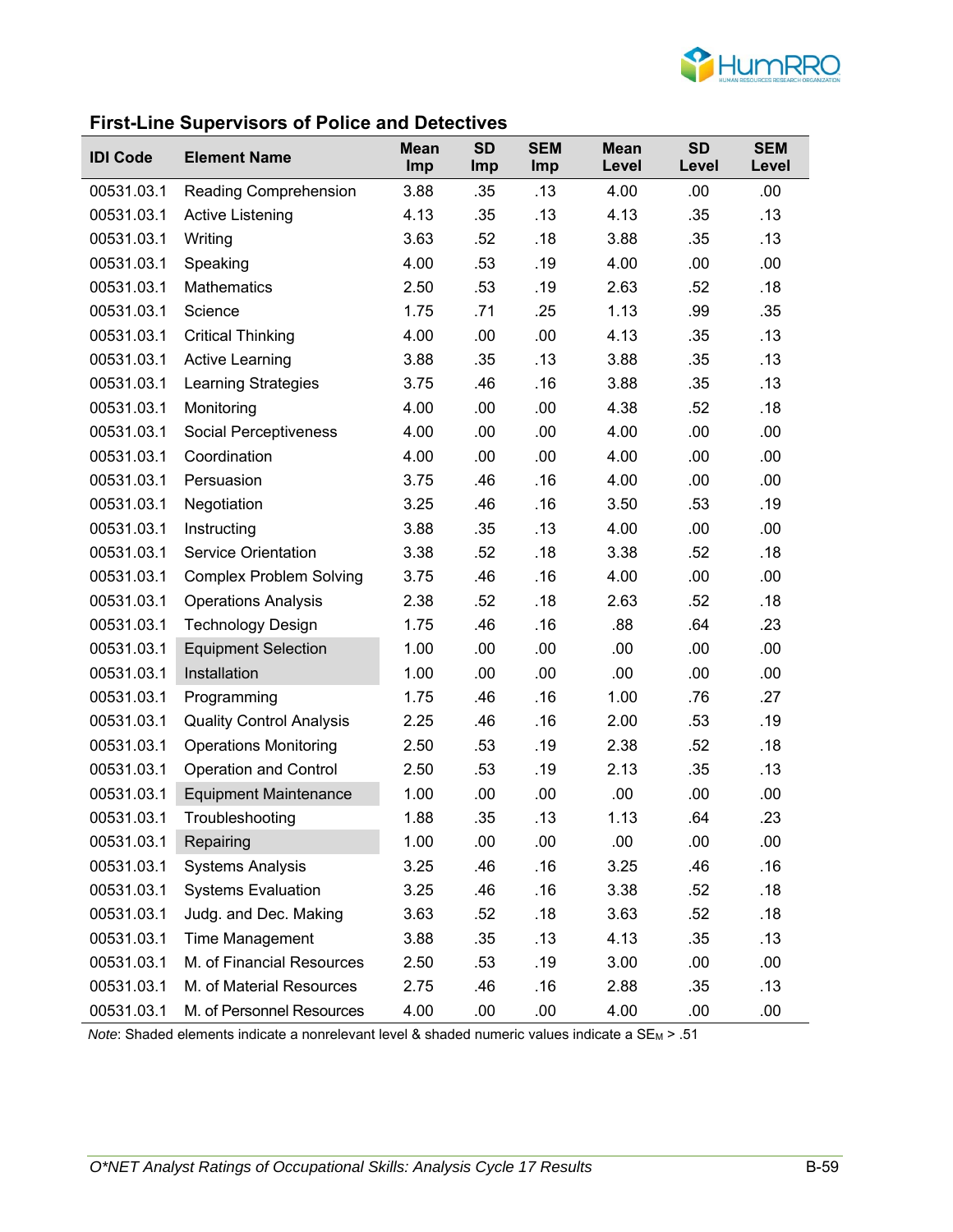### **Correctional Officers and Jailers**

| <b>IDI Code</b> | <b>Element Name</b>             | <b>Mean</b><br>Imp | <b>SD</b><br>Imp | <b>SEM</b><br>Imp | <b>Mean</b><br>Level | <b>SD</b><br>Level | <b>SEM</b><br>Level |
|-----------------|---------------------------------|--------------------|------------------|-------------------|----------------------|--------------------|---------------------|
| 00550.03.1      | Reading Comprehension           | 3.50               | .53              | .19               | 3.75                 | .46                | .16                 |
| 00550.03.1      | Active Listening                | 3.88               | .35              | .13               | 3.38                 | .52                | .18                 |
| 00550.03.1      | Writing                         | 3.13               | .35              | .13               | 3.13                 | .35                | .13                 |
| 00550.03.1      | Speaking                        | 4.00               | .00              | .00               | 3.63                 | .52                | .18                 |
| 00550.03.1      | <b>Mathematics</b>              | 2.00               | .00              | .00               | 2.00                 | .00                | .00                 |
| 00550.03.1      | Science                         | 1.63               | .52              | .18               | .63                  | .52                | .18                 |
| 00550.03.1      | <b>Critical Thinking</b>        | 3.63               | .52              | .18               | 3.63                 | .52                | .18                 |
| 00550.03.1      | <b>Active Learning</b>          | 3.00               | .53              | .19               | 3.00                 | .53                | .19                 |
| 00550.03.1      | <b>Learning Strategies</b>      | 3.00               | .53              | .19               | 3.00                 | .53                | .19                 |
| 00550.03.1      | Monitoring                      | 3.88               | .35              | .13               | 3.88                 | .35                | .13                 |
| 00550.03.1      | Social Perceptiveness           | 4.00               | .00              | .00               | 3.75                 | .46                | .16                 |
| 00550.03.1      | Coordination                    | 3.50               | .53              | .19               | 3.63                 | .52                | .18                 |
| 00550.03.1      | Persuasion                      | 3.25               | .46              | .16               | 3.13                 | .35                | .13                 |
| 00550.03.1      | Negotiation                     | 3.13               | .35              | .13               | 3.00                 | .00                | .00                 |
| 00550.03.1      | Instructing                     | 3.00               | .00              | .00               | 3.00                 | .00                | .00                 |
| 00550.03.1      | <b>Service Orientation</b>      | 3.00               | .53              | .19               | 2.75                 | .71                | .25                 |
| 00550.03.1      | <b>Complex Problem Solving</b>  | 3.25               | .46              | .16               | 2.75                 | .46                | .16                 |
| 00550.03.1      | <b>Operations Analysis</b>      | 1.50               | .53              | .19               | .50                  | .53                | .19                 |
| 00550.03.1      | <b>Technology Design</b>        | 1.63               | .52              | .18               | .63                  | .52                | .18                 |
| 00550.03.1      | <b>Equipment Selection</b>      | 1.00               | .00              | .00               | .00                  | .00                | .00                 |
| 00550.03.1      | Installation                    | 1.00               | .00              | .00               | .00                  | .00                | .00                 |
| 00550.03.1      | Programming                     | 1.50               | .53              | .19               | .50                  | .53                | .19                 |
| 00550.03.1      | <b>Quality Control Analysis</b> | 2.25               | .71              | .25               | 1.88                 | .83                | .30                 |
| 00550.03.1      | <b>Operations Monitoring</b>    | 2.50               | .53              | .19               | 2.25                 | .71                | .25                 |
| 00550.03.1      | <b>Operation and Control</b>    | 2.00               | .00              | .00               | 2.00                 | .00                | .00.                |
| 00550.03.1      | <b>Equipment Maintenance</b>    | 1.00               | .00              | .00               | .00                  | .00                | .00                 |
| 00550.03.1      | Troubleshooting                 | 1.88               | .35              | .13               | 1.63                 | .74                | .26                 |
| 00550.03.1      | Repairing                       | 1.00               | .00              | .00               | .00                  | .00                | .00                 |
| 00550.03.1      | <b>Systems Analysis</b>         | 2.75               | .46              | .16               | 2.50                 | .53                | .19                 |
| 00550.03.1      | <b>Systems Evaluation</b>       | 2.50               | .53              | .19               | 2.38                 | .52                | .18                 |
| 00550.03.1      | Judg. and Dec. Making           | 3.13               | .35              | .13               | 3.00                 | .00                | .00                 |
| 00550.03.1      | Time Management                 | 3.00               | .00              | .00               | 3.00                 | .00                | .00                 |
| 00550.03.1      | M. of Financial Resources       | 1.13               | .35              | .13               | .13                  | .35                | .13                 |
| 00550.03.1      | M. of Material Resources        | 1.38               | .52              | .18               | .38                  | .52                | .18                 |
| 00550.03.1      | M. of Personnel Resources       | 2.50               | .53              | .19               | 2.50                 | .53                | .19                 |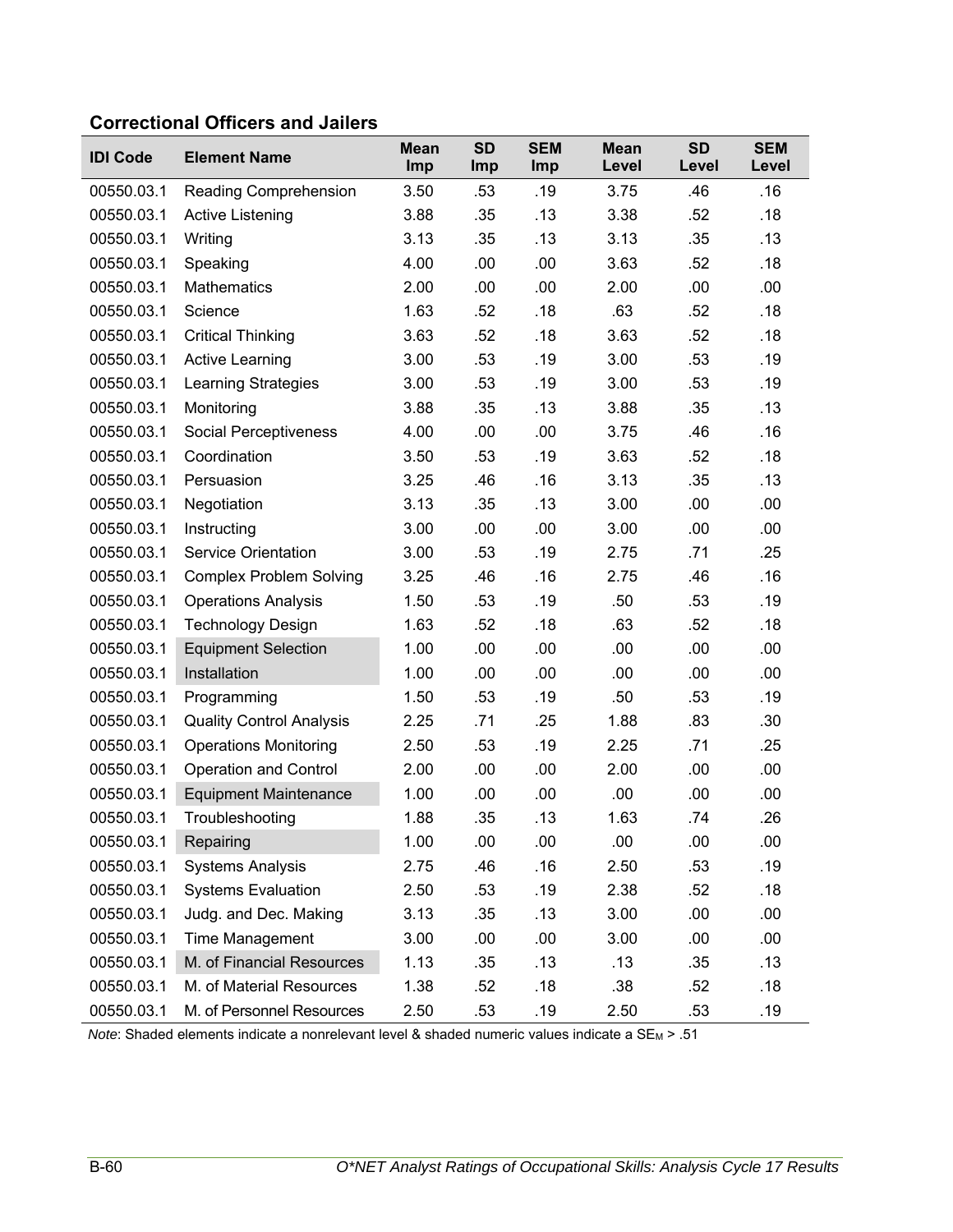

#### **Police Detectives**

| <b>IDI Code</b> | <b>Element Name</b>             | <b>Mean</b><br><b>Imp</b> | <b>SD</b><br><b>Imp</b> | <b>SEM</b><br>Imp | <b>Mean</b><br>Level | <b>SD</b><br>Level | <b>SEM</b><br>Level |
|-----------------|---------------------------------|---------------------------|-------------------------|-------------------|----------------------|--------------------|---------------------|
| 00546.03.1      | <b>Reading Comprehension</b>    | 4.00                      | .00                     | .00               | 3.88                 | .35                | .13                 |
| 00546.03.1      | Active Listening                | 4.25                      | .46                     | .16               | 4.13                 | .35                | .13                 |
| 00546.03.1      | Writing                         | 3.63                      | .52                     | .18               | 3.75                 | .46                | .16                 |
| 00546.03.1      | Speaking                        | 4.13                      | .35                     | .13               | 4.00                 | .00                | .00                 |
| 00546.03.1      | <b>Mathematics</b>              | 2.25                      | .46                     | .16               | 2.13                 | .64                | .23                 |
| 00546.03.1      | Science                         | 2.38                      | .74                     | .26               | 2.13                 | .99                | .35                 |
| 00546.03.1      | <b>Critical Thinking</b>        | 4.13                      | .35                     | .13               | 4.13                 | .35                | .13                 |
| 00546.03.1      | <b>Active Learning</b>          | 3.38                      | .52                     | .18               | 3.75                 | .71                | .25                 |
| 00546.03.1      | <b>Learning Strategies</b>      | 3.00                      | .00                     | .00               | 3.00                 | .00                | .00                 |
| 00546.03.1      | Monitoring                      | 3.25                      | .46                     | .16               | 3.25                 | .46                | .16                 |
| 00546.03.1      | Social Perceptiveness           | 4.00                      | .00                     | .00               | 3.88                 | .35                | .13                 |
| 00546.03.1      | Coordination                    | 3.13                      | .35                     | .13               | 3.13                 | .35                | .13                 |
| 00546.03.1      | Persuasion                      | 3.13                      | .35                     | .13               | 3.25                 | .46                | .16                 |
| 00546.03.1      | Negotiation                     | 3.00                      | .00                     | .00               | 3.38                 | .74                | .26                 |
| 00546.03.1      | Instructing                     | 3.00                      | .00                     | .00               | 3.00                 | .53                | .19                 |
| 00546.03.1      | <b>Service Orientation</b>      | 3.13                      | .64                     | .23               | 3.13                 | .64                | .23                 |
| 00546.03.1      | <b>Complex Problem Solving</b>  | 4.00                      | .53                     | .19               | 3.88                 | .35                | .13                 |
| 00546.03.1      | <b>Operations Analysis</b>      | 1.75                      | .46                     | .16               | 1.25                 | .89                | .31                 |
| 00546.03.1      | <b>Technology Design</b>        | 1.75                      | .46                     | .16               | .75                  | .46                | .16                 |
| 00546.03.1      | <b>Equipment Selection</b>      | 1.25                      | .46                     | .16               | .25                  | .46                | .16                 |
| 00546.03.1      | Installation                    | 1.00                      | .00                     | .00               | .00                  | .00                | .00                 |
| 00546.03.1      | Programming                     | 1.63                      | .52                     | .18               | .63                  | .52                | .18                 |
| 00546.03.1      | <b>Quality Control Analysis</b> | 1.88                      | .35                     | .13               | 1.25                 | .71                | .25                 |
| 00546.03.1      | <b>Operations Monitoring</b>    | 2.63                      | .52                     | .18               | 2.63                 | .52                | .18                 |
| 00546.03.1      | <b>Operation and Control</b>    | 2.50                      | .76                     | .27               | 2.38                 | 1.06               | .38                 |
| 00546.03.1      | <b>Equipment Maintenance</b>    | 1.00                      | .00                     | .00               | .00                  | .00                | .00                 |
| 00546.03.1      | Troubleshooting                 | 2.00                      | .00                     | .00               | 1.25                 | .46                | .16                 |
| 00546.03.1      | Repairing                       | 1.00                      | .00                     | .00               | .00                  | .00                | .00                 |
| 00546.03.1      | <b>Systems Analysis</b>         | 3.00                      | .00                     | .00               | 3.00                 | .00                | .00                 |
| 00546.03.1      | <b>Systems Evaluation</b>       | 3.00                      | .00                     | .00               | 3.13                 | .35                | .13                 |
| 00546.03.1      | Judg. and Dec. Making           | 3.88                      | .64                     | .23               | 3.75                 | .46                | .16                 |
| 00546.03.1      | Time Management                 | 3.25                      | .46                     | .16               | 3.13                 | .35                | .13                 |
| 00546.03.1      | M. of Financial Resources       | 1.75                      | .46                     | .16               | .75                  | .46                | .16                 |
| 00546.03.1      | M. of Material Resources        | 1.88                      | .35                     | .13               | .88                  | .35                | .13                 |
| 00546.03.1      | M. of Personnel Resources       | 2.63                      | .52                     | .18               | 2.63                 | .74                | .26                 |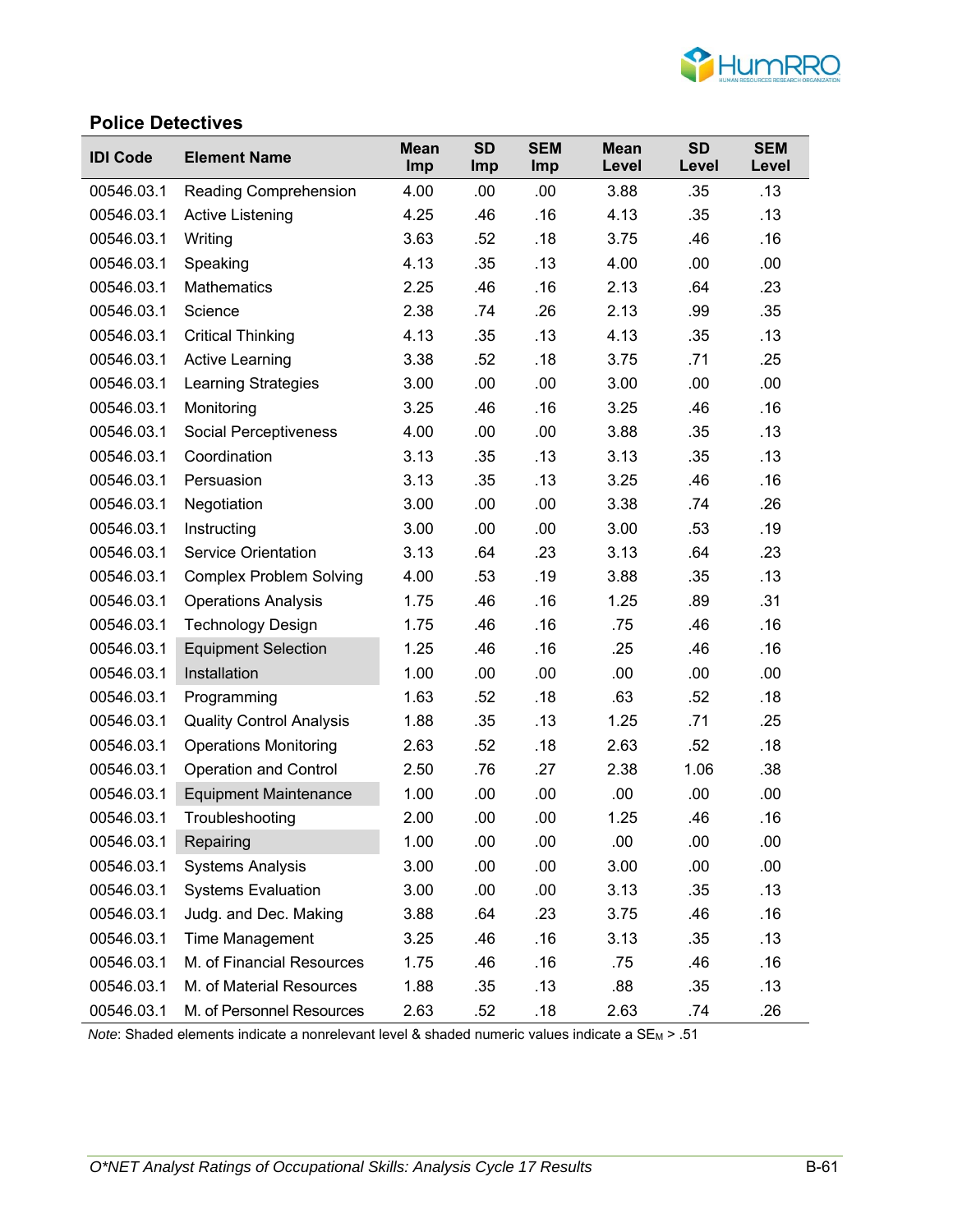# **Parking Enforcement Workers**

| <b>IDI Code</b> | <b>Element Name</b>             | <b>Mean</b><br>Imp | <b>SD</b><br>Imp | <b>SEM</b><br>Imp | <b>Mean</b><br>Level | <b>SD</b><br>Level | <b>SEM</b><br>Level |
|-----------------|---------------------------------|--------------------|------------------|-------------------|----------------------|--------------------|---------------------|
| 00551.02.1      | Reading Comprehension           | 3.00               | .00              | .00               | 2.88                 | .35                | .13                 |
| 00551.02.1      | <b>Active Listening</b>         | 3.13               | .35              | .13               | 3.00                 | .00                | .00                 |
| 00551.02.1      | Writing                         | 2.88               | .35              | .13               | 2.38                 | .52                | .18                 |
| 00551.02.1      | Speaking                        | 3.25               | .46              | .16               | 3.00                 | .00                | .00                 |
| 00551.02.1      | <b>Mathematics</b>              | 2.13               | .35              | .13               | 1.75                 | .46                | .16                 |
| 00551.02.1      | Science                         | 1.00               | .00              | .00               | .00                  | .00                | .00                 |
| 00551.02.1      | <b>Critical Thinking</b>        | 3.13               | .35              | .13               | 3.00                 | .00                | .00                 |
| 00551.02.1      | <b>Active Learning</b>          | 2.88               | .35              | .13               | 2.38                 | .52                | .18                 |
| 00551.02.1      | Learning Strategies             | 2.25               | .46              | .16               | 2.38                 | .52                | .18                 |
| 00551.02.1      | Monitoring                      | 3.25               | .46              | .16               | 3.00                 | .00                | .00                 |
| 00551.02.1      | Social Perceptiveness           | 3.13               | .35              | .13               | 2.88                 | .35                | .13                 |
| 00551.02.1      | Coordination                    | 3.00               | .00              | .00               | 2.75                 | .46                | .16                 |
| 00551.02.1      | Persuasion                      | 2.75               | .46              | .16               | 2.13                 | .35                | .13                 |
| 00551.02.1      | Negotiation                     | 2.75               | .46              | .16               | 2.13                 | .35                | .13                 |
| 00551.02.1      | Instructing                     | 2.88               | .35              | .13               | 2.75                 | .46                | .16                 |
| 00551.02.1      | <b>Service Orientation</b>      | 3.00               | .00              | .00               | 2.88                 | .35                | .13                 |
| 00551.02.1      | <b>Complex Problem Solving</b>  | 2.75               | .46              | .16               | 2.38                 | .52                | .18                 |
| 00551.02.1      | <b>Operations Analysis</b>      | 1.25               | .46              | .16               | .38                  | .74                | .26                 |
| 00551.02.1      | <b>Technology Design</b>        | 1.38               | .52              | .18               | .38                  | .52                | .18                 |
| 00551.02.1      | <b>Equipment Selection</b>      | 1.75               | .71              | .25               | 1.13                 | .99                | .35                 |
| 00551.02.1      | Installation                    | 1.00               | .00              | .00               | .00                  | .00                | .00                 |
| 00551.02.1      | Programming                     | 1.50               | .53              | .19               | .75                  | .89                | .31                 |
| 00551.02.1      | <b>Quality Control Analysis</b> | 2.13               | .35              | .13               | 2.00                 | .53                | .19                 |
| 00551.02.1      | <b>Operations Monitoring</b>    | 2.38               | .52              | .18               | 2.13                 | .35                | .13                 |
| 00551.02.1      | <b>Operation and Control</b>    | 2.63               | .52              | .18               | 2.25                 | .46                | .16                 |
| 00551.02.1      | <b>Equipment Maintenance</b>    | 2.25               | .46              | .16               | 1.63                 | .74                | .26                 |
| 00551.02.1      | Troubleshooting                 | 2.25               | .46              | .16               | 2.00                 | .53                | .19                 |
| 00551.02.1      | Repairing                       | 1.75               | .71              | .25               | 1.00                 | .93                | .33                 |
| 00551.02.1      | <b>Systems Analysis</b>         | 2.13               | .35              | .13               | 2.13                 | .35                | .13                 |
| 00551.02.1      | <b>Systems Evaluation</b>       | 2.13               | .35              | .13               | 1.75                 | .71                | .25                 |
| 00551.02.1      | Judg. and Dec. Making           | 2.88               | .35              | .13               | 2.25                 | .46                | .16                 |
| 00551.02.1      | Time Management                 | 3.00               | .00              | .00               | 2.63                 | .52                | .18                 |
| 00551.02.1      | M. of Financial Resources       | 1.38               | .52              | .18               | .38                  | .52                | .18                 |
| 00551.02.1      | M. of Material Resources        | 1.38               | .52              | .18               | .38                  | .52                | .18                 |
| 00551.02.1      | M. of Personnel Resources       | 2.38               | .52              | .18               | 2.38                 | .52                | .18                 |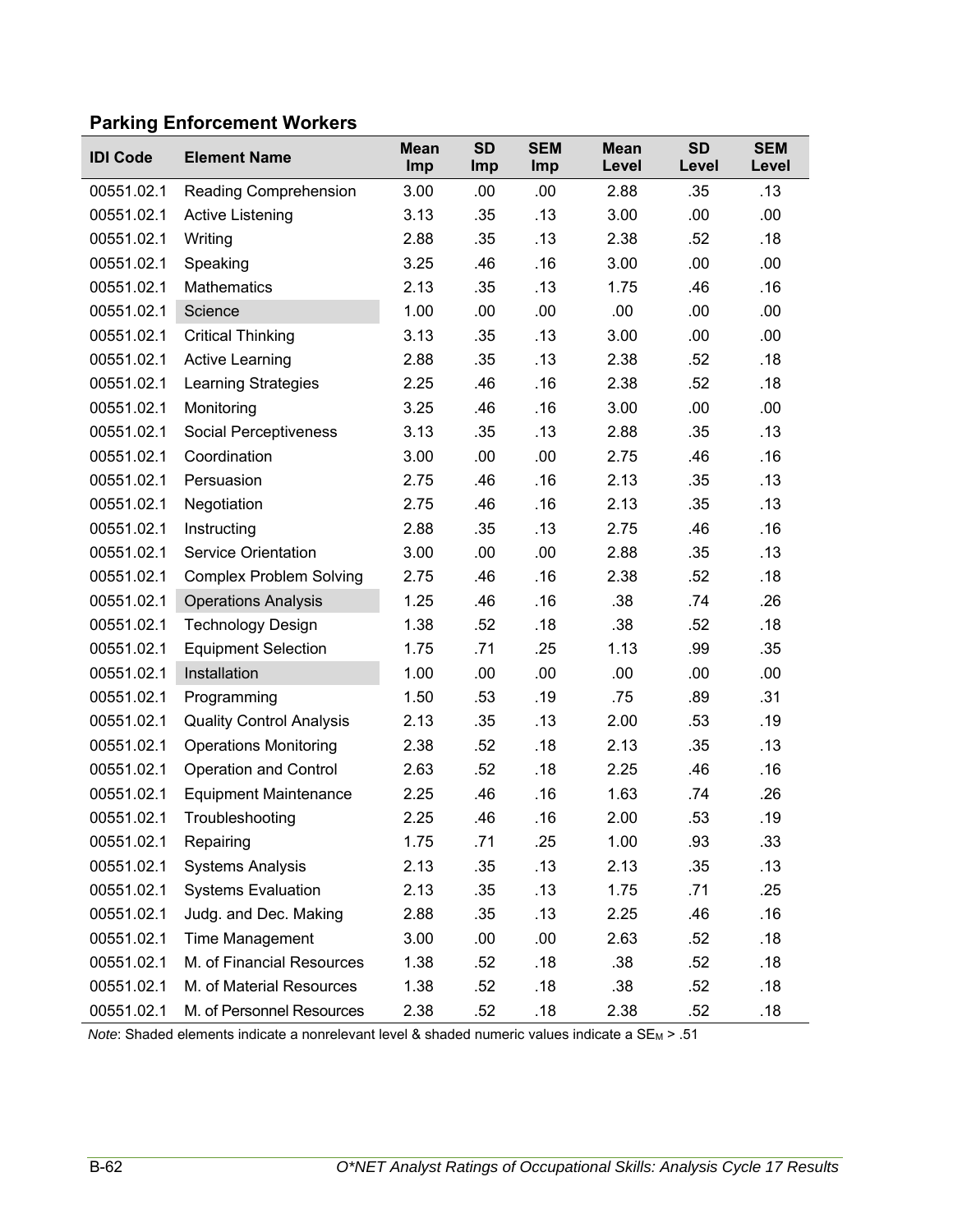

#### **Police Patrol Officers**

| <b>IDI Code</b> | <b>Element Name</b>             | <b>Mean</b><br><b>Imp</b> | <b>SD</b><br><b>Imp</b> | <b>SEM</b><br><b>Imp</b> | <b>Mean</b><br>Level | <b>SD</b><br>Level | <b>SEM</b><br>Level |
|-----------------|---------------------------------|---------------------------|-------------------------|--------------------------|----------------------|--------------------|---------------------|
| 00548.03.1      | <b>Reading Comprehension</b>    | 3.38                      | .52                     | .18                      | 3.88                 | .35                | .13                 |
| 00548.03.1      | <b>Active Listening</b>         | 4.00                      | .00                     | .00                      | 4.00                 | .00                | .00                 |
| 00548.03.1      | Writing                         | 3.25                      | .46                     | .16                      | 3.38                 | .52                | .18                 |
| 00548.03.1      | Speaking                        | 3.88                      | .35                     | .13                      | 4.00                 | .00                | .00                 |
| 00548.03.1      | Mathematics                     | 2.00                      | .00                     | .00                      | 2.13                 | .35                | .13                 |
| 00548.03.1      | Science                         | 1.63                      | .52                     | .18                      | .88                  | .83                | .30                 |
| 00548.03.1      | <b>Critical Thinking</b>        | 4.00                      | .00                     | .00                      | 4.00                 | .00                | .00                 |
| 00548.03.1      | <b>Active Learning</b>          | 3.13                      | .35                     | .13                      | 3.13                 | .35                | .13                 |
| 00548.03.1      | Learning Strategies             | 3.00                      | .00                     | .00                      | 3.00                 | .00                | .00                 |
| 00548.03.1      | Monitoring                      | 3.75                      | .46                     | .16                      | 3.63                 | .52                | .18                 |
| 00548.03.1      | Social Perceptiveness           | 3.75                      | .46                     | .16                      | 4.00                 | .00                | .00                 |
| 00548.03.1      | Coordination                    | 3.25                      | .46                     | .16                      | 3.88                 | .35                | .13                 |
| 00548.03.1      | Persuasion                      | 3.38                      | .52                     | .18                      | 3.88                 | .35                | .13                 |
| 00548.03.1      | Negotiation                     | 3.38                      | .52                     | .18                      | 4.00                 | .00                | .00                 |
| 00548.03.1      | Instructing                     | 3.00                      | .00                     | .00                      | 3.00                 | .00                | .00                 |
| 00548.03.1      | <b>Service Orientation</b>      | 3.38                      | .52                     | .18                      | 3.88                 | .35                | .13                 |
| 00548.03.1      | <b>Complex Problem Solving</b>  | 3.25                      | .46                     | .16                      | 3.25                 | .46                | .16                 |
| 00548.03.1      | <b>Operations Analysis</b>      | 1.88                      | .35                     | .13                      | 1.50                 | .76                | .27                 |
| 00548.03.1      | <b>Technology Design</b>        | 1.88                      | .35                     | .13                      | .88                  | .35                | .13                 |
| 00548.03.1      | <b>Equipment Selection</b>      | 1.00                      | .00                     | .00                      | .00                  | .00                | .00                 |
| 00548.03.1      | Installation                    | 1.00                      | .00                     | .00                      | .00                  | .00                | .00                 |
| 00548.03.1      | Programming                     | 1.38                      | .52                     | .18                      | .50                  | .76                | .27                 |
| 00548.03.1      | <b>Quality Control Analysis</b> | 2.00                      | .00                     | .00                      | 2.00                 | .00                | .00                 |
| 00548.03.1      | <b>Operations Monitoring</b>    | 2.75                      | .46                     | .16                      | 2.38                 | .52                | .18                 |
| 00548.03.1      | <b>Operation and Control</b>    | 2.75                      | .46                     | .16                      | 2.88                 | .35                | .13                 |
| 00548.03.1      | <b>Equipment Maintenance</b>    | 1.00                      | .00                     | .00                      | .00                  | .00                | .00                 |
| 00548.03.1      | Troubleshooting                 | 1.88                      | .35                     | .13                      | 1.25                 | .71                | .25                 |
| 00548.03.1      | Repairing                       | 1.00                      | .00                     | .00                      | .00                  | .00                | .00                 |
| 00548.03.1      | <b>Systems Analysis</b>         | 2.75                      | .46                     | .16                      | 2.75                 | .46                | .16                 |
| 00548.03.1      | <b>Systems Evaluation</b>       | 2.38                      | .52                     | .18                      | 2.75                 | .46                | .16                 |
| 00548.03.1      | Judg. and Dec. Making           | 3.25                      | .46                     | .16                      | 3.25                 | .46                | .16                 |
| 00548.03.1      | Time Management                 | 3.25                      | .46                     | .16                      | 3.13                 | .35                | .13                 |
| 00548.03.1      | M. of Financial Resources       | 1.63                      | .52                     | .18                      | .88                  | .83                | .30                 |
| 00548.03.1      | M. of Material Resources        | 1.63                      | .52                     | .18                      | 1.00                 | .93                | .33                 |
| 00548.03.1      | M. of Personnel Resources       | 2.75                      | .46                     | .16                      | 2.38                 | .52                | .18                 |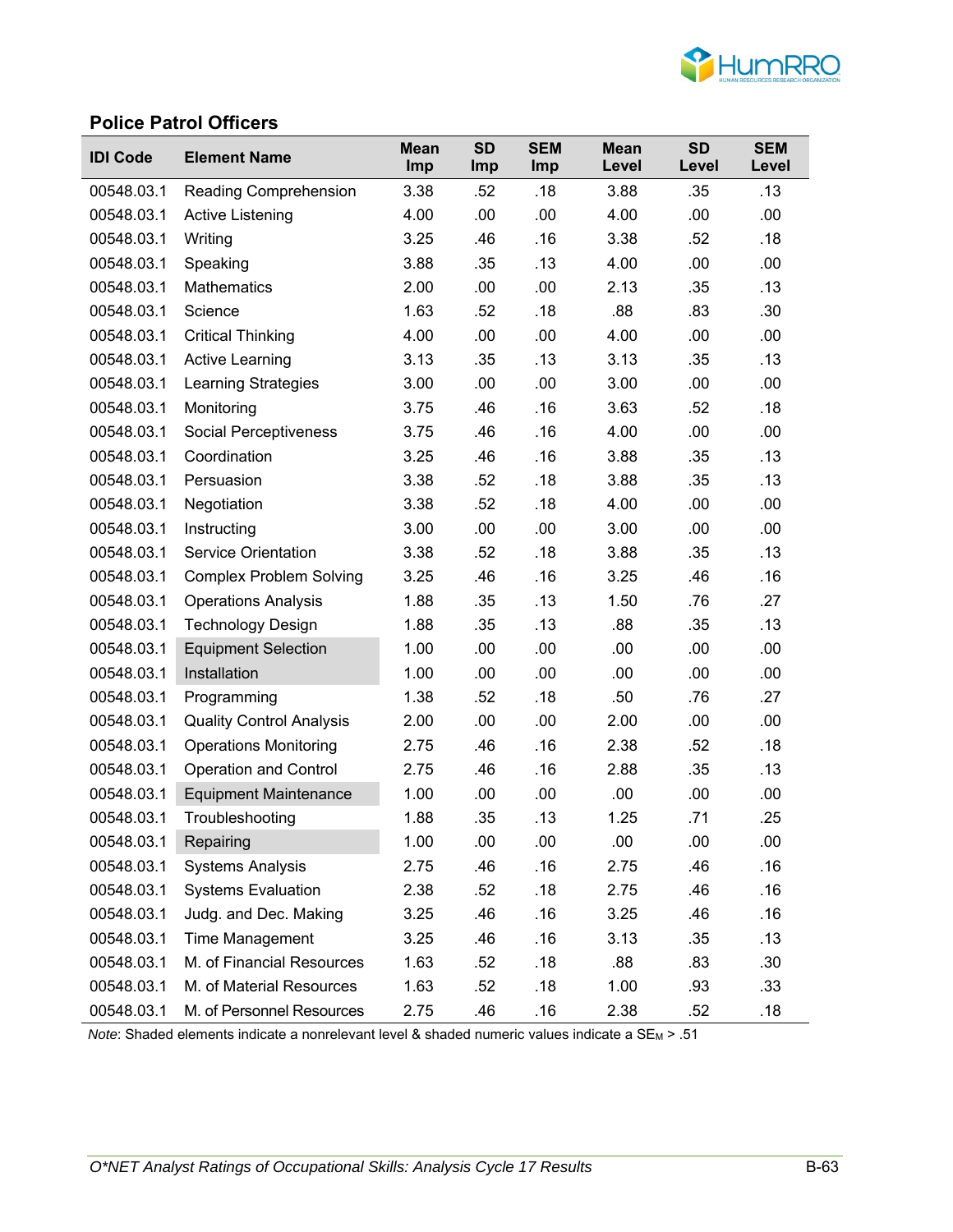# **Security Guards**

| <b>IDI Code</b> | <b>Element Name</b>             | <b>Mean</b><br>Imp | <b>SD</b><br>Imp | <b>SEM</b><br>Imp | <b>Mean</b><br>Level | <b>SD</b><br>Level | <b>SEM</b><br>Level |
|-----------------|---------------------------------|--------------------|------------------|-------------------|----------------------|--------------------|---------------------|
| 00561.03.1      | <b>Reading Comprehension</b>    | 3.13               | .35              | .13               | 3.00                 | .00                | .00.                |
| 00561.03.1      | Active Listening                | 3.50               | .53              | .19               | 2.88                 | .35                | .13                 |
| 00561.03.1      | Writing                         | 3.00               | .53              | .19               | 2.88                 | .35                | .13                 |
| 00561.03.1      | Speaking                        | 3.25               | .46              | .16               | 2.75                 | .46                | .16                 |
| 00561.03.1      | <b>Mathematics</b>              | 1.75               | .46              | .16               | .75                  | .46                | .16                 |
| 00561.03.1      | Science                         | 1.50               | .53              | .19               | .50                  | .53                | .19                 |
| 00561.03.1      | <b>Critical Thinking</b>        | 3.13               | .64              | .23               | 2.88                 | .35                | .13                 |
| 00561.03.1      | <b>Active Learning</b>          | 3.00               | .53              | .19               | 2.50                 | .53                | .19                 |
| 00561.03.1      | <b>Learning Strategies</b>      | 2.50               | .76              | .27               | 2.25                 | .46                | .16                 |
| 00561.03.1      | Monitoring                      | 3.25               | .46              | .16               | 3.13                 | .35                | .13                 |
| 00561.03.1      | <b>Social Perceptiveness</b>    | 3.00               | .00              | .00               | 2.63                 | .52                | .18                 |
| 00561.03.1      | Coordination                    | 3.13               | .35              | .13               | 2.88                 | .35                | .13                 |
| 00561.03.1      | Persuasion                      | 2.75               | .46              | .16               | 2.50                 | .76                | .27                 |
| 00561.03.1      | Negotiation                     | 2.50               | .53              | .19               | 2.00                 | .00                | .00                 |
| 00561.03.1      | Instructing                     | 2.38               | .52              | .18               | 2.13                 | .35                | .13                 |
| 00561.03.1      | <b>Service Orientation</b>      | 2.75               | .46              | .16               | 2.63                 | .52                | .18                 |
| 00561.03.1      | <b>Complex Problem Solving</b>  | 2.50               | .53              | .19               | 2.25                 | .46                | .16                 |
| 00561.03.1      | <b>Operations Analysis</b>      | 1.50               | .53              | .19               | .50                  | .53                | .19                 |
| 00561.03.1      | <b>Technology Design</b>        | 1.13               | .35              | .13               | .13                  | .35                | .13                 |
| 00561.03.1      | <b>Equipment Selection</b>      | 1.13               | .35              | .13               | .13                  | .35                | .13                 |
| 00561.03.1      | Installation                    | 1.00               | .00              | .00               | .00                  | .00                | .00                 |
| 00561.03.1      | Programming                     | 1.00               | .00              | .00               | .00                  | .00                | .00                 |
| 00561.03.1      | <b>Quality Control Analysis</b> | 1.75               | .46              | .16               | 1.38                 | .92                | .32                 |
| 00561.03.1      | <b>Operations Monitoring</b>    | 2.38               | .52              | .18               | 2.13                 | .35                | .13                 |
| 00561.03.1      | <b>Operation and Control</b>    | 2.13               | .64              | .23               | 1.88                 | .99                | .35                 |
| 00561.03.1      | <b>Equipment Maintenance</b>    | 1.13               | .35              | .13               | .13                  | .35                | .13                 |
| 00561.03.1      | Troubleshooting                 | 1.88               | .35              | .13               | 1.13                 | .64                | .23                 |
| 00561.03.1      | Repairing                       | 1.13               | .35              | .13               | .13                  | .35                | .13                 |
| 00561.03.1      | <b>Systems Analysis</b>         | 1.75               | .46              | .16               | 1.00                 | .76                | .27                 |
| 00561.03.1      | <b>Systems Evaluation</b>       | 2.00               | .00              | .00               | 1.38                 | .52                | .18                 |
| 00561.03.1      | Judg. and Dec. Making           | 2.75               | .71              | .25               | 2.25                 | .46                | .16                 |
| 00561.03.1      | Time Management                 | 2.38               | .52              | .18               | 2.00                 | .53                | .19                 |
| 00561.03.1      | M. of Financial Resources       | 1.25               | .46              | .16               | .25                  | .46                | .16                 |
| 00561.03.1      | M. of Material Resources        | 1.38               | .52              | .18               | .38                  | .52                | .18                 |
| 00561.03.1      | M. of Personnel Resources       | 2.00               | .53              | .19               | 1.75                 | .71                | .25                 |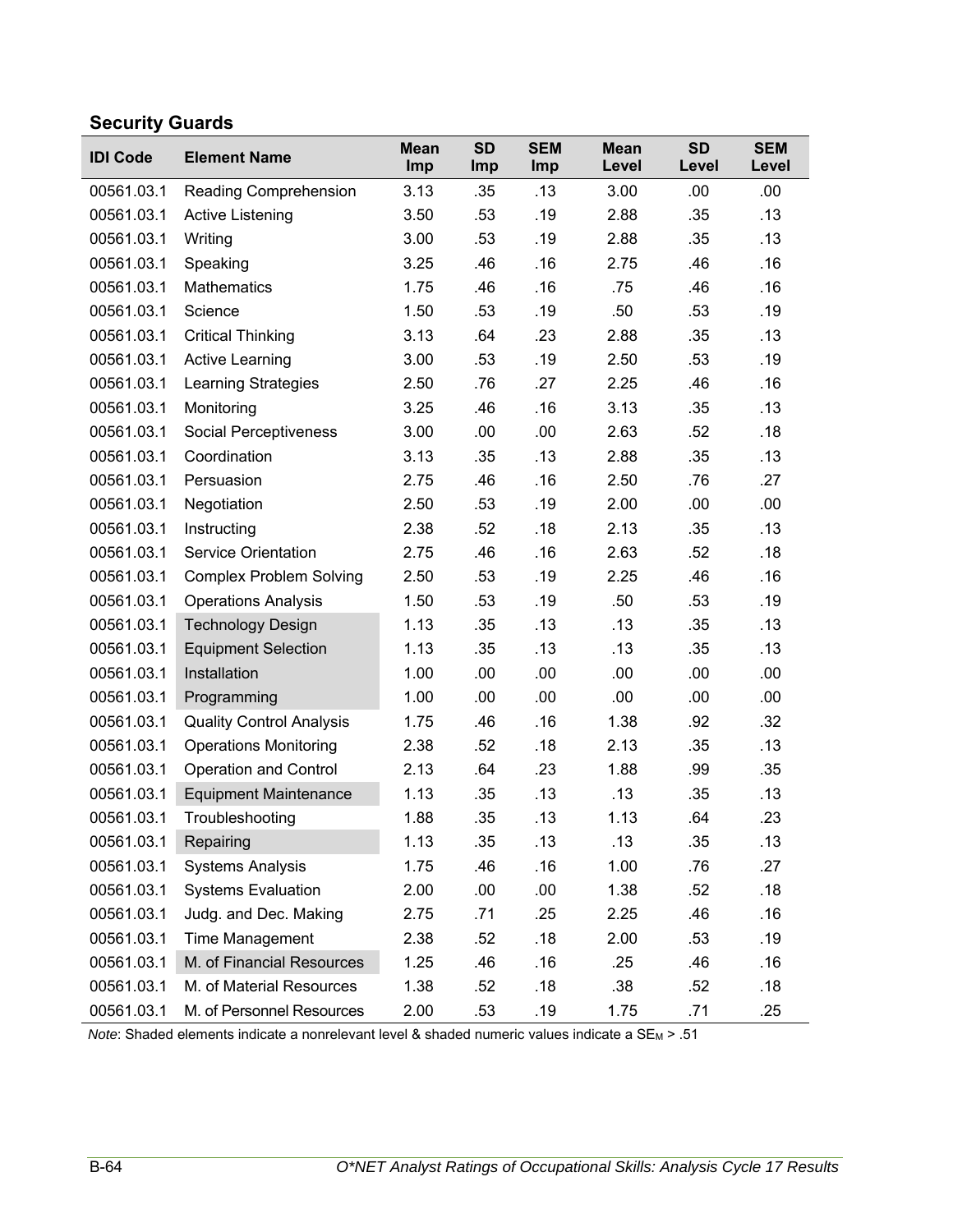

### **Crossing Guards**

| <b>IDI Code</b> | <b>Element Name</b>             | <b>Mean</b><br>Imp | <b>SD</b><br>Imp | <b>SEM</b><br>Imp | <b>Mean</b><br>Level | <b>SD</b><br>Level | <b>SEM</b><br>Level |
|-----------------|---------------------------------|--------------------|------------------|-------------------|----------------------|--------------------|---------------------|
| 00560.02.1      | <b>Reading Comprehension</b>    | 2.25               | .46              | .16               | 2.00                 | .00                | .00                 |
| 00560.02.1      | Active Listening                | 2.88               | .35              | .13               | 2.75                 | .46                | .16                 |
| 00560.02.1      | Writing                         | 2.00               | .53              | .19               | 1.75                 | .71                | .25                 |
| 00560.02.1      | Speaking                        | 3.13               | .35              | .13               | 2.50                 | .53                | .19                 |
| 00560.02.1      | <b>Mathematics</b>              | 1.63               | .52              | .18               | .63                  | .52                | .18                 |
| 00560.02.1      | Science                         | 1.00               | .00              | .00               | .00                  | .00                | .00                 |
| 00560.02.1      | <b>Critical Thinking</b>        | 2.75               | .46              | .16               | 2.50                 | .53                | .19                 |
| 00560.02.1      | <b>Active Learning</b>          | 2.25               | .71              | .25               | 1.63                 | .74                | .26                 |
| 00560.02.1      | <b>Learning Strategies</b>      | 1.88               | .64              | .23               | .88                  | .64                | .23                 |
| 00560.02.1      | Monitoring                      | 2.88               | .35              | .13               | 2.63                 | .74                | .26                 |
| 00560.02.1      | <b>Social Perceptiveness</b>    | 3.00               | .53              | .19               | 2.50                 | .53                | .19                 |
| 00560.02.1      | Coordination                    | 2.75               | .46              | .16               | 2.50                 | .76                | .27                 |
| 00560.02.1      | Persuasion                      | 2.13               | .64              | .23               | 1.75                 | .71                | .25                 |
| 00560.02.1      | Negotiation                     | 2.13               | .64              | .23               | 1.38                 | .74                | .26                 |
| 00560.02.1      | Instructing                     | 1.88               | .35              | .13               | 1.50                 | .76                | .27                 |
| 00560.02.1      | <b>Service Orientation</b>      | 2.75               | .46              | .16               | 2.63                 | .74                | .26                 |
| 00560.02.1      | <b>Complex Problem Solving</b>  | 2.38               | .74              | .26               | 1.88                 | .99                | .35                 |
| 00560.02.1      | <b>Operations Analysis</b>      | 1.25               | .46              | .16               | .25                  | .46                | .16                 |
| 00560.02.1      | <b>Technology Design</b>        | 1.00               | .00              | .00               | .00                  | .00                | .00                 |
| 00560.02.1      | <b>Equipment Selection</b>      | 1.00               | .00              | .00               | .00                  | .00                | .00                 |
| 00560.02.1      | Installation                    | 1.00               | .00              | .00               | .00                  | .00                | .00                 |
| 00560.02.1      | Programming                     | 1.00               | .00              | .00               | .00                  | .00                | .00                 |
| 00560.02.1      | <b>Quality Control Analysis</b> | 1.25               | .46              | .16               | .25                  | .46                | .16                 |
| 00560.02.1      | <b>Operations Monitoring</b>    | 1.63               | .52              | .18               | .63                  | .52                | .18                 |
| 00560.02.1      | <b>Operation and Control</b>    | 1.00               | .00              | .00               | .00                  | .00                | .00                 |
| 00560.02.1      | <b>Equipment Maintenance</b>    | 1.00               | .00              | .00               | .00                  | .00                | .00                 |
| 00560.02.1      | Troubleshooting                 | 1.38               | .52              | .18               | .38                  | .52                | .18                 |
| 00560.02.1      | Repairing                       | 1.00               | .00              | .00               | .00                  | .00                | .00                 |
| 00560.02.1      | <b>Systems Analysis</b>         | 1.88               | .35              | .13               | .88                  | .35                | .13                 |
| 00560.02.1      | <b>Systems Evaluation</b>       | 1.75               | .46              | .16               | .75                  | .46                | .16                 |
| 00560.02.1      | Judg. and Dec. Making           | 2.75               | .46              | .16               | 2.50                 | .53                | .19                 |
| 00560.02.1      | Time Management                 | 2.00               | .53              | .19               | 1.63                 | .74                | .26                 |
| 00560.02.1      | M. of Financial Resources       | 1.38               | .52              | .18               | .38                  | .52                | .18                 |
| 00560.02.1      | M. of Material Resources        | 1.50               | .53              | .19               | .50                  | .53                | .19                 |
| 00560.02.1      | M. of Personnel Resources       | 1.63               | .52              | .18               | 1.00                 | .93                | .33                 |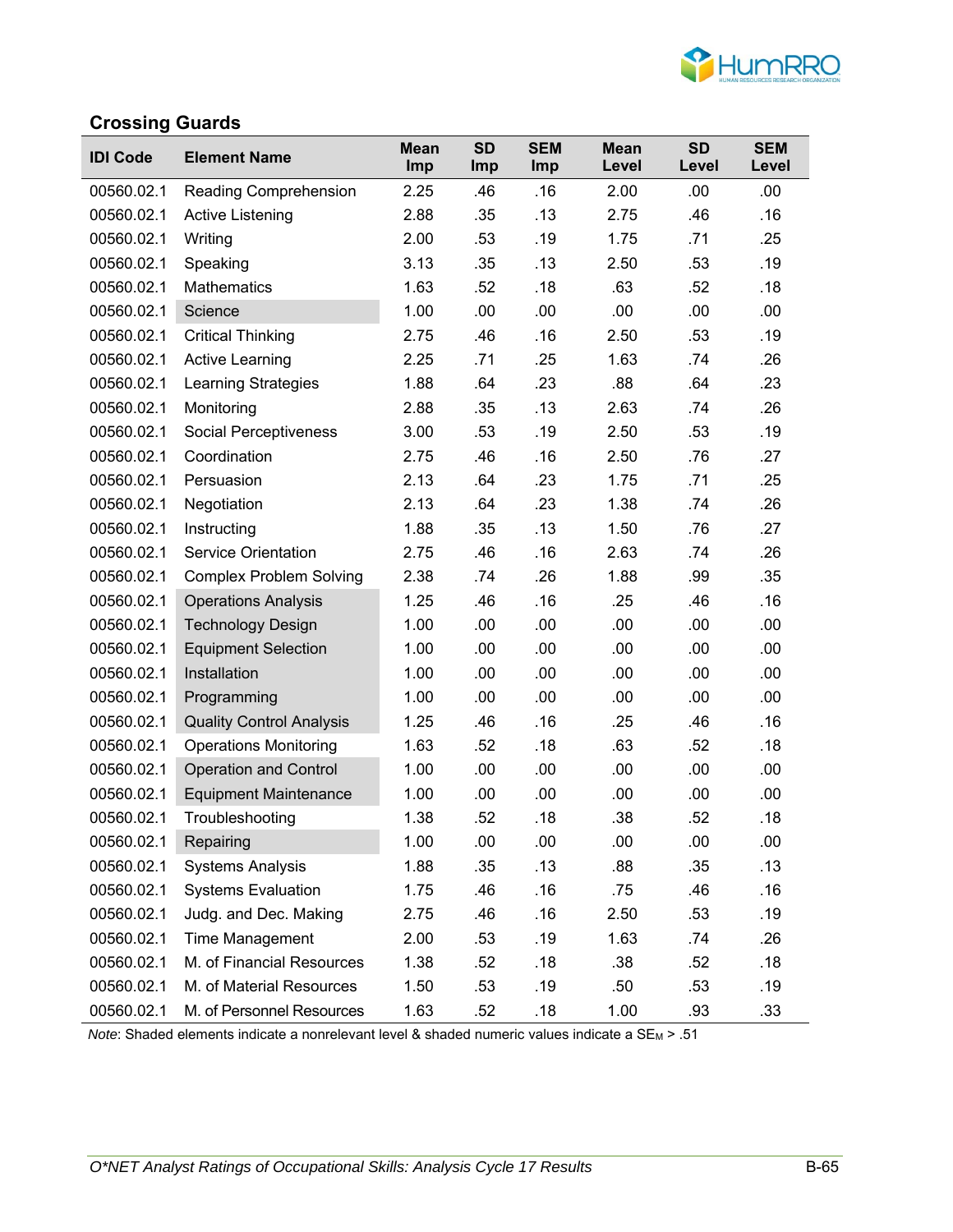### **Cooks, Private Household**

| <b>IDI Code</b> | <b>Element Name</b>             | <b>Mean</b><br>Imp | <b>SD</b><br>Imp | <b>SEM</b><br>Imp | <b>Mean</b><br>Level | <b>SD</b><br>Level | <b>SEM</b><br>Level |
|-----------------|---------------------------------|--------------------|------------------|-------------------|----------------------|--------------------|---------------------|
| 01345.02.1      | Reading Comprehension           | 3.00               | .00              | .00               | 3.00                 | .00                | .00.                |
| 01345.02.1      | Active Listening                | 3.00               | .00              | .00               | 2.88                 | .35                | .13                 |
| 01345.02.1      | Writing                         | 2.75               | .46              | .16               | 2.50                 | .53                | .19                 |
| 01345.02.1      | Speaking                        | 3.00               | .00              | .00               | 3.00                 | .00                | .00                 |
| 01345.02.1      | <b>Mathematics</b>              | 2.25               | .46              | .16               | 2.00                 | .53                | .19                 |
| 01345.02.1      | Science                         | 1.50               | .53              | .19               | .50                  | .53                | .19                 |
| 01345.02.1      | <b>Critical Thinking</b>        | 3.25               | .46              | .16               | 3.00                 | .00                | .00                 |
| 01345.02.1      | <b>Active Learning</b>          | 3.00               | .00              | .00               | 3.13                 | .35                | .13                 |
| 01345.02.1      | <b>Learning Strategies</b>      | 2.50               | .53              | .19               | 2.25                 | .46                | .16                 |
| 01345.02.1      | Monitoring                      | 3.00               | .00              | .00               | 3.00                 | .53                | .19                 |
| 01345.02.1      | Social Perceptiveness           | 3.00               | .00              | .00               | 2.88                 | .64                | .23                 |
| 01345.02.1      | Coordination                    | 2.88               | .35              | .13               | 2.88                 | .35                | .13                 |
| 01345.02.1      | Persuasion                      | 2.75               | .46              | .16               | 2.63                 | .52                | .18                 |
| 01345.02.1      | Negotiation                     | 1.88               | .35              | .13               | 1.75                 | .71                | .25                 |
| 01345.02.1      | Instructing                     | 1.50               | .53              | .19               | .63                  | .74                | .26                 |
| 01345.02.1      | <b>Service Orientation</b>      | 3.25               | .46              | .16               | 3.63                 | .52                | .18                 |
| 01345.02.1      | <b>Complex Problem Solving</b>  | 2.75               | .46              | .16               | 2.88                 | .35                | .13                 |
| 01345.02.1      | <b>Operations Analysis</b>      | 2.25               | .71              | .25               | 2.00                 | .53                | .19                 |
| 01345.02.1      | <b>Technology Design</b>        | 1.75               | .46              | .16               | .75                  | .46                | .16                 |
| 01345.02.1      | <b>Equipment Selection</b>      | 1.63               | .74              | .26               | .63                  | .74                | .26                 |
| 01345.02.1      | Installation                    | 1.00               | .00              | .00               | .00                  | .00                | .00                 |
| 01345.02.1      | Programming                     | 1.25               | .46              | .16               | .25                  | .46                | .16                 |
| 01345.02.1      | <b>Quality Control Analysis</b> | 2.38               | .74              | .26               | 2.13                 | .35                | .13                 |
| 01345.02.1      | <b>Operations Monitoring</b>    | 2.38               | .52              | .18               | 2.00                 | .53                | .19                 |
| 01345.02.1      | <b>Operation and Control</b>    | 2.38               | .52              | .18               | 1.88                 | .64                | .23                 |
| 01345.02.1      | <b>Equipment Maintenance</b>    | 1.00               | .00              | .00               | .00                  | .00                | .00                 |
| 01345.02.1      | Troubleshooting                 | 2.00               | .00              | .00               | 1.25                 | .46                | .16                 |
| 01345.02.1      | Repairing                       | 1.00               | .00              | .00               | .00                  | .00                | .00                 |
| 01345.02.1      | <b>Systems Analysis</b>         | 2.13               | .35              | .13               | 2.00                 | .53                | .19                 |
| 01345.02.1      | <b>Systems Evaluation</b>       | 2.13               | .35              | .13               | 1.88                 | .35                | .13                 |
| 01345.02.1      | Judg. and Dec. Making           | 3.00               | .00              | .00               | 2.75                 | .46                | .16                 |
| 01345.02.1      | Time Management                 | 3.00               | .00              | .00               | 2.88                 | .35                | .13                 |
| 01345.02.1      | M. of Financial Resources       | 2.63               | .52              | .18               | 2.63                 | .52                | .18                 |
| 01345.02.1      | M. of Material Resources        | 3.13               | .35              | .13               | 3.00                 | .00                | .00                 |
| 01345.02.1      | M. of Personnel Resources       | 2.50               | .53              | .19               | 2.50                 | .53                | .19                 |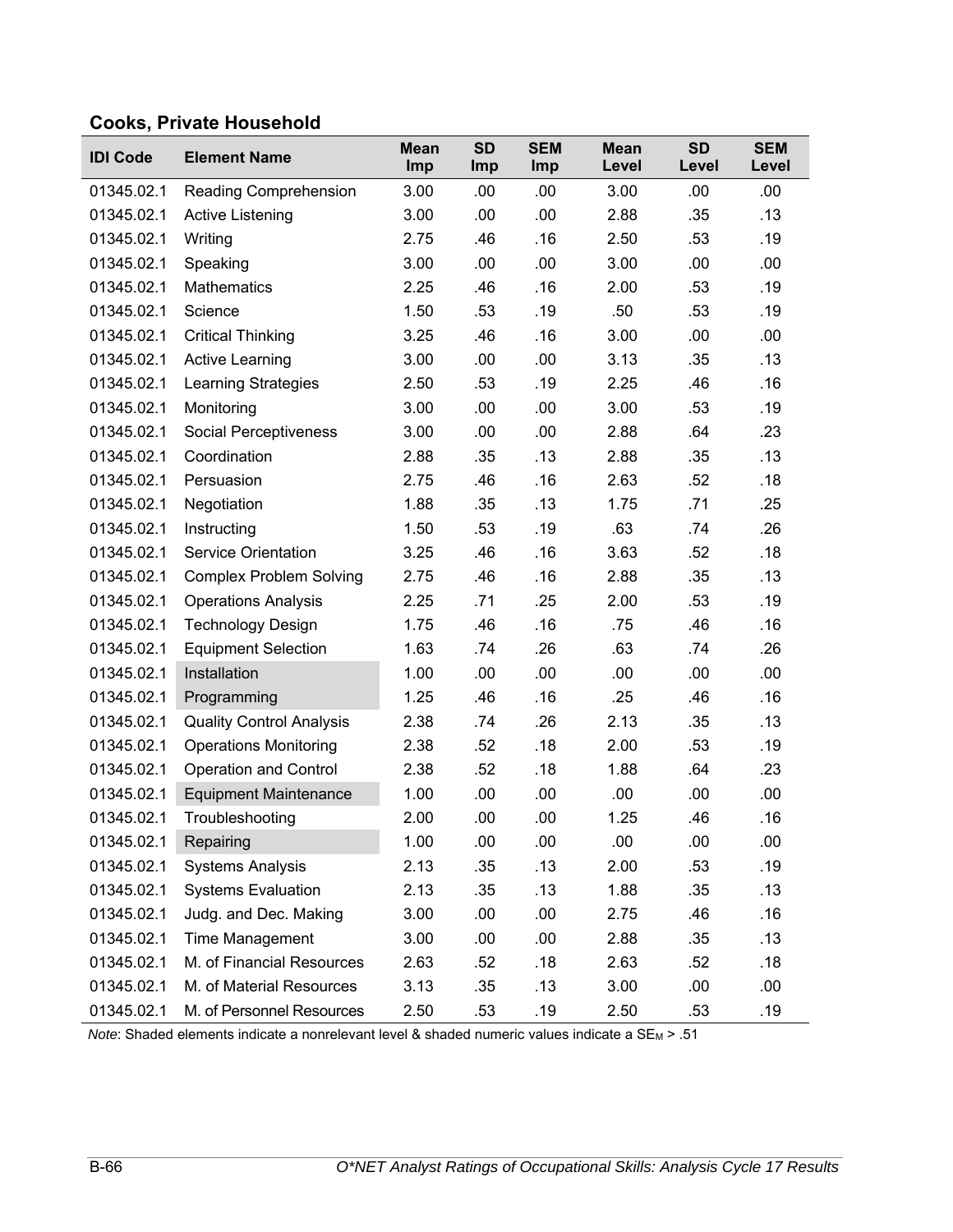

#### **Costume Attendants**

| <b>IDI Code</b> | <b>Element Name</b>             | <b>Mean</b><br>Imp | <b>SD</b><br><b>Imp</b> | <b>SEM</b><br>Imp | <b>Mean</b><br>Level | <b>SD</b><br>Level | <b>SEM</b><br>Level |
|-----------------|---------------------------------|--------------------|-------------------------|-------------------|----------------------|--------------------|---------------------|
| 00615.02.1      | Reading Comprehension           | 2.88               | .64                     | .23               | 3.13                 | .35                | .13                 |
| 00615.02.1      | Active Listening                | 3.13               | .35                     | .13               | 3.13                 | .35                | .13                 |
| 00615.02.1      | Writing                         | 2.50               | .53                     | .19               | 2.38                 | .52                | .18                 |
| 00615.02.1      | Speaking                        | 3.13               | .35                     | .13               | 3.00                 | .00                | .00                 |
| 00615.02.1      | <b>Mathematics</b>              | 1.50               | .53                     | .19               | 1.00                 | 1.07               | .38                 |
| 00615.02.1      | Science                         | 1.00               | .00                     | .00               | .00                  | .00                | .00                 |
| 00615.02.1      | <b>Critical Thinking</b>        | 2.88               | .35                     | .13               | 2.88                 | .35                | .13                 |
| 00615.02.1      | <b>Active Learning</b>          | 2.50               | .53                     | .19               | 2.25                 | .46                | .16                 |
| 00615.02.1      | Learning Strategies             | 1.88               | .64                     | .23               | 1.63                 | 1.19               | .42                 |
| 00615.02.1      | Monitoring                      | 3.13               | .35                     | .13               | 3.00                 | .53                | .19                 |
| 00615.02.1      | Social Perceptiveness           | 3.00               | .00                     | .00               | 3.00                 | .00                | .00                 |
| 00615.02.1      | Coordination                    | 3.13               | .35                     | .13               | 3.13                 | .35                | .13                 |
| 00615.02.1      | Persuasion                      | 2.75               | .46                     | .16               | 2.38                 | .52                | .18                 |
| 00615.02.1      | Negotiation                     | 2.75               | .46                     | .16               | 2.38                 | .52                | .18                 |
| 00615.02.1      | Instructing                     | 2.50               | .53                     | .19               | 2.00                 | .76                | .27                 |
| 00615.02.1      | <b>Service Orientation</b>      | 2.88               | .35                     | .13               | 2.75                 | .46                | .16                 |
| 00615.02.1      | <b>Complex Problem Solving</b>  | 2.25               | .46                     | .16               | 2.38                 | .52                | .18                 |
| 00615.02.1      | <b>Operations Analysis</b>      | 2.13               | .35                     | .13               | 2.13                 | .35                | .13                 |
| 00615.02.1      | <b>Technology Design</b>        | 1.63               | .52                     | .18               | .63                  | .52                | .18                 |
| 00615.02.1      | <b>Equipment Selection</b>      | 1.13               | .35                     | .13               | .13                  | .35                | .13                 |
| 00615.02.1      | Installation                    | 1.00               | .00                     | .00               | .00                  | .00                | .00                 |
| 00615.02.1      | Programming                     | 1.00               | .00                     | .00               | .00                  | .00                | .00                 |
| 00615.02.1      | <b>Quality Control Analysis</b> | 2.00               | .00                     | .00               | 1.50                 | .53                | .19                 |
| 00615.02.1      | <b>Operations Monitoring</b>    | 1.88               | .35                     | .13               | 1.25                 | .71                | .25                 |
| 00615.02.1      | <b>Operation and Control</b>    | 2.00               | .00                     | .00               | 1.25                 | .46                | .16                 |
| 00615.02.1      | <b>Equipment Maintenance</b>    | 1.00               | .00                     | .00               | .00                  | .00                | .00                 |
| 00615.02.1      | Troubleshooting                 | 1.63               | .52                     | .18               | .75                  | .71                | .25                 |
| 00615.02.1      | Repairing                       | 1.00               | .00                     | .00               | .00                  | .00                | .00                 |
| 00615.02.1      | <b>Systems Analysis</b>         | 2.13               | .35                     | .13               | 1.63                 | .52                | .18                 |
| 00615.02.1      | <b>Systems Evaluation</b>       | 2.38               | .52                     | .18               | 1.75                 | .71                | .25                 |
| 00615.02.1      | Judg. and Dec. Making           | 2.38               | .74                     | .26               | 2.38                 | .52                | .18                 |
| 00615.02.1      | Time Management                 | 2.75               | .46                     | .16               | 2.25                 | .46                | .16                 |
| 00615.02.1      | M. of Financial Resources       | 1.88               | .64                     | .23               | 1.38                 | .92                | .32                 |
| 00615.02.1      | M. of Material Resources        | 2.00               | .76                     | .27               | 1.38                 | .92                | .32                 |
| 00615.02.1      | M. of Personnel Resources       | 2.25               | .46                     | .16               | 2.13                 | .35                | .13                 |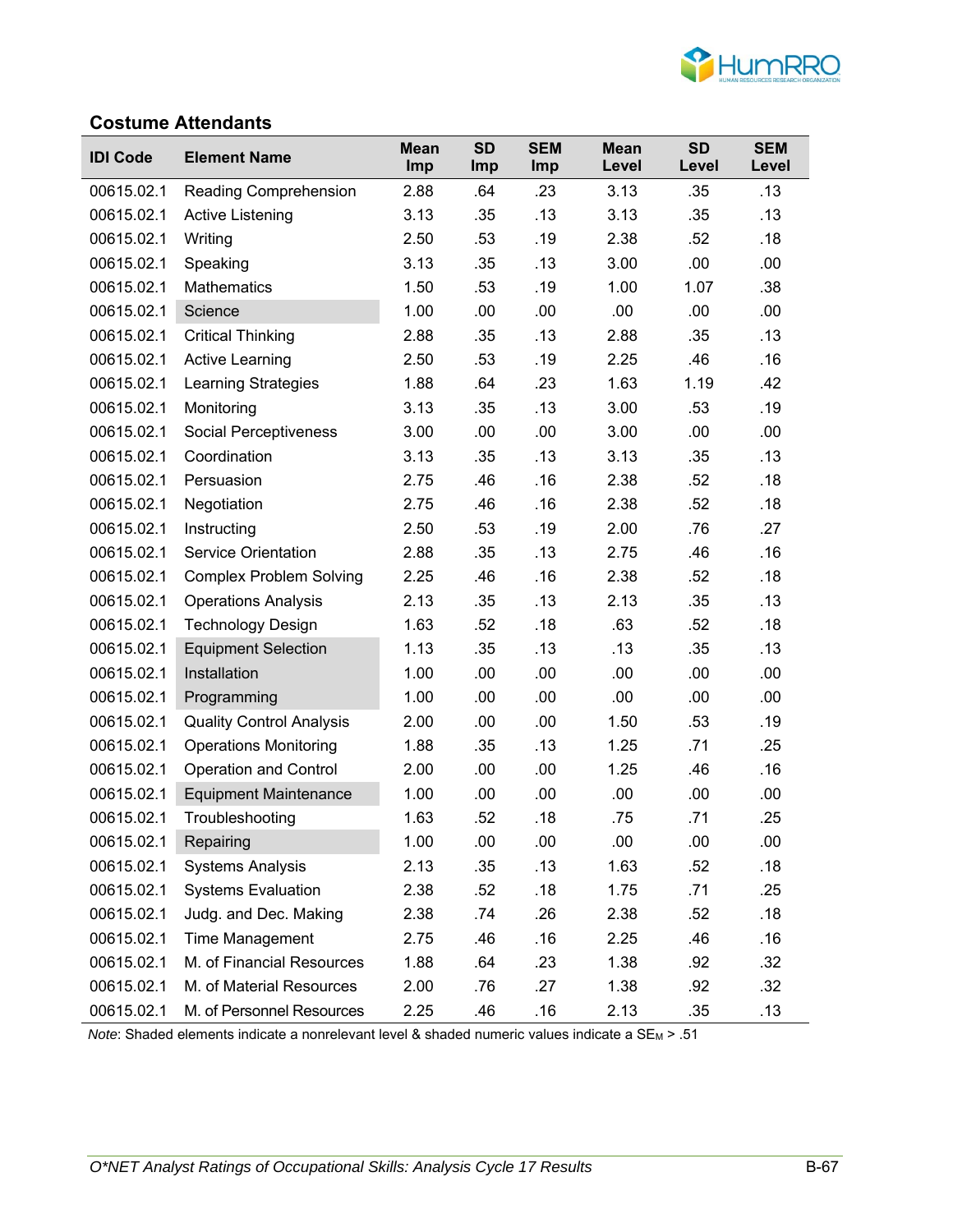| <b>IDI Code</b> | <b>Element Name</b>             | <b>Mean</b><br>Imp | <b>SD</b><br>Imp | <b>SEM</b><br>Imp | <b>Mean</b><br>Level | <b>SD</b><br>Level | <b>SEM</b><br>Level |
|-----------------|---------------------------------|--------------------|------------------|-------------------|----------------------|--------------------|---------------------|
| 00602.02.1      | Reading Comprehension           | 3.00               | .00              | .00.              | 3.00                 | .00                | .00                 |
| 00602.02.1      | <b>Active Listening</b>         | 3.88               | .35              | .13               | 3.00                 | .00                | .00                 |
| 00602.02.1      | Writing                         | 2.88               | .35              | .13               | 2.88                 | .35                | .13                 |
| 00602.02.1      | Speaking                        | 3.75               | .46              | .16               | 3.00                 | .00                | .00                 |
| 00602.02.1      | <b>Mathematics</b>              | 2.38               | .52              | .18               | 2.00                 | .00                | .00                 |
| 00602.02.1      | Science                         | 1.63               | .52              | .18               | 1.00                 | .93                | .33                 |
| 00602.02.1      | <b>Critical Thinking</b>        | 3.38               | .52              | .18               | 3.50                 | .53                | .19                 |
| 00602.02.1      | <b>Active Learning</b>          | 3.25               | .46              | .16               | 3.00                 | .00                | .00                 |
| 00602.02.1      | <b>Learning Strategies</b>      | 2.88               | .35              | .13               | 3.00                 | .00                | .00                 |
| 00602.02.1      | Monitoring                      | 3.00               | .00              | .00               | 3.00                 | .00                | .00                 |
| 00602.02.1      | Social Perceptiveness           | 3.13               | .35              | .13               | 3.13                 | .35                | .13                 |
| 00602.02.1      | Coordination                    | 2.88               | .35              | .13               | 2.50                 | .53                | .19                 |
| 00602.02.1      | Persuasion                      | 2.88               | .35              | .13               | 2.75                 | .46                | .16                 |
| 00602.02.1      | Negotiation                     | 2.75               | .46              | .16               | 2.38                 | .52                | .18                 |
| 00602.02.1      | Instructing                     | 2.88               | .35              | .13               | 3.00                 | .00                | .00                 |
| 00602.02.1      | <b>Service Orientation</b>      | 3.63               | .52              | .18               | 3.25                 | .46                | .16                 |
| 00602.02.1      | <b>Complex Problem Solving</b>  | 3.00               | .00              | .00               | 2.88                 | .35                | .13                 |
| 00602.02.1      | <b>Operations Analysis</b>      | 2.50               | .76              | .27               | 1.88                 | .83                | .30                 |
| 00602.02.1      | <b>Technology Design</b>        | 1.75               | .46              | .16               | 1.00                 | .76                | .27                 |
| 00602.02.1      | <b>Equipment Selection</b>      | 1.75               | .46              | .16               | 1.13                 | .83                | .30                 |
| 00602.02.1      | Installation                    | 1.00               | .00              | .00               | .00                  | .00                | .00                 |
| 00602.02.1      | Programming                     | 1.38               | .52              | .18               | .38                  | .52                | .18                 |
| 00602.02.1      | <b>Quality Control Analysis</b> | 1.63               | .52              | .18               | 1.00                 | .93                | .33                 |
| 00602.02.1      | <b>Operations Monitoring</b>    | 2.00               | .53              | .19               | 1.63                 | .74                | .26                 |
| 00602.02.1      | <b>Operation and Control</b>    | 1.38               | .52              | .18               | .50                  | .76                | .27                 |
| 00602.02.1      | <b>Equipment Maintenance</b>    | 1.38               | .52              | .18               | .38                  | .52                | .18                 |
| 00602.02.1      | Troubleshooting                 | 1.50               | .53              | .19               | .63                  | .74                | .26                 |
| 00602.02.1      | Repairing                       | 1.00               | .00              | .00               | .00                  | .00                | .00                 |
| 00602.02.1      | <b>Systems Analysis</b>         | 2.25               | .46              | .16               | 2.13                 | .35                | .13                 |
| 00602.02.1      | <b>Systems Evaluation</b>       | 2.25               | .46              | .16               | 2.25                 | .46                | .16                 |
| 00602.02.1      | Judg. and Dec. Making           | 3.25               | .46              | .16               | 2.50                 | .53                | .19                 |
| 00602.02.1      | Time Management                 | 3.00               | .00              | .00               | 2.63                 | .52                | .18                 |
| 00602.02.1      | M. of Financial Resources       | 1.50               | .53              | .19               | .75                  | .89                | .31                 |
| 00602.02.1      | M. of Material Resources        | 1.88               | .64              | .23               | 1.13                 | .99                | .35                 |
| 00602.02.1      | M. of Personnel Resources       | 2.50               | .53              | .19               | 2.25                 | .46                | .16                 |

### **Hairdressers, Hairstylists, and Cosmetologists**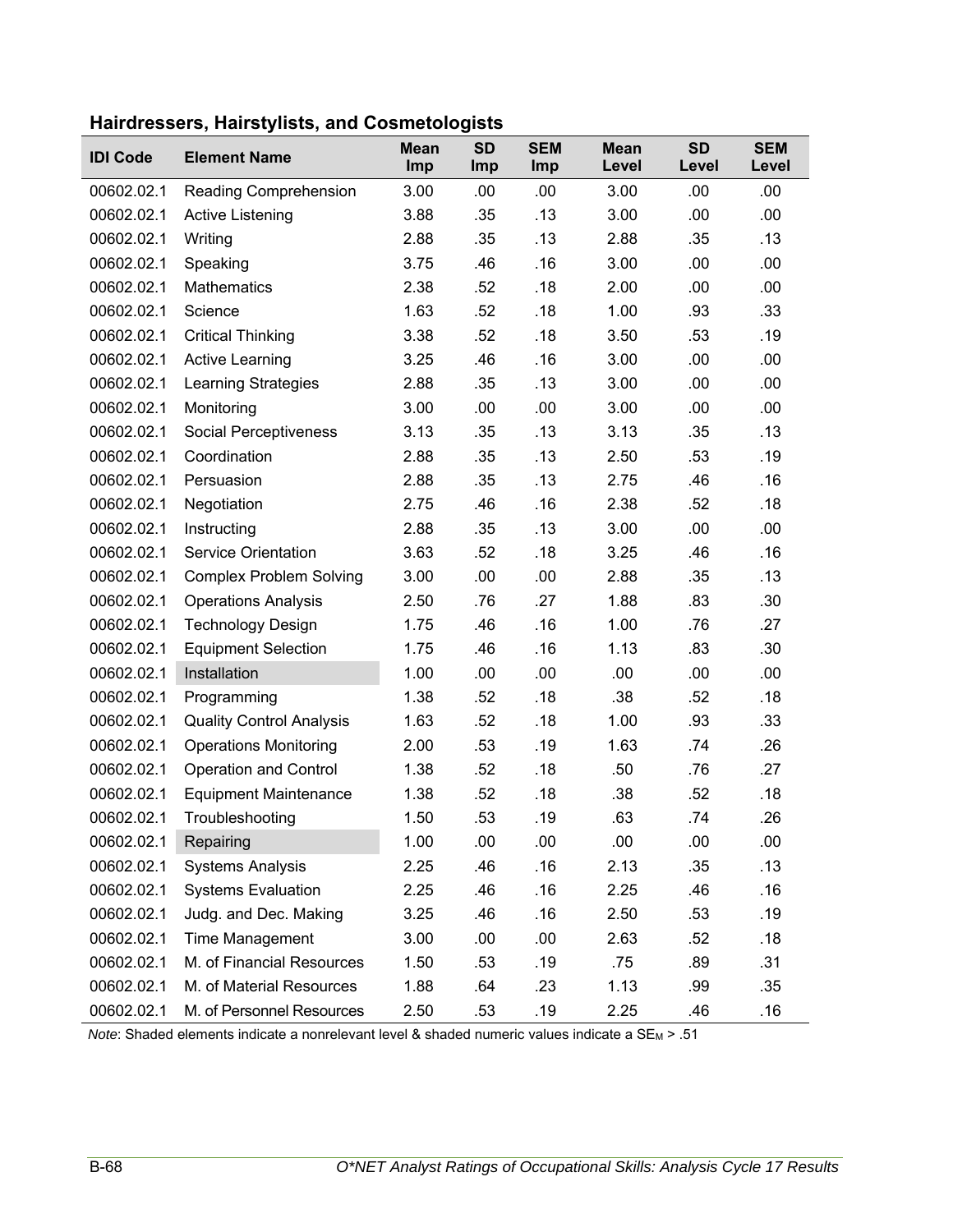

## **Travel Agents**

| <b>IDI Code</b> | <b>Element Name</b>             | <b>Mean</b><br><b>Imp</b> | <b>SD</b><br><b>Imp</b> | <b>SEM</b><br><b>Imp</b> | <b>Mean</b><br>Level | <b>SD</b><br>Level | <b>SEM</b><br>Level |
|-----------------|---------------------------------|---------------------------|-------------------------|--------------------------|----------------------|--------------------|---------------------|
| 00422.02.1      | Reading Comprehension           | 4.00                      | .00                     | .00                      | 3.75                 | .46                | .16                 |
| 00422.02.1      | <b>Active Listening</b>         | 4.13                      | .35                     | .13                      | 4.00                 | .00                | .00                 |
| 00422.02.1      | Writing                         | 3.13                      | .35                     | .13                      | 3.00                 | .00                | .00                 |
| 00422.02.1      | Speaking                        | 4.00                      | .00                     | .00                      | 3.13                 | .35                | .13                 |
| 00422.02.1      | <b>Mathematics</b>              | 2.88                      | .35                     | .13                      | 2.50                 | .53                | .19                 |
| 00422.02.1      | Science                         | 1.25                      | .46                     | .16                      | .25                  | .46                | .16                 |
| 00422.02.1      | <b>Critical Thinking</b>        | 3.13                      | .35                     | .13                      | 3.75                 | .46                | .16                 |
| 00422.02.1      | <b>Active Learning</b>          | 3.13                      | .35                     | .13                      | 3.13                 | .35                | .13                 |
| 00422.02.1      | <b>Learning Strategies</b>      | 2.50                      | .53                     | .19                      | 2.25                 | .46                | .16                 |
| 00422.02.1      | Monitoring                      | 3.00                      | .00                     | .00                      | 2.88                 | .35                | .13                 |
| 00422.02.1      | Social Perceptiveness           | 3.75                      | .46                     | .16                      | 3.13                 | .35                | .13                 |
| 00422.02.1      | Coordination                    | 3.13                      | .35                     | .13                      | 2.88                 | .35                | .13                 |
| 00422.02.1      | Persuasion                      | 3.63                      | .52                     | .18                      | 3.50                 | .53                | .19                 |
| 00422.02.1      | Negotiation                     | 3.13                      | .35                     | .13                      | 3.25                 | .46                | .16                 |
| 00422.02.1      | Instructing                     | 2.63                      | .52                     | .18                      | 2.63                 | .52                | .18                 |
| 00422.02.1      | <b>Service Orientation</b>      | 4.13                      | .35                     | .13                      | 4.00                 | .00                | .00                 |
| 00422.02.1      | <b>Complex Problem Solving</b>  | 3.00                      | .00                     | .00                      | 2.88                 | .35                | .13                 |
| 00422.02.1      | <b>Operations Analysis</b>      | 1.75                      | .46                     | .16                      | 1.25                 | .89                | .31                 |
| 00422.02.1      | <b>Technology Design</b>        | 1.75                      | .46                     | .16                      | .88                  | .64                | .23                 |
| 00422.02.1      | <b>Equipment Selection</b>      | 1.13                      | .35                     | .13                      | .13                  | .35                | .13                 |
| 00422.02.1      | Installation                    | 1.00                      | .00                     | .00                      | .00                  | .00                | .00                 |
| 00422.02.1      | Programming                     | 1.75                      | .46                     | .16                      | .75                  | .46                | .16                 |
| 00422.02.1      | <b>Quality Control Analysis</b> | 1.25                      | .46                     | .16                      | .25                  | .46                | .16                 |
| 00422.02.1      | <b>Operations Monitoring</b>    | 1.75                      | .46                     | .16                      | .75                  | .46                | .16                 |
| 00422.02.1      | <b>Operation and Control</b>    | 1.63                      | .74                     | .26                      | .63                  | .74                | .26                 |
| 00422.02.1      | <b>Equipment Maintenance</b>    | 1.00                      | .00                     | .00                      | .00                  | .00                | .00                 |
| 00422.02.1      | Troubleshooting                 | 1.00                      | .00                     | .00                      | .00                  | .00                | .00                 |
| 00422.02.1      | Repairing                       | 1.00                      | .00                     | .00                      | .00                  | .00                | .00                 |
| 00422.02.1      | <b>Systems Analysis</b>         | 2.38                      | .52                     | .18                      | 2.00                 | .00                | .00                 |
| 00422.02.1      | <b>Systems Evaluation</b>       | 2.25                      | .46                     | .16                      | 2.00                 | .53                | .19                 |
| 00422.02.1      | Judg. and Dec. Making           | 3.38                      | .52                     | .18                      | 3.00                 | .00                | .00                 |
| 00422.02.1      | Time Management                 | 3.00                      | .00                     | .00                      | 2.88                 | .35                | .13                 |
| 00422.02.1      | M. of Financial Resources       | 2.13                      | .35                     | .13                      | 2.00                 | .53                | .19                 |
| 00422.02.1      | M. of Material Resources        | 1.75                      | .46                     | .16                      | .75                  | .46                | .16                 |
| 00422.02.1      | M. of Personnel Resources       | 1.88                      | .35                     | .13                      | 1.63                 | .74                | .26                 |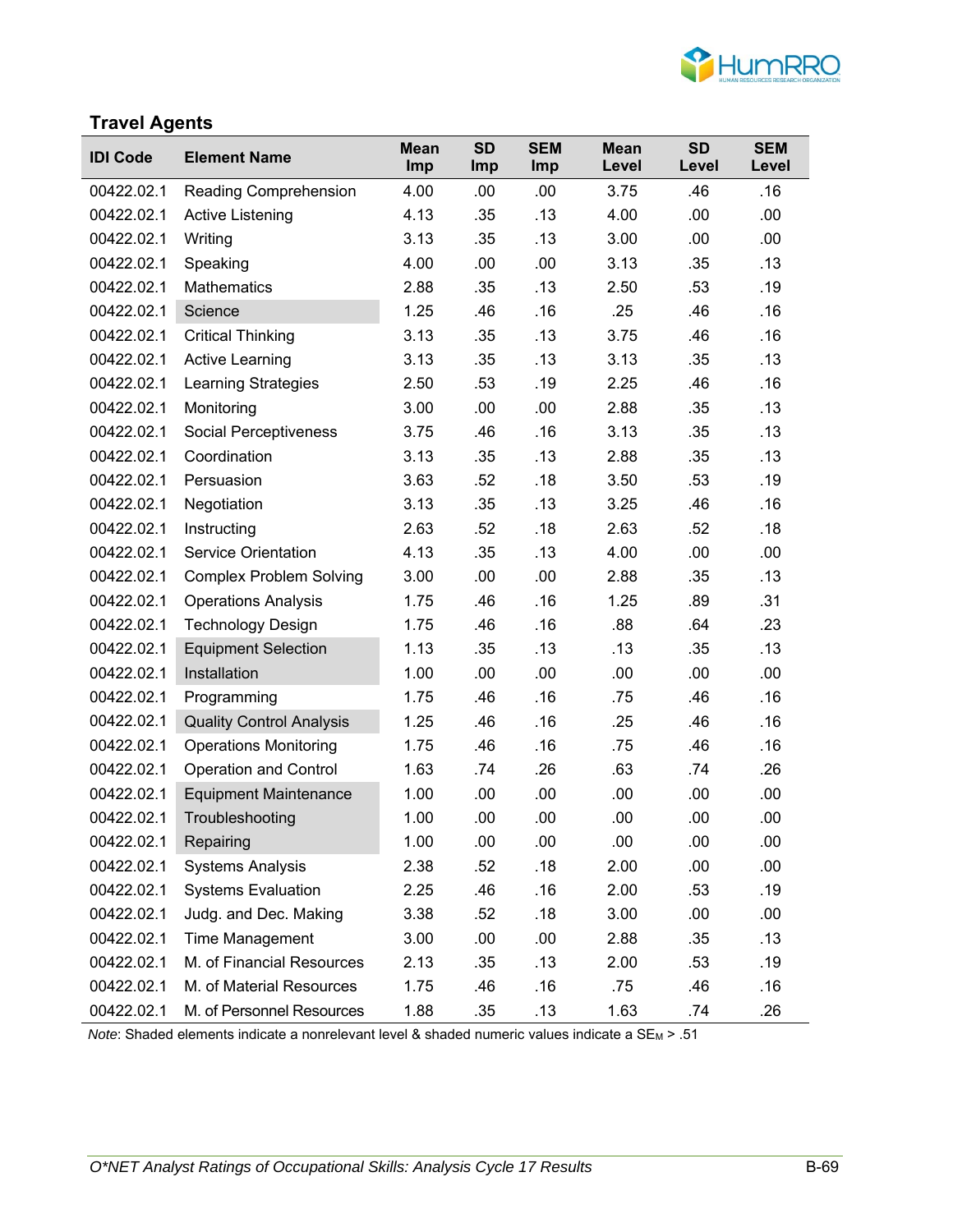| <b>Demonstrators and Product Promoters</b> |  |  |  |
|--------------------------------------------|--|--|--|
|--------------------------------------------|--|--|--|

| <b>IDI Code</b> | <b>Element Name</b>             | <b>Mean</b><br>Imp | <b>SD</b><br>Imp | <b>SEM</b><br>Imp | <b>Mean</b><br>Level | <b>SD</b><br>Level | <b>SEM</b><br>Level |
|-----------------|---------------------------------|--------------------|------------------|-------------------|----------------------|--------------------|---------------------|
| 00442.02.1      | Reading Comprehension           | 3.25               | .46              | .16               | 3.25                 | .46                | .16                 |
| 00442.02.1      | Active Listening                | 3.88               | .35              | .13               | 3.63                 | .52                | .18                 |
| 00442.02.1      | Writing                         | 3.00               | .00              | .00               | 3.00                 | .00                | .00                 |
| 00442.02.1      | Speaking                        | 3.88               | .35              | .13               | 3.88                 | .35                | .13                 |
| 00442.02.1      | <b>Mathematics</b>              | 2.13               | .35              | .13               | 1.88                 | .64                | .23                 |
| 00442.02.1      | Science                         | 1.00               | .00              | .00               | .00                  | .00                | .00                 |
| 00442.02.1      | <b>Critical Thinking</b>        | 3.00               | .00              | .00               | 3.00                 | .00                | .00                 |
| 00442.02.1      | <b>Active Learning</b>          | 2.88               | .35              | .13               | 3.00                 | .00                | .00                 |
| 00442.02.1      | <b>Learning Strategies</b>      | 2.75               | .46              | .16               | 2.75                 | .46                | .16                 |
| 00442.02.1      | Monitoring                      | 3.00               | .00              | .00               | 3.13                 | .35                | .13                 |
| 00442.02.1      | Social Perceptiveness           | 3.00               | .00              | .00               | 3.25                 | .46                | .16                 |
| 00442.02.1      | Coordination                    | 3.00               | .00              | .00               | 3.25                 | .46                | .16                 |
| 00442.02.1      | Persuasion                      | 3.50               | .53              | .19               | 3.88                 | .35                | .13                 |
| 00442.02.1      | Negotiation                     | 2.38               | .52              | .18               | 2.88                 | .35                | .13                 |
| 00442.02.1      | Instructing                     | 2.38               | .52              | .18               | 3.00                 | .00                | .00                 |
| 00442.02.1      | <b>Service Orientation</b>      | 3.25               | .46              | .16               | 3.13                 | .35                | .13                 |
| 00442.02.1      | <b>Complex Problem Solving</b>  | 3.00               | .00              | .00               | 2.38                 | .52                | .18                 |
| 00442.02.1      | <b>Operations Analysis</b>      | 2.00               | .53              | .19               | 2.00                 | .93                | .33                 |
| 00442.02.1      | <b>Technology Design</b>        | 1.88               | .35              | .13               | .88                  | .35                | .13                 |
| 00442.02.1      | <b>Equipment Selection</b>      | 1.00               | .00              | .00               | .00                  | .00                | .00                 |
| 00442.02.1      | Installation                    | 1.00               | .00              | .00               | .00                  | .00                | .00                 |
| 00442.02.1      | Programming                     | 1.13               | .35              | .13               | .13                  | .35                | .13                 |
| 00442.02.1      | <b>Quality Control Analysis</b> | 2.13               | .35              | .13               | 1.88                 | .35                | .13                 |
| 00442.02.1      | <b>Operations Monitoring</b>    | 2.13               | .35              | .13               | 2.00                 | .00                | .00                 |
| 00442.02.1      | <b>Operation and Control</b>    | 1.75               | .71              | .25               | .88                  | .83                | .30                 |
| 00442.02.1      | <b>Equipment Maintenance</b>    | 1.00               | .00              | .00               | .00                  | .00                | .00                 |
| 00442.02.1      | Troubleshooting                 | 2.00               | .00              | .00               | 1.63                 | .52                | .18                 |
| 00442.02.1      | Repairing                       | 1.00               | .00              | .00               | .00                  | .00                | .00                 |
| 00442.02.1      | <b>Systems Analysis</b>         | 2.13               | .35              | .13               | 2.00                 | .00                | .00                 |
| 00442.02.1      | <b>Systems Evaluation</b>       | 2.25               | .46              | .16               | 2.13                 | .35                | .13                 |
| 00442.02.1      | Judg. and Dec. Making           | 3.00               | .00              | .00               | 2.63                 | .52                | .18                 |
| 00442.02.1      | Time Management                 | 3.00               | .00              | .00               | 2.88                 | .35                | .13                 |
| 00442.02.1      | M. of Financial Resources       | 1.63               | .52              | .18               | .63                  | .52                | .18                 |
| 00442.02.1      | M. of Material Resources        | 1.63               | .52              | .18               | .88                  | .83                | .30                 |
| 00442.02.1      | M. of Personnel Resources       | 2.38               | .52              | .18               | 2.38                 | .52                | .18                 |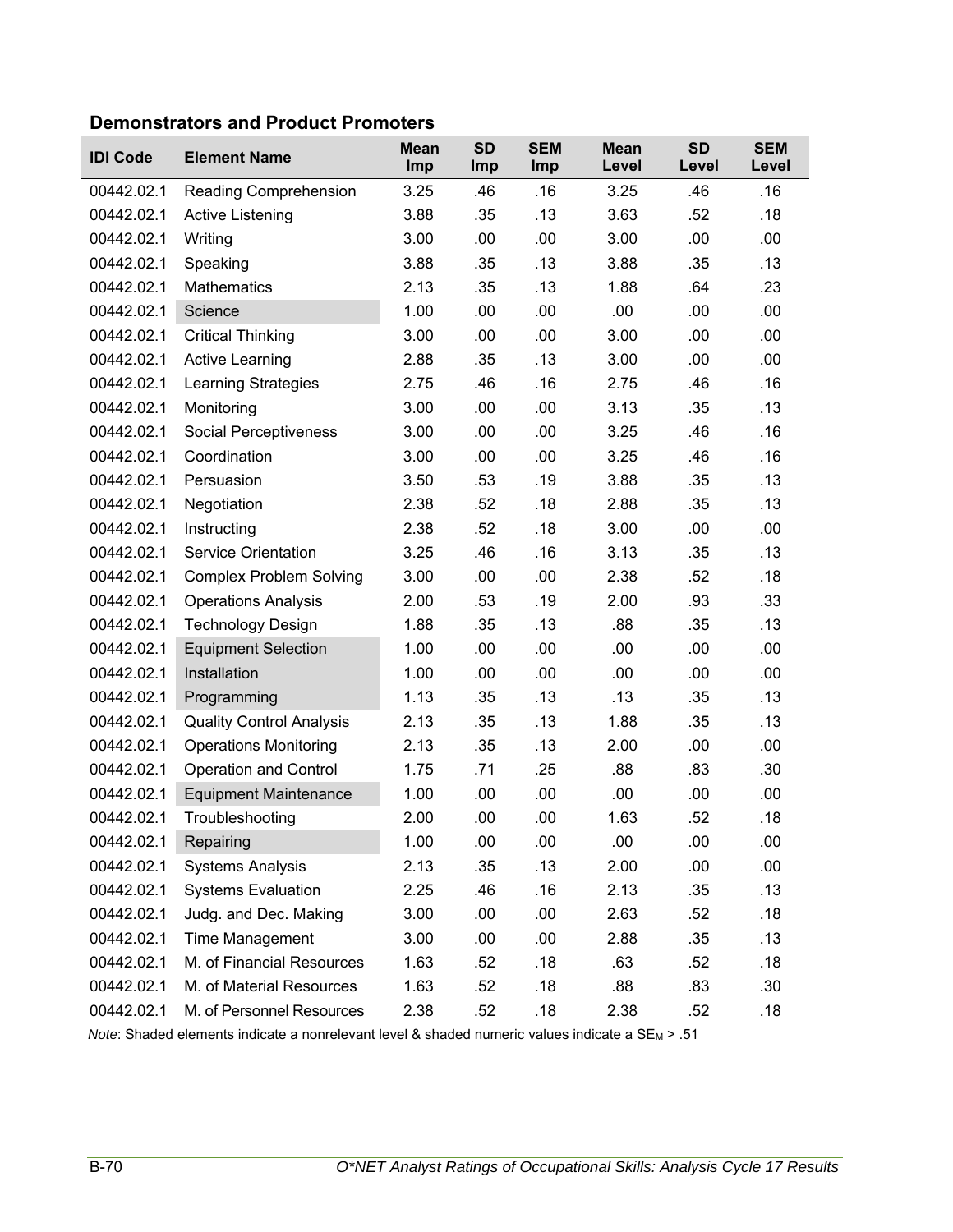

### **Payroll and Timekeeping Clerks**

| <b>IDI Code</b> | <b>Element Name</b>             | <b>Mean</b><br><b>Imp</b> | <b>SD</b><br><b>Imp</b> | <b>SEM</b><br><b>Imp</b> | <b>Mean</b><br>Level | <b>SD</b><br>Level | <b>SEM</b><br>Level |
|-----------------|---------------------------------|---------------------------|-------------------------|--------------------------|----------------------|--------------------|---------------------|
| 00495.03.1      | Reading Comprehension           | 3.75                      | .46                     | .16                      | 3.75                 | .46                | .16                 |
| 00495.03.1      | Active Listening                | 3.75                      | .46                     | .16                      | 3.38                 | .52                | .18                 |
| 00495.03.1      | Writing                         | 3.13                      | .35                     | .13                      | 3.13                 | .35                | .13                 |
| 00495.03.1      | Speaking                        | 3.25                      | .46                     | .16                      | 3.13                 | .35                | .13                 |
| 00495.03.1      | <b>Mathematics</b>              | 3.00                      | .53                     | .19                      | 3.00                 | .00                | .00                 |
| 00495.03.1      | Science                         | 1.25                      | .46                     | .16                      | .25                  | .46                | .16                 |
| 00495.03.1      | <b>Critical Thinking</b>        | 3.13                      | .35                     | .13                      | 3.13                 | .35                | .13                 |
| 00495.03.1      | <b>Active Learning</b>          | 2.75                      | .46                     | .16                      | 2.88                 | .35                | .13                 |
| 00495.03.1      | <b>Learning Strategies</b>      | 2.38                      | .52                     | .18                      | 2.50                 | .53                | .19                 |
| 00495.03.1      | Monitoring                      | 3.00                      | .00                     | .00                      | 2.88                 | .35                | .13                 |
| 00495.03.1      | <b>Social Perceptiveness</b>    | 2.75                      | .46                     | .16                      | 2.75                 | .46                | .16                 |
| 00495.03.1      | Coordination                    | 2.63                      | .74                     | .26                      | 2.38                 | 1.06               | .38                 |
| 00495.03.1      | Persuasion                      | 2.13                      | .64                     | .23                      | 2.00                 | .93                | .33                 |
| 00495.03.1      | Negotiation                     | 2.00                      | .53                     | .19                      | 1.88                 | .83                | .30                 |
| 00495.03.1      | Instructing                     | 2.25                      | .46                     | .16                      | 2.50                 | .53                | .19                 |
| 00495.03.1      | <b>Service Orientation</b>      | 2.63                      | .52                     | .18                      | 2.75                 | .46                | .16                 |
| 00495.03.1      | <b>Complex Problem Solving</b>  | 2.75                      | .46                     | .16                      | 2.88                 | .35                | .13                 |
| 00495.03.1      | <b>Operations Analysis</b>      | 1.38                      | .52                     | .18                      | .38                  | .52                | .18                 |
| 00495.03.1      | <b>Technology Design</b>        | 1.13                      | .35                     | .13                      | .13                  | .35                | .13                 |
| 00495.03.1      | <b>Equipment Selection</b>      | 1.00                      | .00                     | .00                      | .00                  | .00                | .00                 |
| 00495.03.1      | Installation                    | 1.00                      | .00                     | .00                      | .00                  | .00                | .00                 |
| 00495.03.1      | Programming                     | 1.63                      | .52                     | .18                      | .63                  | .52                | .18                 |
| 00495.03.1      | <b>Quality Control Analysis</b> | 1.50                      | .76                     | .27                      | .75                  | 1.16               | .41                 |
| 00495.03.1      | <b>Operations Monitoring</b>    | 1.63                      | .52                     | .18                      | .63                  | .52                | .18                 |
| 00495.03.1      | <b>Operation and Control</b>    | 1.25                      | .46                     | .16                      | .25                  | .46                | .16                 |
| 00495.03.1      | <b>Equipment Maintenance</b>    | 1.00                      | .00                     | .00                      | .00                  | .00                | .00                 |
| 00495.03.1      | Troubleshooting                 | 1.00                      | .00                     | .00                      | .00                  | .00                | .00                 |
| 00495.03.1      | Repairing                       | 1.00                      | .00                     | .00                      | .00                  | .00                | .00                 |
| 00495.03.1      | <b>Systems Analysis</b>         | 2.25                      | .46                     | .16                      | 2.13                 | .35                | .13                 |
| 00495.03.1      | <b>Systems Evaluation</b>       | 2.13                      | .35                     | .13                      | 1.88                 | .64                | .23                 |
| 00495.03.1      | Judg. and Dec. Making           | 2.88                      | .35                     | .13                      | 3.00                 | .00                | .00                 |
| 00495.03.1      | Time Management                 | 3.00                      | .00                     | .00                      | 3.00                 | .00                | .00                 |
| 00495.03.1      | M. of Financial Resources       | 1.38                      | .52                     | .18                      | .38                  | .52                | .18                 |
| 00495.03.1      | M. of Material Resources        | 1.00                      | .00                     | .00                      | .00                  | .00                | .00                 |
| 00495.03.1      | M. of Personnel Resources       | 2.00                      | .00                     | .00                      | 2.13                 | .35                | .13                 |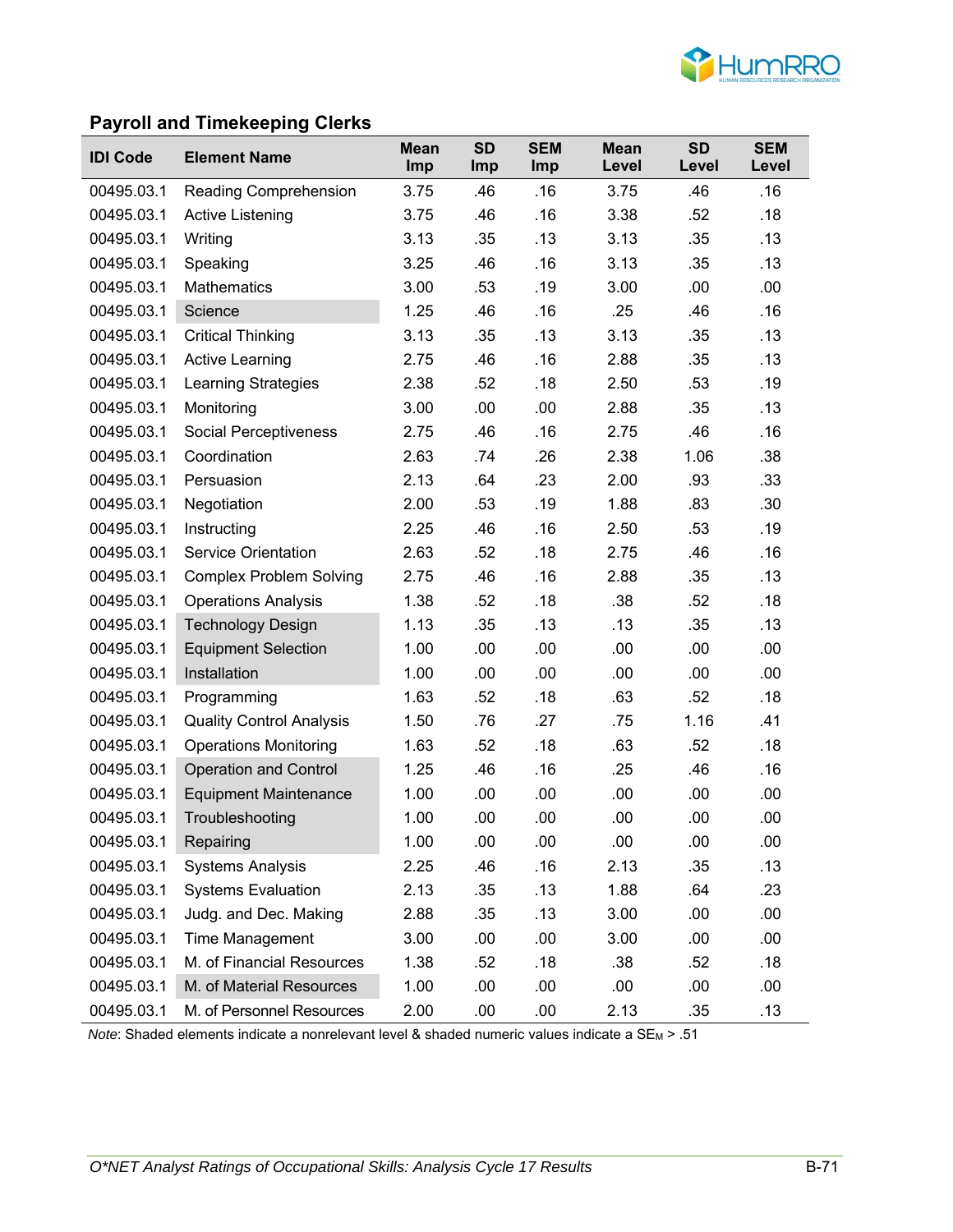# **Correspondence Clerks**

| <b>IDI Code</b> | <b>Element Name</b>             | <b>Mean</b><br>Imp | <b>SD</b><br><b>Imp</b> | <b>SEM</b><br>Imp | <b>Mean</b><br>Level | <b>SD</b><br>Level | <b>SEM</b><br>Level |
|-----------------|---------------------------------|--------------------|-------------------------|-------------------|----------------------|--------------------|---------------------|
| 00485.02.1      | Reading Comprehension           | 3.88               | .35                     | .13               | 3.88                 | .35                | .13                 |
| 00485.02.1      | <b>Active Listening</b>         | 3.75               | .46                     | .16               | 3.88                 | .35                | .13                 |
| 00485.02.1      | Writing                         | 4.00               | .00                     | .00               | 4.00                 | .00                | .00                 |
| 00485.02.1      | Speaking                        | 3.38               | .52                     | .18               | 3.38                 | .52                | .18                 |
| 00485.02.1      | <b>Mathematics</b>              | 2.75               | .46                     | .16               | 2.38                 | .52                | .18                 |
| 00485.02.1      | Science                         | 1.38               | .52                     | .18               | .38                  | .52                | .18                 |
| 00485.02.1      | <b>Critical Thinking</b>        | 3.75               | .46                     | .16               | 3.75                 | .46                | .16                 |
| 00485.02.1      | <b>Active Learning</b>          | 2.63               | .52                     | .18               | 2.75                 | .46                | .16                 |
| 00485.02.1      | <b>Learning Strategies</b>      | 2.50               | .53                     | .19               | 2.25                 | .46                | .16                 |
| 00485.02.1      | Monitoring                      | 2.75               | .46                     | .16               | 2.63                 | .52                | .18                 |
| 00485.02.1      | Social Perceptiveness           | 3.25               | .46                     | .16               | 3.13                 | .35                | .13                 |
| 00485.02.1      | Coordination                    | 3.00               | .00                     | .00               | 3.00                 | .00                | .00                 |
| 00485.02.1      | Persuasion                      | 2.88               | .35                     | .13               | 2.88                 | .35                | .13                 |
| 00485.02.1      | Negotiation                     | 2.88               | .35                     | .13               | 2.88                 | .35                | .13                 |
| 00485.02.1      | Instructing                     | 2.38               | .52                     | .18               | 1.88                 | .35                | .13                 |
| 00485.02.1      | <b>Service Orientation</b>      | 3.00               | .00                     | .00               | 3.00                 | .53                | .19                 |
| 00485.02.1      | <b>Complex Problem Solving</b>  | 3.00               | .53                     | .19               | 2.88                 | .35                | .13                 |
| 00485.02.1      | <b>Operations Analysis</b>      | 1.63               | .52                     | .18               | .88                  | .99                | .35                 |
| 00485.02.1      | <b>Technology Design</b>        | 1.25               | .46                     | .16               | .25                  | .46                | .16                 |
| 00485.02.1      | <b>Equipment Selection</b>      | 1.00               | .00                     | .00               | .00                  | .00                | .00                 |
| 00485.02.1      | Installation                    | 1.00               | .00                     | .00               | .00                  | .00                | .00                 |
| 00485.02.1      | Programming                     | 1.50               | .53                     | .19               | .50                  | .53                | .19                 |
| 00485.02.1      | <b>Quality Control Analysis</b> | 1.63               | .52                     | .18               | .88                  | .83                | .30                 |
| 00485.02.1      | <b>Operations Monitoring</b>    | 1.50               | .53                     | .19               | .50                  | .53                | .19                 |
| 00485.02.1      | <b>Operation and Control</b>    | 1.25               | .46                     | .16               | .25                  | .46                | .16                 |
| 00485.02.1      | <b>Equipment Maintenance</b>    | 1.00               | .00                     | .00               | .00                  | .00                | .00                 |
| 00485.02.1      | Troubleshooting                 | 1.00               | .00                     | .00               | .00                  | .00                | .00                 |
| 00485.02.1      | Repairing                       | 1.00               | .00                     | .00               | .00                  | .00                | .00                 |
| 00485.02.1      | <b>Systems Analysis</b>         | 2.25               | .46                     | .16               | 2.13                 | .35                | .13                 |
| 00485.02.1      | <b>Systems Evaluation</b>       | 2.25               | .46                     | .16               | 2.25                 | .46                | .16                 |
| 00485.02.1      | Judg. and Dec. Making           | 3.50               | .53                     | .19               | 3.00                 | .00                | .00                 |
| 00485.02.1      | Time Management                 | 3.00               | .00                     | .00               | 3.13                 | .35                | .13                 |
| 00485.02.1      | M. of Financial Resources       | 1.75               | .46                     | .16               | .75                  | .46                | .16                 |
| 00485.02.1      | M. of Material Resources        | 1.38               | .52                     | .18               | .38                  | .52                | .18                 |
| 00485.02.1      | M. of Personnel Resources       | 2.50               | .53                     | .19               | 2.50                 | .53                | .19                 |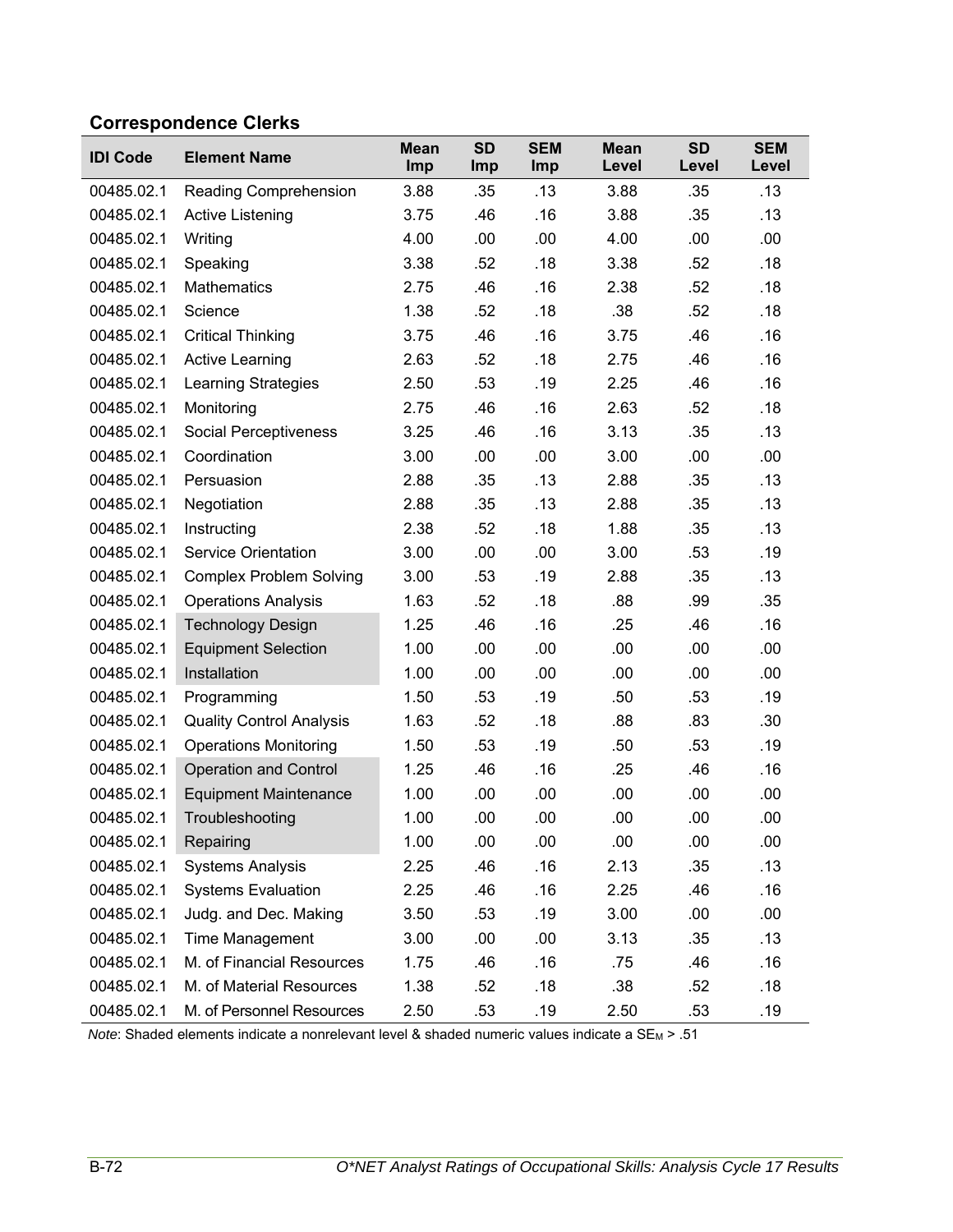

### **Eligibility Interviewers, Government Programs**

| ÷<br><b>IDI Code</b> | <b>Element Name</b>             | ັ<br><b>Mean</b><br><b>Imp</b> | <b>SD</b><br>Imp | <b>SEM</b><br>Imp | <b>Mean</b><br>Level | <b>SD</b><br>Level | <b>SEM</b><br>Level |
|----------------------|---------------------------------|--------------------------------|------------------|-------------------|----------------------|--------------------|---------------------|
| 01381.02.1           | Reading Comprehension           | 3.88                           | .35              | .13               | 4.00                 | .00                | .00                 |
| 01381.02.1           | <b>Active Listening</b>         | 4.13                           | .35              | .13               | 4.00                 | .00                | .00.                |
| 01381.02.1           | Writing                         | 3.75                           | .46              | .16               | 3.63                 | .52                | .18                 |
| 01381.02.1           | Speaking                        | 4.50                           | .53              | .19               | 4.00                 | .00                | .00                 |
| 01381.02.1           | <b>Mathematics</b>              | 2.00                           | .00              | .00               | 1.75                 | .46                | .16                 |
| 01381.02.1           | Science                         | 1.38                           | .52              | .18               | .38                  | .52                | .18                 |
| 01381.02.1           | <b>Critical Thinking</b>        | 3.75                           | .46              | .16               | 3.75                 | .46                | .16                 |
| 01381.02.1           | <b>Active Learning</b>          | 3.00                           | .00              | .00               | 3.00                 | .00                | .00                 |
| 01381.02.1           | <b>Learning Strategies</b>      | 2.75                           | .46              | .16               | 2.38                 | .52                | .18                 |
| 01381.02.1           | Monitoring                      | 3.00                           | .00              | .00               | 3.13                 | .35                | .13                 |
| 01381.02.1           | <b>Social Perceptiveness</b>    | 3.75                           | .46              | .16               | 3.50                 | .53                | .19                 |
| 01381.02.1           | Coordination                    | 3.00                           | .00              | .00               | 3.00                 | .53                | .19                 |
| 01381.02.1           | Persuasion                      | 3.00                           | .00              | .00               | 3.00                 | .00                | .00                 |
| 01381.02.1           | Negotiation                     | 3.00                           | .00              | .00               | 3.00                 | .00                | .00                 |
| 01381.02.1           | Instructing                     | 2.38                           | .52              | .18               | 2.63                 | .52                | .18                 |
| 01381.02.1           | <b>Service Orientation</b>      | 3.75                           | .46              | .16               | 3.75                 | .46                | .16                 |
| 01381.02.1           | <b>Complex Problem Solving</b>  | 3.25                           | .46              | .16               | 3.00                 | .00                | .00                 |
| 01381.02.1           | <b>Operations Analysis</b>      | 1.13                           | .35              | .13               | .13                  | .35                | .13                 |
| 01381.02.1           | <b>Technology Design</b>        | 1.13                           | .35              | .13               | .13                  | .35                | .13                 |
| 01381.02.1           | <b>Equipment Selection</b>      | 1.00                           | .00              | .00               | .00                  | .00                | .00                 |
| 01381.02.1           | Installation                    | 1.00                           | .00              | .00               | .00                  | .00                | .00                 |
| 01381.02.1           | Programming                     | 1.38                           | .52              | .18               | .50                  | .76                | .27                 |
| 01381.02.1           | <b>Quality Control Analysis</b> | 1.00                           | .00              | .00               | .00                  | .00                | .00                 |
| 01381.02.1           | <b>Operations Monitoring</b>    | 1.38                           | .52              | .18               | .38                  | .52                | .18                 |
| 01381.02.1           | <b>Operation and Control</b>    | 1.00                           | .00              | .00               | .00                  | .00                | .00                 |
| 01381.02.1           | <b>Equipment Maintenance</b>    | 1.00                           | .00              | .00               | .00                  | .00                | .00                 |
| 01381.02.1           | Troubleshooting                 | 1.00                           | .00              | .00               | .00                  | .00                | .00                 |
| 01381.02.1           | Repairing                       | 1.00                           | .00              | .00               | .00                  | .00                | .00                 |
| 01381.02.1           | <b>Systems Analysis</b>         | 2.25                           | .46              | .16               | 2.63                 | .52                | .18                 |
| 01381.02.1           | <b>Systems Evaluation</b>       | 2.13                           | .35              | .13               | 2.13                 | .35                | .13                 |
| 01381.02.1           | Judg. and Dec. Making           | 3.25                           | .46              | .16               | 3.00                 | .00                | .00                 |
| 01381.02.1           | <b>Time Management</b>          | 3.00                           | .00              | .00               | 3.00                 | .00                | .00                 |
| 01381.02.1           | M. of Financial Resources       | 1.38                           | .52              | .18               | .38                  | .52                | .18                 |
| 01381.02.1           | M. of Material Resources        | 1.00                           | .00              | .00               | .00.                 | .00                | .00                 |
| 01381.02.1           | M. of Personnel Resources       | 2.63                           | .52              | .18               | 2.38                 | .52                | .18                 |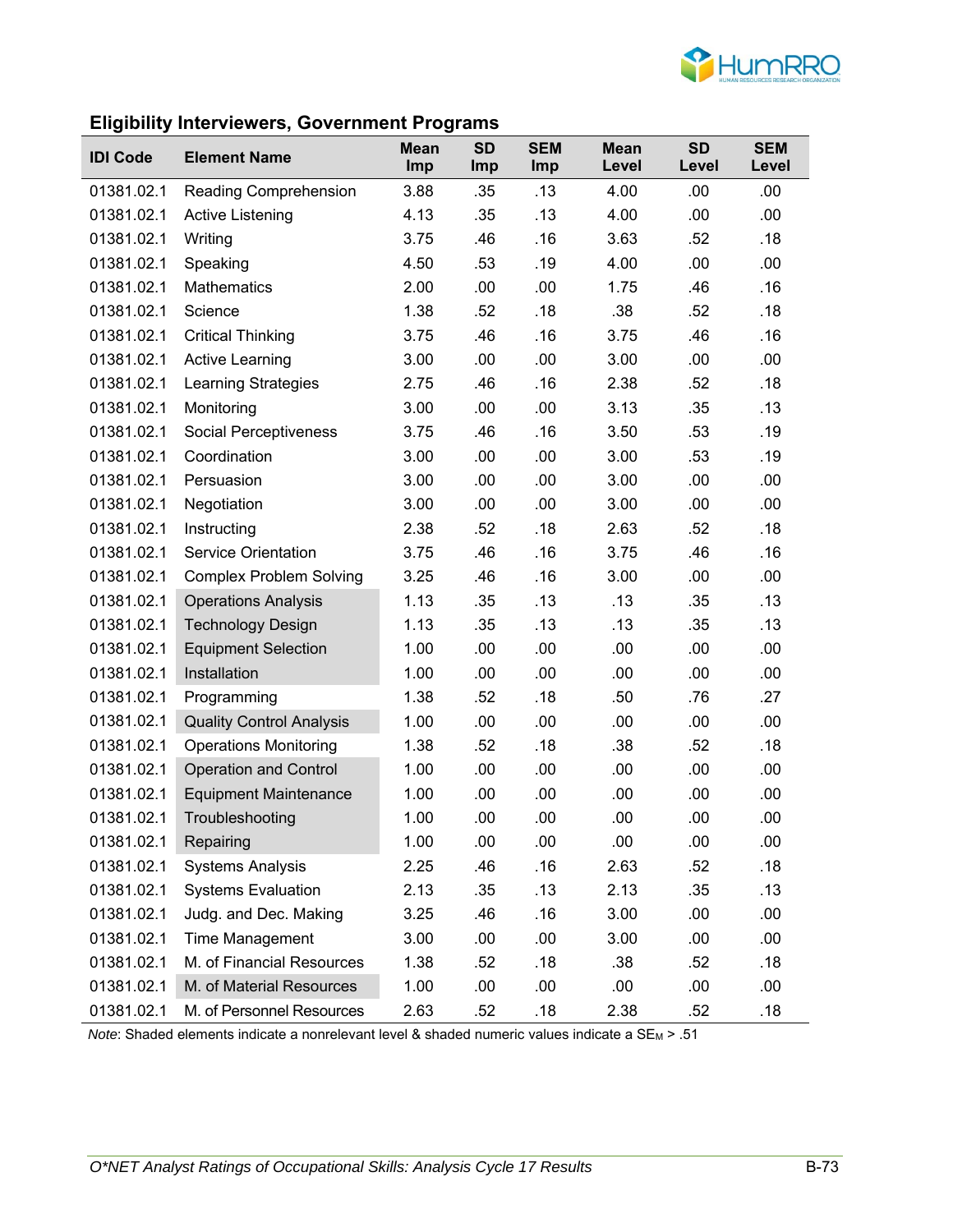### **Order Clerks**

| <b>IDI Code</b> | <b>Element Name</b>             | <b>Mean</b><br>Imp | <b>SD</b><br>Imp | <b>SEM</b><br>Imp | <b>Mean</b><br>Level | <b>SD</b><br>Level | <b>SEM</b><br>Level |
|-----------------|---------------------------------|--------------------|------------------|-------------------|----------------------|--------------------|---------------------|
| 00487.02.1      | <b>Reading Comprehension</b>    | 3.88               | .35              | .13               | 3.38                 | .52                | .18                 |
| 00487.02.1      | Active Listening                | 4.00               | .00              | .00               | 3.25                 | .71                | .25                 |
| 00487.02.1      | Writing                         | 3.13               | .35              | .13               | 2.88                 | .35                | .13                 |
| 00487.02.1      | Speaking                        | 3.88               | .35              | .13               | 3.25                 | .71                | .25                 |
| 00487.02.1      | <b>Mathematics</b>              | 3.00               | .00              | .00               | 2.88                 | .35                | .13                 |
| 00487.02.1      | Science                         | 1.13               | .35              | .13               | .13                  | .35                | .13                 |
| 00487.02.1      | <b>Critical Thinking</b>        | 3.25               | .46              | .16               | 3.63                 | .52                | .18                 |
| 00487.02.1      | <b>Active Learning</b>          | 3.13               | .35              | .13               | 3.00                 | .00                | .00                 |
| 00487.02.1      | <b>Learning Strategies</b>      | 2.38               | .52              | .18               | 2.13                 | .35                | .13                 |
| 00487.02.1      | Monitoring                      | 3.25               | .46              | .16               | 2.75                 | .46                | .16                 |
| 00487.02.1      | <b>Social Perceptiveness</b>    | 3.38               | .52              | .18               | 2.75                 | .46                | .16                 |
| 00487.02.1      | Coordination                    | 3.25               | .46              | .16               | 3.00                 | .00                | .00                 |
| 00487.02.1      | Persuasion                      | 3.25               | .46              | .16               | 3.00                 | .53                | .19                 |
| 00487.02.1      | Negotiation                     | 3.00               | .00              | .00               | 3.00                 | .53                | .19                 |
| 00487.02.1      | Instructing                     | 2.25               | .46              | .16               | 2.00                 | .00                | .00                 |
| 00487.02.1      | <b>Service Orientation</b>      | 3.63               | .52              | .18               | 3.38                 | .52                | .18                 |
| 00487.02.1      | <b>Complex Problem Solving</b>  | 2.88               | .64              | .23               | 2.63                 | .52                | .18                 |
| 00487.02.1      | <b>Operations Analysis</b>      | 1.88               | .35              | .13               | 1.25                 | .71                | .25                 |
| 00487.02.1      | <b>Technology Design</b>        | 1.25               | .46              | .16               | .25                  | .46                | .16                 |
| 00487.02.1      | <b>Equipment Selection</b>      | 1.00               | .00              | .00               | .00                  | .00                | .00                 |
| 00487.02.1      | Installation                    | 1.00               | .00              | .00               | .00                  | .00                | .00                 |
| 00487.02.1      | Programming                     | 1.50               | .53              | .19               | .50                  | .53                | .19                 |
| 00487.02.1      | <b>Quality Control Analysis</b> | 2.25               | .46              | .16               | 1.88                 | .35                | .13                 |
| 00487.02.1      | <b>Operations Monitoring</b>    | 1.75               | .46              | .16               | 1.13                 | .83                | .30                 |
| 00487.02.1      | <b>Operation and Control</b>    | 1.63               | .52              | .18               | .63                  | .52                | .18                 |
| 00487.02.1      | <b>Equipment Maintenance</b>    | 1.00               | .00              | .00               | .00                  | .00                | .00                 |
| 00487.02.1      | Troubleshooting                 | 1.38               | .52              | .18               | .38                  | .52                | .18                 |
| 00487.02.1      | Repairing                       | 1.00               | .00              | .00               | .00                  | .00                | .00                 |
| 00487.02.1      | <b>Systems Analysis</b>         | 2.38               | .52              | .18               | 2.13                 | .35                | .13                 |
| 00487.02.1      | <b>Systems Evaluation</b>       | 2.38               | .74              | .26               | 2.13                 | .35                | .13                 |
| 00487.02.1      | Judg. and Dec. Making           | 3.00               | .00              | .00               | 2.75                 | .46                | .16                 |
| 00487.02.1      | <b>Time Management</b>          | 3.00               | .00              | .00               | 2.63                 | .52                | .18                 |
| 00487.02.1      | M. of Financial Resources       | 2.00               | .53              | .19               | 1.25                 | .89                | .31                 |
| 00487.02.1      | M. of Material Resources        | 2.13               | .64              | .23               | 1.63                 | .74                | .26                 |
| 00487.02.1      | M. of Personnel Resources       | 1.88               | .64              | .23               | 1.13                 | .83                | .30                 |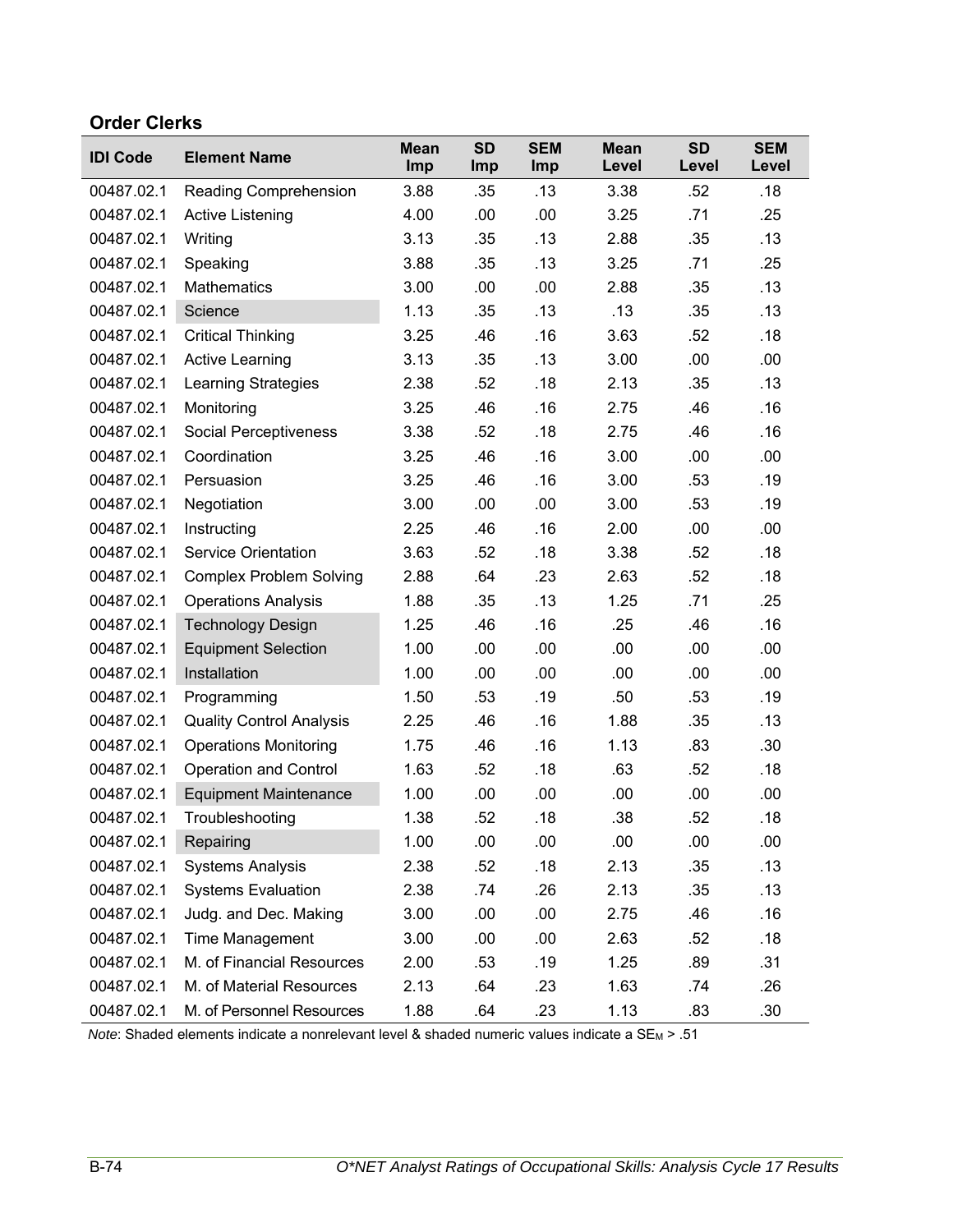

#### **Couriers and Messengers**

| <b>IDI Code</b> | <b>Element Name</b>             | <b>Mean</b><br>Imp | <b>SD</b><br>Imp | <b>SEM</b><br>Imp | <b>Mean</b><br>Level | <b>SD</b><br>Level | <b>SEM</b><br>Level |
|-----------------|---------------------------------|--------------------|------------------|-------------------|----------------------|--------------------|---------------------|
| 00514.02.1      | <b>Reading Comprehension</b>    | 3.00               | .00              | .00               | 2.88                 | .35                | .13                 |
| 00514.02.1      | Active Listening                | 3.25               | .46              | .16               | 2.88                 | .35                | .13                 |
| 00514.02.1      | Writing                         | 3.00               | .53              | .19               | 2.75                 | .46                | .16                 |
| 00514.02.1      | Speaking                        | 3.25               | .46              | .16               | 2.63                 | .52                | .18                 |
| 00514.02.1      | <b>Mathematics</b>              | 2.50               | .53              | .19               | 2.13                 | .35                | .13                 |
| 00514.02.1      | Science                         | 1.13               | .35              | .13               | .13                  | .35                | .13                 |
| 00514.02.1      | <b>Critical Thinking</b>        | 3.00               | .00              | .00               | 2.63                 | .52                | .18                 |
| 00514.02.1      | <b>Active Learning</b>          | 2.63               | .52              | .18               | 2.25                 | .46                | .16                 |
| 00514.02.1      | <b>Learning Strategies</b>      | 2.13               | .35              | .13               | 1.88                 | .35                | .13                 |
| 00514.02.1      | Monitoring                      | 2.75               | .46              | .16               | 2.13                 | .35                | .13                 |
| 00514.02.1      | <b>Social Perceptiveness</b>    | 2.75               | .46              | .16               | 2.38                 | .52                | .18                 |
| 00514.02.1      | Coordination                    | 2.75               | .71              | .25               | 2.38                 | 1.06               | .38                 |
| 00514.02.1      | Persuasion                      | 2.38               | .74              | .26               | 1.75                 | .71                | .25                 |
| 00514.02.1      | Negotiation                     | 2.13               | .64              | .23               | 1.75                 | .71                | .25                 |
| 00514.02.1      | Instructing                     | 1.88               | .35              | .13               | 1.63                 | .74                | .26                 |
| 00514.02.1      | <b>Service Orientation</b>      | 3.00               | .53              | .19               | 2.63                 | .52                | .18                 |
| 00514.02.1      | <b>Complex Problem Solving</b>  | 2.63               | .52              | .18               | 2.38                 | .52                | .18                 |
| 00514.02.1      | <b>Operations Analysis</b>      | 1.38               | .52              | .18               | .38                  | .52                | .18                 |
| 00514.02.1      | <b>Technology Design</b>        | 1.38               | .52              | .18               | .38                  | .52                | .18                 |
| 00514.02.1      | <b>Equipment Selection</b>      | 1.13               | .35              | .13               | .13                  | .35                | .13                 |
| 00514.02.1      | Installation                    | 1.00               | .00              | .00               | .00                  | .00                | .00                 |
| 00514.02.1      | Programming                     | 1.00               | .00              | .00               | .00                  | .00                | .00                 |
| 00514.02.1      | <b>Quality Control Analysis</b> | 1.88               | .35              | .13               | 1.38                 | .74                | .26                 |
| 00514.02.1      | <b>Operations Monitoring</b>    | 2.50               | .53              | .19               | 2.13                 | .35                | .13                 |
| 00514.02.1      | <b>Operation and Control</b>    | 2.63               | .52              | .18               | 2.25                 | .46                | .16                 |
| 00514.02.1      | <b>Equipment Maintenance</b>    | 1.75               | .71              | .25               | 1.00                 | .93                | .33                 |
| 00514.02.1      | Troubleshooting                 | 1.88               | .35              | .13               | 1.50                 | .76                | .27                 |
| 00514.02.1      | Repairing                       | 1.13               | .35              | .13               | .13                  | .35                | .13                 |
| 00514.02.1      | <b>Systems Analysis</b>         | 2.00               | .00              | .00               | 1.88                 | .35                | .13                 |
| 00514.02.1      | <b>Systems Evaluation</b>       | 2.00               | .00              | .00               | 1.63                 | .52                | .18                 |
| 00514.02.1      | Judg. and Dec. Making           | 2.88               | .35              | .13               | 2.00                 | .00                | .00                 |
| 00514.02.1      | Time Management                 | 3.25               | .46              | .16               | 2.75                 | .71                | .25                 |
| 00514.02.1      | M. of Financial Resources       | 1.63               | .52              | .18               | .75                  | .71                | .25                 |
| 00514.02.1      | M. of Material Resources        | 1.63               | .52              | .18               | .63                  | .52                | .18                 |
| 00514.02.1      | M. of Personnel Resources       | 1.88               | .35              | .13               | 1.38                 | .74                | .26                 |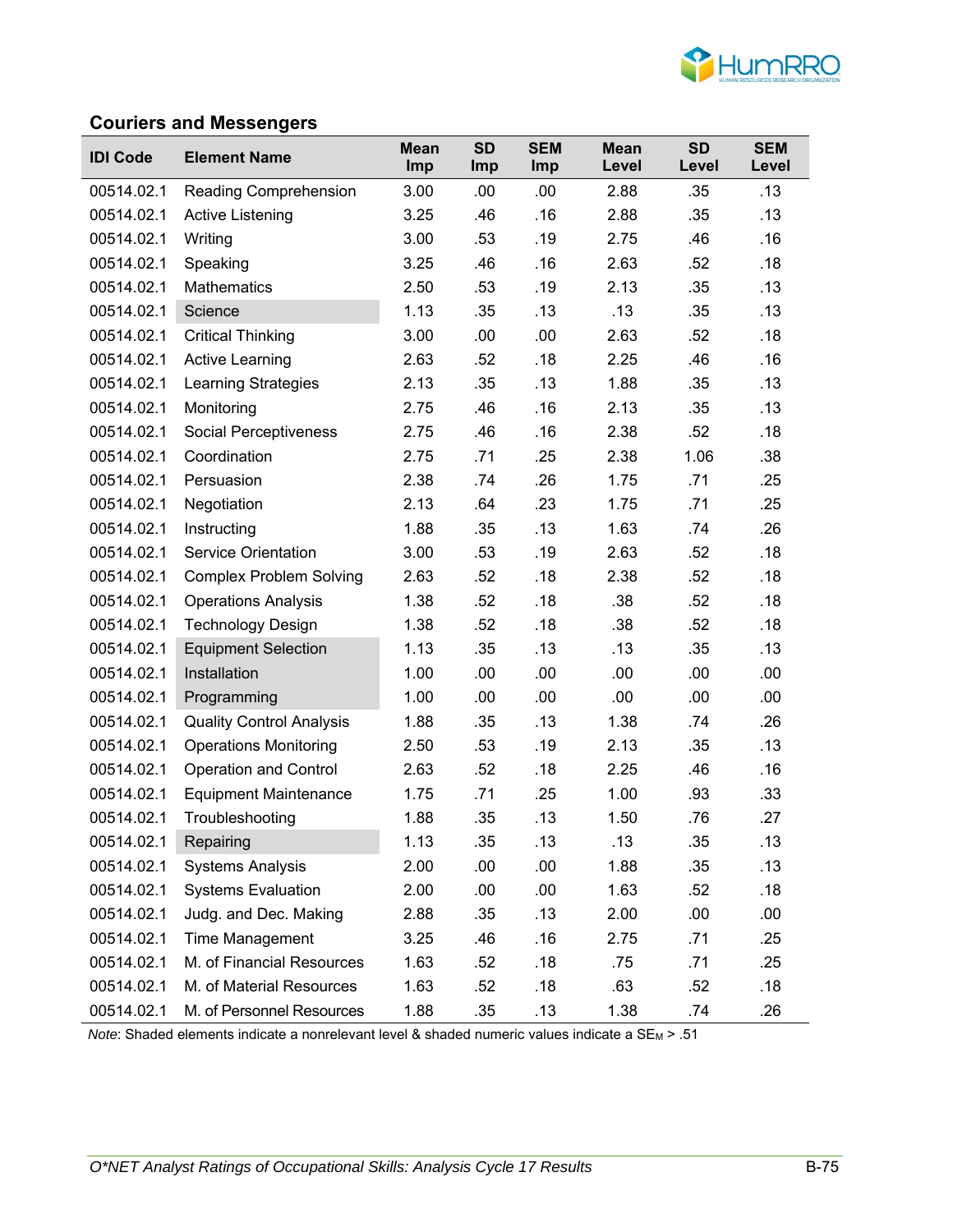| <b>IDI Code</b> | <b>Element Name</b>             | <b>Mean</b><br>Imp | <b>SD</b><br>Imp | <b>SEM</b><br>Imp | <b>Mean</b><br>Level | <b>SD</b><br>Level | <b>SEM</b><br>Level |
|-----------------|---------------------------------|--------------------|------------------|-------------------|----------------------|--------------------|---------------------|
| 00515.03.1      | Reading Comprehension           | 3.63               | .52              | .18               | 3.63                 | .52                | .18                 |
| 00515.03.1      | <b>Active Listening</b>         | 4.25               | .46              | .16               | 4.13                 | .35                | .13                 |
| 00515.03.1      | Writing                         | 3.13               | .35              | .13               | 3.25                 | .46                | .16                 |
| 00515.03.1      | Speaking                        | 4.25               | .46              | .16               | 4.13                 | .35                | .13                 |
| 00515.03.1      | <b>Mathematics</b>              | 2.25               | .46              | .16               | 1.88                 | .35                | .13                 |
| 00515.03.1      | Science                         | 1.50               | .53              | .19               | .63                  | .74                | .26                 |
| 00515.03.1      | <b>Critical Thinking</b>        | 3.75               | .46              | .16               | 3.88                 | .35                | .13                 |
| 00515.03.1      | <b>Active Learning</b>          | 3.25               | .46              | .16               | 3.00                 | .00                | .00                 |
| 00515.03.1      | <b>Learning Strategies</b>      | 2.75               | .46              | .16               | 3.00                 | .00                | .00                 |
| 00515.03.1      | Monitoring                      | 3.38               | .52              | .18               | 3.13                 | .35                | .13                 |
| 00515.03.1      | Social Perceptiveness           | 3.88               | .35              | .13               | 3.88                 | .35                | .13                 |
| 00515.03.1      | Coordination                    | 3.63               | .52              | .18               | 3.50                 | .53                | .19                 |
| 00515.03.1      | Persuasion                      | 3.13               | .35              | .13               | 3.25                 | .46                | .16                 |
| 00515.03.1      | Negotiation                     | 3.00               | .00              | .00               | 3.13                 | .35                | .13                 |
| 00515.03.1      | Instructing                     | 3.00               | .00              | .00               | 3.00                 | .00                | .00                 |
| 00515.03.1      | <b>Service Orientation</b>      | 3.50               | .53              | .19               | 3.38                 | .52                | .18                 |
| 00515.03.1      | <b>Complex Problem Solving</b>  | 3.13               | .64              | .23               | 3.13                 | .35                | .13                 |
| 00515.03.1      | <b>Operations Analysis</b>      | 2.25               | .71              | .25               | 1.88                 | .83                | .30                 |
| 00515.03.1      | <b>Technology Design</b>        | 1.88               | .64              | .23               | .75                  | .46                | .16                 |
| 00515.03.1      | <b>Equipment Selection</b>      | 1.00               | .00              | .00               | .00                  | .00                | .00                 |
| 00515.03.1      | Installation                    | 1.00               | .00              | .00               | .00                  | .00                | .00                 |
| 00515.03.1      | Programming                     | 1.75               | .46              | .16               | .88                  | .64                | .23                 |
| 00515.03.1      | <b>Quality Control Analysis</b> | 2.00               | .00              | .00               | 1.63                 | .52                | .18                 |
| 00515.03.1      | <b>Operations Monitoring</b>    | 2.63               | .52              | .18               | 2.00                 | .00                | .00                 |
| 00515.03.1      | <b>Operation and Control</b>    | 1.63               | .92              | .32               | .75                  | 1.04               | .37                 |
| 00515.03.1      | <b>Equipment Maintenance</b>    | 1.00               | .00              | .00               | .00                  | .00                | .00                 |
| 00515.03.1      | Troubleshooting                 | 1.88               | .35              | .13               | 1.50                 | .76                | .27                 |
| 00515.03.1      | Repairing                       | 1.00               | .00              | .00               | .00                  | .00                | .00                 |
| 00515.03.1      | <b>Systems Analysis</b>         | 2.75               | .46              | .16               | 2.75                 | .46                | .16                 |
| 00515.03.1      | <b>Systems Evaluation</b>       | 2.13               | .35              | .13               | 2.13                 | .35                | .13                 |
| 00515.03.1      | Judg. and Dec. Making           | 3.25               | .46              | .16               | 3.13                 | .35                | .13                 |
| 00515.03.1      | Time Management                 | 3.00               | .00              | .00               | 3.13                 | .35                | .13                 |
| 00515.03.1      | M. of Financial Resources       | 2.00               | .00              | .00               | 1.25                 | .46                | .16                 |
| 00515.03.1      | M. of Material Resources        | 2.00               | .00              | .00               | 1.25                 | .46                | .16                 |
| 00515.03.1      | M. of Personnel Resources       | 2.63               | .52              | .18               | 2.63                 | .52                | .18                 |

#### **Police, Fire, and Ambulance Dispatchers**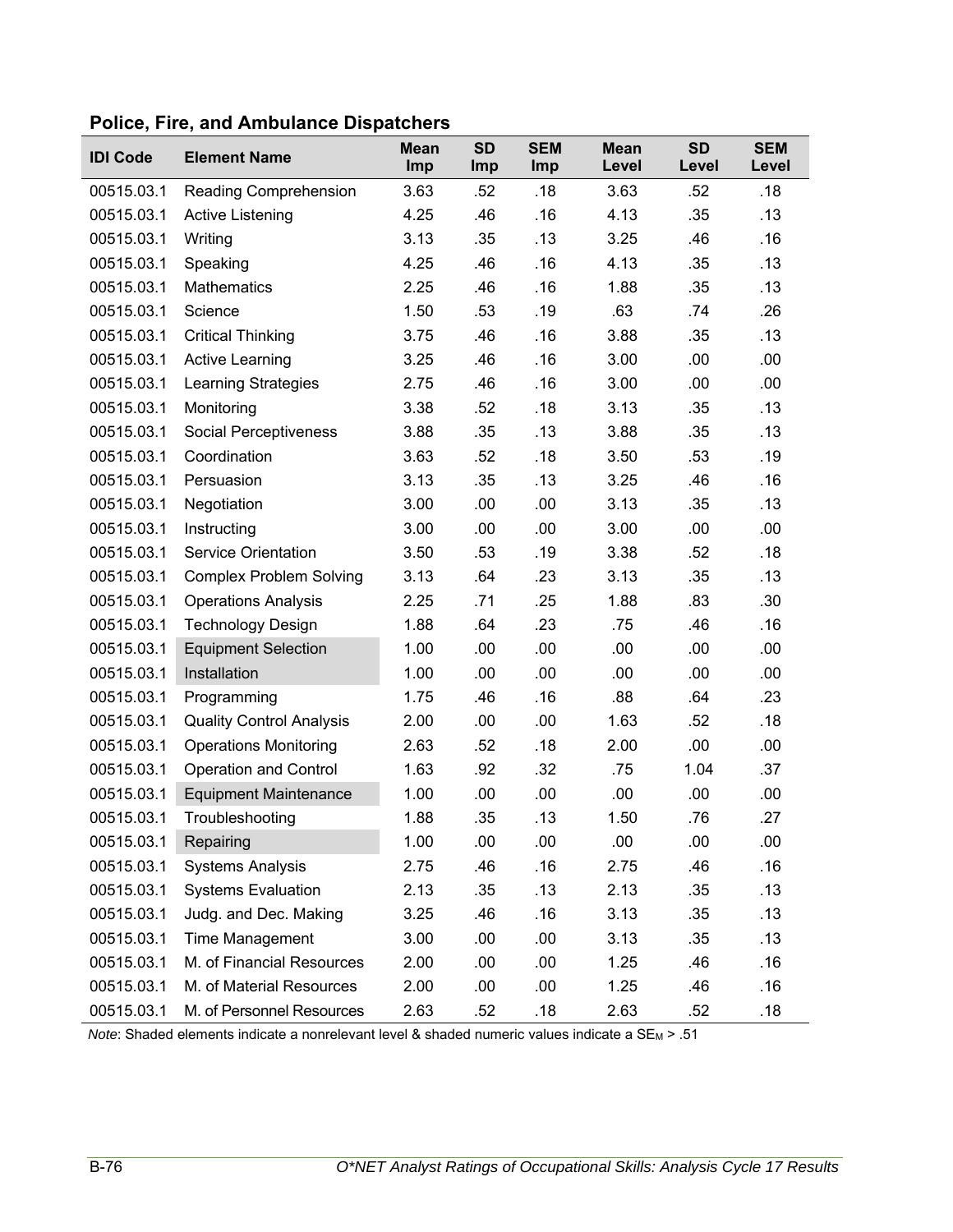

#### **Meter Readers, Utilities**

| <b>IDI Code</b> | <b>Element Name</b>             | <b>Mean</b><br><b>Imp</b> | <b>SD</b><br><b>Imp</b> | <b>SEM</b><br>Imp | <b>Mean</b><br>Level | <b>SD</b><br>Level | <b>SEM</b><br>Level |
|-----------------|---------------------------------|---------------------------|-------------------------|-------------------|----------------------|--------------------|---------------------|
| 00519.02.1      | <b>Reading Comprehension</b>    | 3.00                      | .00                     | .00               | 2.88                 | .35                | .13                 |
| 00519.02.1      | Active Listening                | 3.00                      | .00                     | .00               | 3.00                 | .00                | .00.                |
| 00519.02.1      | Writing                         | 2.63                      | .52                     | .18               | 2.75                 | .46                | .16                 |
| 00519.02.1      | Speaking                        | 3.00                      | .00                     | .00               | 3.00                 | .00                | .00                 |
| 00519.02.1      | <b>Mathematics</b>              | 2.38                      | .52                     | .18               | 2.13                 | .35                | .13                 |
| 00519.02.1      | Science                         | 1.13                      | .35                     | .13               | .13                  | .35                | .13                 |
| 00519.02.1      | <b>Critical Thinking</b>        | 3.00                      | .00                     | .00               | 2.75                 | .46                | .16                 |
| 00519.02.1      | <b>Active Learning</b>          | 2.75                      | .46                     | .16               | 2.13                 | .35                | .13                 |
| 00519.02.1      | <b>Learning Strategies</b>      | 2.38                      | .52                     | .18               | 2.50                 | .53                | .19                 |
| 00519.02.1      | Monitoring                      | 2.88                      | .35                     | .13               | 2.88                 | .35                | .13                 |
| 00519.02.1      | Social Perceptiveness           | 2.75                      | .46                     | .16               | 2.13                 | .35                | .13                 |
| 00519.02.1      | Coordination                    | 2.63                      | .52                     | .18               | 2.13                 | .35                | .13                 |
| 00519.02.1      | Persuasion                      | 2.50                      | .53                     | .19               | 2.13                 | .35                | .13                 |
| 00519.02.1      | Negotiation                     | 2.38                      | .52                     | .18               | 2.13                 | .35                | .13                 |
| 00519.02.1      | Instructing                     | 2.50                      | .53                     | .19               | 2.38                 | .52                | .18                 |
| 00519.02.1      | <b>Service Orientation</b>      | 3.00                      | .00                     | .00               | 2.75                 | .46                | .16                 |
| 00519.02.1      | <b>Complex Problem Solving</b>  | 2.88                      | .35                     | .13               | 2.63                 | .52                | .18                 |
| 00519.02.1      | <b>Operations Analysis</b>      | 1.50                      | .53                     | .19               | .63                  | .74                | .26                 |
| 00519.02.1      | <b>Technology Design</b>        | 1.50                      | .53                     | .19               | .63                  | .74                | .26                 |
| 00519.02.1      | <b>Equipment Selection</b>      | 1.63                      | .52                     | .18               | 1.13                 | .99                | .35                 |
| 00519.02.1      | Installation                    | 1.13                      | .35                     | .13               | .25                  | .71                | .25                 |
| 00519.02.1      | Programming                     | 1.88                      | .64                     | .23               | .88                  | .64                | .23                 |
| 00519.02.1      | <b>Quality Control Analysis</b> | 2.38                      | .52                     | .18               | 2.13                 | .64                | .23                 |
| 00519.02.1      | <b>Operations Monitoring</b>    | 2.88                      | .35                     | .13               | 2.38                 | .52                | .18                 |
| 00519.02.1      | <b>Operation and Control</b>    | 2.88                      | .35                     | .13               | 2.38                 | .52                | .18                 |
| 00519.02.1      | <b>Equipment Maintenance</b>    | 2.00                      | 1.07                    | .38               | 1.13                 | 1.25               | .44                 |
| 00519.02.1      | Troubleshooting                 | 2.50                      | .53                     | .19               | 1.88                 | .64                | .23                 |
| 00519.02.1      | Repairing                       | 2.00                      | 1.07                    | .38               | 1.00                 | 1.07               | .38                 |
| 00519.02.1      | <b>Systems Analysis</b>         | 2.00                      | .00                     | .00               | 1.88                 | .35                | .13                 |
| 00519.02.1      | <b>Systems Evaluation</b>       | 2.00                      | .00                     | .00               | 1.75                 | .46                | .16                 |
| 00519.02.1      | Judg. and Dec. Making           | 2.63                      | .52                     | .18               | 2.50                 | .53                | .19                 |
| 00519.02.1      | Time Management                 | 3.00                      | .00                     | .00               | 2.63                 | .52                | .18                 |
| 00519.02.1      | M. of Financial Resources       | 1.88                      | .35                     | .13               | 1.00                 | .53                | .19                 |
| 00519.02.1      | M. of Material Resources        | 1.88                      | .35                     | .13               | 1.00                 | .53                | .19                 |
| 00519.02.1      | M. of Personnel Resources       | 2.13                      | .35                     | .13               | 1.88                 | .35                | .13                 |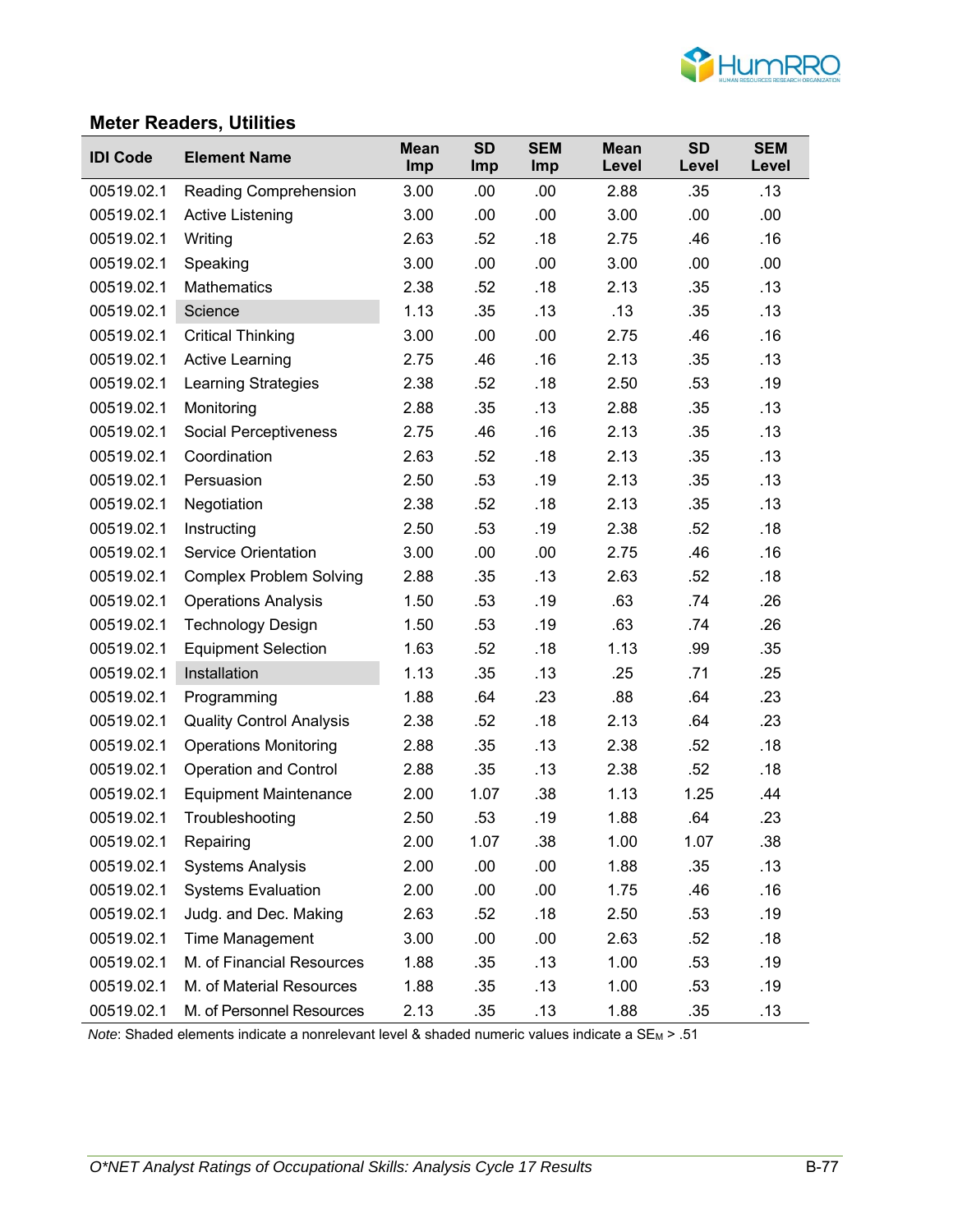### **Postal Service Clerks**

| <b>IDI Code</b> | <b>Element Name</b>             | <b>Mean</b><br>Imp | <b>SD</b><br>Imp | <b>SEM</b><br>Imp | <b>Mean</b><br>Level | <b>SD</b><br>Level | <b>SEM</b><br>Level |
|-----------------|---------------------------------|--------------------|------------------|-------------------|----------------------|--------------------|---------------------|
| 00513.02.1      | Reading Comprehension           | 3.13               | .35              | .13               | 3.13                 | .35                | .13                 |
| 00513.02.1      | Active Listening                | 3.38               | .52              | .18               | 3.13                 | .35                | .13                 |
| 00513.02.1      | Writing                         | 2.88               | .35              | .13               | 3.00                 | .00                | .00                 |
| 00513.02.1      | Speaking                        | 3.25               | .46              | .16               | 3.00                 | .00                | .00                 |
| 00513.02.1      | <b>Mathematics</b>              | 2.75               | .46              | .16               | 2.50                 | .53                | .19                 |
| 00513.02.1      | Science                         | 1.00               | .00              | .00               | .00                  | .00                | .00                 |
| 00513.02.1      | <b>Critical Thinking</b>        | 3.00               | .00              | .00               | 3.25                 | .71                | .25                 |
| 00513.02.1      | <b>Active Learning</b>          | 2.63               | .52              | .18               | 2.00                 | .00                | .00                 |
| 00513.02.1      | <b>Learning Strategies</b>      | 2.13               | .35              | .13               | 2.00                 | .00                | .00                 |
| 00513.02.1      | Monitoring                      | 3.00               | .00              | .00               | 2.50                 | .53                | .19                 |
| 00513.02.1      | Social Perceptiveness           | 3.00               | .00              | .00               | 2.38                 | .52                | .18                 |
| 00513.02.1      | Coordination                    | 2.75               | .46              | .16               | 2.25                 | .46                | .16                 |
| 00513.02.1      | Persuasion                      | 2.63               | .52              | .18               | 2.50                 | .53                | .19                 |
| 00513.02.1      | Negotiation                     | 2.25               | .46              | .16               | 2.00                 | .00                | .00                 |
| 00513.02.1      | Instructing                     | 2.00               | .00              | .00               | 2.00                 | .00                | .00                 |
| 00513.02.1      | <b>Service Orientation</b>      | 3.13               | .35              | .13               | 3.00                 | .00                | .00                 |
| 00513.02.1      | <b>Complex Problem Solving</b>  | 2.75               | .46              | .16               | 2.50                 | .53                | .19                 |
| 00513.02.1      | <b>Operations Analysis</b>      | 1.50               | .53              | .19               | .50                  | .53                | .19                 |
| 00513.02.1      | <b>Technology Design</b>        | 1.50               | .53              | .19               | .50                  | .53                | .19                 |
| 00513.02.1      | <b>Equipment Selection</b>      | 1.00               | .00              | .00               | .00                  | .00                | .00                 |
| 00513.02.1      | Installation                    | 1.00               | .00              | .00               | .00                  | .00                | .00                 |
| 00513.02.1      | Programming                     | 1.63               | .52              | .18               | .63                  | .52                | .18                 |
| 00513.02.1      | <b>Quality Control Analysis</b> | 2.00               | .00              | .00               | 2.00                 | .00                | .00                 |
| 00513.02.1      | <b>Operations Monitoring</b>    | 2.00               | .53              | .19               | 1.63                 | .74                | .26                 |
| 00513.02.1      | <b>Operation and Control</b>    | 1.75               | .46              | .16               | 1.00                 | .76                | .27                 |
| 00513.02.1      | <b>Equipment Maintenance</b>    | 1.00               | .00              | .00               | .00                  | .00                | .00                 |
| 00513.02.1      | Troubleshooting                 | 1.88               | .35              | .13               | 1.50                 | .76                | .27                 |
| 00513.02.1      | Repairing                       | 1.00               | .00              | .00               | .00                  | .00                | .00                 |
| 00513.02.1      | <b>Systems Analysis</b>         | 2.00               | .00              | .00               | 1.88                 | .35                | .13                 |
| 00513.02.1      | <b>Systems Evaluation</b>       | 2.00               | .00              | .00               | 1.25                 | .46                | .16                 |
| 00513.02.1      | Judg. and Dec. Making           | 2.88               | .35              | .13               | 2.13                 | .64                | .23                 |
| 00513.02.1      | <b>Time Management</b>          | 3.00               | .00              | .00               | 2.63                 | .52                | .18                 |
| 00513.02.1      | M. of Financial Resources       | 1.88               | .35              | .13               | 1.63                 | .74                | .26                 |
| 00513.02.1      | M. of Material Resources        | 1.88               | .35              | .13               | 1.25                 | .71                | .25                 |
| 00513.02.1      | M. of Personnel Resources       | 2.13               | .35              | .13               | 2.00                 | .00                | .00                 |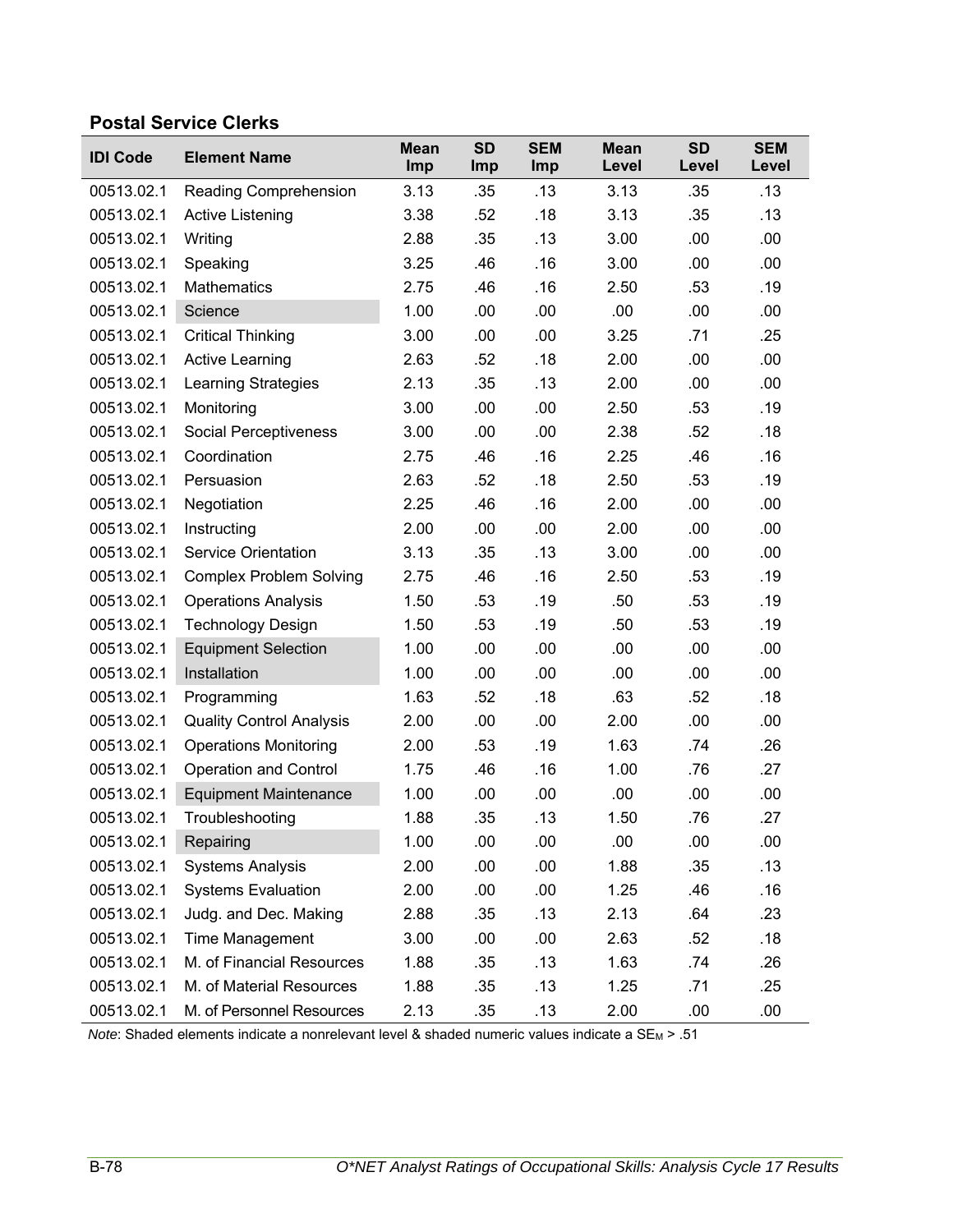

#### **Postal Service Mail Carriers**

| <b>IDI Code</b> | <b>Element Name</b>             | <b>Mean</b><br>Imp | <b>SD</b><br><b>Imp</b> | <b>SEM</b><br><b>Imp</b> | <b>Mean</b><br>Level | <b>SD</b><br>Level | <b>SEM</b><br>Level |
|-----------------|---------------------------------|--------------------|-------------------------|--------------------------|----------------------|--------------------|---------------------|
| 00512.02.1      | <b>Reading Comprehension</b>    | 2.63               | .52                     | .18                      | 2.88                 | .35                | .13                 |
| 00512.02.1      | <b>Active Listening</b>         | 3.00               | .00                     | .00                      | 3.00                 | .00                | .00                 |
| 00512.02.1      | Writing                         | 2.13               | .35                     | .13                      | 2.13                 | .35                | .13                 |
| 00512.02.1      | Speaking                        | 3.00               | .00                     | .00                      | 2.75                 | .46                | .16                 |
| 00512.02.1      | <b>Mathematics</b>              | 1.63               | .52                     | .18                      | 1.13                 | .99                | .35                 |
| 00512.02.1      | Science                         | 1.00               | .00                     | .00                      | .00                  | .00                | .00                 |
| 00512.02.1      | <b>Critical Thinking</b>        | 3.00               | .00                     | .00                      | 2.75                 | .46                | .16                 |
| 00512.02.1      | <b>Active Learning</b>          | 2.00               | .00                     | .00                      | 2.00                 | .00                | .00                 |
| 00512.02.1      | <b>Learning Strategies</b>      | 1.75               | .46                     | .16                      | 1.13                 | .83                | .30                 |
| 00512.02.1      | Monitoring                      | 2.63               | .52                     | .18                      | 2.25                 | .46                | .16                 |
| 00512.02.1      | <b>Social Perceptiveness</b>    | 3.00               | .00                     | .00                      | 2.75                 | .46                | .16                 |
| 00512.02.1      | Coordination                    | 2.75               | .46                     | .16                      | 2.63                 | .52                | .18                 |
| 00512.02.1      | Persuasion                      | 2.00               | .00                     | .00                      | 2.13                 | .35                | .13                 |
| 00512.02.1      | Negotiation                     | 2.00               | .00                     | .00                      | 2.00                 | .00                | .00                 |
| 00512.02.1      | Instructing                     | 1.13               | .35                     | .13                      | .13                  | .35                | .13                 |
| 00512.02.1      | <b>Service Orientation</b>      | 2.63               | .52                     | .18                      | 2.13                 | .35                | .13                 |
| 00512.02.1      | <b>Complex Problem Solving</b>  | 2.25               | .46                     | .16                      | 2.13                 | .35                | .13                 |
| 00512.02.1      | <b>Operations Analysis</b>      | 1.75               | .46                     | .16                      | 1.00                 | .76                | .27                 |
| 00512.02.1      | <b>Technology Design</b>        | 1.00               | .00                     | .00                      | .00                  | .00                | .00                 |
| 00512.02.1      | <b>Equipment Selection</b>      | 1.00               | .00                     | .00                      | .00                  | .00                | .00                 |
| 00512.02.1      | Installation                    | 1.00               | .00                     | .00                      | .00                  | .00                | .00                 |
| 00512.02.1      | Programming                     | 1.00               | .00                     | .00                      | .00                  | .00                | .00                 |
| 00512.02.1      | <b>Quality Control Analysis</b> | 1.75               | .46                     | .16                      | .88                  | .64                | .23                 |
| 00512.02.1      | <b>Operations Monitoring</b>    | 2.25               | .46                     | .16                      | 2.13                 | .35                | .13                 |
| 00512.02.1      | <b>Operation and Control</b>    | 2.25               | .46                     | .16                      | 2.13                 | .35                | .13                 |
| 00512.02.1      | <b>Equipment Maintenance</b>    | 1.00               | .00                     | .00                      | .00                  | .00                | .00                 |
| 00512.02.1      | Troubleshooting                 | 1.13               | .35                     | .13                      | .13                  | .35                | .13                 |
| 00512.02.1      | Repairing                       | 1.00               | .00                     | .00                      | .00                  | .00                | .00                 |
| 00512.02.1      | <b>Systems Analysis</b>         | 2.00               | .00                     | .00                      | 1.25                 | .46                | .16                 |
| 00512.02.1      | <b>Systems Evaluation</b>       | 2.00               | .00                     | .00                      | 1.13                 | .35                | .13                 |
| 00512.02.1      | Judg. and Dec. Making           | 2.63               | .52                     | .18                      | 2.13                 | .35                | .13                 |
| 00512.02.1      | Time Management                 | 2.88               | .35                     | .13                      | 2.38                 | .52                | .18                 |
| 00512.02.1      | M. of Financial Resources       | 1.13               | .35                     | .13                      | .13                  | .35                | .13                 |
| 00512.02.1      | M. of Material Resources        | 1.38               | .52                     | .18                      | .50                  | .76                | .27                 |
| 00512.02.1      | M. of Personnel Resources       | 1.00               | .00                     | .00                      | .00                  | .00                | .00                 |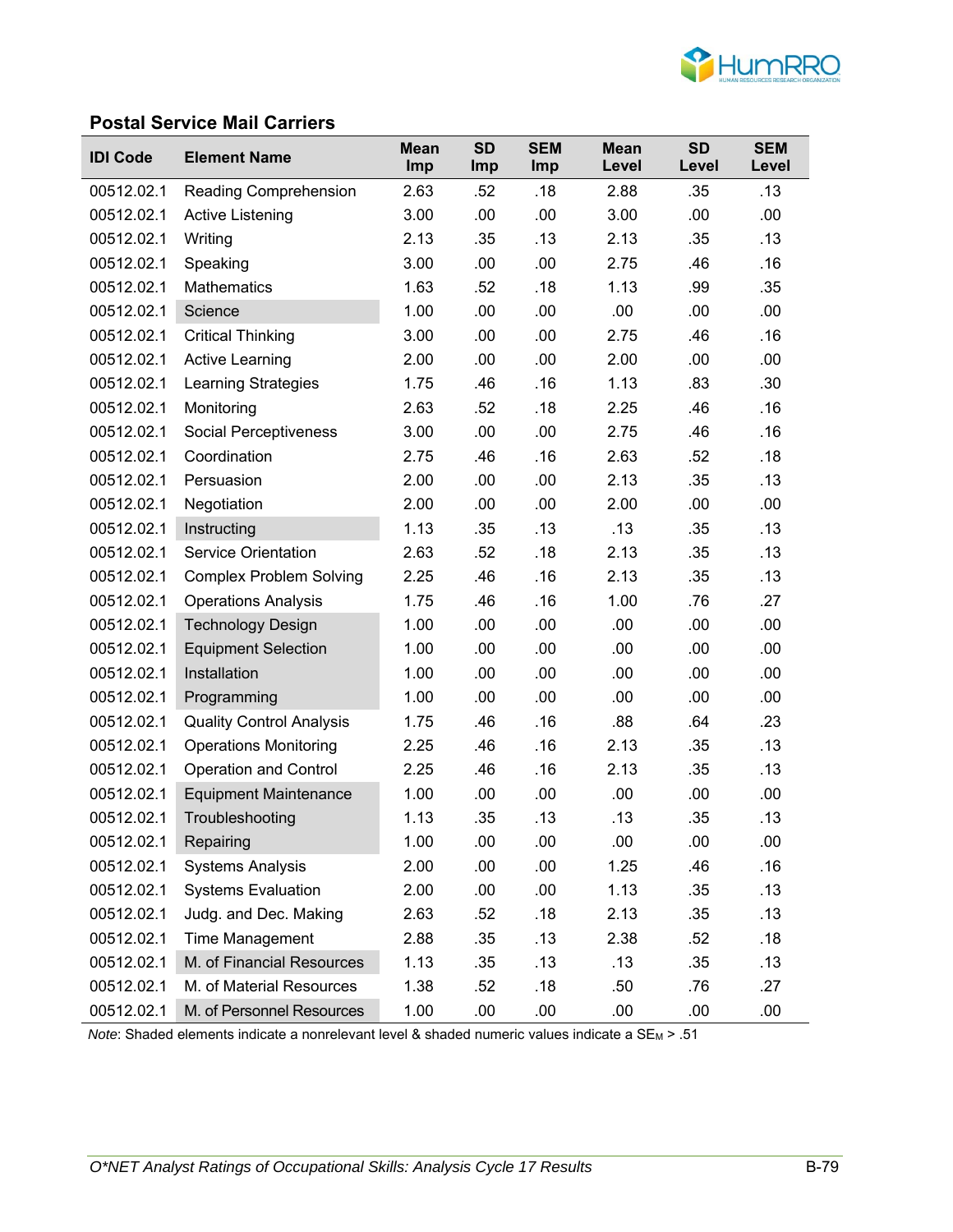| <b>IDI Code</b> | <b>Element Name</b>             | <b>Mean</b><br>Imp | <b>SD</b><br>Imp | <b>SEM</b><br>Imp | <b>Mean</b><br>Level | <b>SD</b><br>Level | <b>SEM</b><br>Level |
|-----------------|---------------------------------|--------------------|------------------|-------------------|----------------------|--------------------|---------------------|
| 01384.02.1      | Reading Comprehension           | 3.00               | .00              | .00               | 2.75                 | .46                | .16                 |
| 01384.02.1      | <b>Active Listening</b>         | 2.88               | .35              | .13               | 2.75                 | .46                | .16                 |
| 01384.02.1      | Writing                         | 2.25               | .46              | .16               | 1.88                 | .35                | .13                 |
| 01384.02.1      | Speaking                        | 3.00               | .00              | .00               | 2.63                 | .52                | .18                 |
| 01384.02.1      | <b>Mathematics</b>              | 2.00               | .00              | .00               | 1.38                 | .52                | .18                 |
| 01384.02.1      | Science                         | 1.00               | .00              | .00               | .00                  | .00                | .00                 |
| 01384.02.1      | <b>Critical Thinking</b>        | 3.00               | .00              | .00               | 2.63                 | .52                | .18                 |
| 01384.02.1      | <b>Active Learning</b>          | 2.13               | .35              | .13               | 2.00                 | .00                | .00                 |
| 01384.02.1      | <b>Learning Strategies</b>      | 2.13               | .35              | .13               | 2.13                 | .35                | .13                 |
| 01384.02.1      | Monitoring                      | 3.13               | .35              | .13               | 2.75                 | .46                | .16                 |
| 01384.02.1      | Social Perceptiveness           | 2.75               | .46              | .16               | 2.38                 | .74                | .26                 |
| 01384.02.1      | Coordination                    | 3.00               | .00              | .00               | 2.88                 | .35                | .13                 |
| 01384.02.1      | Persuasion                      | 2.00               | .53              | .19               | 1.50                 | .76                | .27                 |
| 01384.02.1      | Negotiation                     | 1.75               | .46              | .16               | 1.38                 | .92                | .32                 |
| 01384.02.1      | Instructing                     | 2.25               | .46              | .16               | 2.38                 | .52                | .18                 |
| 01384.02.1      | <b>Service Orientation</b>      | 2.50               | .76              | .27               | 1.88                 | .83                | .30                 |
| 01384.02.1      | <b>Complex Problem Solving</b>  | 2.50               | .76              | .27               | 2.00                 | .93                | .33                 |
| 01384.02.1      | <b>Operations Analysis</b>      | 1.50               | .53              | .19               | .63                  | .74                | .26                 |
| 01384.02.1      | <b>Technology Design</b>        | 1.00               | .00              | .00               | .00                  | .00                | .00                 |
| 01384.02.1      | <b>Equipment Selection</b>      | 1.13               | .35              | .13               | .13                  | .35                | .13                 |
| 01384.02.1      | Installation                    | 1.00               | .00              | .00               | .00                  | .00                | .00                 |
| 01384.02.1      | Programming                     | 1.63               | .52              | .18               | .63                  | .52                | .18                 |
| 01384.02.1      | <b>Quality Control Analysis</b> | 2.25               | .46              | .16               | 1.88                 | .35                | .13                 |
| 01384.02.1      | <b>Operations Monitoring</b>    | 2.88               | .64              | .23               | 2.63                 | .52                | .18                 |
| 01384.02.1      | <b>Operation and Control</b>    | 2.75               | .71              | .25               | 2.38                 | .52                | .18                 |
| 01384.02.1      | <b>Equipment Maintenance</b>    | 1.63               | .52              | .18               | .63                  | .52                | .18                 |
| 01384.02.1      | Troubleshooting                 | 2.13               | .35              | .13               | 1.63                 | .52                | .18                 |
| 01384.02.1      | Repairing                       | 1.38               | .52              | .18               | .38                  | .52                | .18                 |
| 01384.02.1      | <b>Systems Analysis</b>         | 2.13               | .35              | .13               | 1.63                 | .52                | .18                 |
| 01384.02.1      | <b>Systems Evaluation</b>       | 1.88               | .35              | .13               | 1.25                 | .71                | .25                 |
| 01384.02.1      | Judg. and Dec. Making           | 2.88               | .35              | .13               | 2.13                 | .35                | .13                 |
| 01384.02.1      | <b>Time Management</b>          | 2.88               | .64              | .23               | 2.50                 | .53                | .19                 |
| 01384.02.1      | M. of Financial Resources       | 1.00               | .00              | .00               | .00.                 | .00                | .00                 |
| 01384.02.1      | M. of Material Resources        | 1.00               | .00              | .00               | .00                  | .00                | .00                 |
| 01384.02.1      | M. of Personnel Resources       | 2.13               | .35              | .13               | 1.88                 | .35                | .13                 |

#### **Postal Service Mail Sorters, Processors, and Processing Machine Operators**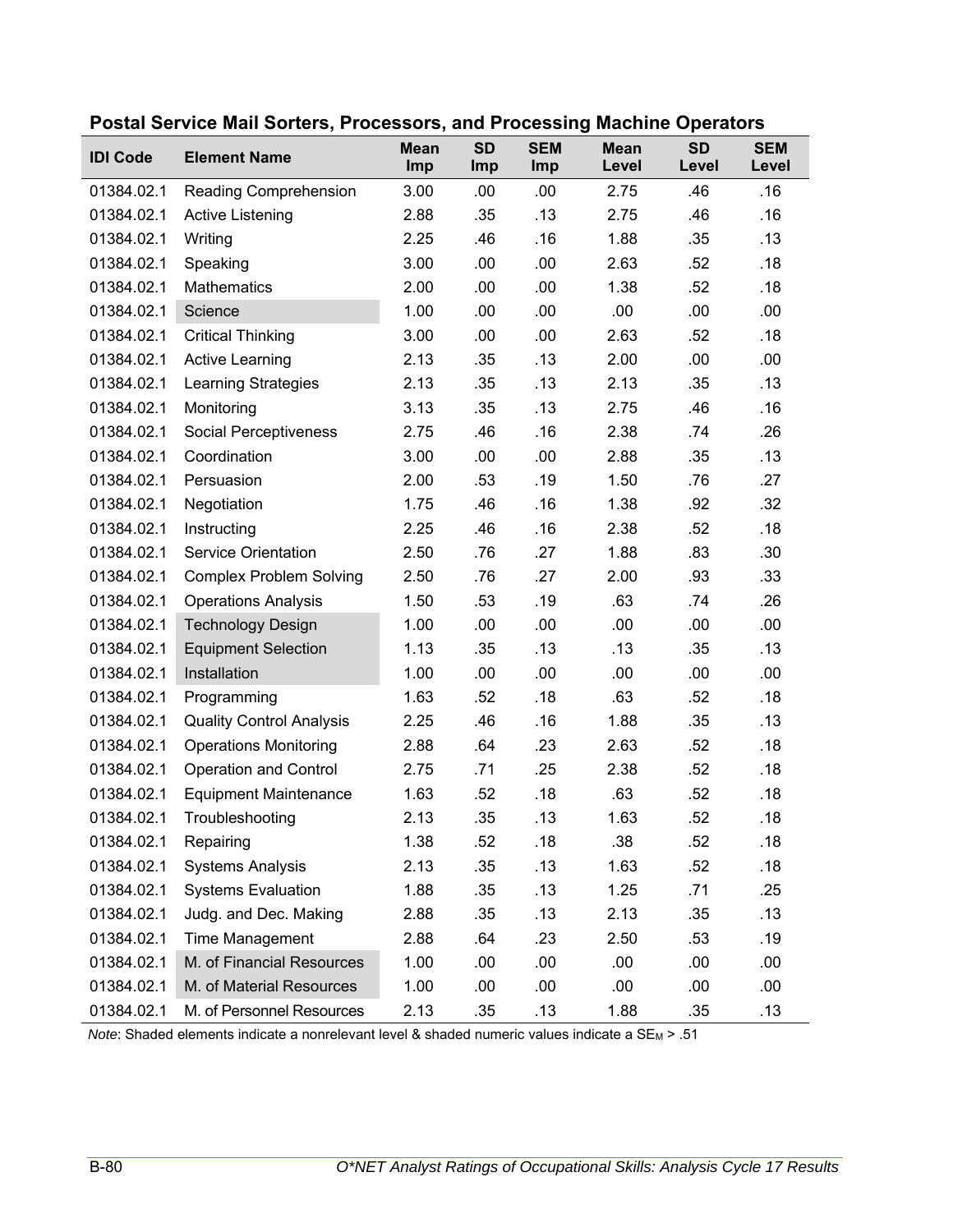

#### **Mail Clerks and Mail Machine Operators, Except Postal Service**

| <b>IDI Code</b> | <b>Element Name</b>             | <b>Mean</b><br>Imp | <b>SD</b><br>Imp | <b>SEM</b><br>Imp | <b>Mean</b><br>Level | <b>SD</b><br>Level | <b>SEM</b><br>Level |
|-----------------|---------------------------------|--------------------|------------------|-------------------|----------------------|--------------------|---------------------|
| 01387.02.1      | Reading Comprehension           | 3.00               | .00              | .00               | 2.63                 | .52                | .18                 |
| 01387.02.1      | <b>Active Listening</b>         | 2.88               | .35              | .13               | 2.75                 | .46                | .16                 |
| 01387.02.1      | Writing                         | 2.88               | .35              | .13               | 2.75                 | .46                | .16                 |
| 01387.02.1      | Speaking                        | 3.00               | .00              | .00               | 2.75                 | .46                | .16                 |
| 01387.02.1      | <b>Mathematics</b>              | 2.25               | .46              | .16               | 2.00                 | .53                | .19                 |
| 01387.02.1      | Science                         | 1.13               | .35              | .13               | .13                  | .35                | .13                 |
| 01387.02.1      | <b>Critical Thinking</b>        | 3.00               | .00              | .00               | 2.88                 | .35                | .13                 |
| 01387.02.1      | <b>Active Learning</b>          | 2.25               | .46              | .16               | 2.13                 | .35                | .13                 |
| 01387.02.1      | <b>Learning Strategies</b>      | 2.13               | .35              | .13               | 2.00                 | .00                | .00                 |
| 01387.02.1      | Monitoring                      | 3.00               | .00              | .00               | 2.88                 | .35                | .13                 |
| 01387.02.1      | Social Perceptiveness           | 2.75               | .46              | .16               | 2.63                 | .52                | .18                 |
| 01387.02.1      | Coordination                    | 2.88               | .35              | .13               | 2.88                 | .35                | .13                 |
| 01387.02.1      | Persuasion                      | 1.88               | .64              | .23               | 1.50                 | .93                | .33                 |
| 01387.02.1      | Negotiation                     | 1.75               | .46              | .16               | 1.13                 | .83                | .30                 |
| 01387.02.1      | Instructing                     | 2.00               | .00              | .00               | 1.88                 | .35                | .13                 |
| 01387.02.1      | <b>Service Orientation</b>      | 2.63               | .52              | .18               | 1.88                 | .35                | .13                 |
| 01387.02.1      | <b>Complex Problem Solving</b>  | 2.25               | .46              | .16               | 1.88                 | .35                | .13                 |
| 01387.02.1      | <b>Operations Analysis</b>      | 1.13               | .35              | .13               | .13                  | .35                | .13                 |
| 01387.02.1      | <b>Technology Design</b>        | 1.25               | .46              | .16               | .25                  | .46                | .16                 |
| 01387.02.1      | <b>Equipment Selection</b>      | 1.63               | .52              | .18               | .88                  | .83                | .30                 |
| 01387.02.1      | Installation                    | 1.00               | .00              | .00               | .00                  | .00                | .00                 |
| 01387.02.1      | Programming                     | 1.50               | .53              | .19               | .50                  | .53                | .19                 |
| 01387.02.1      | <b>Quality Control Analysis</b> | 2.38               | .52              | .18               | 2.13                 | .35                | .13                 |
| 01387.02.1      | <b>Operations Monitoring</b>    | 2.88               | .35              | .13               | 2.50                 | .53                | .19                 |
| 01387.02.1      | <b>Operation and Control</b>    | 2.88               | .64              | .23               | 2.88                 | .35                | .13                 |
| 01387.02.1      | <b>Equipment Maintenance</b>    | 1.88               | .64              | .23               | 1.00                 | .76                | .27                 |
| 01387.02.1      | Troubleshooting                 | 2.13               | .35              | .13               | 1.38                 | .52                | .18                 |
| 01387.02.1      | Repairing                       | 1.75               | .71              | .25               | .88                  | .83                | .30                 |
| 01387.02.1      | <b>Systems Analysis</b>         | 2.13               | .35              | .13               | 1.88                 | .35                | .13                 |
| 01387.02.1      | <b>Systems Evaluation</b>       | 2.00               | .53              | .19               | 1.38                 | .74                | .26                 |
| 01387.02.1      | Judg. and Dec. Making           | 2.88               | .35              | .13               | 2.63                 | .52                | .18                 |
| 01387.02.1      | Time Management                 | 3.00               | .00              | .00               | 2.63                 | .52                | .18                 |
| 01387.02.1      | M. of Financial Resources       | 1.75               | .46              | .16               | .88                  | .64                | .23                 |
| 01387.02.1      | M. of Material Resources        | 1.75               | .46              | .16               | .75                  | .46                | .16                 |
| 01387.02.1      | M. of Personnel Resources       | 1.88               | .35              | .13               | 1.63                 | .74                | .26                 |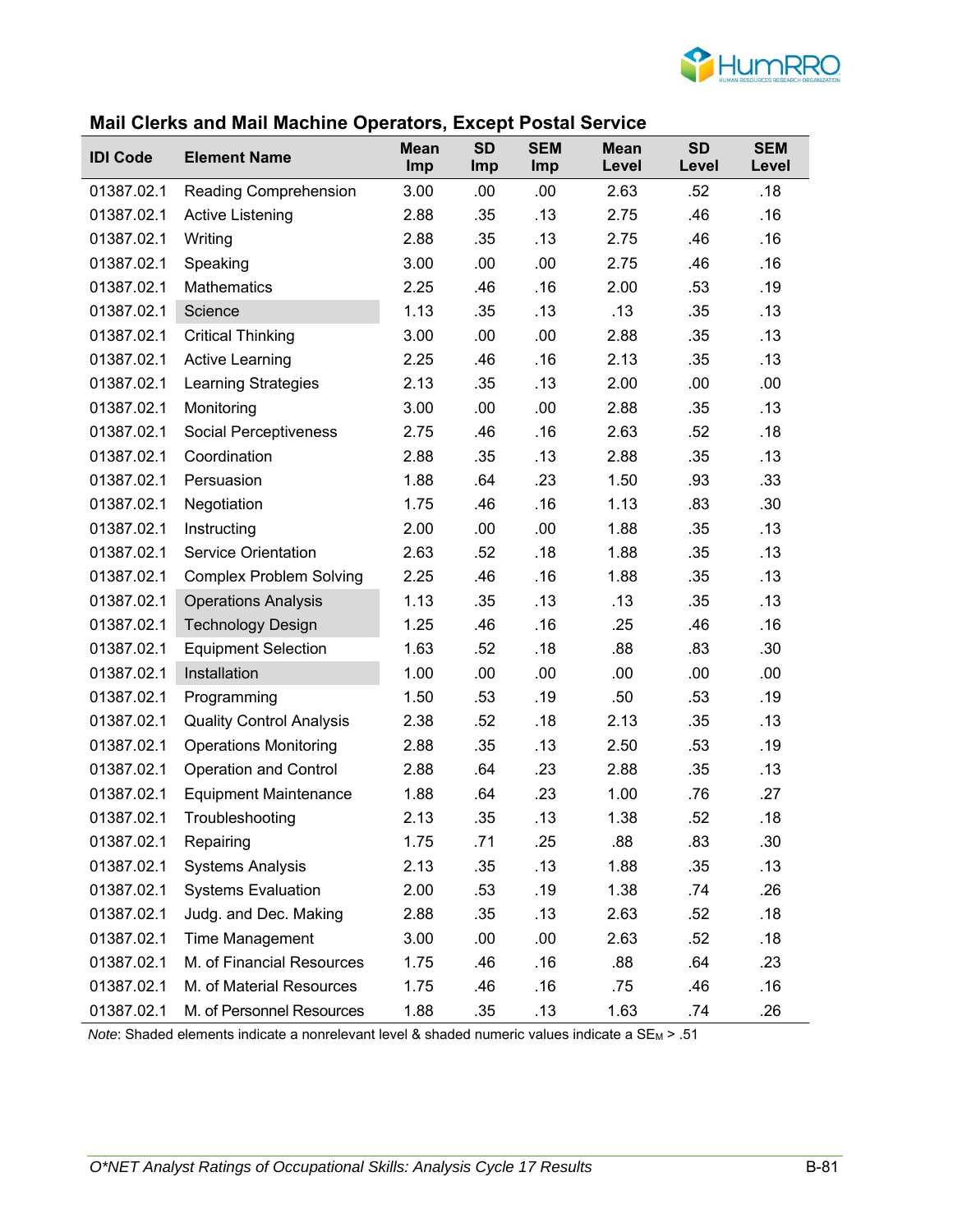# **Proofreaders and Copy Markers**

| <b>IDI Code</b> | <b>Element Name</b>             | <b>Mean</b><br>Imp | <b>SD</b><br><b>Imp</b> | <b>SEM</b><br>Imp | <b>Mean</b><br>Level | <b>SD</b><br>Level | <b>SEM</b><br>Level |
|-----------------|---------------------------------|--------------------|-------------------------|-------------------|----------------------|--------------------|---------------------|
| 00475.02.1      | <b>Reading Comprehension</b>    | 4.25               | .46                     | .16               | 4.25                 | .46                | .16                 |
| 00475.02.1      | <b>Active Listening</b>         | 3.13               | .35                     | .13               | 3.13                 | .35                | .13                 |
| 00475.02.1      | Writing                         | 3.63               | .52                     | .18               | 4.00                 | .53                | .19                 |
| 00475.02.1      | Speaking                        | 3.25               | .46                     | .16               | 3.13                 | .35                | .13                 |
| 00475.02.1      | <b>Mathematics</b>              | 1.88               | .35                     | .13               | 1.00                 | .53                | .19                 |
| 00475.02.1      | Science                         | 1.13               | .35                     | .13               | .13                  | .35                | .13                 |
| 00475.02.1      | <b>Critical Thinking</b>        | 3.00               | .00                     | .00               | 3.00                 | .00                | .00                 |
| 00475.02.1      | <b>Active Learning</b>          | 2.50               | .53                     | .19               | 2.38                 | .52                | .18                 |
| 00475.02.1      | <b>Learning Strategies</b>      | 2.00               | .00                     | .00               | 1.38                 | .52                | .18                 |
| 00475.02.1      | Monitoring                      | 2.88               | .64                     | .23               | 2.75                 | .46                | .16                 |
| 00475.02.1      | Social Perceptiveness           | 2.25               | .71                     | .25               | 1.88                 | .83                | .30                 |
| 00475.02.1      | Coordination                    | 2.25               | .46                     | .16               | 2.13                 | .35                | .13                 |
| 00475.02.1      | Persuasion                      | 1.88               | .35                     | .13               | 1.50                 | .76                | .27                 |
| 00475.02.1      | Negotiation                     | 1.75               | .46                     | .16               | 1.00                 | .76                | .27                 |
| 00475.02.1      | Instructing                     | 1.75               | .46                     | .16               | 1.25                 | .89                | .31                 |
| 00475.02.1      | <b>Service Orientation</b>      | 1.75               | .46                     | .16               | .88                  | .64                | .23                 |
| 00475.02.1      | <b>Complex Problem Solving</b>  | 2.38               | .52                     | .18               | 2.38                 | .52                | .18                 |
| 00475.02.1      | <b>Operations Analysis</b>      | 1.38               | .52                     | .18               | .38                  | .52                | .18                 |
| 00475.02.1      | <b>Technology Design</b>        | 1.00               | .00                     | .00               | .00                  | .00                | .00                 |
| 00475.02.1      | <b>Equipment Selection</b>      | 1.00               | .00                     | .00               | .00                  | .00                | .00                 |
| 00475.02.1      | Installation                    | 1.00               | .00                     | .00               | .00                  | .00                | .00                 |
| 00475.02.1      | Programming                     | 1.25               | .46                     | .16               | .25                  | .46                | .16                 |
| 00475.02.1      | <b>Quality Control Analysis</b> | 2.38               | .52                     | .18               | 1.88                 | .64                | .23                 |
| 00475.02.1      | <b>Operations Monitoring</b>    | 1.00               | .00                     | .00               | .00                  | .00                | .00                 |
| 00475.02.1      | <b>Operation and Control</b>    | 1.00               | .00                     | .00               | .00                  | .00                | .00                 |
| 00475.02.1      | <b>Equipment Maintenance</b>    | 1.00               | .00                     | .00               | .00                  | .00                | .00                 |
| 00475.02.1      | Troubleshooting                 | 1.00               | .00                     | .00               | .00                  | .00                | .00                 |
| 00475.02.1      | Repairing                       | 1.00               | .00                     | .00               | .00                  | .00                | .00                 |
| 00475.02.1      | <b>Systems Analysis</b>         | 2.00               | .53                     | .19               | 1.00                 | .53                | .19                 |
| 00475.02.1      | <b>Systems Evaluation</b>       | 2.00               | .53                     | .19               | 1.13                 | .83                | .30                 |
| 00475.02.1      | Judg. and Dec. Making           | 2.50               | .53                     | .19               | 2.25                 | .46                | .16                 |
| 00475.02.1      | Time Management                 | 2.75               | .46                     | .16               | 2.50                 | .53                | .19                 |
| 00475.02.1      | M. of Financial Resources       | 1.00               | .00                     | .00               | .00                  | .00                | .00                 |
| 00475.02.1      | M. of Material Resources        | 1.00               | .00                     | .00               | .00                  | .00                | .00                 |
| 00475.02.1      | M. of Personnel Resources       | 1.63               | .52                     | .18               | .88                  | .83                | .30                 |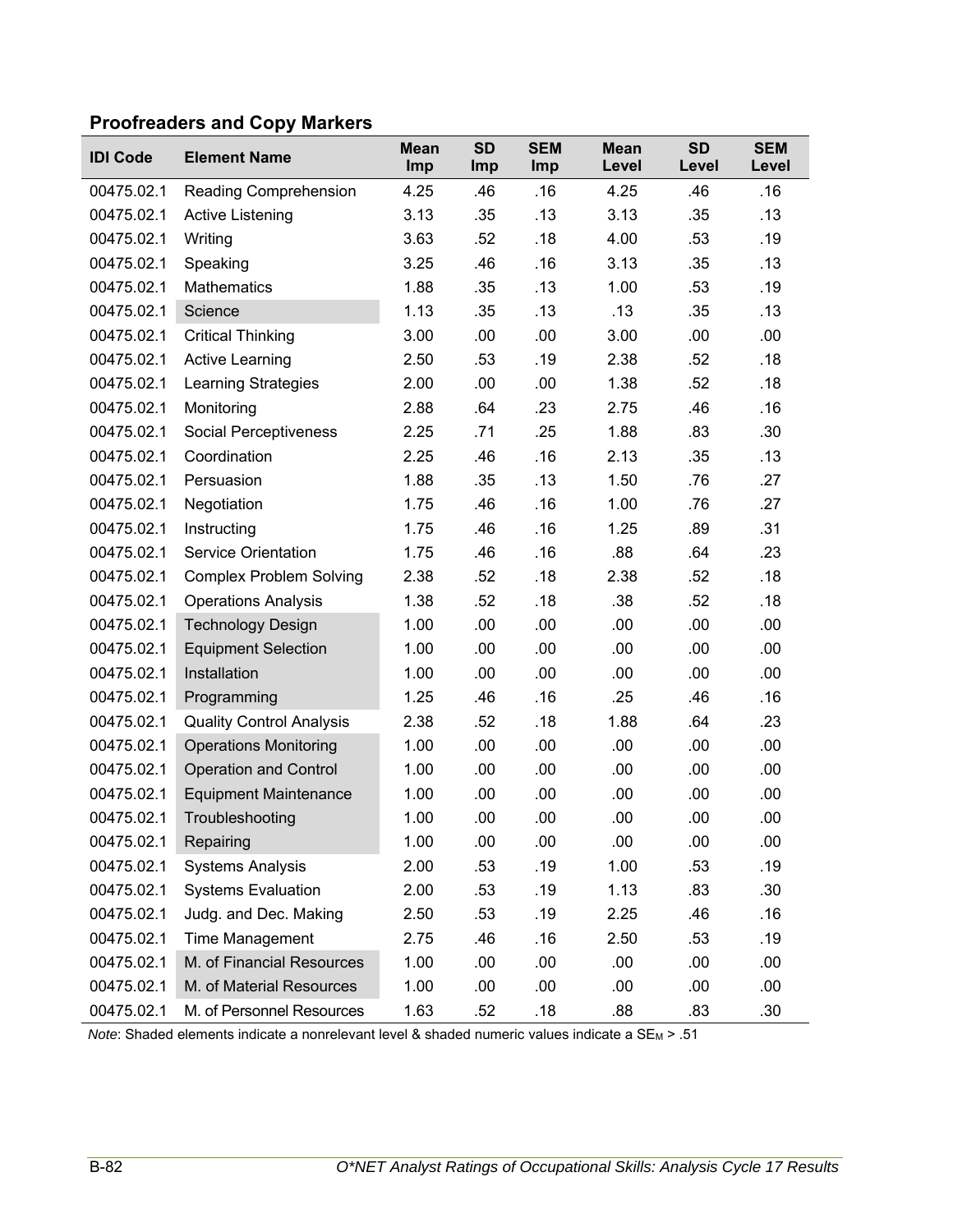

#### **Nursery Workers**

| <b>IDI Code</b> | <b>Element Name</b>             | <b>Mean</b><br>Imp | <b>SD</b><br>Imp | <b>SEM</b><br><b>Imp</b> | <b>Mean</b><br>Level | <b>SD</b><br>Level | <b>SEM</b><br>Level |
|-----------------|---------------------------------|--------------------|------------------|--------------------------|----------------------|--------------------|---------------------|
| 00640.02.1      | <b>Reading Comprehension</b>    | 2.50               | .53              | .19                      | 2.25                 | .71                | .25                 |
| 00640.02.1      | <b>Active Listening</b>         | 2.63               | .52              | .18                      | 2.50                 | .53                | .19                 |
| 00640.02.1      | Writing                         | 2.38               | .52              | .18                      | 2.13                 | .35                | .13                 |
| 00640.02.1      | Speaking                        | 2.63               | .52              | .18                      | 2.25                 | .46                | .16                 |
| 00640.02.1      | <b>Mathematics</b>              | 2.00               | .53              | .19                      | 1.75                 | .71                | .25                 |
| 00640.02.1      | Science                         | 1.75               | .46              | .16                      | .88                  | .64                | .23                 |
| 00640.02.1      | <b>Critical Thinking</b>        | 2.75               | .46              | .16                      | 2.50                 | .76                | .27                 |
| 00640.02.1      | <b>Active Learning</b>          | 2.25               | .46              | .16                      | 2.25                 | .46                | .16                 |
| 00640.02.1      | <b>Learning Strategies</b>      | 2.00               | .00              | .00                      | 2.00                 | .00                | .00                 |
| 00640.02.1      | Monitoring                      | 2.75               | .46              | .16                      | 2.50                 | .76                | .27                 |
| 00640.02.1      | <b>Social Perceptiveness</b>    | 2.75               | .46              | .16                      | 2.25                 | .46                | .16                 |
| 00640.02.1      | Coordination                    | 2.88               | .35              | .13                      | 2.63                 | .52                | .18                 |
| 00640.02.1      | Persuasion                      | 2.38               | .52              | .18                      | 2.00                 | .53                | .19                 |
| 00640.02.1      | Negotiation                     | 2.13               | .35              | .13                      | 1.88                 | .35                | .13                 |
| 00640.02.1      | Instructing                     | 1.88               | .35              | .13                      | 1.75                 | .71                | .25                 |
| 00640.02.1      | <b>Service Orientation</b>      | 2.50               | .53              | .19                      | 2.25                 | .46                | .16                 |
| 00640.02.1      | <b>Complex Problem Solving</b>  | 2.00               | .53              | .19                      | 2.00                 | .93                | .33                 |
| 00640.02.1      | <b>Operations Analysis</b>      | 1.38               | .52              | .18                      | .38                  | .52                | .18                 |
| 00640.02.1      | <b>Technology Design</b>        | 1.00               | .00              | .00                      | .00                  | .00                | .00                 |
| 00640.02.1      | <b>Equipment Selection</b>      | 1.88               | .35              | .13                      | 1.13                 | .64                | .23                 |
| 00640.02.1      | Installation                    | 1.00               | .00              | .00                      | .00                  | .00                | .00                 |
| 00640.02.1      | Programming                     | 1.00               | .00              | .00                      | .00                  | .00                | .00                 |
| 00640.02.1      | <b>Quality Control Analysis</b> | 2.25               | .46              | .16                      | 1.88                 | .35                | .13                 |
| 00640.02.1      | <b>Operations Monitoring</b>    | 2.00               | .76              | .27                      | 1.38                 | 1.06               | .38                 |
| 00640.02.1      | <b>Operation and Control</b>    | 2.00               | .76              | .27                      | 1.63                 | 1.30               | .46                 |
| 00640.02.1      | <b>Equipment Maintenance</b>    | 1.63               | .52              | .18                      | .75                  | .71                | .25                 |
| 00640.02.1      | Troubleshooting                 | 1.88               | .35              | .13                      | 1.38                 | .74                | .26                 |
| 00640.02.1      | Repairing                       | 1.50               | .53              | .19                      | .75                  | .89                | .31                 |
| 00640.02.1      | <b>Systems Analysis</b>         | 2.00               | .00              | .00                      | 1.50                 | .53                | .19                 |
| 00640.02.1      | <b>Systems Evaluation</b>       | 1.63               | .52              | .18                      | .75                  | .71                | .25                 |
| 00640.02.1      | Judg. and Dec. Making           | 2.25               | .46              | .16                      | 2.13                 | .64                | .23                 |
| 00640.02.1      | <b>Time Management</b>          | 2.50               | .53              | .19                      | 2.00                 | .53                | .19                 |
| 00640.02.1      | M. of Financial Resources       | 1.88               | .35              | .13                      | 1.00                 | .53                | .19                 |
| 00640.02.1      | M. of Material Resources        | 1.75               | .46              | .16                      | 1.25                 | .89                | .31                 |
| 00640.02.1      | M. of Personnel Resources       | 1.88               | .35              | .13                      | 1.75                 | .71                | .25                 |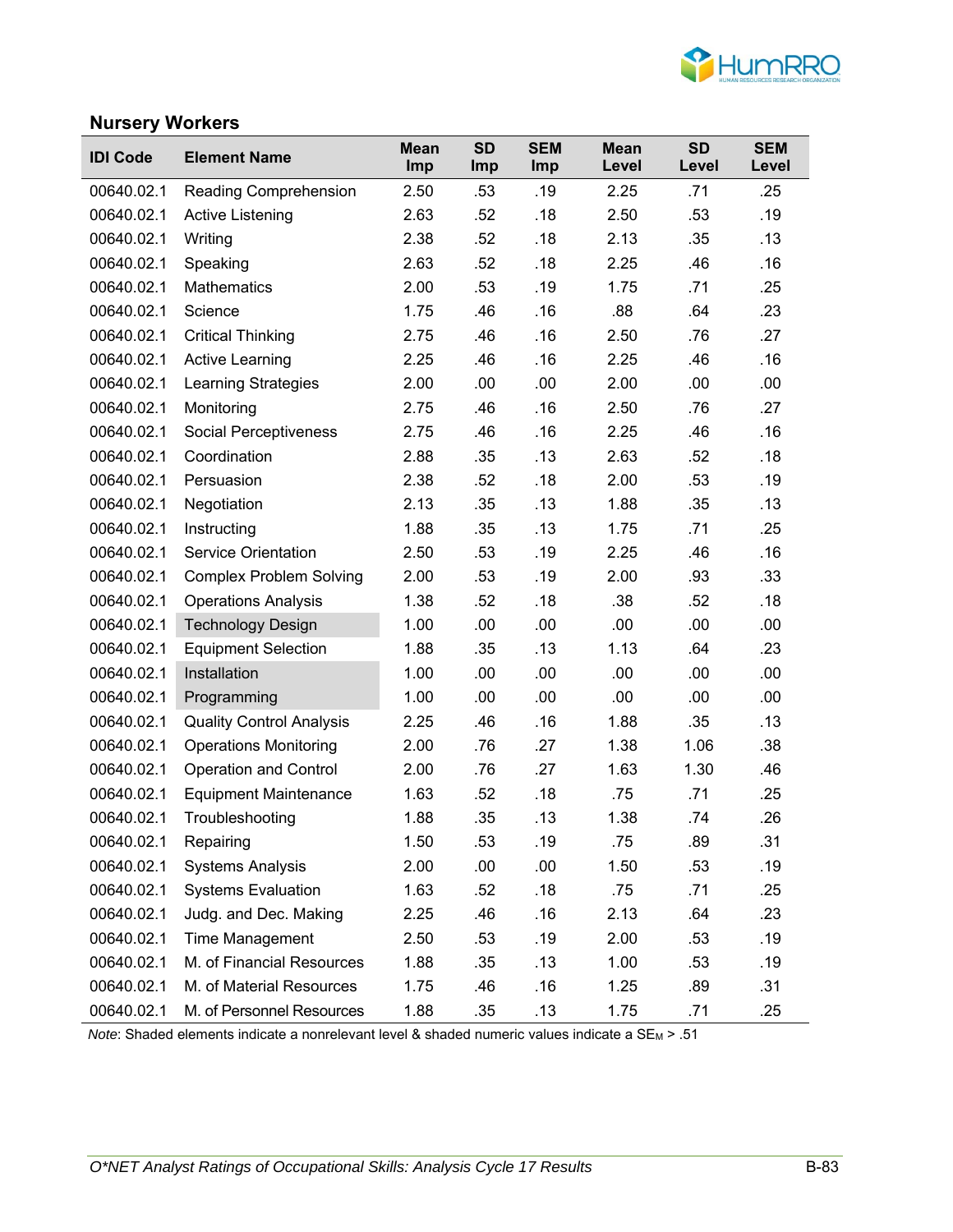# **Hunters and Trappers**

| <b>IDI Code</b> | <b>Element Name</b>             | <b>Mean</b><br>Imp | <b>SD</b><br>Imp | <b>SEM</b><br>Imp | <b>Mean</b><br>Level | <b>SD</b><br>Level | <b>SEM</b><br>Level |
|-----------------|---------------------------------|--------------------|------------------|-------------------|----------------------|--------------------|---------------------|
| 00663.02.1      | Reading Comprehension           | 2.75               | .46              | .16               | 2.50                 | .53                | .19                 |
| 00663.02.1      | Active Listening                | 2.88               | .35              | .13               | 2.75                 | .46                | .16                 |
| 00663.02.1      | Writing                         | 2.00               | .00              | .00               | 2.00                 | .00                | .00.                |
| 00663.02.1      | Speaking                        | 2.75               | .46              | .16               | 2.38                 | .74                | .26                 |
| 00663.02.1      | <b>Mathematics</b>              | 1.88               | .35              | .13               | .88                  | .35                | .13                 |
| 00663.02.1      | Science                         | 1.88               | .35              | .13               | 1.25                 | .71                | .25                 |
| 00663.02.1      | <b>Critical Thinking</b>        | 3.00               | .00              | .00               | 2.88                 | .35                | .13                 |
| 00663.02.1      | <b>Active Learning</b>          | 2.50               | .53              | .19               | 1.88                 | .35                | .13                 |
| 00663.02.1      | <b>Learning Strategies</b>      | 2.00               | .00              | .00               | 1.75                 | .46                | .16                 |
| 00663.02.1      | Monitoring                      | 2.63               | .52              | .18               | 2.88                 | .35                | .13                 |
| 00663.02.1      | Social Perceptiveness           | 2.50               | .53              | .19               | 1.88                 | .35                | .13                 |
| 00663.02.1      | Coordination                    | 2.25               | .71              | .25               | 2.13                 | .99                | .35                 |
| 00663.02.1      | Persuasion                      | 1.88               | .35              | .13               | 1.63                 | .74                | .26                 |
| 00663.02.1      | Negotiation                     | 1.88               | .35              | .13               | 1.63                 | .74                | .26                 |
| 00663.02.1      | Instructing                     | 1.88               | .35              | .13               | 1.50                 | .76                | .27                 |
| 00663.02.1      | <b>Service Orientation</b>      | 1.88               | .35              | .13               | 1.63                 | .74                | .26                 |
| 00663.02.1      | <b>Complex Problem Solving</b>  | 2.88               | .64              | .23               | 2.75                 | .46                | .16                 |
| 00663.02.1      | <b>Operations Analysis</b>      | 1.75               | .46              | .16               | 1.25                 | .89                | .31                 |
| 00663.02.1      | <b>Technology Design</b>        | 1.75               | .46              | .16               | .88                  | .64                | .23                 |
| 00663.02.1      | <b>Equipment Selection</b>      | 2.75               | .46              | .16               | 2.25                 | .46                | .16                 |
| 00663.02.1      | Installation                    | 1.38               | .52              | .18               | .38                  | .52                | .18                 |
| 00663.02.1      | Programming                     | 1.00               | .00              | .00               | .00                  | .00                | .00                 |
| 00663.02.1      | <b>Quality Control Analysis</b> | 2.25               | .71              | .25               | 2.00                 | .93                | .33                 |
| 00663.02.1      | <b>Operations Monitoring</b>    | 2.88               | .35              | .13               | 2.38                 | .74                | .26                 |
| 00663.02.1      | <b>Operation and Control</b>    | 2.88               | .35              | .13               | 2.63                 | .74                | .26                 |
| 00663.02.1      | <b>Equipment Maintenance</b>    | 2.75               | .46              | .16               | 2.50                 | .76                | .27                 |
| 00663.02.1      | Troubleshooting                 | 2.63               | .52              | .18               | 2.38                 | .74                | .26                 |
| 00663.02.1      | Repairing                       | 2.75               | .46              | .16               | 2.63                 | .52                | .18                 |
| 00663.02.1      | <b>Systems Analysis</b>         | 2.00               | .53              | .19               | 1.75                 | .71                | .25                 |
| 00663.02.1      | <b>Systems Evaluation</b>       | 2.00               | .53              | .19               | 1.63                 | .74                | .26                 |
| 00663.02.1      | Judg. and Dec. Making           | 2.88               | .35              | .13               | 2.63                 | .52                | .18                 |
| 00663.02.1      | Time Management                 | 2.63               | .52              | .18               | 2.50                 | .53                | .19                 |
| 00663.02.1      | M. of Financial Resources       | 1.75               | .46              | .16               | .75                  | .46                | .16                 |
| 00663.02.1      | M. of Material Resources        | 1.88               | .35              | .13               | .88                  | .35                | .13                 |
| 00663.02.1      | M. of Personnel Resources       | 1.88               | .35              | .13               | 1.38                 | .74                | .26                 |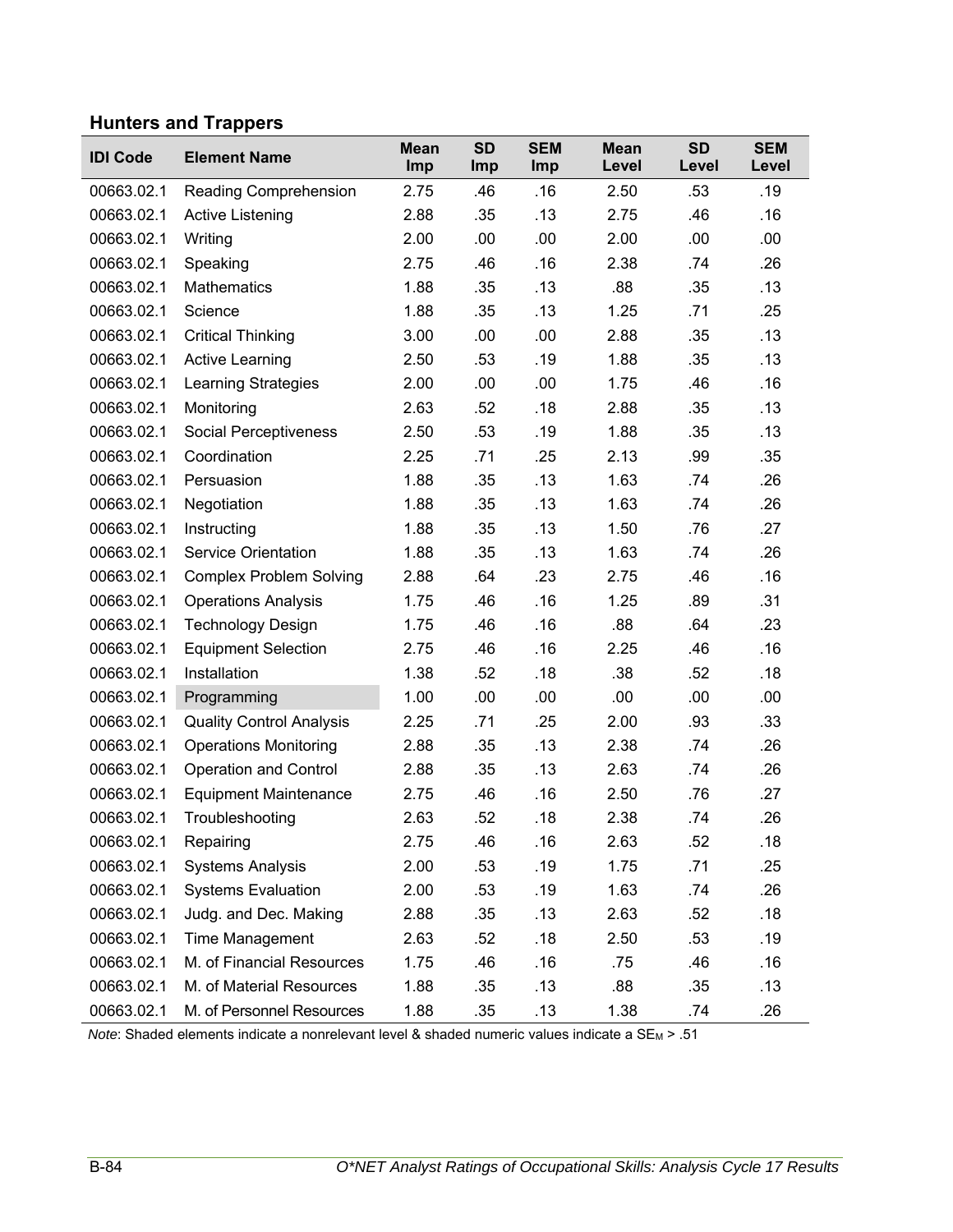

### **Drywall and Ceiling Tile Installers**

| <b>IDI Code</b> | <b>Element Name</b>             | <b>Mean</b><br>Imp | <b>SD</b><br><b>Imp</b> | <b>SEM</b><br><b>Imp</b> | <b>Mean</b><br>Level | <b>SD</b><br>Level | <b>SEM</b><br>Level |
|-----------------|---------------------------------|--------------------|-------------------------|--------------------------|----------------------|--------------------|---------------------|
| 01401.02.1      | Reading Comprehension           | 2.75               | .46                     | .16                      | 2.75                 | .46                | .16                 |
| 01401.02.1      | <b>Active Listening</b>         | 2.75               | .46                     | .16                      | 2.38                 | .74                | .26                 |
| 01401.02.1      | Writing                         | 2.13               | .35                     | .13                      | 1.88                 | .35                | .13                 |
| 01401.02.1      | Speaking                        | 2.88               | .35                     | .13                      | 2.25                 | .71                | .25                 |
| 01401.02.1      | <b>Mathematics</b>              | 2.25               | .46                     | .16                      | 2.13                 | .35                | .13                 |
| 01401.02.1      | Science                         | 1.13               | .35                     | .13                      | .13                  | .35                | .13                 |
| 01401.02.1      | <b>Critical Thinking</b>        | 3.00               | .00                     | .00                      | 2.63                 | .74                | .26                 |
| 01401.02.1      | <b>Active Learning</b>          | 2.13               | .64                     | .23                      | 2.00                 | .93                | .33                 |
| 01401.02.1      | Learning Strategies             | 2.00               | .00                     | .00                      | 1.88                 | .35                | .13                 |
| 01401.02.1      | Monitoring                      | 2.88               | .35                     | .13                      | 2.63                 | .74                | .26                 |
| 01401.02.1      | Social Perceptiveness           | 2.50               | .53                     | .19                      | 2.25                 | .71                | .25                 |
| 01401.02.1      | Coordination                    | 2.88               | .35                     | .13                      | 3.13                 | .64                | .23                 |
| 01401.02.1      | Persuasion                      | 2.00               | .53                     | .19                      | 1.63                 | .74                | .26                 |
| 01401.02.1      | Negotiation                     | 1.75               | .46                     | .16                      | 1.50                 | .93                | .33                 |
| 01401.02.1      | Instructing                     | 2.13               | .35                     | .13                      | 2.13                 | .35                | .13                 |
| 01401.02.1      | <b>Service Orientation</b>      | 2.00               | .53                     | .19                      | 1.63                 | .74                | .26                 |
| 01401.02.1      | <b>Complex Problem Solving</b>  | 2.63               | .52                     | .18                      | 2.50                 | .53                | .19                 |
| 01401.02.1      | <b>Operations Analysis</b>      | 1.88               | .35                     | .13                      | 1.50                 | .76                | .27                 |
| 01401.02.1      | <b>Technology Design</b>        | 1.75               | .46                     | .16                      | .75                  | .46                | .16                 |
| 01401.02.1      | <b>Equipment Selection</b>      | 2.38               | .52                     | .18                      | 1.88                 | .35                | .13                 |
| 01401.02.1      | Installation                    | 1.75               | .46                     | .16                      | 1.13                 | .83                | .30                 |
| 01401.02.1      | Programming                     | 1.00               | .00                     | .00                      | .00                  | .00                | .00                 |
| 01401.02.1      | <b>Quality Control Analysis</b> | 2.50               | .53                     | .19                      | 2.25                 | .71                | .25                 |
| 01401.02.1      | <b>Operations Monitoring</b>    | 2.50               | .53                     | .19                      | 2.25                 | .71                | .25                 |
| 01401.02.1      | <b>Operation and Control</b>    | 2.50               | .53                     | .19                      | 2.38                 | .74                | .26                 |
| 01401.02.1      | <b>Equipment Maintenance</b>    | 1.88               | .64                     | .23                      | 1.38                 | .92                | .32                 |
| 01401.02.1      | Troubleshooting                 | 2.00               | .00                     | .00                      | 1.88                 | .35                | .13                 |
| 01401.02.1      | Repairing                       | 1.63               | .52                     | .18                      | 1.13                 | .99                | .35                 |
| 01401.02.1      | <b>Systems Analysis</b>         | 2.00               | .00                     | .00                      | 1.88                 | .35                | .13                 |
| 01401.02.1      | <b>Systems Evaluation</b>       | 2.00               | .00                     | .00                      | 1.50                 | .53                | .19                 |
| 01401.02.1      | Judg. and Dec. Making           | 2.88               | .35                     | .13                      | 2.50                 | .76                | .27                 |
| 01401.02.1      | Time Management                 | 2.88               | .35                     | .13                      | 2.63                 | .52                | .18                 |
| 01401.02.1      | M. of Financial Resources       | 1.63               | .52                     | .18                      | .63                  | .52                | .18                 |
| 01401.02.1      | M. of Material Resources        | 1.75               | .46                     | .16                      | .75                  | .46                | .16                 |
| 01401.02.1      | M. of Personnel Resources       | 2.00               | .00                     | .00                      | 2.00                 | .00                | .00                 |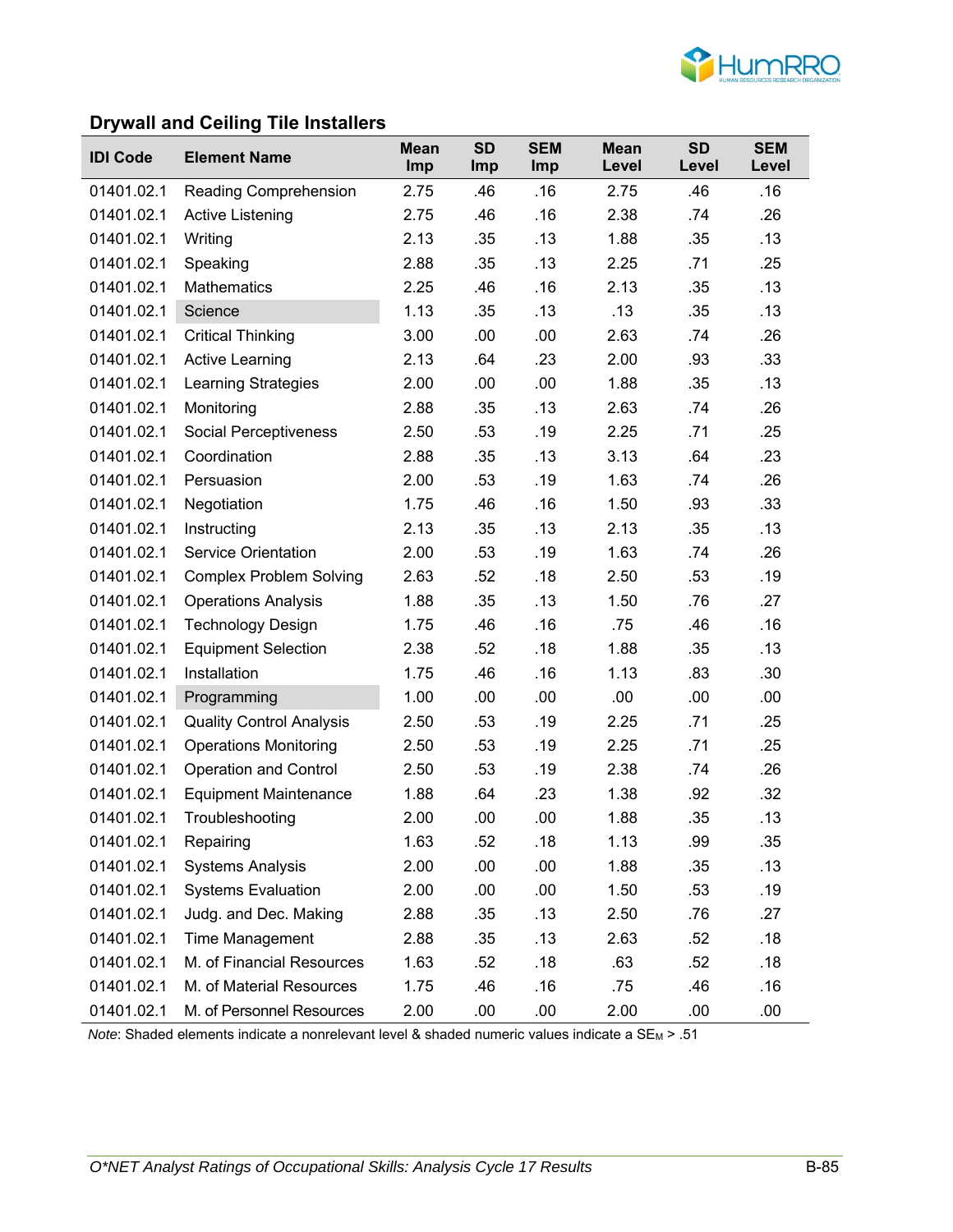| <b>IDI Code</b> | <b>Element Name</b>             | <b>Mean</b><br>Imp | <b>SD</b><br>Imp | <b>SEM</b><br>Imp | <b>Mean</b><br>Level | <b>SD</b><br>Level | <b>SEM</b><br>Level |
|-----------------|---------------------------------|--------------------|------------------|-------------------|----------------------|--------------------|---------------------|
| 00841.02.1      | Reading Comprehension           | 2.75               | .46              | .16               | 2.25                 | .46                | .16                 |
| 00841.02.1      | Active Listening                | 3.00               | .00              | .00               | 2.88                 | .35                | .13                 |
| 00841.02.1      | Writing                         | 2.13               | .35              | .13               | 2.00                 | .53                | .19                 |
| 00841.02.1      | Speaking                        | 3.00               | .00              | .00               | 2.25                 | .46                | .16                 |
| 00841.02.1      | <b>Mathematics</b>              | 2.00               | .00              | .00               | 1.38                 | .52                | .18                 |
| 00841.02.1      | Science                         | 1.38               | .74              | .26               | .63                  | 1.41               | .50                 |
| 00841.02.1      | <b>Critical Thinking</b>        | 3.25               | .46              | .16               | 3.13                 | .35                | .13                 |
| 00841.02.1      | <b>Active Learning</b>          | 2.75               | .46              | .16               | 2.50                 | .53                | .19                 |
| 00841.02.1      | <b>Learning Strategies</b>      | 2.38               | .52              | .18               | 2.50                 | .53                | .19                 |
| 00841.02.1      | Monitoring                      | 3.00               | .53              | .19               | 3.00                 | .53                | .19                 |
| 00841.02.1      | Social Perceptiveness           | 2.75               | .46              | .16               | 2.25                 | .46                | .16                 |
| 00841.02.1      | Coordination                    | 2.75               | .46              | .16               | 3.00                 | .53                | .19                 |
| 00841.02.1      | Persuasion                      | 2.13               | .35              | .13               | 2.25                 | .46                | .16                 |
| 00841.02.1      | Negotiation                     | 2.00               | .00              | .00               | 2.13                 | .35                | .13                 |
| 00841.02.1      | Instructing                     | 2.38               | .52              | .18               | 2.38                 | .52                | .18                 |
| 00841.02.1      | <b>Service Orientation</b>      | 2.38               | .52              | .18               | 2.13                 | .35                | .13                 |
| 00841.02.1      | <b>Complex Problem Solving</b>  | 3.00               | .53              | .19               | 3.00                 | .53                | .19                 |
| 00841.02.1      | <b>Operations Analysis</b>      | 1.88               | .64              | .23               | 1.25                 | .89                | .31                 |
| 00841.02.1      | <b>Technology Design</b>        | 1.63               | .52              | .18               | .75                  | .71                | .25                 |
| 00841.02.1      | <b>Equipment Selection</b>      | 2.38               | .52              | .18               | 2.25                 | .46                | .16                 |
| 00841.02.1      | Installation                    | 1.88               | .99              | .35               | 1.13                 | 1.13               | .40                 |
| 00841.02.1      | Programming                     | 1.00               | .00              | .00               | .00                  | .00                | .00                 |
| 00841.02.1      | <b>Quality Control Analysis</b> | 2.88               | .35              | .13               | 2.50                 | .53                | .19                 |
| 00841.02.1      | <b>Operations Monitoring</b>    | 3.88               | .35              | .13               | 3.88                 | .35                | .13                 |
| 00841.02.1      | <b>Operation and Control</b>    | 3.88               | .35              | .13               | 3.63                 | .52                | .18                 |
| 00841.02.1      | <b>Equipment Maintenance</b>    | 3.38               | .52              | .18               | 3.38                 | .52                | .18                 |
| 00841.02.1      | Troubleshooting                 | 3.25               | .46              | .16               | 3.00                 | .00                | .00                 |
| 00841.02.1      | Repairing                       | 3.13               | .64              | .23               | 3.00                 | .53                | .19                 |
| 00841.02.1      | <b>Systems Analysis</b>         | 2.13               | .35              | .13               | 2.25                 | .46                | .16                 |
| 00841.02.1      | <b>Systems Evaluation</b>       | 2.13               | .35              | .13               | 2.13                 | .35                | .13                 |
| 00841.02.1      | Judg. and Dec. Making           | 3.13               | .35              | .13               | 3.00                 | .00                | .00                 |
| 00841.02.1      | Time Management                 | 3.00               | .00              | .00               | 2.75                 | .46                | .16                 |
| 00841.02.1      | M. of Financial Resources       | 1.38               | .52              | .18               | .38                  | .52                | .18                 |
| 00841.02.1      | M. of Material Resources        | 1.38               | .52              | .18               | .38                  | .52                | .18                 |
| 00841.02.1      | M. of Personnel Resources       | 2.63               | .52              | .18               | 2.75                 | .46                | .16                 |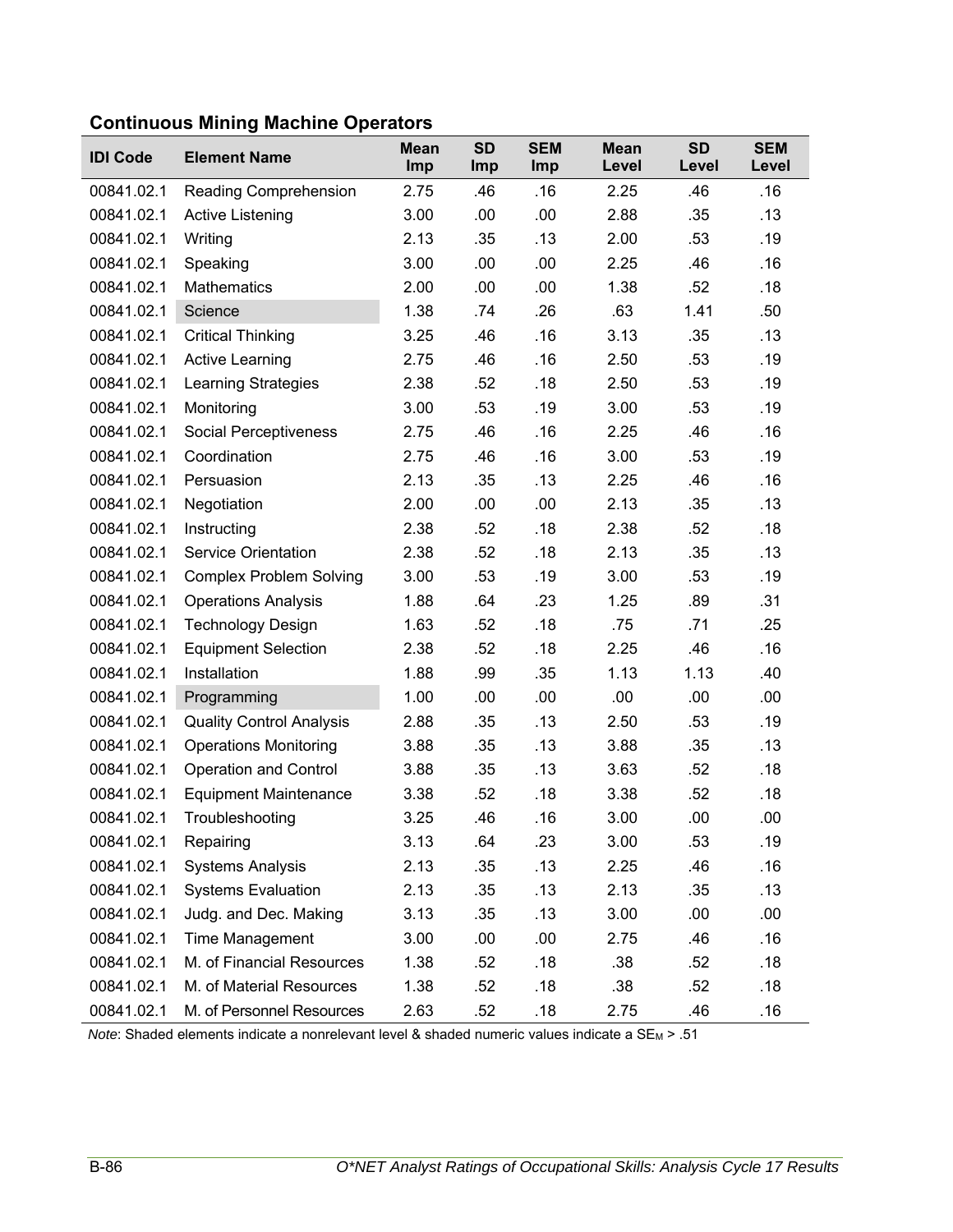

#### **Electronic Equipment Installers and Repairers, Motor Vehicles**

|                 |                                 | <b>Mean</b> | <b>SD</b> | <b>SEM</b> | <b>Mean</b> | <b>SD</b> | <b>SEM</b> |
|-----------------|---------------------------------|-------------|-----------|------------|-------------|-----------|------------|
| <b>IDI Code</b> | <b>Element Name</b>             | <b>Imp</b>  | Imp       | Imp        | Level       | Level     | Level      |
| 01417.02.1      | <b>Reading Comprehension</b>    | 3.13        | .35       | .13        | 3.13        | .35       | .13        |
| 01417.02.1      | <b>Active Listening</b>         | 3.38        | .52       | .18        | 3.00        | .00       | .00        |
| 01417.02.1      | Writing                         | 2.88        | .35       | .13        | 2.88        | .35       | .13        |
| 01417.02.1      | Speaking                        | 3.00        | .00       | .00        | 3.00        | .00       | .00        |
| 01417.02.1      | <b>Mathematics</b>              | 2.25        | .46       | .16        | 2.25        | .46       | .16        |
| 01417.02.1      | Science                         | 1.88        | .64       | .23        | 1.50        | .93       | .33        |
| 01417.02.1      | <b>Critical Thinking</b>        | 3.50        | .53       | .19        | 3.13        | .35       | .13        |
| 01417.02.1      | <b>Active Learning</b>          | 2.75        | .46       | .16        | 2.38        | .52       | .18        |
| 01417.02.1      | Learning Strategies             | 2.50        | .53       | .19        | 2.25        | .46       | .16        |
| 01417.02.1      | Monitoring                      | 2.88        | .35       | .13        | 2.88        | .35       | .13        |
| 01417.02.1      | Social Perceptiveness           | 2.88        | .35       | .13        | 2.88        | .35       | .13        |
| 01417.02.1      | Coordination                    | 3.00        | .00       | .00        | 3.00        | .00       | .00.       |
| 01417.02.1      | Persuasion                      | 2.75        | .46       | .16        | 2.38        | .52       | .18        |
| 01417.02.1      | Negotiation                     | 2.75        | .46       | .16        | 2.50        | .53       | .19        |
| 01417.02.1      | Instructing                     | 2.63        | .52       | .18        | 2.38        | .52       | .18        |
| 01417.02.1      | <b>Service Orientation</b>      | 3.00        | .00       | .00        | 2.88        | .35       | .13        |
| 01417.02.1      | <b>Complex Problem Solving</b>  | 3.13        | .35       | .13        | 3.00        | .00       | .00.       |
| 01417.02.1      | <b>Operations Analysis</b>      | 1.88        | .35       | .13        | 1.75        | .71       | .25        |
| 01417.02.1      | <b>Technology Design</b>        | 2.13        | .64       | .23        | 1.38        | .74       | .26        |
| 01417.02.1      | <b>Equipment Selection</b>      | 3.00        | .53       | .19        | 2.75        | .46       | .16        |
| 01417.02.1      | Installation                    | 3.25        | 1.04      | .37        | 3.00        | 1.31      | .46        |
| 01417.02.1      | Programming                     | 1.88        | .35       | .13        | 1.13        | .64       | .23        |
| 01417.02.1      | <b>Quality Control Analysis</b> | 3.00        | .53       | .19        | 3.00        | .00       | .00        |
| 01417.02.1      | <b>Operations Monitoring</b>    | 3.50        | .53       | .19        | 3.00        | .00       | .00.       |
| 01417.02.1      | <b>Operation and Control</b>    | 2.88        | .35       | .13        | 3.00        | .00       | .00        |
| 01417.02.1      | <b>Equipment Maintenance</b>    | 3.25        | .71       | .25        | 2.88        | .35       | .13        |
| 01417.02.1      | Troubleshooting                 | 3.63        | .52       | .18        | 3.63        | .52       | .18        |
| 01417.02.1      | Repairing                       | 3.63        | .74       | .26        | 3.63        | .74       | .26        |
| 01417.02.1      | <b>Systems Analysis</b>         | 2.38        | .52       | .18        | 2.25        | .46       | .16        |
| 01417.02.1      | <b>Systems Evaluation</b>       | 2.25        | .46       | .16        | 2.38        | .52       | .18        |
| 01417.02.1      | Judg. and Dec. Making           | 2.88        | .64       | .23        | 2.88        | .35       | .13        |
| 01417.02.1      | Time Management                 | 3.13        | .35       | .13        | 3.00        | .00       | .00        |
| 01417.02.1      | M. of Financial Resources       | 2.13        | .35       | .13        | 1.25        | .71       | .25        |
| 01417.02.1      | M. of Material Resources        | 2.00        | .00       | .00        | 1.13        | .35       | .13        |
| 01417.02.1      | M. of Personnel Resources       | 2.13        | .35       | .13        | 2.13        | .35       | .13        |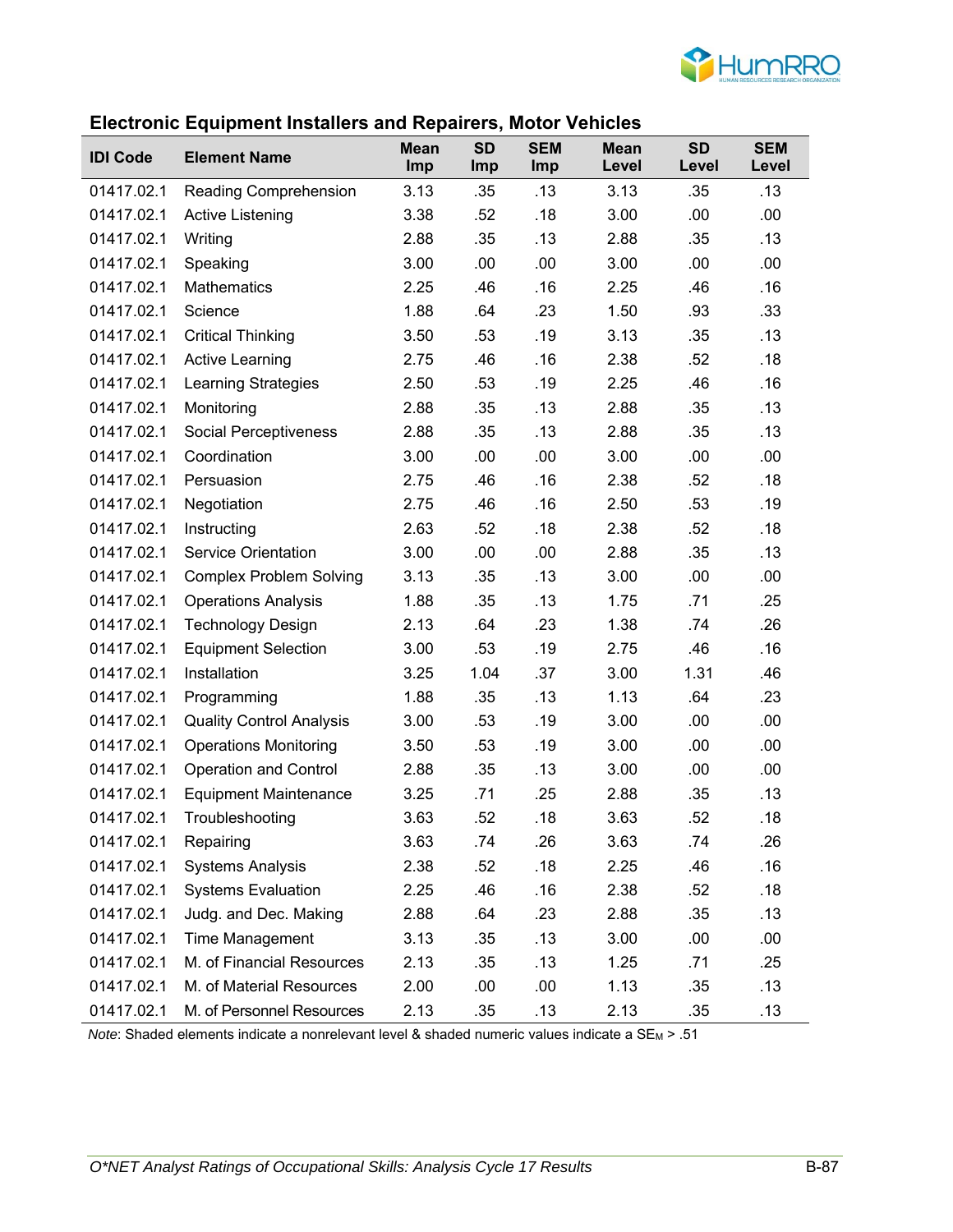| <b>IDI Code</b> | <b>Element Name</b>             | <b>Mean</b><br>Imp | <b>SD</b><br>Imp | <b>SEM</b><br>Imp | <b>Mean</b><br>Level | <b>SD</b><br>Level | <b>SEM</b><br>Level |
|-----------------|---------------------------------|--------------------|------------------|-------------------|----------------------|--------------------|---------------------|
| 00714.02.1      | Reading Comprehension           | 3.13               | .35              | .13               | 2.88                 | .35                | .13                 |
| 00714.02.1      | Active Listening                | 3.13               | .35              | .13               | 2.88                 | .35                | .13                 |
| 00714.02.1      | Writing                         | 2.75               | .46              | .16               | 2.50                 | .53                | .19                 |
| 00714.02.1      | Speaking                        | 3.13               | .35              | .13               | 3.00                 | .00                | .00                 |
| 00714.02.1      | <b>Mathematics</b>              | 2.75               | .46              | .16               | 2.50                 | .53                | .19                 |
| 00714.02.1      | Science                         | 1.88               | .35              | .13               | 1.63                 | .74                | .26                 |
| 00714.02.1      | <b>Critical Thinking</b>        | 3.50               | .53              | .19               | 3.63                 | .52                | .18                 |
| 00714.02.1      | <b>Active Learning</b>          | 3.00               | .00              | .00               | 3.00                 | .00                | .00                 |
| 00714.02.1      | <b>Learning Strategies</b>      | 2.63               | .52              | .18               | 2.63                 | .52                | .18                 |
| 00714.02.1      | Monitoring                      | 3.00               | .00              | .00               | 2.88                 | .35                | .13                 |
| 00714.02.1      | Social Perceptiveness           | 2.75               | .46              | .16               | 2.50                 | .53                | .19                 |
| 00714.02.1      | Coordination                    | 2.75               | .71              | .25               | 2.38                 | 1.06               | .38                 |
| 00714.02.1      | Persuasion                      | 2.38               | .52              | .18               | 2.13                 | .64                | .23                 |
| 00714.02.1      | Negotiation                     | 1.88               | .35              | .13               | 1.63                 | .74                | .26                 |
| 00714.02.1      | Instructing                     | 2.13               | .35              | .13               | 2.38                 | .52                | .18                 |
| 00714.02.1      | <b>Service Orientation</b>      | 2.50               | .53              | .19               | 2.00                 | .76                | .27                 |
| 00714.02.1      | <b>Complex Problem Solving</b>  | 3.25               | .46              | .16               | 3.00                 | .00                | .00                 |
| 00714.02.1      | <b>Operations Analysis</b>      | 1.75               | .46              | .16               | .88                  | .64                | .23                 |
| 00714.02.1      | <b>Technology Design</b>        | 1.88               | .35              | .13               | 1.00                 | .53                | .19                 |
| 00714.02.1      | <b>Equipment Selection</b>      | 3.25               | .46              | .16               | 3.00                 | .53                | .19                 |
| 00714.02.1      | Installation                    | 2.25               | .46              | .16               | 2.13                 | .35                | .13                 |
| 00714.02.1      | Programming                     | 1.75               | .46              | .16               | .75                  | .46                | .16                 |
| 00714.02.1      | <b>Quality Control Analysis</b> | 3.38               | .52              | .18               | 3.13                 | .35                | .13                 |
| 00714.02.1      | <b>Operations Monitoring</b>    | 3.50               | .53              | .19               | 3.13                 | .64                | .23                 |
| 00714.02.1      | <b>Operation and Control</b>    | 3.63               | .52              | .18               | 3.25                 | .46                | .16                 |
| 00714.02.1      | <b>Equipment Maintenance</b>    | 4.00               | .00              | .00               | 3.88                 | .35                | .13                 |
| 00714.02.1      | Troubleshooting                 | 3.88               | .35              | .13               | 3.88                 | .35                | .13                 |
| 00714.02.1      | Repairing                       | 4.00               | .00              | .00               | 4.13                 | .35                | .13                 |
| 00714.02.1      | <b>Systems Analysis</b>         | 2.88               | .64              | .23               | 2.75                 | .46                | .16                 |
| 00714.02.1      | <b>Systems Evaluation</b>       | 2.63               | .74              | .26               | 2.50                 | .53                | .19                 |
| 00714.02.1      | Judg. and Dec. Making           | 3.25               | .46              | .16               | 3.00                 | .00                | .00                 |
| 00714.02.1      | <b>Time Management</b>          | 2.88               | .35              | .13               | 2.75                 | .46                | .16                 |
| 00714.02.1      | M. of Financial Resources       | 1.88               | .64              | .23               | 1.50                 | 1.07               | .38                 |
| 00714.02.1      | M. of Material Resources        | 1.75               | .46              | .16               | 1.13                 | .83                | .30                 |
| 00714.02.1      | M. of Personnel Resources       | 2.25               | .46              | .16               | 2.00                 | .00                | .00                 |

**Farm Equipment Mechanics and Service Technicians**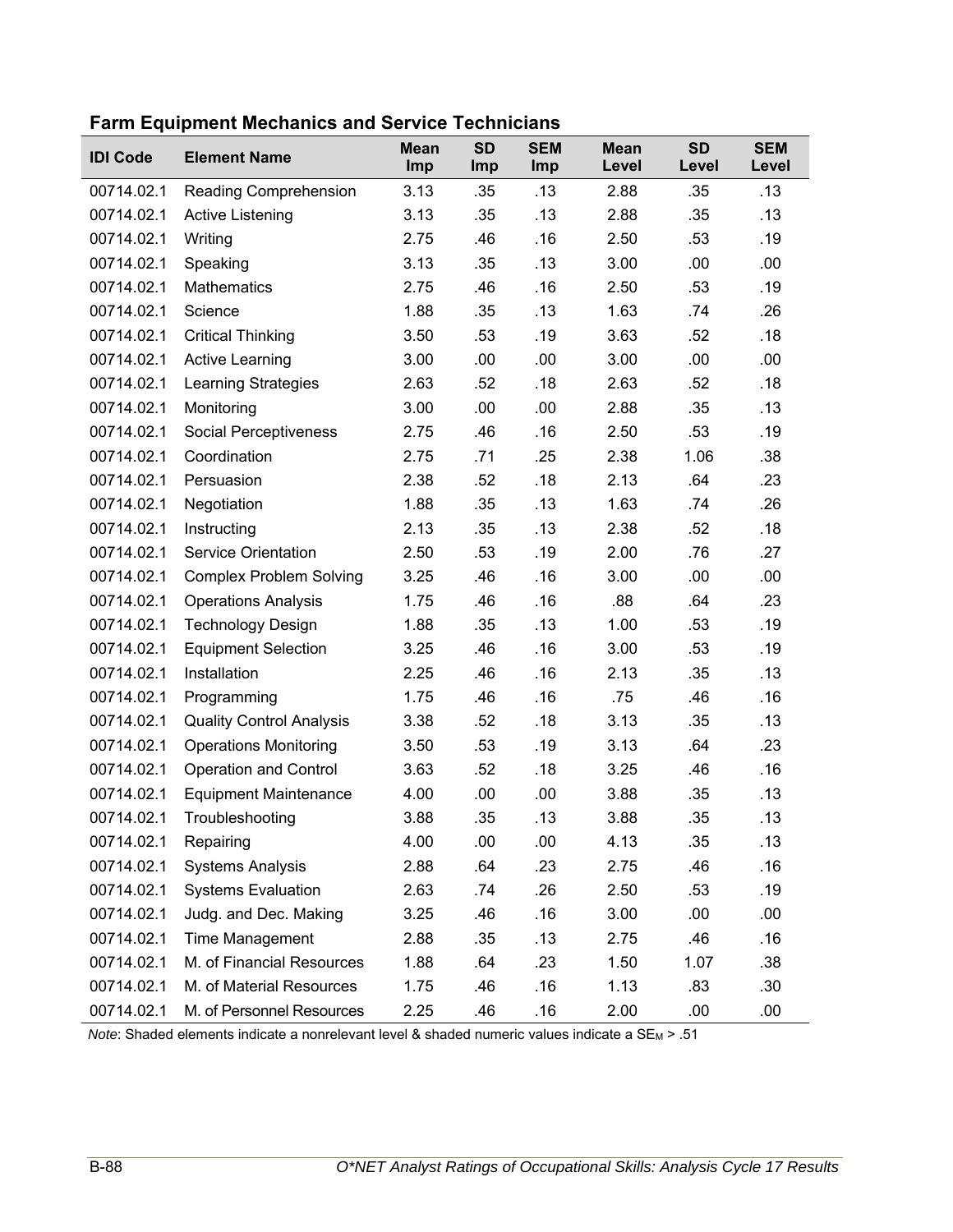

### **Bicycle Repairers**

| <b>IDI Code</b> | <b>Element Name</b>             | <b>Mean</b><br>Imp | <b>SD</b><br><b>Imp</b> | <b>SEM</b><br>Imp | <b>Mean</b><br>Level | <b>SD</b><br>Level | <b>SEM</b><br>Level |
|-----------------|---------------------------------|--------------------|-------------------------|-------------------|----------------------|--------------------|---------------------|
| 00767.02.1      | Reading Comprehension           | 3.00               | .00                     | .00               | 3.00                 | .00                | .00                 |
| 00767.02.1      | Active Listening                | 3.63               | .52                     | .18               | 3.00                 | .00                | .00                 |
| 00767.02.1      | Writing                         | 2.88               | .64                     | .23               | 2.50                 | .53                | .19                 |
| 00767.02.1      | Speaking                        | 3.38               | .52                     | .18               | 3.00                 | .00                | .00                 |
| 00767.02.1      | <b>Mathematics</b>              | 2.13               | .35                     | .13               | 2.00                 | .00                | .00                 |
| 00767.02.1      | Science                         | 1.25               | .46                     | .16               | .38                  | .74                | .26                 |
| 00767.02.1      | <b>Critical Thinking</b>        | 3.63               | .52                     | .18               | 3.13                 | .35                | .13                 |
| 00767.02.1      | <b>Active Learning</b>          | 2.88               | .35                     | .13               | 2.50                 | .53                | .19                 |
| 00767.02.1      | Learning Strategies             | 2.75               | .46                     | .16               | 2.38                 | .52                | .18                 |
| 00767.02.1      | Monitoring                      | 2.88               | .35                     | .13               | 2.88                 | .35                | .13                 |
| 00767.02.1      | Social Perceptiveness           | 3.25               | .46                     | .16               | 3.13                 | .64                | .23                 |
| 00767.02.1      | Coordination                    | 2.88               | .35                     | .13               | 2.50                 | .53                | .19                 |
| 00767.02.1      | Persuasion                      | 2.88               | .35                     | .13               | 2.63                 | .52                | .18                 |
| 00767.02.1      | Negotiation                     | 2.88               | .35                     | .13               | 2.63                 | .52                | .18                 |
| 00767.02.1      | Instructing                     | 2.75               | .46                     | .16               | 2.75                 | .46                | .16                 |
| 00767.02.1      | <b>Service Orientation</b>      | 3.38               | .52                     | .18               | 3.00                 | .00                | .00                 |
| 00767.02.1      | <b>Complex Problem Solving</b>  | 3.00               | .00                     | .00               | 3.00                 | .00                | .00                 |
| 00767.02.1      | <b>Operations Analysis</b>      | 1.63               | .52                     | .18               | .75                  | .71                | .25                 |
| 00767.02.1      | <b>Technology Design</b>        | 1.88               | .35                     | .13               | 1.50                 | .76                | .27                 |
| 00767.02.1      | <b>Equipment Selection</b>      | 3.38               | .92                     | .32               | 2.63                 | .52                | .18                 |
| 00767.02.1      | Installation                    | 2.50               | .93                     | .33               | 1.75                 | 1.16               | .41                 |
| 00767.02.1      | Programming                     | 1.13               | .35                     | .13               | .13                  | .35                | .13                 |
| 00767.02.1      | <b>Quality Control Analysis</b> | 3.25               | .46                     | .16               | 3.13                 | .35                | .13                 |
| 00767.02.1      | <b>Operations Monitoring</b>    | 2.75               | .46                     | .16               | 2.25                 | .46                | .16                 |
| 00767.02.1      | <b>Operation and Control</b>    | 2.63               | .52                     | .18               | 2.00                 | .53                | .19                 |
| 00767.02.1      | <b>Equipment Maintenance</b>    | 3.38               | .74                     | .26               | 2.88                 | .35                | .13                 |
| 00767.02.1      | Troubleshooting                 | 3.63               | .52                     | .18               | 3.00                 | .00                | .00                 |
| 00767.02.1      | Repairing                       | 3.88               | .35                     | .13               | 3.13                 | .35                | .13                 |
| 00767.02.1      | <b>Systems Analysis</b>         | 2.50               | .53                     | .19               | 2.13                 | .35                | .13                 |
| 00767.02.1      | <b>Systems Evaluation</b>       | 2.38               | .52                     | .18               | 2.13                 | .35                | .13                 |
| 00767.02.1      | Judg. and Dec. Making           | 2.88               | .35                     | .13               | 2.75                 | .46                | .16                 |
| 00767.02.1      | Time Management                 | 2.75               | .46                     | .16               | 2.88                 | .35                | .13                 |
| 00767.02.1      | M. of Financial Resources       | 1.88               | .35                     | .13               | 1.13                 | .83                | .30                 |
| 00767.02.1      | M. of Material Resources        | 2.00               | .53                     | .19               | 1.25                 | .89                | .31                 |
| 00767.02.1      | M. of Personnel Resources       | 2.50               | .53                     | .19               | 2.13                 | .35                | .13                 |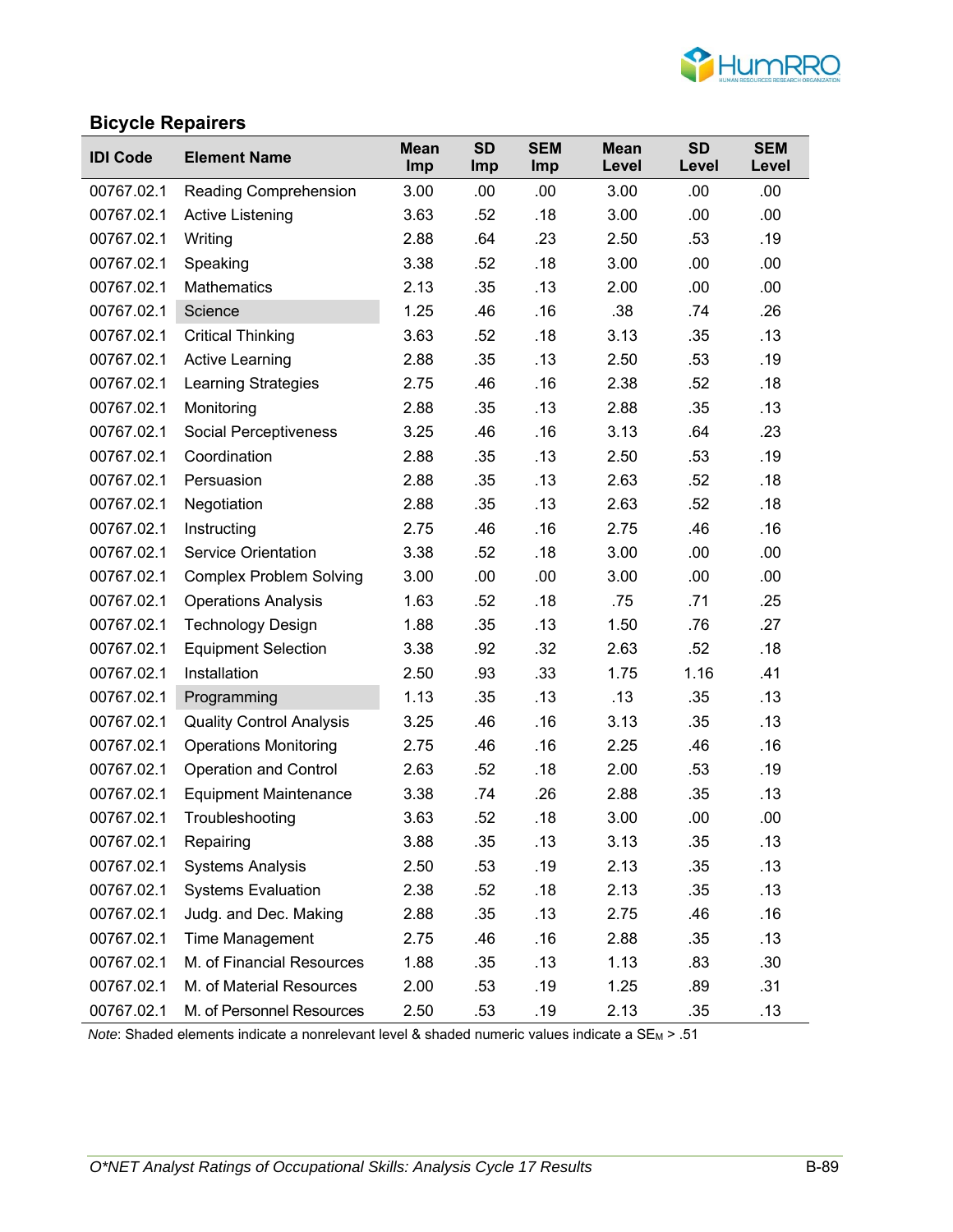| <b>IDI Code</b> | <b>Element Name</b>             | <b>Mean</b><br>Imp | <b>SD</b><br>Imp | <b>SEM</b><br>Imp | <b>Mean</b><br>Level | <b>SD</b><br>Level | <b>SEM</b><br>Level |
|-----------------|---------------------------------|--------------------|------------------|-------------------|----------------------|--------------------|---------------------|
| 01425.02.1      | Reading Comprehension           | 3.00               | .00              | .00               | 3.00                 | .00                | .00.                |
| 01425.02.1      | <b>Active Listening</b>         | 3.13               | .35              | .13               | 3.00                 | .00                | .00                 |
| 01425.02.1      | Writing                         | 2.50               | .53              | .19               | 2.75                 | .46                | .16                 |
| 01425.02.1      | Speaking                        | 3.13               | .35              | .13               | 3.00                 | .00                | .00                 |
| 01425.02.1      | <b>Mathematics</b>              | 2.00               | .00              | .00               | 2.00                 | .00                | .00                 |
| 01425.02.1      | Science                         | 1.88               | .64              | .23               | 1.25                 | 1.04               | .37                 |
| 01425.02.1      | <b>Critical Thinking</b>        | 3.50               | .53              | .19               | 3.25                 | .46                | .16                 |
| 01425.02.1      | <b>Active Learning</b>          | 3.00               | .00              | .00               | 3.00                 | .00                | .00                 |
| 01425.02.1      | <b>Learning Strategies</b>      | 2.88               | .35              | .13               | 2.50                 | .53                | .19                 |
| 01425.02.1      | Monitoring                      | 3.00               | .00              | .00               | 3.00                 | .00                | .00                 |
| 01425.02.1      | Social Perceptiveness           | 3.00               | .53              | .19               | 2.88                 | .35                | .13                 |
| 01425.02.1      | Coordination                    | 2.88               | .35              | .13               | 2.38                 | .52                | .18                 |
| 01425.02.1      | Persuasion                      | 2.88               | .35              | .13               | 2.88                 | .35                | .13                 |
| 01425.02.1      | Negotiation                     | 2.75               | .46              | .16               | 2.75                 | .46                | .16                 |
| 01425.02.1      | Instructing                     | 2.38               | .52              | .18               | 2.88                 | .35                | .13                 |
| 01425.02.1      | <b>Service Orientation</b>      | 3.13               | .35              | .13               | 2.88                 | .35                | .13                 |
| 01425.02.1      | <b>Complex Problem Solving</b>  | 3.13               | .35              | .13               | 2.88                 | .35                | .13                 |
| 01425.02.1      | <b>Operations Analysis</b>      | 2.13               | .83              | .30               | 1.75                 | 1.04               | .37                 |
| 01425.02.1      | <b>Technology Design</b>        | 1.75               | .46              | .16               | 1.38                 | .92                | .32                 |
| 01425.02.1      | <b>Equipment Selection</b>      | 3.00               | .53              | .19               | 2.63                 | .52                | .18                 |
| 01425.02.1      | Installation                    | 1.38               | .52              | .18               | .50                  | .76                | .27                 |
| 01425.02.1      | Programming                     | 1.25               | .46              | .16               | .25                  | .46                | .16                 |
| 01425.02.1      | <b>Quality Control Analysis</b> | 3.63               | .52              | .18               | 3.50                 | .53                | .19                 |
| 01425.02.1      | <b>Operations Monitoring</b>    | 3.13               | .35              | .13               | 3.00                 | .00                | .00                 |
| 01425.02.1      | <b>Operation and Control</b>    | 2.75               | .46              | .16               | 2.50                 | .53                | .19                 |
| 01425.02.1      | <b>Equipment Maintenance</b>    | 3.00               | .53              | .19               | 2.88                 | .35                | .13                 |
| 01425.02.1      | Troubleshooting                 | 3.75               | .46              | .16               | 3.13                 | .35                | .13                 |
| 01425.02.1      | Repairing                       | 3.88               | .35              | .13               | 3.13                 | .35                | .13                 |
| 01425.02.1      | <b>Systems Analysis</b>         | 2.75               | .46              | .16               | 2.75                 | .46                | .16                 |
| 01425.02.1      | <b>Systems Evaluation</b>       | 2.75               | .46              | .16               | 2.75                 | .46                | .16                 |
| 01425.02.1      | Judg. and Dec. Making           | 3.38               | .52              | .18               | 3.00                 | .00                | .00                 |
| 01425.02.1      | Time Management                 | 3.25               | .46              | .16               | 3.13                 | .35                | .13                 |
| 01425.02.1      | M. of Financial Resources       | 2.00               | .00              | .00               | 1.88                 | .35                | .13                 |
| 01425.02.1      | M. of Material Resources        | 2.38               | .52              | .18               | 2.13                 | .35                | .13                 |
| 01425.02.1      | M. of Personnel Resources       | 2.38               | .52              | .18               | 2.25                 | .46                | .16                 |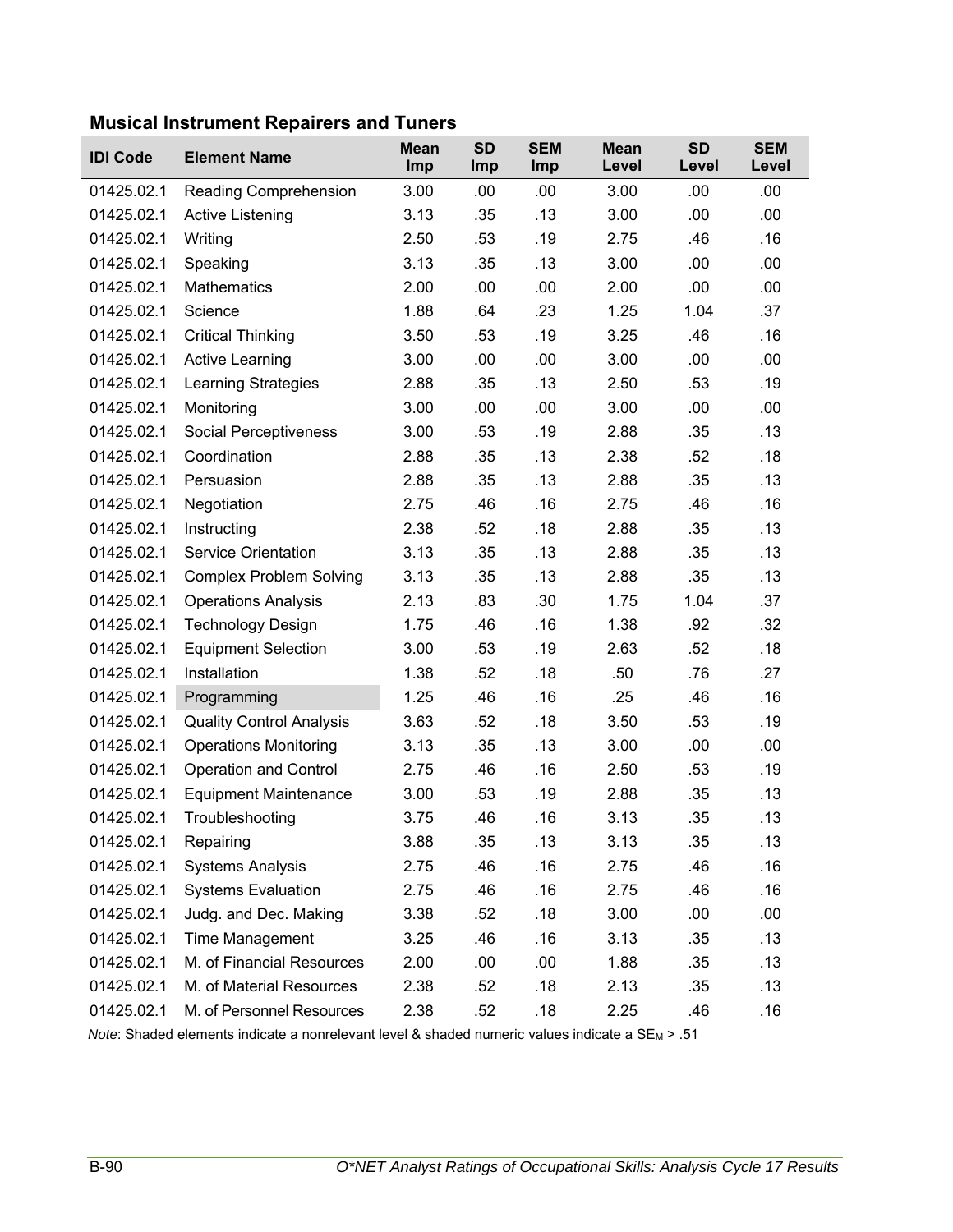

### **Butchers and Meat Cutters**

| <b>IDI Code</b> | <b>Element Name</b>             | <b>Mean</b><br>Imp | <b>SD</b><br><b>Imp</b> | <b>SEM</b><br>Imp | <b>Mean</b><br>Level | <b>SD</b><br>Level | <b>SEM</b><br>Level |
|-----------------|---------------------------------|--------------------|-------------------------|-------------------|----------------------|--------------------|---------------------|
| 00574.02.1      | Reading Comprehension           | 3.00               | .00                     | .00               | 3.00                 | .00                | .00                 |
| 00574.02.1      | Active Listening                | 3.13               | .35                     | .13               | 3.00                 | .00                | .00                 |
| 00574.02.1      | Writing                         | 2.25               | .46                     | .16               | 2.75                 | .46                | .16                 |
| 00574.02.1      | Speaking                        | 3.00               | .00                     | .00               | 3.00                 | .00                | .00                 |
| 00574.02.1      | <b>Mathematics</b>              | 2.38               | .52                     | .18               | 2.00                 | .00                | .00                 |
| 00574.02.1      | Science                         | 1.25               | .46                     | .16               | .25                  | .46                | .16                 |
| 00574.02.1      | <b>Critical Thinking</b>        | 3.00               | .53                     | .19               | 3.00                 | .53                | .19                 |
| 00574.02.1      | <b>Active Learning</b>          | 2.50               | .53                     | .19               | 2.13                 | .35                | .13                 |
| 00574.02.1      | Learning Strategies             | 2.25               | .46                     | .16               | 2.00                 | .00                | .00                 |
| 00574.02.1      | Monitoring                      | 3.00               | .00                     | .00               | 2.88                 | .35                | .13                 |
| 00574.02.1      | Social Perceptiveness           | 3.00               | .00                     | .00               | 2.88                 | .35                | .13                 |
| 00574.02.1      | Coordination                    | 2.88               | .35                     | .13               | 2.75                 | .46                | .16                 |
| 00574.02.1      | Persuasion                      | 2.75               | .46                     | .16               | 2.88                 | .35                | .13                 |
| 00574.02.1      | Negotiation                     | 2.75               | .46                     | .16               | 2.75                 | .46                | .16                 |
| 00574.02.1      | Instructing                     | 2.63               | .52                     | .18               | 2.25                 | .46                | .16                 |
| 00574.02.1      | <b>Service Orientation</b>      | 3.00               | .00                     | .00               | 2.88                 | .35                | .13                 |
| 00574.02.1      | <b>Complex Problem Solving</b>  | 2.88               | .35                     | .13               | 2.50                 | .53                | .19                 |
| 00574.02.1      | <b>Operations Analysis</b>      | 1.75               | .46                     | .16               | 1.00                 | .76                | .27                 |
| 00574.02.1      | <b>Technology Design</b>        | 1.38               | .52                     | .18               | .50                  | .76                | .27                 |
| 00574.02.1      | <b>Equipment Selection</b>      | 1.50               | .53                     | .19               | .88                  | .99                | .35                 |
| 00574.02.1      | Installation                    | 1.00               | .00                     | .00               | .00                  | .00                | .00                 |
| 00574.02.1      | Programming                     | 1.13               | .35                     | .13               | .13                  | .35                | .13                 |
| 00574.02.1      | <b>Quality Control Analysis</b> | 2.63               | .52                     | .18               | 2.00                 | .00                | .00                 |
| 00574.02.1      | <b>Operations Monitoring</b>    | 2.50               | .53                     | .19               | 2.13                 | .35                | .13                 |
| 00574.02.1      | <b>Operation and Control</b>    | 2.38               | .52                     | .18               | 2.00                 | .00                | .00                 |
| 00574.02.1      | <b>Equipment Maintenance</b>    | 1.63               | .52                     | .18               | 1.13                 | .99                | .35                 |
| 00574.02.1      | Troubleshooting                 | 2.00               | .00                     | .00               | 1.88                 | .35                | .13                 |
| 00574.02.1      | Repairing                       | 1.63               | .52                     | .18               | 1.00                 | .93                | .33                 |
| 00574.02.1      | <b>Systems Analysis</b>         | 2.38               | .52                     | .18               | 2.00                 | .00                | .00                 |
| 00574.02.1      | <b>Systems Evaluation</b>       | 2.38               | .52                     | .18               | 2.00                 | .00                | .00                 |
| 00574.02.1      | Judg. and Dec. Making           | 2.88               | .64                     | .23               | 2.38                 | .52                | .18                 |
| 00574.02.1      | Time Management                 | 3.00               | .53                     | .19               | 3.00                 | .53                | .19                 |
| 00574.02.1      | M. of Financial Resources       | 2.13               | .35                     | .13               | 2.00                 | .00                | .00                 |
| 00574.02.1      | M. of Material Resources        | 2.25               | .46                     | .16               | 1.75                 | .46                | .16                 |
| 00574.02.1      | M. of Personnel Resources       | 2.63               | .52                     | .18               | 3.00                 | .00                | .00                 |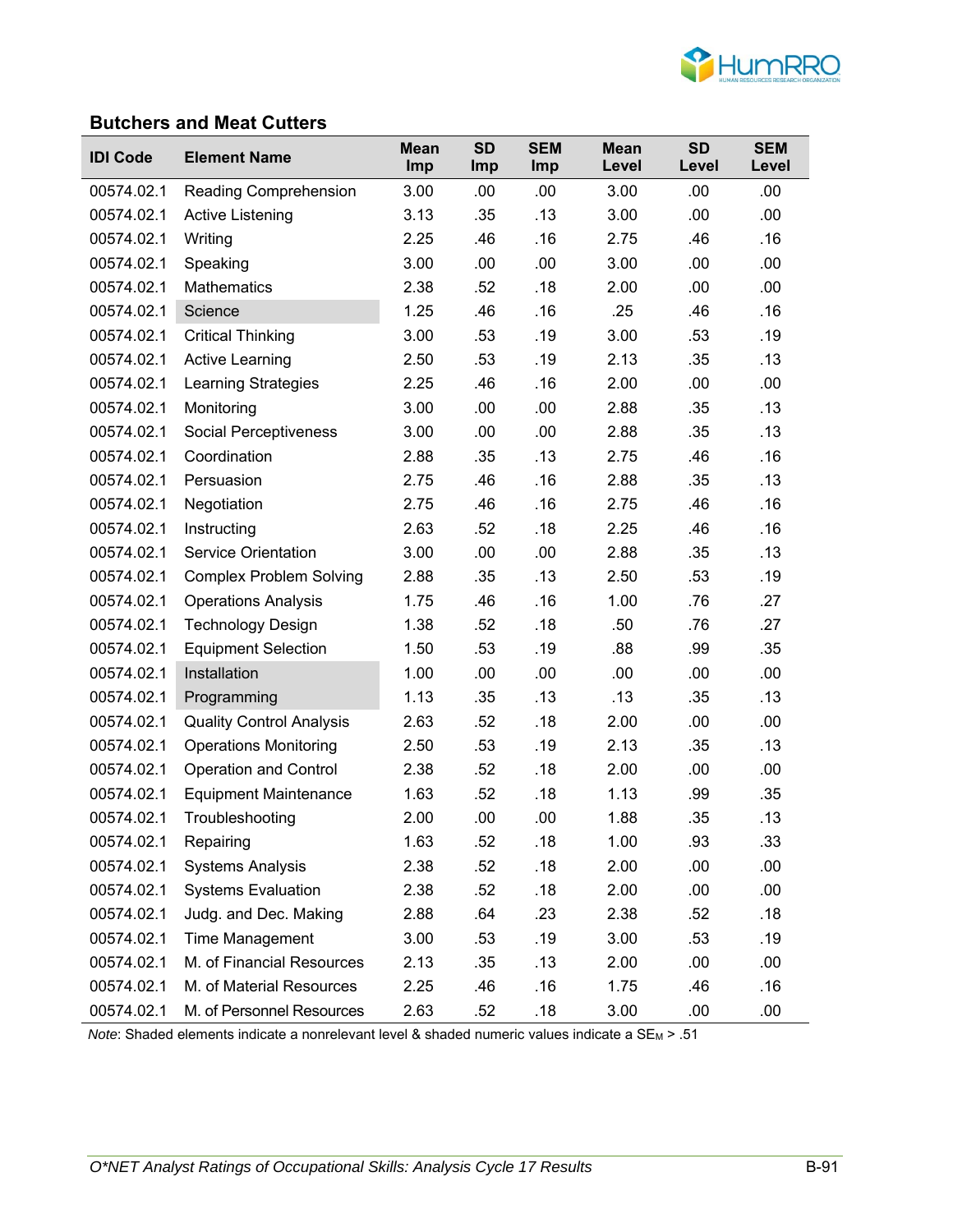| <b>IDI Code</b> | <b>Element Name</b>             | <b>Mean</b><br>Imp | <b>SD</b><br>Imp | <b>SEM</b><br>Imp | <b>Mean</b><br>Level | <b>SD</b><br>Level | <b>SEM</b><br>Level |
|-----------------|---------------------------------|--------------------|------------------|-------------------|----------------------|--------------------|---------------------|
| 00197.02.1      | Reading Comprehension           | 3.25               | .46              | .16               | 3.50                 | .76                | .27                 |
| 00197.02.1      | <b>Active Listening</b>         | 3.13               | .35              | .13               | 3.00                 | .00                | .00                 |
| 00197.02.1      | Writing                         | 3.25               | .46              | .16               | 3.00                 | .53                | .19                 |
| 00197.02.1      | Speaking                        | 3.00               | .00              | .00               | 3.00                 | .00                | .00                 |
| 00197.02.1      | Mathematics                     | 3.25               | .46              | .16               | 3.50                 | .53                | .19                 |
| 00197.02.1      | Science                         | 1.88               | .35              | .13               | 1.75                 | .71                | .25                 |
| 00197.02.1      | <b>Critical Thinking</b>        | 3.25               | .46              | .16               | 3.50                 | .53                | .19                 |
| 00197.02.1      | <b>Active Learning</b>          | 3.25               | .46              | .16               | 3.63                 | .52                | .18                 |
| 00197.02.1      | <b>Learning Strategies</b>      | 2.88               | .35              | .13               | 2.75                 | .46                | .16                 |
| 00197.02.1      | Monitoring                      | 3.50               | .53              | .19               | 3.63                 | .52                | .18                 |
| 00197.02.1      | Social Perceptiveness           | 2.75               | .46              | .16               | 2.75                 | .46                | .16                 |
| 00197.02.1      | Coordination                    | 3.00               | .00              | .00               | 3.00                 | .00                | .00                 |
| 00197.02.1      | Persuasion                      | 2.38               | .52              | .18               | 2.50                 | .76                | .27                 |
| 00197.02.1      | Negotiation                     | 2.38               | .74              | .26               | 1.88                 | .83                | .30                 |
| 00197.02.1      | Instructing                     | 2.75               | .46              | .16               | 3.00                 | .00                | .00                 |
| 00197.02.1      | <b>Service Orientation</b>      | 2.25               | .46              | .16               | 1.88                 | .35                | .13                 |
| 00197.02.1      | <b>Complex Problem Solving</b>  | 3.25               | .46              | .16               | 3.38                 | .52                | .18                 |
| 00197.02.1      | <b>Operations Analysis</b>      | 3.00               | .00              | .00               | 2.88                 | .35                | .13                 |
| 00197.02.1      | <b>Technology Design</b>        | 2.38               | .74              | .26               | 2.00                 | .93                | .33                 |
| 00197.02.1      | <b>Equipment Selection</b>      | 2.63               | .52              | .18               | 3.00                 | .00                | .00                 |
| 00197.02.1      | Installation                    | 1.13               | .35              | .13               | .13                  | .35                | .13                 |
| 00197.02.1      | Programming                     | 4.13               | .35              | .13               | 4.13                 | .35                | .13                 |
| 00197.02.1      | <b>Quality Control Analysis</b> | 3.00               | .00              | .00               | 3.13                 | .35                | .13                 |
| 00197.02.1      | <b>Operations Monitoring</b>    | 3.38               | .52              | .18               | 3.75                 | .46                | .16                 |
| 00197.02.1      | <b>Operation and Control</b>    | 3.00               | .00              | .00               | 3.13                 | .35                | .13                 |
| 00197.02.1      | <b>Equipment Maintenance</b>    | 2.75               | .46              | .16               | 2.38                 | .52                | .18                 |
| 00197.02.1      | Troubleshooting                 | 3.00               | .00              | .00               | 2.75                 | .46                | .16                 |
| 00197.02.1      | Repairing                       | 2.38               | .52              | .18               | 2.13                 | .35                | .13                 |
| 00197.02.1      | <b>Systems Analysis</b>         | 3.25               | .46              | .16               | 3.00                 | .00                | .00                 |
| 00197.02.1      | <b>Systems Evaluation</b>       | 3.13               | .35              | .13               | 3.13                 | .35                | .13                 |
| 00197.02.1      | Judg. and Dec. Making           | 3.25               | .46              | .16               | 3.13                 | .35                | .13                 |
| 00197.02.1      | Time Management                 | 3.00               | .00              | .00               | 2.88                 | .35                | .13                 |
| 00197.02.1      | M. of Financial Resources       | 1.75               | .46              | .16               | 1.25                 | .89                | .31                 |
| 00197.02.1      | M. of Material Resources        | 2.13               | .35              | .13               | 2.00                 | .00                | .00                 |
| 00197.02.1      | M. of Personnel Resources       | 2.50               | .53              | .19               | 2.50                 | .53                | .19                 |

### **Computer Numerically Controlled Machine Tool Programmers, Metal and Plastic**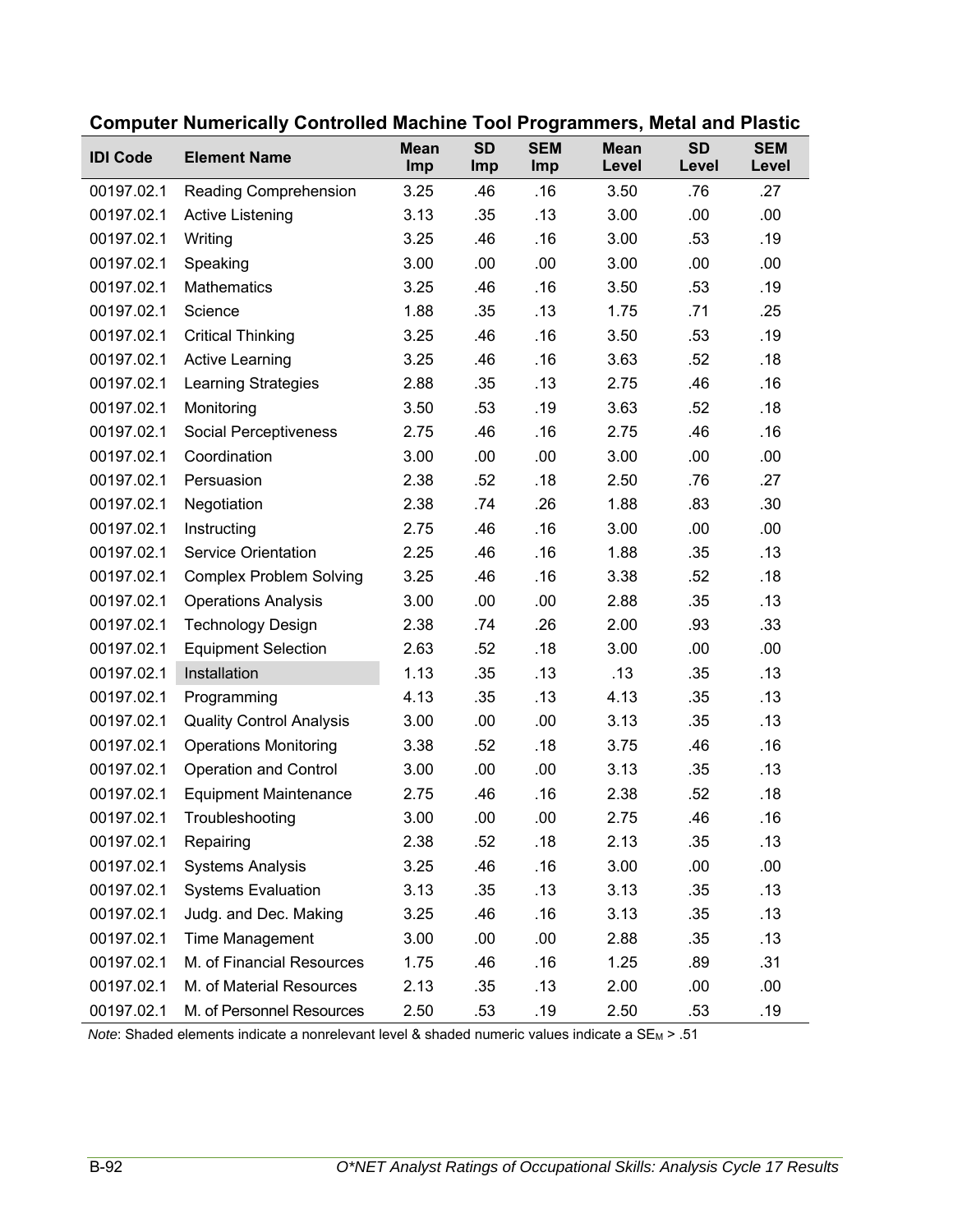

#### **Forging Machine Setters, Operators, and Tenders, Metal and Plastic**

| <b>IDI Code</b> | <b>Element Name</b>             | <b>Mean</b><br>Imp | <b>SD</b><br><b>Imp</b> | <b>SEM</b><br>Imp | <b>Mean</b><br>Level | <b>SD</b><br>Level | <b>SEM</b><br>Level |
|-----------------|---------------------------------|--------------------|-------------------------|-------------------|----------------------|--------------------|---------------------|
| 00948.02.1      | Reading Comprehension           | 3.13               | .64                     | .23               | 2.88                 | .35                | .13                 |
| 00948.02.1      | <b>Active Listening</b>         | 3.13               | .35                     | .13               | 3.00                 | .00                | .00                 |
| 00948.02.1      | Writing                         | 2.75               | .46                     | .16               | 2.75                 | .46                | .16                 |
| 00948.02.1      | Speaking                        | 2.88               | .35                     | .13               | 2.88                 | .35                | .13                 |
| 00948.02.1      | <b>Mathematics</b>              | 2.13               | .35                     | .13               | 2.13                 | .35                | .13                 |
| 00948.02.1      | Science                         | 1.38               | .52                     | .18               | .63                  | .92                | .32                 |
| 00948.02.1      | <b>Critical Thinking</b>        | 2.88               | .35                     | .13               | 2.88                 | .35                | .13                 |
| 00948.02.1      | <b>Active Learning</b>          | 2.38               | .52                     | .18               | 2.13                 | .35                | .13                 |
| 00948.02.1      | Learning Strategies             | 2.38               | .52                     | .18               | 2.25                 | .46                | .16                 |
| 00948.02.1      | Monitoring                      | 3.13               | .35                     | .13               | 3.13                 | .35                | .13                 |
| 00948.02.1      | Social Perceptiveness           | 2.88               | .35                     | .13               | 2.38                 | .52                | .18                 |
| 00948.02.1      | Coordination                    | 2.75               | .46                     | .16               | 2.63                 | .52                | .18                 |
| 00948.02.1      | Persuasion                      | 2.38               | .52                     | .18               | 2.13                 | .35                | .13                 |
| 00948.02.1      | Negotiation                     | 2.25               | .46                     | .16               | 2.13                 | .35                | .13                 |
| 00948.02.1      | Instructing                     | 2.25               | .46                     | .16               | 2.25                 | .46                | .16                 |
| 00948.02.1      | <b>Service Orientation</b>      | 2.13               | .35                     | .13               | 2.13                 | .35                | .13                 |
| 00948.02.1      | <b>Complex Problem Solving</b>  | 2.63               | .52                     | .18               | 2.75                 | .46                | .16                 |
| 00948.02.1      | <b>Operations Analysis</b>      | 1.88               | .64                     | .23               | 1.13                 | .83                | .30                 |
| 00948.02.1      | <b>Technology Design</b>        | 1.88               | .35                     | .13               | .88                  | .35                | .13                 |
| 00948.02.1      | <b>Equipment Selection</b>      | 2.00               | .00                     | .00               | 1.75                 | .46                | .16                 |
| 00948.02.1      | Installation                    | 1.63               | .74                     | .26               | 1.00                 | 1.20               | .42                 |
| 00948.02.1      | Programming                     | 1.25               | .46                     | .16               | .25                  | .46                | .16                 |
| 00948.02.1      | <b>Quality Control Analysis</b> | 2.88               | .35                     | .13               | 2.88                 | .35                | .13                 |
| 00948.02.1      | <b>Operations Monitoring</b>    | 3.25               | .46                     | .16               | 3.00                 | .00                | .00                 |
| 00948.02.1      | <b>Operation and Control</b>    | 3.13               | .35                     | .13               | 3.00                 | .00                | .00                 |
| 00948.02.1      | <b>Equipment Maintenance</b>    | 2.75               | .46                     | .16               | 2.25                 | .46                | .16                 |
| 00948.02.1      | Troubleshooting                 | 2.88               | .35                     | .13               | 2.75                 | .46                | .16                 |
| 00948.02.1      | Repairing                       | 2.50               | .53                     | .19               | 2.13                 | .64                | .23                 |
| 00948.02.1      | <b>Systems Analysis</b>         | 2.00               | .00                     | .00               | 1.75                 | .46                | .16                 |
| 00948.02.1      | <b>Systems Evaluation</b>       | 2.00               | .00                     | .00               | 1.75                 | .46                | .16                 |
| 00948.02.1      | Judg. and Dec. Making           | 2.75               | .46                     | .16               | 2.63                 | .52                | .18                 |
| 00948.02.1      | Time Management                 | 3.00               | .00                     | .00               | 2.63                 | .52                | .18                 |
| 00948.02.1      | M. of Financial Resources       | 1.38               | .52                     | .18               | .38                  | .52                | .18                 |
| 00948.02.1      | M. of Material Resources        | 1.50               | .53                     | .19               | .50                  | .53                | .19                 |
| 00948.02.1      | M. of Personnel Resources       | 2.38               | .52                     | .18               | 2.25                 | .46                | .16                 |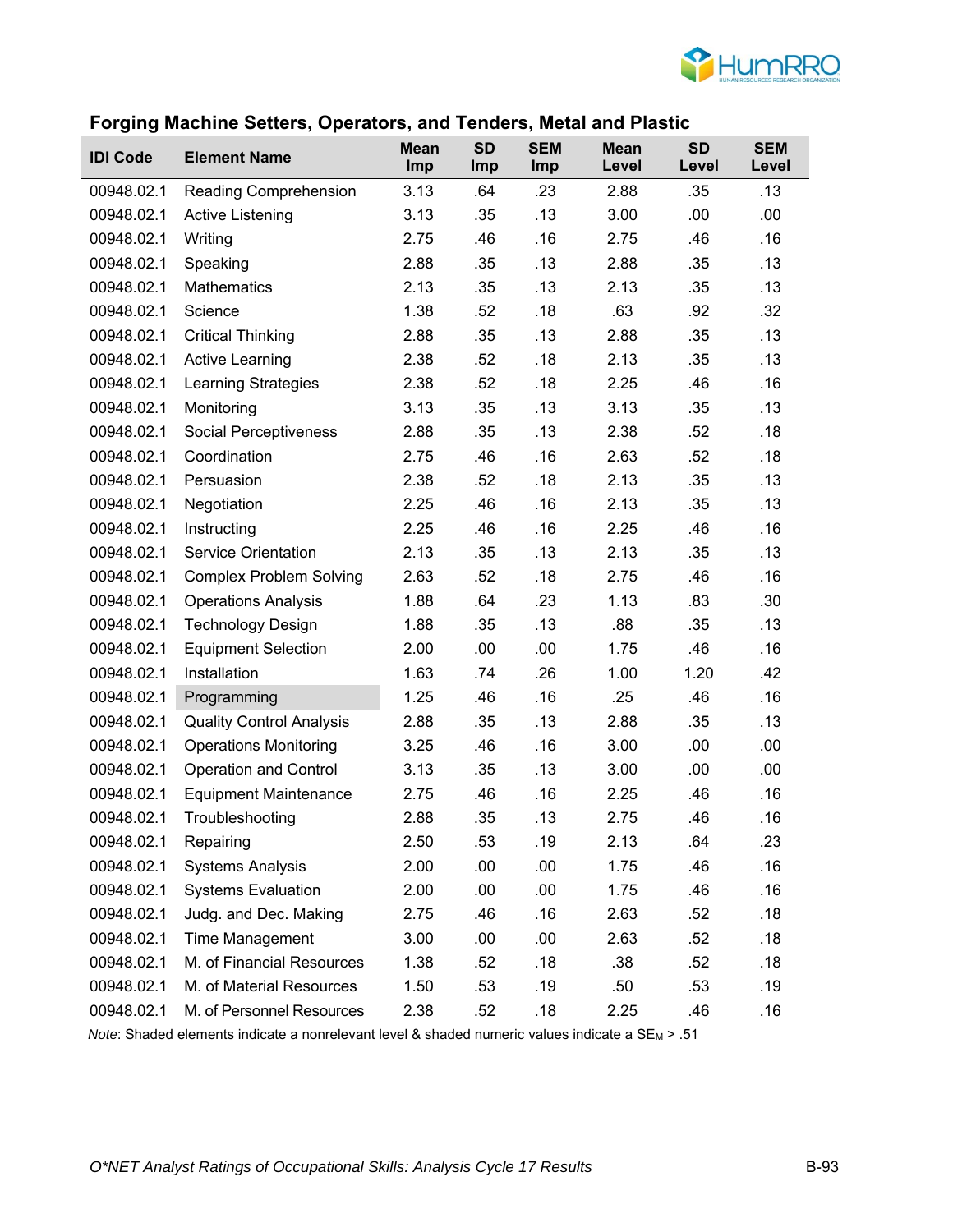| <b>IDI Code</b> | <b>Element Name</b>             | <b>Mean</b><br>Imp | <b>SD</b><br>Imp | <b>SEM</b><br>Imp | <b>Mean</b><br>Level | <b>SD</b><br>Level | <b>SEM</b><br>Level |
|-----------------|---------------------------------|--------------------|------------------|-------------------|----------------------|--------------------|---------------------|
| 01437.02.1      | Reading Comprehension           | 3.13               | .35              | .13               | 2.88                 | .35                | .13                 |
| 01437.02.1      | Active Listening                | 2.88               | .35              | .13               | 2.63                 | .52                | .18                 |
| 01437.02.1      | Writing                         | 2.38               | .52              | .18               | 2.00                 | .00                | .00.                |
| 01437.02.1      | Speaking                        | 3.00               | .00              | .00               | 2.50                 | .53                | .19                 |
| 01437.02.1      | Mathematics                     | 2.75               | .46              | .16               | 3.00                 | .00                | .00.                |
| 01437.02.1      | Science                         | 1.50               | .53              | .19               | .50                  | .53                | .19                 |
| 01437.02.1      | <b>Critical Thinking</b>        | 3.00               | .00              | .00               | 2.88                 | .35                | .13                 |
| 01437.02.1      | <b>Active Learning</b>          | 2.63               | .52              | .18               | 2.25                 | .46                | .16                 |
| 01437.02.1      | Learning Strategies             | 2.25               | .46              | .16               | 2.00                 | .00                | .00                 |
| 01437.02.1      | Monitoring                      | 3.13               | .35              | .13               | 3.00                 | .00                | .00.                |
| 01437.02.1      | Social Perceptiveness           | 2.63               | .52              | .18               | 2.25                 | .71                | .25                 |
| 01437.02.1      | Coordination                    | 2.88               | .35              | .13               | 2.50                 | .53                | .19                 |
| 01437.02.1      | Persuasion                      | 2.00               | .53              | .19               | 1.63                 | .92                | .32                 |
| 01437.02.1      | Negotiation                     | 2.00               | .53              | .19               | 1.38                 | .74                | .26                 |
| 01437.02.1      | Instructing                     | 2.25               | .46              | .16               | 2.13                 | .35                | .13                 |
| 01437.02.1      | <b>Service Orientation</b>      | 2.13               | .35              | .13               | 1.75                 | .46                | .16                 |
| 01437.02.1      | <b>Complex Problem Solving</b>  | 2.88               | .35              | .13               | 2.75                 | .46                | .16                 |
| 01437.02.1      | <b>Operations Analysis</b>      | 1.63               | .52              | .18               | 1.00                 | .93                | .33                 |
| 01437.02.1      | <b>Technology Design</b>        | 1.63               | .52              | .18               | .75                  | .71                | .25                 |
| 01437.02.1      | <b>Equipment Selection</b>      | 2.75               | .46              | .16               | 2.13                 | .35                | .13                 |
| 01437.02.1      | Installation                    | 1.50               | .53              | .19               | .63                  | .74                | .26                 |
| 01437.02.1      | Programming                     | 1.75               | .46              | .16               | .75                  | .46                | .16                 |
| 01437.02.1      | <b>Quality Control Analysis</b> | 3.50               | .53              | .19               | 3.50                 | .53                | .19                 |
| 01437.02.1      | <b>Operations Monitoring</b>    | 4.00               | .00              | .00               | 3.63                 | .74                | .26                 |
| 01437.02.1      | <b>Operation and Control</b>    | 4.00               | .00              | .00               | 3.63                 | .52                | .18                 |
| 01437.02.1      | <b>Equipment Maintenance</b>    | 2.75               | .46              | .16               | 2.50                 | .53                | .19                 |
| 01437.02.1      | Troubleshooting                 | 3.00               | .00              | .00               | 2.63                 | .52                | .18                 |
| 01437.02.1      | Repairing                       | 2.63               | .52              | .18               | 2.50                 | .53                | .19                 |
| 01437.02.1      | <b>Systems Analysis</b>         | 2.38               | .52              | .18               | 2.25                 | .46                | .16                 |
| 01437.02.1      | <b>Systems Evaluation</b>       | 2.25               | .46              | .16               | 2.13                 | .35                | .13                 |
| 01437.02.1      | Judg. and Dec. Making           | 3.00               | .00              | .00               | 2.88                 | .35                | .13                 |
| 01437.02.1      | Time Management                 | 2.75               | .46              | .16               | 2.25                 | .46                | .16                 |
| 01437.02.1      | M. of Financial Resources       | 1.63               | .52              | .18               | .75                  | .71                | .25                 |
| 01437.02.1      | M. of Material Resources        | 2.13               | .64              | .23               | 1.13                 | .64                | .23                 |
| 01437.02.1      | M. of Personnel Resources       | 2.13               | .35              | .13               | 1.88                 | .35                | .13                 |

#### **Grinding, Lapping, Polishing, and Buffing Machine Tool Setters, Operators, and Tenders, Metal and Plastic**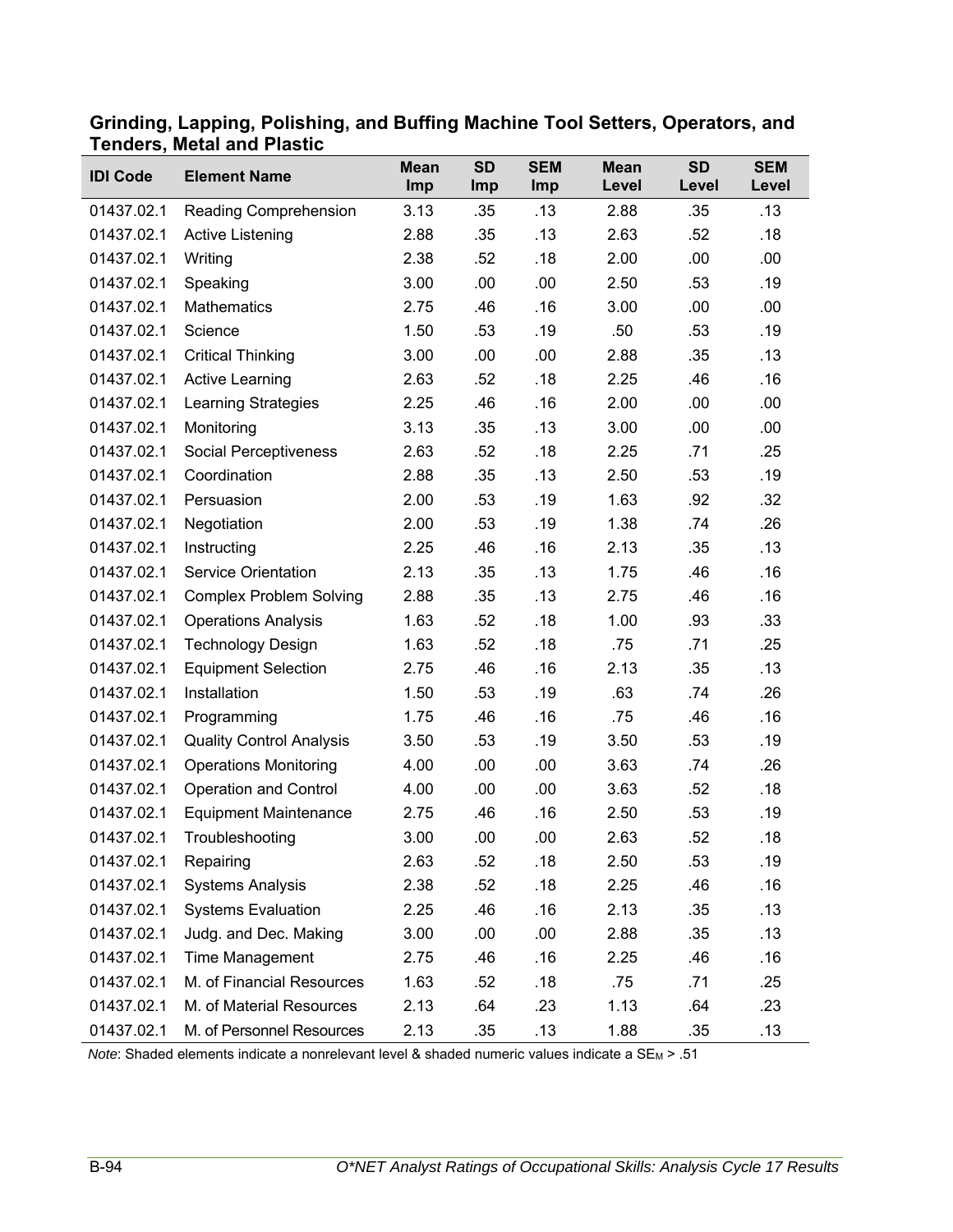

#### **Lathe and Turning Machine Tool Setters, Operators, and Tenders, Metal and Plastic**

| <b>IDI Code</b> | <b>Element Name</b>             | <b>Mean</b><br>Imp | <b>SD</b><br>Imp | <b>SEM</b><br>Imp | <b>Mean</b><br>Level | <b>SD</b><br>Level | <b>SEM</b><br>Level |
|-----------------|---------------------------------|--------------------|------------------|-------------------|----------------------|--------------------|---------------------|
| 00937.02.1      | Reading Comprehension           | 3.00               | .53              | .19               | 3.00                 | .00                | .00                 |
| 00937.02.1      | Active Listening                | 3.00               | .00              | .00               | 2.88                 | .35                | .13                 |
| 00937.02.1      | Writing                         | 2.25               | .46              | .16               | 2.13                 | .35                | .13                 |
| 00937.02.1      | Speaking                        | 2.88               | .35              | .13               | 2.63                 | .52                | .18                 |
| 00937.02.1      | <b>Mathematics</b>              | 2.13               | .35              | .13               | 2.25                 | .71                | .25                 |
| 00937.02.1      | Science                         | 1.75               | .46              | .16               | .75                  | .46                | .16                 |
| 00937.02.1      | <b>Critical Thinking</b>        | 2.88               | .35              | .13               | 3.00                 | .00                | .00                 |
| 00937.02.1      | <b>Active Learning</b>          | 2.25               | .46              | .16               | 2.00                 | .00                | .00                 |
| 00937.02.1      | <b>Learning Strategies</b>      | 2.25               | .46              | .16               | 1.75                 | .46                | .16                 |
| 00937.02.1      | Monitoring                      | 3.13               | .35              | .13               | 3.00                 | .00                | .00                 |
| 00937.02.1      | Social Perceptiveness           | 2.63               | .52              | .18               | 2.13                 | .83                | .30                 |
| 00937.02.1      | Coordination                    | 2.88               | .35              | .13               | 2.63                 | .52                | .18                 |
| 00937.02.1      | Persuasion                      | 1.88               | .35              | .13               | 1.38                 | .74                | .26                 |
| 00937.02.1      | Negotiation                     | 1.75               | .46              | .16               | 1.00                 | .76                | .27                 |
| 00937.02.1      | Instructing                     | 2.25               | .46              | .16               | 2.13                 | .35                | .13                 |
| 00937.02.1      | <b>Service Orientation</b>      | 1.88               | .35              | .13               | 1.50                 | .76                | .27                 |
| 00937.02.1      | <b>Complex Problem Solving</b>  | 2.75               | .46              | .16               | 2.50                 | .76                | .27                 |
| 00937.02.1      | <b>Operations Analysis</b>      | 1.63               | .52              | .18               | .88                  | .83                | .30                 |
| 00937.02.1      | <b>Technology Design</b>        | 1.75               | .46              | .16               | .75                  | .46                | .16                 |
| 00937.02.1      | <b>Equipment Selection</b>      | 2.63               | .52              | .18               | 2.25                 | .46                | .16                 |
| 00937.02.1      | Installation                    | 1.63               | .52              | .18               | .88                  | .83                | .30                 |
| 00937.02.1      | Programming                     | 1.63               | .52              | .18               | .63                  | .52                | .18                 |
| 00937.02.1      | <b>Quality Control Analysis</b> | 3.13               | .35              | .13               | 3.13                 | .35                | .13                 |
| 00937.02.1      | <b>Operations Monitoring</b>    | 3.50               | .53              | .19               | 2.88                 | .35                | .13                 |
| 00937.02.1      | <b>Operation and Control</b>    | 3.38               | .52              | .18               | 3.13                 | .35                | .13                 |
| 00937.02.1      | <b>Equipment Maintenance</b>    | 2.63               | .52              | .18               | 2.50                 | .53                | .19                 |
| 00937.02.1      | Troubleshooting                 | 2.88               | .35              | .13               | 2.63                 | .52                | .18                 |
| 00937.02.1      | Repairing                       | 2.38               | .52              | .18               | 2.13                 | .35                | .13                 |
| 00937.02.1      | <b>Systems Analysis</b>         | 2.13               | .35              | .13               | 2.00                 | .00                | .00                 |
| 00937.02.1      | <b>Systems Evaluation</b>       | 2.13               | .35              | .13               | 1.75                 | .46                | .16                 |
| 00937.02.1      | Judg. and Dec. Making           | 2.75               | .46              | .16               | 2.38                 | .52                | .18                 |
| 00937.02.1      | Time Management                 | 2.88               | .35              | .13               | 2.25                 | .71                | .25                 |
| 00937.02.1      | M. of Financial Resources       | 1.75               | .46              | .16               | .75                  | .46                | .16                 |
| 00937.02.1      | M. of Material Resources        | 1.63               | .52              | .18               | .63                  | .52                | .18                 |
| 00937.02.1      | M. of Personnel Resources       | 2.00               | .00              | .00               | 1.63                 | .52                | .18                 |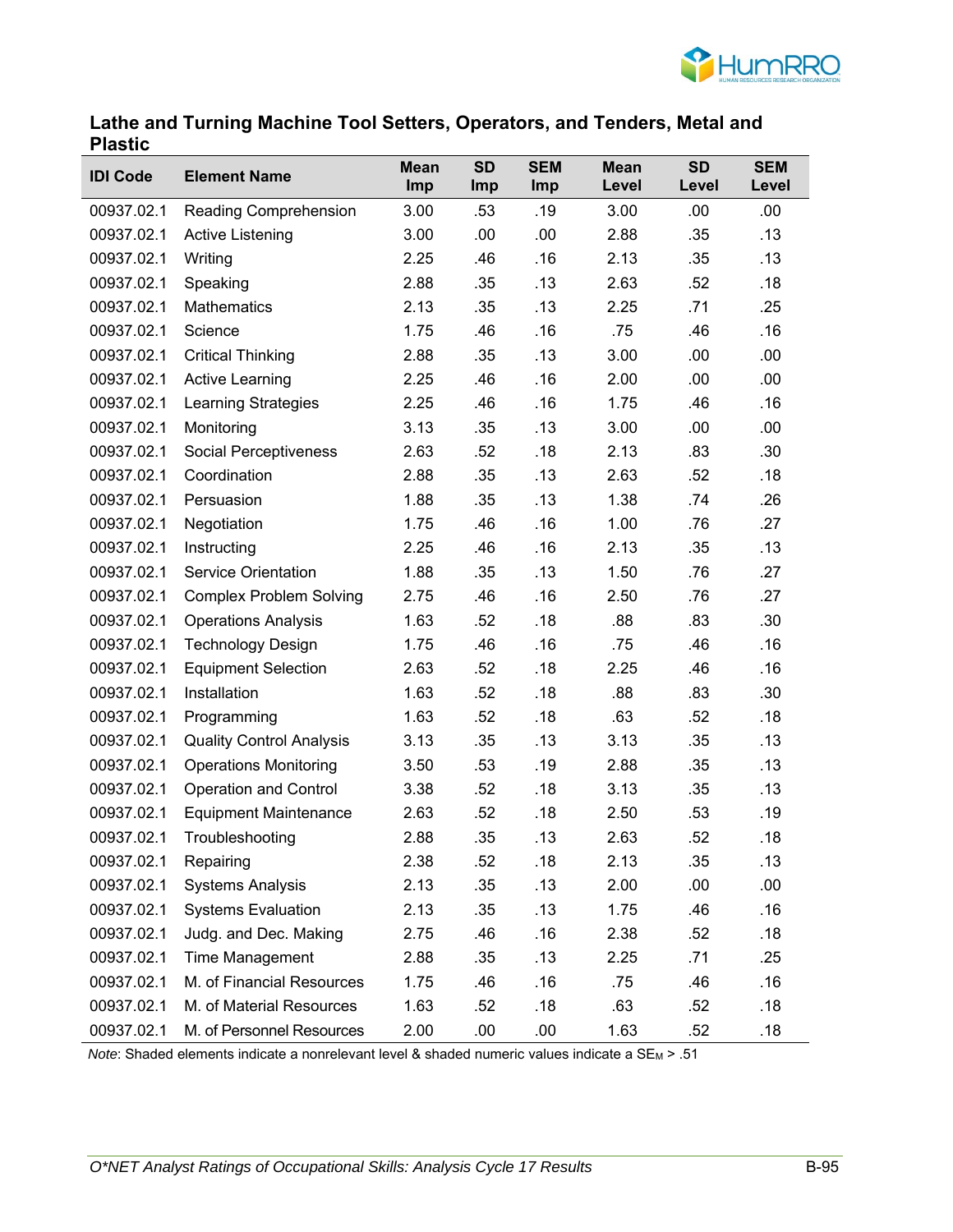| <b>IDI Code</b> | <b>Element Name</b>             | <b>Mean</b><br>Imp | <b>SD</b><br>Imp | <b>SEM</b><br>Imp | <b>Mean</b><br>Level | <b>SD</b><br>Level | <b>SEM</b><br>Level |
|-----------------|---------------------------------|--------------------|------------------|-------------------|----------------------|--------------------|---------------------|
| 00939.02.1      | Reading Comprehension           | 3.00               | .53              | .19               | 2.75                 | .46                | .16                 |
| 00939.02.1      | Active Listening                | 3.13               | .35              | .13               | 3.00                 | .53                | .19                 |
| 00939.02.1      | Writing                         | 2.50               | .53              | .19               | 2.25                 | .46                | .16                 |
| 00939.02.1      | Speaking                        | 3.00               | .00              | .00               | 2.63                 | .52                | .18                 |
| 00939.02.1      | <b>Mathematics</b>              | 2.88               | .35              | .13               | 2.75                 | .71                | .25                 |
| 00939.02.1      | Science                         | 1.63               | .52              | .18               | .63                  | .52                | .18                 |
| 00939.02.1      | <b>Critical Thinking</b>        | 3.00               | .00              | .00               | 2.88                 | .35                | .13                 |
| 00939.02.1      | <b>Active Learning</b>          | 2.63               | .52              | .18               | 2.50                 | .53                | .19                 |
| 00939.02.1      | <b>Learning Strategies</b>      | 2.25               | .46              | .16               | 1.88                 | .35                | .13                 |
| 00939.02.1      | Monitoring                      | 3.25               | .46              | .16               | 3.00                 | .00                | .00                 |
| 00939.02.1      | Social Perceptiveness           | 2.63               | .52              | .18               | 2.25                 | .46                | .16                 |
| 00939.02.1      | Coordination                    | 2.75               | .46              | .16               | 2.63                 | .52                | .18                 |
| 00939.02.1      | Persuasion                      | 2.00               | .53              | .19               | 1.63                 | .74                | .26                 |
| 00939.02.1      | Negotiation                     | 2.00               | .53              | .19               | 1.50                 | .76                | .27                 |
| 00939.02.1      | Instructing                     | 2.13               | .35              | .13               | 2.13                 | .35                | .13                 |
| 00939.02.1      | <b>Service Orientation</b>      | 2.25               | .46              | .16               | 1.75                 | .46                | .16                 |
| 00939.02.1      | <b>Complex Problem Solving</b>  | 2.63               | .74              | .26               | 2.50                 | 1.07               | .38                 |
| 00939.02.1      | <b>Operations Analysis</b>      | 1.88               | .35              | .13               | 1.63                 | .74                | .26                 |
| 00939.02.1      | <b>Technology Design</b>        | 1.75               | .46              | .16               | .75                  | .46                | .16                 |
| 00939.02.1      | <b>Equipment Selection</b>      | 2.25               | .46              | .16               | 1.88                 | .35                | .13                 |
| 00939.02.1      | Installation                    | 2.00               | .53              | .19               | 1.25                 | .71                | .25                 |
| 00939.02.1      | Programming                     | 1.75               | .46              | .16               | .75                  | .46                | .16                 |
| 00939.02.1      | <b>Quality Control Analysis</b> | 2.75               | .46              | .16               | 3.00                 | .00                | .00.                |
| 00939.02.1      | <b>Operations Monitoring</b>    | 3.75               | .46              | .16               | 3.50                 | .53                | .19                 |
| 00939.02.1      | <b>Operation and Control</b>    | 3.25               | .71              | .25               | 3.25                 | .71                | .25                 |
| 00939.02.1      | <b>Equipment Maintenance</b>    | 2.38               | .52              | .18               | 2.25                 | .46                | .16                 |
| 00939.02.1      | Troubleshooting                 | 2.75               | .46              | .16               | 2.75                 | .46                | .16                 |
| 00939.02.1      | Repairing                       | 2.25               | .46              | .16               | 2.13                 | .35                | .13                 |
| 00939.02.1      | <b>Systems Analysis</b>         | 2.38               | .52              | .18               | 1.88                 | .35                | .13                 |
| 00939.02.1      | <b>Systems Evaluation</b>       | 2.13               | .35              | .13               | 1.75                 | .46                | .16                 |
| 00939.02.1      | Judg. and Dec. Making           | 2.75               | .46              | .16               | 2.38                 | .52                | .18                 |
| 00939.02.1      | <b>Time Management</b>          | 2.75               | .46              | .16               | 2.63                 | .52                | .18                 |
| 00939.02.1      | M. of Financial Resources       | 1.63               | .52              | .18               | .63                  | .52                | .18                 |
| 00939.02.1      | M. of Material Resources        | 1.75               | .46              | .16               | .75                  | .46                | .16                 |
| 00939.02.1      | M. of Personnel Resources       | 2.13               | .35              | .13               | 1.75                 | .46                | .16                 |

## **Milling and Planing Machine Setters, Operators, and Tenders, Metal and Plastic**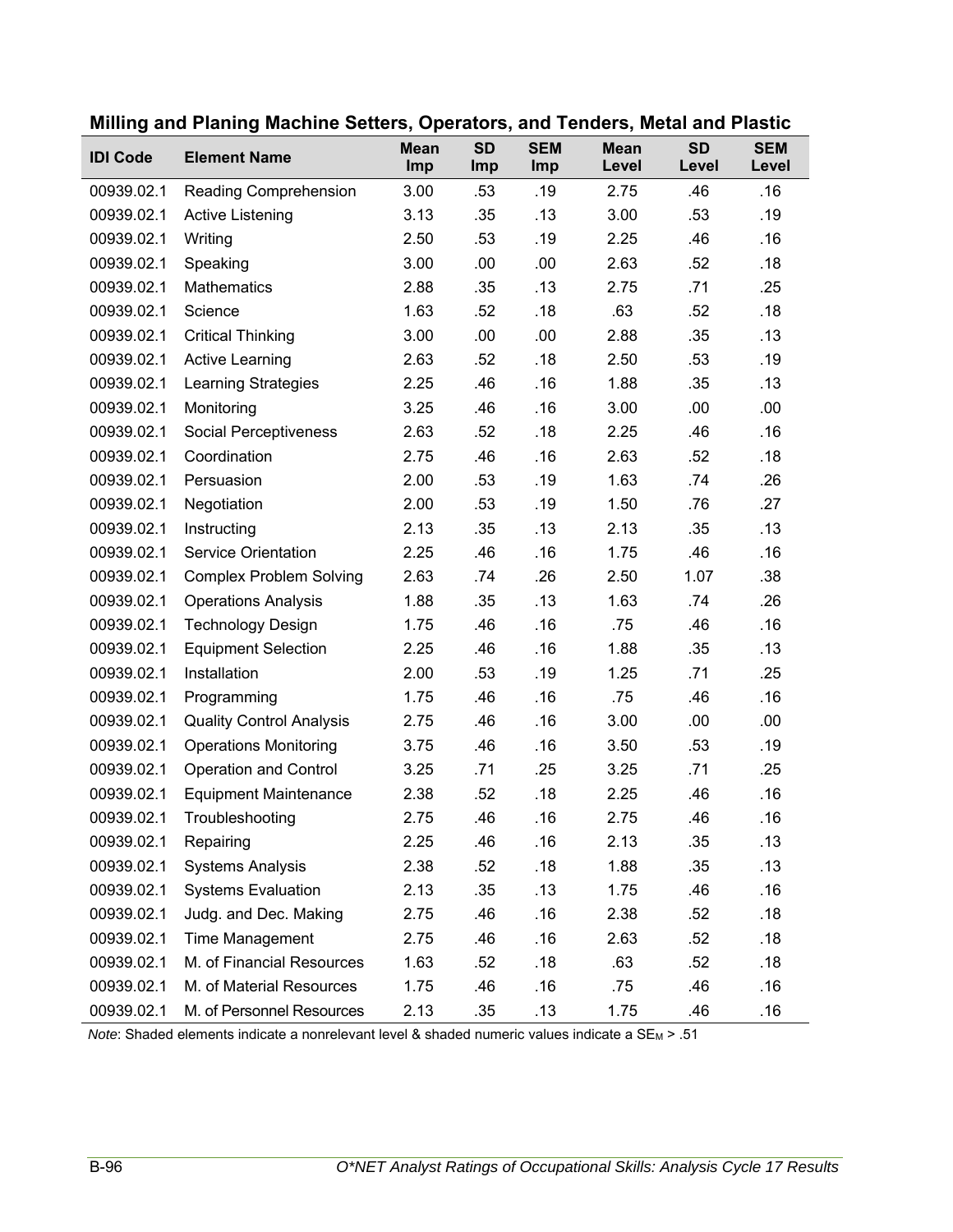

### **Model Makers, Metal and Plastic**

| <b>IDI Code</b> | <b>Element Name</b>             | <b>Mean</b><br>Imp | <b>SD</b><br><b>Imp</b> | <b>SEM</b><br><b>Imp</b> | <b>Mean</b><br>Level | <b>SD</b><br>Level | <b>SEM</b><br>Level |
|-----------------|---------------------------------|--------------------|-------------------------|--------------------------|----------------------|--------------------|---------------------|
| 00852.02.1      | <b>Reading Comprehension</b>    | 2.88               | .35                     | .13                      | 3.00                 | .00                | .00                 |
| 00852.02.1      | <b>Active Listening</b>         | 3.00               | .00                     | .00                      | 2.88                 | .35                | .13                 |
| 00852.02.1      | Writing                         | 2.75               | .46                     | .16                      | 2.63                 | .52                | .18                 |
| 00852.02.1      | Speaking                        | 3.00               | .53                     | .19                      | 2.63                 | .52                | .18                 |
| 00852.02.1      | <b>Mathematics</b>              | 2.63               | .52                     | .18                      | 2.88                 | .64                | .23                 |
| 00852.02.1      | Science                         | 1.75               | .46                     | .16                      | 1.25                 | .89                | .31                 |
| 00852.02.1      | <b>Critical Thinking</b>        | 3.13               | .35                     | .13                      | 3.00                 | .00                | .00                 |
| 00852.02.1      | Active Learning                 | 2.88               | .35                     | .13                      | 2.88                 | .35                | .13                 |
| 00852.02.1      | <b>Learning Strategies</b>      | 2.38               | .52                     | .18                      | 2.00                 | .53                | .19                 |
| 00852.02.1      | Monitoring                      | 3.25               | .46                     | .16                      | 3.00                 | .00                | .00                 |
| 00852.02.1      | Social Perceptiveness           | 2.63               | .52                     | .18                      | 2.63                 | .52                | .18                 |
| 00852.02.1      | Coordination                    | 2.88               | .35                     | .13                      | 2.88                 | .35                | .13                 |
| 00852.02.1      | Persuasion                      | 2.00               | .53                     | .19                      | 1.88                 | .99                | .35                 |
| 00852.02.1      | Negotiation                     | 1.88               | .64                     | .23                      | 1.38                 | .92                | .32                 |
| 00852.02.1      | Instructing                     | 2.25               | .46                     | .16                      | 2.13                 | .35                | .13                 |
| 00852.02.1      | <b>Service Orientation</b>      | 1.88               | .35                     | .13                      | 1.50                 | .76                | .27                 |
| 00852.02.1      | <b>Complex Problem Solving</b>  | 2.88               | .35                     | .13                      | 2.75                 | .71                | .25                 |
| 00852.02.1      | <b>Operations Analysis</b>      | 2.63               | .52                     | .18                      | 2.50                 | .53                | .19                 |
| 00852.02.1      | <b>Technology Design</b>        | 2.13               | .35                     | .13                      | 1.88                 | .35                | .13                 |
| 00852.02.1      | <b>Equipment Selection</b>      | 2.88               | .35                     | .13                      | 3.00                 | .53                | .19                 |
| 00852.02.1      | Installation                    | 1.38               | .52                     | .18                      | .38                  | .52                | .18                 |
| 00852.02.1      | Programming                     | 1.75               | .71                     | .25                      | .88                  | .83                | .30                 |
| 00852.02.1      | <b>Quality Control Analysis</b> | 3.25               | .46                     | .16                      | 3.13                 | .35                | .13                 |
| 00852.02.1      | <b>Operations Monitoring</b>    | 3.38               | .52                     | .18                      | 3.13                 | .35                | .13                 |
| 00852.02.1      | <b>Operation and Control</b>    | 3.63               | .52                     | .18                      | 3.25                 | .46                | .16                 |
| 00852.02.1      | <b>Equipment Maintenance</b>    | 2.63               | .52                     | .18                      | 2.63                 | .52                | .18                 |
| 00852.02.1      | Troubleshooting                 | 3.13               | .35                     | .13                      | 3.13                 | .35                | .13                 |
| 00852.02.1      | Repairing                       | 2.75               | .46                     | .16                      | 2.63                 | .52                | .18                 |
| 00852.02.1      | <b>Systems Analysis</b>         | 2.00               | .76                     | .27                      | 1.13                 | .99                | .35                 |
| 00852.02.1      | <b>Systems Evaluation</b>       | 2.00               | .53                     | .19                      | 1.88                 | .83                | .30                 |
| 00852.02.1      | Judg. and Dec. Making           | 3.00               | .00                     | .00                      | 2.88                 | .35                | .13                 |
| 00852.02.1      | Time Management                 | 3.00               | .00                     | .00                      | 3.00                 | .00                | .00                 |
| 00852.02.1      | M. of Financial Resources       | 1.63               | .52                     | .18                      | .88                  | .83                | .30                 |
| 00852.02.1      | M. of Material Resources        | 1.88               | .35                     | .13                      | 1.38                 | .74                | .26                 |
| 00852.02.1      | M. of Personnel Resources       | 2.13               | .35                     | .13                      | 1.75                 | .46                | .16                 |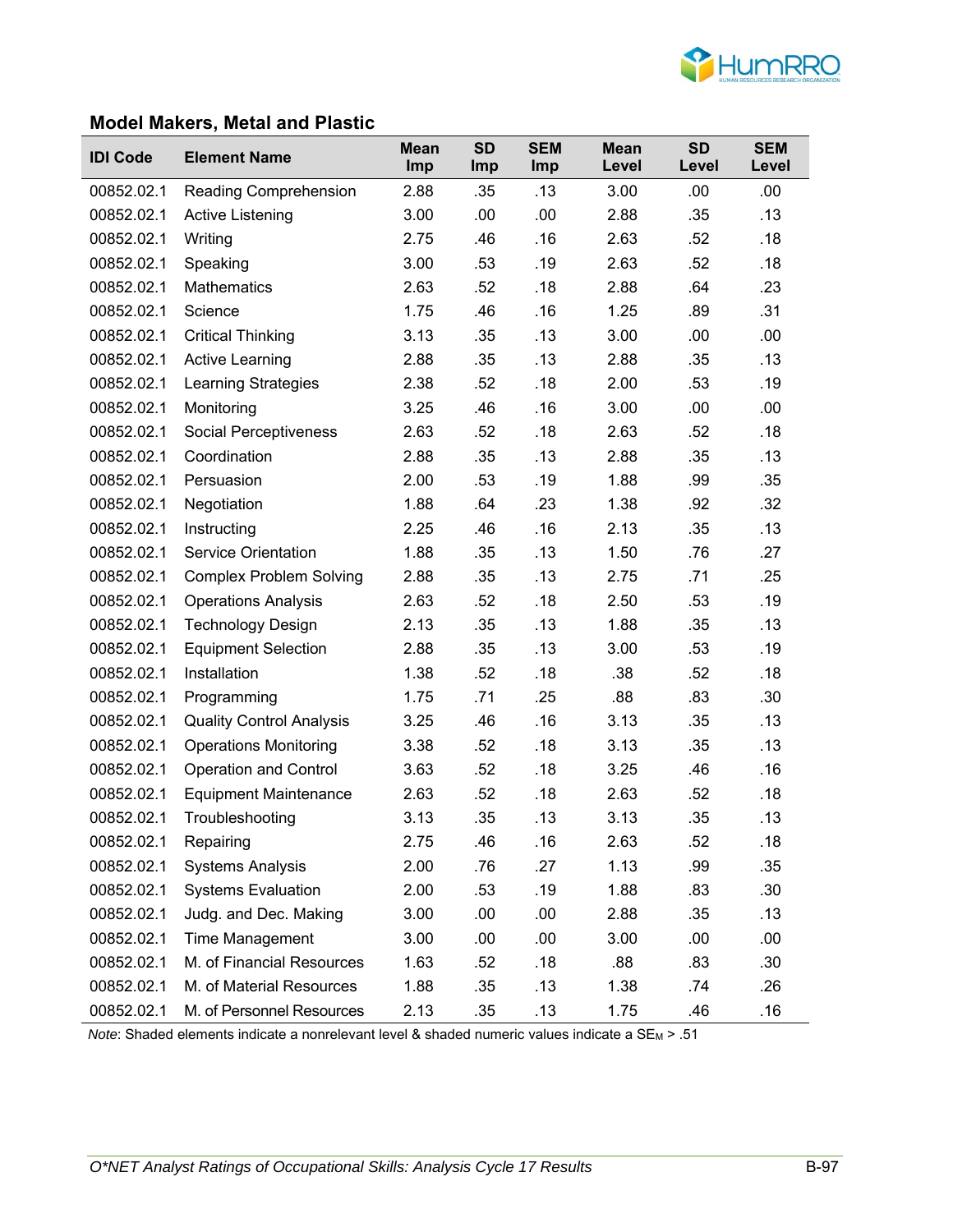# **Foundry Mold and Coremakers**

| <b>IDI Code</b> | <b>Element Name</b>             | <b>Mean</b><br>Imp | <b>SD</b><br><b>Imp</b> | <b>SEM</b><br>Imp | <b>Mean</b><br>Level | <b>SD</b><br>Level | <b>SEM</b><br>Level |
|-----------------|---------------------------------|--------------------|-------------------------|-------------------|----------------------|--------------------|---------------------|
| 00908.02.1      | Reading Comprehension           | 2.13               | .64                     | .23               | 1.88                 | .83                | .30                 |
| 00908.02.1      | Active Listening                | 2.75               | .46                     | .16               | 2.25                 | .46                | .16                 |
| 00908.02.1      | Writing                         | 1.88               | .35                     | .13               | 1.63                 | .74                | .26                 |
| 00908.02.1      | Speaking                        | 2.63               | .52                     | .18               | 1.88                 | .35                | .13                 |
| 00908.02.1      | <b>Mathematics</b>              | 1.88               | .35                     | .13               | 1.63                 | .74                | .26                 |
| 00908.02.1      | Science                         | 1.25               | .46                     | .16               | .25                  | .46                | .16                 |
| 00908.02.1      | <b>Critical Thinking</b>        | 2.88               | .35                     | .13               | 2.50                 | .76                | .27                 |
| 00908.02.1      | <b>Active Learning</b>          | 2.25               | .46                     | .16               | 1.75                 | .46                | .16                 |
| 00908.02.1      | <b>Learning Strategies</b>      | 2.00               | .76                     | .27               | 1.38                 | 1.06               | .38                 |
| 00908.02.1      | Monitoring                      | 3.13               | .35                     | .13               | 2.63                 | .74                | .26                 |
| 00908.02.1      | <b>Social Perceptiveness</b>    | 2.25               | .46                     | .16               | 2.13                 | .64                | .23                 |
| 00908.02.1      | Coordination                    | 2.50               | .53                     | .19               | 2.50                 | .53                | .19                 |
| 00908.02.1      | Persuasion                      | 1.88               | .64                     | .23               | 1.25                 | .89                | .31                 |
| 00908.02.1      | Negotiation                     | 1.88               | .64                     | .23               | 1.13                 | .83                | .30                 |
| 00908.02.1      | Instructing                     | 2.25               | .46                     | .16               | 2.13                 | .35                | .13                 |
| 00908.02.1      | <b>Service Orientation</b>      | 2.00               | .53                     | .19               | 1.25                 | .71                | .25                 |
| 00908.02.1      | <b>Complex Problem Solving</b>  | 2.63               | .74                     | .26               | 2.00                 | .93                | .33                 |
| 00908.02.1      | <b>Operations Analysis</b>      | 1.75               | .46                     | .16               | .88                  | .64                | .23                 |
| 00908.02.1      | <b>Technology Design</b>        | 1.50               | .53                     | .19               | .50                  | .53                | .19                 |
| 00908.02.1      | <b>Equipment Selection</b>      | 2.13               | .35                     | .13               | 1.50                 | .53                | .19                 |
| 00908.02.1      | Installation                    | 1.00               | .00                     | .00               | .00                  | .00                | .00                 |
| 00908.02.1      | Programming                     | 1.00               | .00                     | .00               | .00                  | .00                | .00                 |
| 00908.02.1      | <b>Quality Control Analysis</b> | 2.50               | .76                     | .27               | 2.38                 | .74                | .26                 |
| 00908.02.1      | <b>Operations Monitoring</b>    | 2.75               | .71                     | .25               | 2.38                 | .52                | .18                 |
| 00908.02.1      | <b>Operation and Control</b>    | 2.50               | .76                     | .27               | 2.25                 | .71                | .25                 |
| 00908.02.1      | <b>Equipment Maintenance</b>    | 2.00               | .76                     | .27               | 1.13                 | .83                | .30                 |
| 00908.02.1      | Troubleshooting                 | 2.38               | .74                     | .26               | 2.13                 | .35                | .13                 |
| 00908.02.1      | Repairing                       | 2.00               | .76                     | .27               | 1.25                 | 1.16               | .41                 |
| 00908.02.1      | <b>Systems Analysis</b>         | 1.75               | .46                     | .16               | 1.00                 | .76                | .27                 |
| 00908.02.1      | <b>Systems Evaluation</b>       | 1.88               | .35                     | .13               | 1.00                 | .53                | .19                 |
| 00908.02.1      | Judg. and Dec. Making           | 2.88               | .35                     | .13               | 2.25                 | .46                | .16                 |
| 00908.02.1      | <b>Time Management</b>          | 2.75               | .46                     | .16               | 2.50                 | .76                | .27                 |
| 00908.02.1      | M. of Financial Resources       | 1.50               | .53                     | .19               | .50                  | .53                | .19                 |
| 00908.02.1      | M. of Material Resources        | 1.63               | .52                     | .18               | .63                  | .52                | .18                 |
| 00908.02.1      | M. of Personnel Resources       | 2.00               | .53                     | .19               | 1.63                 | .74                | .26                 |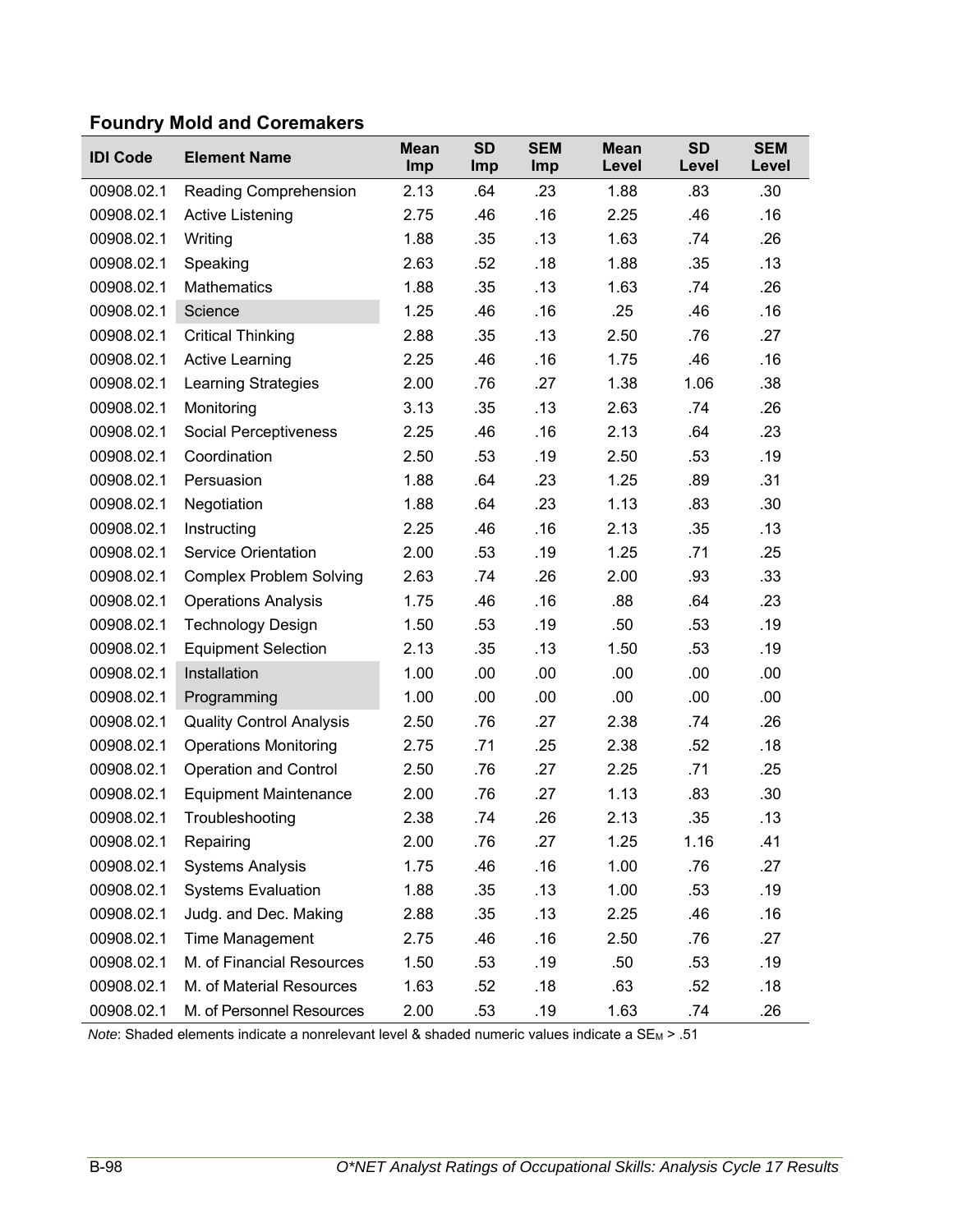

#### **Molding, Coremaking, and Casting Machine Setters, Operators, and Tenders, Metal and Plastic**

| <b>IDI Code</b> | <b>Element Name</b>             | <b>Mean</b><br>Imp | <b>SD</b><br>Imp | <b>SEM</b><br>Imp | <b>Mean</b><br>Level | <b>SD</b><br>Level | <b>SEM</b><br>Level |
|-----------------|---------------------------------|--------------------|------------------|-------------------|----------------------|--------------------|---------------------|
| 01438.02.1      | Reading Comprehension           | 3.13               | .35              | .13               | 3.00                 | .53                | .19                 |
| 01438.02.1      | Active Listening                | 3.25               | .46              | .16               | 3.00                 | .00                | .00                 |
| 01438.02.1      | Writing                         | 2.63               | .52              | .18               | 2.50                 | .53                | .19                 |
| 01438.02.1      | Speaking                        | 3.00               | .00              | .00               | 2.38                 | .52                | .18                 |
| 01438.02.1      | <b>Mathematics</b>              | 2.25               | .46              | .16               | 2.13                 | .35                | .13                 |
| 01438.02.1      | Science                         | 1.13               | .35              | .13               | .25                  | .71                | .25                 |
| 01438.02.1      | <b>Critical Thinking</b>        | 3.00               | .00              | .00               | 2.63                 | .52                | .18                 |
| 01438.02.1      | <b>Active Learning</b>          | 2.88               | .35              | .13               | 2.25                 | .46                | .16                 |
| 01438.02.1      | <b>Learning Strategies</b>      | 2.25               | .46              | .16               | 2.25                 | .46                | .16                 |
| 01438.02.1      | Monitoring                      | 3.13               | .35              | .13               | 3.00                 | .00                | .00                 |
| 01438.02.1      | Social Perceptiveness           | 2.88               | .35              | .13               | 2.13                 | .35                | .13                 |
| 01438.02.1      | Coordination                    | 2.38               | .52              | .18               | 2.00                 | .00                | .00                 |
| 01438.02.1      | Persuasion                      | 2.13               | .35              | .13               | 2.00                 | .00                | .00                 |
| 01438.02.1      | Negotiation                     | 2.13               | .35              | .13               | 2.00                 | .00                | .00                 |
| 01438.02.1      | Instructing                     | 2.25               | .46              | .16               | 2.13                 | .35                | .13                 |
| 01438.02.1      | <b>Service Orientation</b>      | 2.13               | .35              | .13               | 1.63                 | .52                | .18                 |
| 01438.02.1      | <b>Complex Problem Solving</b>  | 2.75               | .46              | .16               | 2.25                 | .46                | .16                 |
| 01438.02.1      | <b>Operations Analysis</b>      | 1.88               | .35              | .13               | 1.63                 | .74                | .26                 |
| 01438.02.1      | <b>Technology Design</b>        | 1.38               | .52              | .18               | .50                  | .76                | .27                 |
| 01438.02.1      | <b>Equipment Selection</b>      | 2.25               | .46              | .16               | 2.00                 | .53                | .19                 |
| 01438.02.1      | Installation                    | 2.00               | .53              | .19               | 1.13                 | .64                | .23                 |
| 01438.02.1      | Programming                     | 1.38               | .52              | .18               | .50                  | .76                | .27                 |
| 01438.02.1      | <b>Quality Control Analysis</b> | 3.00               | .53              | .19               | 3.13                 | .64                | .23                 |
| 01438.02.1      | <b>Operations Monitoring</b>    | 3.38               | .74              | .26               | 3.88                 | .35                | .13                 |
| 01438.02.1      | <b>Operation and Control</b>    | 3.13               | .83              | .30               | 3.75                 | .46                | .16                 |
| 01438.02.1      | <b>Equipment Maintenance</b>    | 2.75               | .46              | .16               | 2.75                 | .46                | .16                 |
| 01438.02.1      | Troubleshooting                 | 2.88               | .35              | .13               | 2.75                 | .46                | .16                 |
| 01438.02.1      | Repairing                       | 2.88               | .35              | .13               | 2.63                 | .74                | .26                 |
| 01438.02.1      | <b>Systems Analysis</b>         | 1.63               | .52              | .18               | 1.13                 | .99                | .35                 |
| 01438.02.1      | <b>Systems Evaluation</b>       | 2.13               | .35              | .13               | 1.75                 | .46                | .16                 |
| 01438.02.1      | Judg. and Dec. Making           | 2.75               | .71              | .25               | 2.25                 | .46                | .16                 |
| 01438.02.1      | <b>Time Management</b>          | 3.00               | .00              | .00               | 2.38                 | .52                | .18                 |
| 01438.02.1      | M. of Financial Resources       | 1.50               | .53              | .19               | .63                  | .74                | .26                 |
| 01438.02.1      | M. of Material Resources        | 1.50               | .53              | .19               | .50                  | .53                | .19                 |
| 01438.02.1      | M. of Personnel Resources       | 2.25               | .46              | .16               | 2.13                 | .35                | .13                 |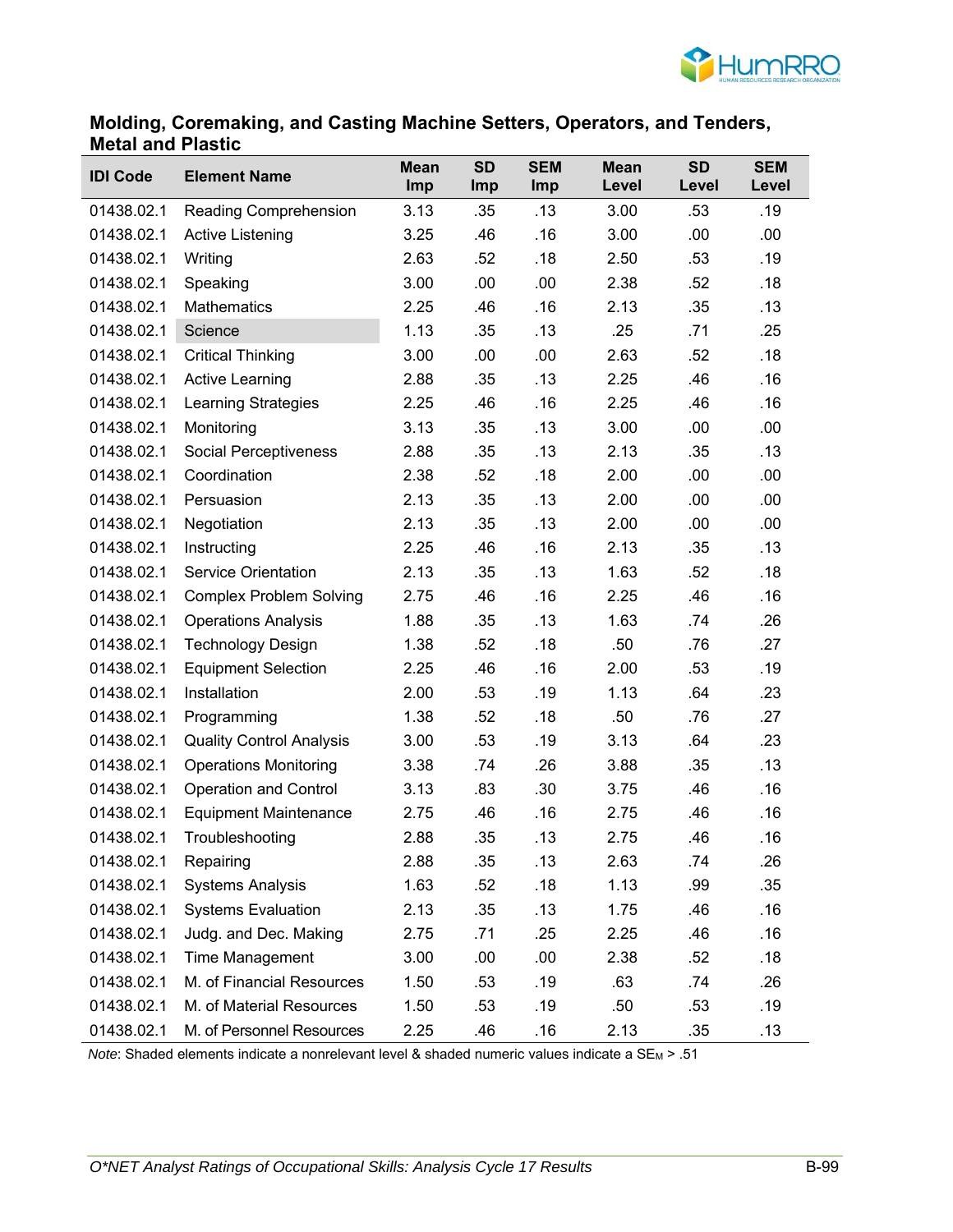| <b>IDI Code</b> | <b>Element Name</b>             | <b>Mean</b><br>Imp | <b>SD</b><br>Imp | <b>SEM</b><br>Imp | <b>Mean</b><br>Level | <b>SD</b><br>Level | <b>SEM</b><br>Level |
|-----------------|---------------------------------|--------------------|------------------|-------------------|----------------------|--------------------|---------------------|
| 01442.02.1      | Reading Comprehension           | 2.88               | .35              | .13               | 3.00                 | .53                | .19                 |
| 01442.02.1      | <b>Active Listening</b>         | 3.13               | .35              | .13               | 2.88                 | .35                | .13                 |
| 01442.02.1      | Writing                         | 2.88               | .35              | .13               | 2.63                 | .52                | .18                 |
| 01442.02.1      | Speaking                        | 3.13               | .35              | .13               | 2.63                 | .52                | .18                 |
| 01442.02.1      | <b>Mathematics</b>              | 2.88               | .35              | .13               | 2.88                 | .35                | .13                 |
| 01442.02.1      | Science                         | 2.00               | .53              | .19               | 1.13                 | .64                | .23                 |
| 01442.02.1      | <b>Critical Thinking</b>        | 3.00               | .00              | .00               | 3.00                 | .00                | .00                 |
| 01442.02.1      | <b>Active Learning</b>          | 2.75               | .46              | .16               | 2.63                 | .52                | .18                 |
| 01442.02.1      | <b>Learning Strategies</b>      | 2.63               | .52              | .18               | 2.75                 | .46                | .16                 |
| 01442.02.1      | Monitoring                      | 3.13               | .35              | .13               | 3.38                 | .52                | .18                 |
| 01442.02.1      | Social Perceptiveness           | 2.63               | .52              | .18               | 2.50                 | .53                | .19                 |
| 01442.02.1      | Coordination                    | 2.88               | .35              | .13               | 2.88                 | .35                | .13                 |
| 01442.02.1      | Persuasion                      | 1.88               | .35              | .13               | 1.88                 | .83                | .30                 |
| 01442.02.1      | Negotiation                     | 1.88               | .35              | .13               | 1.63                 | .74                | .26                 |
| 01442.02.1      | Instructing                     | 2.88               | .35              | .13               | 3.00                 | .00                | .00                 |
| 01442.02.1      | Service Orientation             | 2.13               | .35              | .13               | 1.88                 | .35                | .13                 |
| 01442.02.1      | <b>Complex Problem Solving</b>  | 2.75               | .46              | .16               | 2.63                 | .52                | .18                 |
| 01442.02.1      | <b>Operations Analysis</b>      | 1.88               | .35              | .13               | 1.63                 | .74                | .26                 |
| 01442.02.1      | <b>Technology Design</b>        | 1.00               | .00              | .00               | .00                  | .00                | .00                 |
| 01442.02.1      | <b>Equipment Selection</b>      | 2.50               | .53              | .19               | 2.63                 | .52                | .18                 |
| 01442.02.1      | Installation                    | 1.25               | .46              | .16               | .25                  | .46                | .16                 |
| 01442.02.1      | Programming                     | 1.75               | .46              | .16               | .88                  | .64                | .23                 |
| 01442.02.1      | <b>Quality Control Analysis</b> | 3.13               | .35              | .13               | 3.25                 | .46                | .16                 |
| 01442.02.1      | <b>Operations Monitoring</b>    | 3.75               | .46              | .16               | 3.75                 | .46                | .16                 |
| 01442.02.1      | <b>Operation and Control</b>    | 3.75               | .46              | .16               | 3.88                 | .35                | .13                 |
| 01442.02.1      | <b>Equipment Maintenance</b>    | 3.00               | .00              | .00               | 3.13                 | .35                | .13                 |
| 01442.02.1      | Troubleshooting                 | 2.75               | .46              | .16               | 2.75                 | .46                | .16                 |
| 01442.02.1      | Repairing                       | 2.75               | .46              | .16               | 2.88                 | .35                | .13                 |
| 01442.02.1      | <b>Systems Analysis</b>         | 2.13               | .35              | .13               | 2.13                 | .35                | .13                 |
| 01442.02.1      | <b>Systems Evaluation</b>       | 2.13               | .35              | .13               | 1.88                 | .35                | .13                 |
| 01442.02.1      | Judg. and Dec. Making           | 3.00               | .00              | .00               | 2.63                 | .52                | .18                 |
| 01442.02.1      | Time Management                 | 2.75               | .46              | .16               | 2.63                 | .52                | .18                 |
| 01442.02.1      | M. of Financial Resources       | 1.63               | .52              | .18               | .63                  | .52                | .18                 |
| 01442.02.1      | M. of Material Resources        | 1.75               | .46              | .16               | 1.38                 | .92                | .32                 |
| 01442.02.1      | M. of Personnel Resources       | 2.38               | .52              | .18               | 2.25                 | .46                | .16                 |

### **Heat Treating Equipment Setters, Operators, and Tenders, Metal and Plastic**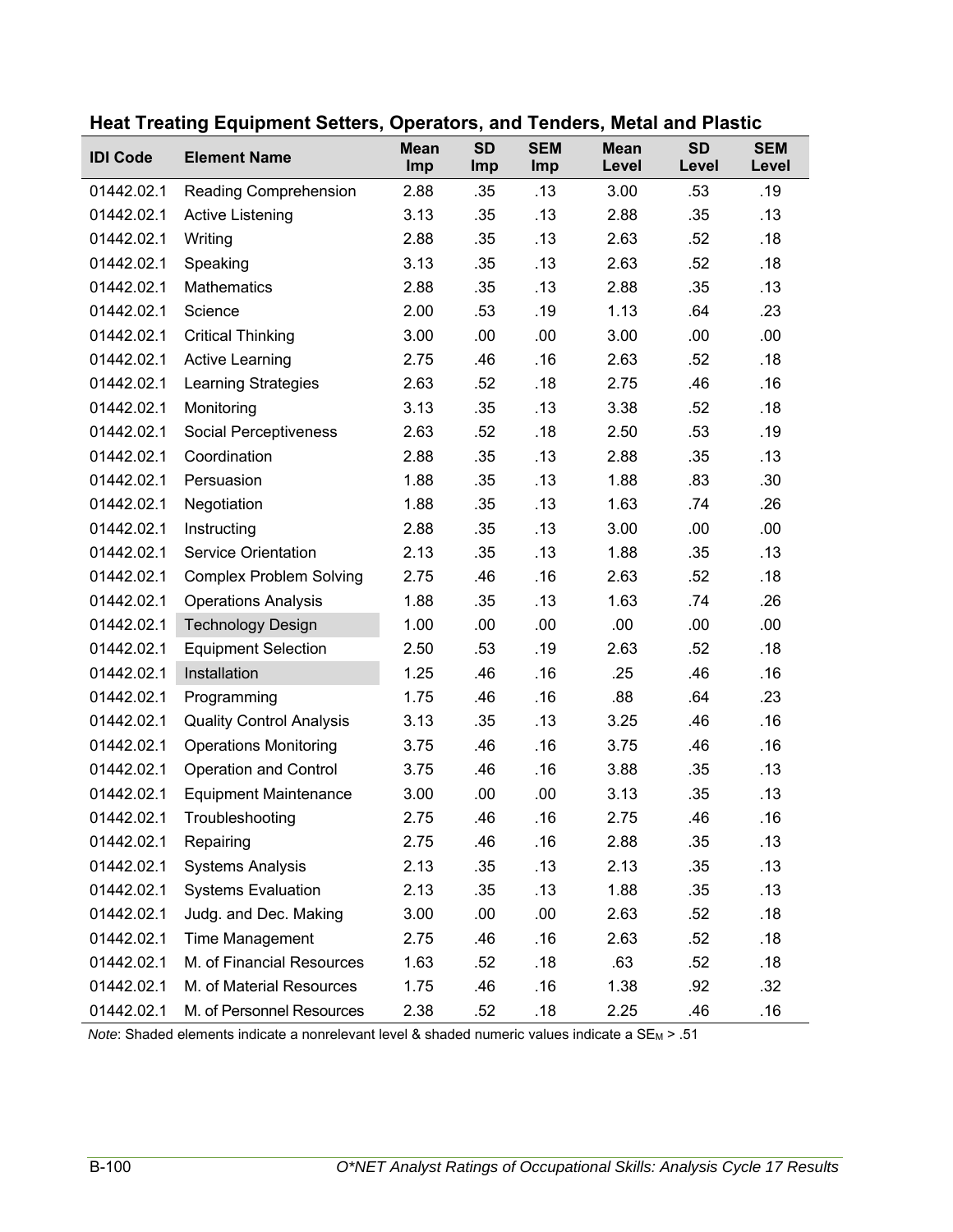

### **Plating and Coating Machine Setters, Operators, and Tenders, Metal and Plastic**

| <b>IDI Code</b> | <b>Element Name</b>             | <b>Mean</b><br>Imp | <b>SD</b><br>Imp | <b>SEM</b><br>Imp | <b>Mean</b><br>Level | <b>SD</b><br>Level | <b>SEM</b><br>Level |
|-----------------|---------------------------------|--------------------|------------------|-------------------|----------------------|--------------------|---------------------|
| 01443.02.1      | Reading Comprehension           | 3.13               | .35              | .13               | 2.88                 | .64                | .23                 |
| 01443.02.1      | <b>Active Listening</b>         | 3.13               | .35              | .13               | 3.00                 | .00                | .00                 |
| 01443.02.1      | Writing                         | 2.75               | .46              | .16               | 2.63                 | .52                | .18                 |
| 01443.02.1      | Speaking                        | 3.00               | .00              | .00               | 2.75                 | .46                | .16                 |
| 01443.02.1      | Mathematics                     | 2.00               | .00              | .00               | 1.38                 | .52                | .18                 |
| 01443.02.1      | Science                         | 2.00               | .00              | .00               | 1.88                 | .35                | .13                 |
| 01443.02.1      | <b>Critical Thinking</b>        | 3.00               | .53              | .19               | 2.75                 | .71                | .25                 |
| 01443.02.1      | <b>Active Learning</b>          | 2.13               | .35              | .13               | 2.13                 | .35                | .13                 |
| 01443.02.1      | <b>Learning Strategies</b>      | 2.25               | .46              | .16               | 2.13                 | .35                | .13                 |
| 01443.02.1      | Monitoring                      | 3.13               | .35              | .13               | 3.00                 | .00                | .00                 |
| 01443.02.1      | Social Perceptiveness           | 2.63               | .52              | .18               | 2.25                 | .46                | .16                 |
| 01443.02.1      | Coordination                    | 3.00               | .00              | .00               | 2.63                 | .52                | .18                 |
| 01443.02.1      | Persuasion                      | 2.38               | .52              | .18               | 2.13                 | .35                | .13                 |
| 01443.02.1      | Negotiation                     | 2.38               | .52              | .18               | 2.13                 | .35                | .13                 |
| 01443.02.1      | Instructing                     | 2.25               | .46              | .16               | 2.38                 | .52                | .18                 |
| 01443.02.1      | <b>Service Orientation</b>      | 2.25               | .46              | .16               | 2.13                 | .35                | .13                 |
| 01443.02.1      | <b>Complex Problem Solving</b>  | 2.63               | .52              | .18               | 2.25                 | .46                | .16                 |
| 01443.02.1      | <b>Operations Analysis</b>      | 1.88               | .35              | .13               | 1.63                 | .74                | .26                 |
| 01443.02.1      | <b>Technology Design</b>        | 1.38               | .52              | .18               | .50                  | .76                | .27                 |
| 01443.02.1      | <b>Equipment Selection</b>      | 2.13               | .35              | .13               | 2.00                 | .00                | .00                 |
| 01443.02.1      | Installation                    | 1.13               | .35              | .13               | .25                  | .71                | .25                 |
| 01443.02.1      | Programming                     | 1.00               | .00              | .00               | .00                  | .00                | .00                 |
| 01443.02.1      | <b>Quality Control Analysis</b> | 3.00               | .53              | .19               | 2.75                 | .46                | .16                 |
| 01443.02.1      | <b>Operations Monitoring</b>    | 3.25               | .46              | .16               | 3.13                 | .35                | .13                 |
| 01443.02.1      | <b>Operation and Control</b>    | 3.13               | .35              | .13               | 3.00                 | .00                | .00                 |
| 01443.02.1      | <b>Equipment Maintenance</b>    | 2.38               | .52              | .18               | 2.38                 | .52                | .18                 |
| 01443.02.1      | Troubleshooting                 | 2.38               | .52              | .18               | 2.25                 | .46                | .16                 |
| 01443.02.1      | Repairing                       | 2.25               | .46              | .16               | 2.13                 | .35                | .13                 |
| 01443.02.1      | <b>Systems Analysis</b>         | 2.00               | .00              | .00               | 1.63                 | .52                | .18                 |
| 01443.02.1      | <b>Systems Evaluation</b>       | 2.00               | .00              | .00               | 1.63                 | .52                | .18                 |
| 01443.02.1      | Judg. and Dec. Making           | 2.88               | .35              | .13               | 2.13                 | .35                | .13                 |
| 01443.02.1      | <b>Time Management</b>          | 3.00               | .00              | .00               | 2.75                 | .46                | .16                 |
| 01443.02.1      | M. of Financial Resources       | 1.50               | .53              | .19               | .50                  | .53                | .19                 |
| 01443.02.1      | M. of Material Resources        | 1.88               | .35              | .13               | .88                  | .35                | .13                 |
| 01443.02.1      | M. of Personnel Resources       | 2.13               | .35              | .13               | 2.25                 | .46                | .16                 |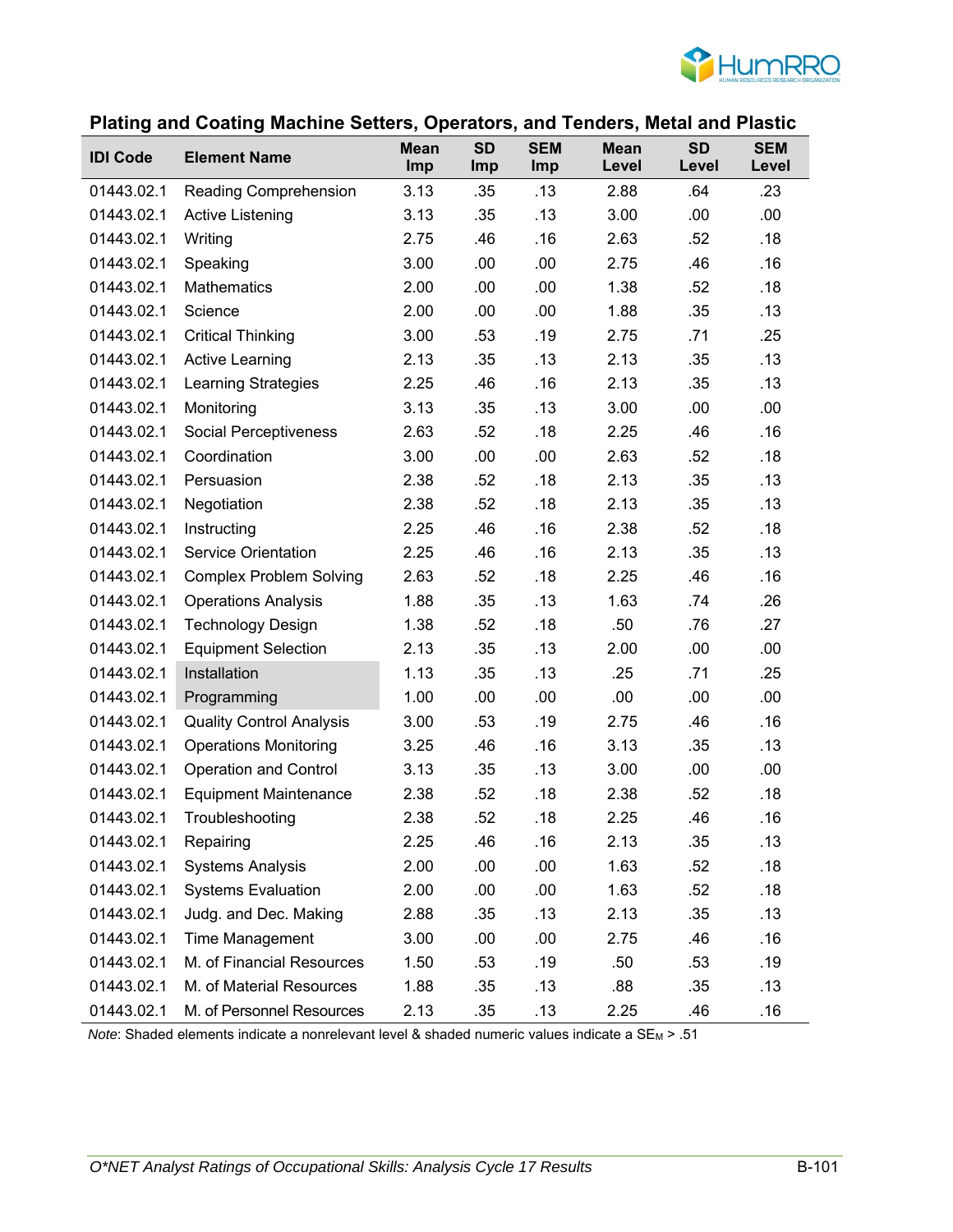| <b>IDI Code</b> | <b>Element Name</b>             | <b>Mean</b><br>Imp | <b>SD</b><br>Imp | <b>SEM</b><br>Imp | <b>Mean</b><br>Level | <b>SD</b><br>Level | <b>SEM</b><br>Level |
|-----------------|---------------------------------|--------------------|------------------|-------------------|----------------------|--------------------|---------------------|
| 00851.02.1      | Reading Comprehension           | 2.88               | .35              | .13               | 3.00                 | .00                | .00                 |
| 00851.02.1      | Active Listening                | 2.75               | .46              | .16               | 2.88                 | .35                | .13                 |
| 00851.02.1      | Writing                         | 2.50               | .53              | .19               | 2.25                 | .46                | .16                 |
| 00851.02.1      | Speaking                        | 2.50               | .53              | .19               | 2.38                 | .52                | .18                 |
| 00851.02.1      | <b>Mathematics</b>              | 2.75               | .46              | .16               | 2.88                 | .64                | .23                 |
| 00851.02.1      | Science                         | 1.13               | .35              | .13               | .13                  | .35                | .13                 |
| 00851.02.1      | <b>Critical Thinking</b>        | 3.25               | .46              | .16               | 2.88                 | .35                | .13                 |
| 00851.02.1      | <b>Active Learning</b>          | 2.75               | .46              | .16               | 2.63                 | .52                | .18                 |
| 00851.02.1      | <b>Learning Strategies</b>      | 2.50               | .53              | .19               | 2.38                 | .52                | .18                 |
| 00851.02.1      | Monitoring                      | 3.00               | .53              | .19               | 2.75                 | .46                | .16                 |
| 00851.02.1      | Social Perceptiveness           | 2.50               | .53              | .19               | 2.13                 | .35                | .13                 |
| 00851.02.1      | Coordination                    | 2.38               | .52              | .18               | 2.13                 | .35                | .13                 |
| 00851.02.1      | Persuasion                      | 2.25               | .46              | .16               | 2.13                 | .35                | .13                 |
| 00851.02.1      | Negotiation                     | 2.25               | .46              | .16               | 2.00                 | .00                | .00                 |
| 00851.02.1      | Instructing                     | 2.50               | .53              | .19               | 2.38                 | .52                | .18                 |
| 00851.02.1      | <b>Service Orientation</b>      | 2.13               | .35              | .13               | 2.00                 | .53                | .19                 |
| 00851.02.1      | <b>Complex Problem Solving</b>  | 2.88               | .35              | .13               | 2.75                 | .46                | .16                 |
| 00851.02.1      | <b>Operations Analysis</b>      | 1.88               | .64              | .23               | 1.38                 | .92                | .32                 |
| 00851.02.1      | <b>Technology Design</b>        | 1.88               | .35              | .13               | 1.13                 | .64                | .23                 |
| 00851.02.1      | <b>Equipment Selection</b>      | 3.00               | .53              | .19               | 2.38                 | .74                | .26                 |
| 00851.02.1      | Installation                    | 1.13               | .35              | .13               | .25                  | .71                | .25                 |
| 00851.02.1      | Programming                     | 1.50               | .53              | .19               | .50                  | .53                | .19                 |
| 00851.02.1      | <b>Quality Control Analysis</b> | 3.50               | .53              | .19               | 3.25                 | .46                | .16                 |
| 00851.02.1      | <b>Operations Monitoring</b>    | 3.88               | .35              | .13               | 3.63                 | .52                | .18                 |
| 00851.02.1      | <b>Operation and Control</b>    | 3.75               | .46              | .16               | 3.63                 | .52                | .18                 |
| 00851.02.1      | <b>Equipment Maintenance</b>    | 3.38               | .74              | .26               | 3.38                 | .52                | .18                 |
| 00851.02.1      | Troubleshooting                 | 3.00               | .53              | .19               | 2.88                 | .35                | .13                 |
| 00851.02.1      | Repairing                       | 3.38               | .74              | .26               | 3.00                 | .53                | .19                 |
| 00851.02.1      | <b>Systems Analysis</b>         | 2.50               | .76              | .27               | 2.25                 | .46                | .16                 |
| 00851.02.1      | <b>Systems Evaluation</b>       | 2.25               | .46              | .16               | 2.25                 | .46                | .16                 |
| 00851.02.1      | Judg. and Dec. Making           | 2.88               | .35              | .13               | 2.75                 | .46                | .16                 |
| 00851.02.1      | Time Management                 | 2.75               | .46              | .16               | 2.63                 | .52                | .18                 |
| 00851.02.1      | M. of Financial Resources       | 2.00               | .00              | .00               | 1.38                 | .52                | .18                 |
| 00851.02.1      | M. of Material Resources        | 2.13               | .35              | .13               | 1.75                 | .46                | .16                 |
| 00851.02.1      | M. of Personnel Resources       | 2.38               | .52              | .18               | 1.88                 | .35                | .13                 |

# **Tool Grinders, Filers, and Sharpeners**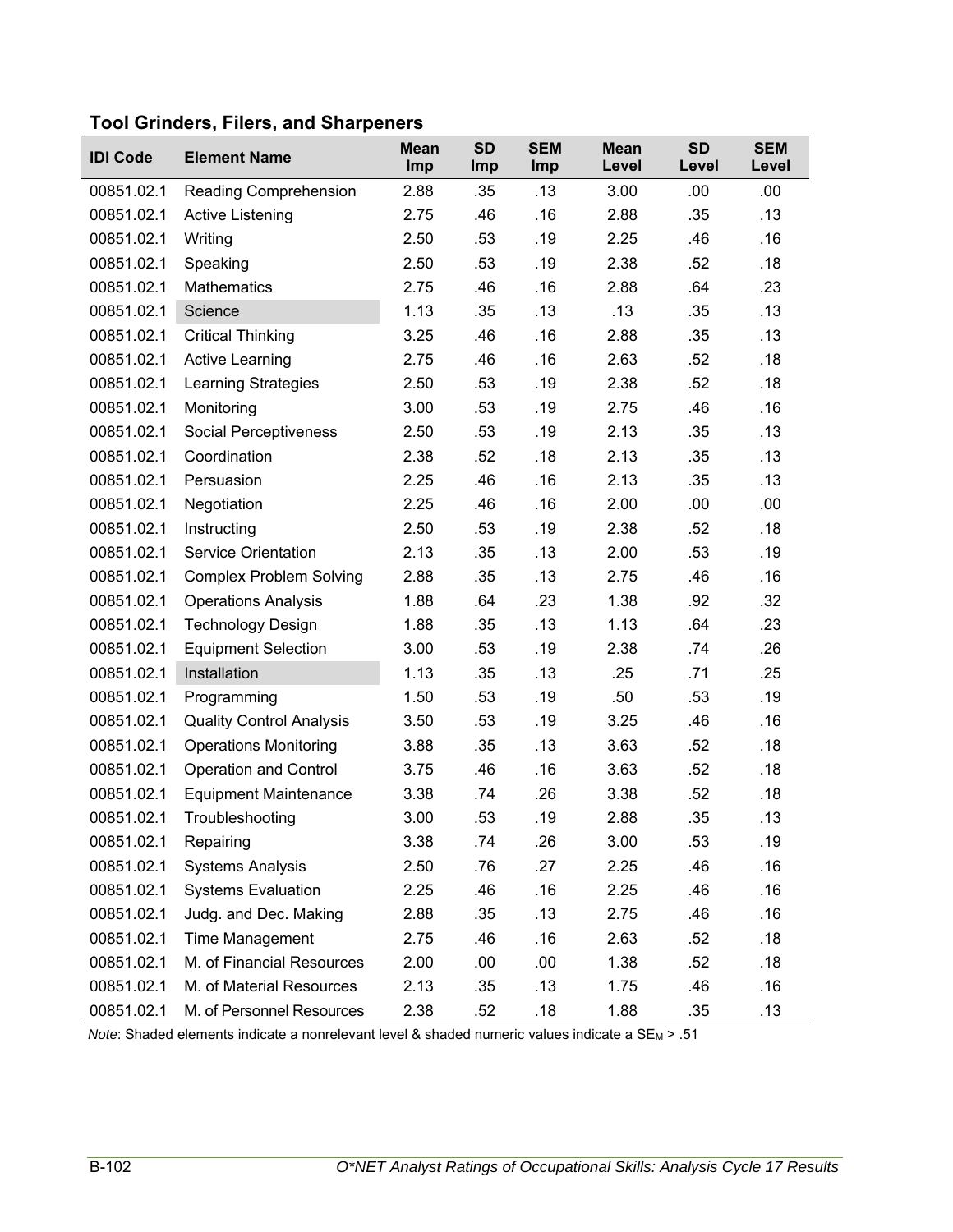

### **Prepress Technicians and Workers**

| <b>IDI Code</b> | <b>Element Name</b>             | <b>Mean</b><br><b>Imp</b> | <b>SD</b><br><b>Imp</b> | <b>SEM</b><br>Imp | <b>Mean</b><br>Level | <b>SD</b><br>Level | <b>SEM</b><br>Level |
|-----------------|---------------------------------|---------------------------|-------------------------|-------------------|----------------------|--------------------|---------------------|
| 01446.02.1      | <b>Reading Comprehension</b>    | 3.00                      | .00                     | .00               | 3.00                 | .00                | .00                 |
| 01446.02.1      | Active Listening                | 3.13                      | .35                     | .13               | 3.00                 | .00                | .00.                |
| 01446.02.1      | Writing                         | 2.88                      | .35                     | .13               | 2.88                 | .35                | .13                 |
| 01446.02.1      | Speaking                        | 3.13                      | .35                     | .13               | 3.13                 | .35                | .13                 |
| 01446.02.1      | <b>Mathematics</b>              | 2.00                      | .00                     | .00               | 2.00                 | .00                | .00                 |
| 01446.02.1      | Science                         | 1.63                      | .52                     | .18               | .88                  | .83                | .30                 |
| 01446.02.1      | <b>Critical Thinking</b>        | 3.13                      | .35                     | .13               | 3.00                 | .53                | .19                 |
| 01446.02.1      | <b>Active Learning</b>          | 2.88                      | .35                     | .13               | 3.00                 | .00                | .00                 |
| 01446.02.1      | <b>Learning Strategies</b>      | 2.38                      | .52                     | .18               | 2.25                 | .46                | .16                 |
| 01446.02.1      | Monitoring                      | 3.13                      | .35                     | .13               | 3.00                 | .00                | .00                 |
| 01446.02.1      | Social Perceptiveness           | 2.88                      | .35                     | .13               | 2.75                 | .46                | .16                 |
| 01446.02.1      | Coordination                    | 3.00                      | .00                     | .00               | 2.88                 | .35                | .13                 |
| 01446.02.1      | Persuasion                      | 2.88                      | .35                     | .13               | 2.38                 | .52                | .18                 |
| 01446.02.1      | Negotiation                     | 2.63                      | .52                     | .18               | 2.13                 | .35                | .13                 |
| 01446.02.1      | Instructing                     | 2.75                      | .46                     | .16               | 2.50                 | .53                | .19                 |
| 01446.02.1      | Service Orientation             | 2.63                      | .52                     | .18               | 2.63                 | .52                | .18                 |
| 01446.02.1      | <b>Complex Problem Solving</b>  | 3.00                      | .53                     | .19               | 2.88                 | .35                | .13                 |
| 01446.02.1      | <b>Operations Analysis</b>      | 2.00                      | .53                     | .19               | 1.50                 | .76                | .27                 |
| 01446.02.1      | <b>Technology Design</b>        | 1.75                      | .46                     | .16               | 1.00                 | .76                | .27                 |
| 01446.02.1      | <b>Equipment Selection</b>      | 2.13                      | .35                     | .13               | 1.75                 | .46                | .16                 |
| 01446.02.1      | Installation                    | 1.00                      | .00                     | .00               | .00                  | .00                | .00                 |
| 01446.02.1      | Programming                     | 1.75                      | .89                     | .31               | .88                  | 1.13               | .40                 |
| 01446.02.1      | <b>Quality Control Analysis</b> | 2.75                      | .71                     | .25               | 2.38                 | .52                | .18                 |
| 01446.02.1      | <b>Operations Monitoring</b>    | 3.00                      | .00                     | .00               | 3.00                 | .00                | .00                 |
| 01446.02.1      | <b>Operation and Control</b>    | 2.63                      | .52                     | .18               | 2.13                 | .35                | .13                 |
| 01446.02.1      | <b>Equipment Maintenance</b>    | 2.38                      | .52                     | .18               | 1.88                 | .35                | .13                 |
| 01446.02.1      | Troubleshooting                 | 2.13                      | .35                     | .13               | 2.13                 | .35                | .13                 |
| 01446.02.1      | Repairing                       | 2.13                      | .35                     | .13               | 1.75                 | .46                | .16                 |
| 01446.02.1      | <b>Systems Analysis</b>         | 2.38                      | .52                     | .18               | 2.25                 | .46                | .16                 |
| 01446.02.1      | <b>Systems Evaluation</b>       | 2.38                      | .52                     | .18               | 2.25                 | .46                | .16                 |
| 01446.02.1      | Judg. and Dec. Making           | 3.00                      | .53                     | .19               | 2.88                 | .35                | .13                 |
| 01446.02.1      | <b>Time Management</b>          | 3.13                      | .35                     | .13               | 2.75                 | .46                | .16                 |
| 01446.02.1      | M. of Financial Resources       | 1.50                      | .53                     | .19               | .50                  | .53                | .19                 |
| 01446.02.1      | M. of Material Resources        | 1.75                      | .46                     | .16               | .88                  | .64                | .23                 |
| 01446.02.1      | M. of Personnel Resources       | 2.25                      | .46                     | .16               | 2.25                 | .46                | .16                 |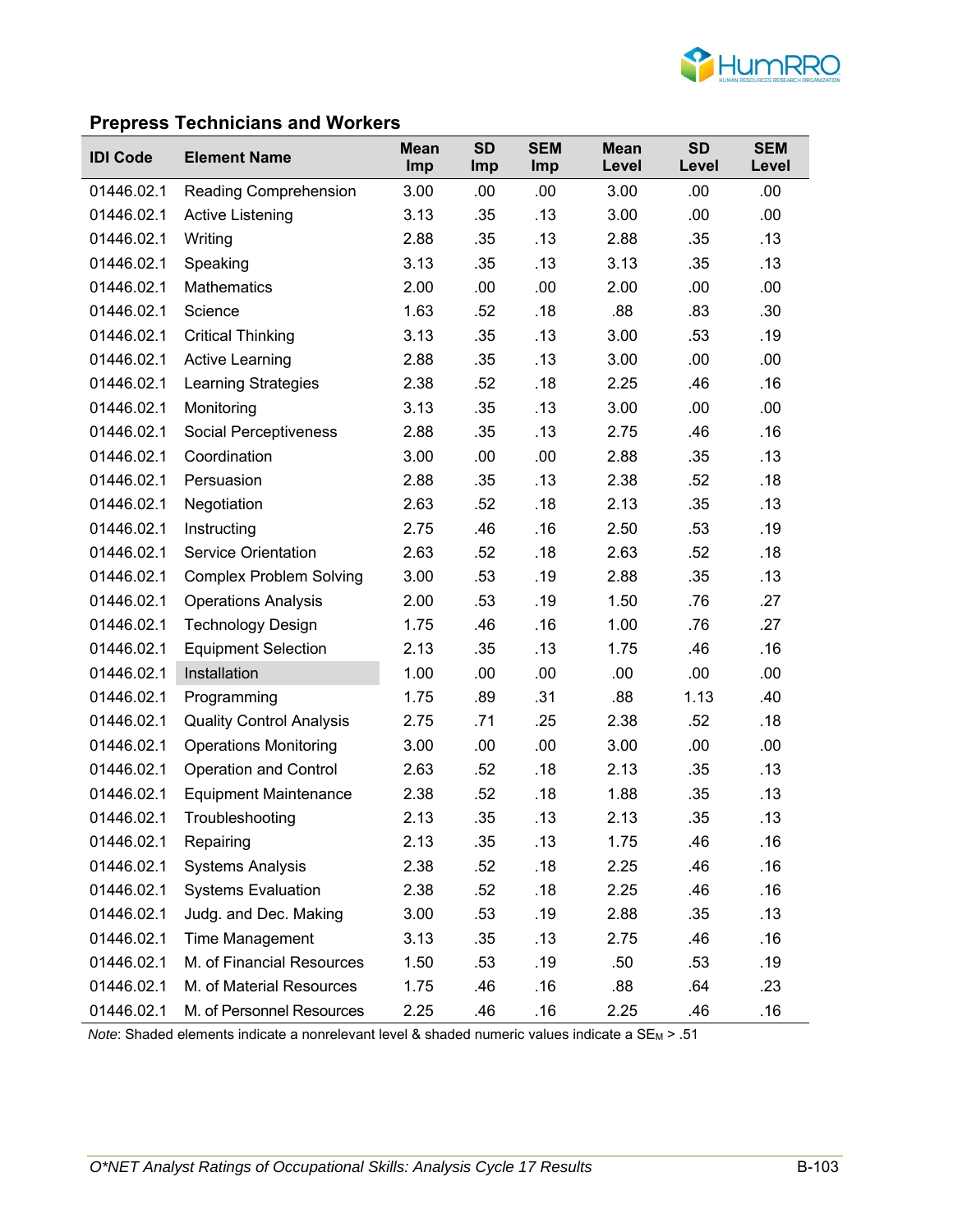| <b>IDI Code</b> | <b>Element Name</b>             | <b>Mean</b><br>Imp | <b>SD</b><br>Imp | <b>SEM</b><br>Imp | <b>Mean</b><br>Level | <b>SD</b><br>Level | <b>SEM</b><br>Level |
|-----------------|---------------------------------|--------------------|------------------|-------------------|----------------------|--------------------|---------------------|
| 00874.02.1      | Reading Comprehension           | 3.13               | .35              | .13               | 3.25                 | .46                | .16                 |
| 00874.02.1      | Active Listening                | 3.38               | .52              | .18               | 3.38                 | .52                | .18                 |
| 00874.02.1      | Writing                         | 3.00               | .53              | .19               | 2.88                 | .35                | .13                 |
| 00874.02.1      | Speaking                        | 3.13               | .35              | .13               | 3.00                 | .00                | .00                 |
| 00874.02.1      | <b>Mathematics</b>              | 3.13               | .35              | .13               | 3.00                 | .00                | .00                 |
| 00874.02.1      | Science                         | 1.13               | .35              | .13               | .13                  | .35                | .13                 |
| 00874.02.1      | <b>Critical Thinking</b>        | 3.75               | .46              | .16               | 3.38                 | .52                | .18                 |
| 00874.02.1      | <b>Active Learning</b>          | 3.13               | .35              | .13               | 3.00                 | .00                | .00                 |
| 00874.02.1      | Learning Strategies             | 3.00               | .00              | .00               | 3.00                 | .00                | .00                 |
| 00874.02.1      | Monitoring                      | 3.13               | .35              | .13               | 3.25                 | .46                | .16                 |
| 00874.02.1      | Social Perceptiveness           | 2.88               | .35              | .13               | 2.88                 | .35                | .13                 |
| 00874.02.1      | Coordination                    | 2.88               | .35              | .13               | 2.88                 | .35                | .13                 |
| 00874.02.1      | Persuasion                      | 2.63               | .52              | .18               | 2.63                 | .52                | .18                 |
| 00874.02.1      | Negotiation                     | 2.50               | .53              | .19               | 2.63                 | .52                | .18                 |
| 00874.02.1      | Instructing                     | 2.88               | .35              | .13               | 3.00                 | .53                | .19                 |
| 00874.02.1      | <b>Service Orientation</b>      | 2.88               | .35              | .13               | 2.75                 | .46                | .16                 |
| 00874.02.1      | <b>Complex Problem Solving</b>  | 3.00               | .00              | .00               | 3.00                 | .00                | .00                 |
| 00874.02.1      | <b>Operations Analysis</b>      | 2.88               | .83              | .30               | 2.75                 | .71                | .25                 |
| 00874.02.1      | <b>Technology Design</b>        | 2.13               | .64              | .23               | 1.50                 | 1.07               | .38                 |
| 00874.02.1      | <b>Equipment Selection</b>      | 1.50               | .53              | .19               | .63                  | .74                | .26                 |
| 00874.02.1      | Installation                    | 1.00               | .00              | .00               | .00                  | .00                | .00                 |
| 00874.02.1      | Programming                     | 2.00               | .76              | .27               | 1.25                 | 1.04               | .37                 |
| 00874.02.1      | <b>Quality Control Analysis</b> | 3.13               | .35              | .13               | 3.13                 | .35                | .13                 |
| 00874.02.1      | <b>Operations Monitoring</b>    | 3.00               | .00              | .00               | 2.88                 | .35                | .13                 |
| 00874.02.1      | <b>Operation and Control</b>    | 2.50               | .53              | .19               | 2.50                 | .53                | .19                 |
| 00874.02.1      | <b>Equipment Maintenance</b>    | 1.13               | .35              | .13               | .13                  | .35                | .13                 |
| 00874.02.1      | Troubleshooting                 | 2.13               | .35              | .13               | 2.13                 | .35                | .13                 |
| 00874.02.1      | Repairing                       | 1.25               | .46              | .16               | .38                  | .74                | .26                 |
| 00874.02.1      | <b>Systems Analysis</b>         | 2.75               | .46              | .16               | 2.75                 | .46                | .16                 |
| 00874.02.1      | <b>Systems Evaluation</b>       | 2.75               | .46              | .16               | 2.38                 | .52                | .18                 |
| 00874.02.1      | Judg. and Dec. Making           | 3.25               | .46              | .16               | 3.00                 | .00                | .00                 |
| 00874.02.1      | Time Management                 | 3.25               | .46              | .16               | 3.00                 | .00                | .00                 |
| 00874.02.1      | M. of Financial Resources       | 2.00               | .00              | .00               | 1.63                 | .52                | .18                 |
| 00874.02.1      | M. of Material Resources        | 2.00               | .00              | .00               | 1.88                 | .35                | .13                 |
| 00874.02.1      | M. of Personnel Resources       | 2.13               | .35              | .13               | 2.13                 | .35                | .13                 |

## **Fabric and Apparel Patternmakers**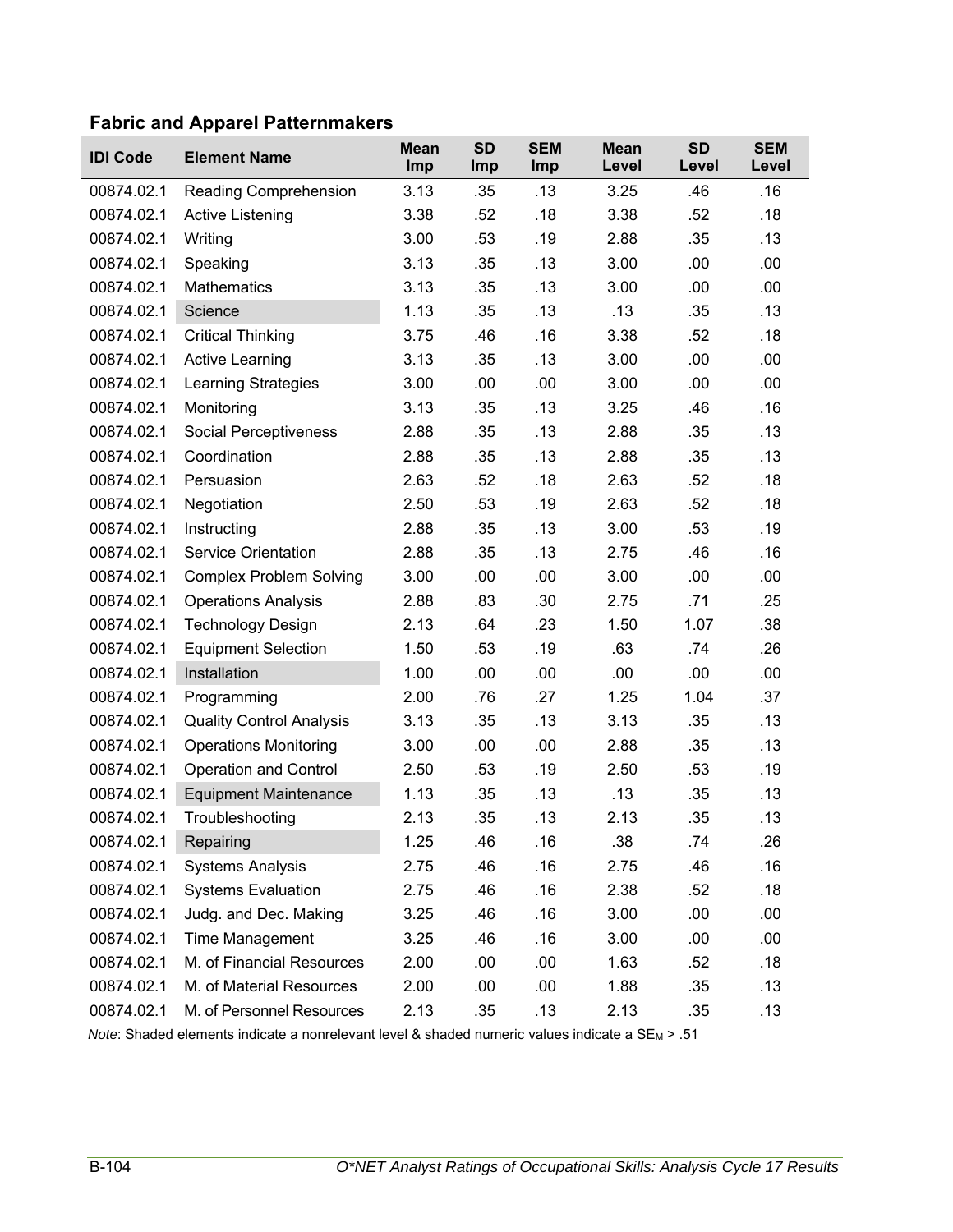

#### **Upholsterers**

| <b>IDI Code</b> | <b>Element Name</b>             | <b>Mean</b><br>Imp | <b>SD</b><br>Imp | <b>SEM</b><br>Imp | <b>Mean</b><br>Level | <b>SD</b><br>Level | <b>SEM</b><br>Level |
|-----------------|---------------------------------|--------------------|------------------|-------------------|----------------------|--------------------|---------------------|
| 00879.02.1      | <b>Reading Comprehension</b>    | 3.13               | .35              | .13               | 3.00                 | .00                | .00                 |
| 00879.02.1      | Active Listening                | 3.00               | .00              | .00               | 3.00                 | .00                | .00                 |
| 00879.02.1      | Writing                         | 2.63               | .52              | .18               | 2.38                 | .52                | .18                 |
| 00879.02.1      | Speaking                        | 3.00               | .00              | .00               | 2.88                 | .35                | .13                 |
| 00879.02.1      | <b>Mathematics</b>              | 2.50               | .53              | .19               | 2.50                 | .53                | .19                 |
| 00879.02.1      | Science                         | 1.25               | .46              | .16               | .50                  | .93                | .33                 |
| 00879.02.1      | <b>Critical Thinking</b>        | 3.50               | .53              | .19               | 3.13                 | .35                | .13                 |
| 00879.02.1      | <b>Active Learning</b>          | 3.00               | .00              | .00               | 2.88                 | .35                | .13                 |
| 00879.02.1      | <b>Learning Strategies</b>      | 2.75               | .46              | .16               | 2.75                 | .46                | .16                 |
| 00879.02.1      | Monitoring                      | 3.00               | .00              | .00               | 3.00                 | .00                | .00                 |
| 00879.02.1      | <b>Social Perceptiveness</b>    | 2.88               | .35              | .13               | 2.50                 | .53                | .19                 |
| 00879.02.1      | Coordination                    | 2.75               | .46              | .16               | 2.75                 | .46                | .16                 |
| 00879.02.1      | Persuasion                      | 2.50               | .53              | .19               | 2.50                 | .53                | .19                 |
| 00879.02.1      | Negotiation                     | 2.38               | .52              | .18               | 2.25                 | .46                | .16                 |
| 00879.02.1      | Instructing                     | 2.50               | .53              | .19               | 2.63                 | .52                | .18                 |
| 00879.02.1      | <b>Service Orientation</b>      | 2.88               | .35              | .13               | 2.88                 | .35                | .13                 |
| 00879.02.1      | <b>Complex Problem Solving</b>  | 3.00               | .00              | .00               | 3.00                 | .00                | .00                 |
| 00879.02.1      | <b>Operations Analysis</b>      | 2.13               | .64              | .23               | 1.75                 | .71                | .25                 |
| 00879.02.1      | <b>Technology Design</b>        | 1.88               | .35              | .13               | 1.38                 | .74                | .26                 |
| 00879.02.1      | <b>Equipment Selection</b>      | 2.63               | .52              | .18               | 2.13                 | .64                | .23                 |
| 00879.02.1      | Installation                    | 1.25               | .46              | .16               | .38                  | .74                | .26                 |
| 00879.02.1      | Programming                     | 1.00               | .00              | .00               | .00                  | .00                | .00                 |
| 00879.02.1      | <b>Quality Control Analysis</b> | 2.75               | .46              | .16               | 2.75                 | .46                | .16                 |
| 00879.02.1      | <b>Operations Monitoring</b>    | 2.88               | .35              | .13               | 2.88                 | .35                | .13                 |
| 00879.02.1      | <b>Operation and Control</b>    | 2.75               | .46              | .16               | 2.63                 | .52                | .18                 |
| 00879.02.1      | <b>Equipment Maintenance</b>    | 2.25               | .46              | .16               | 1.88                 | .35                | .13                 |
| 00879.02.1      | Troubleshooting                 | 2.38               | .52              | .18               | 2.00                 | .00                | .00                 |
| 00879.02.1      | Repairing                       | 2.50               | .53              | .19               | 1.88                 | .35                | .13                 |
| 00879.02.1      | <b>Systems Analysis</b>         | 2.13               | .35              | .13               | 2.00                 | .00                | .00                 |
| 00879.02.1      | <b>Systems Evaluation</b>       | 2.25               | .46              | .16               | 2.00                 | .00                | .00                 |
| 00879.02.1      | Judg. and Dec. Making           | 3.00               | .00              | .00               | 2.88                 | .35                | .13                 |
| 00879.02.1      | Time Management                 | 3.00               | .00              | .00               | 3.00                 | .00                | .00                 |
| 00879.02.1      | M. of Financial Resources       | 2.13               | .35              | .13               | 1.50                 | .53                | .19                 |
| 00879.02.1      | M. of Material Resources        | 2.00               | .00              | .00               | 1.75                 | .46                | .16                 |
| 00879.02.1      | M. of Personnel Resources       | 2.38               | .52              | .18               | 2.25                 | .46                | .16                 |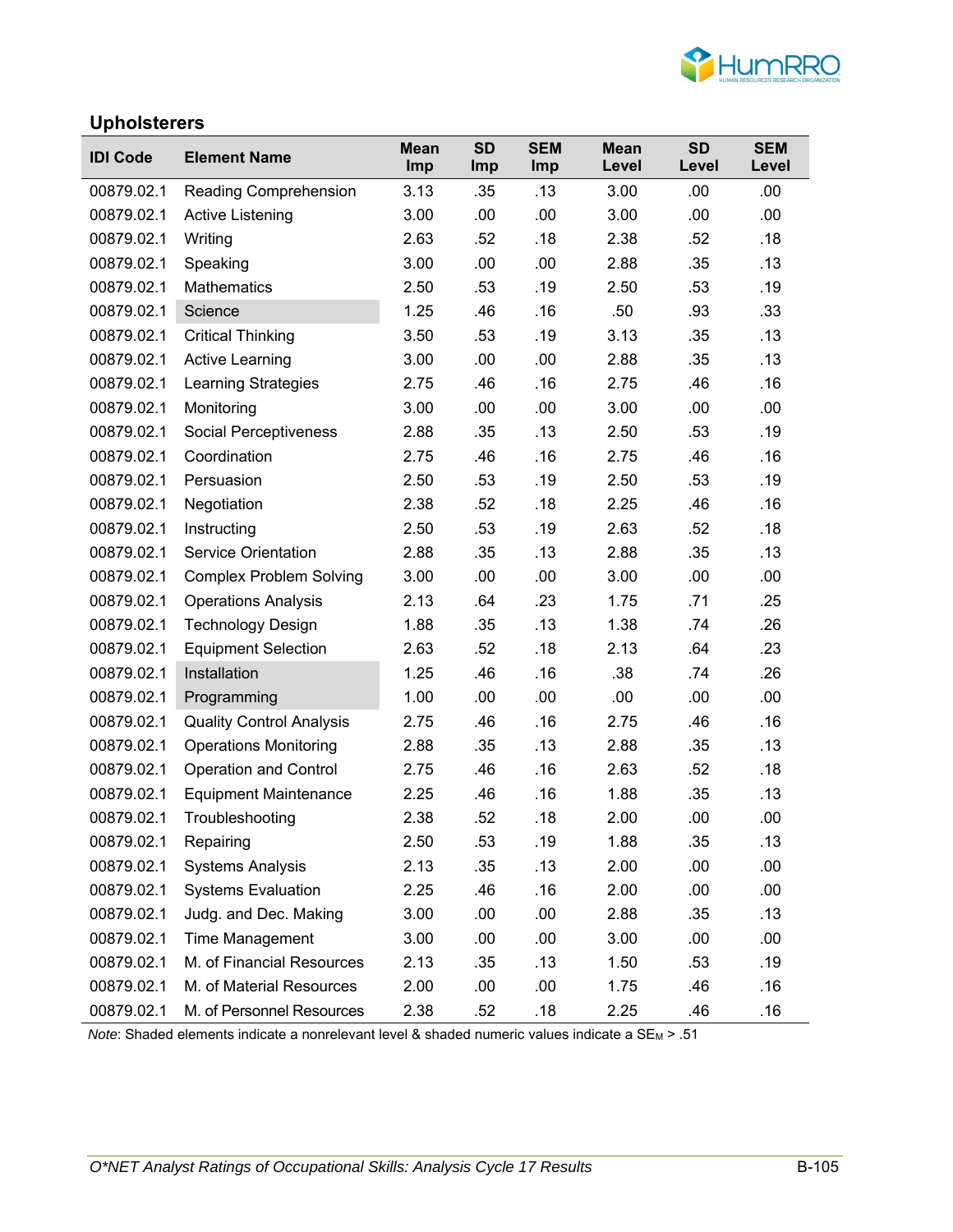# **Biofuels Processing Technicians**

| <b>IDI Code</b> | <b>Element Name</b>             | <b>Mean</b><br>Imp | <b>SD</b><br>Imp | <b>SEM</b><br>Imp | <b>Mean</b><br>Level | <b>SD</b><br>Level | <b>SEM</b><br>Level |
|-----------------|---------------------------------|--------------------|------------------|-------------------|----------------------|--------------------|---------------------|
| 01679.01.1      | Reading Comprehension           | 3.50               | .53              | .19               | 3.75                 | .71                | .25                 |
| 01679.01.1      | <b>Active Listening</b>         | 3.25               | .71              | .25               | 3.38                 | .74                | .26                 |
| 01679.01.1      | Writing                         | 3.13               | .64              | .23               | 3.00                 | .00                | .00                 |
| 01679.01.1      | Speaking                        | 3.25               | .46              | .16               | 3.50                 | .76                | .27                 |
| 01679.01.1      | <b>Mathematics</b>              | 2.88               | .64              | .23               | 2.88                 | .35                | .13                 |
| 01679.01.1      | Science                         | 2.88               | .83              | .30               | 2.50                 | .53                | .19                 |
| 01679.01.1      | <b>Critical Thinking</b>        | 3.13               | .64              | .23               | 3.13                 | .64                | .23                 |
| 01679.01.1      | <b>Active Learning</b>          | 2.88               | .64              | .23               | 2.75                 | .46                | .16                 |
| 01679.01.1      | Learning Strategies             | 2.50               | .53              | .19               | 2.75                 | .46                | .16                 |
| 01679.01.1      | Monitoring                      | 3.38               | .92              | .32               | 3.25                 | .71                | .25                 |
| 01679.01.1      | Social Perceptiveness           | 3.13               | .64              | .23               | 3.13                 | .64                | .23                 |
| 01679.01.1      | Coordination                    | 3.13               | .35              | .13               | 3.13                 | .35                | .13                 |
| 01679.01.1      | Persuasion                      | 2.88               | .35              | .13               | 2.50                 | .76                | .27                 |
| 01679.01.1      | Negotiation                     | 2.88               | .35              | .13               | 2.63                 | .52                | .18                 |
| 01679.01.1      | Instructing                     | 3.00               | .53              | .19               | 3.00                 | .53                | .19                 |
| 01679.01.1      | <b>Service Orientation</b>      | 3.00               | .53              | .19               | 2.75                 | .71                | .25                 |
| 01679.01.1      | <b>Complex Problem Solving</b>  | 2.88               | .35              | .13               | 3.00                 | .53                | .19                 |
| 01679.01.1      | <b>Operations Analysis</b>      | 1.13               | .35              | .13               | .25                  | .71                | .25                 |
| 01679.01.1      | <b>Technology Design</b>        | 1.50               | .53              | .19               | .75                  | .89                | .31                 |
| 01679.01.1      | <b>Equipment Selection</b>      | 2.50               | .53              | .19               | 2.25                 | .71                | .25                 |
| 01679.01.1      | Installation                    | 1.50               | .76              | .27               | .88                  | 1.25               | .44                 |
| 01679.01.1      | Programming                     | 1.63               | .52              | .18               | 1.00                 | .93                | .33                 |
| 01679.01.1      | <b>Quality Control Analysis</b> | 3.38               | .74              | .26               | 3.38                 | .74                | .26                 |
| 01679.01.1      | <b>Operations Monitoring</b>    | 3.88               | .83              | .30               | 3.75                 | .89                | .31                 |
| 01679.01.1      | <b>Operation and Control</b>    | 3.75               | .71              | .25               | 3.50                 | .53                | .19                 |
| 01679.01.1      | <b>Equipment Maintenance</b>    | 3.25               | .46              | .16               | 3.38                 | .52                | .18                 |
| 01679.01.1      | Troubleshooting                 | 3.00               | .53              | .19               | 3.25                 | .46                | .16                 |
| 01679.01.1      | Repairing                       | 3.00               | .53              | .19               | 3.13                 | .64                | .23                 |
| 01679.01.1      | <b>Systems Analysis</b>         | 2.88               | .35              | .13               | 2.88                 | .35                | .13                 |
| 01679.01.1      | <b>Systems Evaluation</b>       | 2.88               | .35              | .13               | 2.75                 | .46                | .16                 |
| 01679.01.1      | Judg. and Dec. Making           | 2.88               | .35              | .13               | 3.25                 | .46                | .16                 |
| 01679.01.1      | <b>Time Management</b>          | 2.88               | .35              | .13               | 3.00                 | .53                | .19                 |
| 01679.01.1      | M. of Financial Resources       | 1.75               | .46              | .16               | 1.38                 | 1.06               | .38                 |
| 01679.01.1      | M. of Material Resources        | 2.25               | .46              | .16               | 2.00                 | .93                | .33                 |
| 01679.01.1      | M. of Personnel Resources       | 2.50               | .53              | .19               | 2.38                 | .52                | .18                 |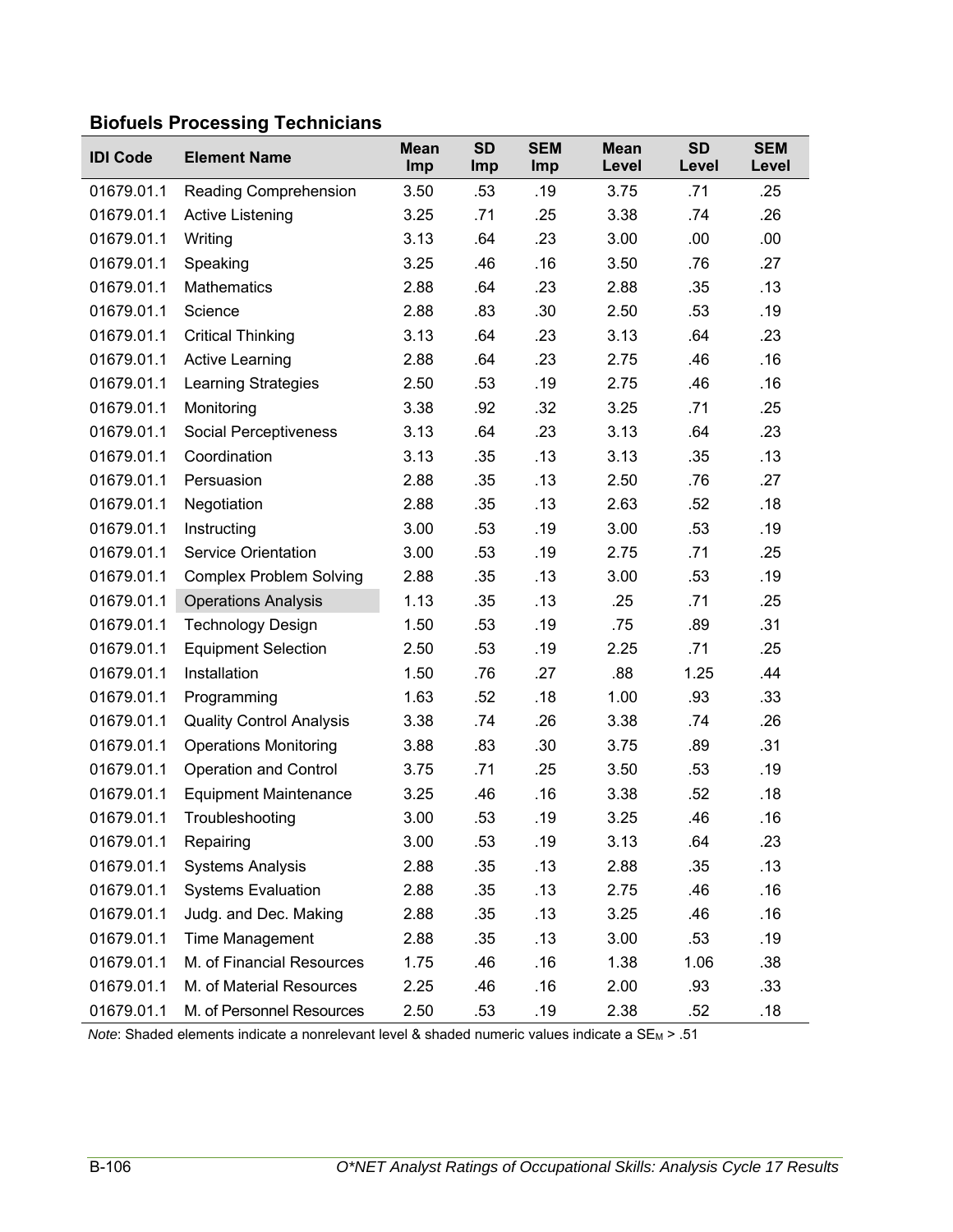

### **Hydroelectric Plant Technicians**

| <b>IDI Code</b> | <b>Element Name</b>             | <b>Mean</b><br><b>Imp</b> | <b>SD</b><br><b>Imp</b> | <b>SEM</b><br><b>Imp</b> | <b>Mean</b><br>Level | <b>SD</b><br>Level | <b>SEM</b><br>Level |
|-----------------|---------------------------------|---------------------------|-------------------------|--------------------------|----------------------|--------------------|---------------------|
| 01682.01.1      | Reading Comprehension           | 3.25                      | .46                     | .16                      | 3.63                 | .74                | .26                 |
| 01682.01.1      | <b>Active Listening</b>         | 3.25                      | .71                     | .25                      | 3.13                 | .64                | .23                 |
| 01682.01.1      | Writing                         | 3.00                      | .53                     | .19                      | 2.88                 | .64                | .23                 |
| 01682.01.1      | Speaking                        | 3.38                      | .52                     | .18                      | 3.00                 | .53                | .19                 |
| 01682.01.1      | <b>Mathematics</b>              | 3.00                      | .53                     | .19                      | 3.38                 | .92                | .32                 |
| 01682.01.1      | Science                         | 2.38                      | .74                     | .26                      | 2.25                 | 1.16               | .41                 |
| 01682.01.1      | <b>Critical Thinking</b>        | 3.63                      | .52                     | .18                      | 3.25                 | .46                | .16                 |
| 01682.01.1      | <b>Active Learning</b>          | 3.13                      | .64                     | .23                      | 3.13                 | .83                | .30                 |
| 01682.01.1      | Learning Strategies             | 2.88                      | .83                     | .30                      | 2.63                 | .74                | .26                 |
| 01682.01.1      | Monitoring                      | 3.50                      | .53                     | .19                      | 3.75                 | .71                | .25                 |
| 01682.01.1      | Social Perceptiveness           | 3.13                      | .64                     | .23                      | 2.75                 | .46                | .16                 |
| 01682.01.1      | Coordination                    | 3.25                      | .46                     | .16                      | 3.00                 | .00                | .00                 |
| 01682.01.1      | Persuasion                      | 2.50                      | .53                     | .19                      | 2.63                 | .52                | .18                 |
| 01682.01.1      | Negotiation                     | 2.38                      | .52                     | .18                      | 2.38                 | .52                | .18                 |
| 01682.01.1      | Instructing                     | 2.63                      | .52                     | .18                      | 2.88                 | .64                | .23                 |
| 01682.01.1      | <b>Service Orientation</b>      | 2.75                      | .46                     | .16                      | 2.25                 | .46                | .16                 |
| 01682.01.1      | <b>Complex Problem Solving</b>  | 3.00                      | .93                     | .33                      | 3.13                 | .83                | .30                 |
| 01682.01.1      | <b>Operations Analysis</b>      | 1.50                      | .53                     | .19                      | 1.13                 | 1.36               | .48                 |
| 01682.01.1      | <b>Technology Design</b>        | 2.00                      | .76                     | .27                      | 1.50                 | 1.07               | .38                 |
| 01682.01.1      | <b>Equipment Selection</b>      | 2.75                      | .71                     | .25                      | 3.00                 | .53                | .19                 |
| 01682.01.1      | Installation                    | 2.38                      | .92                     | .32                      | 2.63                 | 1.77               | .63                 |
| 01682.01.1      | Programming                     | 1.88                      | .64                     | .23                      | 1.50                 | 1.31               | .46                 |
| 01682.01.1      | <b>Quality Control Analysis</b> | 3.00                      | .53                     | .19                      | 3.13                 | .64                | .23                 |
| 01682.01.1      | <b>Operations Monitoring</b>    | 3.75                      | .46                     | .16                      | 4.00                 | .93                | .33                 |
| 01682.01.1      | <b>Operation and Control</b>    | 3.63                      | .52                     | .18                      | 3.63                 | .52                | .18                 |
| 01682.01.1      | <b>Equipment Maintenance</b>    | 3.50                      | .53                     | .19                      | 3.75                 | .46                | .16                 |
| 01682.01.1      | Troubleshooting                 | 3.38                      | .52                     | .18                      | 3.63                 | .52                | .18                 |
| 01682.01.1      | Repairing                       | 3.38                      | .52                     | .18                      | 3.75                 | .46                | .16                 |
| 01682.01.1      | <b>Systems Analysis</b>         | 2.88                      | .64                     | .23                      | 2.63                 | .74                | .26                 |
| 01682.01.1      | <b>Systems Evaluation</b>       | 2.75                      | .71                     | .25                      | 2.88                 | 1.13               | .40                 |
| 01682.01.1      | Judg. and Dec. Making           | 3.13                      | .35                     | .13                      | 3.38                 | .74                | .26                 |
| 01682.01.1      | Time Management                 | 2.88                      | .64                     | .23                      | 2.63                 | .52                | .18                 |
| 01682.01.1      | M. of Financial Resources       | 1.88                      | .64                     | .23                      | 1.13                 | .99                | .35                 |
| 01682.01.1      | M. of Material Resources        | 2.13                      | .64                     | .23                      | 1.38                 | .92                | .32                 |
| 01682.01.1      | M. of Personnel Resources       | 2.25                      | .46                     | .16                      | 2.50                 | .53                | .19                 |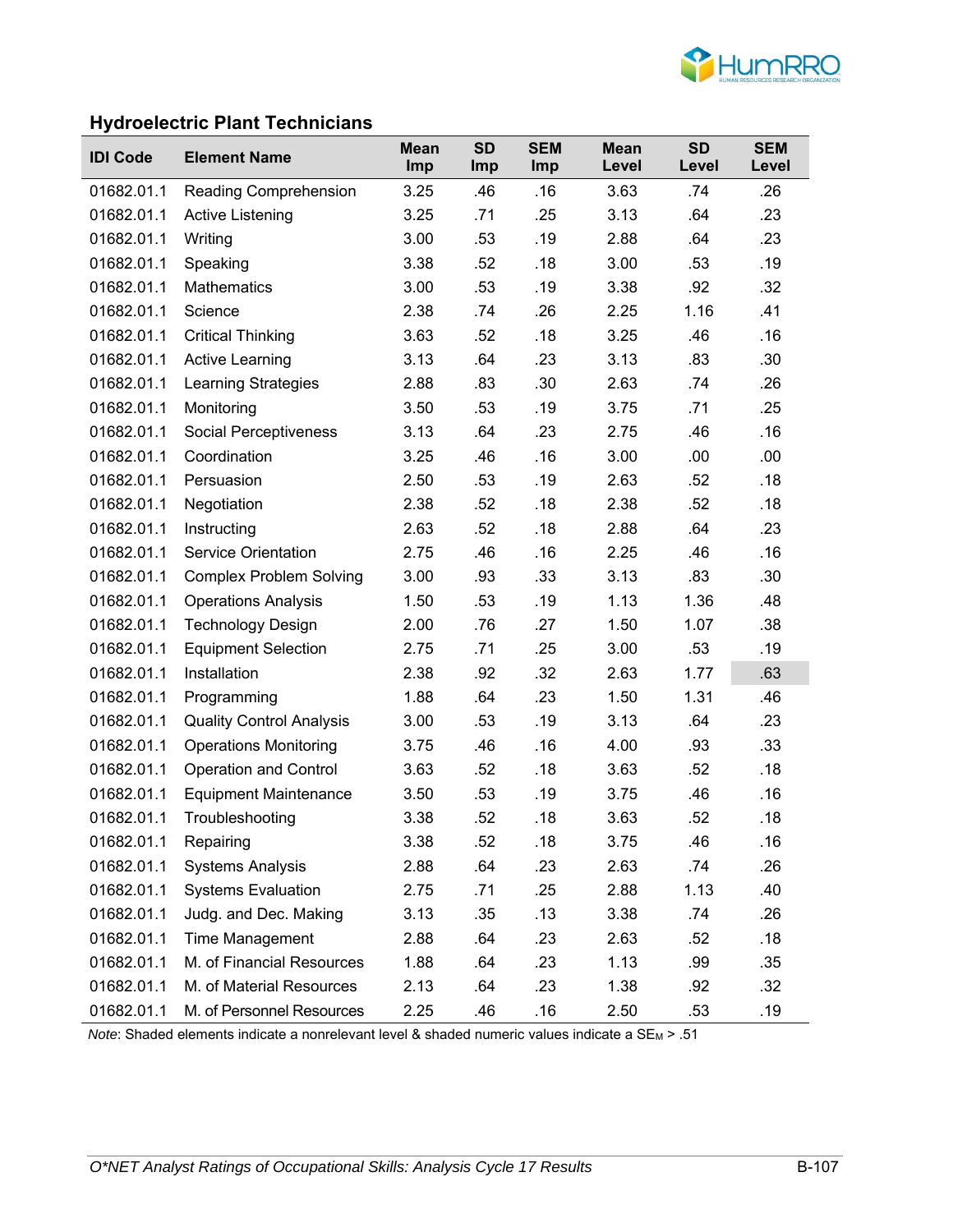| <b>IDI Code</b> | <b>Element Name</b>             | <b>Mean</b><br>Imp | <b>SD</b><br>Imp | <b>SEM</b><br>Imp | <b>Mean</b><br>Level | <b>SD</b><br>Level | <b>SEM</b><br>Level |
|-----------------|---------------------------------|--------------------|------------------|-------------------|----------------------|--------------------|---------------------|
| 01468.02.1      | <b>Reading Comprehension</b>    | 3.00               | .00              | .00               | 3.00                 | .00                | .00                 |
| 01468.02.1      | Active Listening                | 3.00               | .00              | .00               | 3.00                 | .00                | .00                 |
| 01468.02.1      | Writing                         | 2.88               | .35              | .13               | 2.88                 | .35                | .13                 |
| 01468.02.1      | Speaking                        | 3.00               | .00              | .00               | 3.00                 | .00                | .00                 |
| 01468.02.1      | Mathematics                     | 2.63               | .52              | .18               | 2.25                 | .46                | .16                 |
| 01468.02.1      | Science                         | 2.13               | .83              | .30               | 1.50                 | .93                | .33                 |
| 01468.02.1      | <b>Critical Thinking</b>        | 2.88               | .35              | .13               | 3.00                 | .00                | .00                 |
| 01468.02.1      | <b>Active Learning</b>          | 2.88               | .35              | .13               | 2.88                 | .35                | .13                 |
| 01468.02.1      | <b>Learning Strategies</b>      | 2.75               | .46              | .16               | 2.75                 | .46                | .16                 |
| 01468.02.1      | Monitoring                      | 3.38               | .52              | .18               | 3.00                 | .00                | .00                 |
| 01468.02.1      | Social Perceptiveness           | 2.75               | .46              | .16               | 2.63                 | .52                | .18                 |
| 01468.02.1      | Coordination                    | 2.88               | .35              | .13               | 2.88                 | .35                | .13                 |
| 01468.02.1      | Persuasion                      | 2.63               | .52              | .18               | 2.88                 | .35                | .13                 |
| 01468.02.1      | Negotiation                     | 2.38               | .52              | .18               | 2.13                 | .35                | .13                 |
| 01468.02.1      | Instructing                     | 3.00               | .00              | .00               | 3.00                 | .00                | .00                 |
| 01468.02.1      | <b>Service Orientation</b>      | 2.63               | .52              | .18               | 2.13                 | .35                | .13                 |
| 01468.02.1      | <b>Complex Problem Solving</b>  | 2.88               | .35              | .13               | 2.88                 | .35                | .13                 |
| 01468.02.1      | <b>Operations Analysis</b>      | 1.38               | .52              | .18               | .63                  | .92                | .32                 |
| 01468.02.1      | <b>Technology Design</b>        | 1.50               | .53              | .19               | .75                  | .89                | .31                 |
| 01468.02.1      | <b>Equipment Selection</b>      | 2.75               | .46              | .16               | 2.50                 | .53                | .19                 |
| 01468.02.1      | Installation                    | 1.25               | .46              | .16               | .25                  | .46                | .16                 |
| 01468.02.1      | Programming                     | 1.38               | .52              | .18               | .38                  | .52                | .18                 |
| 01468.02.1      | <b>Quality Control Analysis</b> | 3.00               | .53              | .19               | 3.38                 | .52                | .18                 |
| 01468.02.1      | <b>Operations Monitoring</b>    | 4.00               | .00              | .00               | 4.00                 | .00                | .00                 |
| 01468.02.1      | <b>Operation and Control</b>    | 3.88               | .35              | .13               | 3.75                 | .46                | .16                 |
| 01468.02.1      | <b>Equipment Maintenance</b>    | 3.00               | .53              | .19               | 3.00                 | .53                | .19                 |
| 01468.02.1      | Troubleshooting                 | 3.00               | .00              | .00               | 3.00                 | .00                | .00                 |
| 01468.02.1      | Repairing                       | 2.88               | .35              | .13               | 2.88                 | .35                | .13                 |
| 01468.02.1      | <b>Systems Analysis</b>         | 2.88               | .35              | .13               | 2.38                 | .52                | .18                 |
| 01468.02.1      | <b>Systems Evaluation</b>       | 2.63               | .52              | .18               | 2.63                 | .52                | .18                 |
| 01468.02.1      | Judg. and Dec. Making           | 3.00               | .00              | .00               | 2.88                 | .35                | .13                 |
| 01468.02.1      | <b>Time Management</b>          | 3.00               | .00              | .00               | 3.00                 | .00                | .00                 |
| 01468.02.1      | M. of Financial Resources       | 1.75               | .46              | .16               | 1.00                 | .76                | .27                 |
| 01468.02.1      | M. of Material Resources        | 2.00               | .00              | .00               | 1.63                 | .52                | .18                 |
| 01468.02.1      | M. of Personnel Resources       | 2.63               | .52              | .18               | 2.75                 | .46                | .16                 |

### **Crushing, Grinding, and Polishing Machine Setters, Operators, and Tenders**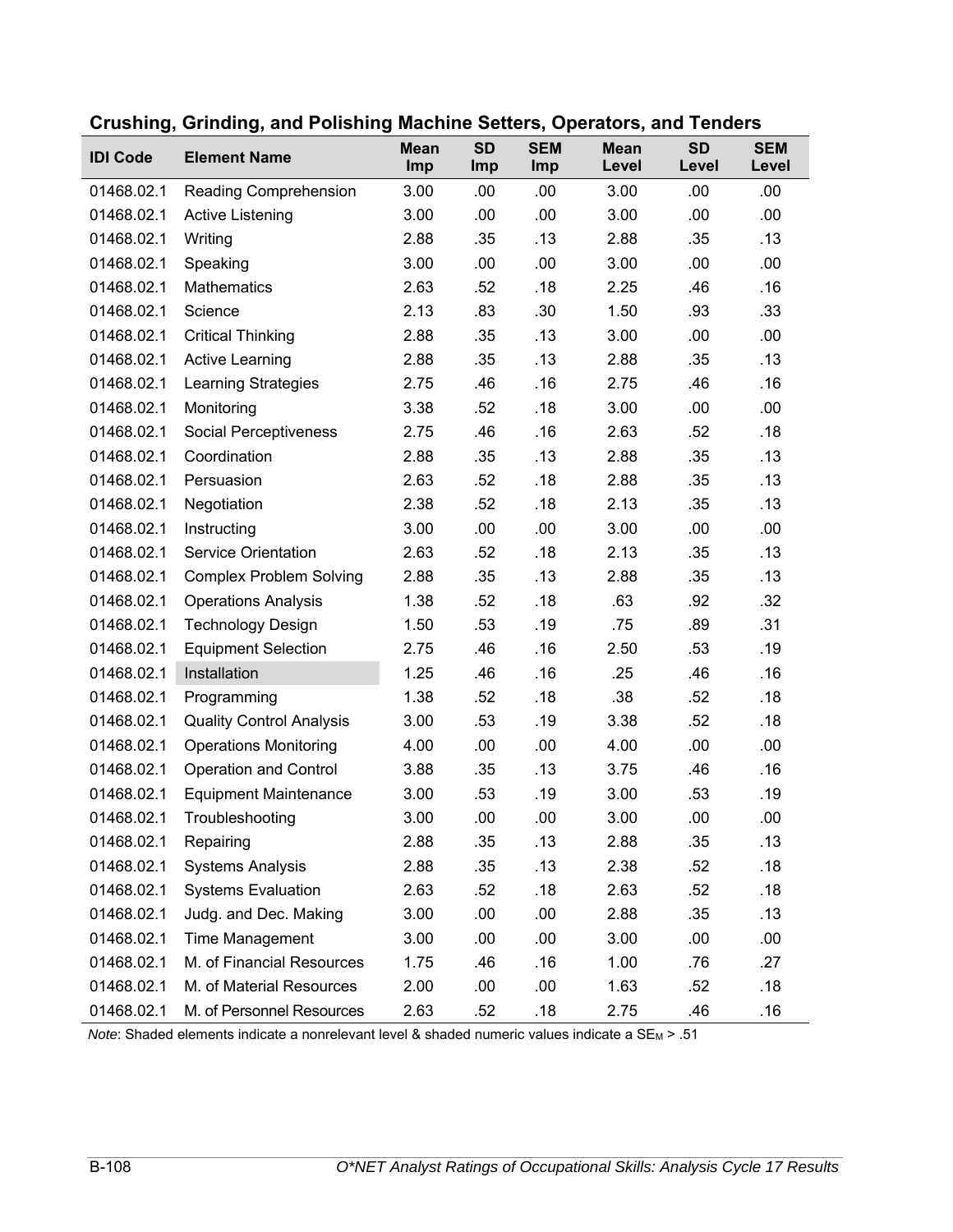

# **Grinding and Polishing Workers, Hand**

| <b>IDI Code</b> | <b>Element Name</b>             | <b>Mean</b><br>Imp | <b>SD</b><br><b>Imp</b> | <b>SEM</b><br>Imp | <b>Mean</b><br>Level | <b>SD</b><br>Level | <b>SEM</b><br>Level |
|-----------------|---------------------------------|--------------------|-------------------------|-------------------|----------------------|--------------------|---------------------|
| 01079.02.1      | <b>Reading Comprehension</b>    | 2.88               | .35                     | .13               | 2.88                 | .35                | .13                 |
| 01079.02.1      | <b>Active Listening</b>         | 2.88               | .35                     | .13               | 2.88                 | .35                | .13                 |
| 01079.02.1      | Writing                         | 2.38               | .52                     | .18               | 2.63                 | .52                | .18                 |
| 01079.02.1      | Speaking                        | 2.88               | .35                     | .13               | 2.38                 | .52                | .18                 |
| 01079.02.1      | <b>Mathematics</b>              | 2.00               | .00                     | .00               | 1.75                 | .46                | .16                 |
| 01079.02.1      | Science                         | 1.25               | .46                     | .16               | .38                  | .74                | .26                 |
| 01079.02.1      | <b>Critical Thinking</b>        | 2.88               | .35                     | .13               | 2.88                 | .35                | .13                 |
| 01079.02.1      | <b>Active Learning</b>          | 2.38               | .52                     | .18               | 2.25                 | .46                | .16                 |
| 01079.02.1      | Learning Strategies             | 2.13               | .35                     | .13               | 2.00                 | .00                | .00                 |
| 01079.02.1      | Monitoring                      | 2.75               | .71                     | .25               | 2.88                 | .35                | .13                 |
| 01079.02.1      | <b>Social Perceptiveness</b>    | 2.63               | .52                     | .18               | 2.25                 | .46                | .16                 |
| 01079.02.1      | Coordination                    | 2.50               | .53                     | .19               | 2.50                 | .53                | .19                 |
| 01079.02.1      | Persuasion                      | 2.13               | .35                     | .13               | 2.00                 | .00                | .00                 |
| 01079.02.1      | Negotiation                     | 2.00               | .00                     | .00               | 2.00                 | .00                | .00                 |
| 01079.02.1      | Instructing                     | 2.38               | .52                     | .18               | 2.00                 | .00                | .00                 |
| 01079.02.1      | <b>Service Orientation</b>      | 2.00               | .00                     | .00               | 2.13                 | .35                | .13                 |
| 01079.02.1      | <b>Complex Problem Solving</b>  | 2.63               | .52                     | .18               | 2.50                 | .53                | .19                 |
| 01079.02.1      | <b>Operations Analysis</b>      | 1.63               | .52                     | .18               | .75                  | .71                | .25                 |
| 01079.02.1      | <b>Technology Design</b>        | 1.88               | .35                     | .13               | 1.25                 | .71                | .25                 |
| 01079.02.1      | <b>Equipment Selection</b>      | 2.75               | .46                     | .16               | 2.25                 | .71                | .25                 |
| 01079.02.1      | Installation                    | 1.13               | .35                     | .13               | .13                  | .35                | .13                 |
| 01079.02.1      | Programming                     | 1.25               | .46                     | .16               | .25                  | .46                | .16                 |
| 01079.02.1      | <b>Quality Control Analysis</b> | 3.25               | .46                     | .16               | 2.88                 | .64                | .23                 |
| 01079.02.1      | <b>Operations Monitoring</b>    | 3.25               | .46                     | .16               | 3.13                 | .64                | .23                 |
| 01079.02.1      | <b>Operation and Control</b>    | 3.13               | .35                     | .13               | 3.00                 | .00                | .00                 |
| 01079.02.1      | <b>Equipment Maintenance</b>    | 3.13               | .35                     | .13               | 2.75                 | .46                | .16                 |
| 01079.02.1      | Troubleshooting                 | 3.00               | .00                     | .00               | 2.75                 | .46                | .16                 |
| 01079.02.1      | Repairing                       | 3.00               | .00                     | .00               | 2.63                 | .52                | .18                 |
| 01079.02.1      | <b>Systems Analysis</b>         | 2.25               | .46                     | .16               | 1.88                 | .35                | .13                 |
| 01079.02.1      | <b>Systems Evaluation</b>       | 2.13               | .35                     | .13               | 1.88                 | .35                | .13                 |
| 01079.02.1      | Judg. and Dec. Making           | 2.63               | .52                     | .18               | 2.50                 | .53                | .19                 |
| 01079.02.1      | Time Management                 | 2.75               | .46                     | .16               | 2.63                 | .52                | .18                 |
| 01079.02.1      | M. of Financial Resources       | 1.63               | .52                     | .18               | .63                  | .52                | .18                 |
| 01079.02.1      | M. of Material Resources        | 1.88               | .35                     | .13               | .88                  | .35                | .13                 |
| 01079.02.1      | M. of Personnel Resources       | 2.13               | .35                     | .13               | 2.00                 | .00                | .00                 |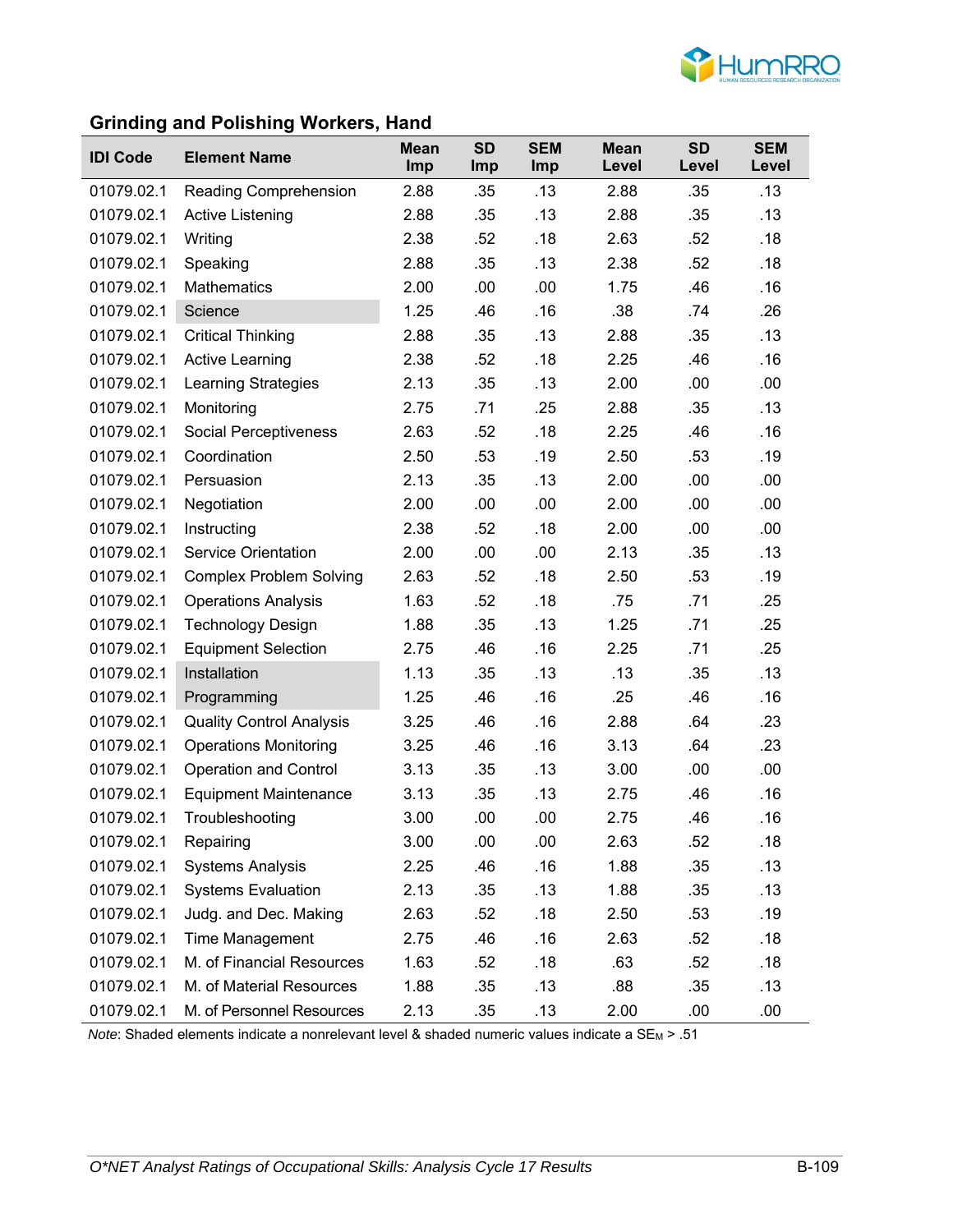| <b>IDI Code</b> | <b>Element Name</b>             | <b>Mean</b><br>Imp | <b>SD</b><br>Imp | <b>SEM</b><br>Imp | <b>Mean</b><br>Level | <b>SD</b><br>Level | <b>SEM</b><br>Level |
|-----------------|---------------------------------|--------------------|------------------|-------------------|----------------------|--------------------|---------------------|
| 01470.02.1      | Reading Comprehension           | 3.13               | .35              | .13               | 2.88                 | .35                | .13                 |
| 01470.02.1      | Active Listening                | 2.88               | .35              | .13               | 2.75                 | .46                | .16                 |
| 01470.02.1      | Writing                         | 2.38               | .52              | .18               | 2.00                 | .00                | .00                 |
| 01470.02.1      | Speaking                        | 2.63               | .52              | .18               | 2.50                 | .53                | .19                 |
| 01470.02.1      | <b>Mathematics</b>              | 2.63               | .52              | .18               | 2.13                 | .35                | .13                 |
| 01470.02.1      | Science                         | 1.50               | .53              | .19               | .50                  | .53                | .19                 |
| 01470.02.1      | <b>Critical Thinking</b>        | 3.00               | .00              | .00               | 2.88                 | .35                | .13                 |
| 01470.02.1      | <b>Active Learning</b>          | 2.63               | .52              | .18               | 2.00                 | .00                | .00                 |
| 01470.02.1      | <b>Learning Strategies</b>      | 2.13               | .35              | .13               | 1.88                 | .35                | .13                 |
| 01470.02.1      | Monitoring                      | 3.25               | .46              | .16               | 3.13                 | .35                | .13                 |
| 01470.02.1      | Social Perceptiveness           | 2.75               | .46              | .16               | 2.50                 | .53                | .19                 |
| 01470.02.1      | Coordination                    | 3.00               | .00              | .00               | 3.00                 | .00                | .00                 |
| 01470.02.1      | Persuasion                      | 2.00               | .53              | .19               | 1.63                 | .74                | .26                 |
| 01470.02.1      | Negotiation                     | 2.00               | .00              | .00               | 1.63                 | .52                | .18                 |
| 01470.02.1      | Instructing                     | 2.13               | .35              | .13               | 2.13                 | .35                | .13                 |
| 01470.02.1      | <b>Service Orientation</b>      | 2.00               | .00              | .00               | 1.75                 | .46                | .16                 |
| 01470.02.1      | <b>Complex Problem Solving</b>  | 2.88               | .64              | .23               | 2.75                 | .46                | .16                 |
| 01470.02.1      | <b>Operations Analysis</b>      | 1.63               | .52              | .18               | .63                  | .52                | .18                 |
| 01470.02.1      | <b>Technology Design</b>        | 1.75               | .46              | .16               | .75                  | .46                | .16                 |
| 01470.02.1      | <b>Equipment Selection</b>      | 2.63               | .52              | .18               | 2.13                 | .35                | .13                 |
| 01470.02.1      | Installation                    | 1.50               | .53              | .19               | .75                  | 1.04               | .37                 |
| 01470.02.1      | Programming                     | 1.88               | .35              | .13               | 1.00                 | .53                | .19                 |
| 01470.02.1      | <b>Quality Control Analysis</b> | 3.50               | .53              | .19               | 3.75                 | .46                | .16                 |
| 01470.02.1      | <b>Operations Monitoring</b>    | 3.75               | .46              | .16               | 3.63                 | .52                | .18                 |
| 01470.02.1      | <b>Operation and Control</b>    | 3.63               | .52              | .18               | 3.50                 | .53                | .19                 |
| 01470.02.1      | <b>Equipment Maintenance</b>    | 3.00               | .00              | .00               | 3.00                 | .00                | .00                 |
| 01470.02.1      | Troubleshooting                 | 3.00               | .00              | .00               | 3.00                 | .00                | .00                 |
| 01470.02.1      | Repairing                       | 2.75               | .46              | .16               | 2.75                 | .46                | .16                 |
| 01470.02.1      | <b>Systems Analysis</b>         | 2.63               | .52              | .18               | 2.13                 | .35                | .13                 |
| 01470.02.1      | <b>Systems Evaluation</b>       | 2.25               | .46              | .16               | 2.00                 | .00                | .00                 |
| 01470.02.1      | Judg. and Dec. Making           | 2.75               | .46              | .16               | 2.63                 | .52                | .18                 |
| 01470.02.1      | <b>Time Management</b>          | 2.75               | .46              | .16               | 2.38                 | .52                | .18                 |
| 01470.02.1      | M. of Financial Resources       | 1.63               | .52              | .18               | .75                  | .71                | .25                 |
| 01470.02.1      | M. of Material Resources        | 1.88               | .35              | .13               | 1.13                 | .64                | .23                 |
| 01470.02.1      | M. of Personnel Resources       | 2.25               | .46              | .16               | 2.00                 | .53                | .19                 |

### **Cutting and Slicing Machine Setters, Operators, and Tenders**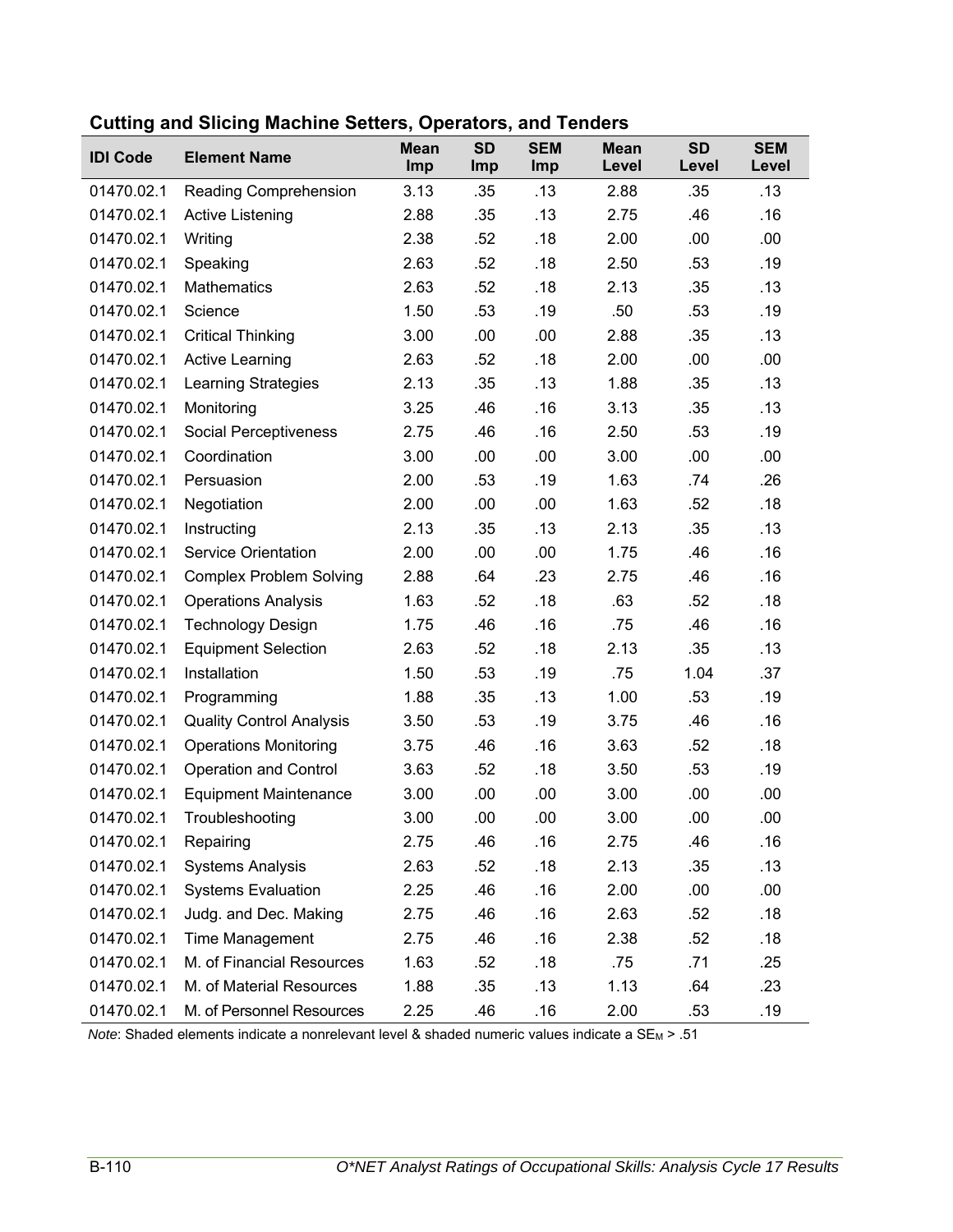

## **Extruding, Forming, Pressing, and Compacting Machine Setters, Operators, and Tenders**

| <b>IDI Code</b> | <b>Element Name</b>             | <b>Mean</b><br>Imp | <b>SD</b><br>Imp | <b>SEM</b><br>Imp | <b>Mean</b><br>Level | <b>SD</b><br>Level | <b>SEM</b><br>Level |
|-----------------|---------------------------------|--------------------|------------------|-------------------|----------------------|--------------------|---------------------|
| 01471.02.1      | Reading Comprehension           | 3.00               | .00              | .00               | 2.75                 | .46                | .16                 |
| 01471.02.1      | Active Listening                | 3.00               | .00              | .00               | 2.75                 | .46                | .16                 |
| 01471.02.1      | Writing                         | 2.75               | .71              | .25               | 2.38                 | .74                | .26                 |
| 01471.02.1      | Speaking                        | 3.13               | .35              | .13               | 2.38                 | .74                | .26                 |
| 01471.02.1      | <b>Mathematics</b>              | 2.13               | .35              | .13               | 2.00                 | .00                | .00                 |
| 01471.02.1      | Science                         | 1.75               | .46              | .16               | .75                  | .46                | .16                 |
| 01471.02.1      | <b>Critical Thinking</b>        | 3.00               | .00              | .00               | 2.75                 | .46                | .16                 |
| 01471.02.1      | <b>Active Learning</b>          | 2.63               | .52              | .18               | 2.13                 | .35                | .13                 |
| 01471.02.1      | <b>Learning Strategies</b>      | 2.13               | .35              | .13               | 2.00                 | .00                | .00                 |
| 01471.02.1      | Monitoring                      | 3.38               | .52              | .18               | 3.13                 | .64                | .23                 |
| 01471.02.1      | Social Perceptiveness           | 2.88               | .35              | .13               | 2.13                 | .35                | .13                 |
| 01471.02.1      | Coordination                    | 2.75               | .46              | .16               | 2.25                 | .46                | .16                 |
| 01471.02.1      | Persuasion                      | 2.00               | .53              | .19               | 1.75                 | .71                | .25                 |
| 01471.02.1      | Negotiation                     | 1.75               | .46              | .16               | 1.50                 | .93                | .33                 |
| 01471.02.1      | Instructing                     | 2.25               | .46              | .16               | 2.38                 | .52                | .18                 |
| 01471.02.1      | <b>Service Orientation</b>      | 2.00               | .00              | .00               | 1.75                 | .46                | .16                 |
| 01471.02.1      | <b>Complex Problem Solving</b>  | 2.88               | .64              | .23               | 2.75                 | .46                | .16                 |
| 01471.02.1      | <b>Operations Analysis</b>      | 2.00               | .53              | .19               | 1.00                 | .53                | .19                 |
| 01471.02.1      | <b>Technology Design</b>        | 1.75               | .46              | .16               | .88                  | .64                | .23                 |
| 01471.02.1      | <b>Equipment Selection</b>      | 2.38               | .52              | .18               | 2.13                 | .35                | .13                 |
| 01471.02.1      | Installation                    | 1.88               | .35              | .13               | 1.50                 | .76                | .27                 |
| 01471.02.1      | Programming                     | 1.25               | .46              | .16               | .25                  | .46                | .16                 |
| 01471.02.1      | <b>Quality Control Analysis</b> | 3.00               | .53              | .19               | 3.13                 | .35                | .13                 |
| 01471.02.1      | <b>Operations Monitoring</b>    | 3.75               | .46              | .16               | 3.75                 | .46                | .16                 |
| 01471.02.1      | <b>Operation and Control</b>    | 3.75               | .46              | .16               | 3.63                 | .52                | .18                 |
| 01471.02.1      | <b>Equipment Maintenance</b>    | 2.63               | .52              | .18               | 2.63                 | .52                | .18                 |
| 01471.02.1      | Troubleshooting                 | 3.00               | .53              | .19               | 2.88                 | .35                | .13                 |
| 01471.02.1      | Repairing                       | 2.75               | .46              | .16               | 2.63                 | .52                | .18                 |
| 01471.02.1      | <b>Systems Analysis</b>         | 2.25               | .46              | .16               | 2.13                 | .35                | .13                 |
| 01471.02.1      | <b>Systems Evaluation</b>       | 2.13               | .35              | .13               | 1.63                 | .52                | .18                 |
| 01471.02.1      | Judg. and Dec. Making           | 2.88               | .35              | .13               | 2.25                 | .46                | .16                 |
| 01471.02.1      | <b>Time Management</b>          | 2.75               | .46              | .16               | 2.25                 | .71                | .25                 |
| 01471.02.1      | M. of Financial Resources       | 1.63               | .52              | .18               | .63                  | .52                | .18                 |
| 01471.02.1      | M. of Material Resources        | 1.75               | .46              | .16               | .88                  | .64                | .23                 |
| 01471.02.1      | M. of Personnel Resources       | 2.13               | .64              | .23               | 1.75                 | .71                | .25                 |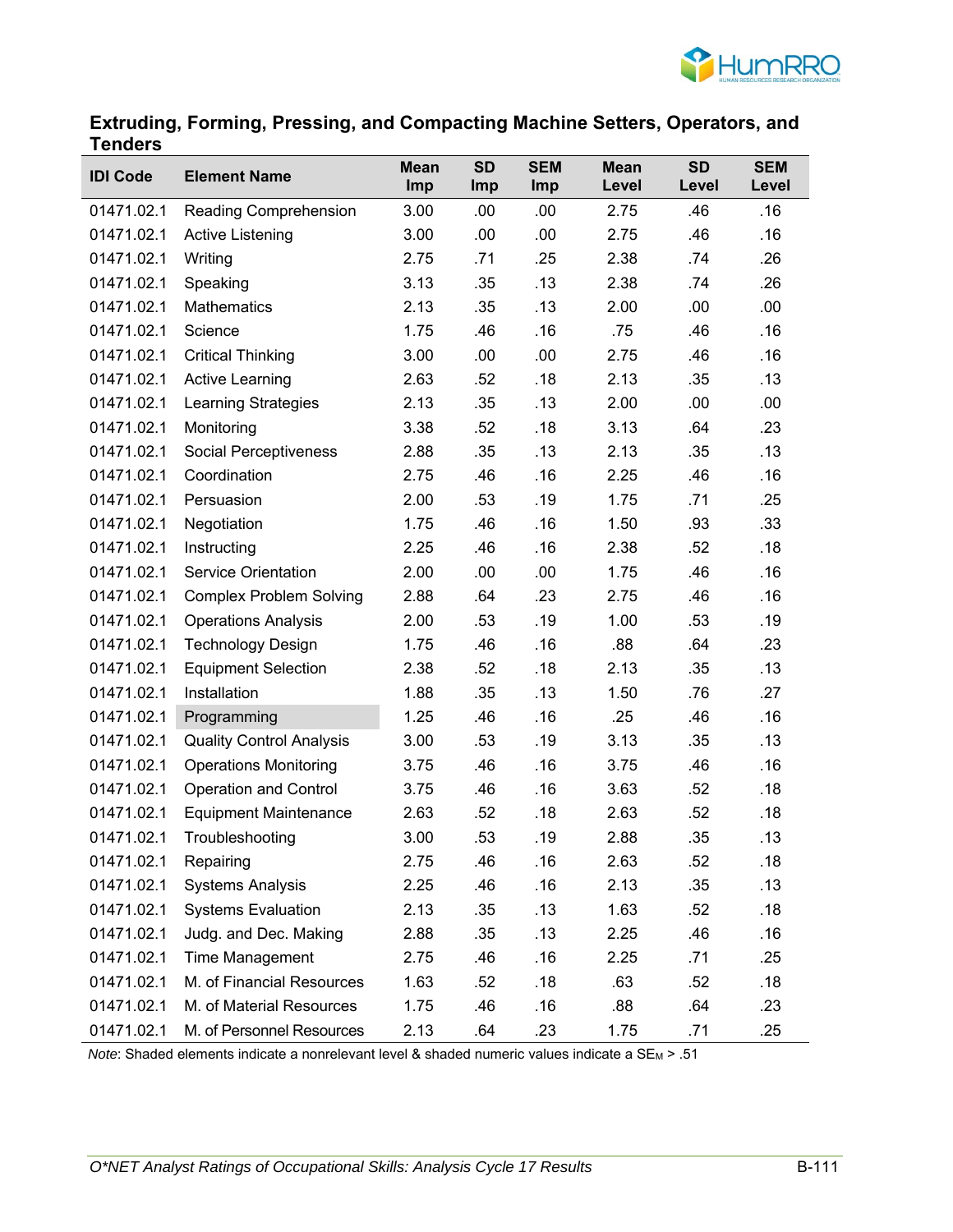| <b>IDI Code</b> | <b>Element Name</b>             | Mean<br>Imp | <b>SD</b><br><b>Imp</b> | <b>SEM</b><br>Imp | <b>Mean</b><br>Level | <b>SD</b><br>Level | <b>SEM</b><br>Level |
|-----------------|---------------------------------|-------------|-------------------------|-------------------|----------------------|--------------------|---------------------|
| 01481.02.1      | Reading Comprehension           | 3.25        | .46                     | .16               | 3.00                 | .00                | .00                 |
| 01481.02.1      | Active Listening                | 3.63        | .52                     | .18               | 3.00                 | .00                | .00                 |
| 01481.02.1      | Writing                         | 3.13        | .35                     | .13               | 3.25                 | .46                | .16                 |
| 01481.02.1      | Speaking                        | 3.63        | .52                     | .18               | 3.13                 | .35                | .13                 |
| 01481.02.1      | <b>Mathematics</b>              | 3.00        | .53                     | .19               | 2.88                 | .35                | .13                 |
| 01481.02.1      | Science                         | 1.50        | .53                     | .19               | .50                  | .53                | .19                 |
| 01481.02.1      | <b>Critical Thinking</b>        | 3.75        | .46                     | .16               | 3.50                 | .53                | .19                 |
| 01481.02.1      | <b>Active Learning</b>          | 3.00        | .00                     | .00               | 2.88                 | .35                | .13                 |
| 01481.02.1      | <b>Learning Strategies</b>      | 3.50        | .53                     | .19               | 3.63                 | .52                | .18                 |
| 01481.02.1      | Monitoring                      | 3.63        | .52                     | .18               | 3.88                 | .35                | .13                 |
| 01481.02.1      | Social Perceptiveness           | 3.25        | .46                     | .16               | 3.25                 | .46                | .16                 |
| 01481.02.1      | Coordination                    | 3.50        | .53                     | .19               | 3.50                 | .53                | .19                 |
| 01481.02.1      | Persuasion                      | 2.75        | .46                     | .16               | 2.75                 | .46                | .16                 |
| 01481.02.1      | Negotiation                     | 2.50        | .53                     | .19               | 2.50                 | .53                | .19                 |
| 01481.02.1      | Instructing                     | 3.13        | .35                     | .13               | 3.00                 | .00                | .00.                |
| 01481.02.1      | <b>Service Orientation</b>      | 2.88        | .35                     | .13               | 2.63                 | .52                | .18                 |
| 01481.02.1      | <b>Complex Problem Solving</b>  | 3.13        | .35                     | .13               | 2.88                 | .35                | .13                 |
| 01481.02.1      | <b>Operations Analysis</b>      | 1.75        | .46                     | .16               | 1.50                 | .93                | .33                 |
| 01481.02.1      | <b>Technology Design</b>        | 1.75        | .46                     | .16               | .75                  | .46                | .16                 |
| 01481.02.1      | <b>Equipment Selection</b>      | 1.88        | .35                     | .13               | 1.63                 | .74                | .26                 |
| 01481.02.1      | Installation                    | 1.13        | .35                     | .13               | .13                  | .35                | .13                 |
| 01481.02.1      | Programming                     | 1.63        | .52                     | .18               | .63                  | .52                | .18                 |
| 01481.02.1      | <b>Quality Control Analysis</b> | 2.63        | .52                     | .18               | 2.50                 | .53                | .19                 |
| 01481.02.1      | <b>Operations Monitoring</b>    | 2.75        | .46                     | .16               | 2.38                 | .52                | .18                 |
| 01481.02.1      | <b>Operation and Control</b>    | 2.75        | .46                     | .16               | 2.63                 | .52                | .18                 |
| 01481.02.1      | <b>Equipment Maintenance</b>    | 2.00        | .00                     | .00               | 1.88                 | .35                | .13                 |
| 01481.02.1      | Troubleshooting                 | 2.38        | .52                     | .18               | 2.00                 | .00                | .00                 |
| 01481.02.1      | Repairing                       | 2.00        | .00                     | .00               | 1.88                 | .35                | .13                 |
| 01481.02.1      | <b>Systems Analysis</b>         | 3.00        | .00                     | .00               | 2.75                 | .46                | .16                 |
| 01481.02.1      | <b>Systems Evaluation</b>       | 2.75        | .46                     | .16               | 2.63                 | .52                | .18                 |
| 01481.02.1      | Judg. and Dec. Making           | 3.38        | .52                     | .18               | 3.00                 | .00                | .00                 |
| 01481.02.1      | Time Management                 | 3.63        | .52                     | .18               | 3.50                 | .53                | .19                 |
| 01481.02.1      | M. of Financial Resources       | 1.75        | .46                     | .16               | .88                  | .64                | .23                 |
| 01481.02.1      | M. of Material Resources        | 2.13        | .35                     | .13               | 2.00                 | .00                | .00                 |
| 01481.02.1      | M. of Personnel Resources       | 3.75        | .46                     | .16               | 3.75                 | .46                | .16                 |

# **Aircraft Cargo Handling Supervisors**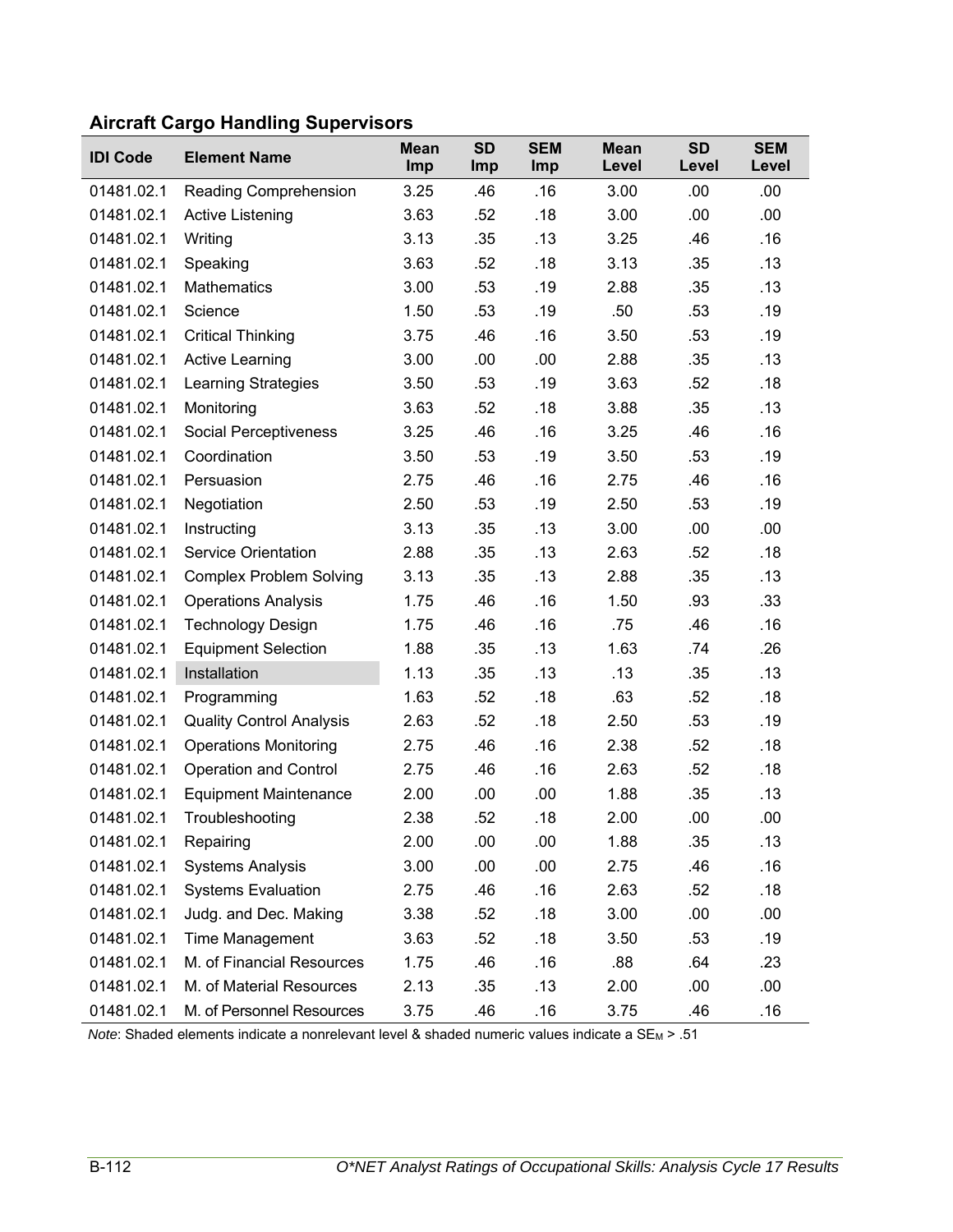

#### **Sailors and Marine Oilers**

| <b>IDI Code</b> | <b>Element Name</b>             | <b>Mean</b><br><b>Imp</b> | <b>SD</b><br><b>Imp</b> | <b>SEM</b><br>Imp | <b>Mean</b><br>Level | <b>SD</b><br>Level | <b>SEM</b><br>Level |
|-----------------|---------------------------------|---------------------------|-------------------------|-------------------|----------------------|--------------------|---------------------|
| 01489.02.1      | <b>Reading Comprehension</b>    | 2.88                      | .35                     | .13               | 3.13                 | .35                | .13                 |
| 01489.02.1      | Active Listening                | 3.13                      | .35                     | .13               | 3.00                 | .00                | .00                 |
| 01489.02.1      | Writing                         | 2.75                      | .46                     | .16               | 2.88                 | .35                | .13                 |
| 01489.02.1      | Speaking                        | 3.00                      | .00                     | .00               | 3.00                 | .00                | .00                 |
| 01489.02.1      | <b>Mathematics</b>              | 2.50                      | .53                     | .19               | 2.13                 | .35                | .13                 |
| 01489.02.1      | Science                         | 1.88                      | .35                     | .13               | 1.00                 | .53                | .19                 |
| 01489.02.1      | <b>Critical Thinking</b>        | 3.13                      | .35                     | .13               | 3.00                 | .53                | .19                 |
| 01489.02.1      | <b>Active Learning</b>          | 2.88                      | .35                     | .13               | 2.88                 | .35                | .13                 |
| 01489.02.1      | <b>Learning Strategies</b>      | 2.50                      | .53                     | .19               | 2.63                 | .52                | .18                 |
| 01489.02.1      | Monitoring                      | 3.25                      | .46                     | .16               | 3.13                 | .35                | .13                 |
| 01489.02.1      | Social Perceptiveness           | 2.88                      | .35                     | .13               | 2.88                 | .35                | .13                 |
| 01489.02.1      | Coordination                    | 3.00                      | .00                     | .00               | 3.00                 | .00                | .00                 |
| 01489.02.1      | Persuasion                      | 2.75                      | .46                     | .16               | 2.63                 | .52                | .18                 |
| 01489.02.1      | Negotiation                     | 2.50                      | .53                     | .19               | 2.50                 | .53                | .19                 |
| 01489.02.1      | Instructing                     | 2.63                      | .52                     | .18               | 3.00                 | .53                | .19                 |
| 01489.02.1      | <b>Service Orientation</b>      | 2.88                      | .35                     | .13               | 2.88                 | .35                | .13                 |
| 01489.02.1      | <b>Complex Problem Solving</b>  | 3.00                      | .00                     | .00               | 2.88                 | .35                | .13                 |
| 01489.02.1      | <b>Operations Analysis</b>      | 1.25                      | .46                     | .16               | .50                  | 1.07               | .38                 |
| 01489.02.1      | <b>Technology Design</b>        | 1.88                      | .35                     | .13               | 1.38                 | .74                | .26                 |
| 01489.02.1      | <b>Equipment Selection</b>      | 2.75                      | .46                     | .16               | 2.50                 | .53                | .19                 |
| 01489.02.1      | Installation                    | 1.00                      | .00                     | .00               | .00                  | .00                | .00                 |
| 01489.02.1      | Programming                     | 1.00                      | .00                     | .00               | .00                  | .00                | .00                 |
| 01489.02.1      | <b>Quality Control Analysis</b> | 3.00                      | .53                     | .19               | 3.13                 | .35                | .13                 |
| 01489.02.1      | <b>Operations Monitoring</b>    | 3.88                      | .35                     | .13               | 3.75                 | .46                | .16                 |
| 01489.02.1      | <b>Operation and Control</b>    | 3.63                      | .74                     | .26               | 3.50                 | .53                | .19                 |
| 01489.02.1      | <b>Equipment Maintenance</b>    | 2.88                      | .35                     | .13               | 3.00                 | .00                | .00                 |
| 01489.02.1      | Troubleshooting                 | 3.13                      | .35                     | .13               | 3.13                 | .35                | .13                 |
| 01489.02.1      | Repairing                       | 3.13                      | .35                     | .13               | 3.13                 | .35                | .13                 |
| 01489.02.1      | <b>Systems Analysis</b>         | 2.13                      | .35                     | .13               | 2.25                 | .46                | .16                 |
| 01489.02.1      | <b>Systems Evaluation</b>       | 2.13                      | .35                     | .13               | 2.25                 | .46                | .16                 |
| 01489.02.1      | Judg. and Dec. Making           | 3.00                      | .00                     | .00               | 3.00                 | .00                | .00                 |
| 01489.02.1      | <b>Time Management</b>          | 3.00                      | .00                     | .00               | 3.00                 | .53                | .19                 |
| 01489.02.1      | M. of Financial Resources       | 1.88                      | .35                     | .13               | 1.13                 | .64                | .23                 |
| 01489.02.1      | M. of Material Resources        | 2.00                      | .00                     | .00               | 1.50                 | .53                | .19                 |
| 01489.02.1      | M. of Personnel Resources       | 2.75                      | .46                     | .16               | 2.75                 | .46                | .16                 |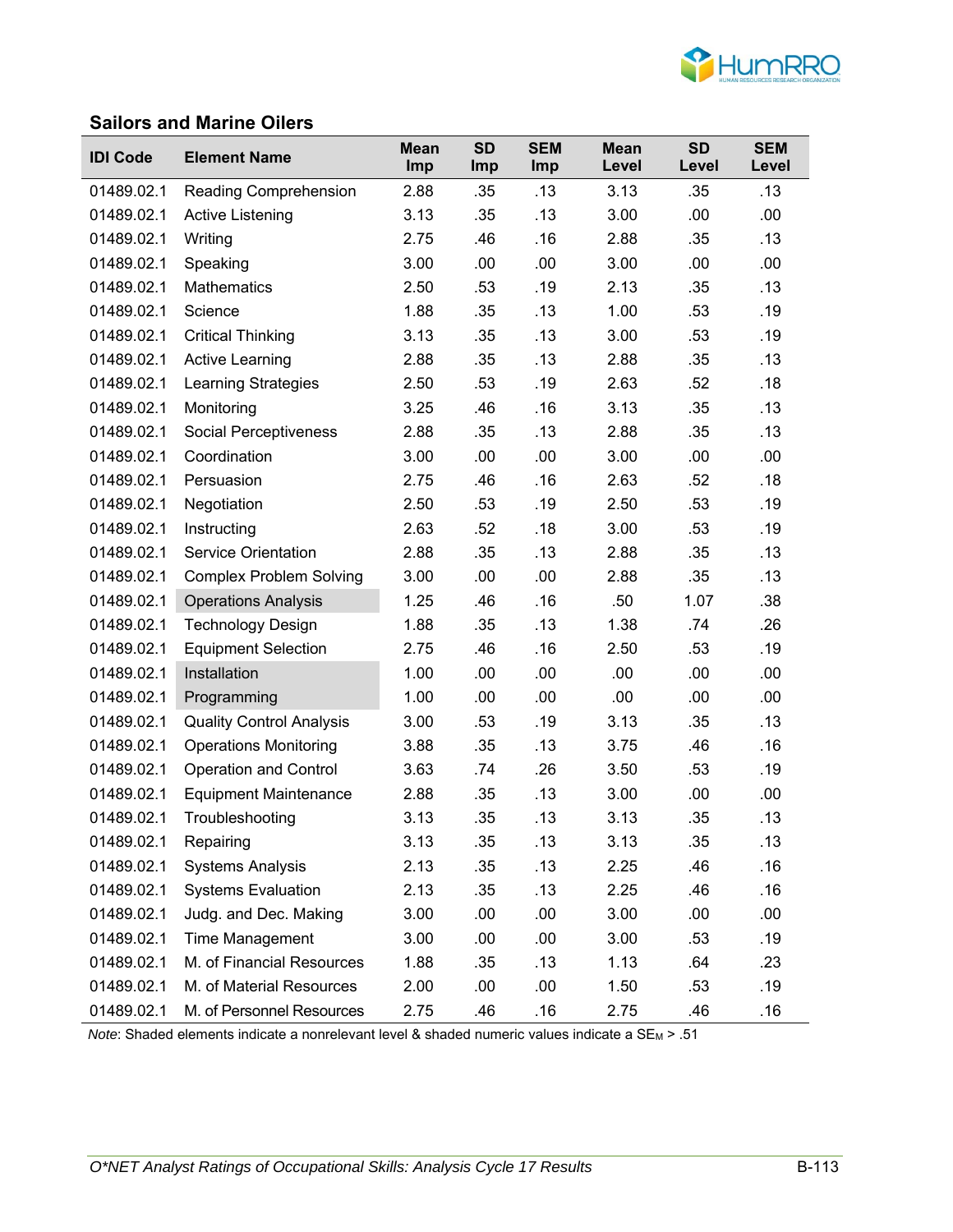# **Ship Engineers**

| <b>IDI Code</b> | <b>Element Name</b>             | <b>Mean</b><br>Imp | <b>SD</b><br>Imp | <b>SEM</b><br>Imp | <b>Mean</b><br>Level | <b>SD</b><br>Level | <b>SEM</b><br>Level |
|-----------------|---------------------------------|--------------------|------------------|-------------------|----------------------|--------------------|---------------------|
| 01121.02.1      | <b>Reading Comprehension</b>    | 3.25               | .46              | .16               | 3.38                 | .52                | .18                 |
| 01121.02.1      | Active Listening                | 3.50               | .53              | .19               | 3.50                 | .53                | .19                 |
| 01121.02.1      | Writing                         | 3.13               | .35              | .13               | 2.88                 | .35                | .13                 |
| 01121.02.1      | Speaking                        | 3.50               | .53              | .19               | 3.13                 | .35                | .13                 |
| 01121.02.1      | <b>Mathematics</b>              | 2.13               | .35              | .13               | 2.38                 | .74                | .26                 |
| 01121.02.1      | Science                         | 2.50               | .53              | .19               | 2.50                 | .53                | .19                 |
| 01121.02.1      | <b>Critical Thinking</b>        | 3.88               | .35              | .13               | 3.75                 | .46                | .16                 |
| 01121.02.1      | <b>Active Learning</b>          | 3.00               | .00              | .00               | 3.13                 | .35                | .13                 |
| 01121.02.1      | <b>Learning Strategies</b>      | 2.63               | .52              | .18               | 2.63                 | .52                | .18                 |
| 01121.02.1      | Monitoring                      | 3.63               | .52              | .18               | 3.63                 | .74                | .26                 |
| 01121.02.1      | Social Perceptiveness           | 2.88               | .35              | .13               | 2.75                 | .46                | .16                 |
| 01121.02.1      | Coordination                    | 3.00               | .00              | .00               | 3.38                 | .52                | .18                 |
| 01121.02.1      | Persuasion                      | 2.00               | .00              | .00               | 2.13                 | .35                | .13                 |
| 01121.02.1      | Negotiation                     | 2.00               | .00              | .00               | 2.00                 | .00                | .00                 |
| 01121.02.1      | Instructing                     | 2.75               | .46              | .16               | 3.13                 | .35                | .13                 |
| 01121.02.1      | <b>Service Orientation</b>      | 2.63               | .52              | .18               | 2.63                 | .52                | .18                 |
| 01121.02.1      | <b>Complex Problem Solving</b>  | 3.50               | .53              | .19               | 3.38                 | .52                | .18                 |
| 01121.02.1      | <b>Operations Analysis</b>      | 1.75               | .46              | .16               | 1.25                 | .89                | .31                 |
| 01121.02.1      | <b>Technology Design</b>        | 1.75               | .46              | .16               | .75                  | .46                | .16                 |
| 01121.02.1      | <b>Equipment Selection</b>      | 3.13               | .35              | .13               | 3.00                 | .53                | .19                 |
| 01121.02.1      | Installation                    | 2.38               | 1.06             | .38               | 2.13                 | 1.64               | .58                 |
| 01121.02.1      | Programming                     | 1.75               | .46              | .16               | .75                  | .46                | .16                 |
| 01121.02.1      | <b>Quality Control Analysis</b> | 3.13               | .35              | .13               | 3.25                 | .46                | .16                 |
| 01121.02.1      | <b>Operations Monitoring</b>    | 3.88               | .35              | .13               | 3.75                 | .46                | .16                 |
| 01121.02.1      | <b>Operation and Control</b>    | 3.88               | .35              | .13               | 3.63                 | .52                | .18                 |
| 01121.02.1      | <b>Equipment Maintenance</b>    | 3.75               | .46              | .16               | 3.63                 | .52                | .18                 |
| 01121.02.1      | Troubleshooting                 | 3.75               | .46              | .16               | 3.75                 | .46                | .16                 |
| 01121.02.1      | Repairing                       | 3.63               | .52              | .18               | 3.75                 | .46                | .16                 |
| 01121.02.1      | <b>Systems Analysis</b>         | 3.00               | .00              | .00               | 3.00                 | .00                | .00                 |
| 01121.02.1      | <b>Systems Evaluation</b>       | 2.88               | .64              | .23               | 2.88                 | .64                | .23                 |
| 01121.02.1      | Judg. and Dec. Making           | 3.13               | .35              | .13               | 3.25                 | .46                | .16                 |
| 01121.02.1      | Time Management                 | 3.00               | .00              | .00               | 3.38                 | .52                | .18                 |
| 01121.02.1      | M. of Financial Resources       | 1.75               | .46              | .16               | .88                  | .64                | .23                 |
| 01121.02.1      | M. of Material Resources        | 2.00               | .53              | .19               | 1.50                 | .93                | .33                 |
| 01121.02.1      | M. of Personnel Resources       | 2.88               | .35              | .13               | 3.25                 | .71                | .25                 |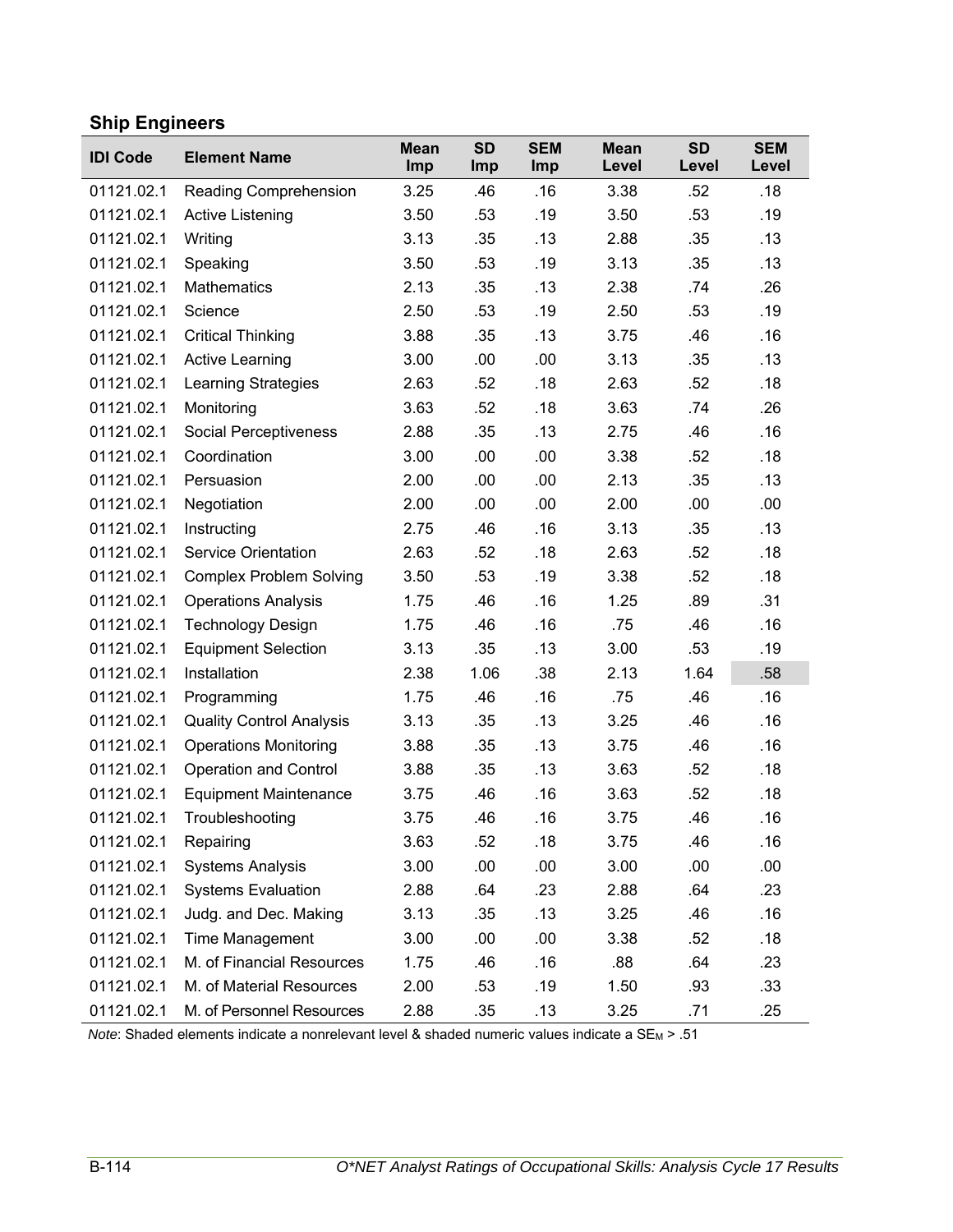

#### **Automotive and Watercraft Service Attendants**

| <b>IDI Code</b> | <b>Element Name</b>             | <b>Mean</b><br><b>Imp</b> | <b>SD</b><br>Imp | <b>SEM</b><br>Imp | <b>Mean</b><br>Level | <b>SD</b><br>Level | <b>SEM</b><br>Level |
|-----------------|---------------------------------|---------------------------|------------------|-------------------|----------------------|--------------------|---------------------|
| 01129.02.1      | Reading Comprehension           | 2.75                      | .46              | .16               | 2.50                 | .53                | .19                 |
| 01129.02.1      | <b>Active Listening</b>         | 3.13                      | .35              | .13               | 2.75                 | .46                | .16                 |
| 01129.02.1      | Writing                         | 2.63                      | .52              | .18               | 2.38                 | .52                | .18                 |
| 01129.02.1      | Speaking                        | 3.13                      | .35              | .13               | 2.50                 | .53                | .19                 |
| 01129.02.1      | Mathematics                     | 2.38                      | .52              | .18               | 1.88                 | .35                | .13                 |
| 01129.02.1      | Science                         | 1.38                      | .52              | .18               | .38                  | .52                | .18                 |
| 01129.02.1      | <b>Critical Thinking</b>        | 3.00                      | .00              | .00               | 2.88                 | .35                | .13                 |
| 01129.02.1      | <b>Active Learning</b>          | 2.50                      | .53              | .19               | 2.00                 | .00                | .00                 |
| 01129.02.1      | <b>Learning Strategies</b>      | 2.25                      | .46              | .16               | 2.00                 | .00                | .00                 |
| 01129.02.1      | Monitoring                      | 2.75                      | .46              | .16               | 2.38                 | .74                | .26                 |
| 01129.02.1      | <b>Social Perceptiveness</b>    | 2.88                      | .35              | .13               | 2.25                 | .46                | .16                 |
| 01129.02.1      | Coordination                    | 3.00                      | .00              | .00               | 2.63                 | .52                | .18                 |
| 01129.02.1      | Persuasion                      | 2.63                      | .52              | .18               | 2.25                 | .46                | .16                 |
| 01129.02.1      | Negotiation                     | 2.63                      | .52              | .18               | 2.13                 | .35                | .13                 |
| 01129.02.1      | Instructing                     | 2.25                      | .46              | .16               | 2.00                 | .53                | .19                 |
| 01129.02.1      | <b>Service Orientation</b>      | 3.13                      | .35              | .13               | 3.00                 | .00                | .00                 |
| 01129.02.1      | <b>Complex Problem Solving</b>  | 3.00                      | .53              | .19               | 2.25                 | .71                | .25                 |
| 01129.02.1      | <b>Operations Analysis</b>      | 1.25                      | .46              | .16               | .25                  | .46                | .16                 |
| 01129.02.1      | <b>Technology Design</b>        | 1.63                      | .52              | .18               | .63                  | .52                | .18                 |
| 01129.02.1      | <b>Equipment Selection</b>      | 2.38                      | .52              | .18               | 2.00                 | .00                | .00                 |
| 01129.02.1      | Installation                    | 2.00                      | .76              | .27               | 1.38                 | 1.06               | .38                 |
| 01129.02.1      | Programming                     | 1.13                      | .35              | .13               | .13                  | .35                | .13                 |
| 01129.02.1      | <b>Quality Control Analysis</b> | 2.63                      | .52              | .18               | 2.25                 | .46                | .16                 |
| 01129.02.1      | <b>Operations Monitoring</b>    | 2.75                      | .46              | .16               | 2.13                 | .35                | .13                 |
| 01129.02.1      | <b>Operation and Control</b>    | 3.13                      | .35              | .13               | 2.63                 | .52                | .18                 |
| 01129.02.1      | <b>Equipment Maintenance</b>    | 3.00                      | .53              | .19               | 2.50                 | .53                | .19                 |
| 01129.02.1      | Troubleshooting                 | 2.50                      | .53              | .19               | 2.25                 | .46                | .16                 |
| 01129.02.1      | Repairing                       | 3.00                      | .53              | .19               | 2.88                 | .35                | .13                 |
| 01129.02.1      | <b>Systems Analysis</b>         | 2.13                      | .35              | .13               | 2.00                 | .00                | .00                 |
| 01129.02.1      | <b>Systems Evaluation</b>       | 2.13                      | .35              | .13               | 2.13                 | .35                | .13                 |
| 01129.02.1      | Judg. and Dec. Making           | 3.00                      | .53              | .19               | 2.13                 | .35                | .13                 |
| 01129.02.1      | <b>Time Management</b>          | 3.13                      | .64              | .23               | 2.38                 | .52                | .18                 |
| 01129.02.1      | M. of Financial Resources       | 1.88                      | .35              | .13               | 1.13                 | .64                | .23                 |
| 01129.02.1      | M. of Material Resources        | 1.88                      | .35              | .13               | 1.13                 | .64                | .23                 |
| 01129.02.1      | M. of Personnel Resources       | 2.13                      | .35              | .13               | 2.00                 | .00                | .00                 |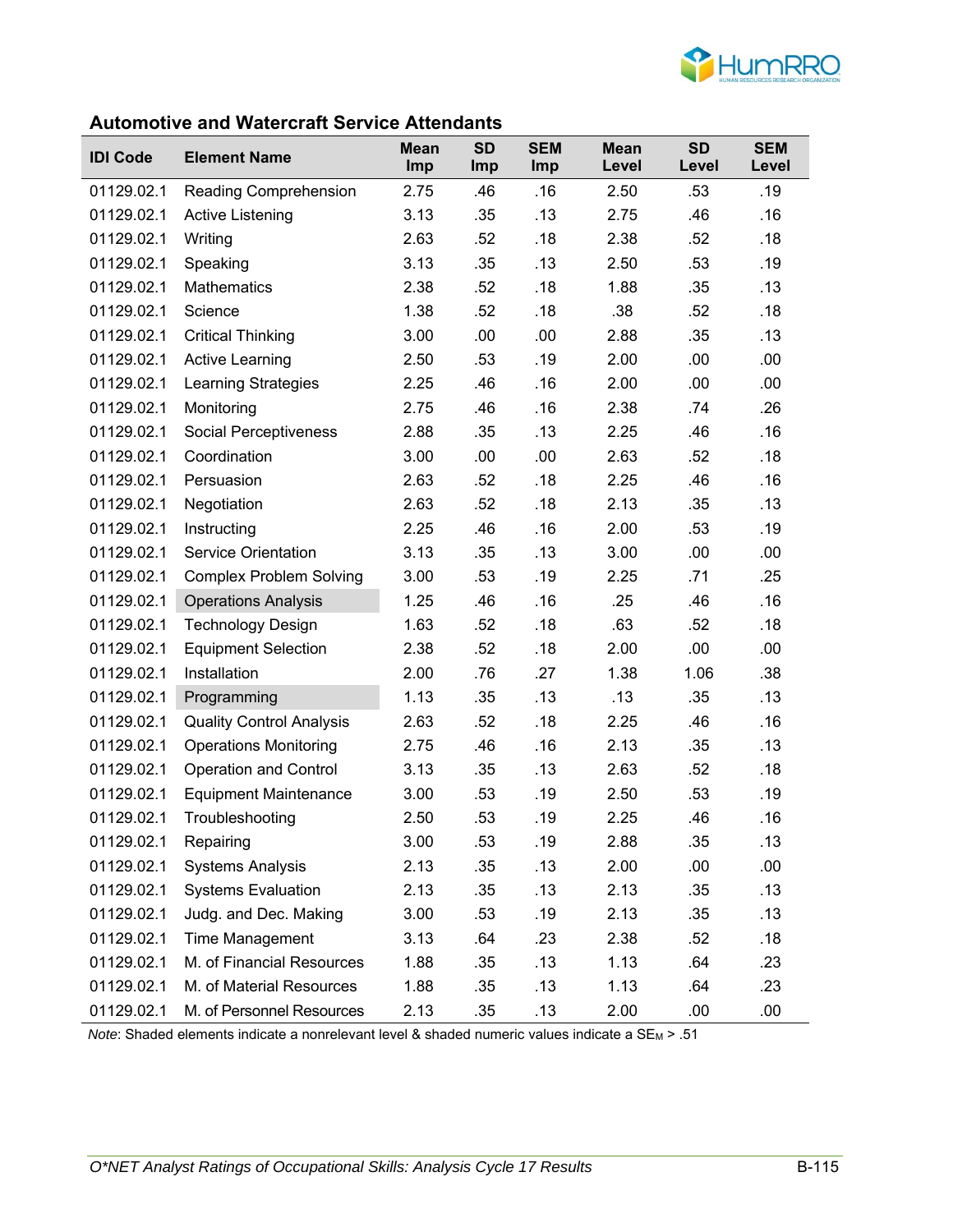## **Traffic Technicians**

| <b>IDI Code</b> | <b>Element Name</b>             | <b>Mean</b><br>Imp | <b>SD</b><br>Imp | <b>SEM</b><br>Imp | <b>Mean</b><br>Level | <b>SD</b><br>Level | <b>SEM</b><br>Level |
|-----------------|---------------------------------|--------------------|------------------|-------------------|----------------------|--------------------|---------------------|
| 00404.02.1      | Reading Comprehension           | 3.25               | .46              | .16               | 4.00                 | .00                | .00.                |
| 00404.02.1      | <b>Active Listening</b>         | 3.63               | .52              | .18               | 3.63                 | .52                | .18                 |
| 00404.02.1      | Writing                         | 3.13               | .35              | .13               | 3.25                 | .46                | .16                 |
| 00404.02.1      | Speaking                        | 3.25               | .46              | .16               | 3.38                 | .52                | .18                 |
| 00404.02.1      | <b>Mathematics</b>              | 2.88               | .35              | .13               | 3.13                 | .35                | .13                 |
| 00404.02.1      | Science                         | 2.75               | .46              | .16               | 2.88                 | .35                | .13                 |
| 00404.02.1      | <b>Critical Thinking</b>        | 3.25               | .46              | .16               | 3.50                 | .53                | .19                 |
| 00404.02.1      | <b>Active Learning</b>          | 3.00               | .00              | .00               | 3.13                 | .35                | .13                 |
| 00404.02.1      | <b>Learning Strategies</b>      | 2.63               | .52              | .18               | 2.88                 | .35                | .13                 |
| 00404.02.1      | Monitoring                      | 3.13               | .35              | .13               | 3.13                 | .35                | .13                 |
| 00404.02.1      | Social Perceptiveness           | 3.00               | .00              | .00               | 3.00                 | .00                | .00                 |
| 00404.02.1      | Coordination                    | 3.00               | .00              | .00               | 3.00                 | .00                | .00                 |
| 00404.02.1      | Persuasion                      | 2.88               | .35              | .13               | 2.88                 | .35                | .13                 |
| 00404.02.1      | Negotiation                     | 2.75               | .46              | .16               | 2.88                 | .35                | .13                 |
| 00404.02.1      | Instructing                     | 2.88               | .35              | .13               | 2.88                 | .35                | .13                 |
| 00404.02.1      | <b>Service Orientation</b>      | 2.88               | .35              | .13               | 2.88                 | .64                | .23                 |
| 00404.02.1      | <b>Complex Problem Solving</b>  | 3.25               | .46              | .16               | 3.63                 | .52                | .18                 |
| 00404.02.1      | <b>Operations Analysis</b>      | 2.88               | .64              | .23               | 3.38                 | .52                | .18                 |
| 00404.02.1      | <b>Technology Design</b>        | 2.13               | .35              | .13               | 1.38                 | .74                | .26                 |
| 00404.02.1      | <b>Equipment Selection</b>      | 2.00               | .00              | .00               | 1.25                 | .46                | .16                 |
| 00404.02.1      | Installation                    | 1.13               | .35              | .13               | .13                  | .35                | .13                 |
| 00404.02.1      | Programming                     | 2.00               | .53              | .19               | 1.25                 | .89                | .31                 |
| 00404.02.1      | <b>Quality Control Analysis</b> | 2.38               | .52              | .18               | 2.50                 | .53                | .19                 |
| 00404.02.1      | <b>Operations Monitoring</b>    | 2.88               | .35              | .13               | 2.75                 | .46                | .16                 |
| 00404.02.1      | <b>Operation and Control</b>    | 2.75               | .46              | .16               | 2.75                 | .46                | .16                 |
| 00404.02.1      | <b>Equipment Maintenance</b>    | 2.00               | .00              | .00               | 1.00                 | .00                | .00                 |
| 00404.02.1      | Troubleshooting                 | 2.13               | .35              | .13               | 2.00                 | .00                | .00                 |
| 00404.02.1      | Repairing                       | 1.88               | .35              | .13               | 1.00                 | .53                | .19                 |
| 00404.02.1      | <b>Systems Analysis</b>         | 3.00               | .00              | .00               | 3.50                 | .53                | .19                 |
| 00404.02.1      | <b>Systems Evaluation</b>       | 3.00               | .00              | .00               | 3.25                 | .46                | .16                 |
| 00404.02.1      | Judg. and Dec. Making           | 3.25               | .46              | .16               | 3.13                 | .35                | .13                 |
| 00404.02.1      | <b>Time Management</b>          | 3.00               | .00              | .00               | 3.13                 | .35                | .13                 |
| 00404.02.1      | M. of Financial Resources       | 2.00               | .00              | .00               | 1.13                 | .35                | .13                 |
| 00404.02.1      | M. of Material Resources        | 2.00               | .00              | .00               | 1.13                 | .35                | .13                 |
| 00404.02.1      | M. of Personnel Resources       | 3.00               | .00              | .00               | 2.88                 | .35                | .13                 |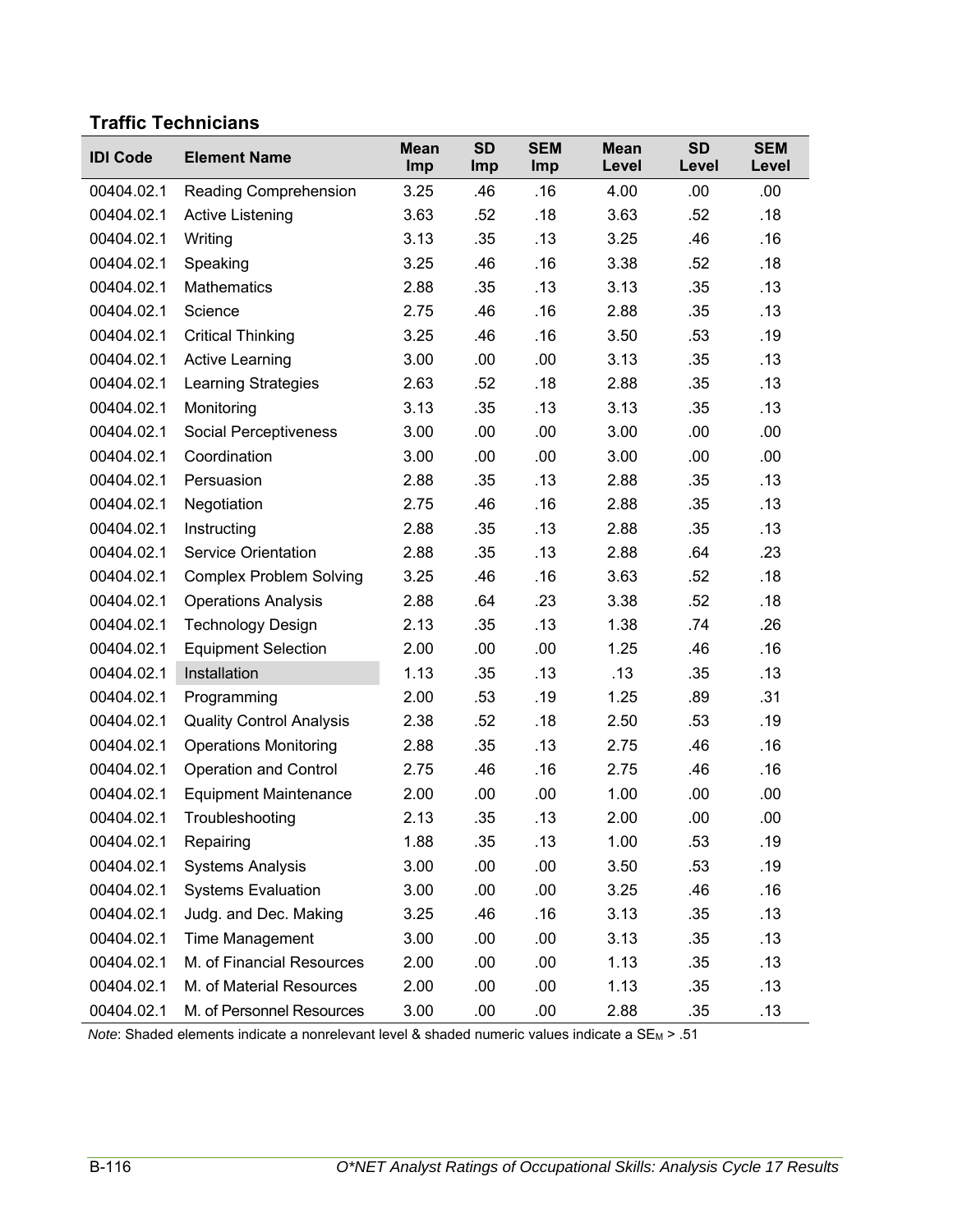

### **Machine Feeders and Offbearers**

| <b>IDI Code</b> | <b>Element Name</b>             | <b>Mean</b><br>Imp | <b>SD</b><br><b>Imp</b> | <b>SEM</b><br><b>Imp</b> | <b>Mean</b><br>Level | <b>SD</b><br>Level | <b>SEM</b><br>Level |
|-----------------|---------------------------------|--------------------|-------------------------|--------------------------|----------------------|--------------------|---------------------|
| 01163.02.1      | <b>Reading Comprehension</b>    | 2.75               | .46                     | .16                      | 2.88                 | .35                | .13                 |
| 01163.02.1      | <b>Active Listening</b>         | 2.75               | .46                     | .16                      | 2.63                 | .52                | .18                 |
| 01163.02.1      | Writing                         | 2.38               | .52                     | .18                      | 2.00                 | .00                | .00                 |
| 01163.02.1      | Speaking                        | 2.75               | .46                     | .16                      | 2.63                 | .52                | .18                 |
| 01163.02.1      | <b>Mathematics</b>              | 2.13               | .35                     | .13                      | 1.63                 | .52                | .18                 |
| 01163.02.1      | Science                         | 1.25               | .46                     | .16                      | .38                  | .74                | .26                 |
| 01163.02.1      | <b>Critical Thinking</b>        | 2.50               | .53                     | .19                      | 2.63                 | .52                | .18                 |
| 01163.02.1      | Active Learning                 | 2.00               | .00                     | .00                      | 2.00                 | .00                | .00                 |
| 01163.02.1      | Learning Strategies             | 2.00               | .00                     | .00                      | 1.75                 | .46                | .16                 |
| 01163.02.1      | Monitoring                      | 3.00               | .00                     | .00                      | 2.88                 | .35                | .13                 |
| 01163.02.1      | <b>Social Perceptiveness</b>    | 2.50               | .53                     | .19                      | 2.13                 | .35                | .13                 |
| 01163.02.1      | Coordination                    | 2.50               | .53                     | .19                      | 2.00                 | .53                | .19                 |
| 01163.02.1      | Persuasion                      | 2.00               | .00                     | .00                      | 1.88                 | .64                | .23                 |
| 01163.02.1      | Negotiation                     | 1.88               | .35                     | .13                      | 1.63                 | .92                | .32                 |
| 01163.02.1      | Instructing                     | 2.00               | .00                     | .00                      | 1.88                 | .35                | .13                 |
| 01163.02.1      | <b>Service Orientation</b>      | 2.00               | .00                     | .00                      | 1.88                 | .64                | .23                 |
| 01163.02.1      | <b>Complex Problem Solving</b>  | 2.00               | .00                     | .00                      | 2.13                 | .35                | .13                 |
| 01163.02.1      | <b>Operations Analysis</b>      | 1.25               | .46                     | .16                      | .38                  | .74                | .26                 |
| 01163.02.1      | <b>Technology Design</b>        | 1.00               | .00                     | .00                      | .00                  | .00                | .00                 |
| 01163.02.1      | <b>Equipment Selection</b>      | 1.63               | .52                     | .18                      | .88                  | .83                | .30                 |
| 01163.02.1      | Installation                    | 1.00               | .00                     | .00                      | .00                  | .00                | .00                 |
| 01163.02.1      | Programming                     | 1.00               | .00                     | .00                      | .00                  | .00                | .00                 |
| 01163.02.1      | <b>Quality Control Analysis</b> | 2.75               | .46                     | .16                      | 2.50                 | .53                | .19                 |
| 01163.02.1      | <b>Operations Monitoring</b>    | 3.38               | .74                     | .26                      | 3.38                 | .74                | .26                 |
| 01163.02.1      | <b>Operation and Control</b>    | 2.63               | .52                     | .18                      | 2.50                 | .76                | .27                 |
| 01163.02.1      | <b>Equipment Maintenance</b>    | 1.88               | .64                     | .23                      | 1.25                 | .89                | .31                 |
| 01163.02.1      | Troubleshooting                 | 2.75               | .46                     | .16                      | 2.00                 | .00                | .00                 |
| 01163.02.1      | Repairing                       | 1.75               | .46                     | .16                      | 1.25                 | .89                | .31                 |
| 01163.02.1      | <b>Systems Analysis</b>         | 1.63               | .52                     | .18                      | .88                  | .83                | .30                 |
| 01163.02.1      | <b>Systems Evaluation</b>       | 2.00               | .00                     | .00                      | 1.38                 | .52                | .18                 |
| 01163.02.1      | Judg. and Dec. Making           | 2.50               | .53                     | .19                      | 2.25                 | .46                | .16                 |
| 01163.02.1      | Time Management                 | 2.50               | .53                     | .19                      | 2.50                 | .76                | .27                 |
| 01163.02.1      | M. of Financial Resources       | 1.75               | .46                     | .16                      | .75                  | .46                | .16                 |
| 01163.02.1      | M. of Material Resources        | 1.88               | .35                     | .13                      | .88                  | .35                | .13                 |
| 01163.02.1      | M. of Personnel Resources       | 1.88               | .35                     | .13                      | 1.38                 | .74                | .26                 |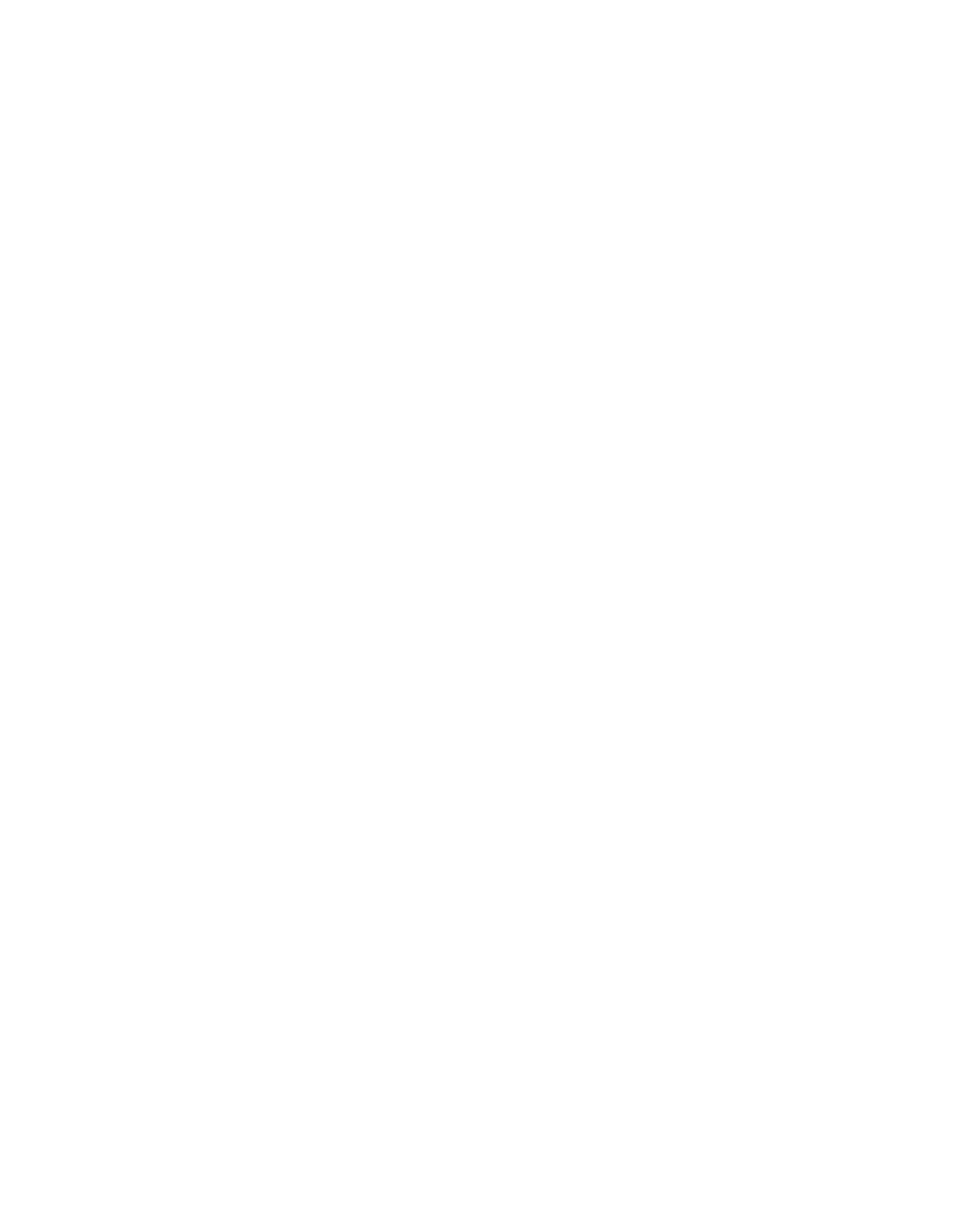

# **Appendix C**

# **Summary of Cycle 17 Interrater Agreement Indices**

Explanation of Column Titles:

| Occupation Title:           | Occupation title – The SOC code associated with each title is shown in<br>Appendix A.                                                                                                            |
|-----------------------------|--------------------------------------------------------------------------------------------------------------------------------------------------------------------------------------------------|
| Importance                  |                                                                                                                                                                                                  |
| Mean of Ms                  | Mean of Mean Importance Ratings – The mean of the analyst mean<br>importance rating across the 52 abilities for each occupation.                                                                 |
| Median of SDs               | Median of the Standard Deviations of Importance Ratings – The median of<br>the SDs associated with each mean importance rating across the 52<br>abilities for each occupation.                   |
| Median of SE <sub>M</sub> s | Median of the Standard Error of the Mean Importance Ratings – The<br>median of the SE <sub>M</sub> s associated with each mean importance rating across<br>the 52 abilities for each occupation. |
| Level                       |                                                                                                                                                                                                  |
| Mean of Ms                  | Mean of Mean Level Ratings – The mean of the analyst mean level rating<br>across the 52 abilities for each occupation.                                                                           |
| Median of SDs               | Median of the Standard Deviations of Level Ratings – The median of the<br>SDs associated with each mean level rating across the 52 abilities for<br>each occupation.                             |
| Median of $SE_{M}$ s        | Median of the Standard Error of the Mean Level Ratings – The median of<br>the $SE_{M}$ s associated with each mean level rating across the 52 abilities for<br>each occupation.                  |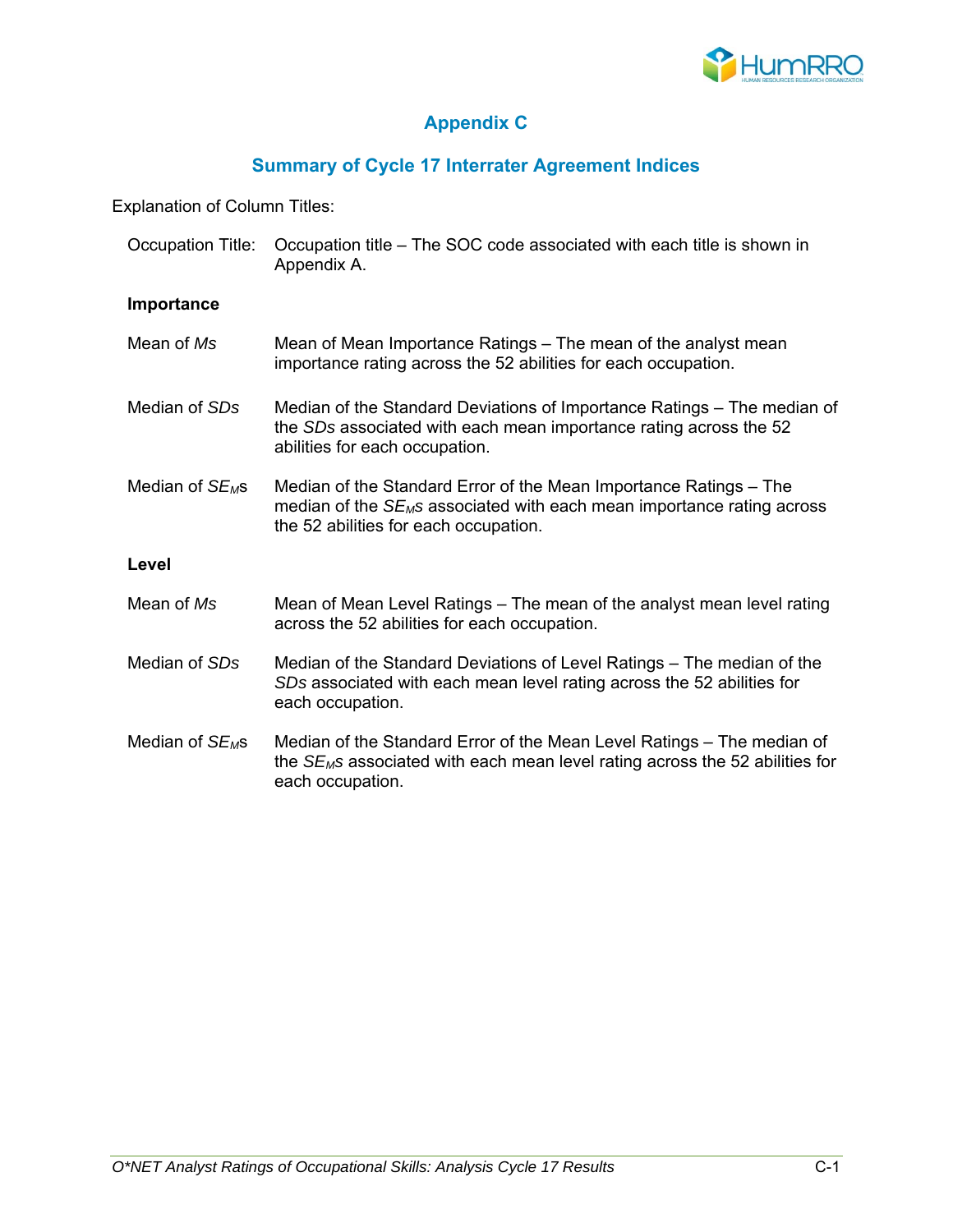|                                                     |                      | Importance              |                               | Level                |                         |                            |  |
|-----------------------------------------------------|----------------------|-------------------------|-------------------------------|----------------------|-------------------------|----------------------------|--|
| <b>Occupation Title</b>                             | <b>Mean</b><br>of Ms | <b>Median</b><br>of SDs | <b>Median</b><br>of $SE_{MS}$ | <b>Mean</b><br>of Ms | <b>Median</b><br>of SDs | <b>Median</b><br>of $SEMS$ |  |
| Sales Managers                                      | 2.92                 | 0.46                    | 0.16                          | 2.84                 | 0.35                    | 0.13                       |  |
| <b>Computer and Information Systems Managers</b>    | 3.04                 | 0.46                    | 0.16                          | 3.08                 | 0.52                    | 0.18                       |  |
| <b>Biofuels Production Managers</b>                 | 2.94                 | 0.64                    | 0.23                          | 2.99                 | 0.76                    | 0.27                       |  |
| <b>Hydroelectric Production Managers</b>            | 3.20                 | 0.53                    | 0.19                          | 3.26                 | 0.71                    | 0.25                       |  |
| <b>Aquacultural Managers</b>                        | 3.04                 | 0.46                    | 0.16                          | 3.04                 | 0.46                    | 0.16                       |  |
| Medical and Health Services Managers                | 3.00                 | 0.46                    | 0.16                          | 2.83                 | 0.35                    | 0.13                       |  |
| Postmasters and Mail Superintendents                | 2.84                 | 0.46                    | 0.16                          | 2.52                 | 0.46                    | 0.16                       |  |
| <b>Wind Energy Operations Managers</b>              | 2.92                 | 0.53                    | 0.19                          | 3.03                 | 0.71                    | 0.25                       |  |
| Wind Energy Project Managers                        | 2.79                 | 0.52                    | 0.18                          | 2.74                 | 0.64                    | 0.23                       |  |
| Insurance Appraisers, Auto Damage                   | 2.43                 | 0.52                    | 0.18                          | 2.17                 | 0.46                    | 0.16                       |  |
| Government Property Inspectors and Investigators    | 2.78                 | 0.46                    | 0.16                          | 2.63                 | 0.52                    | 0.18                       |  |
| <b>Cost Estimators</b>                              | 2.62                 | 0.46                    | 0.16                          | 2.52                 | 0.46                    | 0.16                       |  |
| Logisticians                                        | 2.80                 | 0.46                    | 0.16                          | 2.74                 | 0.46                    | 0.16                       |  |
| <b>Management Analysts</b>                          | 2.79                 | 0.35                    | 0.13                          | 2.56                 | 0.46                    | 0.16                       |  |
| Meeting, Convention, and Event Planners             | 2.87                 | 0.46                    | 0.16                          | 2.63                 | 0.52                    | 0.18                       |  |
| <b>Energy Auditors</b>                              | 2.81                 | 0.46                    | 0.16                          | 2.67                 | 0.52                    | 0.18                       |  |
| <b>Auditors</b>                                     | 2.69                 | 0.35                    | 0.13                          | 2.66                 | 0.46                    | 0.16                       |  |
| <b>Budget Analysts</b>                              | 2.55                 | 0.46                    | 0.16                          | 2.32                 | 0.46                    | 0.16                       |  |
| <b>Financial Analysts</b>                           | 2.49                 | 0.46                    | 0.16                          | 2.27                 | 0.52                    | 0.18                       |  |
| Loan Counselors                                     | 2.59                 | 0.46                    | 0.16                          | 2.29                 | 0.52                    | 0.18                       |  |
| Software Developers, Applications                   | 2.86                 | 0.35                    | 0.13                          | 3.16                 | 0.52                    | 0.18                       |  |
| Database Administrators                             | 2.80                 | 0.52                    | 0.18                          | 2.98                 | 0.53                    | 0.19                       |  |
| Software Quality Assurance Engineers and Testers    | 2.74                 | 0.46                    | 0.16                          | 2.70                 | 0.46                    | 0.16                       |  |
| Geospatial Information Scientists and Technologists | 2.73                 | 0.46                    | 0.16                          | 2.62                 | 0.46                    | 0.16                       |  |
| <b>Clinical Data Managers</b>                       | 2.76                 | 0.46                    | 0.16                          | 2.74                 | 0.52                    | 0.18                       |  |
| Geodetic Surveyors                                  | 2.85                 | 0.35                    | 0.13                          | 2.95                 | 0.46                    | 0.16                       |  |
| <b>Product Safety Engineers</b>                     | 2.78                 | 0.46                    | 0.16                          | 2.61                 | 0.52                    | 0.18                       |  |
| <b>Marine Engineers</b>                             | 3.13                 | 0.46                    | 0.16                          | 3.51                 | 0.52                    | 0.18                       |  |
| <b>Biochemical Engineers</b>                        | 2.99                 | 0.35                    | 0.13                          | 3.06                 | 0.46                    | 0.16                       |  |
| <b>Energy Engineers</b>                             | 2.91                 | 0.35                    | 0.13                          | 2.92                 | 0.46                    | 0.16                       |  |
| Microsystems Engineers                              | 3.07                 | 0.64                    | 0.23                          | 3.22                 | 0.83                    | 0.30                       |  |
| <b>Automotive Engineering Technicians</b>           | 2.80                 | 0.53                    | 0.19                          | 2.80                 | 0.64                    | 0.23                       |  |
| Non-Destructive Testing Specialists                 | 2.83                 | 0.46                    | 0.16                          | 2.70                 | 0.52                    | 0.18                       |  |
| Nanotechnology Engineering Technicians              | 2.85                 | 0.71                    | 0.25                          | 2.86                 | 0.53                    | 0.19                       |  |
| <b>Animal Scientists</b>                            | 2.87                 | 0.35                    | 0.13                          | 2.81                 | 0.52                    | 0.18                       |  |
| Molecular and Cellular Biologists                   | 3.07                 | 0.35                    | 0.13                          | 3.39                 | 0.46                    | 0.16                       |  |
| Geneticists                                         | 2.90                 | 0.46                    | 0.16                          | 2.85                 | 0.46                    | 0.16                       |  |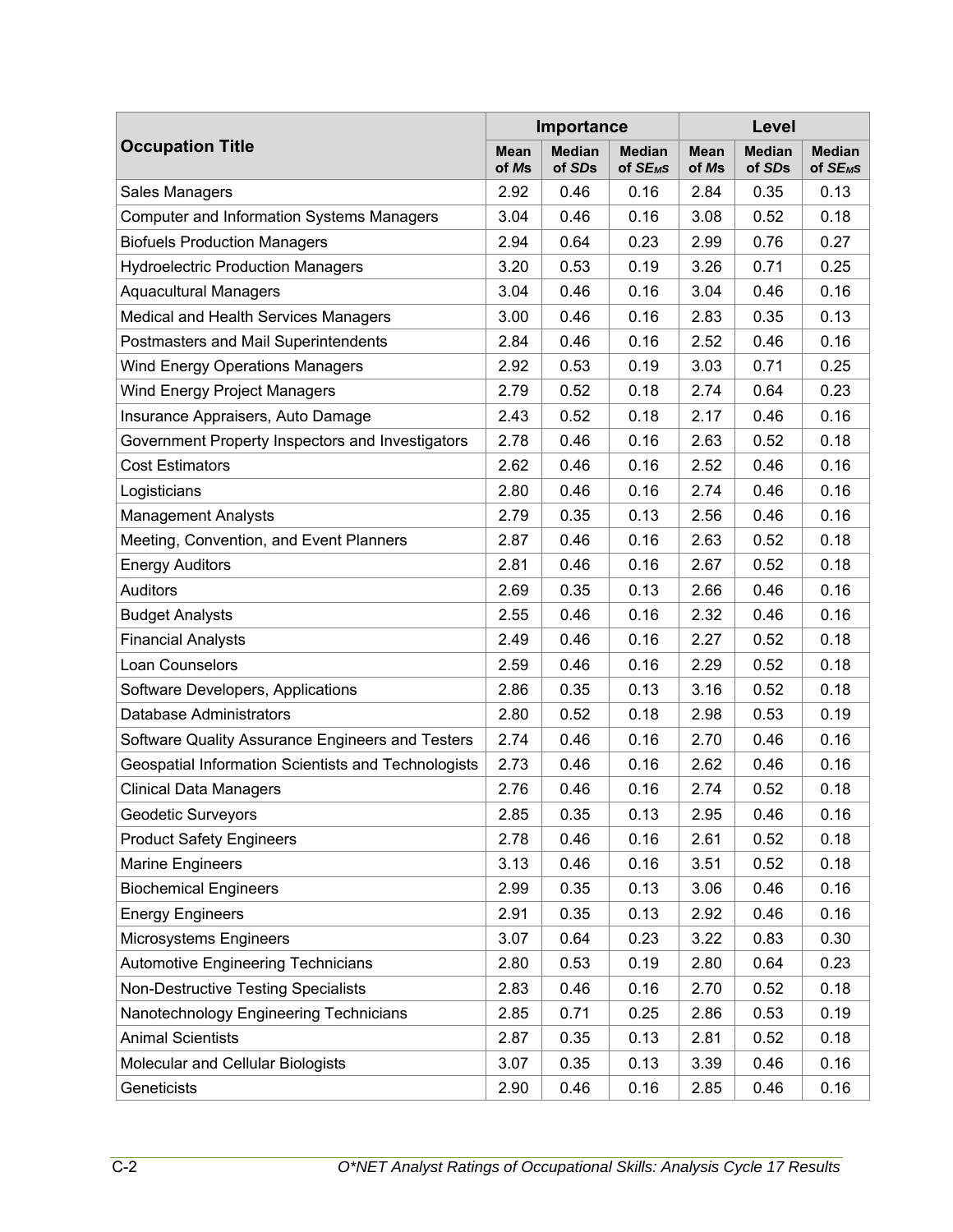

|                                                                              |                      | Importance              |                                       | Level                |                         |                                       |  |
|------------------------------------------------------------------------------|----------------------|-------------------------|---------------------------------------|----------------------|-------------------------|---------------------------------------|--|
| <b>Occupation Title</b>                                                      | <b>Mean</b><br>of Ms | <b>Median</b><br>of SDs | <b>Median</b><br>of SE <sub>M</sub> S | <b>Mean</b><br>of Ms | <b>Median</b><br>of SDs | <b>Median</b><br>of SE <sub>M</sub> S |  |
| <b>Park Naturalists</b>                                                      | 2.74                 | 0.46                    | 0.16                                  | 2.47                 | 0.35                    | 0.13                                  |  |
| Epidemiologists                                                              | 2.92                 | 0.46                    | 0.16                                  | 2.86                 | 0.53                    | 0.19                                  |  |
| Remote Sensing Scientists and Technologists                                  | 2.82                 | 0.35                    | 0.13                                  | 2.85                 | 0.46                    | 0.16                                  |  |
| Sociologists                                                                 | 2.69                 | 0.35                    | 0.13                                  | 2.56                 | 0.35                    | 0.13                                  |  |
| Geographers                                                                  | 2.65                 | 0.35                    | 0.13                                  | 2.54                 | 0.46                    | 0.16                                  |  |
| <b>Environmental Science and Protection Technicians,</b><br>Including Health | 2.87                 | 0.46                    | 0.16                                  | 2.83                 | 0.35                    | 0.13                                  |  |
| Precision Agriculture Technicians                                            | 2.88                 | 0.46                    | 0.16                                  | 2.80                 | 0.52                    | 0.18                                  |  |
| Lawyers                                                                      | 2.81                 | 0.35                    | 0.13                                  | 2.64                 | 0.46                    | 0.16                                  |  |
| <b>Graduate Teaching Assistants</b>                                          | 2.41                 | 0.35                    | 0.13                                  | 2.13                 | 0.46                    | 0.16                                  |  |
| <b>Craft Artists</b>                                                         | 2.37                 | 0.35                    | 0.13                                  | 2.05                 | 0.46                    | 0.16                                  |  |
| <b>Graphic Designers</b>                                                     | 2.39                 | 0.35                    | 0.13                                  | 2.12                 | 0.46                    | 0.16                                  |  |
| Athletes and Sports Competitors                                              | 2.47                 | 0.35                    | 0.13                                  | 2.04                 | 0.35                    | 0.13                                  |  |
| Musicians, Instrumental                                                      | 2.24                 | 0.35                    | 0.13                                  | 1.91                 | 0.35                    | 0.13                                  |  |
| <b>Radio and Television Announcers</b>                                       | 2.47                 | 0.46                    | 0.16                                  | 2.16                 | 0.46                    | 0.16                                  |  |
| Public Address System and Other Announcers                                   | 2.18                 | 0.46                    | 0.16                                  | 1.72                 | 0.46                    | 0.16                                  |  |
| Preventive Medicine Physicians                                               | 2.97                 | 0.46                    | 0.16                                  | 3.11                 | 0.53                    | 0.19                                  |  |
| <b>Recreational Therapists</b>                                               | 2.78                 | 0.46                    | 0.16                                  | 2.53                 | 0.52                    | 0.18                                  |  |
| Orthoptists                                                                  | 2.58                 | 0.35                    | 0.13                                  | 2.53                 | 0.35                    | 0.13                                  |  |
| Orderlies                                                                    | 2.02                 | 0.46                    | 0.16                                  | 1.34                 | 0.64                    | 0.23                                  |  |
| <b>Endoscopy Technicians</b>                                                 | 2.61                 | 0.52                    | 0.18                                  | 2.32                 | 0.46                    | 0.16                                  |  |
| First-Line Supervisors of Police and Detectives                              | 2.96                 | 0.46                    | 0.16                                  | 2.84                 | 0.35                    | 0.13                                  |  |
| <b>Correctional Officers and Jailers</b>                                     | 2.53                 | 0.46                    | 0.16                                  | 2.15                 | 0.52                    | 0.18                                  |  |
| <b>Police Detectives</b>                                                     | 2.73                 | 0.46                    | 0.16                                  | 2.44                 | 0.46                    | 0.16                                  |  |
| <b>Parking Enforcement Workers</b>                                           | 2.36                 | 0.46                    | 0.16                                  | 1.92                 | 0.46                    | 0.16                                  |  |
| <b>Police Patrol Officers</b>                                                | 2.61                 | 0.46                    | 0.16                                  | 2.44                 | 0.35                    | 0.13                                  |  |
| <b>Security Guards</b>                                                       | 2.19                 | 0.46                    | 0.16                                  | 1.63                 | 0.46                    | 0.16                                  |  |
| <b>Crossing Guards</b>                                                       | 1.86                 | 0.46                    | 0.16                                  | 1.16                 | 0.52                    | 0.18                                  |  |
| Cooks, Private Household                                                     | 2.36                 | 0.46                    | 0.16                                  | 2.03                 | 0.46                    | 0.16                                  |  |
| <b>Costume Attendants</b>                                                    | 2.17                 | 0.35                    | 0.13                                  | 1.74                 | 0.46                    | 0.16                                  |  |
| Hairdressers, Hairstylists, and Cosmetologists                               | 2.43                 | 0.46                    | 0.16                                  | 1.98                 | 0.46                    | 0.16                                  |  |
| <b>Travel Agents</b>                                                         | 2.46                 | 0.35                    | 0.13                                  | 1.99                 | 0.46                    | 0.16                                  |  |
| Demonstrators and Product Promoters                                          | 2.35                 | 0.35                    | 0.13                                  | 2.06                 | 0.35                    | 0.13                                  |  |
| Payroll and Timekeeping Clerks                                               | 2.13                 | 0.46                    | 0.16                                  | 1.73                 | 0.35                    | 0.13                                  |  |
| <b>Correspondence Clerks</b>                                                 | 2.33                 | 0.46                    | 0.16                                  | 1.89                 | 0.46                    | 0.16                                  |  |
| Eligibility Interviewers, Government Programs                                | 2.34                 | 0.35                    | 0.13                                  | 1.90                 | 0.35                    | 0.13                                  |  |
| <b>Order Clerks</b>                                                          | 2.43                 | 0.46                    | 0.16                                  | 1.90                 | 0.46                    | 0.16                                  |  |
| <b>Couriers and Messengers</b>                                               | 2.20                 | 0.46                    | 0.16                                  | 1.64                 | 0.52                    | 0.18                                  |  |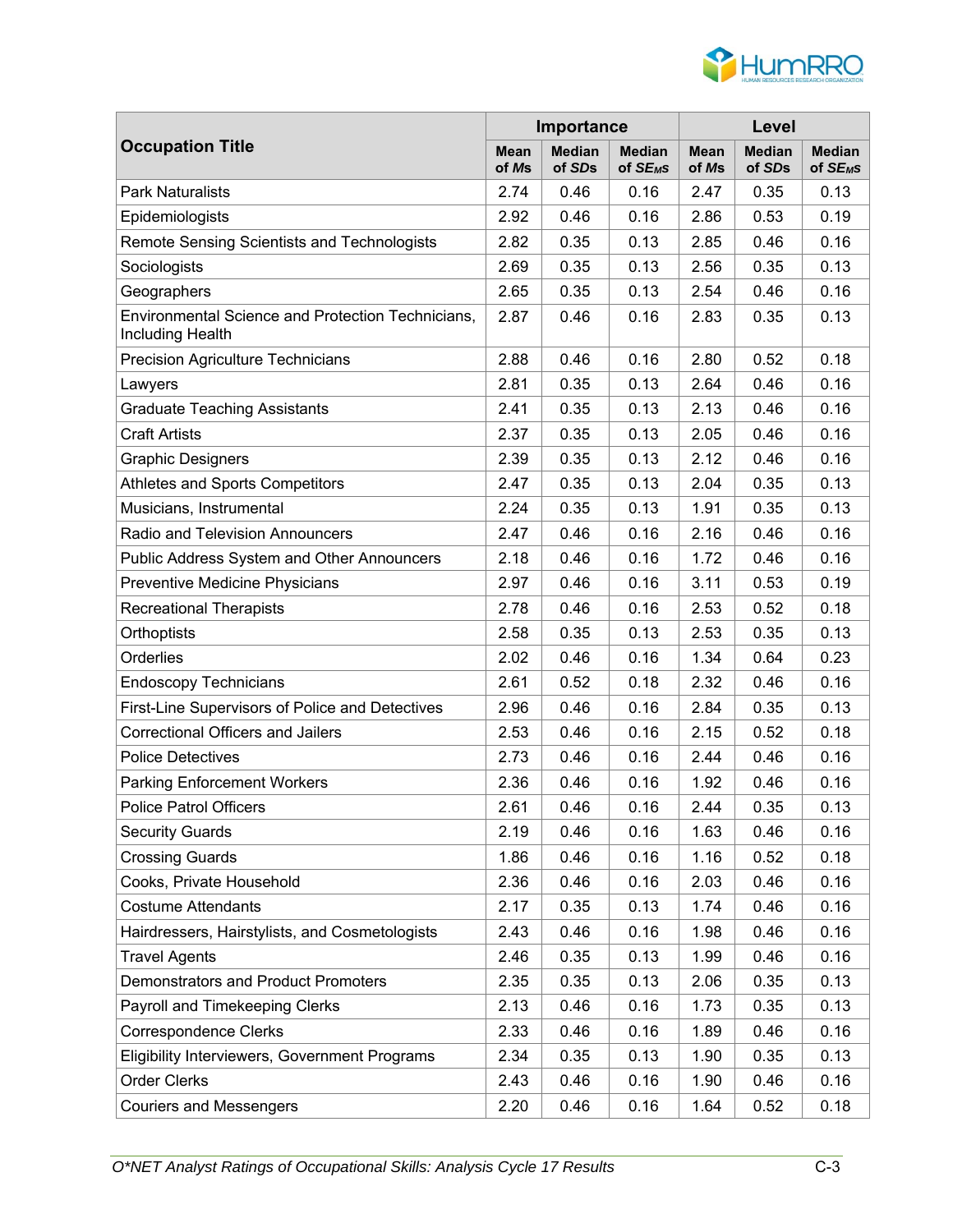|                                                                                                                 |               | Importance              |                               | Level                |                         |                                       |  |
|-----------------------------------------------------------------------------------------------------------------|---------------|-------------------------|-------------------------------|----------------------|-------------------------|---------------------------------------|--|
| <b>Occupation Title</b>                                                                                         | Mean<br>of Ms | <b>Median</b><br>of SDs | <b>Median</b><br>of $SE_{MS}$ | <b>Mean</b><br>of Ms | <b>Median</b><br>of SDs | <b>Median</b><br>of SE <sub>M</sub> S |  |
| Police, Fire, and Ambulance Dispatchers                                                                         | 2.60          | 0.46                    | 0.16                          | 2.27                 | 0.35                    | 0.13                                  |  |
| <b>Meter Readers, Utilities</b>                                                                                 | 2.36          | 0.46                    | 0.16                          | 1.93                 | 0.52                    | 0.18                                  |  |
| <b>Postal Service Clerks</b>                                                                                    | 2.22          | 0.35                    | 0.13                          | 1.76                 | 0.46                    | 0.16                                  |  |
| <b>Postal Service Mail Carriers</b>                                                                             | 1.90          | 0.35                    | 0.13                          | 1.36                 | 0.35                    | 0.13                                  |  |
| Postal Service Mail Sorters, Processors, and<br>Processing Machine Operators                                    | 2.13          | 0.35                    | 0.13                          | 1.59                 | 0.52                    | 0.18                                  |  |
| Mail Clerks and Mail Machine Operators, Except<br><b>Postal Service</b>                                         | 2.21          | 0.35                    | 0.13                          | 1.74                 | 0.46                    | 0.16                                  |  |
| Proofreaders and Copy Markers                                                                                   | 1.93          | 0.46                    | 0.16                          | 1.33                 | 0.46                    | 0.16                                  |  |
| <b>Nursery Workers</b>                                                                                          | 2.04          | 0.46                    | 0.16                          | 1.58                 | 0.53                    | 0.19                                  |  |
| <b>Hunters and Trappers</b>                                                                                     | 2.26          | 0.46                    | 0.16                          | 1.86                 | 0.53                    | 0.19                                  |  |
| Drywall and Ceiling Tile Installers                                                                             | 2.19          | 0.46                    | 0.16                          | 1.82                 | 0.64                    | 0.23                                  |  |
| <b>Continuous Mining Machine Operators</b>                                                                      | 2.51          | 0.46                    | 0.16                          | 2.23                 | 0.52                    | 0.18                                  |  |
| Electronic Equipment Installers and Repairers,<br><b>Motor Vehicles</b>                                         | 2.78          | 0.46                    | 0.16                          | 2.56                 | 0.35                    | 0.13                                  |  |
| Farm Equipment Mechanics and Service Technicians                                                                | 2.78          | 0.46                    | 0.16                          | 2.52                 | 0.52                    | 0.18                                  |  |
| <b>Bicycle Repairers</b>                                                                                        | 2.75          | 0.46                    | 0.16                          | 2.34                 | 0.46                    | 0.16                                  |  |
| Musical Instrument Repairers and Tuners                                                                         | 2.76          | 0.46                    | 0.16                          | 2.54                 | 0.35                    | 0.13                                  |  |
| <b>Butchers and Meat Cutters</b>                                                                                | 2.36          | 0.46                    | 0.16                          | 2.05                 | 0.35                    | 0.13                                  |  |
| <b>Computer Numerically Controlled Machine Tool</b><br>Programmers, Metal and Plastic                           | 2.83          | 0.46                    | 0.16                          | 2.77                 | 0.46                    | 0.16                                  |  |
| Forging Machine Setters, Operators, and Tenders,<br><b>Metal and Plastic</b>                                    | 2.41          | 0.46                    | 0.16                          | 2.11                 | 0.46                    | 0.16                                  |  |
| Grinding, Lapping, Polishing, and Buffing Machine<br>Tool Setters, Operators, and Tenders, Metal and<br>Plastic | 2.54          | 0.46                    | 0.16                          | 2.14                 | 0.52                    | 0.18                                  |  |
| Lathe and Turning Machine Tool Setters, Operators,<br>and Tenders, Metal and Plastic                            | 2.40          | 0.46                    | 0.16                          | 1.99                 | 0.46                    | 0.16                                  |  |
| Milling and Planing Machine Setters, Operators, and<br>Tenders, Metal and Plastic                               | 2.45          | 0.46                    | 0.16                          | 2.10                 | 0.46                    | 0.16                                  |  |
| Model Makers, Metal and Plastic                                                                                 | 2.55          | 0.46                    | 0.16                          | 2.30                 | 0.52                    | 0.18                                  |  |
| <b>Foundry Mold and Coremakers</b>                                                                              | 2.11          | 0.52                    | 0.18                          | 1.54                 | 0.64                    | 0.23                                  |  |
| Molding, Coremaking, and Casting Machine Setters,<br>Operators, and Tenders, Metal and Plastic                  | 2.43          | 0.46                    | 0.16                          | 2.08                 | 0.46                    | 0.16                                  |  |
| Heat Treating Equipment Setters, Operators, and<br>Tenders, Metal and Plastic                                   | 2.53          | 0.35                    | 0.13                          | 2.34                 | 0.46                    | 0.16                                  |  |
| Plating and Coating Machine Setters, Operators,<br>and Tenders, Metal and Plastic                               | 2.38          | 0.35                    | 0.13                          | 2.06                 | 0.46                    | 0.16                                  |  |
| Tool Grinders, Filers, and Sharpeners                                                                           | 2.57          | 0.46                    | 0.16                          | 2.28                 | 0.46                    | 0.16                                  |  |
| Prepress Technicians and Workers                                                                                | 2.49          | 0.46                    | 0.16                          | 2.18                 | 0.46                    | 0.16                                  |  |
| Fabric and Apparel Patternmakers                                                                                | 2.58          | 0.35                    | 0.13                          | 2.34                 | 0.35                    | 0.13                                  |  |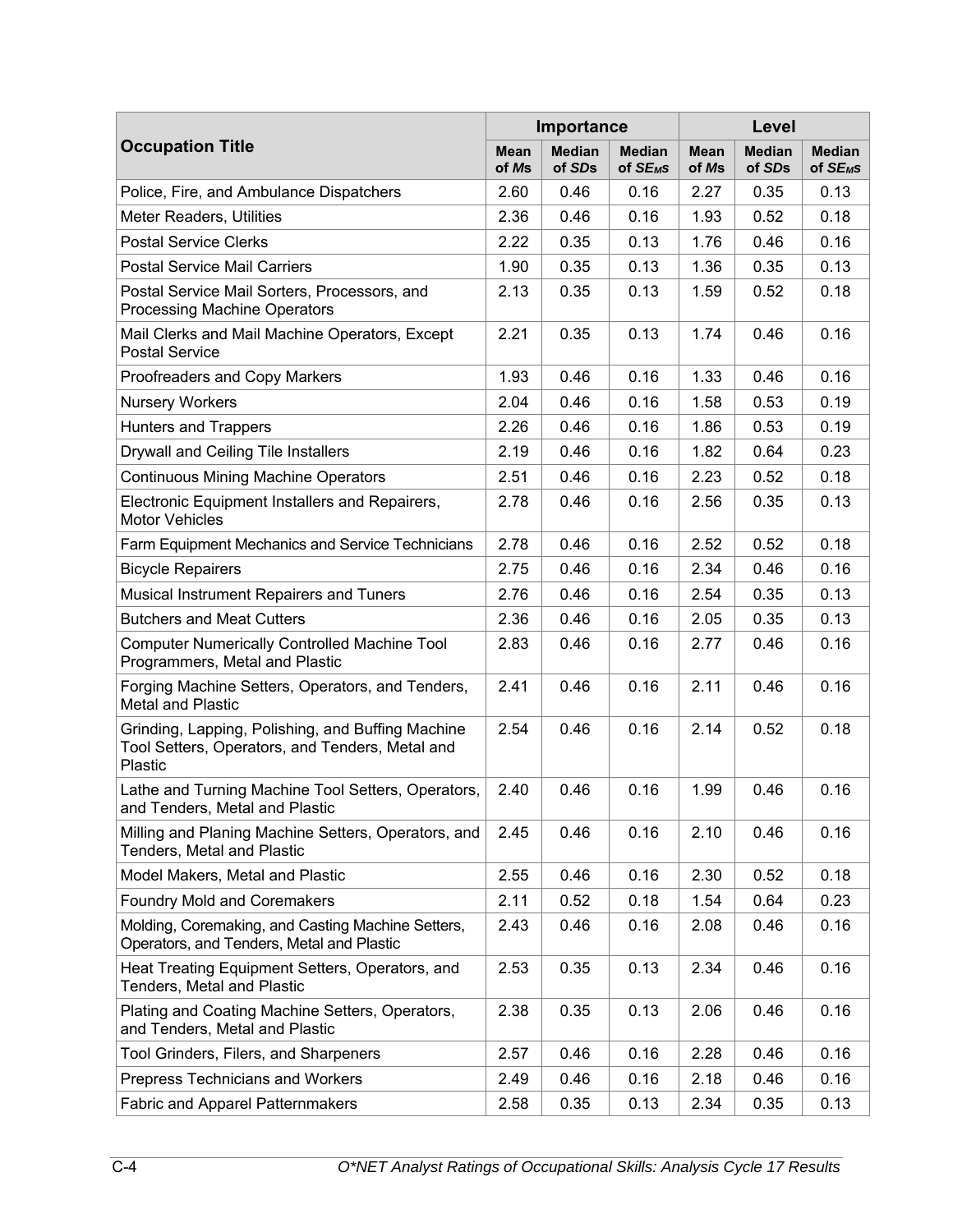

| <b>Occupation Title</b>                                                                 |      | Importance              |                               | Level                |                         |                                       |  |
|-----------------------------------------------------------------------------------------|------|-------------------------|-------------------------------|----------------------|-------------------------|---------------------------------------|--|
|                                                                                         |      | <b>Median</b><br>of SDs | <b>Median</b><br>of $SE_{MS}$ | <b>Mean</b><br>of Ms | <b>Median</b><br>of SDs | <b>Median</b><br>of SE <sub>M</sub> S |  |
| <b>Upholsterers</b>                                                                     | 2.51 | 0.46                    | 0.16                          | 2.27                 | 0.46                    | 0.16                                  |  |
| <b>Biofuels Processing Technicians</b>                                                  | 2.80 | 0.53                    | 0.19                          | 2.69                 | 0.64                    | 0.23                                  |  |
| <b>Hydroelectric Plant Technicians</b>                                                  | 2.86 | 0.53                    | 0.19                          | 2.80                 | 0.64                    | 0.23                                  |  |
| Crushing, Grinding, and Polishing Machine Setters,<br>Operators, and Tenders            | 2.67 | 0.46                    | 0.16                          | 2.47                 | 0.35                    | 0.13                                  |  |
| Grinding and Polishing Workers, Hand                                                    | 2.38 | 0.35                    | 0.13                          | 2.07                 | 0.46                    | 0.16                                  |  |
| Cutting and Slicing Machine Setters, Operators, and<br>Tenders                          | 2.51 | 0.46                    | 0.16                          | 2.17                 | 0.46                    | 0.16                                  |  |
| Extruding, Forming, Pressing, and Compacting<br>Machine Setters, Operators, and Tenders | 2.49 | 0.46                    | 0.16                          | 2.10                 | 0.46                    | 0.16                                  |  |
| Aircraft Cargo Handling Supervisors                                                     | 2.75 | 0.46                    | 0.16                          | 2.47                 | 0.46                    | 0.16                                  |  |
| <b>Sailors and Marine Oilers</b>                                                        | 2.63 | 0.35                    | 0.13                          | 2.47                 | 0.35                    | 0.13                                  |  |
| <b>Ship Engineers</b>                                                                   | 2.89 | 0.46                    | 0.16                          | 2.80                 | 0.52                    | 0.18                                  |  |
| Automotive and Watercraft Service Attendants                                            | 2.49 | 0.46                    | 0.16                          | 2.00                 | 0.46                    | 0.16                                  |  |
| <b>Traffic Technicians</b>                                                              | 2.71 | 0.35                    | 0.13                          | 2.61                 | 0.35                    | 0.13                                  |  |
| Machine Feeders and Offbearers                                                          | 2.10 | 0.46                    | 0.16                          | 1.69                 | 0.52                    | 0.18                                  |  |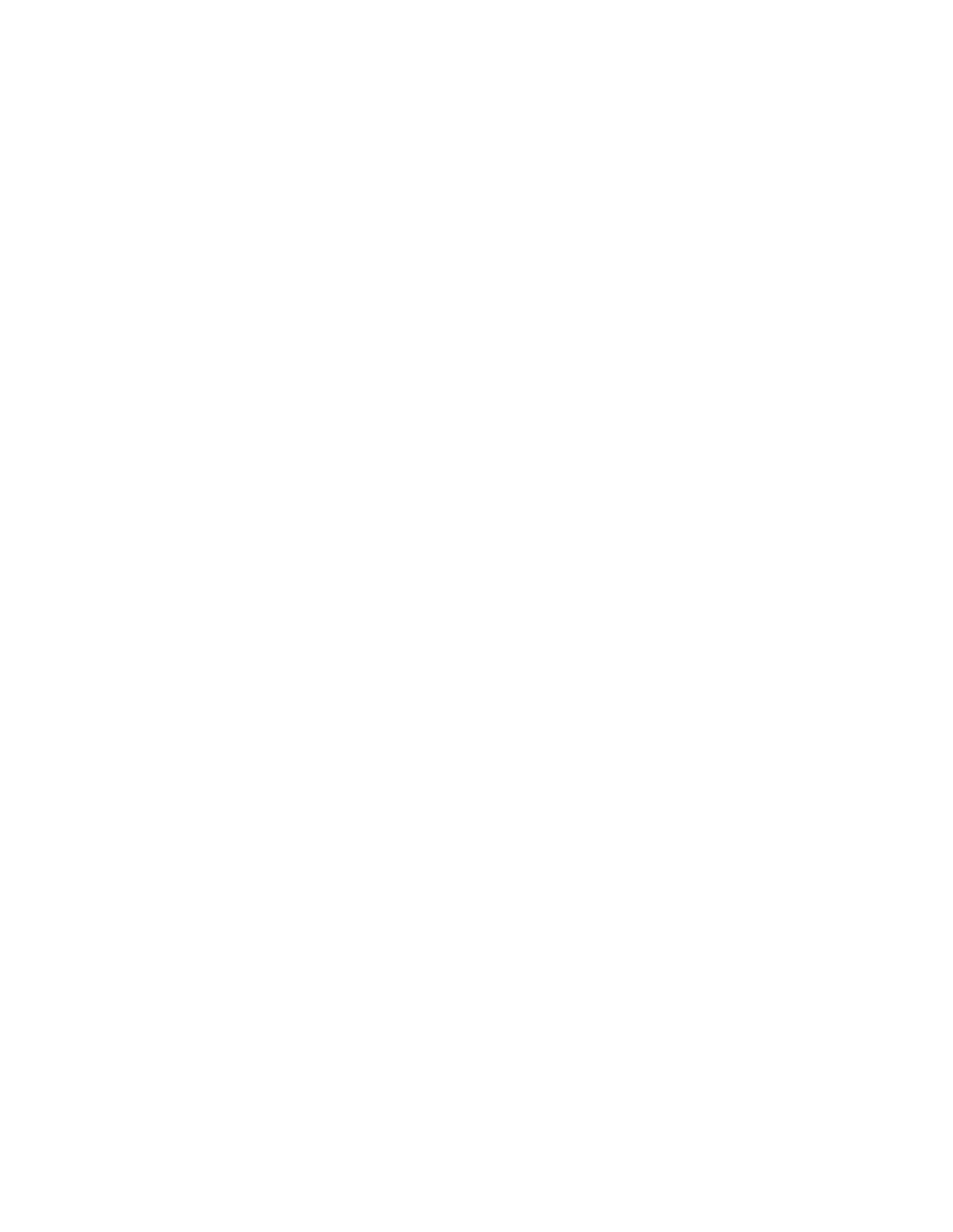

## **Appendix D**

## **Cycle 17 Interrater Reliability Coefficients**

Explanation of Column Titles:

- Occupation: Occupation title The SOC code associated with each title is shown in Appendix A.
- Importance Reliability coefficient representing consistency of importance ratings across abilities for each occupation.
- Level **Reliability coefficient representing consistency of level ratings across** abilities for each occupation.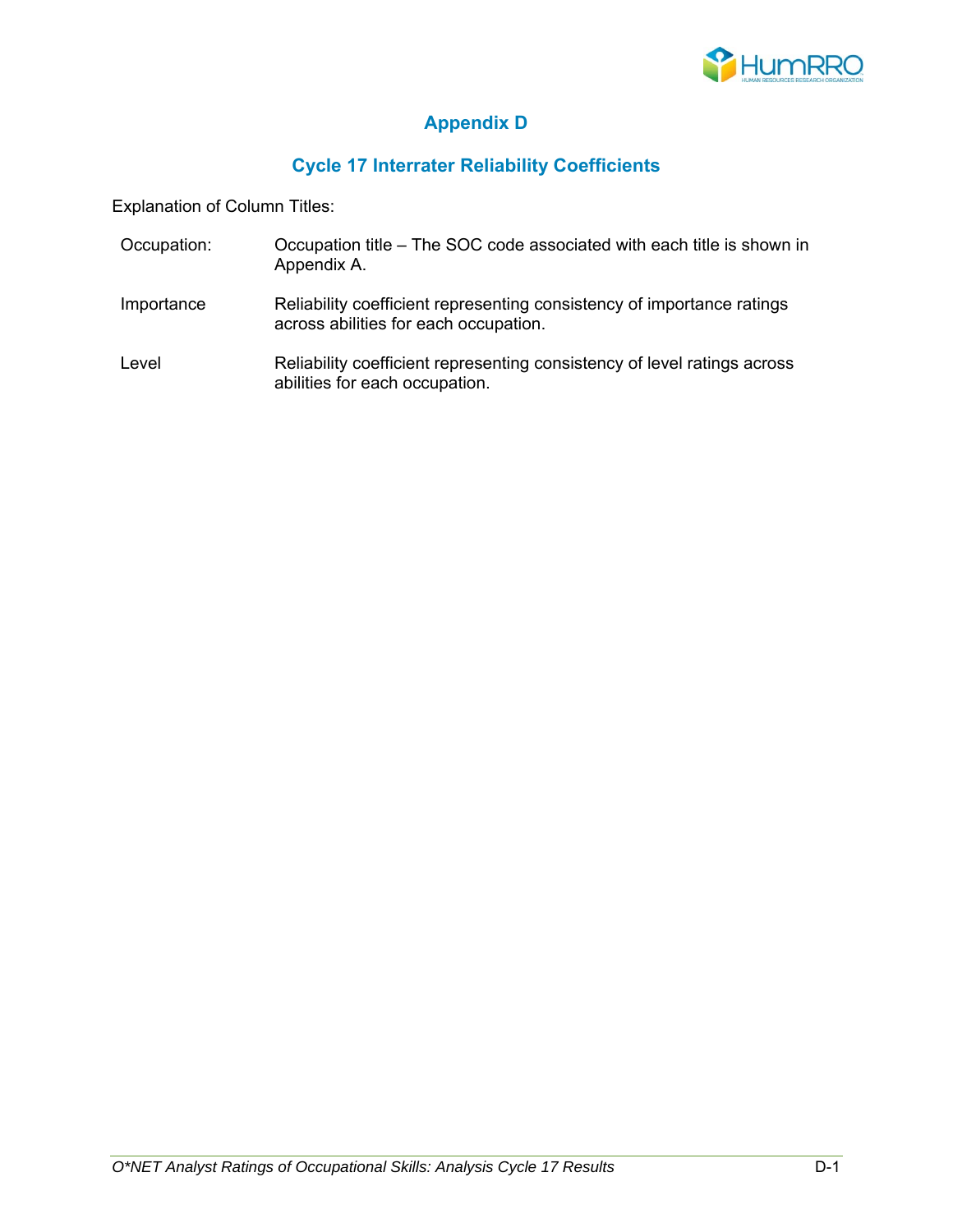| <b>IDI Code</b> | <b>Occupation Title</b>                             | Importance | Level |
|-----------------|-----------------------------------------------------|------------|-------|
| 00009.03.1      | Sales Managers                                      | 0.99       | 0.99  |
| 00016.03.1      | <b>Computer and Information Systems Managers</b>    | 0.97       | 0.97  |
| 01536.01.1      | <b>Biofuels Production Managers</b>                 | 0.94       | 0.95  |
| 01539.01.1      | <b>Hydroelectric Production Managers</b>            | 0.90       | 0.91  |
| 00669.02.1      | <b>Aquacultural Managers</b>                        | 0.96       | 0.97  |
| 00021.03.1      | Medical and Health Services Managers                | 0.99       | 0.99  |
| 00017.02.1      | Postmasters and Mail Superintendents                | 0.98       | 0.98  |
| 01554.01.1      | <b>Wind Energy Operations Managers</b>              | 0.94       | 0.94  |
| 01555.01.1      | Wind Energy Project Managers                        | 0.96       | 0.97  |
| 00460.02.1      | Insurance Appraisers, Auto Damage                   | 0.97       | 0.97  |
| 00081.02.1      | Government Property Inspectors and Investigators    | 0.98       | 0.98  |
| 00071.03.1      | <b>Cost Estimators</b>                              | 0.98       | 0.99  |
| 01193.02.1      | Logisticians                                        | 0.98       | 0.99  |
| 00072.02.1      | <b>Management Analysts</b>                          | 0.99       | 0.99  |
| 00097.03.1      | Meeting, Convention, and Event Planners             | 0.98       | 0.98  |
| 01560.02.1      | <b>Energy Auditors</b>                              | 0.97       | 0.96  |
| 00052.03.1      | Auditors                                            | 0.99       | 0.99  |
| 00054.03.1      | <b>Budget Analysts</b>                              | 0.98       | 0.99  |
| 00202.02.1      | <b>Financial Analysts</b>                           | 0.97       | 0.98  |
| 01197.02.1      | Loan Counselors                                     | 0.98       | 0.99  |
| 01201.03.1      | Software Developers, Applications                   | 0.96       | 0.97  |
| 00193.03.1      | <b>Database Administrators</b>                      | 0.95       | 0.97  |
| 01517.02.1      | Software Quality Assurance Engineers and Testers    | 0.96       | 0.98  |
| 01571.02.1      | Geospatial Information Scientists and Technologists | 0.98       | 0.99  |
| 01581.02.1      | <b>Clinical Data Managers</b>                       | 0.98       | 0.98  |
| 01582.02.1      | Geodetic Surveyors                                  | 0.97       | 0.98  |
| 00118.02.1      | <b>Product Safety Engineers</b>                     | 0.98       | 0.98  |
| 00120.02.1      | <b>Marine Engineers</b>                             | 0.93       | 0.95  |
| 01589.02.1      | <b>Biochemical Engineers</b>                        | 0.97       | 0.98  |
| 01591.02.1      | <b>Energy Engineers</b>                             | 0.98       | 0.99  |
| 01594.01.1      | Microsystems Engineers                              | 0.89       | 0.89  |
| 01601.01.1      | <b>Automotive Engineering Technicians</b>           | 0.84       | 0.78  |
| 01602.02.1      | <b>Non-Destructive Testing Specialists</b>          | 0.95       | 0.96  |
| 01613.01.1      | Nanotechnology Engineering Technicians              | 0.89       | 0.90  |
| 00162.03.1      | <b>Animal Scientists</b>                            | 0.98       | 0.99  |
| 01615.02.1      | Molecular and Cellular Biologists                   | 0.98       | 0.99  |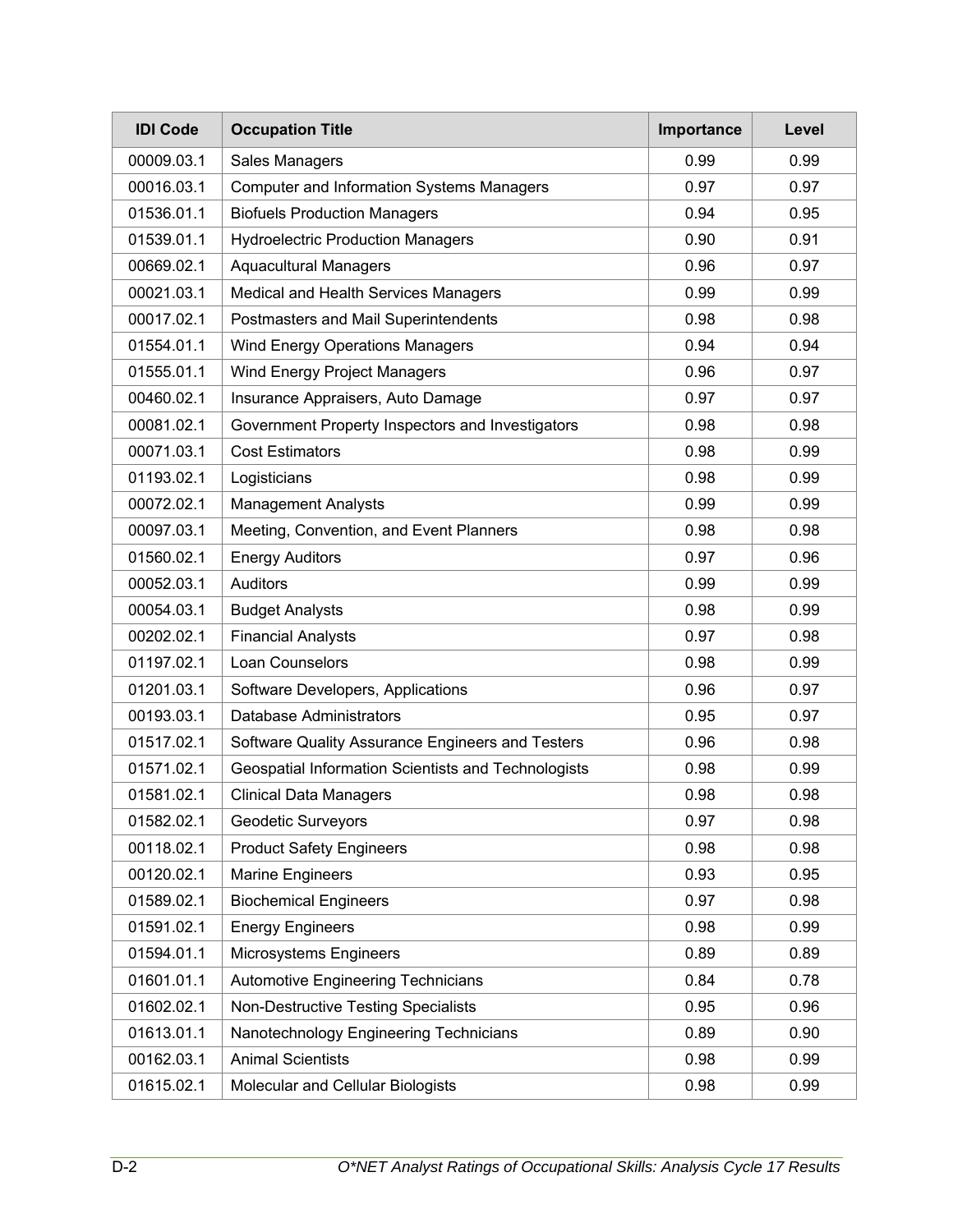

| <b>IDI Code</b> | <b>Occupation Title</b>                                               | Importance | Level |
|-----------------|-----------------------------------------------------------------------|------------|-------|
| 01616.02.1      | Geneticists                                                           | 0.98       | 0.99  |
| 00161.02.1      | <b>Park Naturalists</b>                                               | 0.98       | 0.97  |
| 01223.03.1      | Epidemiologists                                                       | 0.99       | 0.99  |
| 01620.02.1      | Remote Sensing Scientists and Technologists                           | 0.98       | 0.99  |
| 00218.02.1      | Sociologists                                                          | 0.99       | 0.99  |
| 00154.03.1      | Geographers                                                           | 0.99       | 0.99  |
| 00184.03.1      | Environmental Science and Protection Technicians,<br>Including Health | 0.96       | 0.97  |
| 01625.02.1      | <b>Precision Agriculture Technicians</b>                              | 0.95       | 0.95  |
| 00237.03.1      | Lawyers                                                               | 0.99       | 0.99  |
| 00244.02.1      | <b>Graduate Teaching Assistants</b>                                   | 0.98       | 0.99  |
| 01296.02.1      | <b>Craft Artists</b>                                                  | 0.95       | 0.96  |
| 00368.03.1      | <b>Graphic Designers</b>                                              | 0.97       | 0.98  |
| 00398.02.1      | Athletes and Sports Competitors                                       | 0.97       | 0.97  |
| 00384.02.1      | Musicians, Instrumental                                               | 0.98       | 0.99  |
| 00358.02.1      | Radio and Television Announcers                                       | 0.98       | 0.99  |
| 00359.02.1      | Public Address System and Other Announcers                            | 0.97       | 0.98  |
| 01638.02.1      | Preventive Medicine Physicians                                        | 0.99       | 0.99  |
| 00310.03.1      | <b>Recreational Therapists</b>                                        | 0.98       | 0.99  |
| 01651.02.1      | Orthoptists                                                           | 0.98       | 0.99  |
| 01705.01.1      | Orderlies                                                             | 0.95       | 0.95  |
| 01661.02.1      | <b>Endoscopy Technicians</b>                                          | 0.95       | 0.97  |
| 00531.03.1      | First-Line Supervisors of Police and Detectives                       | 0.98       | 0.99  |
| 00550.03.1      | <b>Correctional Officers and Jailers</b>                              | 0.98       | 0.99  |
| 00546.03.1      | <b>Police Detectives</b>                                              | 0.98       | 0.98  |
| 00551.02.1      | <b>Parking Enforcement Workers</b>                                    | 0.96       | 0.97  |
| 00548.03.1      | <b>Police Patrol Officers</b>                                         | 0.98       | 0.99  |
| 00561.03.1      | <b>Security Guards</b>                                                | 0.96       | 0.98  |
| 00560.02.1      | <b>Crossing Guards</b>                                                | 0.96       | 0.97  |
| 01345.02.1      | Cooks, Private Household                                              | 0.96       | 0.98  |
| 00615.02.1      | <b>Costume Attendants</b>                                             | 0.96       | 0.97  |
| 00602.02.1      | Hairdressers, Hairstylists, and Cosmetologists                        | 0.97       | 0.97  |
| 00422.02.1      | <b>Travel Agents</b>                                                  | 0.98       | 0.99  |
| 00442.02.1      | <b>Demonstrators and Product Promoters</b>                            | 0.98       | 0.99  |
| 00495.03.1      | Payroll and Timekeeping Clerks                                        | 0.97       | 0.98  |
| 00485.02.1      | <b>Correspondence Clerks</b>                                          | 0.98       | 0.99  |
| 01381.02.1      | Eligibility Interviewers, Government Programs                         | 0.99       | 0.99  |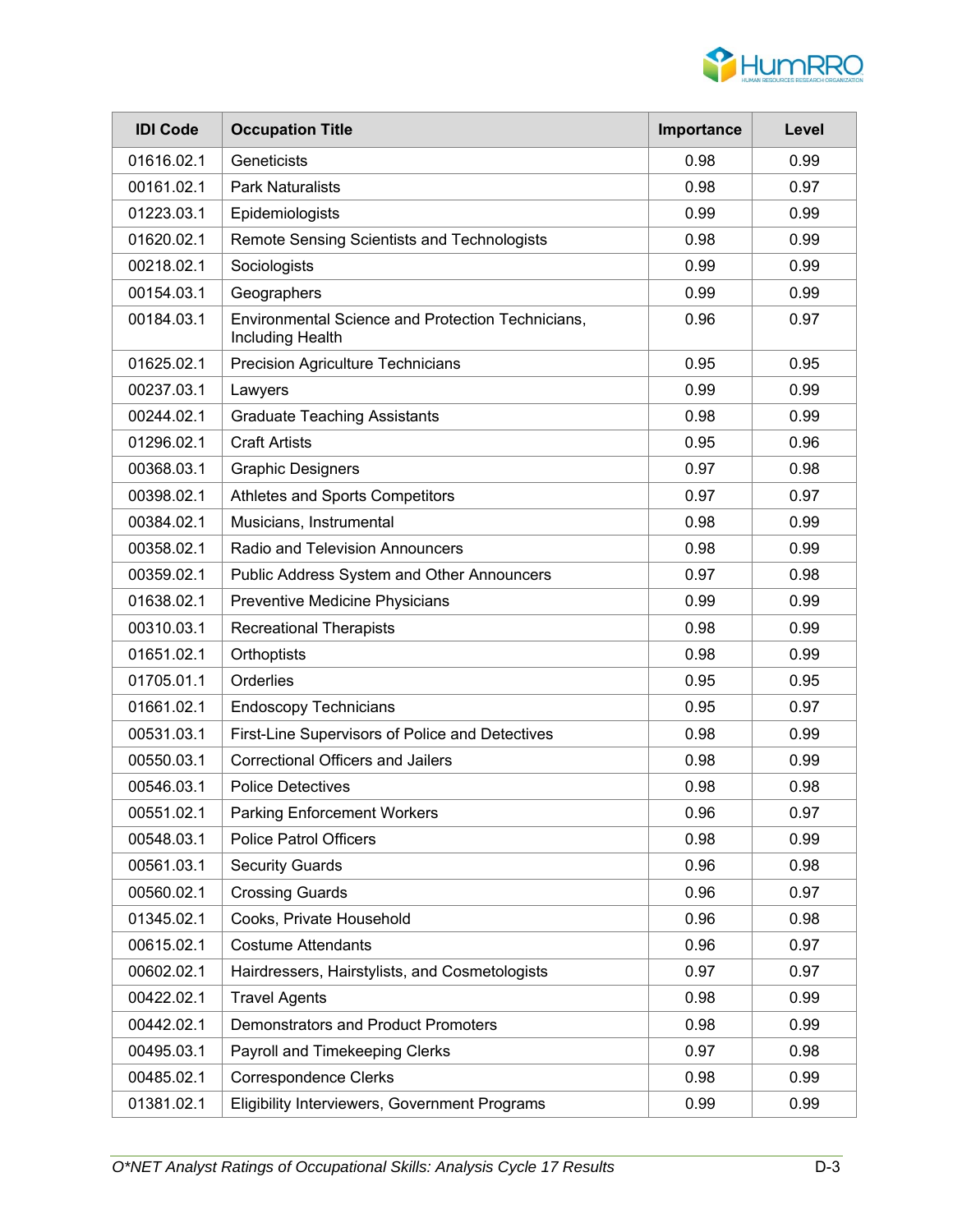| <b>IDI Code</b> | <b>Occupation Title</b>                                                                                      | Importance | Level |
|-----------------|--------------------------------------------------------------------------------------------------------------|------------|-------|
| 00487.02.1      | <b>Order Clerks</b>                                                                                          | 0.98       | 0.98  |
| 00514.02.1      | <b>Couriers and Messengers</b>                                                                               | 0.95       | 0.96  |
| 00515.03.1      | Police, Fire, and Ambulance Dispatchers                                                                      | 0.98       | 0.99  |
| 00519.02.1      | Meter Readers, Utilities                                                                                     | 0.93       | 0.95  |
| 00513.02.1      | <b>Postal Service Clerks</b>                                                                                 | 0.98       | 0.98  |
| 00512.02.1      | <b>Postal Service Mail Carriers</b>                                                                          | 0.98       | 0.98  |
| 01384.02.1      | Postal Service Mail Sorters, Processors, and Processing<br><b>Machine Operators</b>                          | 0.96       | 0.97  |
| 01387.02.1      | Mail Clerks and Mail Machine Operators, Except Postal<br>Service                                             | 0.95       | 0.97  |
| 00475.02.1      | Proofreaders and Copy Markers                                                                                | 0.97       | 0.98  |
| 00640.02.1      | <b>Nursery Workers</b>                                                                                       | 0.92       | 0.94  |
| 00663.02.1      | <b>Hunters and Trappers</b>                                                                                  | 0.93       | 0.95  |
| 01401.02.1      | Drywall and Ceiling Tile Installers                                                                          | 0.93       | 0.95  |
| 00841.02.1      | <b>Continuous Mining Machine Operators</b>                                                                   | 0.96       | 0.96  |
| 01417.02.1      | Electronic Equipment Installers and Repairers, Motor Vehicles                                                | 0.91       | 0.93  |
| 00714.02.1      | Farm Equipment Mechanics and Service Technicians                                                             | 0.95       | 0.96  |
| 00767.02.1      | <b>Bicycle Repairers</b>                                                                                     | 0.95       | 0.96  |
| 01425.02.1      | Musical Instrument Repairers and Tuners                                                                      | 0.95       | 0.96  |
| 00574.02.1      | <b>Butchers and Meat Cutters</b>                                                                             | 0.95       | 0.97  |
| 00197.02.1      | <b>Computer Numerically Controlled Machine Tool</b><br>Programmers, Metal and Plastic                        | 0.94       | 0.96  |
| 00948.02.1      | Forging Machine Setters, Operators, and Tenders, Metal<br>and Plastic                                        | 0.93       | 0.96  |
| 01437.02.1      | Grinding, Lapping, Polishing, and Buffing Machine Tool<br>Setters, Operators, and Tenders, Metal and Plastic | 0.95       | 0.96  |
| 00937.02.1      | Lathe and Turning Machine Tool Setters, Operators, and<br>Tenders, Metal and Plastic                         | 0.94       | 0.96  |
| 00939.02.1      | Milling and Planing Machine Setters, Operators, and<br>Tenders, Metal and Plastic                            | 0.92       | 0.96  |
| 00852.02.1      | Model Makers, Metal and Plastic                                                                              | 0.94       | 0.95  |
| 00908.02.1      | <b>Foundry Mold and Coremakers</b>                                                                           | 0.90       | 0.92  |
| 01438.02.1      | Molding, Coremaking, and Casting Machine Setters,<br>Operators, and Tenders, Metal and Plastic               | 0.95       | 0.96  |
| 01442.02.1      | Heat Treating Equipment Setters, Operators, and Tenders,<br><b>Metal and Plastic</b>                         | 0.96       | 0.97  |
| 01443.02.1      | Plating and Coating Machine Setters, Operators, and<br>Tenders, Metal and Plastic                            | 0.96       | 0.96  |
| 00851.02.1      | Tool Grinders, Filers, and Sharpeners                                                                        | 0.95       | 0.96  |
| 01446.02.1      | Prepress Technicians and Workers                                                                             | 0.94       | 0.96  |